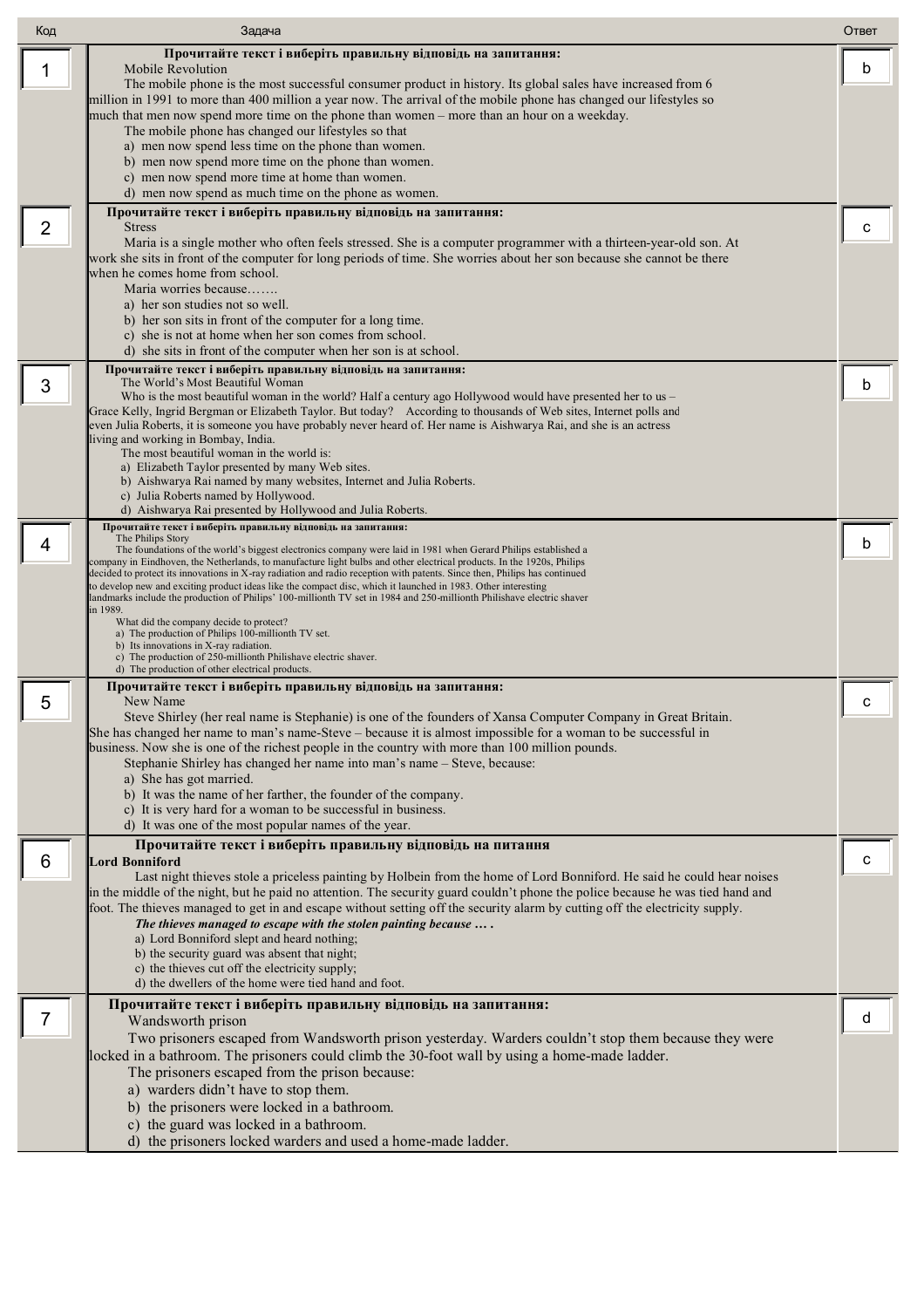|    | Прочитайте текст і виберіть правильну відповідь на запитання:                                                                                                                                                                                      |   |
|----|----------------------------------------------------------------------------------------------------------------------------------------------------------------------------------------------------------------------------------------------------|---|
| 8  | Albert Einstein                                                                                                                                                                                                                                    | c |
|    | Albert Einstein was one of the world's most brilliant and respected scientists. He is best known for formulating<br>the theory of relativity. It played a critical role in the development of atomic energy.                                       |   |
|    | What is Albert Einstein famous for?                                                                                                                                                                                                                |   |
|    | a) He developed atomic energy.                                                                                                                                                                                                                     |   |
|    | b) Einstein criticized the development of atomic energy.                                                                                                                                                                                           |   |
|    | c) The scientist formulated the theory of relativity.                                                                                                                                                                                              |   |
|    | d) He wrote a play about atomic energy the theory of relativity.<br>Прочитайте текст і виберіть правильну відповідь на запитання:                                                                                                                  |   |
| 9  | A Surprise Birthday                                                                                                                                                                                                                                | С |
|    | A dear old lady often comes into our shop and a week ago she said, "It's my eightieth birthday today." I asked<br>what she was doing to celebrate the event and she said, "Nothing." Her son wasn't visiting and she would be on her               |   |
|    | own. There were several customers waiting to be served and I told them it was this lady's birthday. We all started to<br>sing Happy Birthday and then filled a bag with Crème Eggs and gave it to her. Her eyes were full of tears as she said,    |   |
|    | "I'm having a great day!" After she'd left, everyone paid their share towards her gift.                                                                                                                                                            |   |
|    | Why did an old lady say: "I'm having a great day"?<br>a) It was her sixtieth birthday.                                                                                                                                                             |   |
|    | b) Her son was visiting her.                                                                                                                                                                                                                       |   |
|    | c) Shop customers gave her a gift.<br>d) She bought a bag with Crème Eggs.                                                                                                                                                                         |   |
|    | Прочитайте текст і виберіть правильну відповідь на запитання:                                                                                                                                                                                      |   |
| 10 | The University of Cambridge                                                                                                                                                                                                                        | d |
|    | The University of Cambridge is the second oldest university in the English-speaking world. Cambridge has<br>produced more Nobel prize winners than any other university in the world. Historically, it has produced a significant                  |   |
|    | proportion of Britain's prominent scientists, writers and politicians.                                                                                                                                                                             |   |
|    | What is the special merit of the University of Cambridge?<br>a) It is known for its teachers.                                                                                                                                                      |   |
|    | b) It has produced fewer Nobel scientists than any other university in the world.                                                                                                                                                                  |   |
|    | c) It is the biggest and the most famous university.                                                                                                                                                                                               |   |
|    | d) It has produced more Nobel prize winners than any other university in the world.<br>Прочитайте текст і виберіть правильну відповідь на запитання:                                                                                               |   |
| 11 | How to Get the Most out of English Texts                                                                                                                                                                                                           | с |
|    | Normally, when reading a text, people use a strategy that is called "reading for content". The goal of this strategy<br>is to get the main idea of the text as quickly as possible and with as little effort as possible. To accomplish this goal, |   |
|    | your brain will try to read as few words as possible and spend only a fraction of a second on each word. Reading for                                                                                                                               |   |
|    | content is a great, time-saving way to extract information from written content.<br>What is the main goal of the strategy that is called "reading for content"?                                                                                    |   |
|    | a) to read the new text as quickly as possible.                                                                                                                                                                                                    |   |
|    | b) to avoid new, unknown words.<br>c) to get the main idea of the text as quickly as possible.                                                                                                                                                     |   |
|    | d) to reread the text several times for better understanding.                                                                                                                                                                                      |   |
|    | Прочитайте текст і виберіть правильну відповідь на запитання:                                                                                                                                                                                      |   |
| 12 | One of the seven Underwater Wonders of the World, Lake Baikal is located in Southern Siberia in Russia. It is<br>often called as the Blue Eye of Siberia. This lake is considered to be the oldest lake on earth. Also this is the deepest         | d |
|    | lake on earth and also the largest freshwater lake in the world by volume which holds around 20 percent of the total                                                                                                                               |   |
|    | fresh water on the earth.                                                                                                                                                                                                                          |   |
|    | What is the second name of the Lake Baikal?<br>a) the fresh Lake Baikal.                                                                                                                                                                           |   |
|    | b) the most beautiful lake of Siberia.                                                                                                                                                                                                             |   |
|    | c) the solt lake.<br>d) the Blue Eye of Siberia.                                                                                                                                                                                                   |   |
|    | Прочитайте текст і виберіть правильну відповідь на запитання:                                                                                                                                                                                      |   |
| 13 | The British Museum                                                                                                                                                                                                                                 | С |
|    | The British Museum is a museum of human history and culture in London. Its collections, which number more<br>than seven million objects, are amongst the largest and most comprehensive in the world and originate from all                        |   |
|    | continents, illustrating and documenting the story of human culture from its beginning to the present.                                                                                                                                             |   |
|    | What is the origin of all collections of the British Museum?                                                                                                                                                                                       |   |
|    | a) The collections are of the British origin.<br>b) They originate from some countries.                                                                                                                                                            |   |
|    | c) The collections originate from all continents.                                                                                                                                                                                                  |   |
|    | d) They originate from all European countries.                                                                                                                                                                                                     |   |
| 14 | Прочитайте текст і виберіть правильну відповідь на запитання:<br>New Year Celebrations                                                                                                                                                             | с |
|    | People all around the world celebrate the start of a new year. They do it at different times because their calendars                                                                                                                               |   |
|    | are different. The Romans celebrated New Year on the first of March. Then, in 46 BC, the date moved to the first of<br>January when Julius Caesar changed the old lunar calendar to a new solar calendar. The Romans put up decorations in         |   |
|    | their homes and gave presents. Slaves and masters ate together.                                                                                                                                                                                    |   |
|    | Who changed the old lunar calendar to a new solar calendar?<br>a) Peter the Great.                                                                                                                                                                 |   |
|    | b) Alexander Macedonsky.                                                                                                                                                                                                                           |   |
|    | c) Julius Caesar.<br>d) Romans slaves.                                                                                                                                                                                                             |   |
|    | Прочитайте текст і виберіть правильну відповідь на запитання:                                                                                                                                                                                      |   |
| 15 | New Year Celebration in China<br>People all around the world celebrate the start of a new year. They do it at different times because their calendars                                                                                              | d |
|    | are different. The Chinese use a lunar calendar and their New Year is in January or February. Families put up paper                                                                                                                                |   |
|    | decorations at home, have special meals and give presents. There are fireworks and big parades in the streets and<br>people carry big paper dragons in the famous dragon dance.                                                                    |   |
|    | What do Chinese people do during the famous dragon dance?                                                                                                                                                                                          |   |
|    | a) sing songs.<br>b) dance samba.                                                                                                                                                                                                                  |   |
|    | c) give presents.                                                                                                                                                                                                                                  |   |
|    | d) carry big paper dragons.                                                                                                                                                                                                                        |   |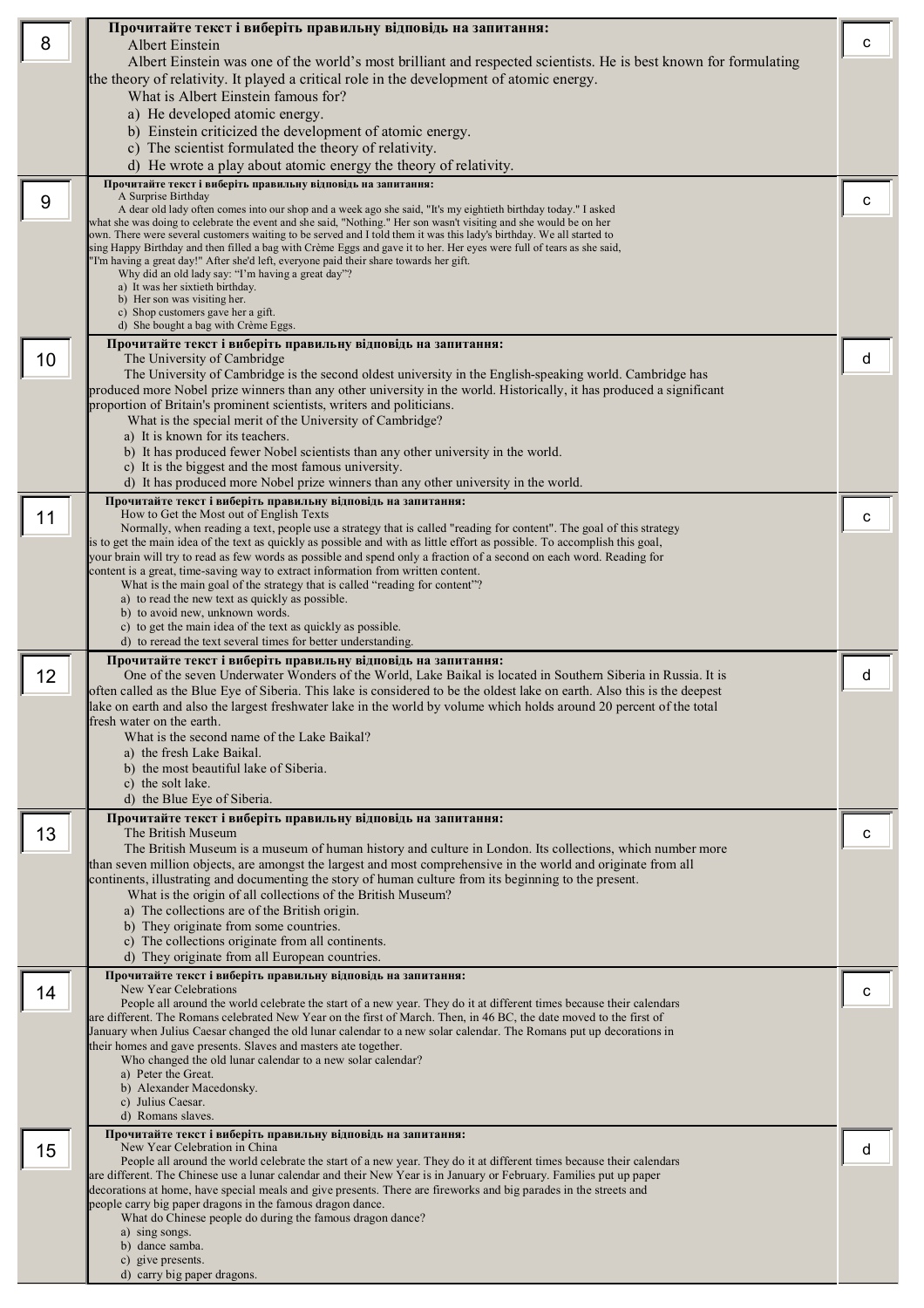|    | Прочитайте текст і виберіть правильну відповідь на запитання:                                                                                                                                                                              |   |
|----|--------------------------------------------------------------------------------------------------------------------------------------------------------------------------------------------------------------------------------------------|---|
| 16 | New Year Celebration in India<br>People all around the world celebrate the start of a new year. They do it at different times because their calendars                                                                                      | b |
|    | are different. Hindus celebrate Diwali, the New Year Festival of Lights, after the end of the storms in October or                                                                                                                         |   |
|    | November. People light small lamps and put them in their windows. They visit their friends and family and have a<br>special meal. On the night of Diwali there are fireworks.                                                              |   |
|    | What do Hindus put in the window during the celebration of the Diwali?                                                                                                                                                                     |   |
|    | a) different kinds of the plants.<br>b) small lamps.                                                                                                                                                                                       |   |
|    | c) coloured candles.                                                                                                                                                                                                                       |   |
|    | d) solar lighting.                                                                                                                                                                                                                         |   |
| 17 | Прочитайте текст і виберіть правильну відповідь на запитання:<br>New Year Celebration in Japan                                                                                                                                             | а |
|    | People all around the world celebrate the start of a new year. They do it at different times because their calendars                                                                                                                       |   |
|    | are different. The Japanese New Year is on the first of January. People buy decorations and put them on their doors and<br>windows for good luck. Families make rice cakes and give presents of money and clothes. At midnight, Buddhist   |   |
|    | priests ring bells 108 times. Then Japanese people laugh – this brings them luck in the New Year.                                                                                                                                          |   |
|    | What do Japanese families cook when they celebrate New Year?<br>a) rice cakes.                                                                                                                                                             |   |
|    | b) different sushi.                                                                                                                                                                                                                        |   |
|    | c) fish soup.<br>d) vegetable salad.                                                                                                                                                                                                       |   |
|    | Прочитайте текст і виберіть правильну відповідь на питання                                                                                                                                                                                 |   |
| 18 | <b>Dialogue</b>                                                                                                                                                                                                                            | с |
|    | Den: Ruby! Haven't you finished that report yet?                                                                                                                                                                                           |   |
|    | Ruby: You must be joking! The phone hasn't stopped ringing all day and I've been running around after you. When<br>do you expect me to do it?                                                                                              |   |
|    | Ruby couldn't finish report because of                                                                                                                                                                                                     |   |
|    | a) phoning all the time to his friends;                                                                                                                                                                                                    |   |
|    | b) Ruby was joking by the phone.<br>c) somebody phoned him all day;                                                                                                                                                                        |   |
|    | d) swimming all day;                                                                                                                                                                                                                       |   |
|    | Прочитайте текст і виберіть правильну відповідь на запитання:                                                                                                                                                                              |   |
| 19 | The Fraser family is enjoying some photos of their summer vacation. Mr. Fraser likes to take photos of the<br>family to keep as a family history. He bought a new camera to take photos during the summer vacation. Today, the             | b |
|    | photos arrived in the mail. The children are laughing about some of the funny scenes. They wore some old clothes of                                                                                                                        |   |
|    | their parents and they can see how funny they looked!                                                                                                                                                                                      |   |
|    | Choose the correct sentence:<br>a) The Fraser family is enjoying some photos of their winter vacation.                                                                                                                                     |   |
|    | b) Mr. Fraser bought a new camera to take photos during the summer vacation.                                                                                                                                                               |   |
|    | c) Mrs. Fraser likes to take photos.                                                                                                                                                                                                       |   |
|    | d) Children wore some new clothes.<br>Прочитайте текст і виберіть правильну відповідь на питання                                                                                                                                           |   |
| 20 | At the bank                                                                                                                                                                                                                                | d |
|    | Larry Hardy needs to get some money for a trip that he has to take. So, he takes time at lunch to stop by his bank to cash a check<br>He decides to go to the drive-in window to save time.                                                |   |
|    | He is pleasantly surprised to see that his neighbor, Emma Wilson, is now working at the bank. He presents his check for \$300                                                                                                              |   |
|    | and his identification card to Mrs. Wilson. She verifies his signature and account number and asks Larry how he would like his money.<br>He says: "Let me have \$100 in tens and the rest in twenties."                                    |   |
|    | Choose the correct sentence:<br>a) Larry takes time at supper to stop by his bank to cash a check;                                                                                                                                         |   |
|    | b) He is pleasantly surprised to see that his best friend Emma Wilson is working at the bank;                                                                                                                                              |   |
|    | c) Larry Hardy presents his check for \$100 and his identification card to Mrs. Wilson;<br>d) Larry asked his neighbor to let him have \$100 in tens and the rest in twenties.                                                             |   |
|    | Прочитайте текст і виберіть правильну відповідь на питання                                                                                                                                                                                 |   |
| 21 | Pocahontas<br>The first and the most famous Indian friend of the white settlers was a young princess named Pocahontas. She was only 12                                                                                                     | d |
|    | years old when English settlers came to Jamestown in Virginia in 1607. Captain John Smith, who was one of the leaders of the                                                                                                               |   |
|    | expedition, wrote that he owed his life to Pocahontas and fell in love with her. Pocahontas often visited the English colony and<br>brought food and other gifts to the colonists who needed much help. She was very kind to the settlers. |   |
|    | Why did Captain John Smith owe his life to Pocahontas?                                                                                                                                                                                     |   |
|    | a) Captain John Smith fell in love with Pocahontas;<br>b) Pocahontas often brought water to the Captain;                                                                                                                                   |   |
|    | c) Pocahontas was very kind to the Americans;<br>d) Pocahontas saved the life of Captain John Smith and his crew from hunger.                                                                                                              |   |
|    | Прочитайте текст і виберіть правильну відповідь на запитання:                                                                                                                                                                              |   |
| 22 | Philadelphia                                                                                                                                                                                                                               | b |
|    | There are many places of interest in the city, for example, the Independence National Historical Park. You can<br>see many monuments in it. If you want to learn the history of America you have to learn something about the Liberty      |   |
|    | Bell. It is a symbol of freedom. The sound of this Bell told the people about the first public reading of the Declaration                                                                                                                  |   |
|    | of Independence. It was in July, 1776.<br>What did the sound of the Liberty Bell tell the people?                                                                                                                                          |   |
|    | a) Philadelphia was the first capital of the USA.                                                                                                                                                                                          |   |
|    | b) about the first public reading of the Declaration of Independence.<br>c) Philadelphia is a seaport and a shipping centre of the country.                                                                                                |   |
|    | d) It invited people to visit places of interest in the city.                                                                                                                                                                              |   |
|    | Прочитайте текст і виберіть правильну відповідь на запитання:                                                                                                                                                                              |   |
| 23 | Man and Woman<br>Man: Is this seat taken?                                                                                                                                                                                                  | с |
|    | Woman: Not as far as I know.                                                                                                                                                                                                               |   |
|    | What does the man mean?                                                                                                                                                                                                                    |   |
|    | a) Which is my seat?                                                                                                                                                                                                                       |   |
|    | b) Is this seat yours?                                                                                                                                                                                                                     |   |
|    | c) Can I sit here?<br>d) Is she leaving?                                                                                                                                                                                                   |   |
|    |                                                                                                                                                                                                                                            |   |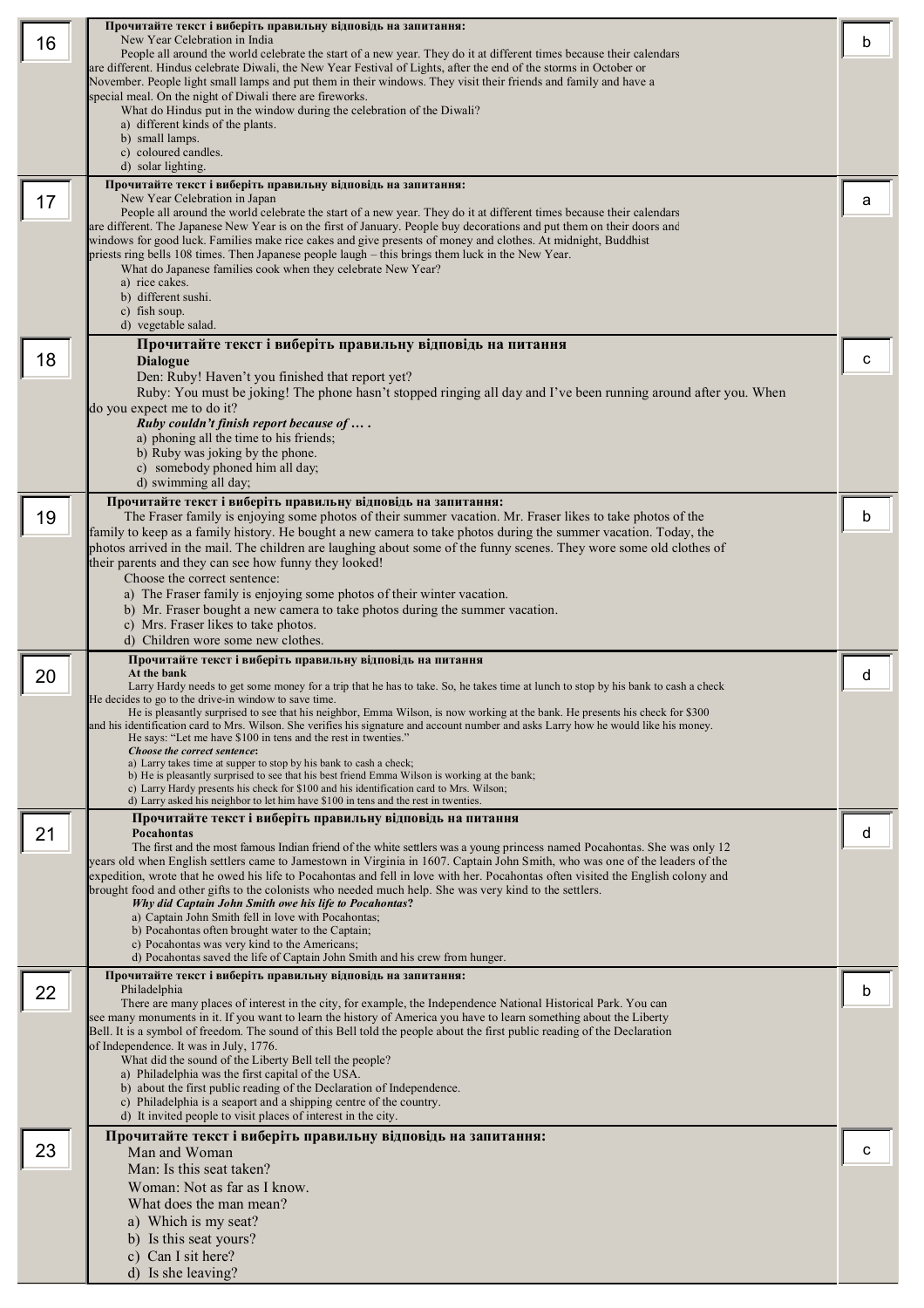|    | Прочитайте текст і виберіть правильну відповідь на запитання:                                                                                                                                                                                         |   |
|----|-------------------------------------------------------------------------------------------------------------------------------------------------------------------------------------------------------------------------------------------------------|---|
| 24 | <b>About Memory</b><br>Girl: Have you got a good memory?                                                                                                                                                                                              | а |
|    | Boy: Well, I'm hopeless at remembering names.                                                                                                                                                                                                         |   |
|    | What does the boy mean?                                                                                                                                                                                                                               |   |
|    | a) I'm not good at remembering names.<br>b) I'm very good at remembering names.                                                                                                                                                                       |   |
|    | c) I'm quite good at remembering names.                                                                                                                                                                                                               |   |
|    | d) I'm trying to remember names                                                                                                                                                                                                                       |   |
| 25 | Прочитайте текст і виберіть правильну відповідь на запитання:<br>At the Station                                                                                                                                                                       | C |
|    | Woman: Excuse me. What time does the train leave?                                                                                                                                                                                                     |   |
|    | Man: At 4 o'clock.<br>What does the woman mean?                                                                                                                                                                                                       |   |
|    | a) What's the time now?                                                                                                                                                                                                                               |   |
|    | b) When did the train go?                                                                                                                                                                                                                             |   |
|    | c) When will the train go?<br>d) When does the train arrive?                                                                                                                                                                                          |   |
|    | Прочитайте текст і виберіть правильну відповідь на запитання:                                                                                                                                                                                         |   |
| 26 | Threat to Elephants<br>The greatest threat to elephants is the <u>ivory trade</u> . Most commercial ivory comes from elephant's tusks. From                                                                                                           | а |
|    | 1979 to 1989 was a bad time for African elephants. About 70,000 wild elephants were killed for ivory each year. In                                                                                                                                    |   |
|    | 1989 an international treaty limited the trade in ivory, decreasing the number of elephants killed, but elephants are still<br>being killed for ivory. Please don't ever buy anything made from ivory! Don't even buy anything that looks like ivory! |   |
|    | What creatures are the most dangerous to an elephant?<br>a) Human beings.                                                                                                                                                                             |   |
|    | b) Snakes.                                                                                                                                                                                                                                            |   |
|    | c) Lions.<br>d) Zebras.                                                                                                                                                                                                                               |   |
|    | Прочитайте текст і виберіть правильну відповідь:                                                                                                                                                                                                      |   |
| 27 | Kinds of Elephants<br>There are two kinds of elephants: the African elephant and the Indian elephant. African elephants can be                                                                                                                        | с |
|    | identified by the larger ears. The African elephant grows up to 10 feet tall and weighs as much as 12,000 pounds. The<br>Indian elephant grows up to 9 feet tall, and weighs up to 8000 pounds. It's easier to identify because of its smaller ears.  |   |
|    | Most circus elephants are Indian elephants. Another name for the Indian elephant is the Asian elephant.                                                                                                                                               |   |
|    | a) a longer tail                                                                                                                                                                                                                                      |   |
|    | b) a stronger trunk<br>c) smaller ears                                                                                                                                                                                                                |   |
|    | d) bigger teeth                                                                                                                                                                                                                                       |   |
| 28 | Прочитайте текст і виберіть правильну відповідь на питання<br><b>Expedition</b>                                                                                                                                                                       | b |
|    | Next spring an international expedition will set out on a very important journey around the world. For 13 months                                                                                                                                      |   |
|    | Mark Hiley and the four other members of the expedition will study and report on the environment. The expedition will visit<br>every continent except Antarctica. From Europe the team will drive south into Africa, then east to Asia and Australia. |   |
|    | When will the expedition start?<br>a) next summer;                                                                                                                                                                                                    |   |
|    | b) next spring;                                                                                                                                                                                                                                       |   |
|    | c) next winter;<br>d) in 13 months.                                                                                                                                                                                                                   |   |
|    | Прочитайте текст і виберіть правильну відповідь:                                                                                                                                                                                                      |   |
| 29 | Sick Pay                                                                                                                                                                                                                                              | с |
|    | With many jobs people get holiday pay and sick pay. If you are ill, you get sick pay. If you want to ask about<br>holidays, you can say: How much holiday do you get?                                                                                 |   |
|    | Sick pay is                                                                                                                                                                                                                                           |   |
|    | a) money which you pay when you are ill.<br>b) money which you get on holidays.                                                                                                                                                                       |   |
|    | c) money which you receive when you are ill.                                                                                                                                                                                                          |   |
|    | d) money which you get when you are not ill on holidays.                                                                                                                                                                                              |   |
| 30 | Прочитайте текст і виберіть правильну відповідь:<br>Salary                                                                                                                                                                                            | с |
|    | Most workers are paid money every month, and this pay goes directly into their bank account. It is called a                                                                                                                                           |   |
|    | salary.                                                                                                                                                                                                                                               |   |
|    | Salary is<br>a) money which people pay for their job.                                                                                                                                                                                                 |   |
|    | b) money which people pay for their bank account.                                                                                                                                                                                                     |   |
|    | c) money which people get for their job.                                                                                                                                                                                                              |   |
|    | d) money which people take from their bank account to do their job.<br>Прочитайте текст і виберіть правильну відповідь:                                                                                                                               |   |
| 31 | Advice to the tourist to the UK                                                                                                                                                                                                                       | c |
|    | If you go sightseeing in London you should buy a Travelcard which gives you cheaper travel on buses, trains and                                                                                                                                       |   |
|    | the Underground.<br>When you buy a Travelcard in London                                                                                                                                                                                               |   |
|    | a) you don't pay money for your travel.                                                                                                                                                                                                               |   |
|    | b) your travel is more expensive.<br>c) your travel is less expensive.                                                                                                                                                                                |   |
|    |                                                                                                                                                                                                                                                       |   |
|    | d) you pay more money for your travel.                                                                                                                                                                                                                |   |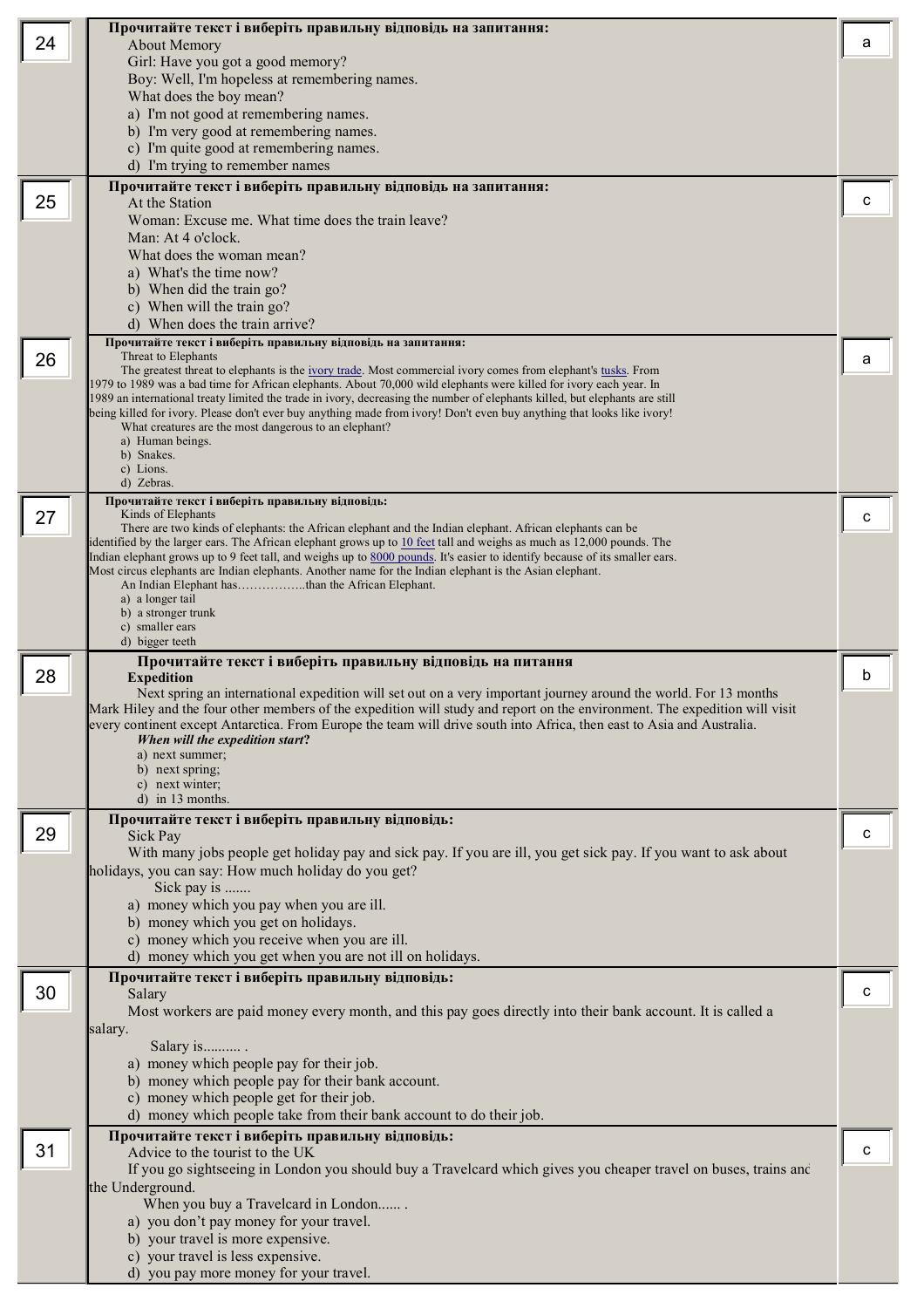|    | Прочитайте текст і виберіть правильну відповідь:                                                                                                                                  |   |
|----|-----------------------------------------------------------------------------------------------------------------------------------------------------------------------------------|---|
| 32 | <b>Working Hours</b>                                                                                                                                                              | b |
|    | For many people in Britain it is 9.00 a.m. to 5.00 p.m. Some people also work overtime, i.e. they work extra                                                                      |   |
|    | hours.<br>Work overtime means                                                                                                                                                     |   |
|    | a) work less time.                                                                                                                                                                |   |
|    | b) work more than usual hours.                                                                                                                                                    |   |
|    | c) work much less time.<br>d) work fewer hours than usual.                                                                                                                        |   |
|    | Прочитайте текст і виберіть правильну відповідь:                                                                                                                                  |   |
| 33 | The Risks of Smoking                                                                                                                                                              | с |
|    | One out of every six deaths in the USA is caused by smoking. The risk of such diseases as heart disease or                                                                        |   |
|    | cancer is much greater among smokers. Research shows that women have special risks.                                                                                               |   |
|    | Smoking is especially dangerous<br>a) for men and women.                                                                                                                          |   |
|    | b) for older people.                                                                                                                                                              |   |
|    | c) for women.                                                                                                                                                                     |   |
|    | d) only for men.                                                                                                                                                                  |   |
| 34 | Прочитайте текст і виберіть правильну відповідь:<br>Dangerous Smoking                                                                                                             | b |
|    | One out of every six deaths in the USA is caused by smoking. The risk of such diseases as heart disease or                                                                        |   |
|    | cancer is much greater among smokers. Research shows that women have special risks.                                                                                               |   |
|    | How many per cent of people in the US die because of smoking?                                                                                                                     |   |
|    | a) $6.$<br>b) $16.$                                                                                                                                                               |   |
|    | c) $60.$                                                                                                                                                                          |   |
|    | d) 1.6                                                                                                                                                                            |   |
| 35 | Прочитайте текст і виберіть правильну відповідь:                                                                                                                                  | d |
|    | <b>Traditions in Scotland</b><br>New Year in Scotland is called Hogmanay. People go to parties. There is also a tradition called "first footing". If                              |   |
|    | you are visited by a man with dark hair, you will have good luck during the next year.                                                                                            |   |
|    | First footing means that you will have good luck                                                                                                                                  |   |
|    | a) if you visit a man with dark hair.<br>b) if a man with dark hair is visited by you.                                                                                            |   |
|    | c) if a man with dark hair sees you.                                                                                                                                              |   |
|    | d) if a man with dark hair visits you.                                                                                                                                            |   |
|    | Прочитайте текст і виберіть правильну відповідь на питання                                                                                                                        |   |
| 36 | It is interesting to know<br>More than 61 % of Swedes work more than 40 hours per week, but just across the border in Norway only about                                           | a |
|    | 16 % work so long.                                                                                                                                                                |   |
|    | Choose the correct statement:                                                                                                                                                     |   |
|    | a) Swedes work more than Norwegians;<br>b) Norwegians work as much as Swedes;                                                                                                     |   |
|    | c) Norwegians work longer than Swedes;                                                                                                                                            |   |
|    | d) Swedes work less than Norwegians.                                                                                                                                              |   |
|    | Прочитайте текст і виберіть правильну відповідь на питання                                                                                                                        |   |
| 37 | Media                                                                                                                                                                             | C |
|    | Taiwan and Luxembourg are the only countries in the world where the mobile phones outnumber the people.<br>Choose the correct statement:                                          |   |
|    | a) In these two countries the number of mobile phones is the same as the number of people;                                                                                        |   |
|    | b) In these countries the number of people is bigger than the number of mobile phones;                                                                                            |   |
|    | c) In these countries the number of people is smaller than the number of mobile phones;<br>d) In these counties the number of mobile phones is smaller than the number of people. |   |
|    |                                                                                                                                                                                   |   |
|    | Прочитайте текст і виберіть правильну відповідь:                                                                                                                                  |   |
| 38 | Canada                                                                                                                                                                            | b |
|    | Canada is a bilingual country. The majority of the population speak English. Most French speakers live in the<br>province of Quebec.                                              |   |
|    | Choose the correct statement:                                                                                                                                                     |   |
|    | a) English is the only state language in Canada.                                                                                                                                  |   |
|    | b) There are two state languages in Canada.<br>c) The majority of people in Quebec speak English.                                                                                 |   |
|    | d) French is the only state language in Canada.                                                                                                                                   |   |
|    | Прочитайте текст і виберіть правильну відповідь:                                                                                                                                  |   |
| 39 | The Story of Figures<br>The Roman system of numerals is very old. It was used many centuries ago when people counted on their                                                     | d |
|    | fingers. The Roman sign for five $-V$ – really means five fingers; it is a picture of a hand with five fingers. The sign $X$                                                      |   |
|    | for ten means two hands, one above the other.                                                                                                                                     |   |
|    | The Roman sign for ten means<br>a) five fingers.                                                                                                                                  |   |
|    | b) two fingers.                                                                                                                                                                   |   |
|    | c) five fingers on two hands.<br>d) two hands.                                                                                                                                    |   |
|    |                                                                                                                                                                                   |   |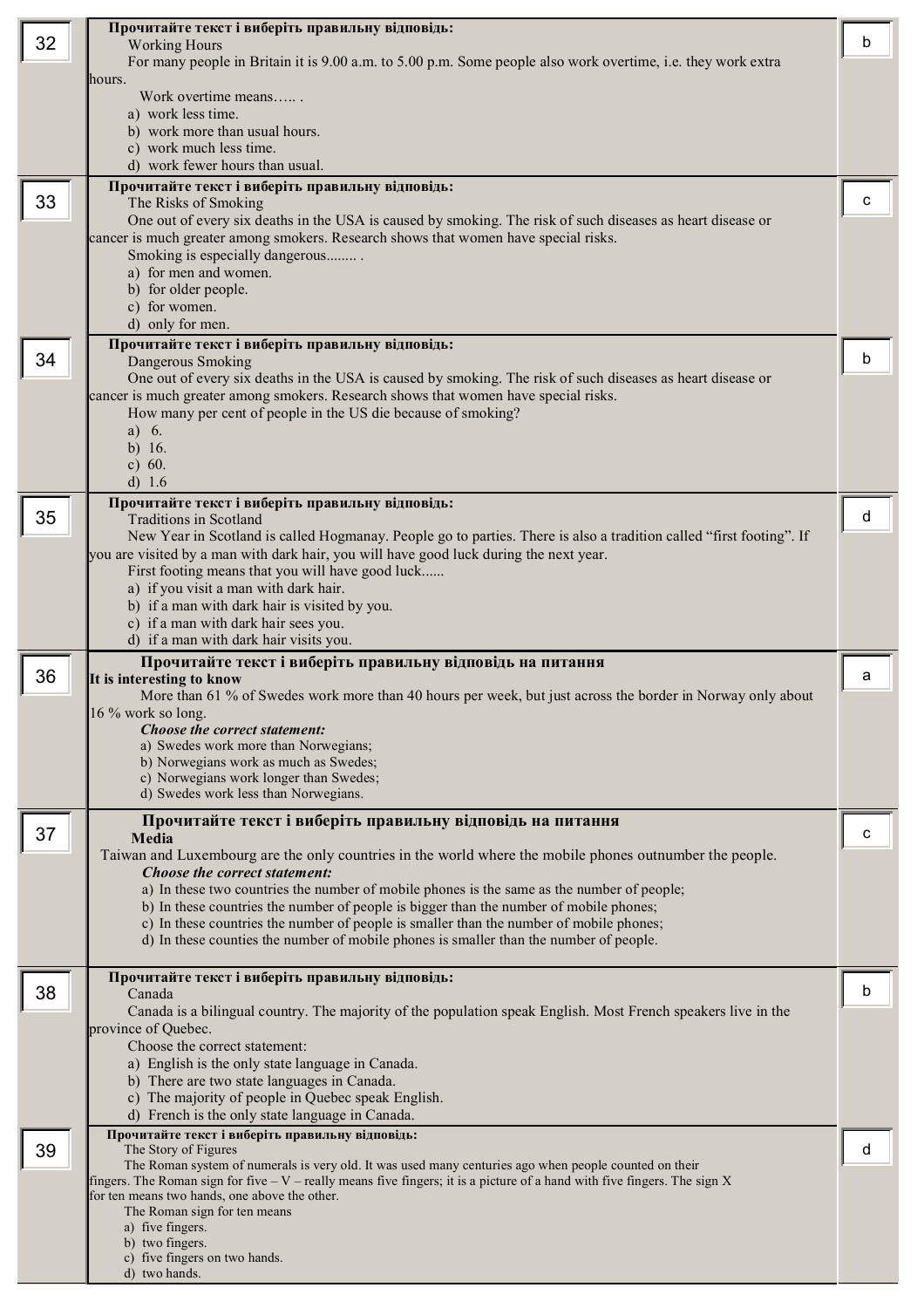|    | Прочитайте текст і виберіть правильну відповідь:                                                                                                                                                                                    |   |
|----|-------------------------------------------------------------------------------------------------------------------------------------------------------------------------------------------------------------------------------------|---|
| 40 | The Olympic Symbol                                                                                                                                                                                                                  | b |
|    | The Olympic Games have many important symbols. The five rings on the Olympic flag (colored yellow, green,<br>blue, black and red) were introduced in 1914. They represent the continents of Europe, Asia, Africa, North and South   |   |
|    | America, Australia.                                                                                                                                                                                                                 |   |
|    | The five rings represent                                                                                                                                                                                                            |   |
|    | a) five nations.<br>b) five continents.                                                                                                                                                                                             |   |
|    | c) five capitals.                                                                                                                                                                                                                   |   |
|    | d) five countries.                                                                                                                                                                                                                  |   |
|    | Прочитайте текст і виберіть правильну відповідь:                                                                                                                                                                                    |   |
| 41 | The First Month                                                                                                                                                                                                                     | с |
|    | The word January came from Janus – the Roman god of doors. Every door has two sides – one looks forward<br>and the other looks backward. So Janus had two faces - one on the front and one on the back of his head. With these      |   |
|    | faces he could look back to the past year and look forward to the coming year.                                                                                                                                                      |   |
|    | The Roman god Janus had                                                                                                                                                                                                             |   |
|    | a) one face.<br>b) many faces.                                                                                                                                                                                                      |   |
|    | c) two faces.                                                                                                                                                                                                                       |   |
|    | d) three faces.                                                                                                                                                                                                                     |   |
|    | Прочитайте текст і виберіть правильну відповідь:                                                                                                                                                                                    |   |
| 42 | The Roman Gods                                                                                                                                                                                                                      | d |
|    | The word January came from Janus – the Roman god of doors. Every door has two sides – one looks forward<br>and the other looks backward. So Janus had two faces – one on the front and one on the back of his head. With these      |   |
|    | faces he could look back to the past year and look forward to the coming year.                                                                                                                                                      |   |
|    | The Roman god Janus could look                                                                                                                                                                                                      |   |
|    | a) only to the past.<br>b) to the past and to the present.                                                                                                                                                                          |   |
|    | c) to the present and to the future.                                                                                                                                                                                                |   |
|    | d) to the past and to the future.                                                                                                                                                                                                   |   |
|    | Прочитайте текст і виберіть правильну відповідь:                                                                                                                                                                                    |   |
| 43 | The Olympic Medals                                                                                                                                                                                                                  | d |
|    | When the Olympic Games started again in 1896, the winners of the first place were given only silver medals.<br>Later, at the 1904 Olympics, gold medal was the top prize. Now, of course, there are gold, silver and bronze medals. |   |
|    | At the 1896 Olympics the winners of the first place received                                                                                                                                                                        |   |
|    | a) no medal.                                                                                                                                                                                                                        |   |
|    | b) gold medal.                                                                                                                                                                                                                      |   |
|    | c) only bronze medal.                                                                                                                                                                                                               |   |
|    | d) only silver medal.                                                                                                                                                                                                               |   |
|    | Прочитайте текст і виберіть правильну відповідь:                                                                                                                                                                                    |   |
|    |                                                                                                                                                                                                                                     |   |
| 44 | Van Gogh                                                                                                                                                                                                                            | a |
|    | Nobody has ever painted cornfields or sunflowers like Van Gogh. His paintings are full of colour and sunlight.                                                                                                                      |   |
|    | oday his paintings cost millions of pounds, but in his lifetime he sold only one painting.<br>During his life Van Gogh                                                                                                              |   |
|    | a) was poor and sold only one painting.                                                                                                                                                                                             |   |
|    | b) sold many paintings.                                                                                                                                                                                                             |   |
|    | c) received millions of pounds for his paintings.                                                                                                                                                                                   |   |
|    | d) painted many sunflowers and earned millions of pounds.                                                                                                                                                                           |   |
| 45 | Прочитайте текст і виберіть правильну відповідь:                                                                                                                                                                                    | c |
|    | First Impressions of Britain<br>Mr. Yama from Osaka: "The prices here are about the same as in Japan, except for accommodation. In Japan the                                                                                        |   |
|    | cost of accommodation is very high, compared with Britain. You also get more for your money in Britain.                                                                                                                             |   |
|    | The cost of housing in Britain is                                                                                                                                                                                                   |   |
|    | a) higher than in Japan.                                                                                                                                                                                                            |   |
|    | b) about the same as in Japan.                                                                                                                                                                                                      |   |
|    | c) lower than in Japan.<br>d) much bigger than in Japan.                                                                                                                                                                            |   |
|    | Прочитайте текст і виберіть правильну відповідь на запитання:                                                                                                                                                                       |   |
| 46 | A Joke                                                                                                                                                                                                                              | с |
|    | Mother: Johnny, how do you want to take this castor oil?                                                                                                                                                                            |   |
|    | Johnny: With a fork.                                                                                                                                                                                                                |   |
|    | What do you think, why does the boy want to take the castor oil with a fork?                                                                                                                                                        |   |
|    | a) Because he does not have a spoon.                                                                                                                                                                                                |   |
|    | b) Because he has only a fork.<br>c) Because he does not like it.                                                                                                                                                                   |   |
|    | d) Because he does not know it.                                                                                                                                                                                                     |   |
|    | Прочитайте текст і виберіть правильну відповідь на питання                                                                                                                                                                          |   |
| 47 | <b>British Families</b>                                                                                                                                                                                                             | a |
|    | Twenty years ago, the typical family in Britain was wide. It usually consisted of two or three generations, with                                                                                                                    |   |
|    | many children in each nuclear family. People had lots of aunts and uncles.                                                                                                                                                          |   |
|    | Choose the correct statement:                                                                                                                                                                                                       |   |
|    | a) 20 years ago, the family in Britain was big, with many relatives;<br>b) 20 years ago the family in Britain was small, with few relatives;                                                                                        |   |
|    | c) 20 years ago the family in Britain was wide, with few relatives;<br>d) 20 years ago the family in Britain was wide, with few children.                                                                                           |   |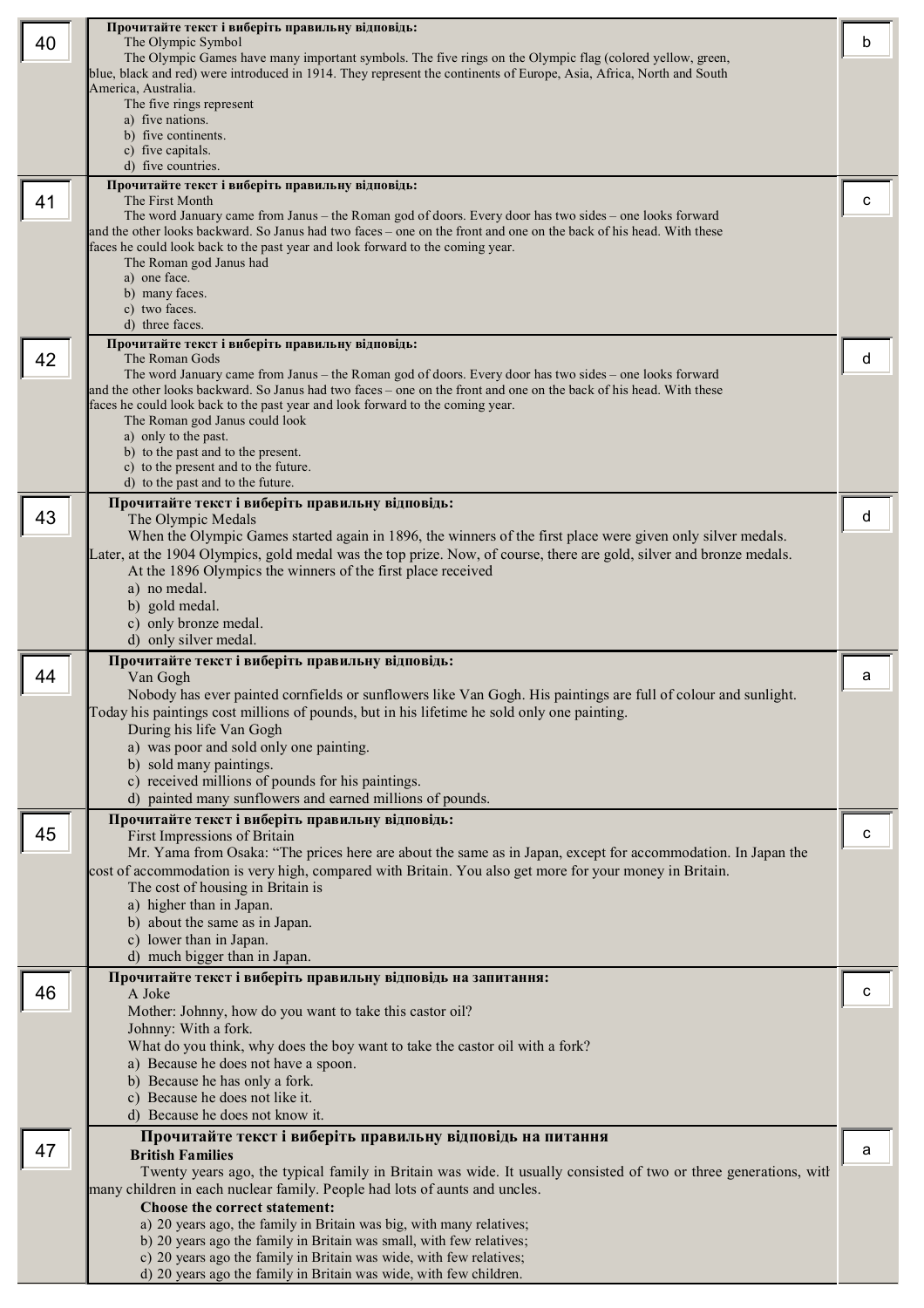|    | Прочитайте текст і виберіть правильну відповідь на питання                                                                                                   |   |
|----|--------------------------------------------------------------------------------------------------------------------------------------------------------------|---|
| 48 | The British Family of the Future<br>According to a study of the British research group, the family is changing shape. Here are some of the predictions. Very | b |
|    | few children will have brothers or sisters. It will be common to have only one child. As a result, future generations will not have                          |   |
|    | many cousins.<br>In the future children will have $\dots$ .                                                                                                  |   |
|    | a) many cousins;                                                                                                                                             |   |
|    | b) several sisters or brothers;<br>c) no sisters or brothers;                                                                                                |   |
|    | d) a lot of cousins.                                                                                                                                         |   |
| 49 | Прочитайте текст і виберіть правильну відповідь:<br>The Rebellion in Britain                                                                                 | d |
|    | Richard the Second became the king of England in 1377. At that time everybody who was older than fifteen had                                                 |   |
|    | to pay one shilling to the King. The poor had to pay as much tax as the rich. This made the poor people rebel. Their<br>leader was Wat Tylor, a blacksmith.  |   |
|    | The poor people rebelled because                                                                                                                             |   |
|    | a) they had to pay more money than the rich.<br>b) they had to pay twice as much tax as the rich.                                                            |   |
|    | c) they had to pay less tax than the rich.                                                                                                                   |   |
|    | d) they had to pay as much money as the rich.                                                                                                                |   |
| 50 | Прочитайте текст і виберіть правильну відповідь на питання<br><b>Women and IT</b>                                                                            | c |
|    | Do you know that only 33 % of the people studying IT (Information Technology) are girls? Only 4 % of                                                         |   |
|    | computer scientists are women. This is strange because girls are just as clever as boys in science and mathematics.<br>Choose the correct statement:         |   |
|    | a) There are more women than men studying IT;                                                                                                                |   |
|    | b) There are as many women as men who work as computer scientists;                                                                                           |   |
|    | c) There are more men than women studying IT;<br>d) There are fewer men than women who are computer scientists.                                              |   |
|    | Прочитайте текст і виберіть правильне твердження:                                                                                                            |   |
| 51 | Men, Women and Information Technology (IT)<br>Did you know that more men use IT than women? The usual explanation is that boys learn basic computer skills   | b |
|    | through video games. Girls do not usually like these violent and aggressive games, so boys have earlier experience with                                      |   |
|    | computers.<br>Boys begin to use computers earlier because                                                                                                    |   |
|    | a) they don't like video games.                                                                                                                              |   |
|    | b) they like to play video games.<br>c) girls like to play violent video games more than boys.                                                               |   |
|    | d) boys don't play aggressive video games.                                                                                                                   |   |
|    |                                                                                                                                                              |   |
|    | Прочитайте текст і виберіть правильне твердження:                                                                                                            | b |
| 52 | The Internet<br>The Internet originated in the early 1970s when the United States wanted to make sure that people could                                      |   |
|    | ommunicate in case of a nuclear war. This needed a free and independent communication network without a centre.                                              |   |
|    | The Internet appeared because it was necessary to create a communication network<br>a) in the region.                                                        |   |
|    | b) in case of a nuclear war.                                                                                                                                 |   |
|    | c) to win a nuclear war.                                                                                                                                     |   |
|    | d) to start a nuclear war.                                                                                                                                   |   |
| 53 | Прочитайте текст і виберіть правильне твердження:<br>University Education                                                                                    | d |
|    | The first university degree in England is Bachelor's degree and usually takes 3 years. Students in Scotland study                                            |   |
|    | 4 years for their degree, and university education is broader than in England.<br>Students get a bachelor's degree after                                     |   |
|    | a) four years in England.                                                                                                                                    |   |
|    | b) three years in England and Scotland.<br>c) three years in Scotland.                                                                                       |   |
|    | d) four years in Scotland and three in England.                                                                                                              |   |
|    | Прочитайте текст і виберіть правильне твердження:                                                                                                            |   |
| 54 | Tuition Fee in Scotland<br>There are 13 universities in Scotland. Students in Scotland don't pay tuition fee while studying. Only after they                 | с |
|    | graduate and have considerable income, they start to pay for their higher education.                                                                         |   |
|    | Students in Scotland                                                                                                                                         |   |
|    | a) pay tuition fee when they study.<br>b) don't pay for education at all.                                                                                    |   |
|    | c) don't pay tuition fee when they study, they pay it later, after graduation.                                                                               |   |
|    | d) don't pay tuition fee after graduation.                                                                                                                   |   |
| 55 | Прочитайте текст і виберіть правильне твердження:<br>The Romans in Britain                                                                                   | b |
|    | The Romans occupied Britain in 43 A.D. There were many uprisings of the Celtic population against the                                                        |   |
|    | Romans. The most notable uprising was led by Queen Boadicea in 61-62 A.D.<br>Queen Boadicea was the leader of uprisings of                                   |   |
|    | a) the Romans against the Celtic population.                                                                                                                 |   |
|    | b) the Celtic population against the Romans.<br>c) the Celtic population against queen Boadicea.                                                             |   |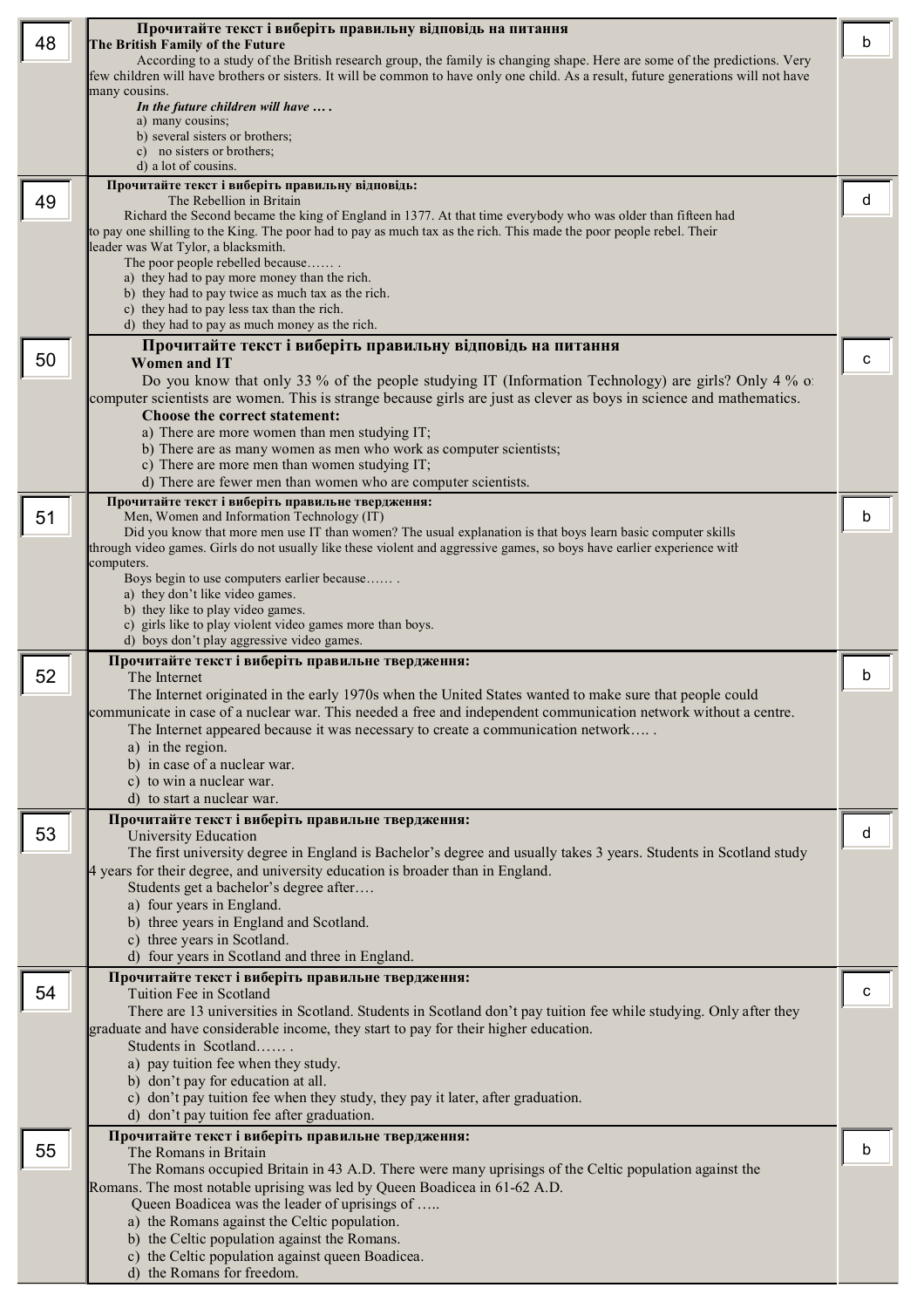| 56 | Прочитайте текст і виберіть правильну відповідь на питання                                                                                                                                                                         | b |
|----|------------------------------------------------------------------------------------------------------------------------------------------------------------------------------------------------------------------------------------|---|
|    | <b>Higher Education</b><br>Nearly 50 per cent of 18-year-old people now get higher education in Great Britain. One of the differences in higher                                                                                    |   |
|    | education between England and Scotland is that in England many students go to a university in different cities or parts of the                                                                                                     |   |
|    | country from their native city or town. In Scotland, most young people go to a university near their homes.<br>Choose the correct statement:                                                                                       |   |
|    | a) The students in Scotland don't study in their home towns;                                                                                                                                                                       |   |
|    | b) The students in England don't like to study in their native cities or towns;<br>c) The students in England prefer to study in their native cities;                                                                              |   |
|    | d) The students in Scotland study in different places from their home towns.                                                                                                                                                       |   |
| 57 | Прочитайте текст і виберіть правильне твердження:<br>Queen Boadicea                                                                                                                                                                | b |
|    | The leader of many uprisings of the Celtic population against the Romans was Queen Boadicea. She was very<br>brave and led her people in battles. Boadicea won several battles against the Romans. She took the largest Roman city |   |
|    | of Colchester. But the enemies were stronger. At last Boadicea killed herself because she did not want to become a                                                                                                                 |   |
|    | prisoner.<br>Boadicea                                                                                                                                                                                                              |   |
|    | a) won many battles against the Celts.<br>b) won many battles against the Romans.                                                                                                                                                  |   |
|    | c) took the Celtic city Colchester in the battle.                                                                                                                                                                                  |   |
|    | d) was the leader of the Roman population.<br>Прочитайте текст і виберіть правильне твердження:                                                                                                                                    |   |
| 58 | Higher Education in England                                                                                                                                                                                                        | с |
|    | Higher education in England is not free of charge. It was free until 1998; students also received grants from the<br>government. But when the government decided to expand higher education in 1990s, it was no longer possible to |   |
|    | provide it free of charge and pay grants.                                                                                                                                                                                          |   |
|    | In England higher education is not free because<br>a) the government pays a lot of grants.                                                                                                                                         |   |
|    | b) it was not free before 1990s.                                                                                                                                                                                                   |   |
|    | c) the government cannot give much money for education.<br>d) it is not possible to expand higher education.                                                                                                                       |   |
|    | Прочитайте текст і виберіть правильне твердження:                                                                                                                                                                                  |   |
| 59 | The Most Famous Department Store                                                                                                                                                                                                   | a |
|    | Harrod's is the famous department store in London that every tourist wants to visit. You can find anything from<br>the cheapest to the most expensive things. The store contains over 300 departments!                             |   |
|    | In Harrod's you can find                                                                                                                                                                                                           |   |
|    | a) both cheap and expensive things.<br>b) only the cheapest things.                                                                                                                                                                |   |
|    | c) few departments.                                                                                                                                                                                                                |   |
|    | d) only the most expensive things.                                                                                                                                                                                                 |   |
| 60 | Прочитайте текст і виберіть правильне твердження:<br>On the Subway                                                                                                                                                                 | b |
|    | Many people in big cities ride the subway (underground) to work. Students also ride the subway to high school                                                                                                                      |   |
|    | or to the university. The subway is an inexpensive kind of transportation. It usually is faster than a bus                                                                                                                         |   |
|    | The subway is better than a bus because<br>a) it is more expensive.                                                                                                                                                                |   |
|    | b) it is faster.                                                                                                                                                                                                                   |   |
|    | c) it is more beautiful.<br>d) it is free.                                                                                                                                                                                         |   |
|    | Прочитайте текст і виберіть правильне твердження:                                                                                                                                                                                  |   |
| 61 | Favourite Types of Communication                                                                                                                                                                                                   | b |
|    | Which do you like using most: e-mail, telephone or the post?<br>Andrea, 39: I like modern things, but still I prefer the post. I know the postal delivery is slow, but it's cheap and                                              |   |
|    | you can be sure no one will read your mail or listen to your conversation.                                                                                                                                                         |   |
|    | Andrea prefers to use the post because<br>a) it is very fast.                                                                                                                                                                      |   |
|    | b) it is very personal.                                                                                                                                                                                                            |   |
|    | c) it is very expensive.<br>d) it is very modern.                                                                                                                                                                                  |   |
|    | Прочитайте текст і виберіть правильне твердження:                                                                                                                                                                                  |   |
| 62 | Rolls-Royce<br>The meeting at a hotel in Manchester between Charles Rolls and Henry Royce led to the establishment of one of                                                                                                       | a |
|    | the most prestigious car manufacturer of all time. Initially, Rolls agreed to sell the cars which Royce produced. But two<br>years later, they started the production together, and so the Rolls-Royce motor car was launched.     |   |
|    | Initially these famous motor cars were produced                                                                                                                                                                                    |   |
|    | a) by Henry Royce alone.<br>b) by both Charles Rolls and Henry Royce.                                                                                                                                                              |   |
|    | c) by Charles Rolls alone.                                                                                                                                                                                                         |   |
|    | d) by other manufacturers.                                                                                                                                                                                                         |   |
| 63 | Прочитайте текст і виберіть правильне твердження:<br>Science in Britain                                                                                                                                                            | d |
|    | Britain has a long tradition of research and innovation in science, technology and engineering. Nobel Prizes for                                                                                                                   |   |
|    | science have been won by 70 British citizens, more than any other country except the USA.<br>Great Britain has                                                                                                                     |   |
|    | a) more Nobel Prize winners than any other country.                                                                                                                                                                                |   |
|    | b) more Nobel Prize winners than the USA.                                                                                                                                                                                          |   |
|    | c) as many Nobel Prize winners as the USA.<br>d) fewer Nobel Prize winners than the USA but more than any other country in the world.                                                                                              |   |
|    |                                                                                                                                                                                                                                    |   |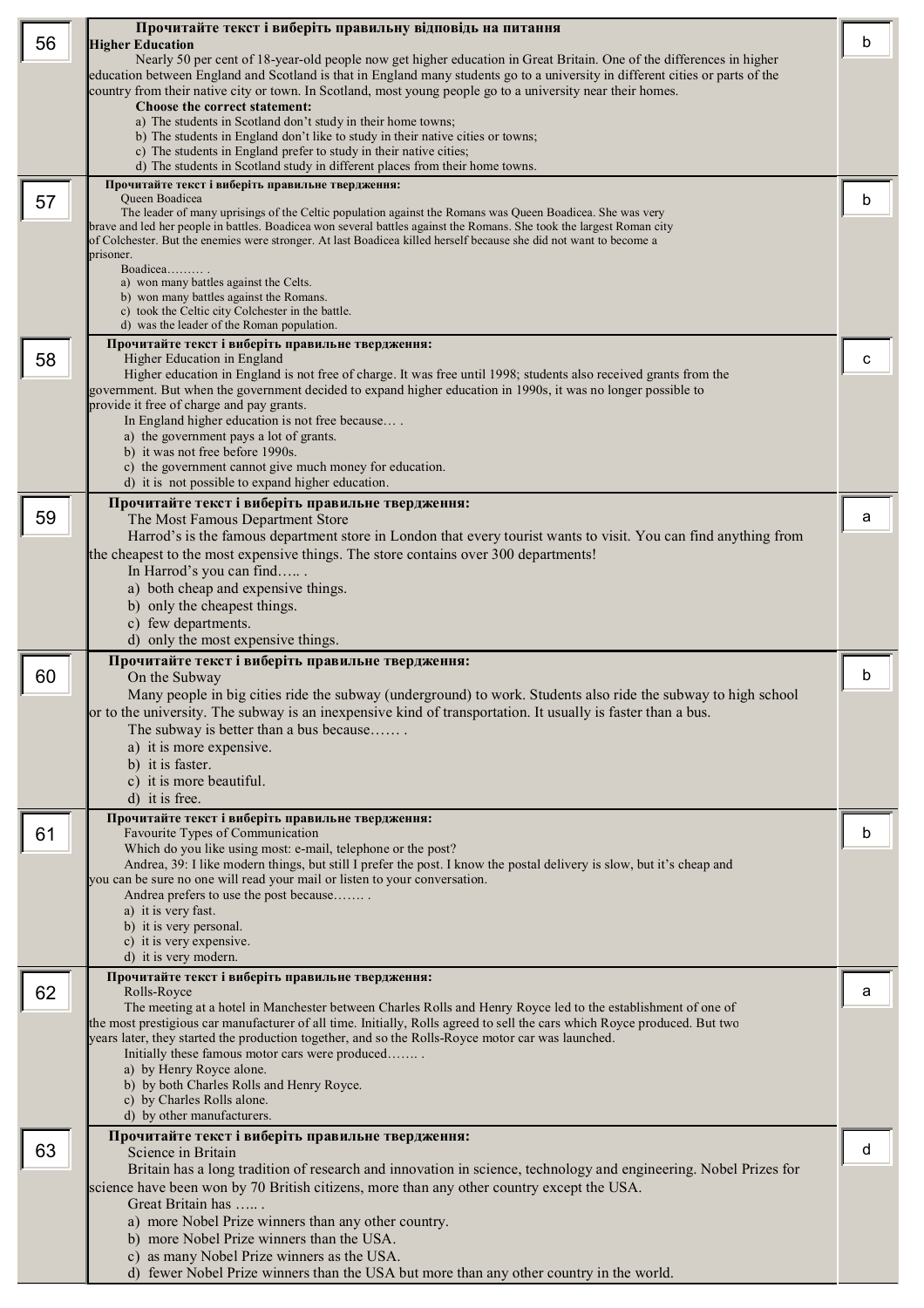|    | Прочитайте текст і виберіть правильне твердження:                                                                                                                                                                                                        |   |
|----|----------------------------------------------------------------------------------------------------------------------------------------------------------------------------------------------------------------------------------------------------------|---|
| 64 | Science<br>British achievements in science and technology in the XX th century include fundamental contributions to                                                                                                                                      | b |
|    | modern genetics. The world's first pig with a genetically modified heart has been bred by scientists at Cambridge                                                                                                                                        |   |
|    | University. It is an important milestone in breeding animals as donors of organs for people.<br>The first pig with a GM heart was created                                                                                                                |   |
|    | a) to have organ donors for pigs.                                                                                                                                                                                                                        |   |
|    | b) to have organ donors for people.                                                                                                                                                                                                                      |   |
|    | c) to breed new pigs.<br>d) to help people breed new pigs.                                                                                                                                                                                               |   |
|    | Прочитайте текст і виберіть правильне твердження:                                                                                                                                                                                                        |   |
| 65 | <b>Bill Gates</b>                                                                                                                                                                                                                                        | a |
|    | Bill Gates is one of the richest people of the world. At the same time Gates and his wife Melinda are engaged in<br>several important charity projects. Their foundation gave 45 million dollars for the fight against tuberculosis, a disease           |   |
|    | that kills over 2 million people a year. The Foundation also donated 32 million dollars for the fight against AIDS.                                                                                                                                      |   |
|    | The Bill and Melissa Gates Foundation is engaged<br>a) in global health projects.                                                                                                                                                                        |   |
|    | b) in global economic projects.                                                                                                                                                                                                                          |   |
|    | c) in global business plans.                                                                                                                                                                                                                             |   |
|    | d) in important political projects.<br>Прочитайте текст і виберіть правильне твердження:                                                                                                                                                                 |   |
| 66 | <b>Bill Gates' Way to Success</b>                                                                                                                                                                                                                        | b |
|    | Bill Gates was born in 1955. Even as a young boy, he showed an early interest in computers and, in particular, in<br>writing computer programs. He was a very capable student. Despite this, Gates is famous for dropping out of Harvard                 |   |
|    | University in his third year. Gates took this unusual step because he was too busy developing and selling software                                                                                                                                       |   |
|    | products to study at university.<br>Choose the correct statement:                                                                                                                                                                                        |   |
|    | a) Gates was a bad student.<br>b) Gates didn't finish his university studies.                                                                                                                                                                            |   |
|    | c) Gates wanted to continue his education at university to develop computer programs.                                                                                                                                                                    |   |
|    | d) Gates studied four years at university.                                                                                                                                                                                                               |   |
| 67 | Прочитайте текст і виберіть правильне твердження:<br>Oxford                                                                                                                                                                                              | с |
|    | Oxford is the most popular tourist attraction in Britain, after London and Stratford-on-Avon. Oxford is famous                                                                                                                                           |   |
|    | for its university, which is the oldest in Britain and the third oldest in Europe.                                                                                                                                                                       |   |
|    | Oxford University is                                                                                                                                                                                                                                     |   |
|    | a) the oldest in Europe.<br>b) the third oldest in Britain.                                                                                                                                                                                              |   |
|    | c) the oldest in Great Britain.                                                                                                                                                                                                                          |   |
|    | d) the third oldest in Europe and in Britain.                                                                                                                                                                                                            |   |
|    | Прочитайте текст і виберіть варіант відповіді:                                                                                                                                                                                                           |   |
|    |                                                                                                                                                                                                                                                          |   |
| 68 | Colleges of Oxford                                                                                                                                                                                                                                       | a |
|    | Oxford University has thirty-nine separate colleges. For many years, only five of them were for women. But<br>since 1979 nearly all the colleges have accepted both men and women.                                                                       |   |
|    | Яке речення не відповідає змісту?                                                                                                                                                                                                                        |   |
|    | a) There were no women's colleges at Oxford.                                                                                                                                                                                                             |   |
|    | b) There are colleges for men and women now.                                                                                                                                                                                                             |   |
|    | c) There were only five colleges for women before 1979.<br>d) There were more colleges for men than for women before 1979.                                                                                                                               |   |
|    | Прочитайте текст і виберіть правильне твердження:                                                                                                                                                                                                        |   |
| 69 | A Student Speaks about Oxford<br>Simon Perrin is a second year undergraduate at the college in Oxford. He says, "Oxford is a great place to be as                                                                                                        | с |
|    | an undergraduate but sometimes you feel as if you are in a goldfish bowl. Everybody wants to see what Oxford                                                                                                                                             |   |
|    | students look like and how they live!"                                                                                                                                                                                                                   |   |
|    | When Simon speaks that he feels like in a fishbowl he means<br>a) the life of students is too exciting.                                                                                                                                                  |   |
|    | b) the life of students is too strict.                                                                                                                                                                                                                   |   |
|    | c) the life of students is too open.<br>d) the life of students is too comfortable.                                                                                                                                                                      |   |
|    | Прочитайте текст і виберіть правильну відповідь на питання                                                                                                                                                                                               |   |
| 70 | Nanotechnology                                                                                                                                                                                                                                           | b |
|    | The term "nanotechnology" includes a wide range of activities. "Nano" is used in the world of science to mean one<br>billionth. For example, a nanometer is a billionth of a meter. So generally nanotechnology means technology at the nanometer level. |   |
|    | At such level, the ordinary rules or physics and chemistry no longer apply.                                                                                                                                                                              |   |
|    | The term "Nano" means<br>a) a very big part;                                                                                                                                                                                                             |   |
|    | b) one billion.                                                                                                                                                                                                                                          |   |
|    | c) more than one million;<br>d) a very small part;                                                                                                                                                                                                       |   |
|    | Прочитайте текст і виберіть варіант відповіді:                                                                                                                                                                                                           |   |
| 71 | Buffet Donates \$ 37 billion<br>Billionaire investor Warren Buffet is to donate about \$37 billion – most of his vast personal fortune to Bill                                                                                                           | с |
|    | Gates' charitable foundation. He will hand 10 million shares of his firm to the foundation. Bill Gates' foundation aims                                                                                                                                  |   |
|    | to fight disease and promote education around the world. In the interview, Mr Buffet explained the reason of his<br>donation by the death of his wife Susan.                                                                                             |   |
|    | Яке речення не відповідає змісту?                                                                                                                                                                                                                        |   |
|    | a) Buffet is one of the richest people in the world.<br>b) Buffet will donate the money in shares.                                                                                                                                                       |   |
|    | c) Bill Gates' foundation is engaged in computer projects.<br>d) The money is donated for charity.                                                                                                                                                       |   |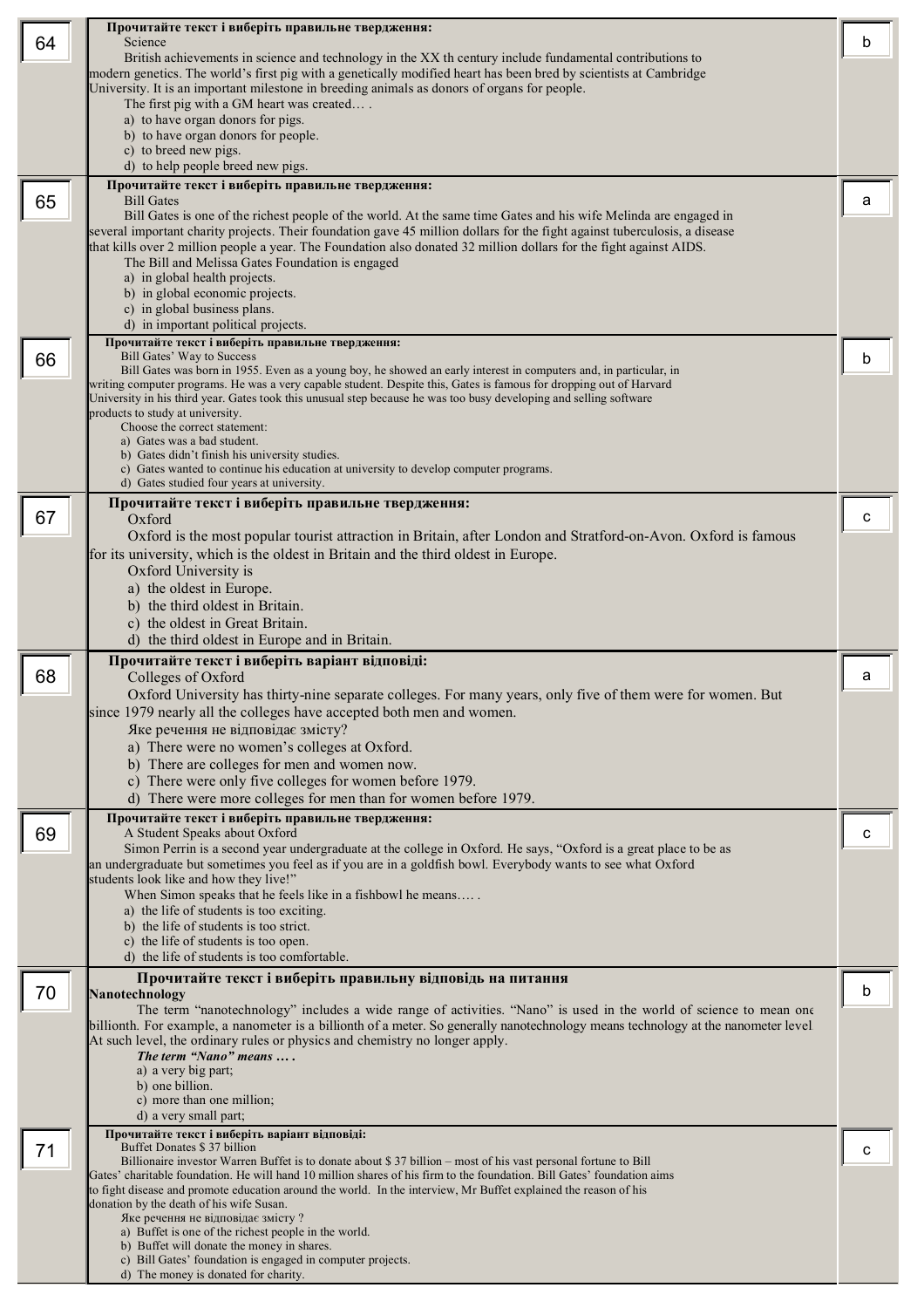|    | Прочитайте текст і виберіть правильне твердження:                                                                                                                                                                                             |   |
|----|-----------------------------------------------------------------------------------------------------------------------------------------------------------------------------------------------------------------------------------------------|---|
| 72 | America's First Night High School                                                                                                                                                                                                             | С |
|    | Manhattan Comprehensive Night High School may be the friendliest institution in New York City. It is the first                                                                                                                                |   |
|    | full-time night school. Most of the school's 450 students have either been expelled from or dropped out of other high<br>schools. High school is compulsory in America until the age of sixteen, but many students drop out before they reach |   |
|    | sixteen.                                                                                                                                                                                                                                      |   |
|    | The night school in Manhattan is for those young people                                                                                                                                                                                       |   |
|    | a) who have secondary education.                                                                                                                                                                                                              |   |
|    | b) who finished another high school.                                                                                                                                                                                                          |   |
|    | c) who did not finish high school.<br>d) who don't like compulsory education.                                                                                                                                                                 |   |
|    | Прочитайте текст і виберіть правильне твердження:                                                                                                                                                                                             |   |
| 73 | Harvard University                                                                                                                                                                                                                            | c |
|    | Harvard University is the oldest in the USA. It was founded in 1636. It is situated in Cambridge, Massachusetts.                                                                                                                              |   |
|    | Its history began when a college was established at New Town, later renamed after the English alma mater of some                                                                                                                              |   |
|    | colonists.                                                                                                                                                                                                                                    |   |
|    | Harvard University is situated in the city<br>a) named after another American city.                                                                                                                                                           |   |
|    | b) named after the English river.                                                                                                                                                                                                             |   |
|    | c) named after the university in England where some of the founders studied.                                                                                                                                                                  |   |
|    | d) named after the university in America where some of the founders studied.                                                                                                                                                                  |   |
|    | Прочитайте текст і виберіть правильну відповідь на питання                                                                                                                                                                                    |   |
| 74 | <b>Colleges and Universities in the USA</b>                                                                                                                                                                                                   | c |
|    | There are about 3,000 colleges and universities in the USA. They are all independent. Universities are                                                                                                                                        |   |
|    | larger than colleges and also have graduate schools where students can receive postgraduate education.                                                                                                                                        |   |
|    | Choose the correct statement:                                                                                                                                                                                                                 |   |
|    | a) Colleges provide postgraduate courses;                                                                                                                                                                                                     |   |
|    | b) Colleges are bigger than universities;                                                                                                                                                                                                     |   |
|    | c) Colleges are smaller than universities;                                                                                                                                                                                                    |   |
|    | d) Colleges have graduate schools.                                                                                                                                                                                                            |   |
|    | Прочитайте текст і виберіть правильне твердження:                                                                                                                                                                                             |   |
| 75 | University Education in the USA<br>During the first two years students usually follow general courses in the arts or sciences and then choose a major                                                                                         | b |
|    | (the subject or area in which they concentrate). The other subjects are called minors. Credits with grades are awarded                                                                                                                        |   |
|    | for the successful completion of each course.                                                                                                                                                                                                 |   |
|    | For American students a major is                                                                                                                                                                                                              |   |
|    | a) the easiest subject.                                                                                                                                                                                                                       |   |
|    | b) the main, special subject.                                                                                                                                                                                                                 |   |
|    | c) the most difficult subject.<br>d) the subject they study in the first two years.                                                                                                                                                           |   |
|    | Прочитайте текст і виберіть правильне твердження:                                                                                                                                                                                             |   |
| 76 | Loch Ness                                                                                                                                                                                                                                     | C |
|    | Loch Ness is a large, deep freshwater lake in the Highlands in Scotland, some 37 kilometers long. It is best                                                                                                                                  |   |
|    | known for the alleged monster living there.                                                                                                                                                                                                   |   |
|    | Loch in Scotland is                                                                                                                                                                                                                           |   |
|    | a) mountain.                                                                                                                                                                                                                                  |   |
|    | b) monster.                                                                                                                                                                                                                                   |   |
|    | c) lake.                                                                                                                                                                                                                                      |   |
|    | d) deep.                                                                                                                                                                                                                                      |   |
|    | Прочитайте текст і виберіть правильну відповідь:                                                                                                                                                                                              |   |
| 77 | Health                                                                                                                                                                                                                                        | d |
|    | One of the hobbies of Americans is being fit and healthy. Americans regularly visit doctors, take vitamins,<br>practice sports and keep to a healthy, low-fat diet. But still there are more overweight people in America than in any         |   |
|    | other country. Why so? Many people eat hot dogs, hamburgers, pizza and so on.                                                                                                                                                                 |   |
|    | Why are there so many overweight people in America?                                                                                                                                                                                           |   |
|    | a) Because they take too many vitamins.                                                                                                                                                                                                       |   |
|    | b) Because they don't play sports.                                                                                                                                                                                                            |   |
|    | c) Because many of them visit doctors very seldom.<br>d) Because many of them eat fatty, fast food.                                                                                                                                           |   |
|    |                                                                                                                                                                                                                                               |   |
| 78 | Прочитайте текст і виберіть правильне твердження:<br>Bollywood                                                                                                                                                                                | a |
|    | Bollywood, India's film capital is famous for making more movies a year than Hollywood. They have a global                                                                                                                                    |   |
|    | audience of 5 billion. That's twice as many as Hollywood.                                                                                                                                                                                     |   |
|    | Bollywood produces                                                                                                                                                                                                                            |   |
|    | a) two times more films than Hollywood.                                                                                                                                                                                                       |   |
|    | b) as many films as Hollywood.                                                                                                                                                                                                                |   |
|    | c) two times fewer films than Hollywood.                                                                                                                                                                                                      |   |
|    |                                                                                                                                                                                                                                               |   |
|    | d) not so many films as Hollywood.                                                                                                                                                                                                            |   |
|    | Прочитайте текст і виберіть правильне твердження:                                                                                                                                                                                             |   |
| 79 | E-mail Address                                                                                                                                                                                                                                | C |
|    | An Internet e-mail address has a user name, the $@$ symbol, and a domain name. The user name is the name you                                                                                                                                  |   |
|    | choose. The domain has two parts separated by a dot (.). The first part is the network that receives the e-mail and the                                                                                                                       |   |
|    | second is the top-level domain, which shows the type of organization.<br>The first part of the domain name means                                                                                                                              |   |
|    | a) the type of organization.                                                                                                                                                                                                                  |   |
|    | b) the name of the user.                                                                                                                                                                                                                      |   |
|    | c) the name of the network.<br>d) the name of the symbol.                                                                                                                                                                                     |   |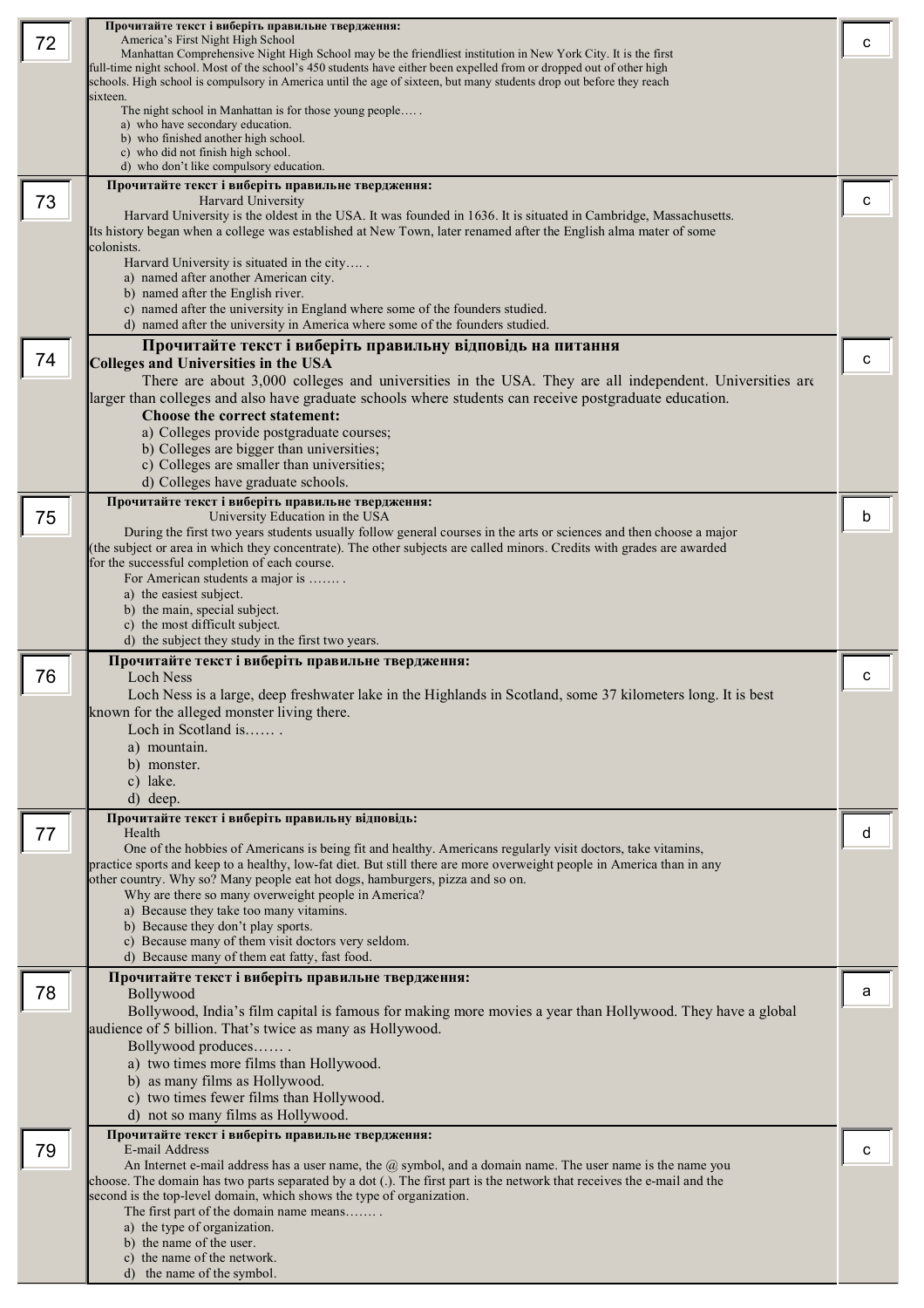| Everybody loves dolphins. Perhaps because of their smile and their playful character. Dolphins are very<br>intelligent. Some scientists say that they are more intelligent than humans. Dolphins helped many people in danger.<br>People like dolphins because<br>a) they are very clever.<br>b) they are very serious.<br>c) they are very sad.<br>d) they seldom help people.<br>Прочитайте текст і виберіть правильне твердження:<br>81<br>с<br>E-mail or Telephone?<br>Lida, 28: I prefer e-mail. It's very fast, cheap and modern – you can download music and video, send letters and<br>pictures, and it's informal. Though I know privacy and security can be problems.<br>The advantages of E-mail are:<br>a) it is expensive<br>b) it is secure<br>c) it is informal<br>d) it is slow.<br>Прочитайте текст і виберіть правильне твердження:<br>82<br>Big Ben<br>с<br>In the south part of Westminster Palace there is a clock tower. The clock is 104 meters high. It came into service<br>in 1895 and was named Big Ben. Big Ben is the biggest clock bell in Britain. It weighs 13.5 tons. The clock chimes the<br>hours to the tune of Handel's music.<br>Big Ben<br>a) plays the music of the Beatles<br>b) is 13.5 meters high<br>c) plays the music of Handel<br>d) weighs 104 tons.<br>Прочитайте текст і виберіть варіант відповіді:<br>83<br>The Girl Talks about Her School<br>d<br>My school is 150 years old; it's an independent school for girls. That means that our parents pay for education,<br>not the state. The tuition fees here are about 6,000 pounds per term. I'm lucky to be here because it's a fantastic school.<br>We have small class sizes – about 1 teacher for every 9 pupils, the exam results are excellent.<br>Яке речення не відповідає змісту?<br>a) This school is expensive.<br>b) The girl likes the school.<br>c) Boys don't study in this school.<br>d) There are many pupils in each class.<br>Прочитайте текст і виберіть правильне твердження:<br>Leisure<br>84<br>d<br>The most popular activity for British people outside their own home is going to the pub. Over the last ten or<br>twenty years pubs have changed a lot. People don't just go to the pub for a drink. Almost all pubs serve meals<br>nowadays and many pubs have live music and karaoke competitions.<br>Nowadays people in Britain go to the pub<br>a) only to drink.<br>b) only to listen to music.<br>c) not only to drink but also to play sports.<br>d) not only to drink but also to eat and to listen to music.<br>Прочитайте текст і виберіть правильне твердження:<br>85<br>Alarm at Cocaine Use Rise in Europe<br>a<br>A United Nations report says that cocaine use in Europe has reached record levels with about 3.5 million people<br>taking the drug – a quarter of worldwide users. The report also says that the USA remains the world's largest cocaine<br>market with more than 40% of all users.<br>The biggest number of cocaine users are<br>a) in the USA<br>b) in Europe<br>c) in Latin America<br>d) in Europe and not in the USA.<br>Прочитайте текст і виберіть правильне твердження:<br>86<br>b<br>The Popularity of the Internet<br>It is everywhere. More than half a billion people use it, and the number of people who are online increases by<br>100 million every year. In 1994 there were only a few hundred web pages. Today there are billions.<br>a) There are 100 million users of the Internet.<br>b) There are more than 500 million users of the Internet.<br>c) There are more than 500 thousand users in the Internet.<br>d) There are one thousand million users of the Internet.<br>Прочитайте текст і виберіть правильне твердження:<br>87<br>C<br>What Are the Earth's Oldest Things?<br>The White Mountains of California are home to our oldest living things – trees! The oldest tree in the world,<br>Methuselah, has roots that go back over 4,600 years. This makes it older than the Great Pyramids.<br>a) The oldest things in the world are the Pyramids.<br>b) The oldest are the White Mountains in California.<br>c) The oldest living thing in the world is the tree in California.<br>d) The Pyramids are older than the tree in California. |    | Прочитайте текст і виберіть правильне твердження: |   |
|--------------------------------------------------------------------------------------------------------------------------------------------------------------------------------------------------------------------------------------------------------------------------------------------------------------------------------------------------------------------------------------------------------------------------------------------------------------------------------------------------------------------------------------------------------------------------------------------------------------------------------------------------------------------------------------------------------------------------------------------------------------------------------------------------------------------------------------------------------------------------------------------------------------------------------------------------------------------------------------------------------------------------------------------------------------------------------------------------------------------------------------------------------------------------------------------------------------------------------------------------------------------------------------------------------------------------------------------------------------------------------------------------------------------------------------------------------------------------------------------------------------------------------------------------------------------------------------------------------------------------------------------------------------------------------------------------------------------------------------------------------------------------------------------------------------------------------------------------------------------------------------------------------------------------------------------------------------------------------------------------------------------------------------------------------------------------------------------------------------------------------------------------------------------------------------------------------------------------------------------------------------------------------------------------------------------------------------------------------------------------------------------------------------------------------------------------------------------------------------------------------------------------------------------------------------------------------------------------------------------------------------------------------------------------------------------------------------------------------------------------------------------------------------------------------------------------------------------------------------------------------------------------------------------------------------------------------------------------------------------------------------------------------------------------------------------------------------------------------------------------------------------------------------------------------------------------------------------------------------------------------------------------------------------------------------------------------------------------------------------------------------------------------------------------------------------------------------------------------------------------------------------------------------------------------------------------------------------------------------------------------------------------------------------------------------------------------------------------------------------------------------------------------------------------------------------------------------------------------------------------------------------------------------------------------------------------------------------------------------------------------------------------------------------------------------------------------------------------------------------------------------------------------------------------------------------------------------------------------------------|----|---------------------------------------------------|---|
|                                                                                                                                                                                                                                                                                                                                                                                                                                                                                                                                                                                                                                                                                                                                                                                                                                                                                                                                                                                                                                                                                                                                                                                                                                                                                                                                                                                                                                                                                                                                                                                                                                                                                                                                                                                                                                                                                                                                                                                                                                                                                                                                                                                                                                                                                                                                                                                                                                                                                                                                                                                                                                                                                                                                                                                                                                                                                                                                                                                                                                                                                                                                                                                                                                                                                                                                                                                                                                                                                                                                                                                                                                                                                                                                                                                                                                                                                                                                                                                                                                                                                                                                                                                                                                            | 80 | Dolphins                                          | a |
|                                                                                                                                                                                                                                                                                                                                                                                                                                                                                                                                                                                                                                                                                                                                                                                                                                                                                                                                                                                                                                                                                                                                                                                                                                                                                                                                                                                                                                                                                                                                                                                                                                                                                                                                                                                                                                                                                                                                                                                                                                                                                                                                                                                                                                                                                                                                                                                                                                                                                                                                                                                                                                                                                                                                                                                                                                                                                                                                                                                                                                                                                                                                                                                                                                                                                                                                                                                                                                                                                                                                                                                                                                                                                                                                                                                                                                                                                                                                                                                                                                                                                                                                                                                                                                            |    |                                                   |   |
|                                                                                                                                                                                                                                                                                                                                                                                                                                                                                                                                                                                                                                                                                                                                                                                                                                                                                                                                                                                                                                                                                                                                                                                                                                                                                                                                                                                                                                                                                                                                                                                                                                                                                                                                                                                                                                                                                                                                                                                                                                                                                                                                                                                                                                                                                                                                                                                                                                                                                                                                                                                                                                                                                                                                                                                                                                                                                                                                                                                                                                                                                                                                                                                                                                                                                                                                                                                                                                                                                                                                                                                                                                                                                                                                                                                                                                                                                                                                                                                                                                                                                                                                                                                                                                            |    |                                                   |   |
|                                                                                                                                                                                                                                                                                                                                                                                                                                                                                                                                                                                                                                                                                                                                                                                                                                                                                                                                                                                                                                                                                                                                                                                                                                                                                                                                                                                                                                                                                                                                                                                                                                                                                                                                                                                                                                                                                                                                                                                                                                                                                                                                                                                                                                                                                                                                                                                                                                                                                                                                                                                                                                                                                                                                                                                                                                                                                                                                                                                                                                                                                                                                                                                                                                                                                                                                                                                                                                                                                                                                                                                                                                                                                                                                                                                                                                                                                                                                                                                                                                                                                                                                                                                                                                            |    |                                                   |   |
|                                                                                                                                                                                                                                                                                                                                                                                                                                                                                                                                                                                                                                                                                                                                                                                                                                                                                                                                                                                                                                                                                                                                                                                                                                                                                                                                                                                                                                                                                                                                                                                                                                                                                                                                                                                                                                                                                                                                                                                                                                                                                                                                                                                                                                                                                                                                                                                                                                                                                                                                                                                                                                                                                                                                                                                                                                                                                                                                                                                                                                                                                                                                                                                                                                                                                                                                                                                                                                                                                                                                                                                                                                                                                                                                                                                                                                                                                                                                                                                                                                                                                                                                                                                                                                            |    |                                                   |   |
|                                                                                                                                                                                                                                                                                                                                                                                                                                                                                                                                                                                                                                                                                                                                                                                                                                                                                                                                                                                                                                                                                                                                                                                                                                                                                                                                                                                                                                                                                                                                                                                                                                                                                                                                                                                                                                                                                                                                                                                                                                                                                                                                                                                                                                                                                                                                                                                                                                                                                                                                                                                                                                                                                                                                                                                                                                                                                                                                                                                                                                                                                                                                                                                                                                                                                                                                                                                                                                                                                                                                                                                                                                                                                                                                                                                                                                                                                                                                                                                                                                                                                                                                                                                                                                            |    |                                                   |   |
|                                                                                                                                                                                                                                                                                                                                                                                                                                                                                                                                                                                                                                                                                                                                                                                                                                                                                                                                                                                                                                                                                                                                                                                                                                                                                                                                                                                                                                                                                                                                                                                                                                                                                                                                                                                                                                                                                                                                                                                                                                                                                                                                                                                                                                                                                                                                                                                                                                                                                                                                                                                                                                                                                                                                                                                                                                                                                                                                                                                                                                                                                                                                                                                                                                                                                                                                                                                                                                                                                                                                                                                                                                                                                                                                                                                                                                                                                                                                                                                                                                                                                                                                                                                                                                            |    |                                                   |   |
|                                                                                                                                                                                                                                                                                                                                                                                                                                                                                                                                                                                                                                                                                                                                                                                                                                                                                                                                                                                                                                                                                                                                                                                                                                                                                                                                                                                                                                                                                                                                                                                                                                                                                                                                                                                                                                                                                                                                                                                                                                                                                                                                                                                                                                                                                                                                                                                                                                                                                                                                                                                                                                                                                                                                                                                                                                                                                                                                                                                                                                                                                                                                                                                                                                                                                                                                                                                                                                                                                                                                                                                                                                                                                                                                                                                                                                                                                                                                                                                                                                                                                                                                                                                                                                            |    |                                                   |   |
|                                                                                                                                                                                                                                                                                                                                                                                                                                                                                                                                                                                                                                                                                                                                                                                                                                                                                                                                                                                                                                                                                                                                                                                                                                                                                                                                                                                                                                                                                                                                                                                                                                                                                                                                                                                                                                                                                                                                                                                                                                                                                                                                                                                                                                                                                                                                                                                                                                                                                                                                                                                                                                                                                                                                                                                                                                                                                                                                                                                                                                                                                                                                                                                                                                                                                                                                                                                                                                                                                                                                                                                                                                                                                                                                                                                                                                                                                                                                                                                                                                                                                                                                                                                                                                            |    |                                                   |   |
|                                                                                                                                                                                                                                                                                                                                                                                                                                                                                                                                                                                                                                                                                                                                                                                                                                                                                                                                                                                                                                                                                                                                                                                                                                                                                                                                                                                                                                                                                                                                                                                                                                                                                                                                                                                                                                                                                                                                                                                                                                                                                                                                                                                                                                                                                                                                                                                                                                                                                                                                                                                                                                                                                                                                                                                                                                                                                                                                                                                                                                                                                                                                                                                                                                                                                                                                                                                                                                                                                                                                                                                                                                                                                                                                                                                                                                                                                                                                                                                                                                                                                                                                                                                                                                            |    |                                                   |   |
|                                                                                                                                                                                                                                                                                                                                                                                                                                                                                                                                                                                                                                                                                                                                                                                                                                                                                                                                                                                                                                                                                                                                                                                                                                                                                                                                                                                                                                                                                                                                                                                                                                                                                                                                                                                                                                                                                                                                                                                                                                                                                                                                                                                                                                                                                                                                                                                                                                                                                                                                                                                                                                                                                                                                                                                                                                                                                                                                                                                                                                                                                                                                                                                                                                                                                                                                                                                                                                                                                                                                                                                                                                                                                                                                                                                                                                                                                                                                                                                                                                                                                                                                                                                                                                            |    |                                                   |   |
|                                                                                                                                                                                                                                                                                                                                                                                                                                                                                                                                                                                                                                                                                                                                                                                                                                                                                                                                                                                                                                                                                                                                                                                                                                                                                                                                                                                                                                                                                                                                                                                                                                                                                                                                                                                                                                                                                                                                                                                                                                                                                                                                                                                                                                                                                                                                                                                                                                                                                                                                                                                                                                                                                                                                                                                                                                                                                                                                                                                                                                                                                                                                                                                                                                                                                                                                                                                                                                                                                                                                                                                                                                                                                                                                                                                                                                                                                                                                                                                                                                                                                                                                                                                                                                            |    |                                                   |   |
|                                                                                                                                                                                                                                                                                                                                                                                                                                                                                                                                                                                                                                                                                                                                                                                                                                                                                                                                                                                                                                                                                                                                                                                                                                                                                                                                                                                                                                                                                                                                                                                                                                                                                                                                                                                                                                                                                                                                                                                                                                                                                                                                                                                                                                                                                                                                                                                                                                                                                                                                                                                                                                                                                                                                                                                                                                                                                                                                                                                                                                                                                                                                                                                                                                                                                                                                                                                                                                                                                                                                                                                                                                                                                                                                                                                                                                                                                                                                                                                                                                                                                                                                                                                                                                            |    |                                                   |   |
|                                                                                                                                                                                                                                                                                                                                                                                                                                                                                                                                                                                                                                                                                                                                                                                                                                                                                                                                                                                                                                                                                                                                                                                                                                                                                                                                                                                                                                                                                                                                                                                                                                                                                                                                                                                                                                                                                                                                                                                                                                                                                                                                                                                                                                                                                                                                                                                                                                                                                                                                                                                                                                                                                                                                                                                                                                                                                                                                                                                                                                                                                                                                                                                                                                                                                                                                                                                                                                                                                                                                                                                                                                                                                                                                                                                                                                                                                                                                                                                                                                                                                                                                                                                                                                            |    |                                                   |   |
|                                                                                                                                                                                                                                                                                                                                                                                                                                                                                                                                                                                                                                                                                                                                                                                                                                                                                                                                                                                                                                                                                                                                                                                                                                                                                                                                                                                                                                                                                                                                                                                                                                                                                                                                                                                                                                                                                                                                                                                                                                                                                                                                                                                                                                                                                                                                                                                                                                                                                                                                                                                                                                                                                                                                                                                                                                                                                                                                                                                                                                                                                                                                                                                                                                                                                                                                                                                                                                                                                                                                                                                                                                                                                                                                                                                                                                                                                                                                                                                                                                                                                                                                                                                                                                            |    |                                                   |   |
|                                                                                                                                                                                                                                                                                                                                                                                                                                                                                                                                                                                                                                                                                                                                                                                                                                                                                                                                                                                                                                                                                                                                                                                                                                                                                                                                                                                                                                                                                                                                                                                                                                                                                                                                                                                                                                                                                                                                                                                                                                                                                                                                                                                                                                                                                                                                                                                                                                                                                                                                                                                                                                                                                                                                                                                                                                                                                                                                                                                                                                                                                                                                                                                                                                                                                                                                                                                                                                                                                                                                                                                                                                                                                                                                                                                                                                                                                                                                                                                                                                                                                                                                                                                                                                            |    |                                                   |   |
|                                                                                                                                                                                                                                                                                                                                                                                                                                                                                                                                                                                                                                                                                                                                                                                                                                                                                                                                                                                                                                                                                                                                                                                                                                                                                                                                                                                                                                                                                                                                                                                                                                                                                                                                                                                                                                                                                                                                                                                                                                                                                                                                                                                                                                                                                                                                                                                                                                                                                                                                                                                                                                                                                                                                                                                                                                                                                                                                                                                                                                                                                                                                                                                                                                                                                                                                                                                                                                                                                                                                                                                                                                                                                                                                                                                                                                                                                                                                                                                                                                                                                                                                                                                                                                            |    |                                                   |   |
|                                                                                                                                                                                                                                                                                                                                                                                                                                                                                                                                                                                                                                                                                                                                                                                                                                                                                                                                                                                                                                                                                                                                                                                                                                                                                                                                                                                                                                                                                                                                                                                                                                                                                                                                                                                                                                                                                                                                                                                                                                                                                                                                                                                                                                                                                                                                                                                                                                                                                                                                                                                                                                                                                                                                                                                                                                                                                                                                                                                                                                                                                                                                                                                                                                                                                                                                                                                                                                                                                                                                                                                                                                                                                                                                                                                                                                                                                                                                                                                                                                                                                                                                                                                                                                            |    |                                                   |   |
|                                                                                                                                                                                                                                                                                                                                                                                                                                                                                                                                                                                                                                                                                                                                                                                                                                                                                                                                                                                                                                                                                                                                                                                                                                                                                                                                                                                                                                                                                                                                                                                                                                                                                                                                                                                                                                                                                                                                                                                                                                                                                                                                                                                                                                                                                                                                                                                                                                                                                                                                                                                                                                                                                                                                                                                                                                                                                                                                                                                                                                                                                                                                                                                                                                                                                                                                                                                                                                                                                                                                                                                                                                                                                                                                                                                                                                                                                                                                                                                                                                                                                                                                                                                                                                            |    |                                                   |   |
|                                                                                                                                                                                                                                                                                                                                                                                                                                                                                                                                                                                                                                                                                                                                                                                                                                                                                                                                                                                                                                                                                                                                                                                                                                                                                                                                                                                                                                                                                                                                                                                                                                                                                                                                                                                                                                                                                                                                                                                                                                                                                                                                                                                                                                                                                                                                                                                                                                                                                                                                                                                                                                                                                                                                                                                                                                                                                                                                                                                                                                                                                                                                                                                                                                                                                                                                                                                                                                                                                                                                                                                                                                                                                                                                                                                                                                                                                                                                                                                                                                                                                                                                                                                                                                            |    |                                                   |   |
|                                                                                                                                                                                                                                                                                                                                                                                                                                                                                                                                                                                                                                                                                                                                                                                                                                                                                                                                                                                                                                                                                                                                                                                                                                                                                                                                                                                                                                                                                                                                                                                                                                                                                                                                                                                                                                                                                                                                                                                                                                                                                                                                                                                                                                                                                                                                                                                                                                                                                                                                                                                                                                                                                                                                                                                                                                                                                                                                                                                                                                                                                                                                                                                                                                                                                                                                                                                                                                                                                                                                                                                                                                                                                                                                                                                                                                                                                                                                                                                                                                                                                                                                                                                                                                            |    |                                                   |   |
|                                                                                                                                                                                                                                                                                                                                                                                                                                                                                                                                                                                                                                                                                                                                                                                                                                                                                                                                                                                                                                                                                                                                                                                                                                                                                                                                                                                                                                                                                                                                                                                                                                                                                                                                                                                                                                                                                                                                                                                                                                                                                                                                                                                                                                                                                                                                                                                                                                                                                                                                                                                                                                                                                                                                                                                                                                                                                                                                                                                                                                                                                                                                                                                                                                                                                                                                                                                                                                                                                                                                                                                                                                                                                                                                                                                                                                                                                                                                                                                                                                                                                                                                                                                                                                            |    |                                                   |   |
|                                                                                                                                                                                                                                                                                                                                                                                                                                                                                                                                                                                                                                                                                                                                                                                                                                                                                                                                                                                                                                                                                                                                                                                                                                                                                                                                                                                                                                                                                                                                                                                                                                                                                                                                                                                                                                                                                                                                                                                                                                                                                                                                                                                                                                                                                                                                                                                                                                                                                                                                                                                                                                                                                                                                                                                                                                                                                                                                                                                                                                                                                                                                                                                                                                                                                                                                                                                                                                                                                                                                                                                                                                                                                                                                                                                                                                                                                                                                                                                                                                                                                                                                                                                                                                            |    |                                                   |   |
|                                                                                                                                                                                                                                                                                                                                                                                                                                                                                                                                                                                                                                                                                                                                                                                                                                                                                                                                                                                                                                                                                                                                                                                                                                                                                                                                                                                                                                                                                                                                                                                                                                                                                                                                                                                                                                                                                                                                                                                                                                                                                                                                                                                                                                                                                                                                                                                                                                                                                                                                                                                                                                                                                                                                                                                                                                                                                                                                                                                                                                                                                                                                                                                                                                                                                                                                                                                                                                                                                                                                                                                                                                                                                                                                                                                                                                                                                                                                                                                                                                                                                                                                                                                                                                            |    |                                                   |   |
|                                                                                                                                                                                                                                                                                                                                                                                                                                                                                                                                                                                                                                                                                                                                                                                                                                                                                                                                                                                                                                                                                                                                                                                                                                                                                                                                                                                                                                                                                                                                                                                                                                                                                                                                                                                                                                                                                                                                                                                                                                                                                                                                                                                                                                                                                                                                                                                                                                                                                                                                                                                                                                                                                                                                                                                                                                                                                                                                                                                                                                                                                                                                                                                                                                                                                                                                                                                                                                                                                                                                                                                                                                                                                                                                                                                                                                                                                                                                                                                                                                                                                                                                                                                                                                            |    |                                                   |   |
|                                                                                                                                                                                                                                                                                                                                                                                                                                                                                                                                                                                                                                                                                                                                                                                                                                                                                                                                                                                                                                                                                                                                                                                                                                                                                                                                                                                                                                                                                                                                                                                                                                                                                                                                                                                                                                                                                                                                                                                                                                                                                                                                                                                                                                                                                                                                                                                                                                                                                                                                                                                                                                                                                                                                                                                                                                                                                                                                                                                                                                                                                                                                                                                                                                                                                                                                                                                                                                                                                                                                                                                                                                                                                                                                                                                                                                                                                                                                                                                                                                                                                                                                                                                                                                            |    |                                                   |   |
|                                                                                                                                                                                                                                                                                                                                                                                                                                                                                                                                                                                                                                                                                                                                                                                                                                                                                                                                                                                                                                                                                                                                                                                                                                                                                                                                                                                                                                                                                                                                                                                                                                                                                                                                                                                                                                                                                                                                                                                                                                                                                                                                                                                                                                                                                                                                                                                                                                                                                                                                                                                                                                                                                                                                                                                                                                                                                                                                                                                                                                                                                                                                                                                                                                                                                                                                                                                                                                                                                                                                                                                                                                                                                                                                                                                                                                                                                                                                                                                                                                                                                                                                                                                                                                            |    |                                                   |   |
|                                                                                                                                                                                                                                                                                                                                                                                                                                                                                                                                                                                                                                                                                                                                                                                                                                                                                                                                                                                                                                                                                                                                                                                                                                                                                                                                                                                                                                                                                                                                                                                                                                                                                                                                                                                                                                                                                                                                                                                                                                                                                                                                                                                                                                                                                                                                                                                                                                                                                                                                                                                                                                                                                                                                                                                                                                                                                                                                                                                                                                                                                                                                                                                                                                                                                                                                                                                                                                                                                                                                                                                                                                                                                                                                                                                                                                                                                                                                                                                                                                                                                                                                                                                                                                            |    |                                                   |   |
|                                                                                                                                                                                                                                                                                                                                                                                                                                                                                                                                                                                                                                                                                                                                                                                                                                                                                                                                                                                                                                                                                                                                                                                                                                                                                                                                                                                                                                                                                                                                                                                                                                                                                                                                                                                                                                                                                                                                                                                                                                                                                                                                                                                                                                                                                                                                                                                                                                                                                                                                                                                                                                                                                                                                                                                                                                                                                                                                                                                                                                                                                                                                                                                                                                                                                                                                                                                                                                                                                                                                                                                                                                                                                                                                                                                                                                                                                                                                                                                                                                                                                                                                                                                                                                            |    |                                                   |   |
|                                                                                                                                                                                                                                                                                                                                                                                                                                                                                                                                                                                                                                                                                                                                                                                                                                                                                                                                                                                                                                                                                                                                                                                                                                                                                                                                                                                                                                                                                                                                                                                                                                                                                                                                                                                                                                                                                                                                                                                                                                                                                                                                                                                                                                                                                                                                                                                                                                                                                                                                                                                                                                                                                                                                                                                                                                                                                                                                                                                                                                                                                                                                                                                                                                                                                                                                                                                                                                                                                                                                                                                                                                                                                                                                                                                                                                                                                                                                                                                                                                                                                                                                                                                                                                            |    |                                                   |   |
|                                                                                                                                                                                                                                                                                                                                                                                                                                                                                                                                                                                                                                                                                                                                                                                                                                                                                                                                                                                                                                                                                                                                                                                                                                                                                                                                                                                                                                                                                                                                                                                                                                                                                                                                                                                                                                                                                                                                                                                                                                                                                                                                                                                                                                                                                                                                                                                                                                                                                                                                                                                                                                                                                                                                                                                                                                                                                                                                                                                                                                                                                                                                                                                                                                                                                                                                                                                                                                                                                                                                                                                                                                                                                                                                                                                                                                                                                                                                                                                                                                                                                                                                                                                                                                            |    |                                                   |   |
|                                                                                                                                                                                                                                                                                                                                                                                                                                                                                                                                                                                                                                                                                                                                                                                                                                                                                                                                                                                                                                                                                                                                                                                                                                                                                                                                                                                                                                                                                                                                                                                                                                                                                                                                                                                                                                                                                                                                                                                                                                                                                                                                                                                                                                                                                                                                                                                                                                                                                                                                                                                                                                                                                                                                                                                                                                                                                                                                                                                                                                                                                                                                                                                                                                                                                                                                                                                                                                                                                                                                                                                                                                                                                                                                                                                                                                                                                                                                                                                                                                                                                                                                                                                                                                            |    |                                                   |   |
|                                                                                                                                                                                                                                                                                                                                                                                                                                                                                                                                                                                                                                                                                                                                                                                                                                                                                                                                                                                                                                                                                                                                                                                                                                                                                                                                                                                                                                                                                                                                                                                                                                                                                                                                                                                                                                                                                                                                                                                                                                                                                                                                                                                                                                                                                                                                                                                                                                                                                                                                                                                                                                                                                                                                                                                                                                                                                                                                                                                                                                                                                                                                                                                                                                                                                                                                                                                                                                                                                                                                                                                                                                                                                                                                                                                                                                                                                                                                                                                                                                                                                                                                                                                                                                            |    |                                                   |   |
|                                                                                                                                                                                                                                                                                                                                                                                                                                                                                                                                                                                                                                                                                                                                                                                                                                                                                                                                                                                                                                                                                                                                                                                                                                                                                                                                                                                                                                                                                                                                                                                                                                                                                                                                                                                                                                                                                                                                                                                                                                                                                                                                                                                                                                                                                                                                                                                                                                                                                                                                                                                                                                                                                                                                                                                                                                                                                                                                                                                                                                                                                                                                                                                                                                                                                                                                                                                                                                                                                                                                                                                                                                                                                                                                                                                                                                                                                                                                                                                                                                                                                                                                                                                                                                            |    |                                                   |   |
|                                                                                                                                                                                                                                                                                                                                                                                                                                                                                                                                                                                                                                                                                                                                                                                                                                                                                                                                                                                                                                                                                                                                                                                                                                                                                                                                                                                                                                                                                                                                                                                                                                                                                                                                                                                                                                                                                                                                                                                                                                                                                                                                                                                                                                                                                                                                                                                                                                                                                                                                                                                                                                                                                                                                                                                                                                                                                                                                                                                                                                                                                                                                                                                                                                                                                                                                                                                                                                                                                                                                                                                                                                                                                                                                                                                                                                                                                                                                                                                                                                                                                                                                                                                                                                            |    |                                                   |   |
|                                                                                                                                                                                                                                                                                                                                                                                                                                                                                                                                                                                                                                                                                                                                                                                                                                                                                                                                                                                                                                                                                                                                                                                                                                                                                                                                                                                                                                                                                                                                                                                                                                                                                                                                                                                                                                                                                                                                                                                                                                                                                                                                                                                                                                                                                                                                                                                                                                                                                                                                                                                                                                                                                                                                                                                                                                                                                                                                                                                                                                                                                                                                                                                                                                                                                                                                                                                                                                                                                                                                                                                                                                                                                                                                                                                                                                                                                                                                                                                                                                                                                                                                                                                                                                            |    |                                                   |   |
|                                                                                                                                                                                                                                                                                                                                                                                                                                                                                                                                                                                                                                                                                                                                                                                                                                                                                                                                                                                                                                                                                                                                                                                                                                                                                                                                                                                                                                                                                                                                                                                                                                                                                                                                                                                                                                                                                                                                                                                                                                                                                                                                                                                                                                                                                                                                                                                                                                                                                                                                                                                                                                                                                                                                                                                                                                                                                                                                                                                                                                                                                                                                                                                                                                                                                                                                                                                                                                                                                                                                                                                                                                                                                                                                                                                                                                                                                                                                                                                                                                                                                                                                                                                                                                            |    |                                                   |   |
|                                                                                                                                                                                                                                                                                                                                                                                                                                                                                                                                                                                                                                                                                                                                                                                                                                                                                                                                                                                                                                                                                                                                                                                                                                                                                                                                                                                                                                                                                                                                                                                                                                                                                                                                                                                                                                                                                                                                                                                                                                                                                                                                                                                                                                                                                                                                                                                                                                                                                                                                                                                                                                                                                                                                                                                                                                                                                                                                                                                                                                                                                                                                                                                                                                                                                                                                                                                                                                                                                                                                                                                                                                                                                                                                                                                                                                                                                                                                                                                                                                                                                                                                                                                                                                            |    |                                                   |   |
|                                                                                                                                                                                                                                                                                                                                                                                                                                                                                                                                                                                                                                                                                                                                                                                                                                                                                                                                                                                                                                                                                                                                                                                                                                                                                                                                                                                                                                                                                                                                                                                                                                                                                                                                                                                                                                                                                                                                                                                                                                                                                                                                                                                                                                                                                                                                                                                                                                                                                                                                                                                                                                                                                                                                                                                                                                                                                                                                                                                                                                                                                                                                                                                                                                                                                                                                                                                                                                                                                                                                                                                                                                                                                                                                                                                                                                                                                                                                                                                                                                                                                                                                                                                                                                            |    |                                                   |   |
|                                                                                                                                                                                                                                                                                                                                                                                                                                                                                                                                                                                                                                                                                                                                                                                                                                                                                                                                                                                                                                                                                                                                                                                                                                                                                                                                                                                                                                                                                                                                                                                                                                                                                                                                                                                                                                                                                                                                                                                                                                                                                                                                                                                                                                                                                                                                                                                                                                                                                                                                                                                                                                                                                                                                                                                                                                                                                                                                                                                                                                                                                                                                                                                                                                                                                                                                                                                                                                                                                                                                                                                                                                                                                                                                                                                                                                                                                                                                                                                                                                                                                                                                                                                                                                            |    |                                                   |   |
|                                                                                                                                                                                                                                                                                                                                                                                                                                                                                                                                                                                                                                                                                                                                                                                                                                                                                                                                                                                                                                                                                                                                                                                                                                                                                                                                                                                                                                                                                                                                                                                                                                                                                                                                                                                                                                                                                                                                                                                                                                                                                                                                                                                                                                                                                                                                                                                                                                                                                                                                                                                                                                                                                                                                                                                                                                                                                                                                                                                                                                                                                                                                                                                                                                                                                                                                                                                                                                                                                                                                                                                                                                                                                                                                                                                                                                                                                                                                                                                                                                                                                                                                                                                                                                            |    |                                                   |   |
|                                                                                                                                                                                                                                                                                                                                                                                                                                                                                                                                                                                                                                                                                                                                                                                                                                                                                                                                                                                                                                                                                                                                                                                                                                                                                                                                                                                                                                                                                                                                                                                                                                                                                                                                                                                                                                                                                                                                                                                                                                                                                                                                                                                                                                                                                                                                                                                                                                                                                                                                                                                                                                                                                                                                                                                                                                                                                                                                                                                                                                                                                                                                                                                                                                                                                                                                                                                                                                                                                                                                                                                                                                                                                                                                                                                                                                                                                                                                                                                                                                                                                                                                                                                                                                            |    |                                                   |   |
|                                                                                                                                                                                                                                                                                                                                                                                                                                                                                                                                                                                                                                                                                                                                                                                                                                                                                                                                                                                                                                                                                                                                                                                                                                                                                                                                                                                                                                                                                                                                                                                                                                                                                                                                                                                                                                                                                                                                                                                                                                                                                                                                                                                                                                                                                                                                                                                                                                                                                                                                                                                                                                                                                                                                                                                                                                                                                                                                                                                                                                                                                                                                                                                                                                                                                                                                                                                                                                                                                                                                                                                                                                                                                                                                                                                                                                                                                                                                                                                                                                                                                                                                                                                                                                            |    |                                                   |   |
|                                                                                                                                                                                                                                                                                                                                                                                                                                                                                                                                                                                                                                                                                                                                                                                                                                                                                                                                                                                                                                                                                                                                                                                                                                                                                                                                                                                                                                                                                                                                                                                                                                                                                                                                                                                                                                                                                                                                                                                                                                                                                                                                                                                                                                                                                                                                                                                                                                                                                                                                                                                                                                                                                                                                                                                                                                                                                                                                                                                                                                                                                                                                                                                                                                                                                                                                                                                                                                                                                                                                                                                                                                                                                                                                                                                                                                                                                                                                                                                                                                                                                                                                                                                                                                            |    |                                                   |   |
|                                                                                                                                                                                                                                                                                                                                                                                                                                                                                                                                                                                                                                                                                                                                                                                                                                                                                                                                                                                                                                                                                                                                                                                                                                                                                                                                                                                                                                                                                                                                                                                                                                                                                                                                                                                                                                                                                                                                                                                                                                                                                                                                                                                                                                                                                                                                                                                                                                                                                                                                                                                                                                                                                                                                                                                                                                                                                                                                                                                                                                                                                                                                                                                                                                                                                                                                                                                                                                                                                                                                                                                                                                                                                                                                                                                                                                                                                                                                                                                                                                                                                                                                                                                                                                            |    |                                                   |   |
|                                                                                                                                                                                                                                                                                                                                                                                                                                                                                                                                                                                                                                                                                                                                                                                                                                                                                                                                                                                                                                                                                                                                                                                                                                                                                                                                                                                                                                                                                                                                                                                                                                                                                                                                                                                                                                                                                                                                                                                                                                                                                                                                                                                                                                                                                                                                                                                                                                                                                                                                                                                                                                                                                                                                                                                                                                                                                                                                                                                                                                                                                                                                                                                                                                                                                                                                                                                                                                                                                                                                                                                                                                                                                                                                                                                                                                                                                                                                                                                                                                                                                                                                                                                                                                            |    |                                                   |   |
|                                                                                                                                                                                                                                                                                                                                                                                                                                                                                                                                                                                                                                                                                                                                                                                                                                                                                                                                                                                                                                                                                                                                                                                                                                                                                                                                                                                                                                                                                                                                                                                                                                                                                                                                                                                                                                                                                                                                                                                                                                                                                                                                                                                                                                                                                                                                                                                                                                                                                                                                                                                                                                                                                                                                                                                                                                                                                                                                                                                                                                                                                                                                                                                                                                                                                                                                                                                                                                                                                                                                                                                                                                                                                                                                                                                                                                                                                                                                                                                                                                                                                                                                                                                                                                            |    |                                                   |   |
|                                                                                                                                                                                                                                                                                                                                                                                                                                                                                                                                                                                                                                                                                                                                                                                                                                                                                                                                                                                                                                                                                                                                                                                                                                                                                                                                                                                                                                                                                                                                                                                                                                                                                                                                                                                                                                                                                                                                                                                                                                                                                                                                                                                                                                                                                                                                                                                                                                                                                                                                                                                                                                                                                                                                                                                                                                                                                                                                                                                                                                                                                                                                                                                                                                                                                                                                                                                                                                                                                                                                                                                                                                                                                                                                                                                                                                                                                                                                                                                                                                                                                                                                                                                                                                            |    |                                                   |   |
|                                                                                                                                                                                                                                                                                                                                                                                                                                                                                                                                                                                                                                                                                                                                                                                                                                                                                                                                                                                                                                                                                                                                                                                                                                                                                                                                                                                                                                                                                                                                                                                                                                                                                                                                                                                                                                                                                                                                                                                                                                                                                                                                                                                                                                                                                                                                                                                                                                                                                                                                                                                                                                                                                                                                                                                                                                                                                                                                                                                                                                                                                                                                                                                                                                                                                                                                                                                                                                                                                                                                                                                                                                                                                                                                                                                                                                                                                                                                                                                                                                                                                                                                                                                                                                            |    |                                                   |   |
|                                                                                                                                                                                                                                                                                                                                                                                                                                                                                                                                                                                                                                                                                                                                                                                                                                                                                                                                                                                                                                                                                                                                                                                                                                                                                                                                                                                                                                                                                                                                                                                                                                                                                                                                                                                                                                                                                                                                                                                                                                                                                                                                                                                                                                                                                                                                                                                                                                                                                                                                                                                                                                                                                                                                                                                                                                                                                                                                                                                                                                                                                                                                                                                                                                                                                                                                                                                                                                                                                                                                                                                                                                                                                                                                                                                                                                                                                                                                                                                                                                                                                                                                                                                                                                            |    |                                                   |   |
|                                                                                                                                                                                                                                                                                                                                                                                                                                                                                                                                                                                                                                                                                                                                                                                                                                                                                                                                                                                                                                                                                                                                                                                                                                                                                                                                                                                                                                                                                                                                                                                                                                                                                                                                                                                                                                                                                                                                                                                                                                                                                                                                                                                                                                                                                                                                                                                                                                                                                                                                                                                                                                                                                                                                                                                                                                                                                                                                                                                                                                                                                                                                                                                                                                                                                                                                                                                                                                                                                                                                                                                                                                                                                                                                                                                                                                                                                                                                                                                                                                                                                                                                                                                                                                            |    |                                                   |   |
|                                                                                                                                                                                                                                                                                                                                                                                                                                                                                                                                                                                                                                                                                                                                                                                                                                                                                                                                                                                                                                                                                                                                                                                                                                                                                                                                                                                                                                                                                                                                                                                                                                                                                                                                                                                                                                                                                                                                                                                                                                                                                                                                                                                                                                                                                                                                                                                                                                                                                                                                                                                                                                                                                                                                                                                                                                                                                                                                                                                                                                                                                                                                                                                                                                                                                                                                                                                                                                                                                                                                                                                                                                                                                                                                                                                                                                                                                                                                                                                                                                                                                                                                                                                                                                            |    |                                                   |   |
|                                                                                                                                                                                                                                                                                                                                                                                                                                                                                                                                                                                                                                                                                                                                                                                                                                                                                                                                                                                                                                                                                                                                                                                                                                                                                                                                                                                                                                                                                                                                                                                                                                                                                                                                                                                                                                                                                                                                                                                                                                                                                                                                                                                                                                                                                                                                                                                                                                                                                                                                                                                                                                                                                                                                                                                                                                                                                                                                                                                                                                                                                                                                                                                                                                                                                                                                                                                                                                                                                                                                                                                                                                                                                                                                                                                                                                                                                                                                                                                                                                                                                                                                                                                                                                            |    |                                                   |   |
|                                                                                                                                                                                                                                                                                                                                                                                                                                                                                                                                                                                                                                                                                                                                                                                                                                                                                                                                                                                                                                                                                                                                                                                                                                                                                                                                                                                                                                                                                                                                                                                                                                                                                                                                                                                                                                                                                                                                                                                                                                                                                                                                                                                                                                                                                                                                                                                                                                                                                                                                                                                                                                                                                                                                                                                                                                                                                                                                                                                                                                                                                                                                                                                                                                                                                                                                                                                                                                                                                                                                                                                                                                                                                                                                                                                                                                                                                                                                                                                                                                                                                                                                                                                                                                            |    |                                                   |   |
|                                                                                                                                                                                                                                                                                                                                                                                                                                                                                                                                                                                                                                                                                                                                                                                                                                                                                                                                                                                                                                                                                                                                                                                                                                                                                                                                                                                                                                                                                                                                                                                                                                                                                                                                                                                                                                                                                                                                                                                                                                                                                                                                                                                                                                                                                                                                                                                                                                                                                                                                                                                                                                                                                                                                                                                                                                                                                                                                                                                                                                                                                                                                                                                                                                                                                                                                                                                                                                                                                                                                                                                                                                                                                                                                                                                                                                                                                                                                                                                                                                                                                                                                                                                                                                            |    |                                                   |   |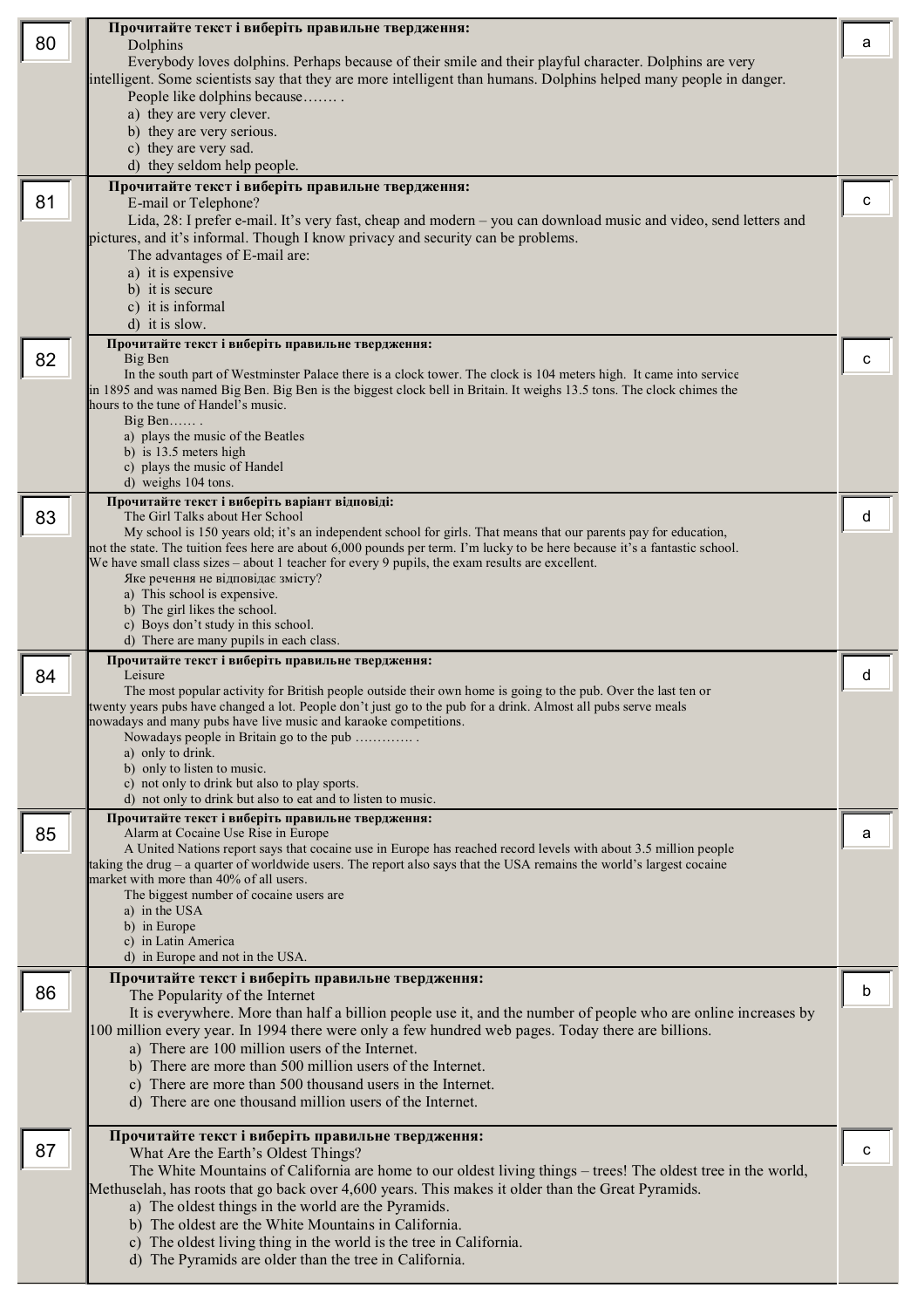|    | Прочитайте текст і виберіть правильне твердження:                                                                                                                                                                                 |   |
|----|-----------------------------------------------------------------------------------------------------------------------------------------------------------------------------------------------------------------------------------|---|
| 88 | Why Do Women Live Longer than Men?                                                                                                                                                                                                | b |
|    | Women generally live about six years longer than men. Evidence shows that boys are the weaker sex at birth,                                                                                                                       |   |
|    | which means that more die in infancy. Men also have a greater risk of heart disease than women, and they have heart                                                                                                               |   |
|    | attacks earlier in life. Men smoke and drink more than women.                                                                                                                                                                     |   |
|    | Men live shorter than women                                                                                                                                                                                                       |   |
|    | a) because more girls die in infancy.                                                                                                                                                                                             |   |
|    | b) because men drink and smoke more.                                                                                                                                                                                              |   |
|    | c) because women have earlier heart attacks.                                                                                                                                                                                      |   |
|    | d) because women are the weak sex.                                                                                                                                                                                                |   |
|    | Прочитайте текст і виберіть правильне твердження:                                                                                                                                                                                 |   |
| 89 | Interview<br>Interviewer: Alan, how do you like London?                                                                                                                                                                           | а |
|    | Alan: Sure I like it – but London is one of those cities that you love and hate at the same time.                                                                                                                                 |   |
|    | Int.: So what do you hate?                                                                                                                                                                                                        |   |
|    | Alan: Oh, the usual big city things - the crowds, the dirt, the traffic, and of course the Underground – it is so                                                                                                                 |   |
|    | expensive compared with the subway in New York.<br>What is not so good in London?                                                                                                                                                 |   |
|    | a) the transportation.                                                                                                                                                                                                            |   |
|    | b) the river.                                                                                                                                                                                                                     |   |
|    | c) the theatres.<br>d) the people.                                                                                                                                                                                                |   |
|    |                                                                                                                                                                                                                                   |   |
| 90 | Прочитайте текст і виберіть правильне твердження:<br>Greetings                                                                                                                                                                    | d |
|    | If you meet an American or a Canadian for the first time he will shake your hand firmly while looking you                                                                                                                         |   |
|    | straight in the eyes. But in many parts of Asia, there is no physical contact at all. In Japan, you should bow, and the                                                                                                           |   |
|    | more respect you want to show the lower you bow. And eye contact is avoided in that country as a sign of respect.                                                                                                                 |   |
|    | If you meet a Japanese for the first time                                                                                                                                                                                         |   |
|    | a) he will shake your hand firmly.                                                                                                                                                                                                |   |
|    | b) he will bow your head.                                                                                                                                                                                                         |   |
|    | c) he will look straight in your eyes.                                                                                                                                                                                            |   |
|    | d) he will bow his head.                                                                                                                                                                                                          |   |
|    | Прочитайте текст і виберіть правильну відповідь:                                                                                                                                                                                  |   |
| 91 | The Statue of Liberty                                                                                                                                                                                                             | a |
|    | The Statue of Liberty stands alone on an island less than two miles from Manhattan. The only way to reach the                                                                                                                     |   |
|    | island is by ferry. "She", as American people call her, is the symbol of liberty that is freedom and independence. "Lady                                                                                                          |   |
|    | Liberty' faces the sea and has New Jersey behind her.                                                                                                                                                                             |   |
|    | Where does the Statue of Liberty stand?                                                                                                                                                                                           |   |
|    | a) on an island                                                                                                                                                                                                                   |   |
|    | b) in the centre of Washington                                                                                                                                                                                                    |   |
|    | c) in Paris                                                                                                                                                                                                                       |   |
|    | d) in London                                                                                                                                                                                                                      |   |
|    | Прочитайте текст і виберіть правильну відповідь:                                                                                                                                                                                  |   |
| 92 | A Symbol of Freedom                                                                                                                                                                                                               |   |
|    |                                                                                                                                                                                                                                   | a |
|    | The Statue of Liberty was a gift from the French people. The creator of the statue was Bartholdi. It was made in                                                                                                                  |   |
|    | France and took 11 years to build. When it was ready, it was shipped to New York. During that time, the Americans                                                                                                                 |   |
|    | built a huge base for the statue.                                                                                                                                                                                                 |   |
|    | What nation presented the Statue of Liberty to the USA?                                                                                                                                                                           |   |
|    | a) the French people                                                                                                                                                                                                              |   |
|    | b) the Ukrainian people                                                                                                                                                                                                           |   |
|    | c) the English people                                                                                                                                                                                                             |   |
|    | d) the Italian people                                                                                                                                                                                                             |   |
|    | Прочитайте текст і виберіть правильну відповідь:                                                                                                                                                                                  |   |
| 93 | Life Without Money                                                                                                                                                                                                                | b |
|    | Heidemarie Schwermer, a 63-year-old German woman, has lived without money for the last ten years. At the age                                                                                                                      |   |
|    | of 54 she gave up her job as a psychologist and gave away all her money and her flat and threw away her credit cards.                                                                                                             |   |
|    | Today, she does not have anything except a few clothes and a few personal belongings.                                                                                                                                             |   |
|    | How long has Heidemarie Schwermer lived without money?                                                                                                                                                                            |   |
|    | a) a year                                                                                                                                                                                                                         |   |
|    | b) $10$ years<br>c) $53$ years                                                                                                                                                                                                    |   |
|    | d) less than a year                                                                                                                                                                                                               |   |
|    |                                                                                                                                                                                                                                   |   |
|    | Прочитайте текст і виберіть правильну відповідь:                                                                                                                                                                                  | с |
| 94 | Olympic Games                                                                                                                                                                                                                     |   |
|    | The Olympic Games have a very long history which goes back to ancient times. In 776 B.C. the first Olympic<br>Games were held at the foot of Mount Olympus to honor the Greeks' chief god, Zeus. Olympic athletes had to be male, |   |
|    | of Greek nationality, and not slaves.                                                                                                                                                                                             |   |
|    | Why were the Olympic Games held?                                                                                                                                                                                                  |   |
|    | a) to stop wars                                                                                                                                                                                                                   |   |
|    | b) to crown the best athletes                                                                                                                                                                                                     |   |
|    | c) to honor Zeus                                                                                                                                                                                                                  |   |
|    | d) to sing songs about the athletes                                                                                                                                                                                               |   |
|    | Прочитайте текст і виберіть правильну відповідь:                                                                                                                                                                                  |   |
| 95 | Fashion in the USA and Britain                                                                                                                                                                                                    | b |
|    | Many British people don't think about clothes very much. In Britain, as well as in the USA, men in offices                                                                                                                        |   |
|    | usually wear suits and ties and women wear dresses or skirts (not trousers). Doctors, lawyers and business people wear                                                                                                            |   |
|    | quite formal clothes.                                                                                                                                                                                                             |   |
|    | What do men usually wear in offices in Britain, as well as in the USA?                                                                                                                                                            |   |
|    | a) trousers and sweater                                                                                                                                                                                                           |   |
|    | b) suits and ties                                                                                                                                                                                                                 |   |
|    | c) shirts and trousers<br>d) sport clothes                                                                                                                                                                                        |   |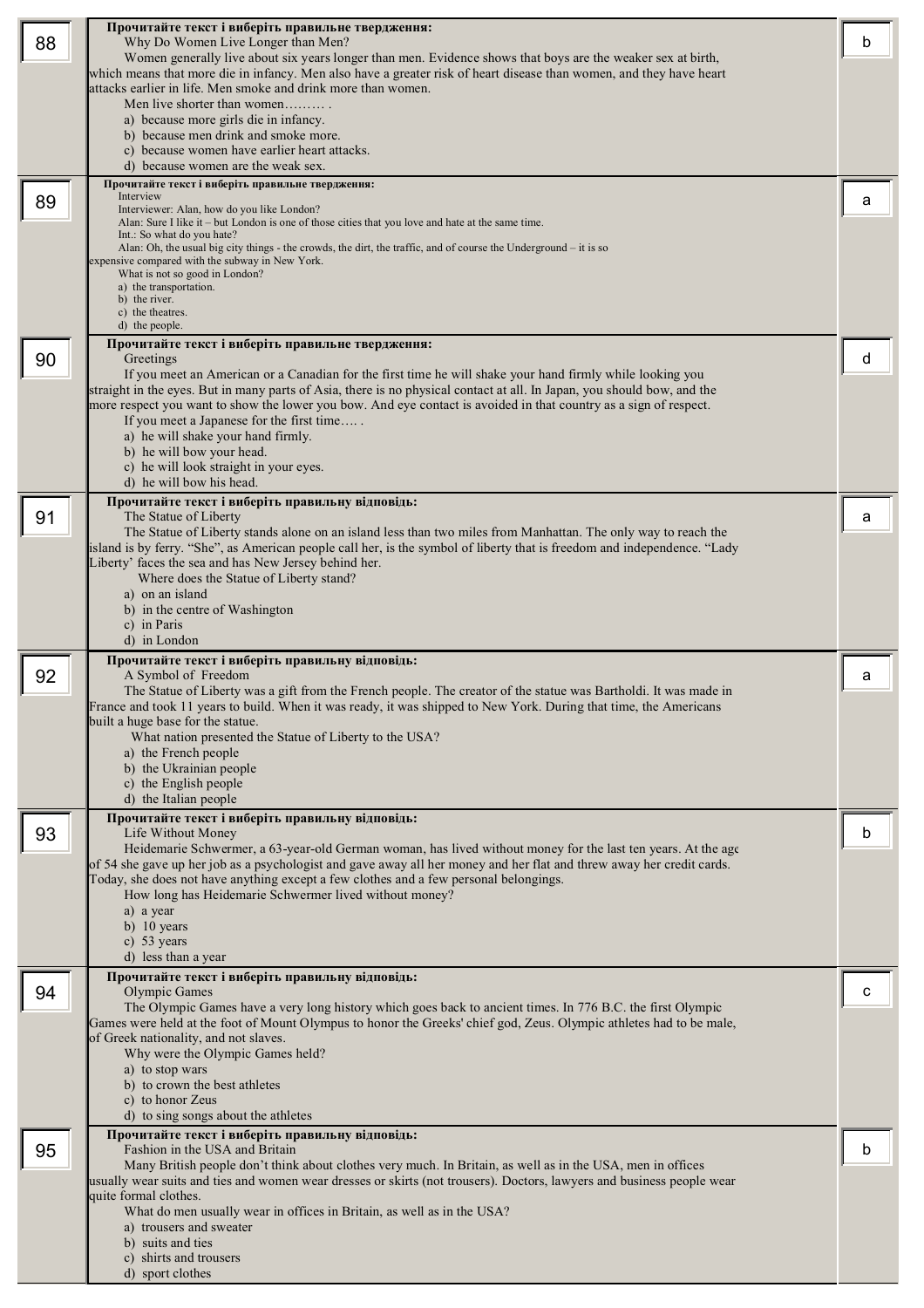|     | Прочитайте текст і виберіть правильну відповідь:                                                                                                                                                                                         |   |
|-----|------------------------------------------------------------------------------------------------------------------------------------------------------------------------------------------------------------------------------------------|---|
| 96  | Fashion in the USA and Britain                                                                                                                                                                                                           | b |
|     | British people just like to be comfortable. When they go out to enjoy themselves, they can wear almost<br>everything. At theatres, cinemas and concerts you can put on what you like – from elegant suits and dresses to jeans           |   |
|     | and sweaters.                                                                                                                                                                                                                            |   |
|     | What do British people wear at theatres, cinemas and concerts?                                                                                                                                                                           |   |
|     | a) T-shirt and shorts                                                                                                                                                                                                                    |   |
|     | b) everything what they like<br>c) elegant suits and dresses                                                                                                                                                                             |   |
|     | d) jacket and trousers                                                                                                                                                                                                                   |   |
|     | Прочитайте текст і виберіть правильну відповідь:                                                                                                                                                                                         |   |
| 97  | <b>American Inventors</b>                                                                                                                                                                                                                | b |
|     | One of the first and most famous inventors in American history was Benjamin Franklin. He demonstrated that<br>ightning is electricity. This discovery led to his invention of the lightning rod, a device that can attract lightning and |   |
|     | keep it away from buildings. Two of his other inventions were a type of iron fireplace called the Franklin stove, and                                                                                                                    |   |
|     | bifocal glasses or bifocals.                                                                                                                                                                                                             |   |
|     | The discovery that lightning is electricity led to the invention of<br>a) the electric light.                                                                                                                                            |   |
|     | b) the lightning rod.                                                                                                                                                                                                                    |   |
|     | c) the telephone.                                                                                                                                                                                                                        |   |
|     | d) moving picture camera.<br>Прочитайте текст і виберіть правильну відповідь:                                                                                                                                                            |   |
| 98  | <b>American Inventors</b>                                                                                                                                                                                                                | b |
|     | Two American inventors born in the 18 <sup>th</sup> century were Robert Fulton and Eli Whitney. Robert Fulton invented a                                                                                                                 |   |
|     | type of a submarine, which is a boat that can go under water, and a steamboat, or a boat powered by a steam engine. Eli                                                                                                                  |   |
|     | Whitney invented the cotton gin, a machine that processed cotton.                                                                                                                                                                        |   |
|     | Robert Fulton invented a type of<br>a) a fireplace                                                                                                                                                                                       |   |
|     | b) the steamboat                                                                                                                                                                                                                         |   |
|     | c) bifocal glasses                                                                                                                                                                                                                       |   |
|     | d) phonograph                                                                                                                                                                                                                            |   |
| 99  | Прочитайте текст і виберіть правильну відповідь:<br>Martin Luther King                                                                                                                                                                   | с |
|     | Martin Luther King, Jr., devoted his life to the fight for civil rights, including political, social, and economic                                                                                                                       |   |
|     | equality for all people. He was born in Atlanta, Georgia, on January 15 <sup>th</sup> , 1929. He studied religion at Montgomery                                                                                                          |   |
|     | University and during his study he was influenced by teachings of Mahatma Gandhi and started to believe in the power<br>of non-violent protest.                                                                                          |   |
|     | Who influenced Martin King?                                                                                                                                                                                                              |   |
|     | a) Lincoln<br>b) Karl Marx                                                                                                                                                                                                               |   |
|     | c) Mahatma Gandhi                                                                                                                                                                                                                        |   |
|     | d) Emerson                                                                                                                                                                                                                               |   |
|     | Прочитайте текст і виберіть правильну відповідь:                                                                                                                                                                                         |   |
| 100 | The Mystery of Maya<br>The Mayan Indians lived in Mexico for thousands of years before the Spanish arrived in the 1500s. The Maya                                                                                                        | d |
|     | were an intelligent, culturally rich people whose achievements were great. They had farms, beautiful palaces, and cities                                                                                                                 |   |
|     | with many buildings.                                                                                                                                                                                                                     |   |
|     | The Maya lived in Mexico                                                                                                                                                                                                                 |   |
|     | a) only after the Spanish arrived.<br>b) at the same time as the Spanish.                                                                                                                                                                |   |
|     | c) only for a few years.                                                                                                                                                                                                                 |   |
|     | d) thousands of years before the Spanish.                                                                                                                                                                                                |   |
|     | Прочитайте текст і виберіть правильну відповідь:                                                                                                                                                                                         |   |
| 101 | The Government Report<br>The government published a report yesterday saying that we need to eat more healthily - more fruits and                                                                                                         | b |
|     | vegetables, less fat and sugar. So that means fewer burgers, chips and fried food as well as cutting down on sweet                                                                                                                       |   |
|     | things.                                                                                                                                                                                                                                  |   |
|     | What can people learn from the Government Report?                                                                                                                                                                                        |   |
|     | a) What the government is going to do in politics.<br>b) What food is healthy.                                                                                                                                                           |   |
|     | c) What to do at holidays.                                                                                                                                                                                                               |   |
|     | d) What kind of people like beefburgers.                                                                                                                                                                                                 |   |
|     | Прочитайте текст і виберіть правильну відповідь:                                                                                                                                                                                         |   |
| 102 | Films for Printing<br>Charlotte Tocher made a once-in-a-lifetime visit to China last October and took lots of photographs. When she                                                                                                      | b |
|     | got back she decided to send away her films for printing one at a time. In this way she would more easily be able to                                                                                                                     |   |
|     | match her photographs to the diary she had kept while she was there. It was a good thing that she did, because the first                                                                                                                 |   |
|     | film she sent to the company for printing was lost.<br>Why was it a good thing that Miss Tocher sent her films away for printing one at a time?                                                                                          |   |
|     | a) because she got fair treatment.                                                                                                                                                                                                       |   |
|     | b) because not all the films were lost.<br>c) because she got $£75$ .                                                                                                                                                                    |   |
|     | d) because she was offered a free roll of film.                                                                                                                                                                                          |   |
|     | Прочитайте текст і виберіть правильну відповідь на питання                                                                                                                                                                               |   |
| 103 | Isadora Duncan                                                                                                                                                                                                                           | b |
|     | Isadora Duncan was a great dancer and millions of people admired her. She opened several dance schools in Europe.                                                                                                                        |   |
|     | But all of them failed. She wasn't a very good businesswoman. She was only interested in her art.                                                                                                                                        |   |
|     | Isadora Duncan's schools were not a success because<br>a) she was not a popular dancer;                                                                                                                                                  |   |
|     | b)she was not a very good businesswoman;                                                                                                                                                                                                 |   |
|     | c)she was interested in other arts;                                                                                                                                                                                                      |   |
|     | d)she was admired by few people in Europe.                                                                                                                                                                                               |   |
|     |                                                                                                                                                                                                                                          |   |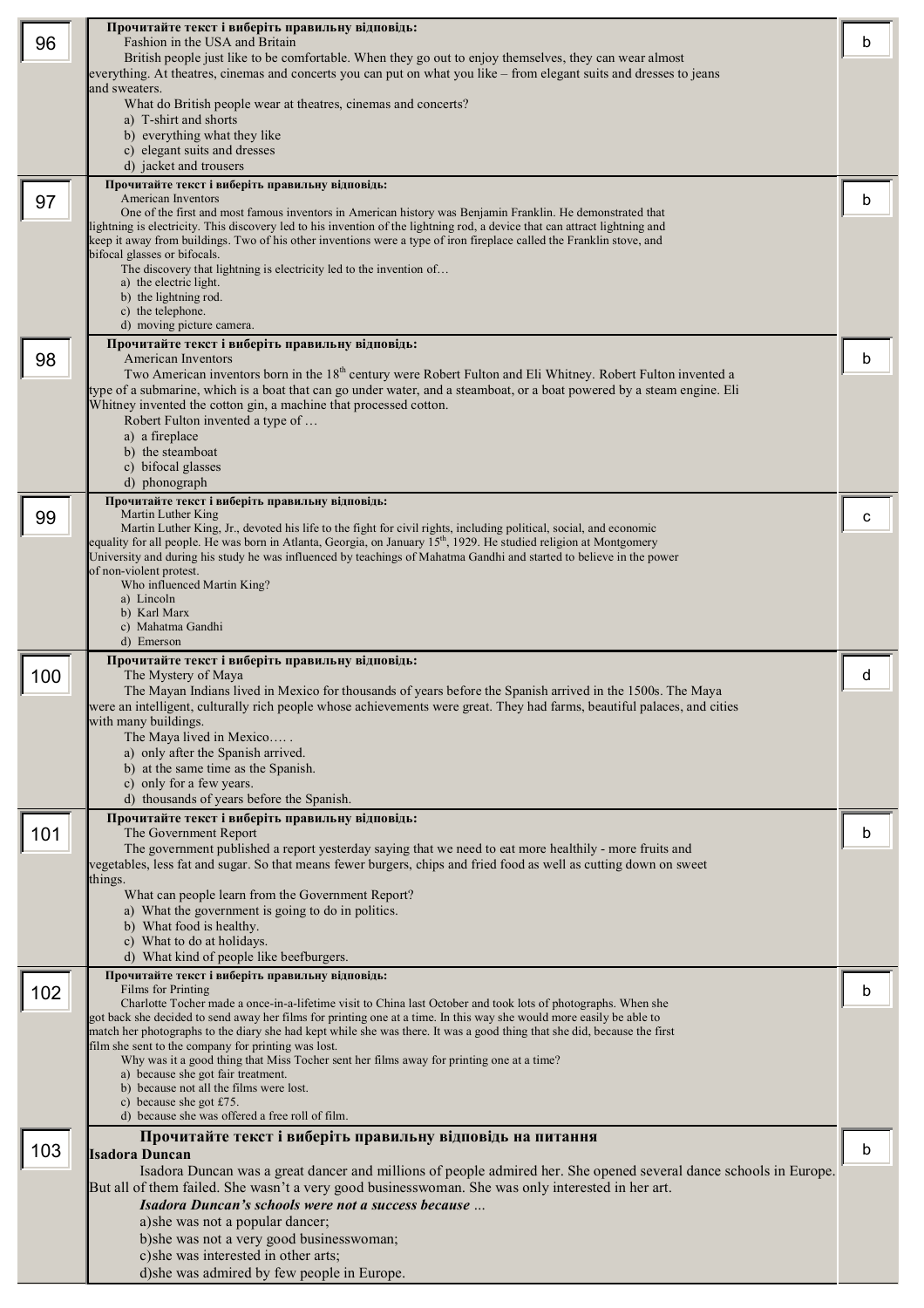|     | Прочитайте текст і виберіть правильну відповідь на питання                                                                                                                                                                                            |   |
|-----|-------------------------------------------------------------------------------------------------------------------------------------------------------------------------------------------------------------------------------------------------------|---|
| 104 | <b>Isadora Duncan and Yesenin</b><br>Isadora Duncan was a great dancer. She was born in 1878 in California. At age of 44 she got married. Her husband was                                                                                             | a |
|     | Russian poet Sergei Yesenin, and he was 17 years older than she was. The marriage was a terrible mistake. Yesenin had mental                                                                                                                          |   |
|     | problems and a very bad temper.<br>Choose the correct sentence:                                                                                                                                                                                       |   |
|     | a) Duncan was 17 years younger than Yesenin;                                                                                                                                                                                                          |   |
|     | b) The marriage was a success;<br>c) Yesenin had a bad character;                                                                                                                                                                                     |   |
|     | d)Duncan had a bad temper and was older than Yesenin.                                                                                                                                                                                                 |   |
|     | Прочитайте текст і виберіть правильну відповідь на питання                                                                                                                                                                                            |   |
| 105 | <b>Modern Types of Fathers</b><br>One of the most extensive surveys of fathers has shown that, far from the stereotype, most men would like to share                                                                                                  | а |
|     | childcare duties with their partners or wives.                                                                                                                                                                                                        |   |
|     | The survey shows a modern type of father: the New Dad. He takes part in day-to-day childcare and does not mind<br>nelping with the vacuuming and washing-up.                                                                                          |   |
|     | The New Dad is a type of father who<br>a) agrees to help the wife in childcare and housework;                                                                                                                                                         |   |
|     | b) does not like vacuuming and washing-up;                                                                                                                                                                                                            |   |
|     | c) helps only in childcare;<br>d) does not like to help in day-to-day childcare and housework.                                                                                                                                                        |   |
|     | Прочитайте текст і виберіть правильну відповідь на питання                                                                                                                                                                                            |   |
| 106 | <b>Agatha Christie</b>                                                                                                                                                                                                                                | c |
|     | Agatha Christie was a great writer of detective stories and novels. She tried to write a novel for Christmas each year.                                                                                                                               |   |
|     | Christie wrote for over 50 years and produced a remarkable amount of work. She wrote 66 novels, 15 plays and 157 short stories.<br><b>Agatha Christie wrote</b>                                                                                       |   |
|     | a) a play for Christmas each year;                                                                                                                                                                                                                    |   |
|     | b) a short story for Christmas each year;                                                                                                                                                                                                             |   |
|     | c) a novel for Christmas each year;<br>d) for over 15 years                                                                                                                                                                                           |   |
|     |                                                                                                                                                                                                                                                       |   |
| 107 | Прочитайте текст і виберіть правильну відповідь на питання<br>he Queen of Crime                                                                                                                                                                       | C |
|     | Agatha Christie is often called the queen of crime. But Christie was not a thief or a murderer. She was a very respectable                                                                                                                            |   |
|     | woman. She earned this title because she wrote some of the most popular mysteries and detective stories in the world. Agatha<br>Christie liked to write stories about two detectives – Miss Marple and Hercules Poirot.                               |   |
|     | Christie's favorite characters were                                                                                                                                                                                                                   |   |
|     | a) two murderers;                                                                                                                                                                                                                                     |   |
|     | b) two criminals;<br>c) two detectives:                                                                                                                                                                                                               |   |
|     | d) two men-detectives.                                                                                                                                                                                                                                |   |
|     |                                                                                                                                                                                                                                                       |   |
|     | Прочитайте текст і виберіть правильну відповідь на питання                                                                                                                                                                                            |   |
| 108 | Meeting<br>Liz: We need to meet some time this weekend to talk about our project.                                                                                                                                                                     | b |
|     | Min: OK. What are you doing today?                                                                                                                                                                                                                    |   |
|     | Liz: Well, this afternoon I have a dance class, but I'm not doing anything this evening.                                                                                                                                                              |   |
|     | What is Liz going to do this evening?<br>a) She is having a dance class;                                                                                                                                                                              |   |
|     | b) She is doing nothing;                                                                                                                                                                                                                              |   |
|     | c) She is going to have a rest;<br>d) She is going to read.                                                                                                                                                                                           |   |
|     | Прочитайте текст і виберіть правильну відповідь на питання                                                                                                                                                                                            |   |
| 109 | <b>Coffee</b>                                                                                                                                                                                                                                         | b |
|     | The coffee plant is grown in different countries, such as Brazil and Kenya. Coffee producers collect the green bean:                                                                                                                                  |   |
|     | and roast them. The color changes to brown and the beans become bigger.<br>The initial color of coffee beans is                                                                                                                                       |   |
|     | a) black;                                                                                                                                                                                                                                             |   |
|     | b) green;<br>c) white;                                                                                                                                                                                                                                |   |
|     | d) brown.                                                                                                                                                                                                                                             |   |
|     | Прочитайте текст і виберіть правильну відповідь на питання                                                                                                                                                                                            |   |
| 110 | <b>Back Pain</b>                                                                                                                                                                                                                                      | d |
|     | Many people suffer from pain in the back. It is said that 4 out of 5 adults suffer from back pain at some time of their<br>lives. Previously, the treatment for back pain was a bed rest, but these days doctors recommend light exercise.            |   |
|     | The modern treatment for back pain is                                                                                                                                                                                                                 |   |
|     | a) lifting weights;                                                                                                                                                                                                                                   |   |
|     | b) lying in bed;<br>c) short sleep;                                                                                                                                                                                                                   |   |
|     | d) light exercise.                                                                                                                                                                                                                                    |   |
|     | Прочитайте текст і виберіть правильну відповідь на питання                                                                                                                                                                                            |   |
| 111 | Do Carrots Help You See in the Dark?                                                                                                                                                                                                                  | C |
|     | Colored vegetables such as peas, broccoli, and carrots contain substances which are important in the protection of our<br>eyesight. Older people are likely to get an eye disease which is a common cause of blindness. Research shows that increased |   |
|     | consumption of colored vegetables reduces the risk of eye diseases.                                                                                                                                                                                   |   |
|     | Choose the correct sentence:<br>a) Increased consumption of fish reduces the risk of eye diseases;                                                                                                                                                    |   |
|     | b) Increased consumption of meat reduces the risk of eye diseases;                                                                                                                                                                                    |   |
|     | c) Increased consumption of colored vegetables reduces the risk of eye diseases;<br>d) Increased consumption of colored vegetables increases the risk of eye diseases;                                                                                |   |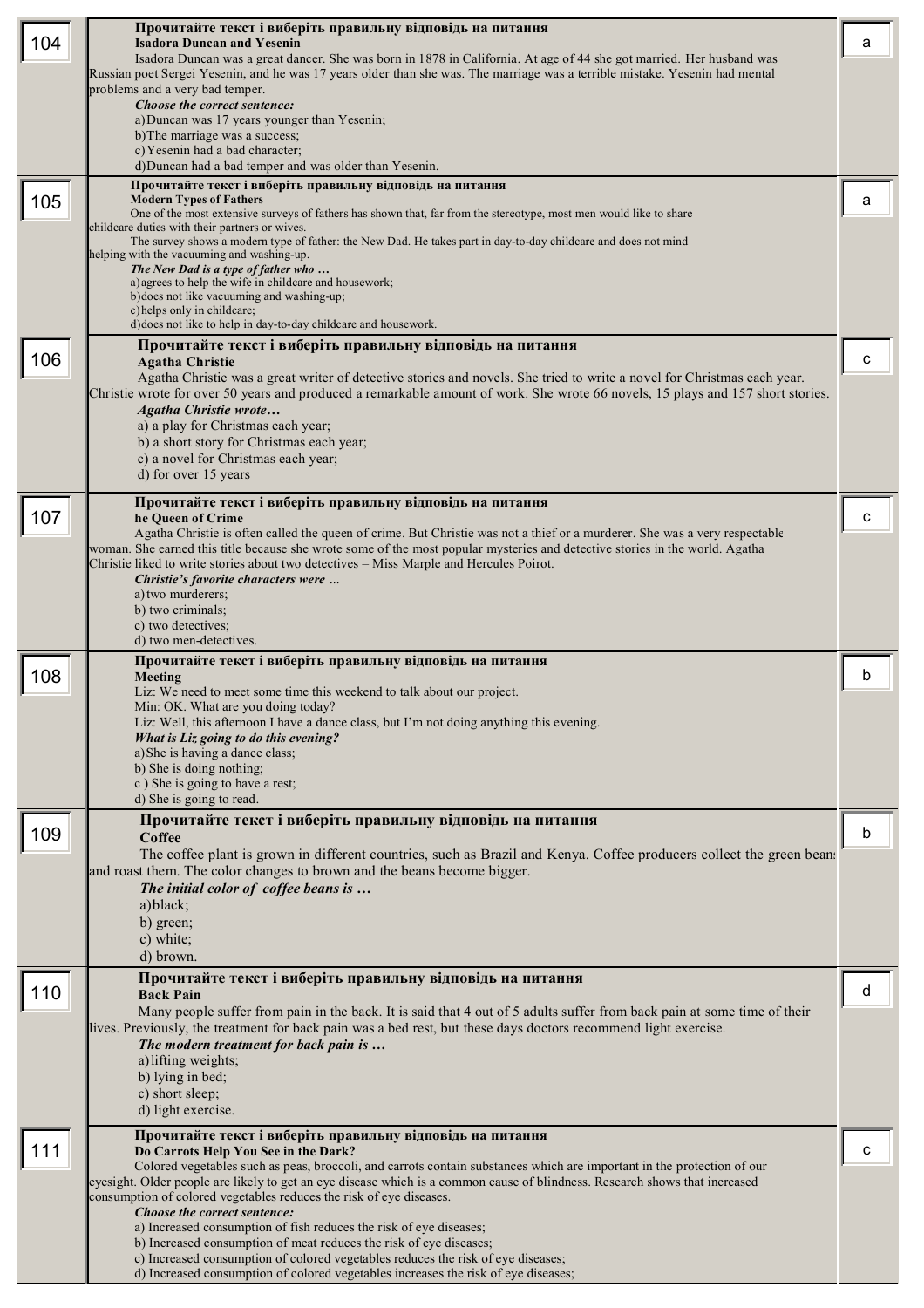| 112<br>113 | Прочитайте текст і виберіть правильну відповідь на питання<br>Pain in the Back<br>Many people suffer from back pain. There are many reasons and types of back pain, and there are various<br>treatments. It is said that four out of five adults suffer from pain in the back in some periods of their lives.<br>How many per cent of adults can suffer from back pain?<br>a) $5$ ;<br>b) $40;$<br>c) $80;$<br>$d)$ 4.<br>Виберіть правильний варіант відповіді:<br>Kyiv is $\ldots$<br>a) younger than Washington<br>b) as old as Washington<br>c) younger than London<br>d) as old as London | c<br>с |
|------------|------------------------------------------------------------------------------------------------------------------------------------------------------------------------------------------------------------------------------------------------------------------------------------------------------------------------------------------------------------------------------------------------------------------------------------------------------------------------------------------------------------------------------------------------------------------------------------------------|--------|
| 114        | Виберіть правильний варіант відповіді:<br>Golden Gates in Kyiv used to be<br>a) a place of worship<br>b) a place of learning<br>c) an entance to the city<br>d) an entrance to the cathedral                                                                                                                                                                                                                                                                                                                                                                                                   | c      |
| 115        | Виберіть правильний варіант відповіді:<br>Andriyivska Church was designed by<br>a) Bartolomello Rastrelli<br>b) Petro Mohyla<br>c) Horodetsky<br>d) Vrubel                                                                                                                                                                                                                                                                                                                                                                                                                                     | a      |
| 116        | Виберіть правильний варіант відповіді:<br>The founder of the modern Ukrainian literature was<br>a) Ivan Kotlyarevsky<br>b) Hryhory Kvitka-Osnovyanenko<br>c) Taras Shevchenko<br>d) Panas Myrny                                                                                                                                                                                                                                                                                                                                                                                                | a      |
| 117        | Виберіть правильний варіант відповіді:<br>Which Ukrainian name is associated with the poetry "Testament" (Zapovit)?<br>a) Lesya Ukrainka<br>b) Olena Bgyilka<br>c) Taras Shevchenko<br>d) Larissa Kosach                                                                                                                                                                                                                                                                                                                                                                                       | с      |
| 118        | Виберіть правильний варіант відповіді:<br>The Constitution of Ukraine was adopted by Verhovna Rada on<br>a) July 24, 1996<br>b) June 28, 1996<br>c) August 28, 1995<br>d) September 4, 1995                                                                                                                                                                                                                                                                                                                                                                                                    | b      |
| 119        | Виберіть правильний варіант відповіді:<br>Ukraine is a sovereign state whose independence was declared on<br>a) August 24, 1991<br>b) July 4, 1990<br>c) June 24, 1992<br>d) October 4, 1991                                                                                                                                                                                                                                                                                                                                                                                                   | a      |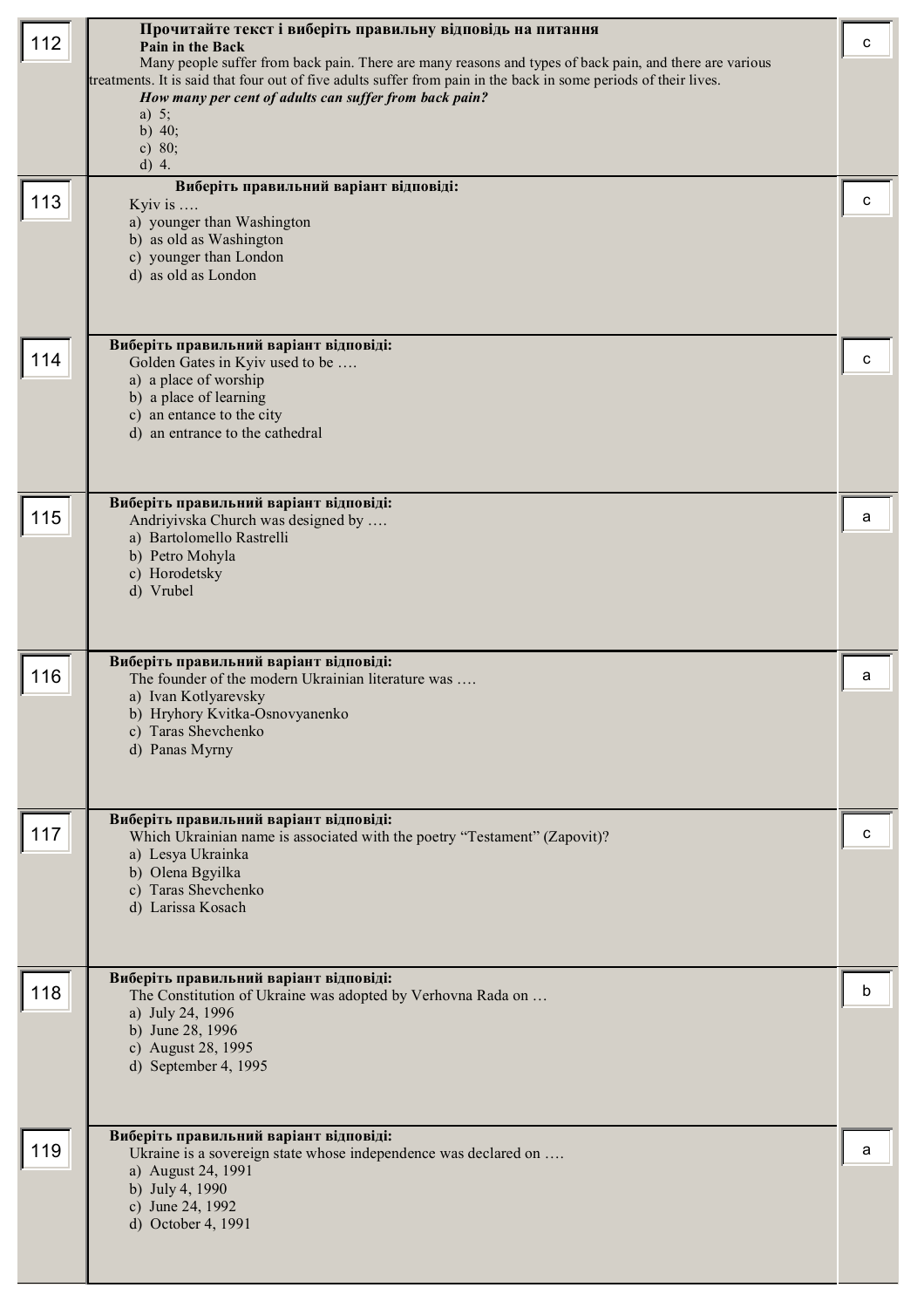| 120 | Виберіть правильний варіант відповіді<br>The National emblem of Ukraine is<br>a) a trident;<br>b) a hammer with a sickle on a red shield;<br>c) a red star;<br>d) a gold coin.                                                                                      | a |
|-----|---------------------------------------------------------------------------------------------------------------------------------------------------------------------------------------------------------------------------------------------------------------------|---|
| 121 | Виберіть правильний варіант відповіді:<br>The National anthem of Ukraine is<br>a) "The Internationale"<br>"Ukraine Has Not Perished Yet"<br>b)<br>"Live, Ukraine"<br>$\mathbf{c})$<br>d) "Ukrainian State"                                                          | b |
| 122 | Виберіть правильний варіант відповіді:<br>The first president of Independent Ukraine in 1991 was<br>a) Leonid Kravchuk<br>b) Leonid Kuchma<br>c) Victor Yuschenko<br>d) Mykhailo Hrushevsky                                                                         | a |
| 123 | Виберіть правильний варіант відповіді:<br>The state power in Ukraine is divided only into<br>a) legislative, executive and judicial branches<br>b) legislative and judicial branches<br>c) executive and judicial branches<br>d) legislative and executive branches | a |
| 124 | Виберіть правильний варіант відповіді:<br>is the body of legislative power in Ukraine.<br>a) The Verkhovna Rada<br>b) The Supreme Court<br>c) The Cabinet of Ministers<br>d) Presidency                                                                             | a |
| 125 | Виберіть правильний варіант відповіді:<br>Judicial power in Ukraine is represented by<br>a) The Supreme Court and the Constitutional Court<br>b) The Verkhovna Rada<br>c) The Cabinet of Ministers<br>d) Presidency                                                 | a |
| 126 | Виберіть правильний варіант відповіді:<br>The highest body of executive power in Ukraine is<br>a) The Supreme Court<br>b) The Verkhovna Rada<br>c) The Cabinet of Ministers<br>d) The Constitutional Court                                                          | c |
| 127 | Виберіть правильний варіант відповіді:<br>Kyiv-Mohyla Academy was the first higher educational institution in<br>a) Eastern Europe<br>b) Europe<br>c) Southern Europe<br>d) Northern Europe                                                                         | a |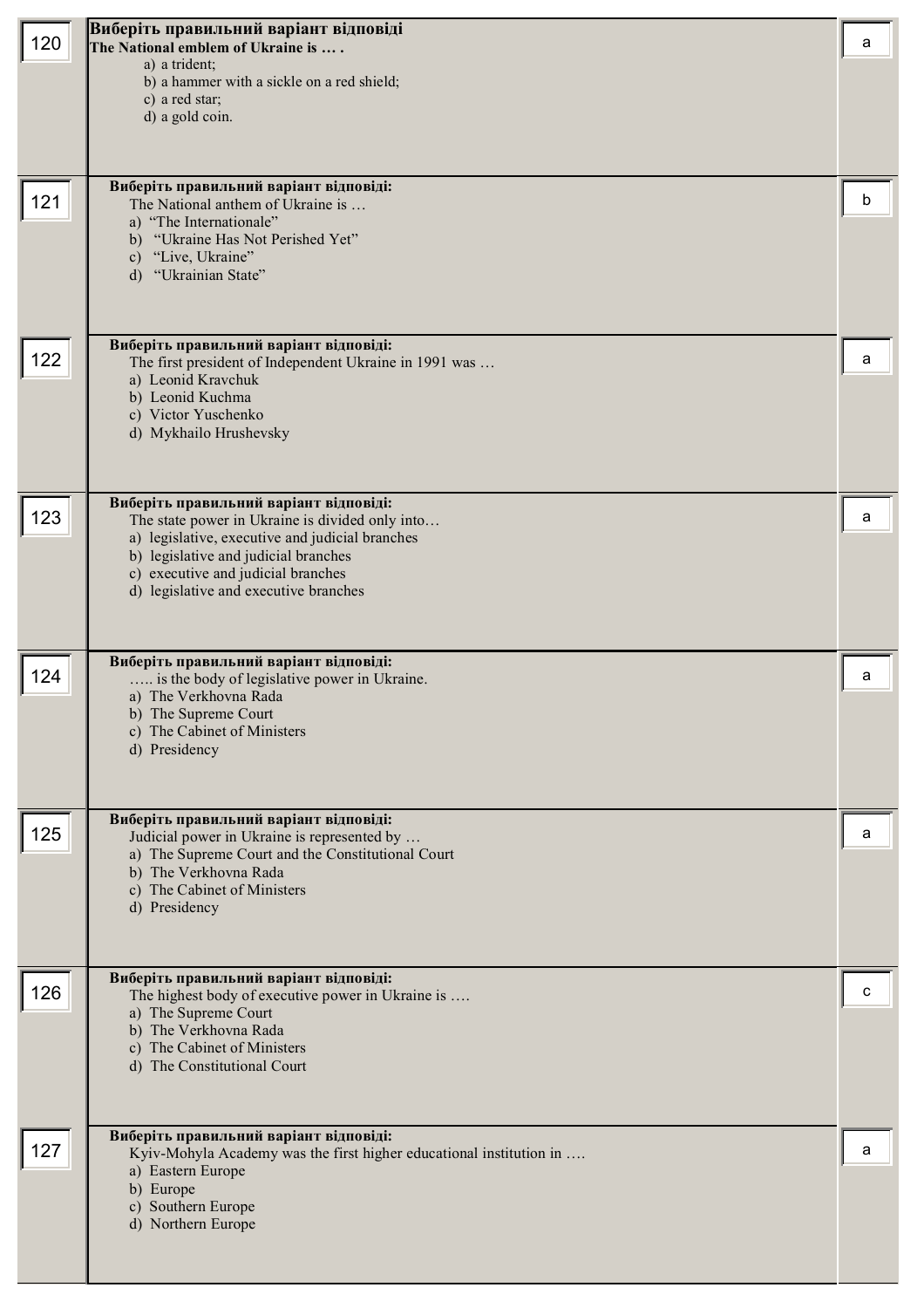| 128 | Виберіть правильний варіант відповіді:<br>What is the longest river in Ukraine?<br>a) The Dnipro<br>b) The Dnister<br>c) The Donets<br>d) The Southern Buh<br>Виберіть правильний варіант відповіді: | a |
|-----|------------------------------------------------------------------------------------------------------------------------------------------------------------------------------------------------------|---|
| 129 | What is the highest mountain in Ukraine?<br>a) Pop Ivan<br>b) Hoverla<br>c) Ayu-Dag<br>d) Chatyr-Dag                                                                                                 | b |
| 130 | Виберіть правильний варіант відповіді:<br>What building is the residence of the President of Ukraine?<br>a) Mariinsky Palace<br>b) Olesko Castle<br>c) Livadsky Palace<br>d) Sharivka Palace         | a |
| 131 | Виберіть правильний варіант відповіді:<br>What is Ukraine's territory?<br>a) 603700 square km<br>b) 690000 square km<br>c) 503400 square km<br>d) 605800 square km                                   | а |
| 132 | Виберіть правильний варіант відповіді:<br>What is the capital of the Autonomic Republic Crimea?<br>a) Sevastopol<br>b) Feodosia<br>c) Simferopol<br>d) Sudak                                         | c |
| 133 | Виберіть правильний варіант відповіді:<br>The colours of the Ukrainian flag are<br>a) red and yellow<br>b) blue and yellow<br>c) blue and green<br>d) green and yellow                               | b |
| 134 | Виберіть правильний варіант відповіді:<br>How many regions are there in Ukraine?<br>a) twenty-four<br>b) twenty-seven<br>c) fifteen<br>d) twenty                                                     | a |
| 135 | Виберіть правильний варіант відповіді<br>What is the national currency of Ukraine?<br>a) hryvnia;<br>b)coupon;<br>c)ruble;<br>d)crown                                                                | a |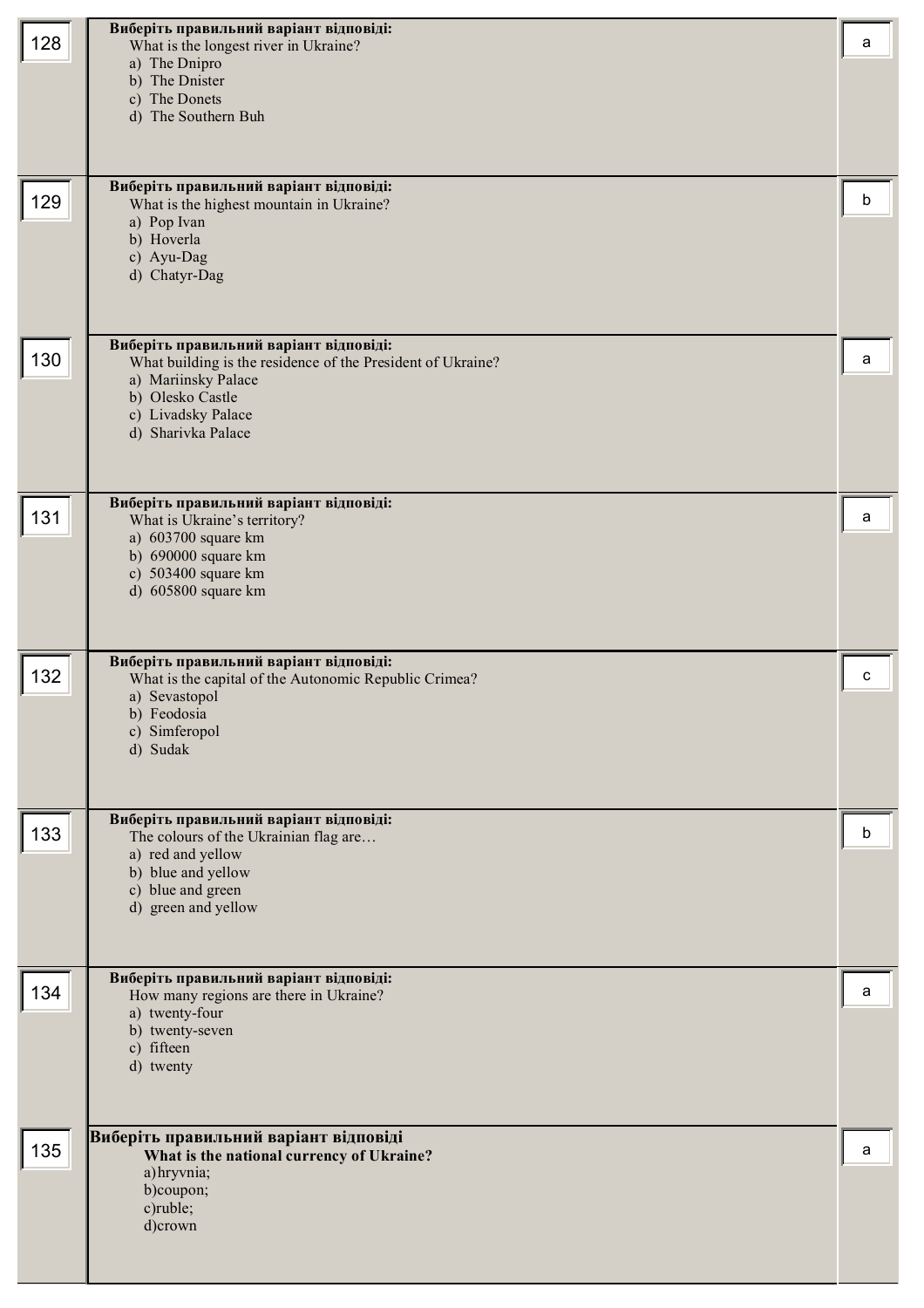| 136 | Виберіть правильний варіант відповіді<br>When was Khmelnytsky founded?<br>a) $1431;$<br>$b)$ 1567;<br>$c)$ 1123;                                                                                                                                                                                             | a |
|-----|--------------------------------------------------------------------------------------------------------------------------------------------------------------------------------------------------------------------------------------------------------------------------------------------------------------|---|
|     | d)1789<br>Виберіть правильний варіант відповіді                                                                                                                                                                                                                                                              |   |
| 137 | When was Khmelnytsky National University founded?<br>a) $1965$ ;<br>$b)$ 1962;<br>$c)$ 1987;<br>$d$ )1958                                                                                                                                                                                                    | b |
| 138 | Виберіть правильний варіант відповіді<br>What is the United Kingdom of Great Britain and Northern Ireland made up of?<br>a) England, Scotland and Wales;<br>b)Northern Ireland, England, Scotland and Wales;<br>c) Northern Ireland, Scotland and Wales;<br>d)Southern Ireland, England, Scotland and Wales; | b |
| 139 | Виберіть правильний варіант відповіді<br>Where does every royal coronation take place?<br>a) in Westminster Abbey<br>c) in Buckingham Palace<br>b) in the Tower of London<br>d) in St. Paul's Cathedral                                                                                                      | a |
| 140 | Виберіть правильний варіант відповіді:<br>What is the longest river in the UK?<br>a) the Avon<br>b) the Severn<br>c) the Thames<br>d) the Trent                                                                                                                                                              | b |
| 141 | Виберіть правильний варіант відповіді:<br>What is the capital of Scotland?<br>a) Aberdeen<br>b) Edinburgh<br>c) Glasgow<br>d) Inverness                                                                                                                                                                      | b |
| 142 | Виберіть правильний варіант відповіді:<br>What is the highest mountain in the United Kingdom?<br>a) Ben Macdhui<br>b) Ben Nevis<br>c) Scafell Pike<br>d) Snowdon                                                                                                                                             | b |
| 143 | Виберіть правильний варіант відповіді:<br>What is the capital of Northern Ireland?<br>a) Belfast<br>b) Cardiff<br>c) Dublin<br>d) London                                                                                                                                                                     | a |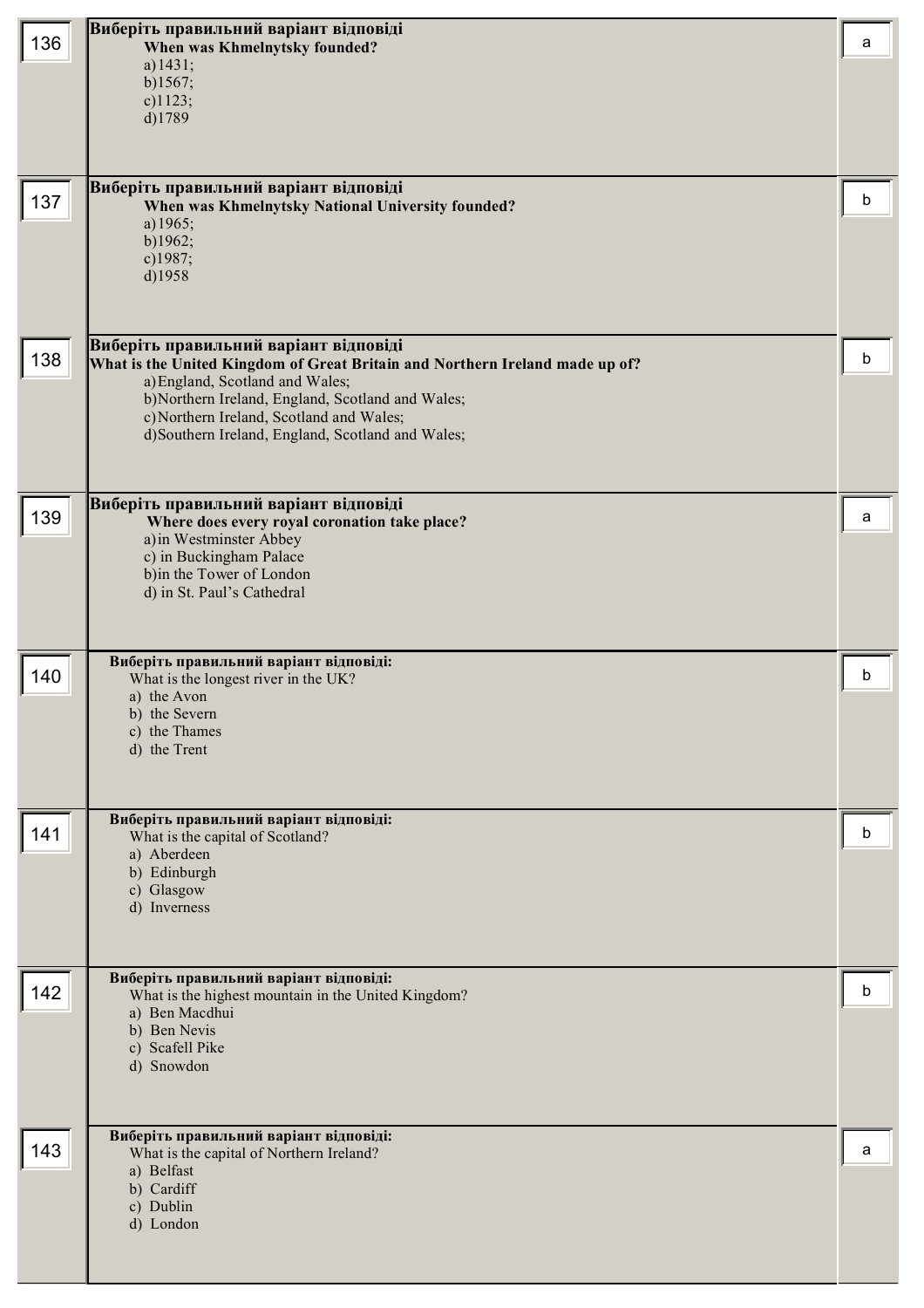| 144 | Виберіть правильний варіант відповіді:<br>What monument in London commemorates Napoleon's defeat at sea in 1805?<br>a) Oliver's Column<br>b) Arlington's Column<br>c) Duke of York's Column<br>d) Nelson's Column | d |
|-----|-------------------------------------------------------------------------------------------------------------------------------------------------------------------------------------------------------------------|---|
| 145 | Виберіть правильний варіант відповіді:<br>Where's the residence of the Prime Minister of Great Britain?<br>a) Downing Street 10<br>b) Regent Street10 and 11<br>c) Browning Street 10 and 11<br>d) Oxford Street  | a |
| 146 | Виберіть правильний варіант відповіді:<br>What did Madame Tussaud start in 1835?<br>a) a famous bakery<br>b) famous waxworks<br>c) famous zoos<br>d) a famous needle-point                                        | b |
| 147 | Виберіть правильний варіант відповіді:<br>What is a traditional English food?<br>a) Fish and chips<br>b) Rice<br>c) Hamburger<br>d) Chili con carne                                                               | a |
| 148 | Виберіть правильний варіант відповіді:<br>What is England's national drink?<br>a) tea<br>b) coffee<br>c) stewed fruit<br>d) cola                                                                                  | а |
| 149 | Виберіть правильний варіант відповіді:<br>Which name is associated with the play "Romeo and Juliet"?<br>a) William Shakespeare<br>b) Charles Dickens<br>c) Robert Burns<br>d) Sir Arthur Conan Doyle              | а |
| 150 | Виберіть правильний варіант відповіді:<br>What is the official residence of the Queen in London?<br>a) the Tower<br>b) Buckingham Palace<br>c) Westminster Abbey<br>d) St. Paul's Cathedral                       | b |
| 151 | Виберіть правильний варіант відповіді:<br>What is Stonehenge?<br>a) a mountain<br>b) a river<br>c) an art gallery<br>d) a prehistoric monument                                                                    | d |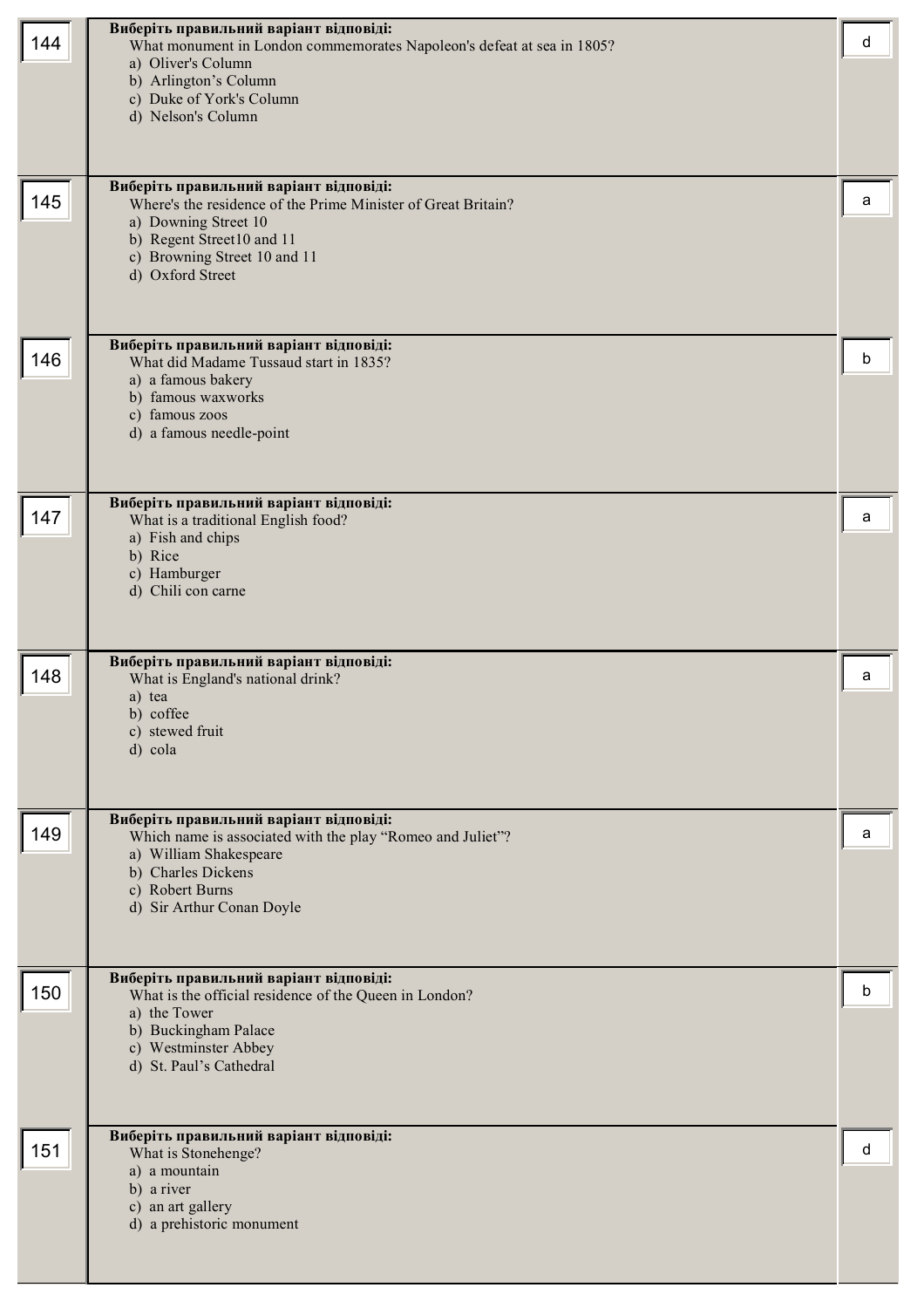| 152 | Виберіть правильний варіант відповіді:<br>Which is the most famous university town?<br>a) Manchester<br>b) Oxford<br>c) Liverpool<br>d) Regent                                                                                                                                         | b |
|-----|----------------------------------------------------------------------------------------------------------------------------------------------------------------------------------------------------------------------------------------------------------------------------------------|---|
| 153 | Виберіть правильний варіант відповіді:<br>The United Kingdom is a<br>a) parliamentary monarchy<br>b) parliamentary republic<br>c) constitutional monarchy<br>d) constitutional republic                                                                                                | a |
| 154 | Виберіть правильний варіант відповіді:<br>The British Parliament consists of<br>a) the House of Lords and the House of Senators<br>b) the House of Lords and the House of Commons<br>c) the House of Lords, the House of Commons and the House of Senators<br>d) the House of Senators | b |
| 155 | Виберіть правильний варіант відповіді:<br>Where is Shakespeare's birthplace?<br>a) in London<br>b) in Glasgow<br>c) in Stratford-on Avon<br>d) in Cardiff                                                                                                                              | c |
| 156 | Виберіть правильний варіант відповіді:<br>What is the capital of Wales?<br>a) Cardiff<br>b) Liverpool<br>c) London<br>d) Edinburg                                                                                                                                                      | a |
| 157 | Виберіть правильний варіант відповіді:<br>The name of the clock in the Clock Tower of the Houses of Parliament is<br>a) Big Ben<br>b) London Eye<br>c) Whitehall<br>d) The Mall                                                                                                        | a |
| 158 | Виберіть правильний варіант відповіді:<br>What is the unit of currency of the UK?<br>a) dollar<br>b) euro<br>c) pound sterling<br>d) franc                                                                                                                                             | c |
| 159 | Виберіть правильний варіант відповіді:<br>What animal symbolizes the British monarchy?<br>a) the dragon<br>b) the lion<br>c) the horse<br>d) the tiger                                                                                                                                 | b |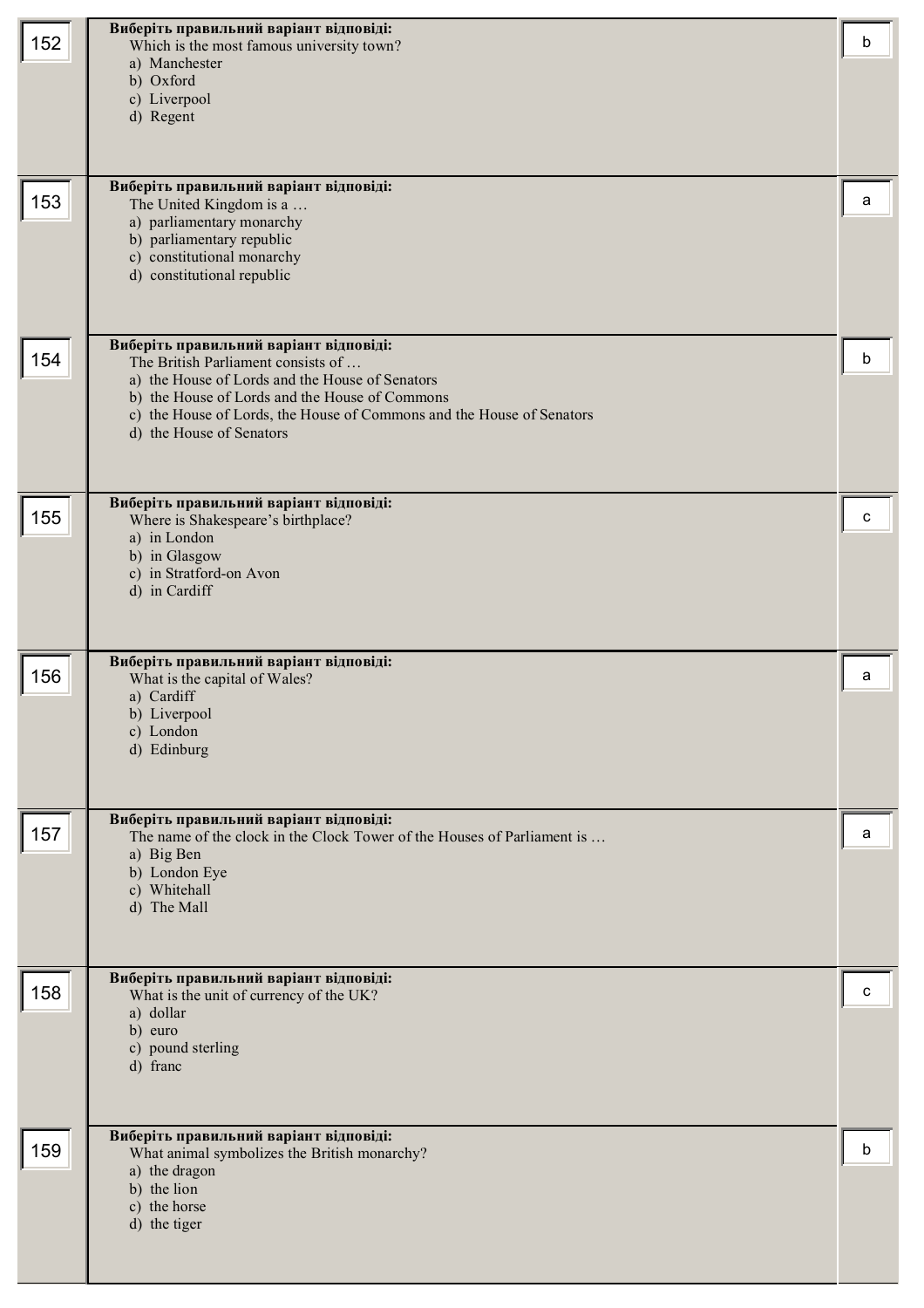| 160 | Виберіть правильний варіант відповіді:<br>Who reigns in the UK nowadays?<br>a) Queen Elizabeth I<br>b) King George VI<br>c) Queen Elizabeth II<br>d) King George V                    | с |
|-----|---------------------------------------------------------------------------------------------------------------------------------------------------------------------------------------|---|
| 161 | Виберіть правильний варіант відповіді:<br>What is the financial heart of London?<br>a) Westminster<br>b) The East End<br>c) The West End<br>d) The City                               | d |
| 162 | Виберіть правильний варіант відповіді:<br>What is Union Jack?<br>a) flag of England<br>b) flag of Wales<br>c) flag of the UK<br>d) flag of the USA                                    | с |
| 163 | Виберіть правильний варіант відповіді:<br>What is the national anthem of the UK?<br>a) Britannia Rule the Waves<br>b) God Save the King<br>c) God Save the Queen<br>d) Rule Britannia | с |
| 164 | Виберіть правильний варіант відповіді:<br>The biggest city of Great Britain is<br>a) London<br>b) Birmingham<br>c) Manchester<br>d) Leeds                                             | а |
| 165 | Виберіть правильний варіант відповіді:<br>What is the highest mountain in the USA?<br>a) Mount Blackburn<br>b) Mount Elbert<br>c) Mount McKinley<br>d) Mount Whitney                  | с |
| 166 | Виберіть правильний варіант відповіді:<br>What is the flag of the USA called?<br>a) Maple Leaf<br>b) Stars and Stripes<br>c) Tricolour<br>d) Union Jack                               | b |
| 167 | Виберіть правильний варіант відповіді:<br>What is the capital of the USA?<br>a) Chicago<br>b) Los Angeles<br>c) New York<br>d) Washington DC                                          | d |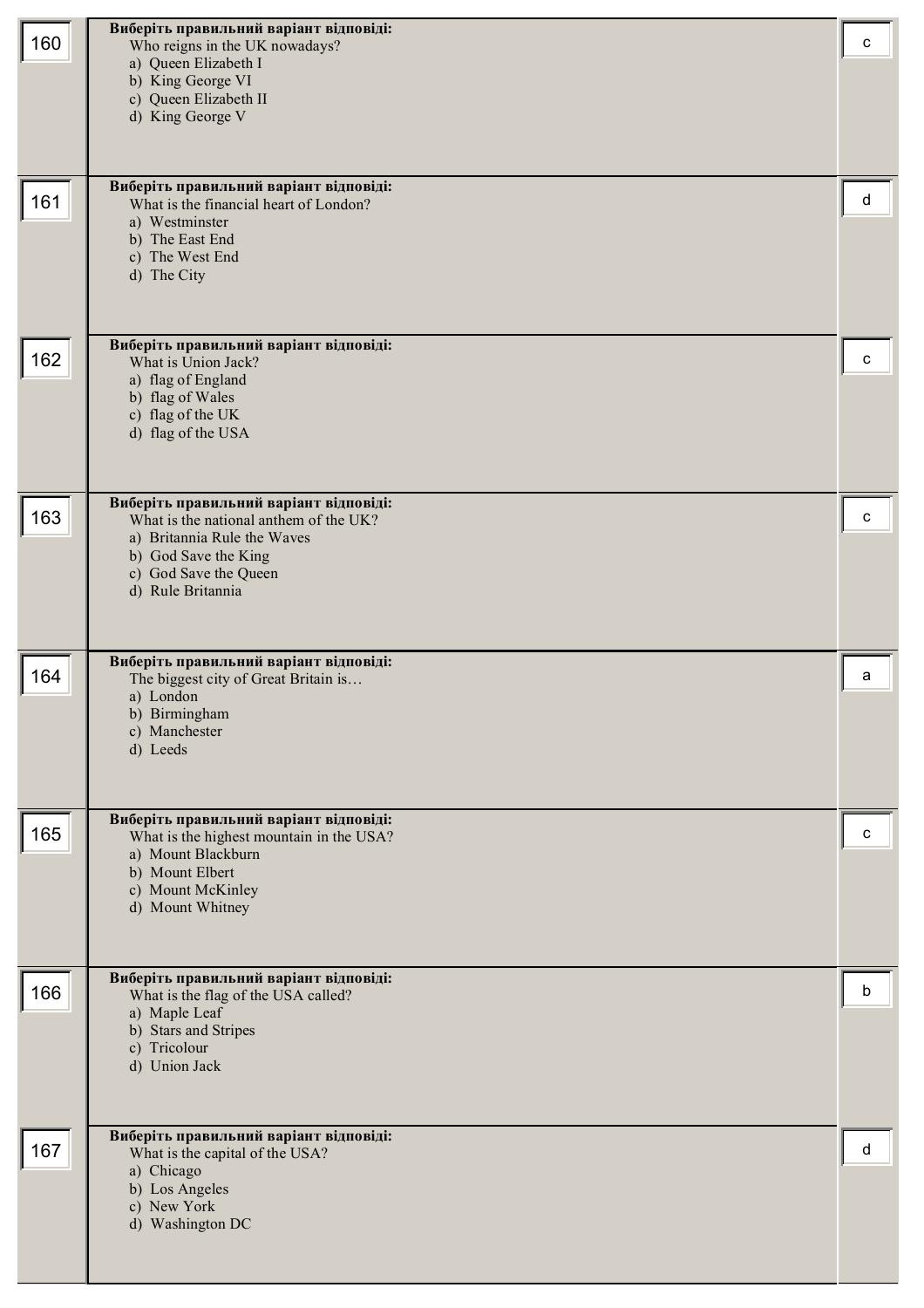| 168 | Виберіть правильний варіант відповіді:<br>What is the hottest place in the USA?<br>a) Death Valley<br>b) Key West<br>c) The Grand Canyon<br>d) The Great Salt Lake                                      | a |
|-----|---------------------------------------------------------------------------------------------------------------------------------------------------------------------------------------------------------|---|
| 169 | Виберіть правильний варіант відповіді:<br>How many stripes are there on the flag of the USA?<br>a) 12<br>b) $13$<br>c) $14$<br>$d)$ 15                                                                  | b |
| 170 | Виберіть правильний варіант відповіді:<br>When is Independence Day in the USA?<br>a) 11 November<br>b) $4$ July<br>c) fourth Thursday in November<br>d) third Monday in January                         | b |
| 171 | Виберіть правильний варіант відповіді:<br>This man was the first president of the USA.<br>a) Thomas Jefferson<br>b) George Washington<br>c) Abraham Lincoln<br>d) Gerald Rudolph Ford                   | b |
| 172 | Виберіть правильний варіант відповіді:<br>This president fought against slavery in the USA.<br>a) Lyndon Baines Johnson<br>b) Gerald Rudolph Ford<br>c) Abraham Lincoln<br>d) Richard Milhouse Nixon    | с |
| 173 | Виберіть правильний варіант відповіді:<br>Washington is situated in<br>a) the state of New York<br>b) the district of Columbia<br>c) the state of Washington<br>d) the state of Montana                 | b |
| 174 | Виберіть правильний варіант відповіді:<br>The Capitol is<br>a) a museum in Washington<br>b) the Washington Memorial<br>c) the President's residence<br>d) the seat of the Congress                      | d |
| 175 | Виберіть правильний варіант відповіді:<br>The oldest and the most famous American University is<br>a) Cambridge University<br>b) Harvard University<br>c) Oxford University<br>d) Washington University | b |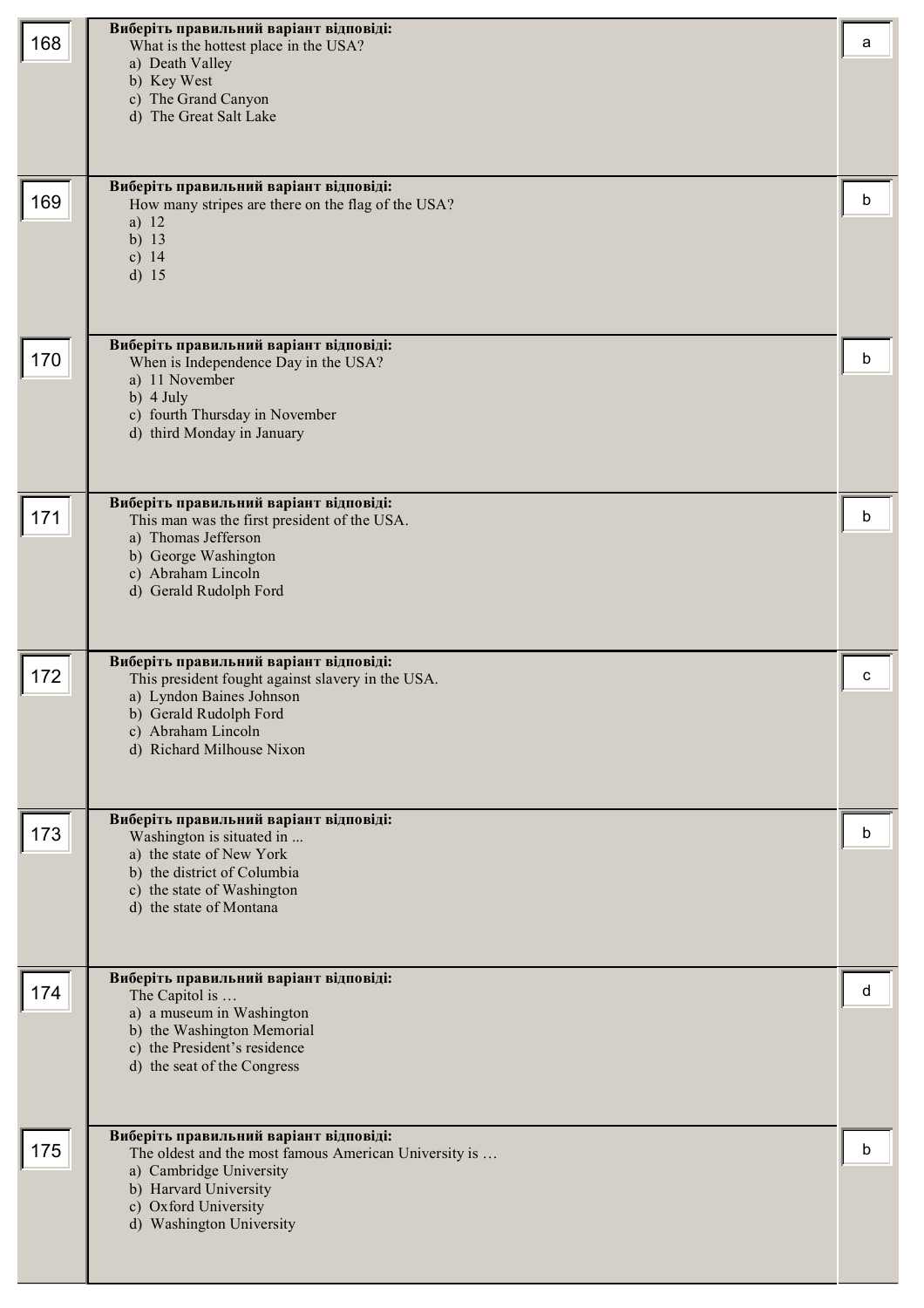| 176 | Виберіть правильний варіант відповіді:<br>"Big Apple" is the nickname of<br>a) Los Angeles<br>b) Philadelphia<br>c) New York<br>d) Boston                                                | c |
|-----|------------------------------------------------------------------------------------------------------------------------------------------------------------------------------------------|---|
| 177 | Виберіть правильний варіант відповіді:<br>"Motor City" is the nickname of<br>a) Detroit<br>b) Philadelphia<br>c) New York<br>d) Chicago                                                  | a |
| 178 | Виберіть правильний варіант відповіді:<br>Which is the longest river in the USA?<br>a) the Missouri<br>b) the Potomac<br>c) the Mississippi with the tributary Missouri<br>d) the Hudson | c |
| 179 | Виберіть правильний варіант відповіді:<br>Where is the Statue of Liberty?<br>a) In New York<br>b) In Washington<br>c) In California<br>d) In Boston                                      | a |
| 180 | Виберіть правильний варіант відповіді:<br>What place in the USA is called "The Magic Kingdom"?<br>a) Grand Canyon<br>b) Disney World<br>c) Hollywood<br>d) Great Lakes                   | b |
| 181 | Виберіть правильний варіант відповіді:<br>Who was the "King of Rock and Roll"?<br>a) Michael Jackson<br>b) Steve Wonder<br>c) Elvis Presley<br>d) Duke Ellington                         | c |
| 182 | Виберіть правильний варіант відповіді:<br>What food is traditional at Thanksgiving Day?<br>a) an apple pie<br>b) a hamburger<br>c) a rabbit<br>d) a turkey                               | d |
| 183 | Виберіть правильний варіант відповіді:<br>The Congress of the USA consists of  houses.<br>a) two<br>b) four<br>c) three<br>d) five                                                       | a |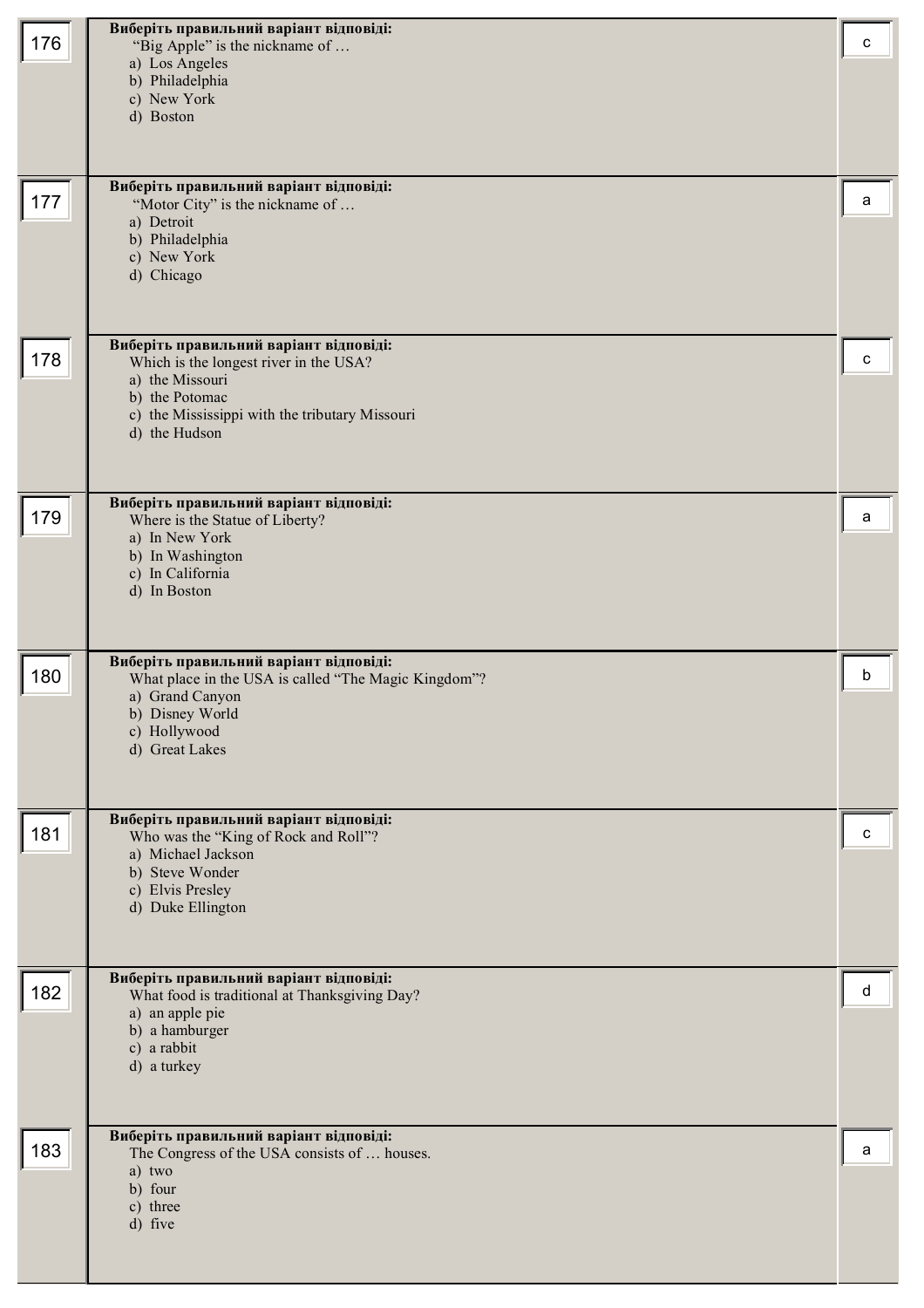| 184 | Виберіть правильний варіант відповіді:<br>Who was the first man on the Moon?<br>a) Yury Gagarin<br>b) Peter Kennedy<br>c) Neil Armstrong<br>d) George Washington                                                 | с |
|-----|------------------------------------------------------------------------------------------------------------------------------------------------------------------------------------------------------------------|---|
| 185 | Виберіть правильний варіант відповіді:<br>The White House is<br>a) the home and the office of the President<br>b) the seat of the USA government<br>c) a Congressional building<br>d) the Supreme Court building | a |
| 186 | Виберіть правильний варіант відповіді:<br>The USA is<br>a) a federal republic<br>b) a parliament republic<br>c) a constitutional monarchy<br>d) a monarchy                                                       | a |
| 187 | Виберіть правильний варіант відповіді:<br>President in the USA is elected for<br>a) three years<br>b) four years<br>c) five years<br>d) for life                                                                 | b |
| 188 | Виберіть правильний варіант відповіді:<br>The biggest state in territory in the USA is<br>a) New Jersey<br>b) California<br>c) Alaska<br>d) Florida                                                              | с |
| 189 | Виберіть правильний варіант відповіді:<br>How many states is the USA made up of?<br>a) $50$<br>b) $49$<br>c) $37$<br>$d)$ 36                                                                                     | a |
| 190 | Виберіть правильний варіант відповіді:<br>The heart of New York is<br>a) Manhattan Island<br>b) Brooklyn<br>c) Queens<br>d) The Bronxs                                                                           | a |
| 191 | Виберіть правильний варіант відповіді:<br>What is the national symbol of America?<br>a) The rose<br>b) The shamrock<br>c) The white-headed eagle<br>d) The Thistle                                               | c |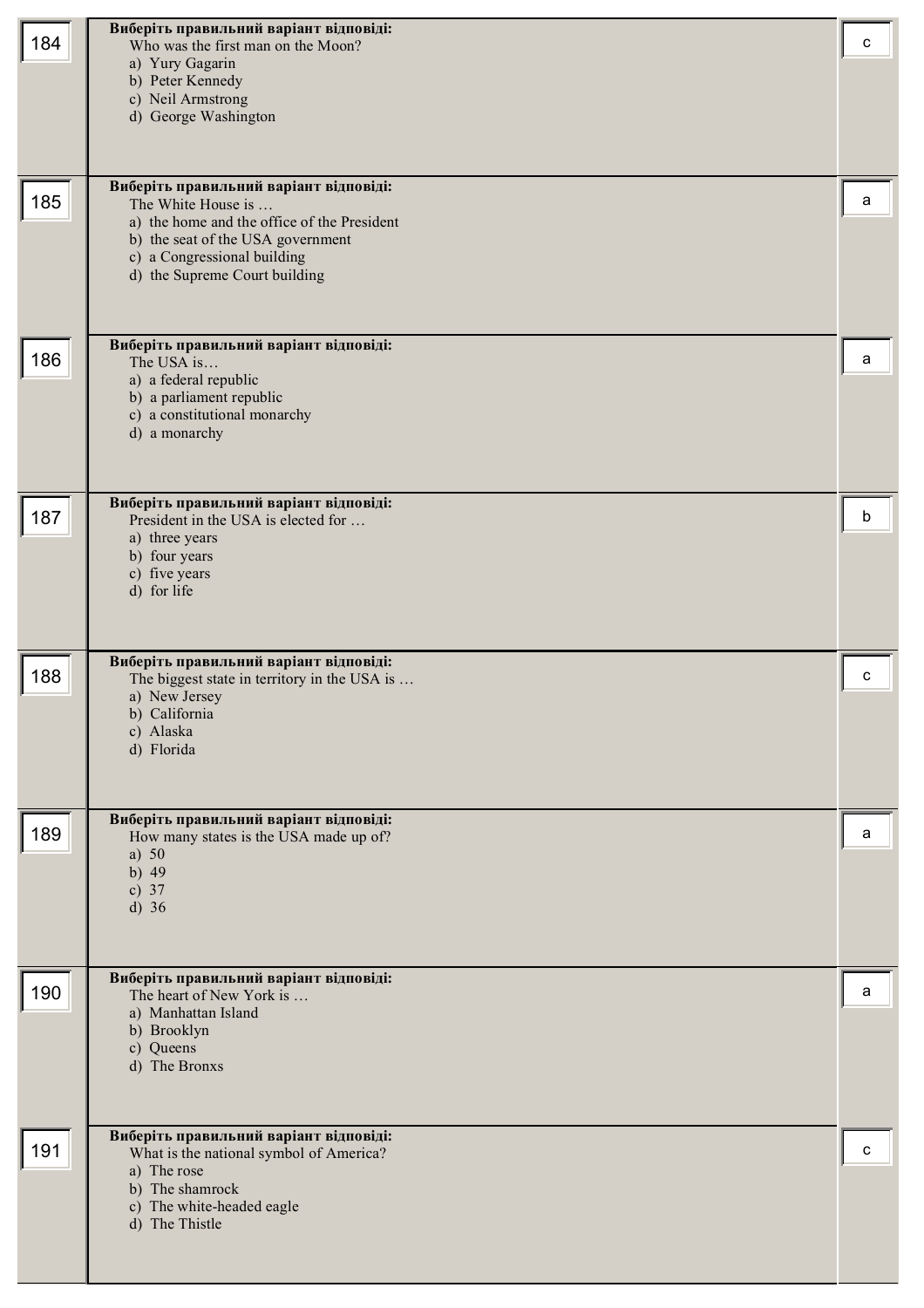| 192 | Виберіть правильний варіант відповіді:<br>The head of the executive branch of the government of the USA is<br>a) The Supreme Court<br>b) The Congress<br>c) The president<br>d) The Queen<br>Виберіть правильний варіант відповіді:               | c |
|-----|---------------------------------------------------------------------------------------------------------------------------------------------------------------------------------------------------------------------------------------------------|---|
| 193 | The USA lies in the  part of the North American Continent.<br>a) southern<br>b) central<br>c) eastern<br>d) northern                                                                                                                              | b |
| 194 | Виберіть правильний варіант відповіді<br>What is the first and biggest computer research and production area in the world?<br>a) Silicon Valley, near San Francisco;<br>b)San Fernando Valley, near New York;<br>c) California;<br>d) Washington. | a |
| 195 | Виберіть правильний варіант відповіді<br>Who was the first American astronaut?<br>a) Alan Shepard;<br>b) Iven Kinchloe;<br>c) John Glenn;<br>d)Guion S. Bluford Jr.                                                                               | a |
| 196 | Виберіть правильний варіант відповіді<br>The official languages of Canada are<br>a) French and German;<br>b)German and English;<br>c) English and Spanish;<br>d) English and French.                                                              | d |
| 197 | Виберіть правильний варіант відповіді<br>The capital of Canada is<br>a) Montreal;<br>b) Ottawa;<br>c) Toronto;<br>d) Edmont.                                                                                                                      | b |
| 198 | Виберіть правильний варіант відповіді<br>The Canadian head of the state is<br>a) The Queen;<br>b) The Prime Minister;<br>c) President;<br>d) The King.                                                                                            | a |
| 199 | Виберіть правильний варіант відповіді<br>Canada borders on<br>a) Great Britain;<br>b) Australia;<br>c) The USA;<br>d) Mexico.                                                                                                                     | c |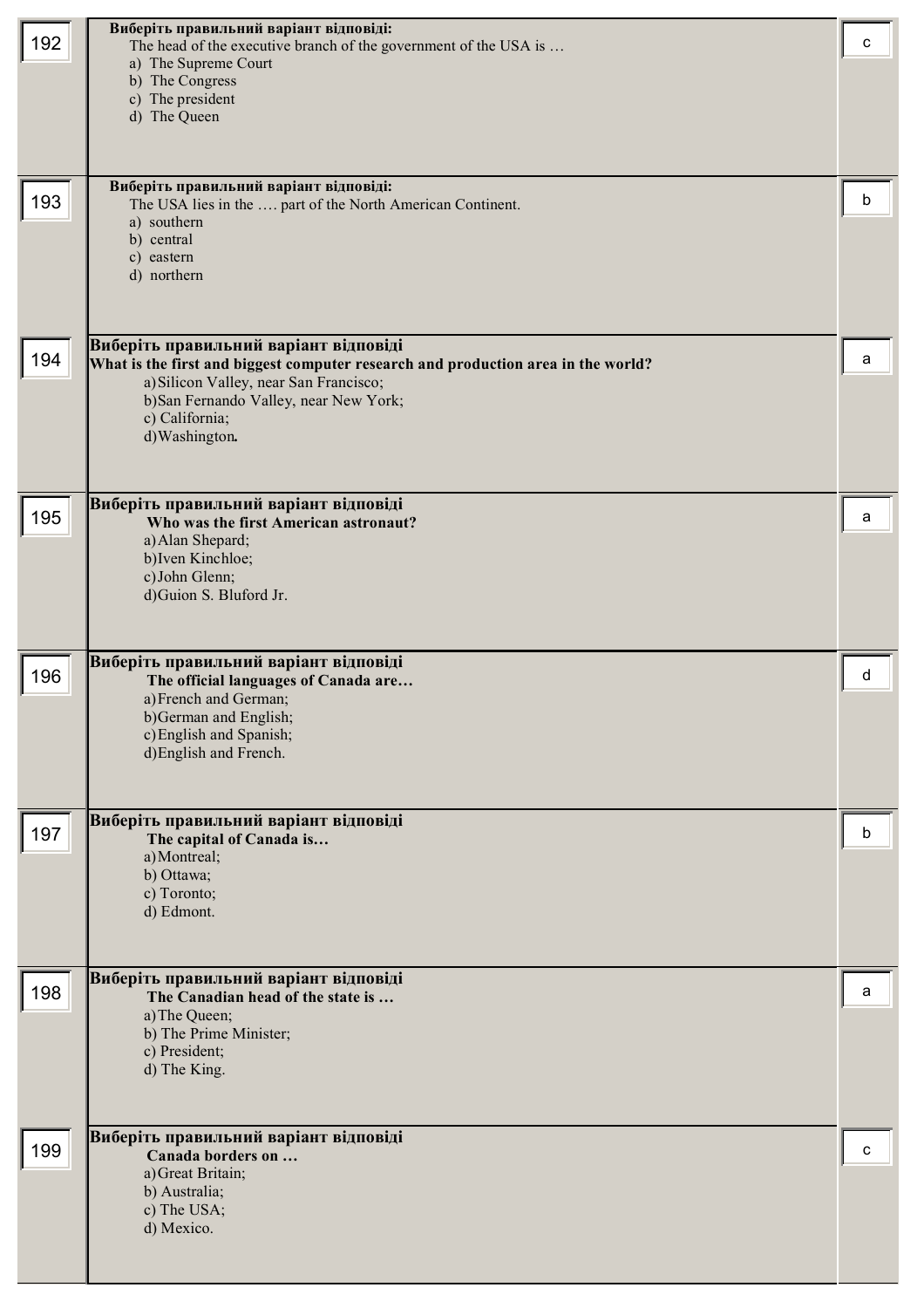| 200 | Виберіть правильний варіант відповіді<br>The national emblem of Canada is<br>a) a rose;<br>b) a chestnut leaf;<br>c) a maple leaf;                                                                                                     | с |
|-----|----------------------------------------------------------------------------------------------------------------------------------------------------------------------------------------------------------------------------------------|---|
|     | d) a daffodil.<br>Виберіть правильний варіант відповіді                                                                                                                                                                                |   |
| 201 | What is the national currency of Canada?<br>a) the Canadian pound;<br>b) the Canadian franc;<br>c) the Canadian dollar;<br>d) the Canadian shilling.                                                                                   |   |
| 202 | Виберіть правильний варіант відповіді<br>Canada is<br>a) the largest country in the world;<br>b) the second largest country in the world;<br>c) the third largest country in the world;<br>d) the fourth largest country in the world. | b |
| 203 | Виберіть найкращий варіант відповіді:<br>Hi. How are you doing?<br>a) Don't worry.<br>b) Nice to see you.<br>c) Not bad.<br>d) I'll call you later.                                                                                    | с |
| 204 | Виберіть найкращий варіант відповіді:<br>Thank you very much.<br>a) No problem.<br>b) Please.<br>c) You are welcome.<br>d) Here you are.                                                                                               | с |
| 205 | Виберіть найкращий варіант відповіді:<br>How do you do?<br>a) I am fine.<br>b) Thank you, I am all right.<br>c) Hello!<br>d) I do it all right.                                                                                        | с |
| 206 | Виберіть найкращий варіант відповіді:<br>Excuse me. Could you tell me where the bus stop is?<br>a) Take care of yourself.<br>b) Okay, turn over the corner and you'll see it.<br>c) I see what you mean.<br>d) See you later.          | b |
| 207 | Виберіть найкращий варіант відповіді:<br>Could I order anything to eat?<br>a) Yes, please. Here is a menu.<br>b) I'm sorry to hear that.<br>c) I really appreciated it.<br>d) It's nice to see you.                                    | а |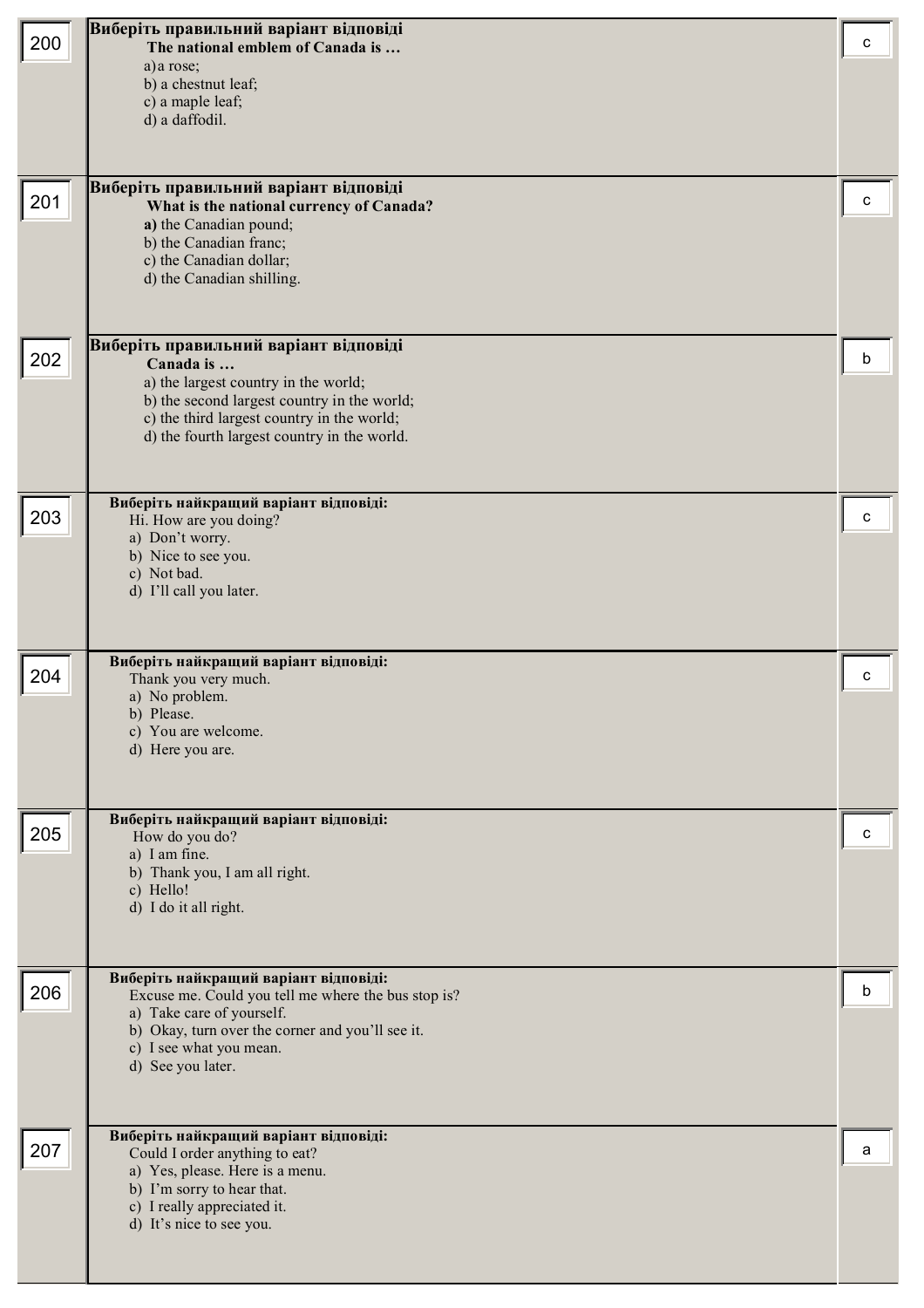| 208 | Виберіть найкращий варіант відповіді:<br>Sorry, I'm late.                        | d |
|-----|----------------------------------------------------------------------------------|---|
|     | a) Bye then.                                                                     |   |
|     | b) Nice to see you.<br>c) See you tomorrow.                                      |   |
|     | d) Never mind.                                                                   |   |
|     |                                                                                  |   |
|     |                                                                                  |   |
| 209 | Виберіть найкращий варіант відповіді:<br>- What time do you get up?              | a |
|     | - At 6 I'm an early riser.                                                       |   |
|     | a) a.m.<br>b) I do                                                               |   |
|     | c) p.m.                                                                          |   |
|     | d) I am                                                                          |   |
|     | Виберіть найкращий варіант відповіді:                                            |   |
| 210 | - How long do your classes last?                                                 | d |
|     | - About two<br>a) o'clock                                                        |   |
|     | b) hours fourty                                                                  |   |
|     | c) hours late<br>d) hours                                                        |   |
|     |                                                                                  |   |
| 211 | Виберіть найкращий варіант відповіді:                                            | d |
|     | What time is it?<br>a) It's eight thirty fast.                                   |   |
|     | b) It's nine o'clock and ten minutes.                                            |   |
|     | c) It's ten minutes below.<br>d) It's nine minutes past eight.                   |   |
|     |                                                                                  |   |
|     |                                                                                  |   |
| 212 | Виберіть найкращий варіант відповіді:<br>- Can I have some soup, please?         | C |
|     | - Yes, of course                                                                 |   |
|     | a) So do I.<br>b) Please.                                                        |   |
|     | c) Help yourself.                                                                |   |
|     | d) It doesn't matter.                                                            |   |
|     | Виберіть найкращий варіант відповіді:                                            |   |
| 213 | - I'd like a phone card.                                                         | d |
|     | -  Anything else?<br>a) That's all.                                              |   |
|     | b) Take every things.                                                            |   |
|     | c) That's kind of you.<br>d) Here you are.                                       |   |
|     |                                                                                  |   |
| 214 | Виберіть найкращий варіант відповіді:<br>Good morning! My name is Nina Petrenko. | d |
|     | a) I'm very happy.                                                               |   |
|     | b) It's my pleasure.<br>c) What a pleasure!                                      |   |
|     | d) I'm pleased to meet you.                                                      |   |
|     |                                                                                  |   |
|     |                                                                                  |   |
| 215 | Виберіть найкращий варіант відповіді:<br>Give me the book, please.               | с |
|     | a) Please;<br>b) Take it here;                                                   |   |
|     | c) Here you are;                                                                 |   |
|     | d) Here the book.                                                                |   |
|     |                                                                                  |   |
|     |                                                                                  |   |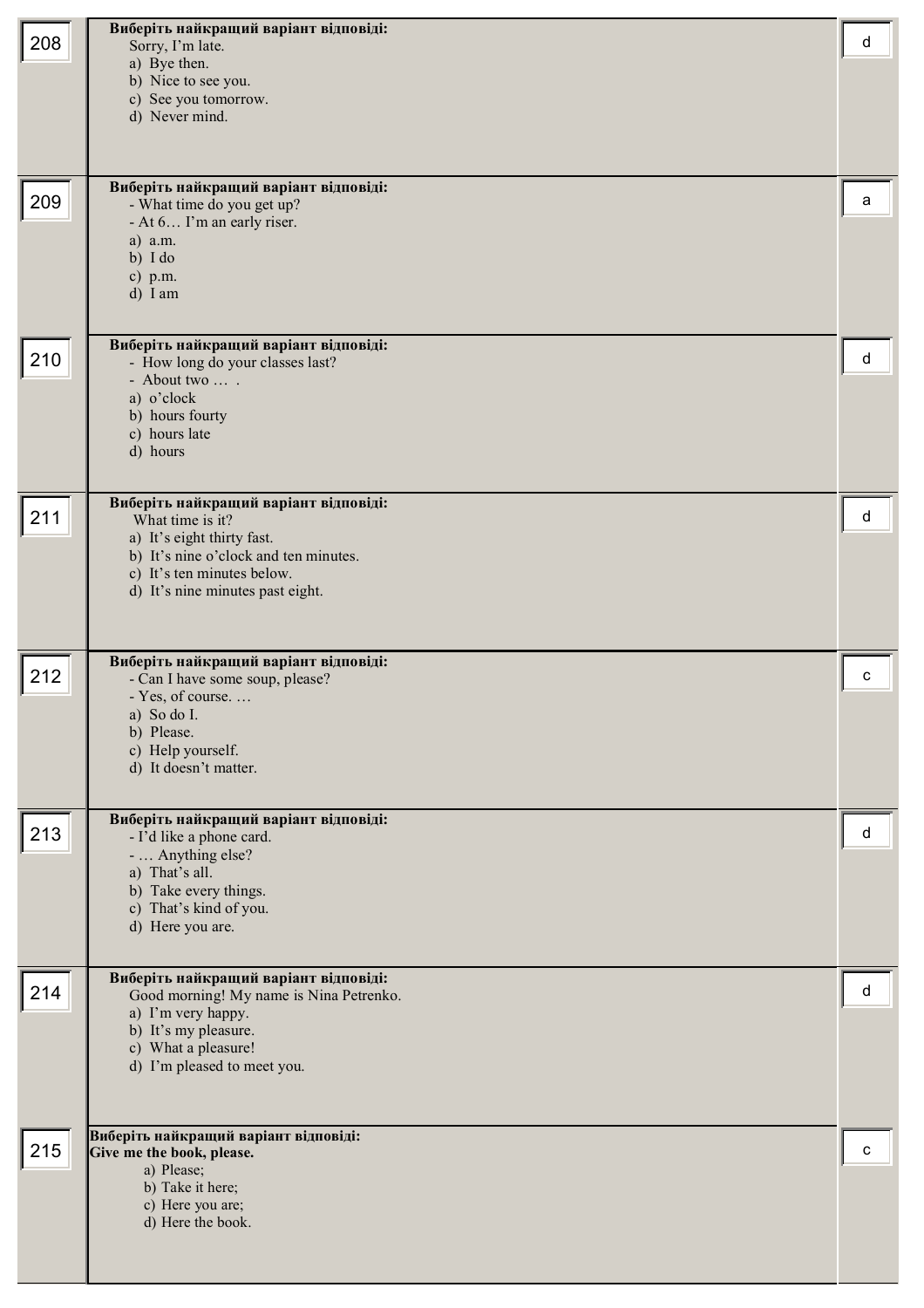| 216 | Виберіть найкращий варіант відповіді:<br>- You don't look well.<br>What seems to be the problem?<br>a) Oh, dear.<br>b) I have an earache.<br>c) Let me see.<br>d) Let me think.<br>Виберіть найкращий варіант відповіді: | b |
|-----|--------------------------------------------------------------------------------------------------------------------------------------------------------------------------------------------------------------------------|---|
| 217 | I must confess, I don't know it.<br>a) Be careful!<br>b) You are welcome.<br>c) What a shame!<br>d) Well, I hope so.                                                                                                     | c |
| 218 | Виберіть правильний варіант відповіді<br>What a beautiful suit!<br>a) I'd love to!<br>b) Thank you! I bought it last week.<br>c) Fine, I'll be back in a few minutes.<br>d) Take care of yourself.                       | b |
| 219 | Виберіть правильний варіант відповіді<br>Would you like to see our new flat?<br>a) I'd love to!<br>b) Nice meeting you!<br>c) You did a perfect job!<br>d) It was great!                                                 | а |
| 220 | Виберіть правильний варіант відповіді<br>What is your trade (profession)?<br>a) I am on leave now;<br>b) I am on vacation now;<br>c) I work as an engineer at the factory;<br>d) I have a full-time job.                 | c |
| 221 | Виберіть правильний варіант відповіді<br>How did you like the movie?<br>a) It was great!<br>c) I am sorry to hear that;<br>b) I am fine, thanks;<br>d) O'kay, thank you.                                                 | а |
| 222 | Виберіть правильний варіант відповіді<br>Could you give us a customs form, please?<br>a) Please, forgive me;<br>b) I am not sure you are right;<br>c) Here you are;<br>d) Take it easy.                                  | с |
| 223 | Виберіть правильний варіант відповіді<br>. How long does it take you to do your homework?<br>a) No, I have no idea;<br>b) Two hours, as a rule;<br>c) It takes me three clocks;<br>d) For ages.                          | b |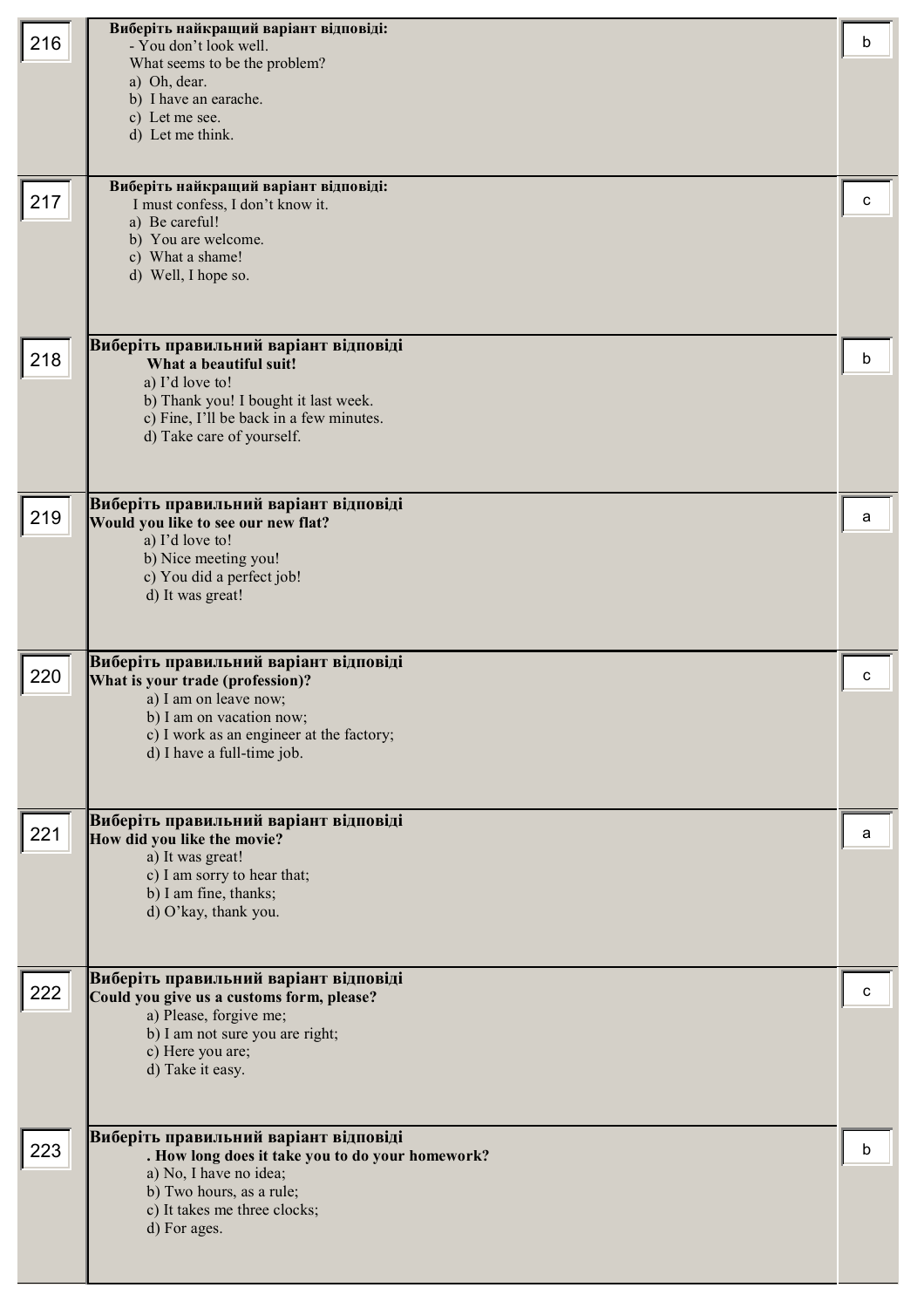|     | Виберіть правильний варіант відповіді                      |   |
|-----|------------------------------------------------------------|---|
| 224 | Would you mind opening the window?                         | b |
|     | a) Here you are;<br>b) I don't mind;                       |   |
|     | c) Keep calm!                                              |   |
|     | d) Speaking!                                               |   |
|     |                                                            |   |
|     |                                                            |   |
|     | Виберіть правильний варіант відповіді                      |   |
| 225 | Can you help me?                                           | b |
|     | a) Oh, dear!<br>b) Sure!                                   |   |
|     | c) Have a nice day!                                        |   |
|     | d) Good heavens!                                           |   |
|     |                                                            |   |
|     |                                                            |   |
|     | Виберіть правильний варіант відповіді                      |   |
| 226 | - I lost my wallet while I was jogging through the park.   | b |
|     | a) I see what you mean;<br>b) I am sorry to hear that;     |   |
|     | c) That's a bit short;                                     |   |
|     | d) Thank goodness.                                         |   |
|     |                                                            |   |
|     |                                                            |   |
|     | Виберіть правильний варіант відповіді                      |   |
| 227 | - I am sorry, I can't cook the apple pie without cinnamon. | с |
|     | We can do perfectly well without the pie.<br>a) Terrific!  |   |
|     | b) That's great!                                           |   |
|     | c) Never mind;                                             |   |
|     | d) Oh, that's terrible.                                    |   |
|     |                                                            |   |
|     |                                                            |   |
|     | Виберіть правильний варіант відповіді                      |   |
| 228 | I would like to  a double room for two nights, please.     | a |
|     | a) book;                                                   |   |
|     | b) check;<br>c) pack;                                      |   |
|     | d) check in.                                               |   |
|     |                                                            |   |
|     |                                                            |   |
|     | Виберіть правильний варіант відповіді                      |   |
| 229 | Why don't you go to the cinema?                            | a |
|     | a) I am bored;                                             |   |
|     | b) Keep calm!<br>c) Take care!                             |   |
|     | d) Have a nice day!                                        |   |
|     |                                                            |   |
|     |                                                            |   |
|     | Виберіть правильний варіант відповіді                      | b |
| 230 | -Hurry up, we are late.                                    |   |
|     | - I can not find my hat.                                   |   |
|     | a) Hang!<br>b) Hang on a second!                           |   |
|     | c) What a busy day!                                        |   |
|     | d) So do I.                                                |   |
|     |                                                            |   |
|     | Виберіть запитання, якому відповідає дане речення:         | a |
| 231 | That's a good idea!<br>a) What about going to the cinema?  |   |
|     | b) What are you going to do tonight?                       |   |
|     | c) What are your feelings about that?                      |   |
|     | d) What are you looking for?                               |   |
|     |                                                            |   |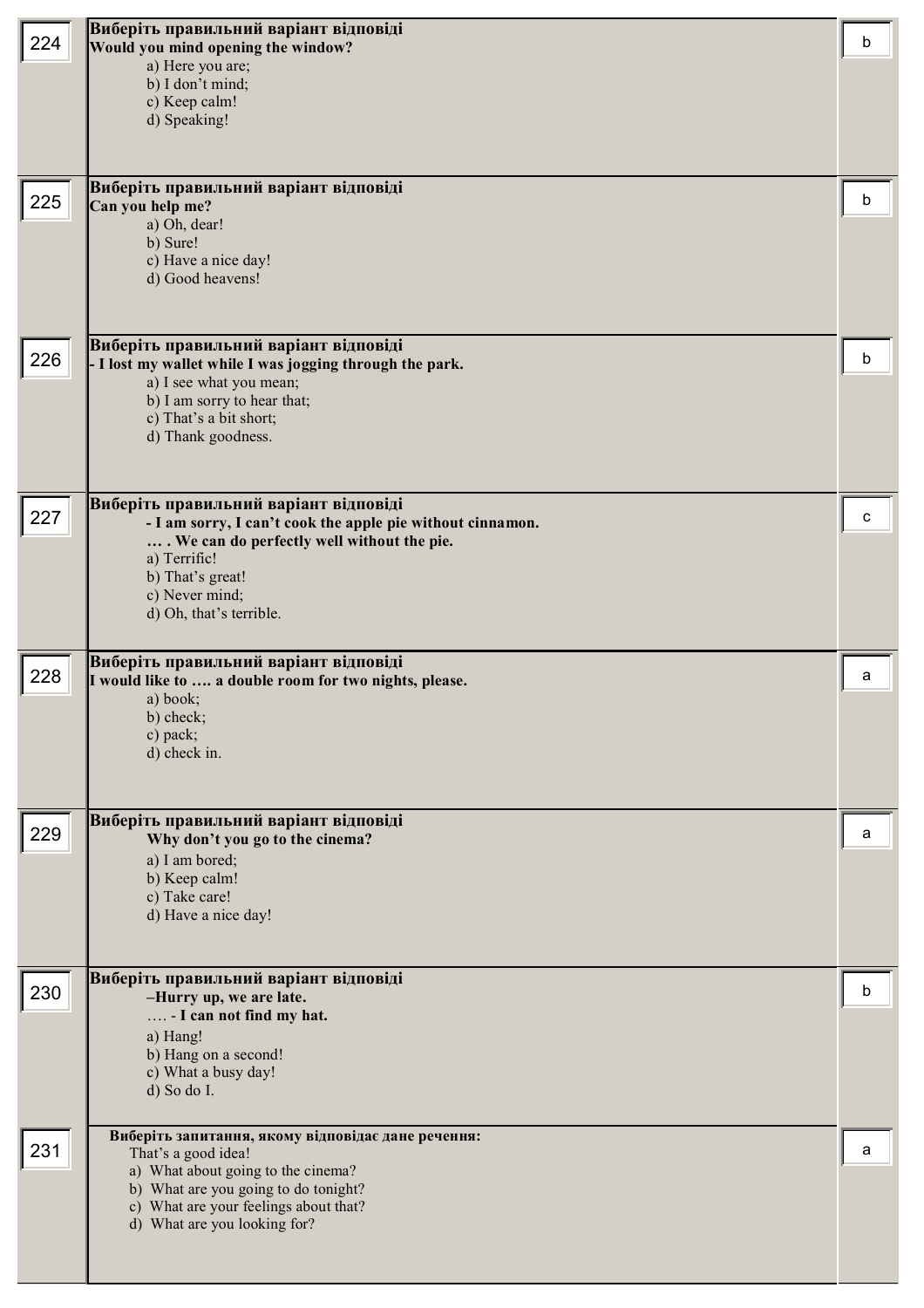| 232 | Виберіть запитання, якому відповідає дане речення:<br>Yes, with pleasure.<br>a) What are you having for lunch?<br>b) How much milk do you want?<br>c) Would you like a cup of tea?<br>d) Have you ever met this girl?                                         | с |
|-----|---------------------------------------------------------------------------------------------------------------------------------------------------------------------------------------------------------------------------------------------------------------|---|
| 233 | Виберіть запитання, якому відповідає дане речення:<br>I'm sorry, he's on another line.<br>a) May I speak to Peter Stevens?<br>b) Would you mind sending him e-mail?<br>c) Would you like to have a dinner with him?<br>d) May I help you?                     | a |
| 234 | Виберіть запитання, якому відповідає дане речення:<br>I'm sorry. I don't smoke.<br>a) Excuse me. Do you have a light?<br>b) Do you need my help?<br>c) Is it light enough for you?<br>d) Do you prefer lights?                                                | а |
| 235 | Виберіть запитання, якому відповідає дане речення:<br>Yes, the changing rooms are over here.<br>a) Can I try it on?<br>b) Are you changing rooms here?<br>c) Can I change the room?<br>d) Do people change rooms?                                             | а |
| 236 | Виберіть запитання, якому відповідає дане речення:<br>We checked in at the reception.<br>a) What did you do when you arrived at the hotel?<br>b) Did you stay in your hotel for three nights?<br>c) Should we reserve the rooms?<br>d) Are you freely booked? | а |
| 237 | Виберіть запитання, якому відповідає дане речення:<br>The service in your restaurant is very slow.<br>a) Do you have any complaints, sir?<br>b) Can you spare me a minute?<br>c) Could I ask you a favour?<br>d) Do you know me?                              | а |
| 238 | Виберіть запитання, якому відповідає дане речення:<br>Ask him to call me, please.<br>a) Would you like to leave a message?<br>b) What number is it?<br>c) May I have your number?<br>d) Who's calling?                                                        | а |
| 239 | Виберіть запитання, якому відповідає дане речення:<br>I'd rather stay at home.<br>a) What shall we do tonight?<br>b) What shall we do at home?<br>c) What would you like to have for dinner?<br>d) Do you need my help?                                       | а |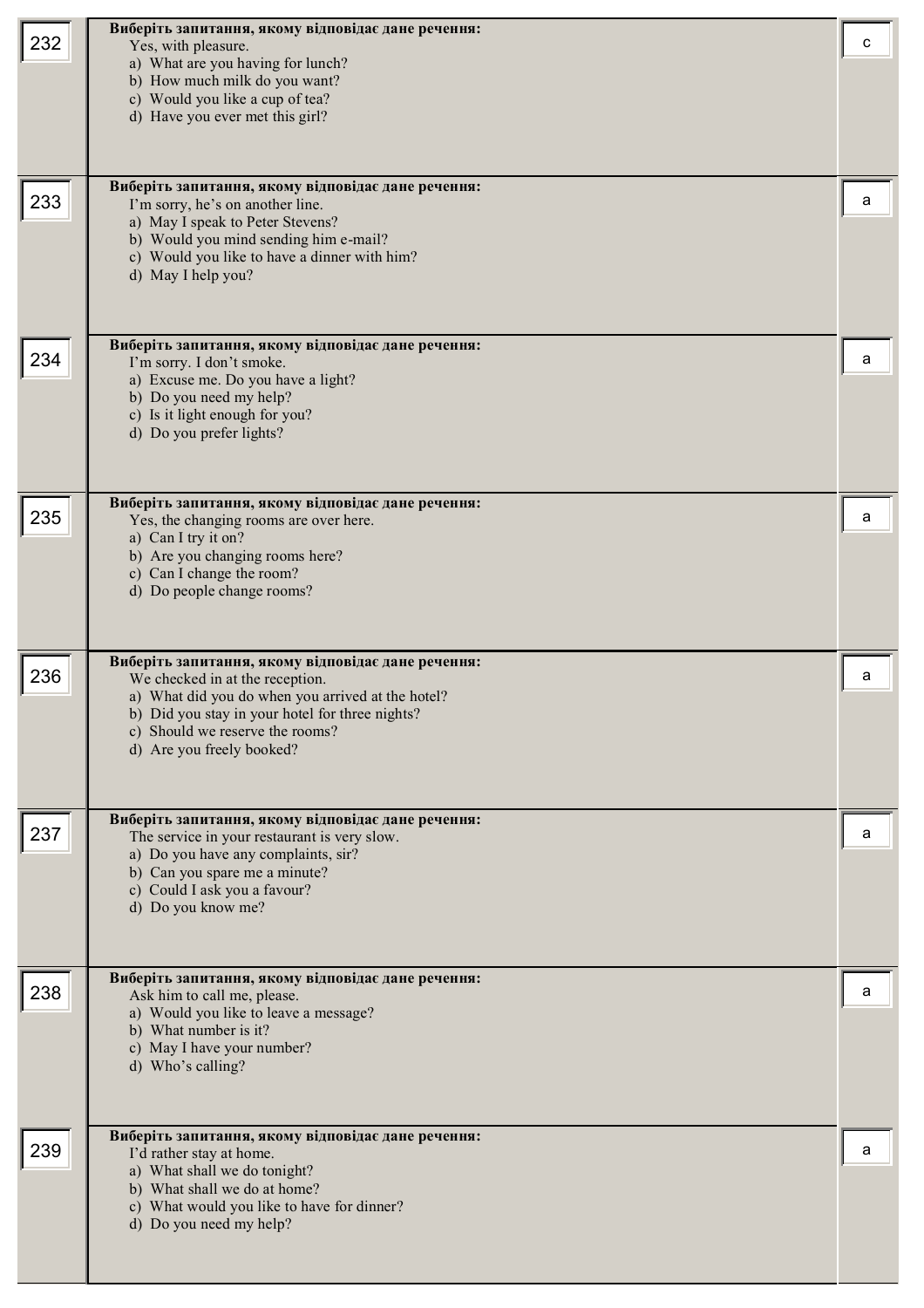| 240 | Виберіть запитання, якому відповідає дане речення:<br>Certainly, madam. I'll bring it.<br>a) Could I help you?<br>b) Could I have the bill, please?<br>c) Could I speak to Tom, please?<br>d) What can I do for you?                                                                                                                                    | h |
|-----|---------------------------------------------------------------------------------------------------------------------------------------------------------------------------------------------------------------------------------------------------------------------------------------------------------------------------------------------------------|---|
| 241 | Виберіть правильний варіант значення слова або словосполучення:<br>A dormitory is<br>a) a place where teachers work.<br>b) a place where students live.<br>c) a place where students do laboratory works.<br>d) a place where students have classes of physical education.                                                                              | b |
| 242 | Виберіть правильний варіант значення слова або словосполучення:<br>If you don't pass the exam it means<br>a) you take the exam.<br>b) you miss the exam.<br>c) you fail in exam.<br>d) you read in exam.                                                                                                                                                | с |
| 243 | Виберіть правильний варіант значення слова або словосполучення:<br>The dean is<br>a) the head of the faculty<br>b) the secretary of the faculty<br>c) the head of the university<br>d) the monitor of the group                                                                                                                                         | а |
| 244 | Виберіть правильний варіант значення слова або словосполучення:<br>Students who study in the day time are<br>a) correspondence students<br>b) full time students<br>c) day students<br>d) part-time students                                                                                                                                            | h |
| 245 | Виберіть правильний варіант значення слова або словосполучення:<br>The days when you go to University and study are<br>a) days-off<br>b) weekdays<br>c) weekend<br>d) vacations                                                                                                                                                                         | b |
| 246 | Виберіть правильний варіант значення слова або словосполучення:<br>Testing the students knowledge, abilities by means of questions is done during<br>a) lecture<br>b) vacation<br>c) exam<br>d) tutorial                                                                                                                                                |   |
| 247 | Виберіть правильний варіант значення слова або словосполучення:<br>A tuition fee is<br>a) money which students spend for their needs<br>b) money which students get from the government for their education<br>c) money which students pay to the government for their education<br>d) money which the government pays the students for their education |   |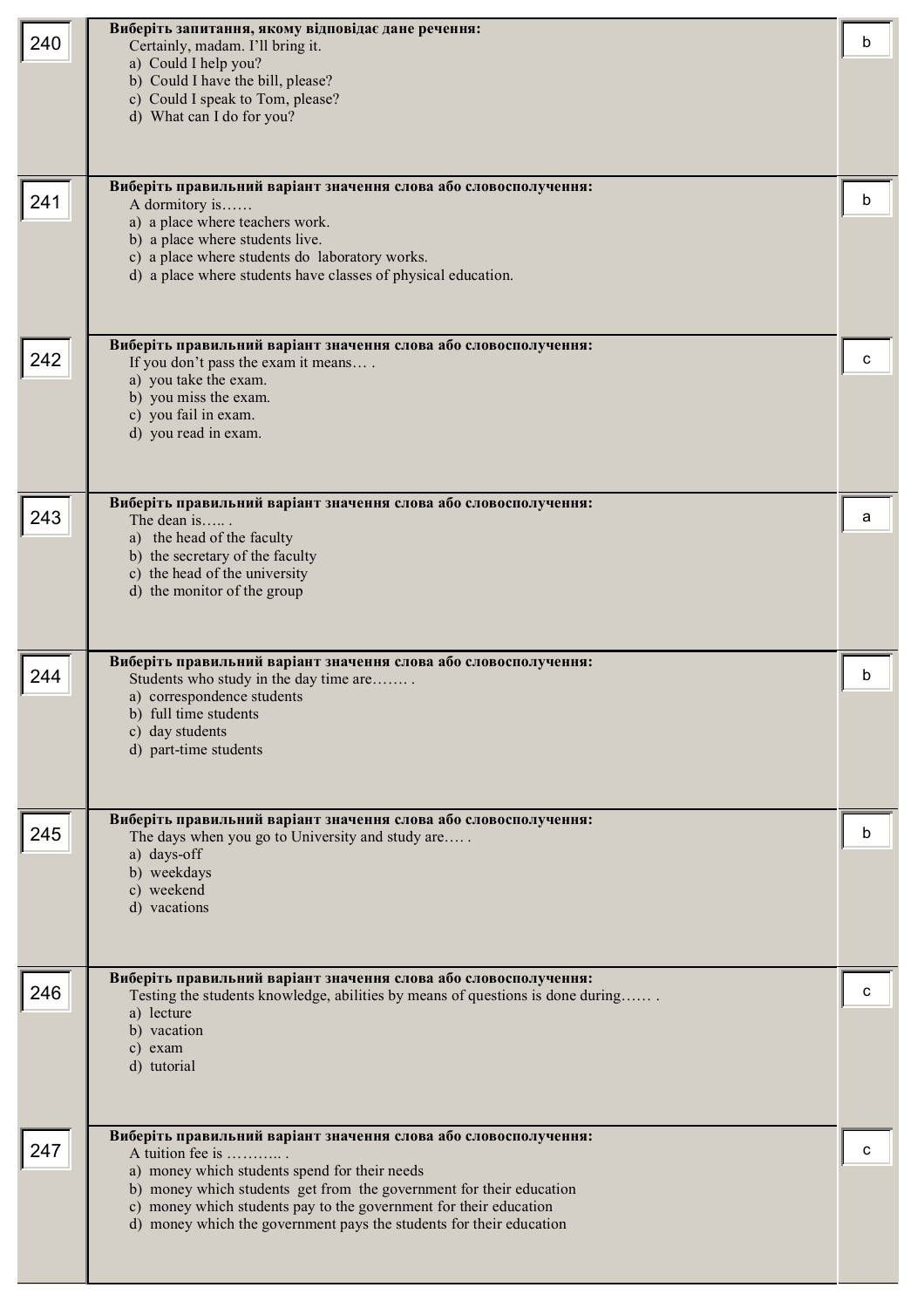| 248 | Виберіть правильний варіант значення слова або словосполучення:<br>The sum of money which some students pay for their education is called<br>a) stipend<br>b) salary<br>c) tuition fee<br>d) grant                                                                                                                      | с |
|-----|-------------------------------------------------------------------------------------------------------------------------------------------------------------------------------------------------------------------------------------------------------------------------------------------------------------------------|---|
| 249 | Виберіть правильний варіант значення слова або словосполучення:<br>A place where students from other cities and towns live is<br>a) dormitory<br>b) study building<br>c) hotel<br>d) hospital                                                                                                                           | a |
| 250 | Виберіть правильний варіант значення слова або словосполучення:<br>The head of each faculty is called<br>a) boss<br>b) dean<br>c) manager<br>d) rector                                                                                                                                                                  | b |
| 251 | Виберіть правильний варіант значення слова або словосполучення:<br>The period of testing students' knowledge is<br>a) lectures<br>b) vacations<br>c) exams<br>d) seminars                                                                                                                                               | с |
| 252 | Виберіть правильний варіант значення слова або словосполучення:<br>The monitor of the student's group is a person who<br>a) studies best of all<br>b) has some duties at the dormitory<br>c) has some duties during the lectures and practical classes and marks the absent students<br>d) attends lectures best of all | c |
| 253 | Виберіть правильний варіант значення слова або словосполучення:<br>The university (students' town) which includes different buildings is called<br>a) dormitory<br>b) campus<br>c) complex<br>d) study building                                                                                                         | b |
| 254 | Виберіть правильний варіант значення слова або словосполучення:<br>The first degree students get after graduation from university (college) is<br>a) Doctor of philosophy<br>b) Master<br>c) Bachelor<br>d) Lecturer                                                                                                    |   |
| 255 | Виберіть правильний варіант значення слова або словосполучення:<br>The sum of money which students get from the government or some organizations to help them in studies or<br>research is<br>a) salary<br>b) tuition fee<br>c) grant<br>d) fee                                                                         | c |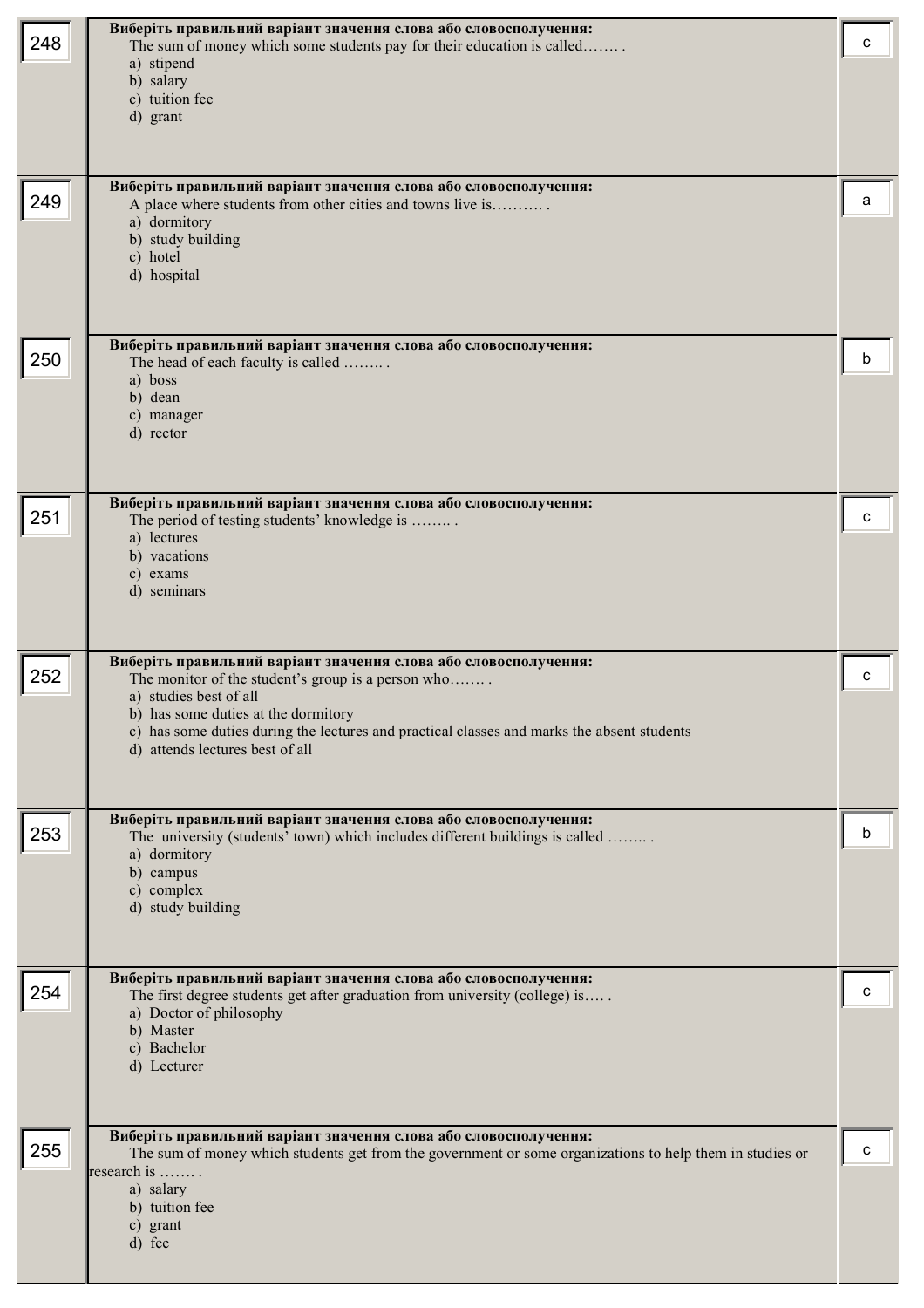|     | Виберіть правильний варіант значення слова або словосполучення:                                                                               |   |
|-----|-----------------------------------------------------------------------------------------------------------------------------------------------|---|
| 256 | The head of the university in Ukraine is                                                                                                      | b |
|     | a) dean<br>b) rector                                                                                                                          |   |
|     | c) managing director                                                                                                                          |   |
|     | d) president                                                                                                                                  |   |
|     |                                                                                                                                               |   |
|     |                                                                                                                                               |   |
|     | Виберіть правильний варіант значення слова або словосполучення:                                                                               |   |
| 257 | A person who studies for a degree at the university or college is<br>a) bachelor                                                              | b |
|     | b) undergraduate                                                                                                                              |   |
|     | c) postgraduate                                                                                                                               |   |
|     | d) specialist                                                                                                                                 |   |
|     |                                                                                                                                               |   |
|     |                                                                                                                                               |   |
| 258 | Виберіть правильний варіант значення слова або словосполучення:<br>A period of studies from September to January, half of an academic year is |   |
|     | a) quarter                                                                                                                                    |   |
|     | b) season                                                                                                                                     |   |
|     | c) semester<br>d) halftime                                                                                                                    |   |
|     |                                                                                                                                               |   |
|     |                                                                                                                                               |   |
|     | Виберіть правильний варіант значення слова або словосполучення:                                                                               |   |
| 259 | Students who combine work with studies and come to university or college twice a year for exams are                                           | d |
|     | called                                                                                                                                        |   |
|     | a) graduate<br>b) full-time students                                                                                                          |   |
|     | c) half-time students                                                                                                                         |   |
|     | d) part-time students                                                                                                                         |   |
|     |                                                                                                                                               |   |
| 260 | Виберіть правильний варіант значення слова або словосполучення:                                                                               |   |
|     | A person who studies his (her) first year at the university is<br>a) a graduate student                                                       |   |
|     | b) a first-year student                                                                                                                       |   |
|     | c) a first-time student                                                                                                                       |   |
|     | d) a first-study student                                                                                                                      |   |
|     |                                                                                                                                               |   |
|     | Виберіть правильний варіант значення слова або словосполучення:                                                                               |   |
| 261 | Grant is the sum of money which                                                                                                               | h |
|     | a) students pay to the university for their education                                                                                         |   |
|     | b) students get from the government to help with their education<br>c) students pay to the government for their education                     |   |
|     | d) students get from the parents for their education                                                                                          |   |
|     |                                                                                                                                               |   |
|     |                                                                                                                                               |   |
| 262 | Виберіть правильний варіант значення слова (словосполучення)                                                                                  | b |
|     | Bachelor's degree is<br>a) the highest academic degree;                                                                                       |   |
|     | b) the first academic degree for university graduates;                                                                                        |   |
|     | c) the academic degree which freshers get;                                                                                                    |   |
|     | d) the degree which is equal to the degree of Doctor of Philosophy.                                                                           |   |
|     |                                                                                                                                               |   |
|     |                                                                                                                                               |   |
| 263 | Виберіть правильний варіант значення слова (словосполучення)<br>Undergraduates are people                                                     |   |
|     | a) who apply for university;                                                                                                                  |   |
|     | b) who completed their university education;                                                                                                  |   |
|     | c) who study for their first degree;<br>d) who prepare to enter university.                                                                   |   |
|     |                                                                                                                                               |   |
|     |                                                                                                                                               |   |
|     |                                                                                                                                               |   |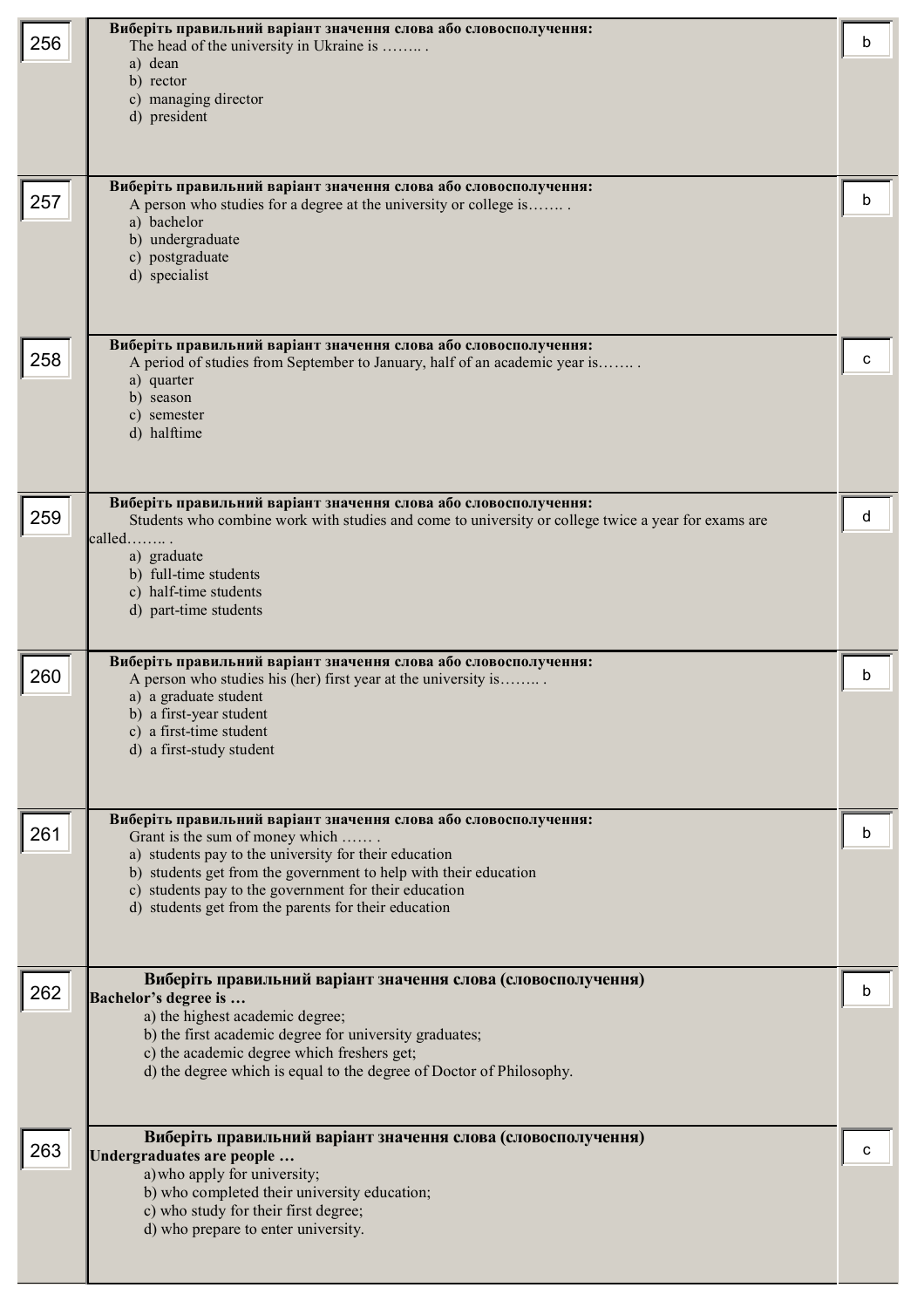| 264 | Виберіть правильний варіант значення слова (словосполучення)<br>The room or building used for experiments, research, testing is called<br>a) dormitory;<br>b) gym;<br>c) laboratory;<br>d) lecture hall.                               | с |
|-----|----------------------------------------------------------------------------------------------------------------------------------------------------------------------------------------------------------------------------------------|---|
| 265 | Виберіть правильний варіант значення слова (словосполучення)<br>The student responsible for keeping the group register, marking the attendance is<br>a) undergraduate;<br>b) monitor;<br>c) deputy dean;<br>d) bachelor.               | b |
| 266 | Виберіть правильний варіант значення слова (словосполучення)<br>The academic degree in Britain after the Bachelor's degree is<br>a) Candidate's degree;<br>b) Doctor of Philosophy;<br>c) Master's degree;<br>d) degree of Specialist. | c |
| 267 | Виберіть правильний варіант значення слова (словосполучення)<br>The number or figure (4 or C) used for evaluation of student's knowledge is called<br>a) exam;<br>b) test;<br>c) note;<br>d) mark.                                     | d |
| 268 | Виберіть граматичну форму, яка використана невірно:<br>This students buys a lot of books at the beginning of each term.<br>a) students<br>b) books<br>c) a lot of<br>d) buys                                                           | a |
| 269 | Виберіть граматичну форму, яка використана невірно:<br>These women is the best workers.<br>a) women<br>$b)$ is<br>c) workers<br>d) the best                                                                                            | b |
| 270 | Виберіть граматичну форму, яка використана невірно:<br>I does not like to read horror stories.<br>a) horror<br>b) stories<br>c) does<br>d) to read                                                                                     | с |
| 271 | Виберіть граматичну форму, яка використана невірно:<br>He don't like this weather.<br>a) like<br>b) don't<br>c) this<br>d) weather                                                                                                     | b |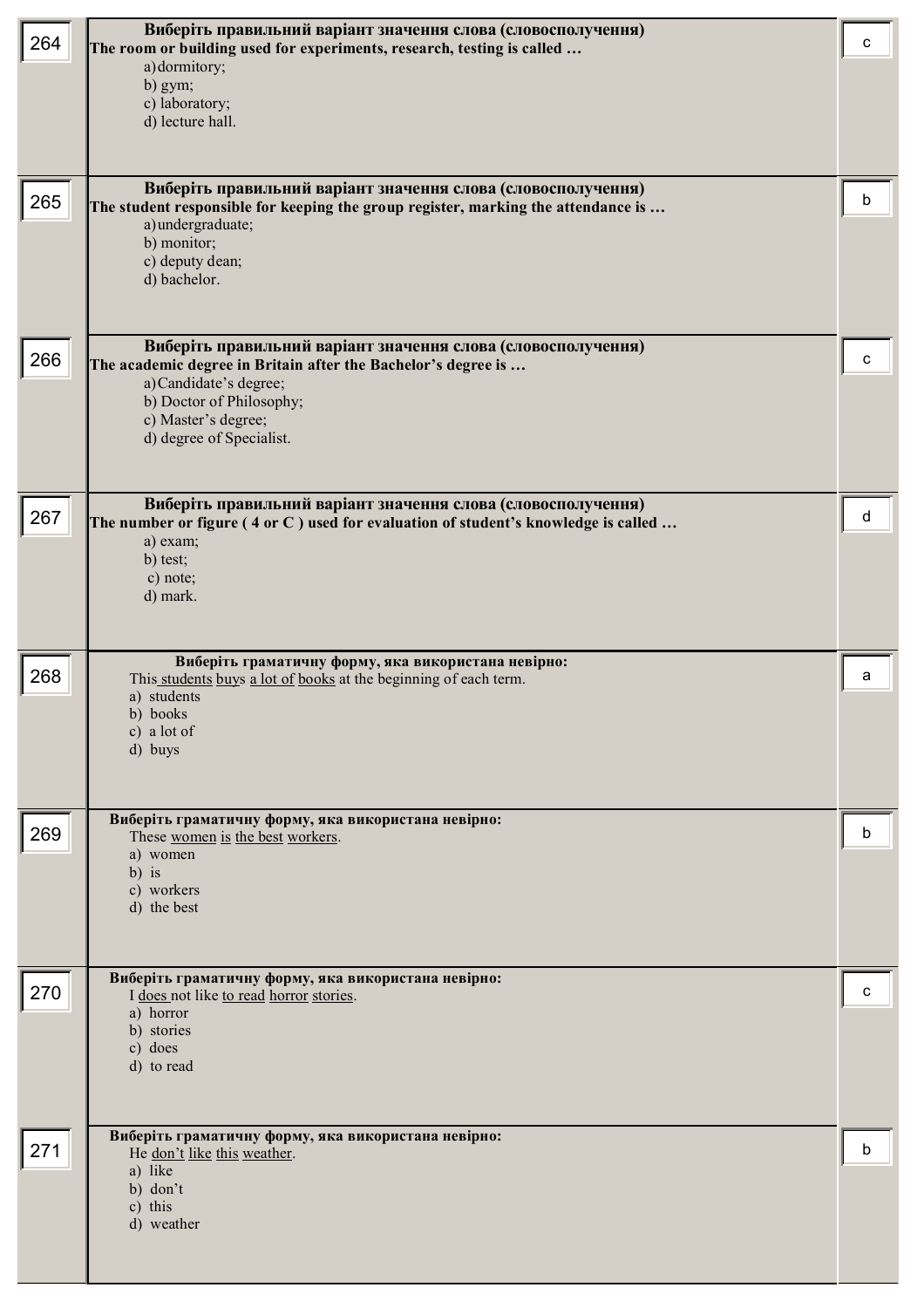| 272 | Виберіть граматичну форму, яка використана невірно:<br>At that moment this men was the happiest person in the world.<br>$a)$ in<br>b) the happiest<br>c) men<br>d) was                          | C |
|-----|-------------------------------------------------------------------------------------------------------------------------------------------------------------------------------------------------|---|
| 273 | Виберіть граматичну форму, яка використана невірно:<br>The teacher don't explaining the rule now.<br>a) now<br>b) the teacher<br>c) don't<br>d) explaining                                      | c |
| 274 | Виберіть граматичну форму, яка використана невірно:<br>There is two beautiful shelves on the wall.<br>$a)$ is<br>b) shelves<br>$c)$ on<br>d) wall                                               | a |
| 275 | Виберіть граматичну форму, яка використана невірно:<br>I doesn't think about that information last week.<br>a) doesn't<br>b) about<br>c) that<br>d) information                                 | а |
| 276 | Виберіть граматичну форму, яка використана невірно:<br>This student do not live in hostel, he lives with his parents<br>a) do not live<br>b) with<br>c) in hostel<br>d) lives                   | a |
| 277 | Виберіть граматичну форму, яка використана невірно:<br>The sonnets of Shakespeare translated by Dmytro Pavlychko.<br>a) sonnets of Shakespeare<br>b) translated<br>c) by<br>d) Dmytro Pavlychko | b |
| 278 | Виберіть граматичну форму, яка використана невірно:<br>They doesn't stop at one of the best hotels in our town.<br>a) doesn't<br>b) at<br>$c)$ in<br>d) the best                                | а |
| 279 | Виберіть граматичну форму, яка використана невірно:<br>My girl-friend <u>love her parents</u> because they can always give her good advice.<br>a) they<br>b) love<br>c) her parents<br>d) can   | b |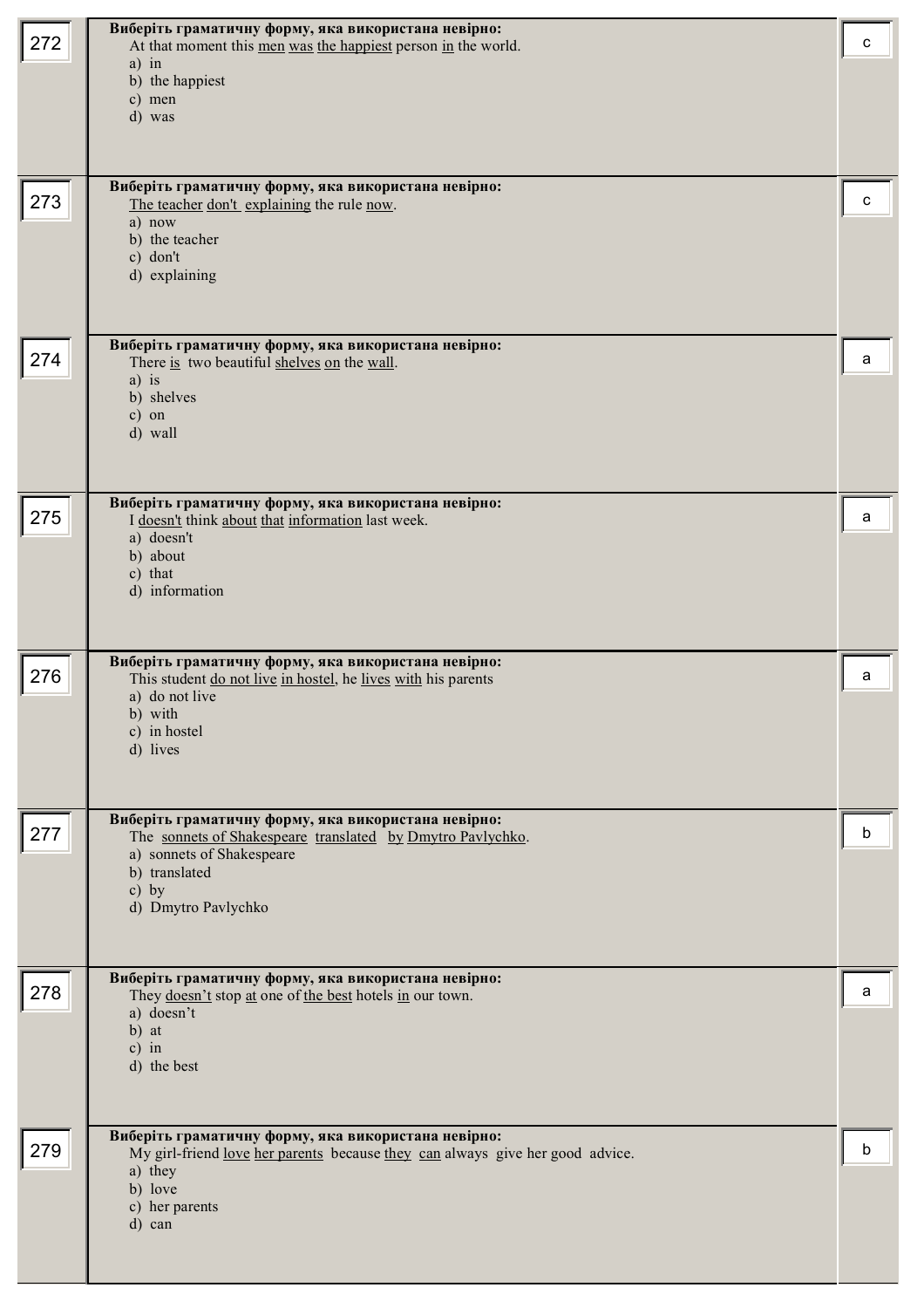| 280 | Виберіть граматичну форму, яка використана невірно:<br>The weather today is more worse than on Sunday.<br>a) the weather<br>$b)$ is<br>c) more worse<br>d) on                                | с |
|-----|----------------------------------------------------------------------------------------------------------------------------------------------------------------------------------------------|---|
| 281 | Виберіть граматичну форму, яка використана невірно:<br>Americans believe that individuals must to learn to rely on themselves.<br>a) believe<br>b) that<br>c) must to learn<br>d) themselves | с |
| 282 | Виберіть граматичну форму, яка використана невірно:<br>Ice-cream are known five hundred years ago.<br>a) are known<br>b) hundred<br>c) years<br>d) ago                                       | a |
| 283 | Виберіть граматичну форму, яка використана невірно:<br>Have you receive any letters from your American pen-friend last week?<br>a) have<br>b) receive<br>c) from<br>d) last                  | a |
| 284 | Виберіть граматичну форму, яка використана невірно:<br>I will be reading the article when he come.<br>a) will<br>b) be<br>c) reading<br>d) come                                              | d |
| 285 | Виберіть граматичну форму, яка використана невірно:<br>When I will read the book I will write an article.<br>a) will read<br>b) the<br>c) will<br>d) write                                   | a |
| 286 | Виберіть граматичну форму, яка використана невірно:<br>I had read the article before him came.<br>a) had read<br>b) the article<br>c) him<br>d) came                                         | с |
| 287 | Виберіть граматичну форму, яка використана невірно:<br>She have been in Kyiv for two years.<br>a) have<br>b) been<br>c) for<br>d) years                                                      | a |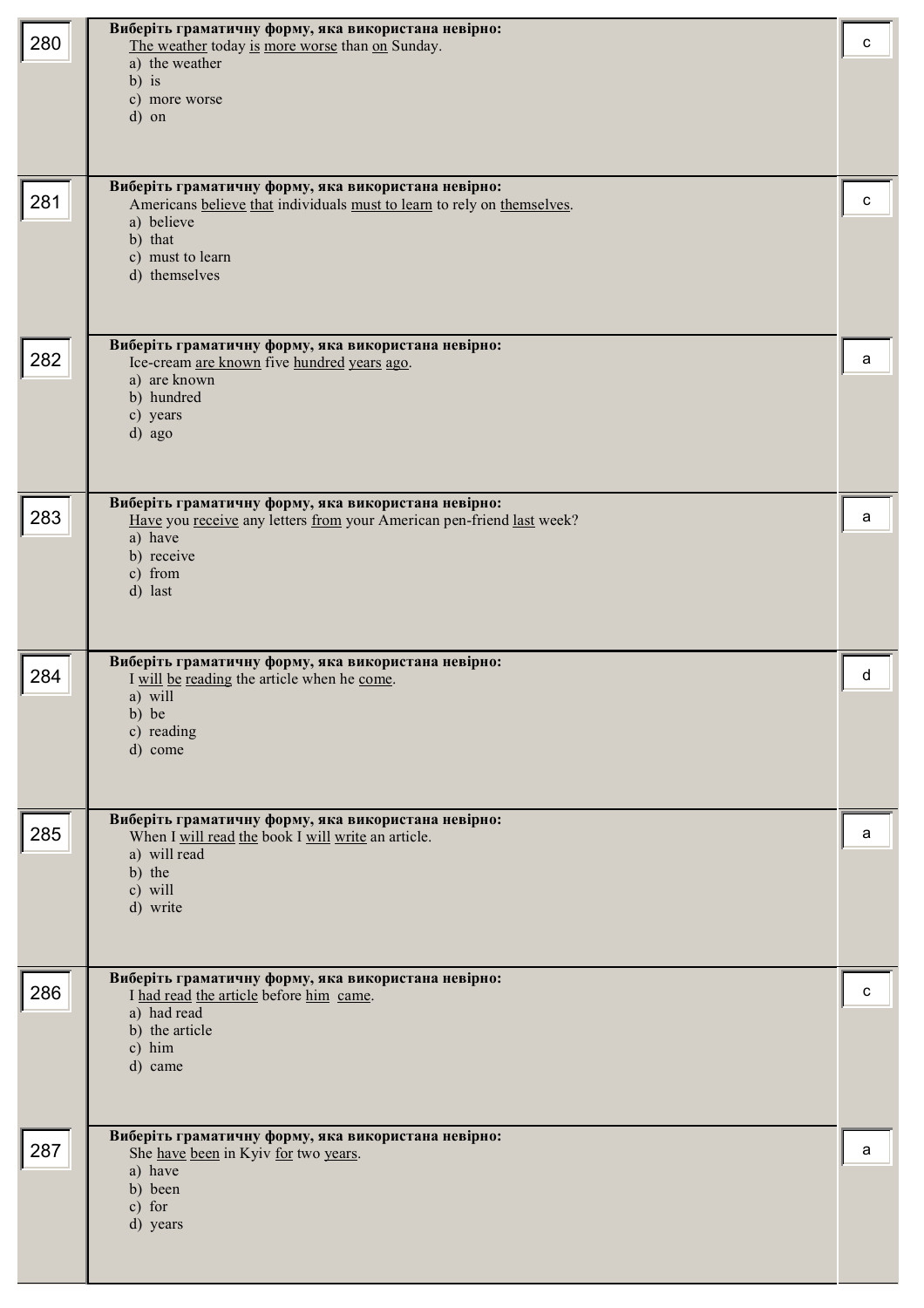| 288 | Виберіть правильну форму прикметника:<br>His job is  than his friend's.<br>a) the most important<br>b) more important<br>c) importanter<br>d) important                            | b |
|-----|------------------------------------------------------------------------------------------------------------------------------------------------------------------------------------|---|
| 289 | Виберіть правильну форму прикметника:<br>My mother is  woman in the world.<br>a) prettier<br>b) the prettiest<br>c) most pretty<br>d) pretty                                       | b |
| 290 | Виберіть правильну форму прикметника:<br>Bill Gates is  man in the world.<br>a) the wealthy<br>b) the wealthiest<br>c) more wealthy<br>d) less wealthy                             | b |
| 291 | Виберіть правильну форму прикметника:<br>Peter's summary is  than yours.<br>a) better<br>b) the best<br>c) more good<br>d) well                                                    | а |
| 292 | Виберіть правильну форму прикметника:<br>My friend is one of the  sportsmen of our group.<br>a) good<br>b) best<br>c) better<br>d) well                                            | b |
| 293 | Виберіть правильну форму прислівника:<br>a) most bad<br>b) bad<br>c) worst<br>d) worse                                                                                             | c |
| 294 | Виберіть правильну форму прикметника:<br>The traffic is  downtown than on this road, especially during rush hours.<br>a) heavier<br>b) the heaviest<br>c) heavy<br>d) more heavier | a |
| 295 | Виберіть відповідну форму прислівника:<br>We have  time than we want.<br>a) little<br>b) least<br>c) much<br>d) less                                                               | d |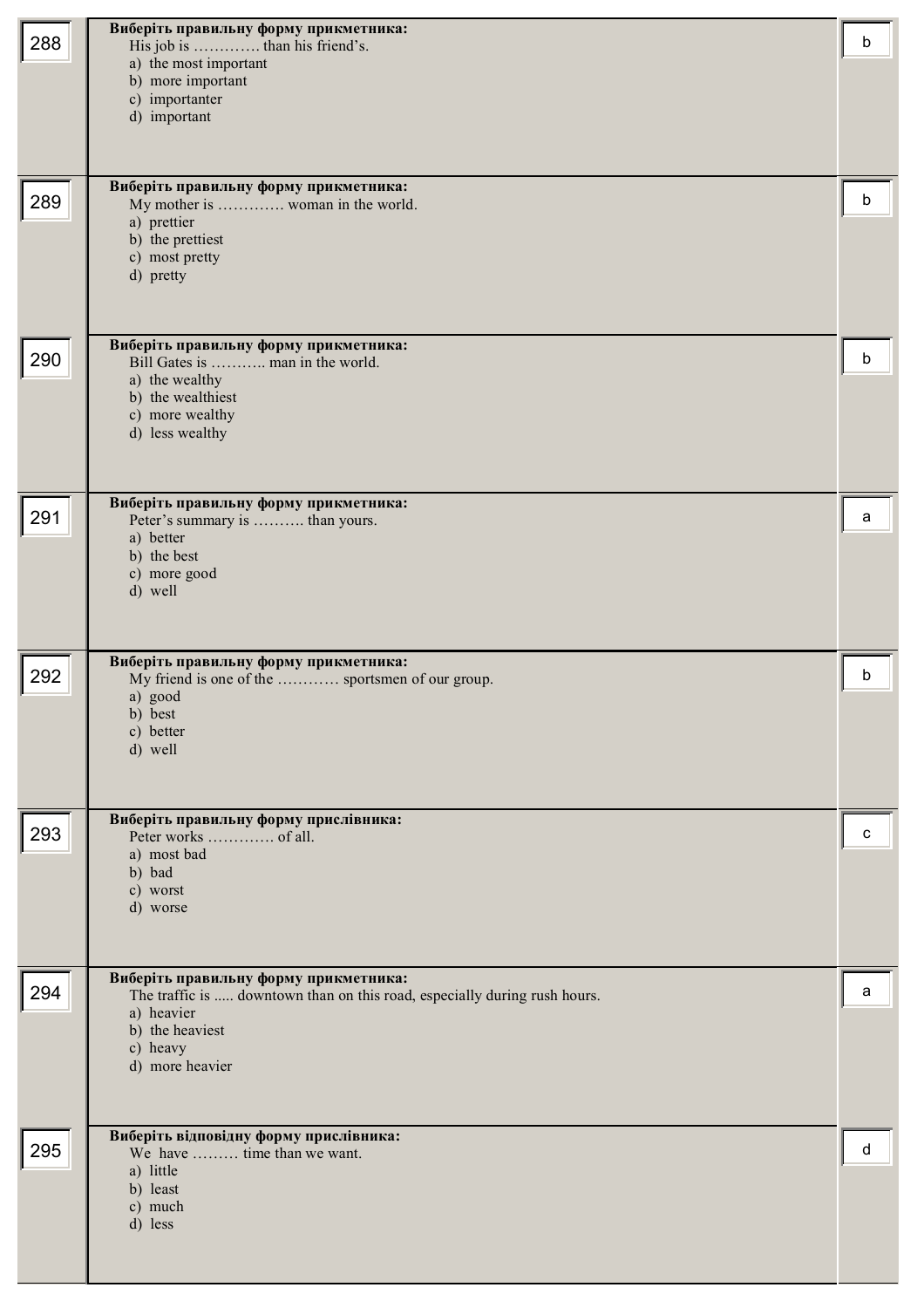| 296 | Виберіть правильну форму прислівника:<br>It's  to go by car than by train.<br>a) cheap<br>b) most cheap<br>c) cheaper<br>d) cheapest                                                                    |   |
|-----|---------------------------------------------------------------------------------------------------------------------------------------------------------------------------------------------------------|---|
| 297 | Виберіть правильну форму прикметника:<br>The Underground in London is  than Kyiv's metro.<br>a) more expensive<br>b) expensivest<br>c) most expensive<br>d) expensiver                                  | а |
| 298 | Виберіть правильну форму прислівника:<br>Ann lives near the University, but Mary lives<br>a) nearest<br>b) nearer<br>c) more near<br>d) most near                                                       | b |
| 299 | Виберіть правильну форму прикметника:<br>The exam was  than we expected.<br>a) easy<br>b) easier<br>c) more easy<br>d) the most easy                                                                    | b |
| 300 | Виберіть правильну форму прикметника:<br>What is the  sport in your country?<br>a) populiest<br>b) most popular<br>c) more popular<br>d) populier                                                       | b |
| 301 | Виберіть правильну форму прислівника:<br>The  you speak English, the better I understand you.<br>a) a slow<br>b) slower<br>c) more slowest<br>d) a very slow                                            | b |
| 302 | Виберіть правильну форму прислівника:<br>The room looks  since you tidied it up.<br>a) more good<br>b) better<br>c) more better<br>d) gooder                                                            | b |
| 303 | Виберіть правильну форму прикметника:<br>Jack London is my favourite writer and his books are the for me.<br>a) most interesting<br>b) much interesting<br>c) the interestingest<br>d) less interesting | a |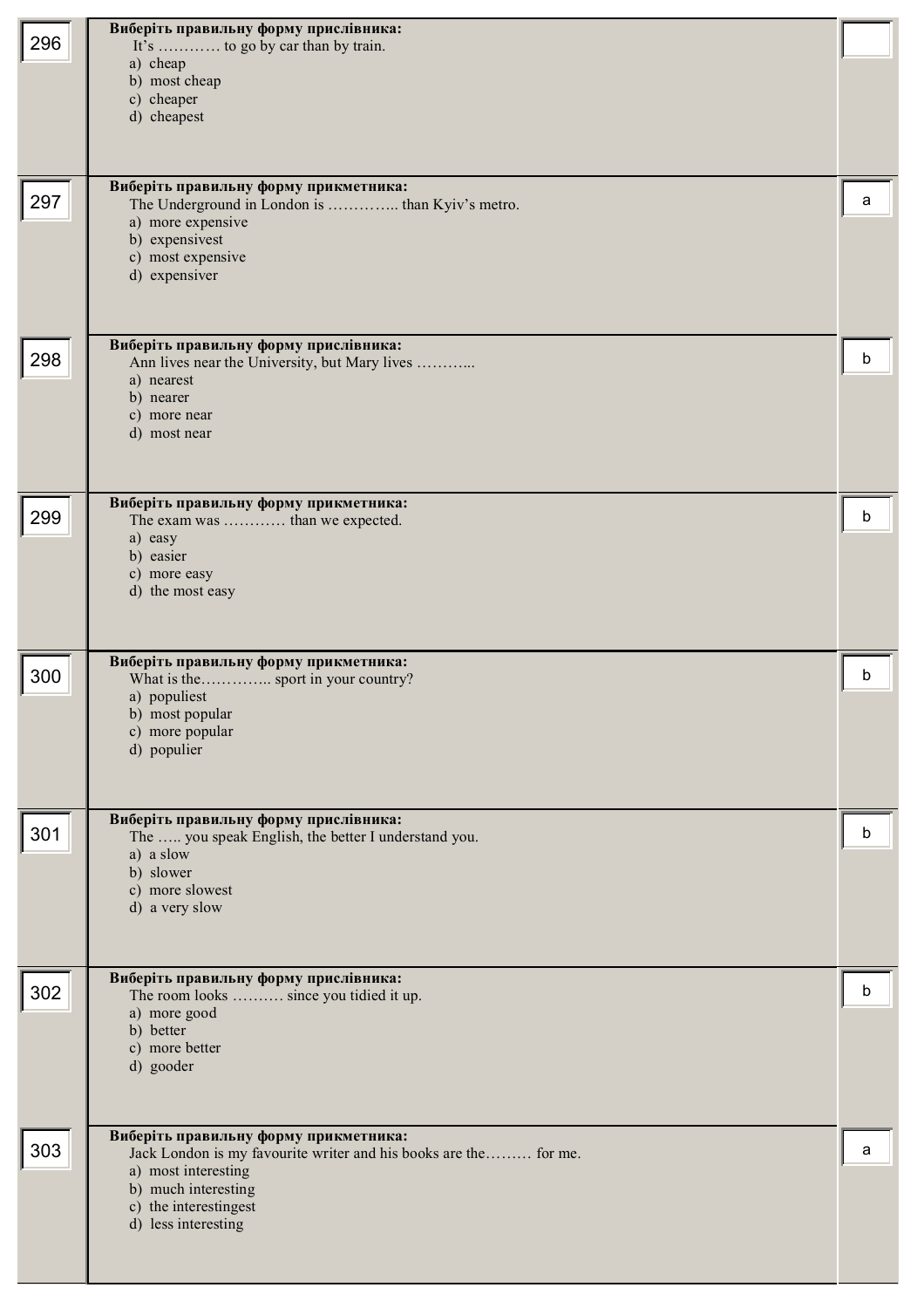| 304 | Виберіть правильну форму прикметника:<br>Summer temperatures in Lviv is a little  than in London.<br>a) high<br>b) higher<br>c) highest<br>d) much high                                                      | b           |
|-----|--------------------------------------------------------------------------------------------------------------------------------------------------------------------------------------------------------------|-------------|
| 305 | Виберіть правильну форму прикметника:<br>Ukraine is the second country in Europe.<br>a) larger<br>b) more large<br>c) largest<br>d) most large                                                               | c           |
| 306 | Виберіть правильну форму прикметника:<br>The deposits of coal and iron ore in Ukraine are than those in Romania.<br>a) large<br>b) larger<br>c) most largest<br>d) more large                                | b           |
| 307 | Виберіть правильну форму прикметника:<br>Venus is the planet to the Earth, but until recently scientists knew least of all about it.<br>a) near<br>b) nearest<br>c) more near<br>d) most nearest             | b           |
| 308 | Виберіть правильну форму прикметника:<br>We are working to make our country the and the most developed in the world.<br>a) best<br>b) well<br>c) good<br>d) better                                           | a           |
| 309 | Виберіть правильну форму прикметника:<br>The days in summer are  than in winter.<br>a) long<br>b) longer<br>c) longest<br>d) much long                                                                       | b           |
| 310 | Виберіть правильну форму прикметника:<br>Andriyivsky Uzviz is one of the  streets in Kyiv, at the beginning of it you can see St. Andrew's Church.<br>a) old<br>b) most oldest<br>c) oldest<br>d) much older | $\mathbf c$ |
| 311 | Виберіть правильну форму прикметника:<br>The house is three miles away.<br>a) nearest<br>b) near<br>c) most near<br>d) much near                                                                             | a           |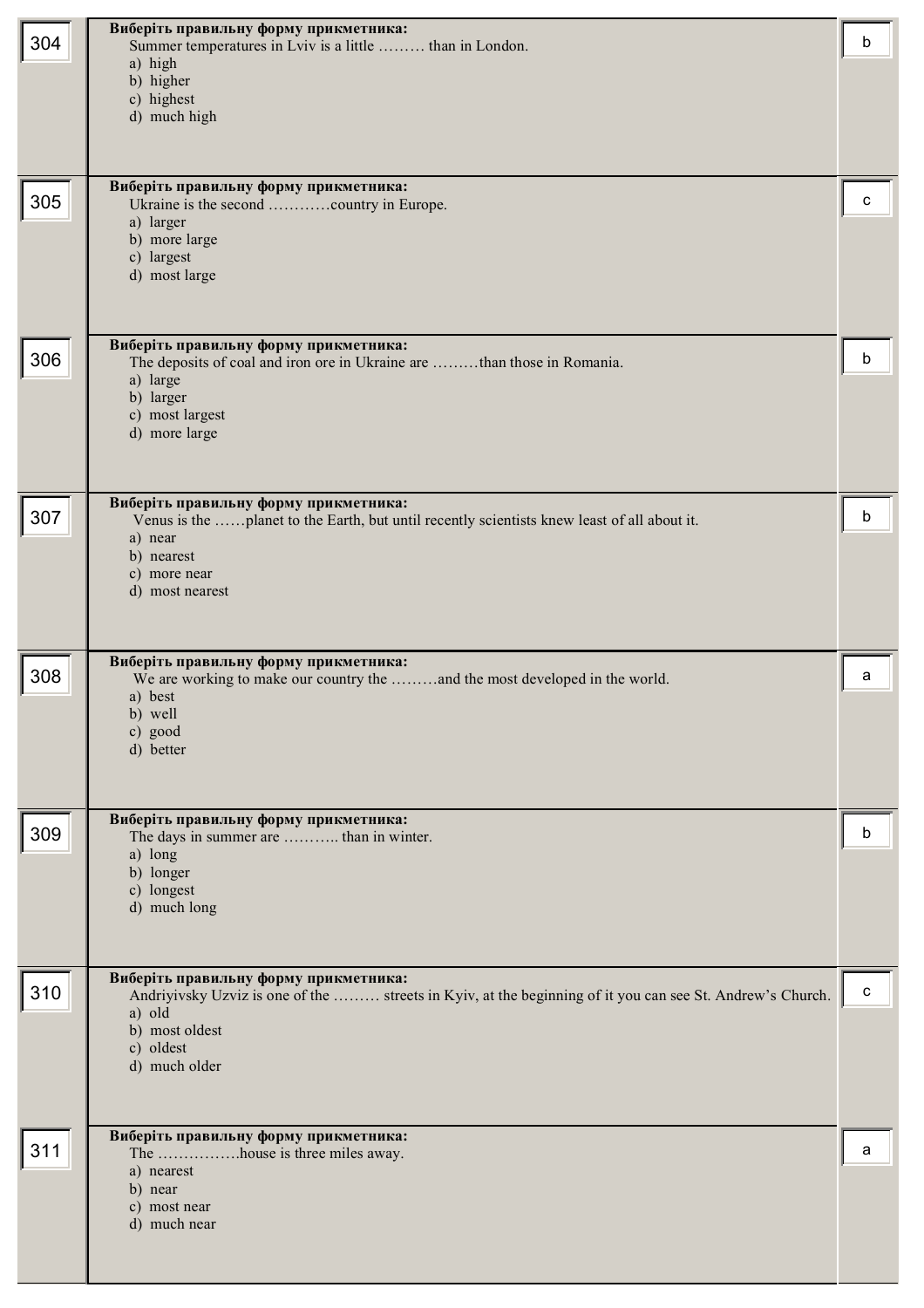|     | Виберіть правильну форму прикметника:                                          |   |
|-----|--------------------------------------------------------------------------------|---|
| 312 |                                                                                | c |
|     | a) good                                                                        |   |
|     | b) better<br>c) best                                                           |   |
|     | d) more good                                                                   |   |
|     |                                                                                |   |
|     |                                                                                |   |
|     | Виберіть правильну форму прикметника:                                          |   |
| 313 | On Saturday he comes home  than usual.                                         | b |
|     | a) early                                                                       |   |
|     | b) earlier                                                                     |   |
|     | c) most earlier<br>d) much early                                               |   |
|     |                                                                                |   |
|     |                                                                                |   |
|     |                                                                                |   |
| 314 | Виберіть правильну форму прикметника:<br>Such a solution of the problem is the | d |
|     | a) difficulter                                                                 |   |
|     | b) more difficulter                                                            |   |
|     | c) difficultest<br>d) most difficult                                           |   |
|     |                                                                                |   |
|     |                                                                                |   |
|     | Виберіть правильну форму прикметника:                                          |   |
| 315 | One of the  buildings in Kyiv is St.Sophia Cathedral.                          | b |
|     | a) famous                                                                      |   |
|     | b) most famous                                                                 |   |
|     | c) more famouser<br>d) famousest                                               |   |
|     |                                                                                |   |
|     |                                                                                |   |
|     | Виберіть правильну форму прикметника:                                          |   |
| 316 |                                                                                | C |
|     | a) well                                                                        |   |
|     | b) good                                                                        |   |
|     | c) best<br>d) most good                                                        |   |
|     |                                                                                |   |
|     |                                                                                |   |
|     | Виберіть правильну форму прикметника:                                          |   |
| 317 | This coffee is very weak. I like                                               | a |
|     | a) stronger                                                                    |   |
|     | b) most strong<br>c) strongest                                                 |   |
|     | d) more strongest                                                              |   |
|     |                                                                                |   |
|     |                                                                                |   |
|     | Виберіть правильну форму прикметника:                                          |   |
| 318 | Everest is the mountain in the world.                                          | b |
|     | a) higher<br>b) highest                                                        |   |
|     | c) most high                                                                   |   |
|     | d) much high                                                                   |   |
|     |                                                                                |   |
|     |                                                                                |   |
|     | Виберіть правильну форму прикметника:                                          |   |
| 319 | Health and happiness are  than money.                                          | C |
|     | a) important<br>b) much important                                              |   |
|     | c) more important                                                              |   |
|     | d) importanter                                                                 |   |
|     |                                                                                |   |
|     |                                                                                |   |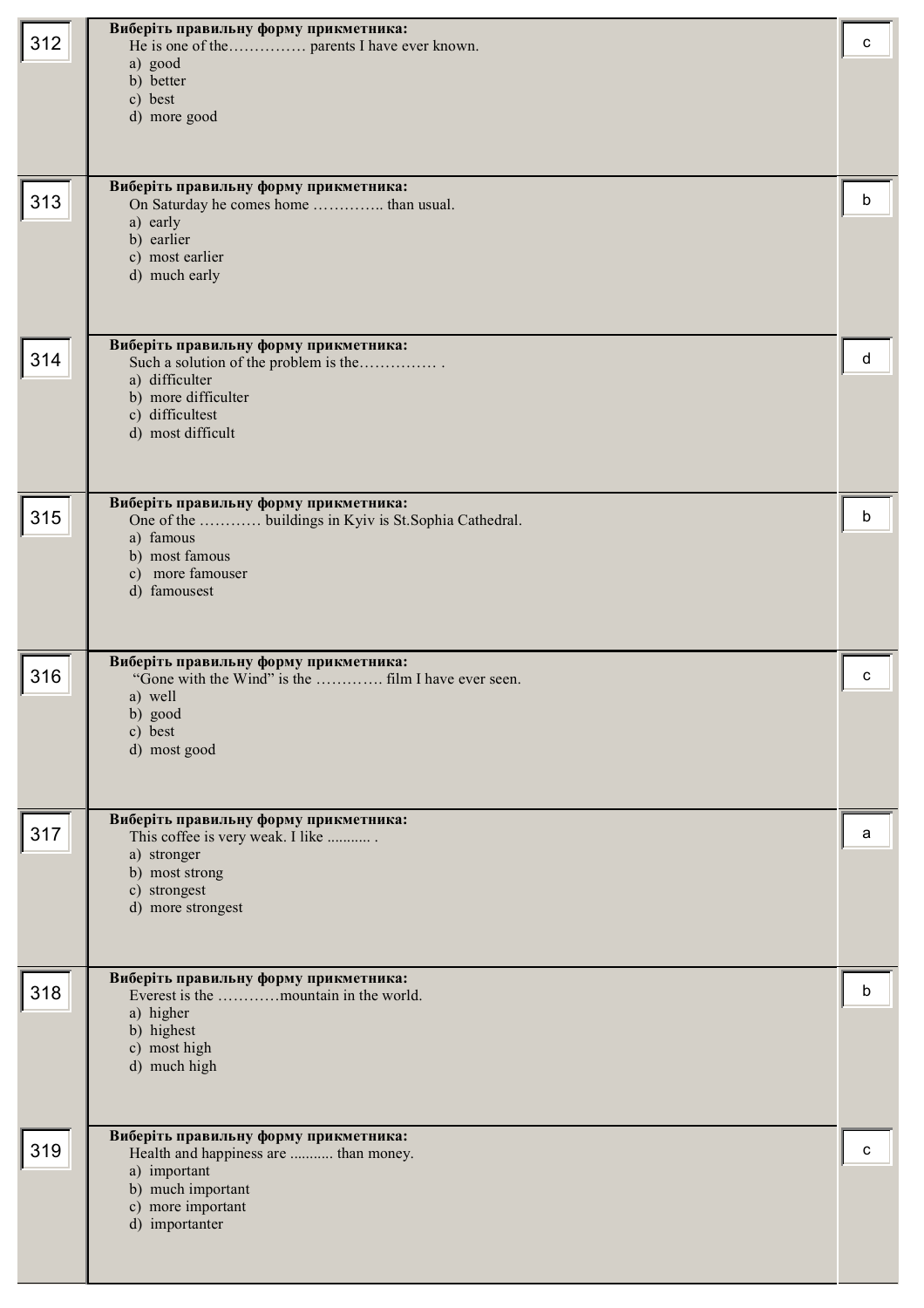| 320 | Виберіть правильну форму прикметника:<br>In Crimea the weather is than in Finland.<br>a) the warmest<br>b) much warm<br>c) warmer<br>d) the warmest                        | с |
|-----|----------------------------------------------------------------------------------------------------------------------------------------------------------------------------|---|
| 321 | Виберіть правильну форму прикметника:<br>It's  to go by car than by train.<br>a) cheap<br>b) much cheap<br>c) cheaper<br>d) the cheapest                                   | c |
| 322 | Виберіть правильну форму прикметника:<br>This hotel is  in our city.<br>a) expensiver<br>b) expensivest<br>c) the most expensive<br>d) most expensivest                    | c |
| 323 | Виберіть правильну форму прикметника:<br>My sister speaks English  than me.<br>a) bad<br>b) worse<br>c) the worst<br>d) more bad                                           | b |
| 324 | Виберіть правильну форму прикметника:<br>His father told me that Rockefeller was  man in the world.<br>a) the most rich<br>b) the richest<br>c) the richer<br>d) much rich | b |
| 325 | Виберіть правильну форму прикметника:<br>a) the happiest<br>b) more happy<br>c) happier<br>d) much happy                                                                   | с |
| 326 | Виберіть правильну форму прикметника:<br>One of the buildings in Great Britain is St. Paul's Cathedral.<br>a) ancient<br>b) most ancient<br>c) ancienter<br>d) ancientest  | b |
| 327 | Виберіть правильну форму прикметника:<br>a) most longmost short<br>b) much longmuch short<br>c) longershorter<br>d) most longestmost shortest                              | с |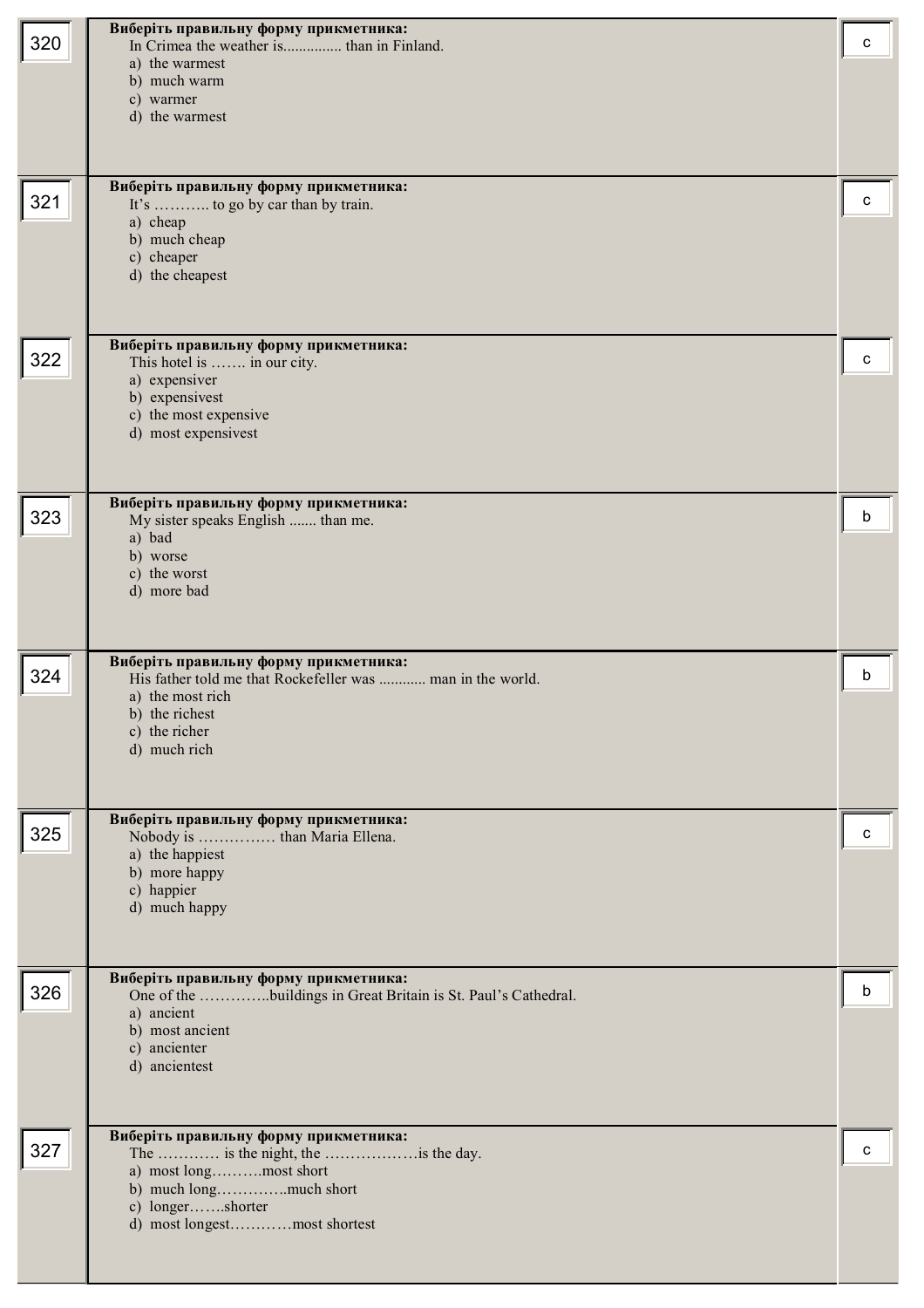| 328 | Виберіть правильну форму прикметника:<br>a) bigger<br>b) more big<br>c) much big<br>d) most big                                                                                            | a |
|-----|--------------------------------------------------------------------------------------------------------------------------------------------------------------------------------------------|---|
| 329 | Виберіть правильну форму прикметника:<br>A car is  than a bus.<br>a) fastest<br>b) faster<br>c) much fast<br>d) more fast                                                                  | b |
| 330 | Виберіть правильну форму прикметника:<br>His illness was than we thought at first.<br>a) serious<br>b) seriouser<br>c) much serious<br>d) more serious                                     | d |
| 331 | Виберіть правильну форму прикметника:<br>It's too noisy here. Can we go somewhere ?<br>a) quiet<br>b) quieter<br>c) most quiet<br>d) much quiet                                            | b |
| 332 | Виберіть правильну форму прислівника:<br>You'll find your way around the town if you have a good map.<br>a) much easily<br>b) more easily<br>c) most easily<br>d) easilier                 | b |
| 333 | Виберіть правильну форму прикметника:<br>She's a very intelligent student. She is the in the class.<br>a) intelligentest<br>b) most intelligent<br>c) intelligenter<br>d) much intelligent | b |
| 334 | Виберіть правильну форму прикметника:<br>a) dangerousest<br>b) much dangerous<br>c) most dangerous<br>d) more dangerous                                                                    | c |
| 335 | Виберіть правильну форму прикметника:<br>We had a great holiday. It was one of the holidays in my life.<br>a) most enjoyable<br>b) enjoyablest<br>c) more enjoyable<br>d) much enjoyable   | a |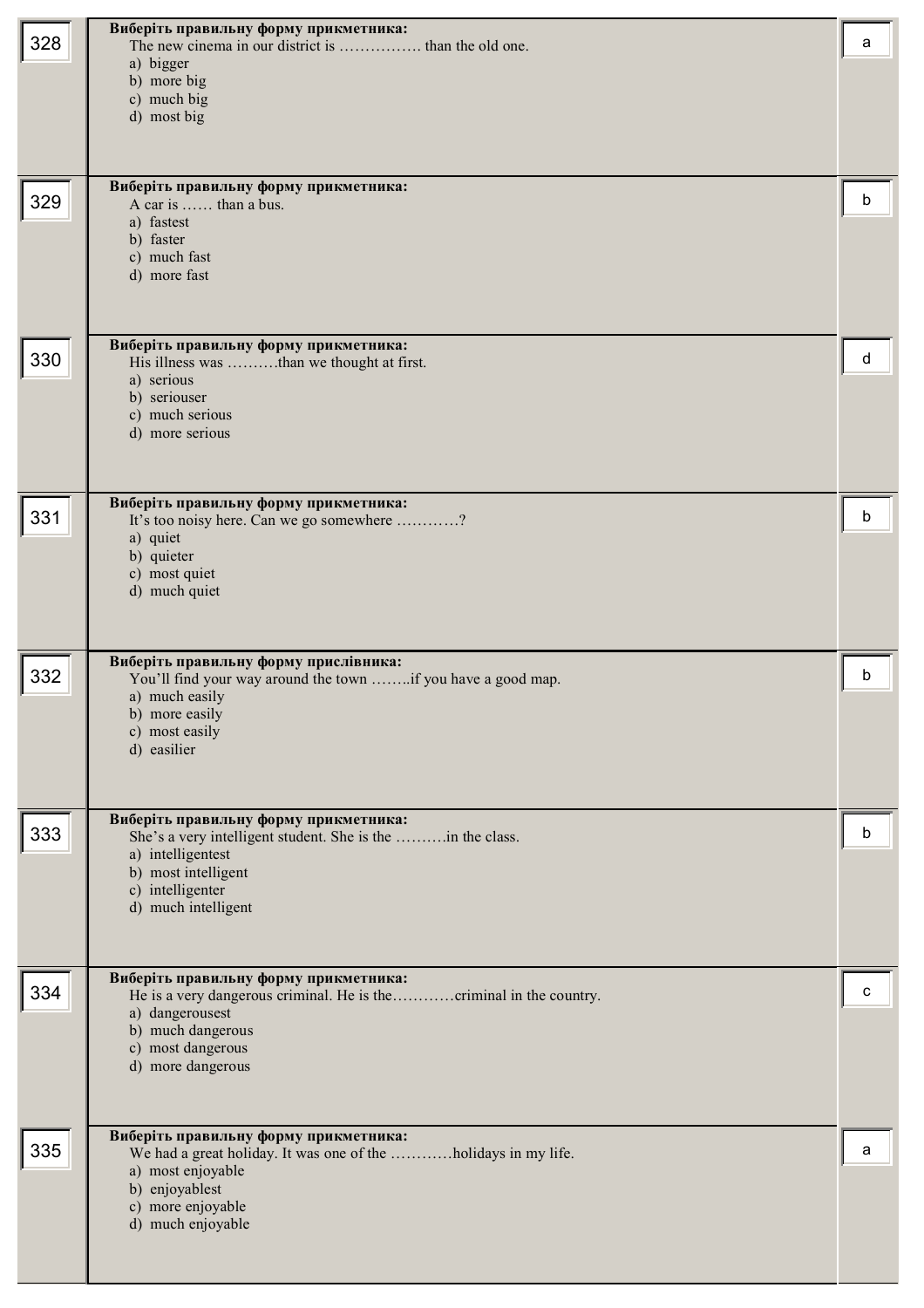| 336 | Виберіть правильну форму прикметника:<br>I prefer this car to the other one. It's<br>a) comfortabler<br>b) comfortablest<br>c) much comfortable<br>d) more comfortable | d |
|-----|------------------------------------------------------------------------------------------------------------------------------------------------------------------------|---|
| 337 | Виберіть правильну форму прикметника:<br>What's the way of getting from here to the station?<br>a) more quick<br>b) quicker<br>c) most quick<br>d) quickest            | d |
| 338 | Виберіть правильну форму прикметника:<br>Yesterday was the day of the year.<br>a) hottest<br>b) more hot<br>c) most hot<br>d) much hot                                 | a |
| 339 | Виберіть правильний прийменник:<br>The students went  the library after classes<br>a) in<br>b) at<br>$c)$ to<br>d) on                                                  | c |
| 340 | Виберіть правильний прийменник:<br>He entered  the University last year.<br>a) to<br>b) in<br>$c) -$<br>d) at                                                          | C |
| 341 | Виберіть правильний прийменник:<br>Shakespeare was a writer who came  England.<br>$a)$ in<br>b) on<br>c) from<br>d) opposite                                           | c |
| 342 | Виберіть правильний прийменник:<br>I live  Germany.<br>a) on<br>b) under<br>$c)$ at<br>$d)$ in                                                                         | d |
| 343 | Виберіть правильний прийменник:<br>The secretary was sitting  her desk.<br>a) over<br>b) at<br>$c)$ in<br>d) above                                                     | b |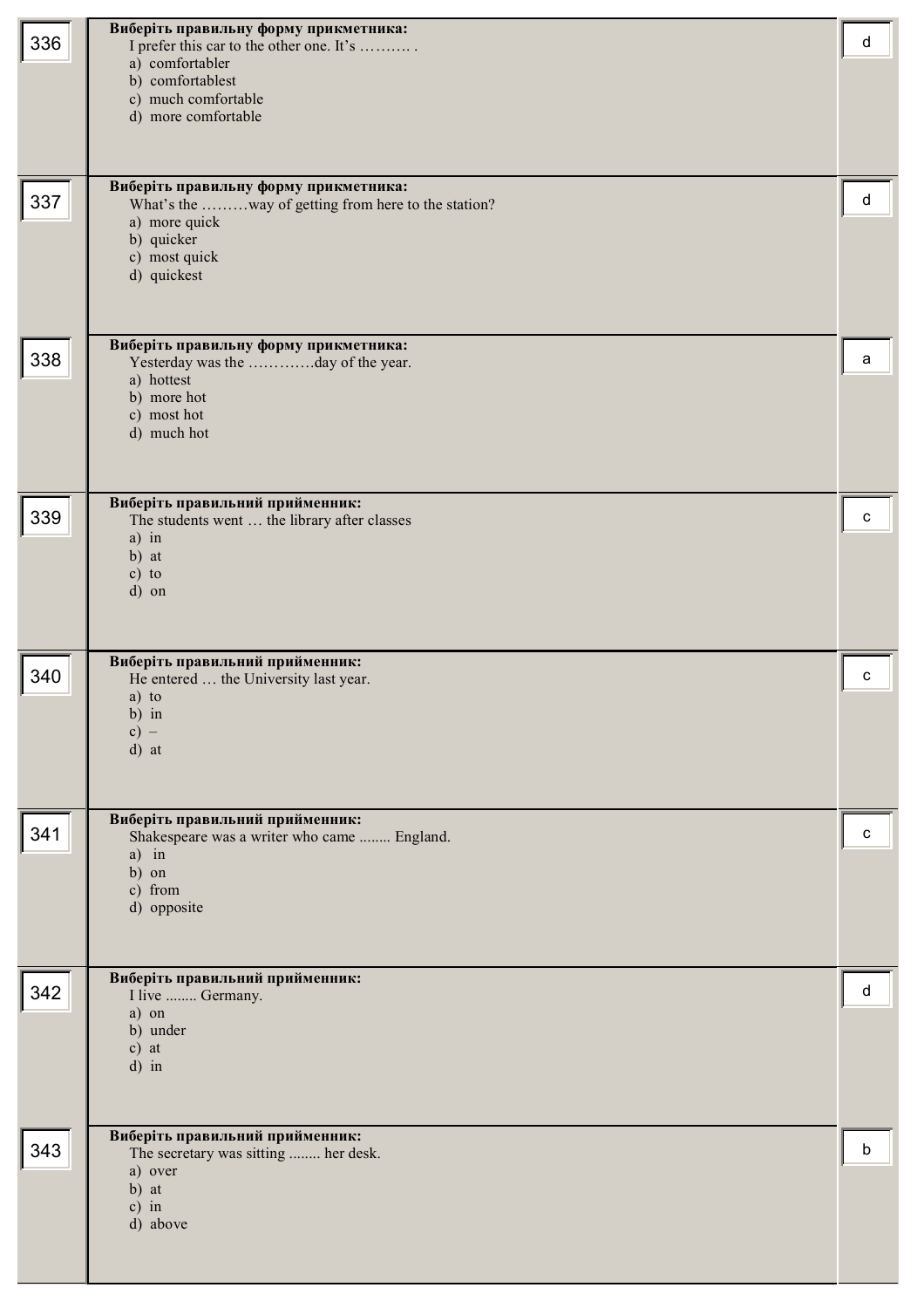|     | Виберіть правильний прийменник:                                      |   |
|-----|----------------------------------------------------------------------|---|
| 344 | Go these stairs until you reach the top floor.                       | d |
|     | $a)$ in                                                              |   |
|     | b) through                                                           |   |
|     | c) on                                                                |   |
|     | d) up                                                                |   |
|     |                                                                      |   |
|     |                                                                      |   |
|     |                                                                      |   |
|     | Виберіть правильний прийменник:                                      |   |
| 345 | I'm going  Madrid next week.                                         | b |
|     | a) at                                                                |   |
|     | $b)$ to                                                              |   |
|     | $c)$ in                                                              |   |
|     | d) by                                                                |   |
|     |                                                                      |   |
|     |                                                                      |   |
|     | Виберіть правильний прийменник:                                      |   |
| 346 | Take your card of your pocket and give it to me.                     | d |
|     | a) away                                                              |   |
|     | $b)$ to                                                              |   |
|     | c) off                                                               |   |
|     | d) out                                                               |   |
|     |                                                                      |   |
|     |                                                                      |   |
|     | Виберіть правильний прийменник:                                      |   |
| 347 | Are you talking  me?                                                 | b |
|     | a) in                                                                |   |
|     | $b)$ to                                                              |   |
|     | c) on                                                                |   |
|     | d) of                                                                |   |
|     |                                                                      |   |
|     |                                                                      |   |
|     | Виберіть правильний прийменник:                                      |   |
| 348 | She called me  midnight.                                             | d |
|     | a) on                                                                |   |
|     | $b)$ of                                                              |   |
|     | $c)$ in                                                              |   |
|     | d) at                                                                |   |
|     |                                                                      |   |
|     |                                                                      |   |
|     | Виберіть правильний прийменник:                                      |   |
| 349 | I'll see you  the morning.                                           | c |
|     | a) at                                                                |   |
|     | b) on                                                                |   |
|     | $c)$ in                                                              |   |
|     | $d)$ of                                                              |   |
|     |                                                                      |   |
|     |                                                                      |   |
|     | Виберіть правильний прийменник:                                      |   |
| 350 | What did you have dinner?                                            | c |
|     | $a)$ in                                                              |   |
|     |                                                                      |   |
|     | b) on                                                                |   |
|     | c) for                                                               |   |
|     | d) to                                                                |   |
|     |                                                                      |   |
|     |                                                                      |   |
|     |                                                                      |   |
| 351 | Виберіть правильний прийменник:<br>The picture is hanging  the wall. | d |
|     | a) through                                                           |   |
|     | $b)$ in                                                              |   |
|     | c) under                                                             |   |
|     | d) on                                                                |   |
|     |                                                                      |   |
|     |                                                                      |   |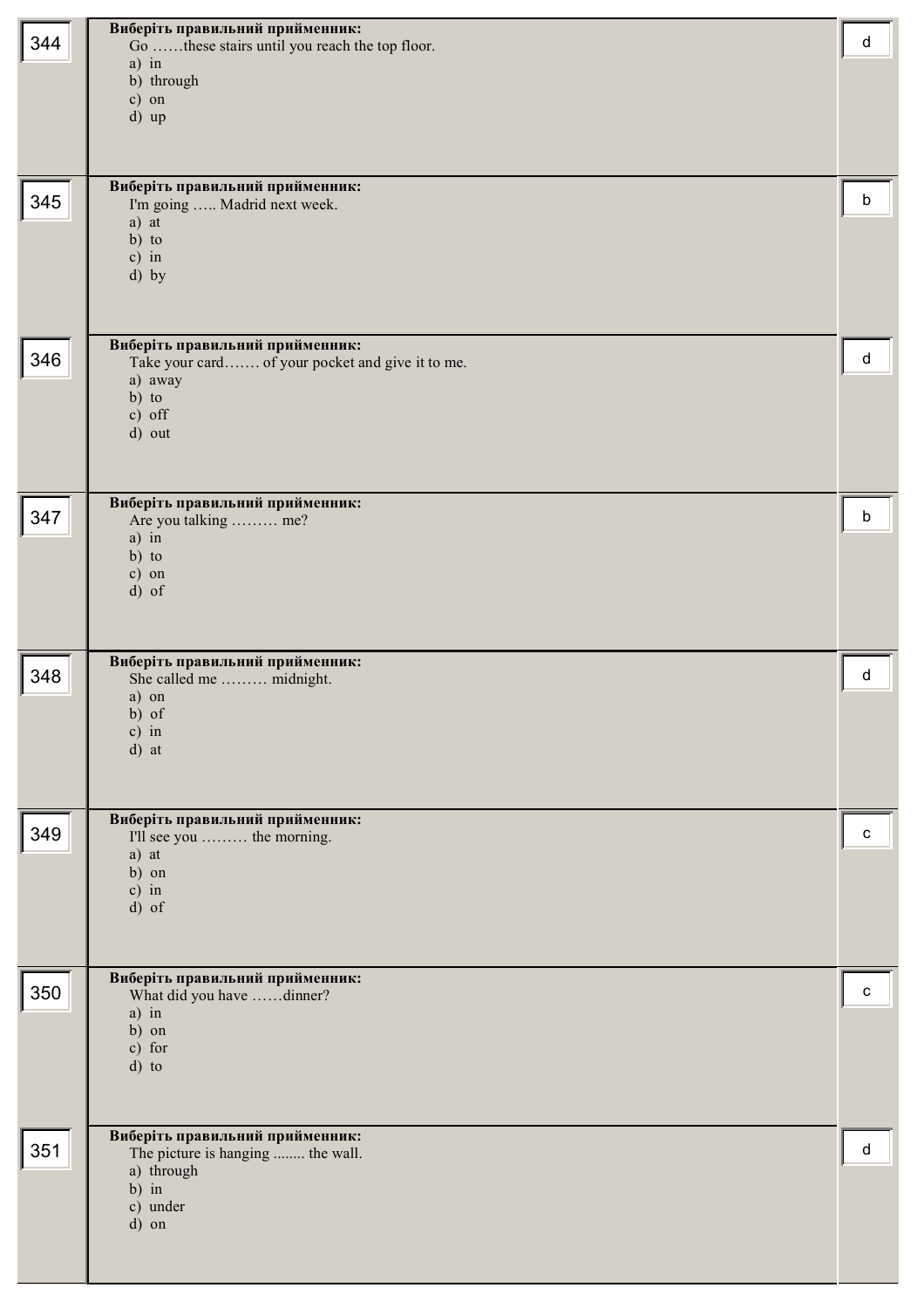| 352 | Виберіть правильний прийменник:<br>The dog ranthe garden to play.<br>a) to<br>b) onto<br>c) over<br>d) above                               | a |
|-----|--------------------------------------------------------------------------------------------------------------------------------------------|---|
| 353 | Виберіть правильний прийменник:<br>The ship sailed the world.<br>a) round<br>b) through<br>c) into<br>d) out                               | а |
| 354 | Виберіть правильний прийменник:<br>The train went  the tunnel.<br>a) with<br>b) through<br>c) onto<br>d) on                                | b |
| 355 | Виберіть правильний прийменник:<br>She broke her leg when she fell  the stairs.<br>a) through<br>$b)$ in<br>c) down<br>d) of               | с |
| 356 | Виберіть правильний прийменник:<br>The criminal made a mistake when he ran  the policeman.<br>a) near<br>b) under<br>c) through<br>$d)$ in | a |
| 357 | Виберіть правильний прийменник:<br>I was tired after walking the hill.<br>a) through<br>b) into<br>$c)$ up<br>d) above                     | с |
| 358 | Виберіть правильний прийменник:<br>When the train arrived at my destination I got<br>a) at<br>b) onto<br>$c)$ off<br>d) with               | c |
| 359 | Виберіть правильний прийменник:<br>Great Britain consists  three parts.<br>a) of<br>b) at<br>$c)$ in<br>d) with                            | a |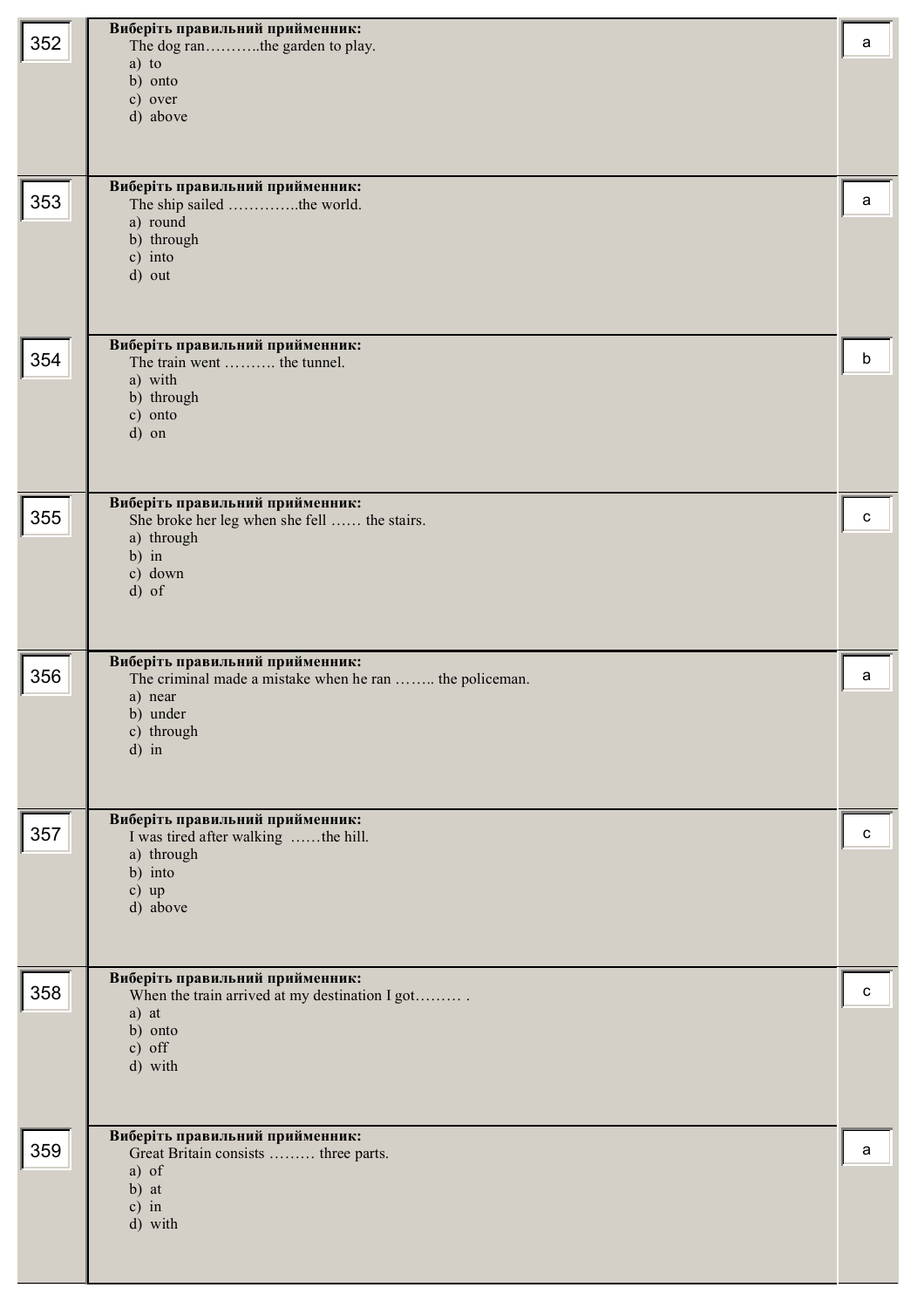| 360 | Виберіть правильний прийменник:<br>The salary depends  quality of his work.<br>$a)$ in<br>b) on<br>c) with<br>d) from<br>Виберіть правильний прийменник: | b |
|-----|----------------------------------------------------------------------------------------------------------------------------------------------------------|---|
| 361 | They arrived the 5 <sup>th</sup> of April.<br>$a)$ in<br>b) on<br>$c)$ at<br>d) from<br>Виберіть правильний прийменник:                                  | b |
| 362 | They will return May.<br>a) in<br>b) on<br>$c)$ at<br>d) from                                                                                            | a |
| 363 | Виберіть правильний прийменник:<br>He entered the hall.<br>a) on<br>b) off<br>c) $---$<br>d) from                                                        | с |
| 364 | Виберіть правильний прийменник:<br>She was waiting me at the station.<br>a) on<br>b) for<br>$c)$ at<br>d) after                                          | b |
| 365 | Виберіть правильний прийменник:<br>My brother likes listening music.<br>a) for<br>$b)$ ---<br>$c)$ to<br>d) at                                           | C |
| 366 | Виберіть правильний прийменник:<br>I'll see him the lecture.<br>a) at<br>$b)$ in<br>c) on<br>$d)$ ---                                                    | a |
| 367 | Виберіть правильний прийменник:<br>The meeting took place Monday.<br>a) at<br>$b)$ in<br>c) on<br>d) from                                                | C |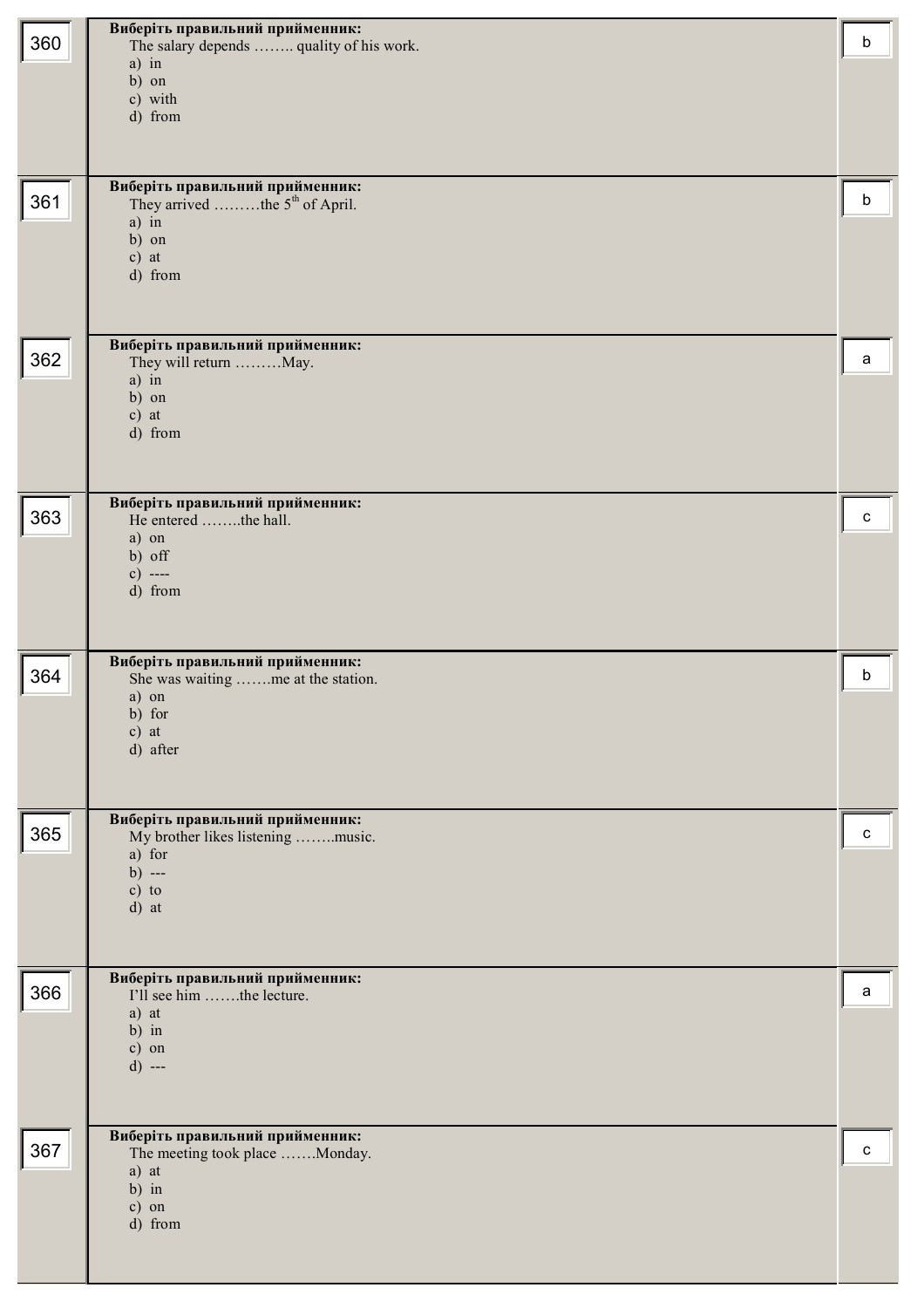| 368 | Виберіть правильний прийменник:<br>He delivered a lecture modern literature.     | a |
|-----|----------------------------------------------------------------------------------|---|
|     | a) on                                                                            |   |
|     | $b)$ in<br>$c)$ of                                                               |   |
|     | d) from                                                                          |   |
|     |                                                                                  |   |
| 369 | Виберіть правильний прийменник:<br>I have not seen him he returned from Kyiv.    | b |
|     | a) from                                                                          |   |
|     | b) since<br>c) till                                                              |   |
|     | d) at                                                                            |   |
|     |                                                                                  |   |
| 370 | Виберіть правильний прийменник:<br>I have been ill Monday.                       | a |
|     | a) since                                                                         |   |
|     | b) from<br>$c)$ in                                                               |   |
|     | d) at                                                                            |   |
|     |                                                                                  |   |
| 371 | Виберіть правильний прийменник:<br>He was lying the tree.                        | c |
|     | a) with                                                                          |   |
|     | b) into<br>c) under                                                              |   |
|     | d) out                                                                           |   |
|     |                                                                                  |   |
| 372 | Виберіть правильний прийменник:<br>I agree you.                                  | C |
|     | a) on                                                                            |   |
|     | b) for<br>c) with                                                                |   |
|     | d) at                                                                            |   |
|     |                                                                                  |   |
| 373 | Виберіть правильний прийменник:<br>I spoke to him several times the evening.     | b |
|     | a) for<br>b) during                                                              |   |
|     | c) on                                                                            |   |
|     | d) at                                                                            |   |
|     |                                                                                  |   |
| 374 | Виберіть правильний прийменник:<br>He went out his hat.                          | b |
|     | a) off<br>b) without                                                             |   |
|     | $c)$ in                                                                          |   |
|     | d) on                                                                            |   |
|     |                                                                                  |   |
| 375 | Виберіть правильну форму займенника:<br>We are going for a walk. You can go with | b |
|     | a) our                                                                           |   |
|     | b) us<br>c) we                                                                   |   |
|     | $d)$ I                                                                           |   |
|     |                                                                                  |   |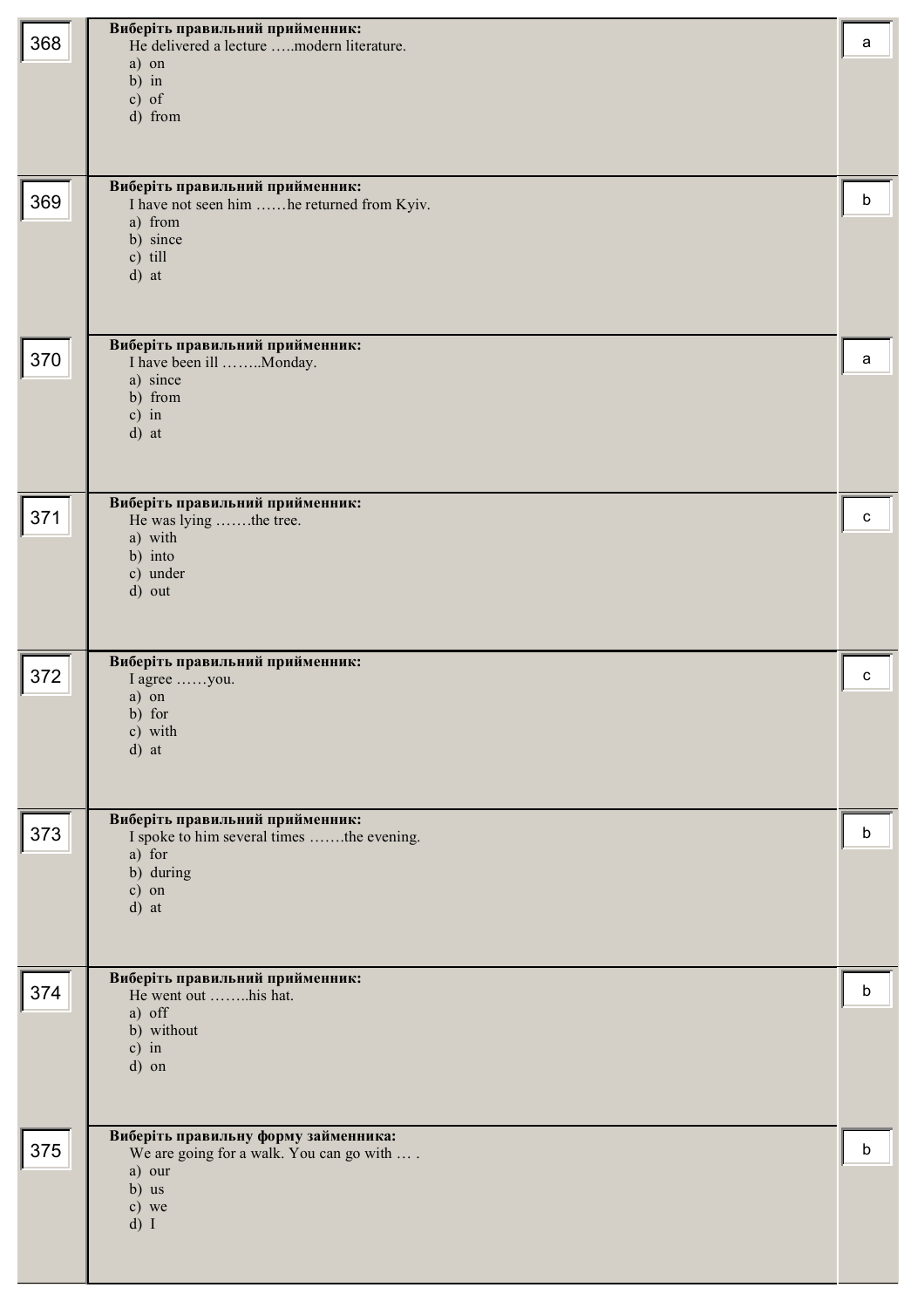| 376 | Виберіть правильну форму займенника:<br>I haven't  work to do today.<br>a) much<br>b) many<br>$c)$ no<br>d) lot          | a |
|-----|--------------------------------------------------------------------------------------------------------------------------|---|
| 377 | Виберіть правильну форму займенника:<br>Do you spend time on your home work?<br>a) much<br>b) many<br>c) few<br>d) lot   | а |
| 378 | Виберіть правильну форму займенника:<br>Has he friends in London?<br>a) much<br>b) many<br>c) nobody<br>d) somebody      | b |
| 379 | Виберіть правильну форму займенника:<br>people attended the meeting.<br>a) Much<br>b) Many<br>c) Somebody<br>d) Anybody  | b |
| 380 | Виберіть правильну форму займенника:<br>special happened yesterday.<br>a) Nothing<br>b) Nobody<br>c) Many<br>d) Anyone   | a |
| 381 | Виберіть правильну форму займенника:<br>knew about that event.<br>a) Nothing<br>b) Nobody<br>c) Something<br>d) Anything | b |
| 382 | Виберіть правильну форму займенника:<br>We saw there.<br>a) nobody<br>b) anybody<br>c) some<br>d) many                   | a |
| 383 | Виберіть правильну форму займенника:<br>I am busy at moment.<br>a) these<br>b) this<br>c) those<br>d) some               | b |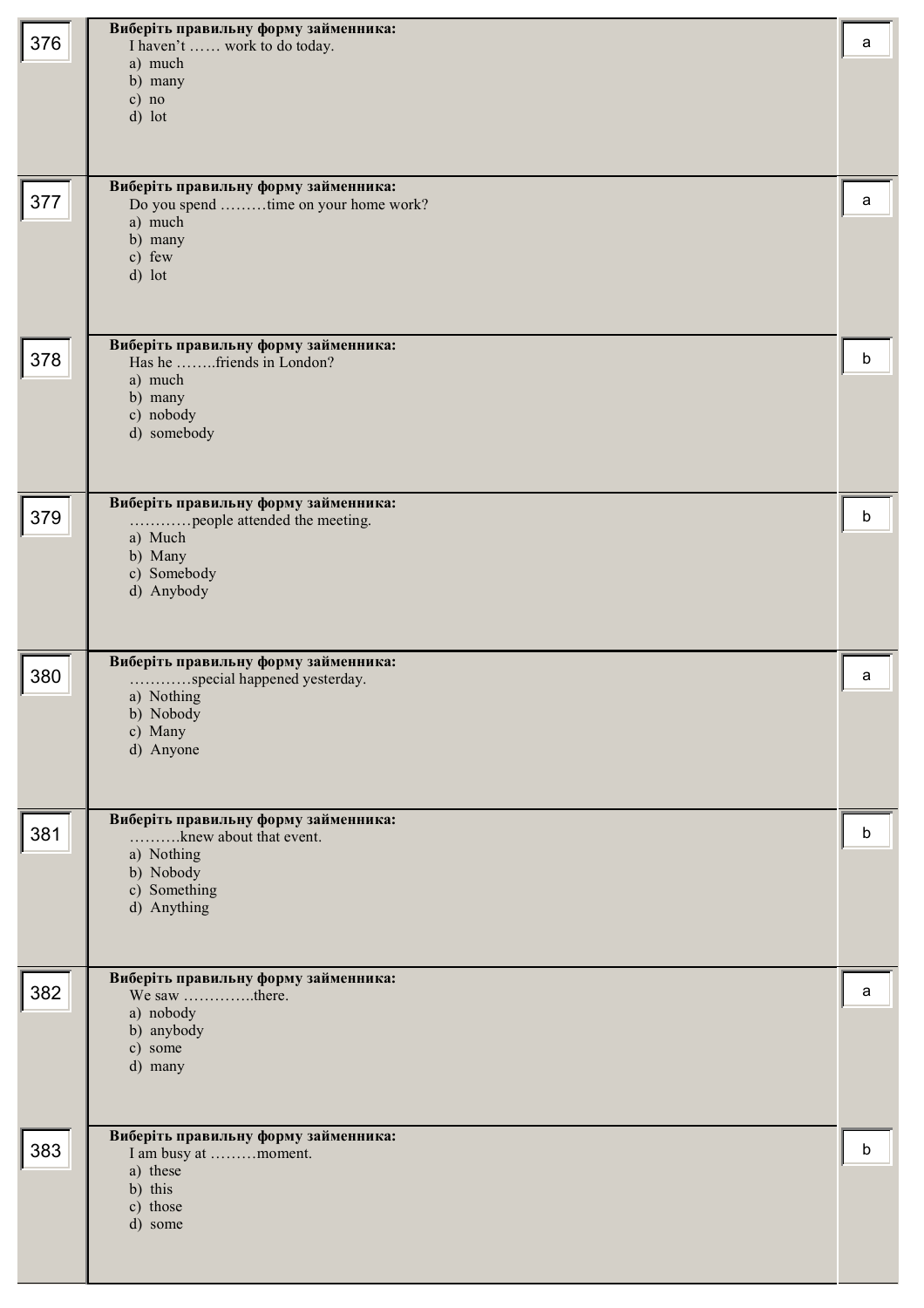| 384 | Виберіть правильну форму займенника:<br>I was in Germany last year. I liked country.<br>a) those<br>b) these<br>c) that<br>d) some<br>Виберіть правильну форму займенника: | C |
|-----|----------------------------------------------------------------------------------------------------------------------------------------------------------------------------|---|
| 385 | are my dictionaries.<br>a) these<br>b) this<br>c) that<br>d) some                                                                                                          | a |
| 386 | Виберіть правильну форму займенника:<br>I saw it $\dots$<br>a) himself<br>b) myself<br>c) themselves<br>d) yourself                                                        | b |
| 387 | Виберіть правильну форму займенника:<br>He did it<br>a) myself<br>b) yourself<br>c) themselves<br>d) himself                                                               | d |
| 388 | Виберіть правильну форму займенника:<br>They said so<br>a) myself<br>b) yourself<br>c) themselves<br>d) himself                                                            | c |
| 389 | Виберіть правильну форму займенника:<br>The article was translated by<br>a) she<br>b) he<br>c) her<br>d) they                                                              | c |
| 390 | Виберіть правильну форму займенника:<br>I quite agree with<br>a) she<br>b) he<br>c) him<br>d) they                                                                         | C |
| 391 | Виберіть правильну форму займенника:<br>He showed the picture to<br>a) they<br>b) them<br>c) she<br>d) he                                                                  | b |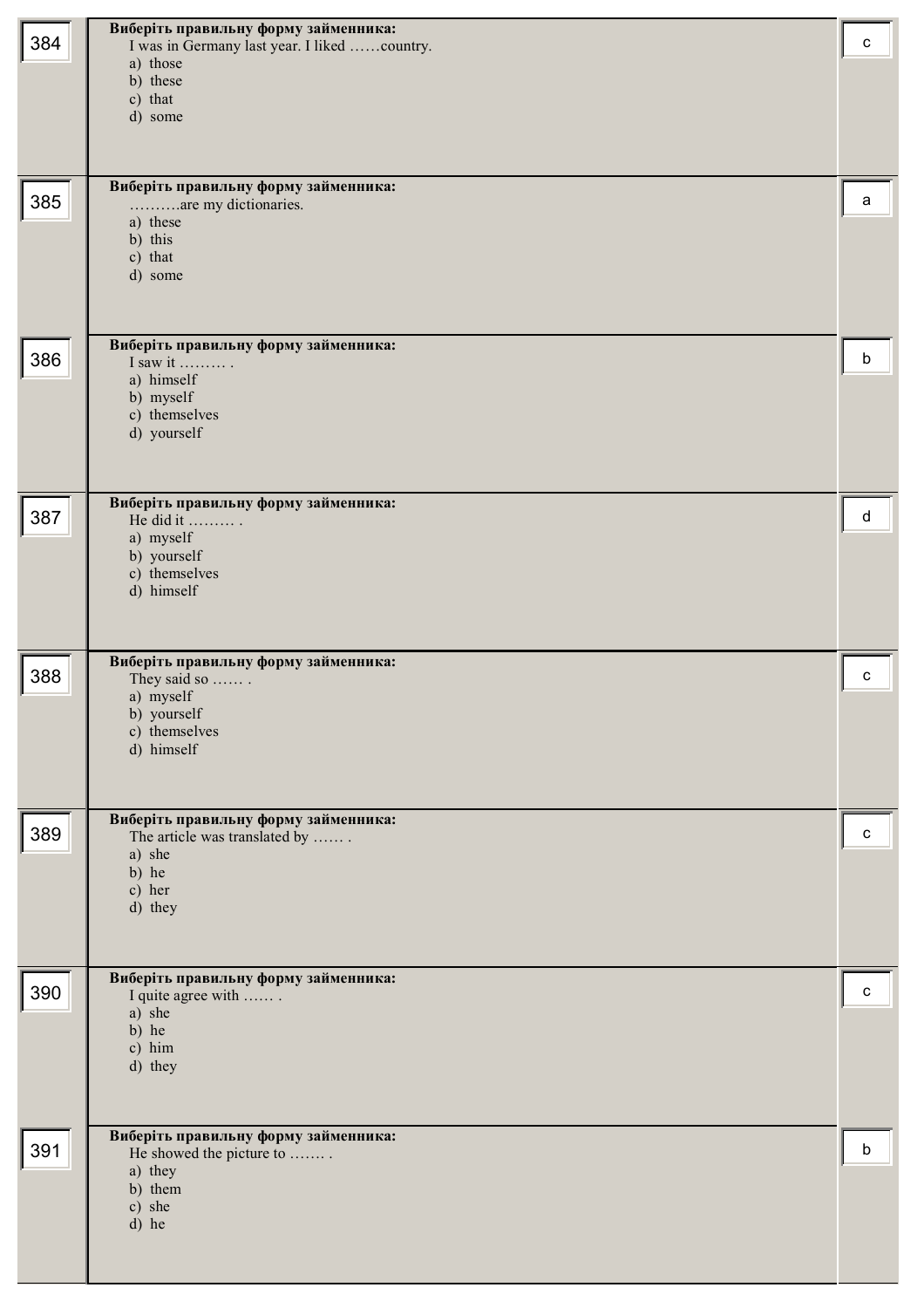| 392 | Виберіть правильну форму займенника:<br>The cat is under the table.   is sleeping.<br>a) we                                             | C |
|-----|-----------------------------------------------------------------------------------------------------------------------------------------|---|
|     | b) they<br>$c)$ it<br>d) you                                                                                                            |   |
| 393 | Виберіть правильну форму займенника:<br>The documents are in my safe. are very important.<br>a) he<br>b) you<br>c) they<br>$d)$ it      | C |
| 394 | Виберіть правильну форму займенника:<br>I have read about<br>a) he<br>b) she<br>c) them<br>d) they                                      | C |
| 395 | Виберіть правильну форму займенника:<br>young scientists took part in the discussion.<br>a) Some<br>b) Somebody<br>c) Anybody<br>d) Any | a |
| 396 | Виберіть правильну форму займенника:<br>She is very beautiful. I envy<br>a) her<br>b) him<br>c) them<br>d) us                           | a |
| 397 | Виберіть правильну форму займенника:<br>I taught her. She learned much from<br>a) I<br>$b)$ my<br>c) me<br>d) his                       | c |
| 398 | Виберіть правильну форму займенника:<br>We asked for his advice. He advised  not to come.<br>a) your<br>b) our<br>$c)$ us<br>d) we      | c |
| 399 | Виберіть правильну форму займенника:<br>He dislikes her, and she hates ; it's evident.<br>a) him<br>b) he<br>c) his<br>d) your          | a |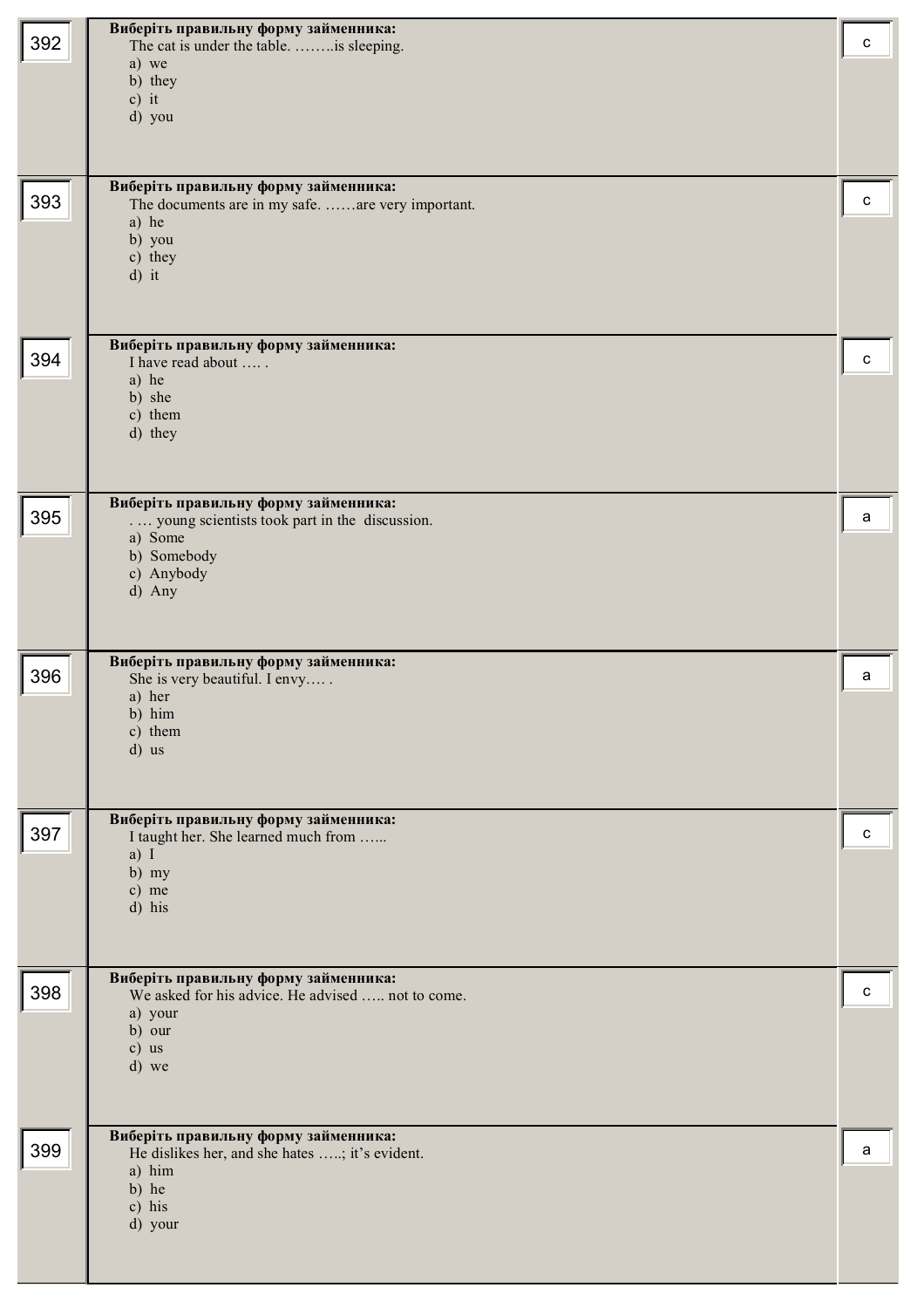| 400 | Виберіть правильну форму займенника:<br>You should be there on time. I want  to come on time.<br>a) your<br>b) my<br>c) our<br>d) you              | d |
|-----|----------------------------------------------------------------------------------------------------------------------------------------------------|---|
| 401 | Виберіть правильну форму займенника:<br>She is English; she gave  lessons in English.<br>a) me<br>b) he<br>c) they<br>$d)$ I                       | a |
| 402 | Виберіть правильну форму займенника:<br>They are our friends. We invited  to the party.<br>a) they<br>b) them<br>c) their<br>d) he                 | b |
| 403 | Виберіть правильну форму займенника:<br>It was he who wrote this letter. I recognized  by his handwriting.<br>a) he<br>b) his<br>c) him<br>d) they | c |
| 404 | Виберіть правильну форму займенника:<br>Did you see the snake? - Yes, I saw<br>a) it<br>b) she<br>c) he<br>d) they                                 | a |
| 405 | Виберіть правильну форму займенника:<br>Look at that bird.  always comes to my window.<br>a) you<br>b) they<br>c) I<br>d) it                       | d |
| 406 | Виберіть правильну форму займенника:<br>Who is that? $-$ 's me.<br>a) she<br>b) you<br>$c)$ it<br>d) we                                            | c |
| 407 | Виберіть правильну форму займенника:<br>Excuse me, that's coat.<br>a) you<br>$b)$ my<br>c) me<br>d) him                                            | b |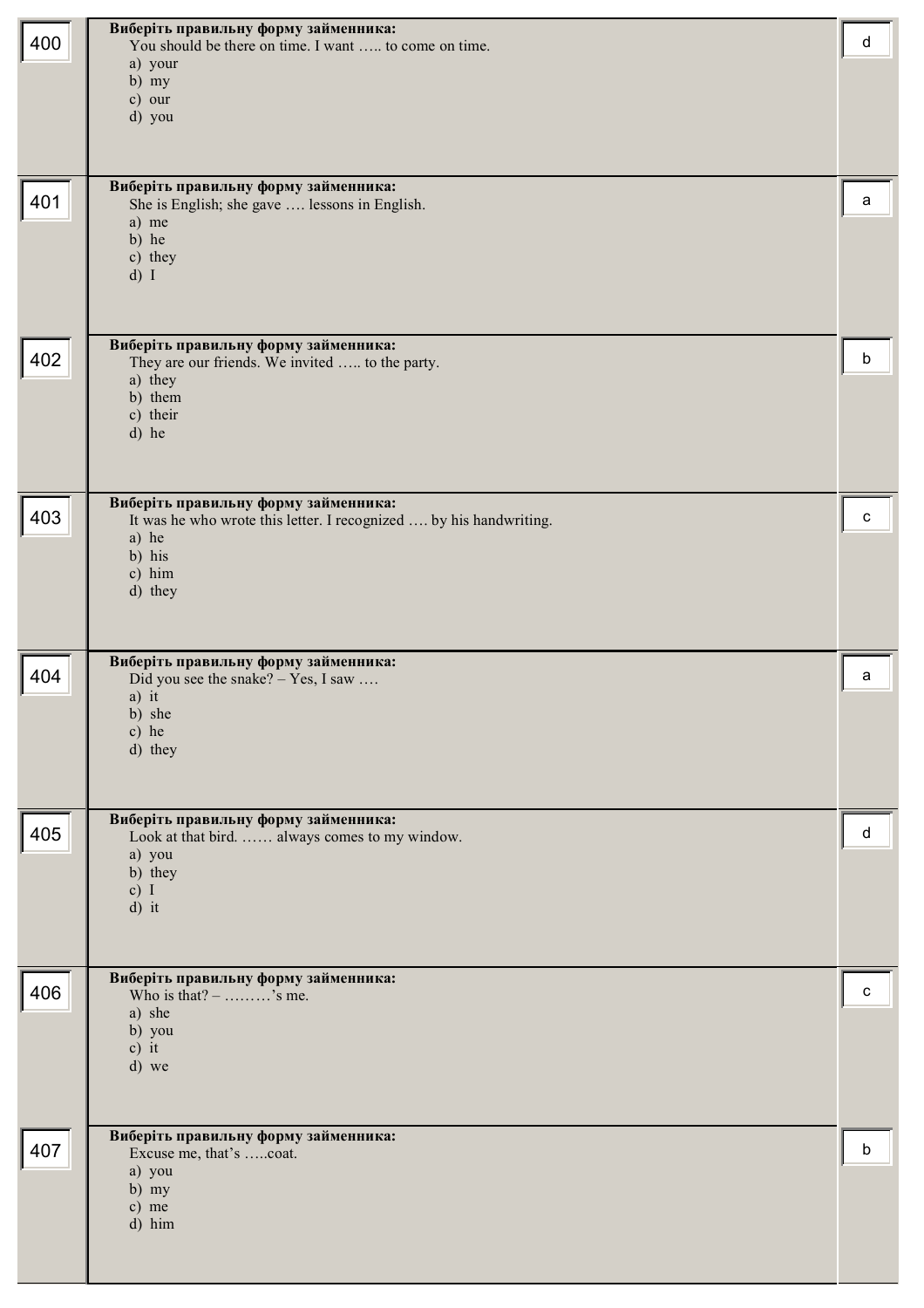|     | Виберіть правильну форму займенника:                                                      |   |
|-----|-------------------------------------------------------------------------------------------|---|
| 408 | Oh, is it? I'm sorry- I thought this book was                                             | b |
|     | a) I<br>b) mine                                                                           |   |
|     | c) you                                                                                    |   |
|     | d) him                                                                                    |   |
|     |                                                                                           |   |
|     | Виберіть правильну форму займенника:                                                      |   |
| 409 | We've got the same kind of house as Mrs Martin, but  house is a bit bigger than ours.     | a |
|     | a) her<br>b) they                                                                         |   |
|     | c) you                                                                                    |   |
|     | d) them                                                                                   |   |
|     |                                                                                           |   |
|     | Виберіть правильну форму займенника:                                                      |   |
| 410 | Could we have  bill?                                                                      | b |
|     | a) you<br>b) our                                                                          |   |
|     | c) they                                                                                   |   |
|     | d) us                                                                                     |   |
|     |                                                                                           |   |
|     | Виберіть правильну форму займенника:                                                      |   |
| 411 | "Is that Jane's cat?" "No, this one's white is black."<br>a) my                           | b |
|     | b) hers                                                                                   |   |
|     | c) they<br>d) him                                                                         |   |
|     |                                                                                           |   |
|     |                                                                                           |   |
| 412 | Виберіть правильну форму займенника:                                                      | C |
|     | "Have you seen her new motorbike?" "Oh, it isn't  She's just borrowed it."<br>a) she      |   |
|     | b) his                                                                                    |   |
|     | c) hers<br>d) our                                                                         |   |
|     |                                                                                           |   |
|     |                                                                                           |   |
| 413 | Виберіть правильну форму займенника:<br>"When's  birthday?" "December 15 <sup>th</sup> ." | a |
|     | a) your                                                                                   |   |
|     | b) you<br>$c)$ us                                                                         |   |
|     | d) him                                                                                    |   |
|     |                                                                                           |   |
|     | Виберіть правильну форму займенника:                                                      |   |
| 414 | "Really? My birthday is the day before ".                                                 | b |
|     | a) you<br>b) yours                                                                        |   |
|     | c) its                                                                                    |   |
|     | d) him                                                                                    |   |
|     |                                                                                           |   |
|     | Виберіть правильну форму займенника:                                                      |   |
| 415 | Mary and her boyfriend are taking their holidays in June - the same                       | C |
|     | time as we're taking<br>a) us                                                             |   |
|     | b) your                                                                                   |   |
|     | c) ours<br>d) their                                                                       |   |
|     |                                                                                           |   |
|     |                                                                                           |   |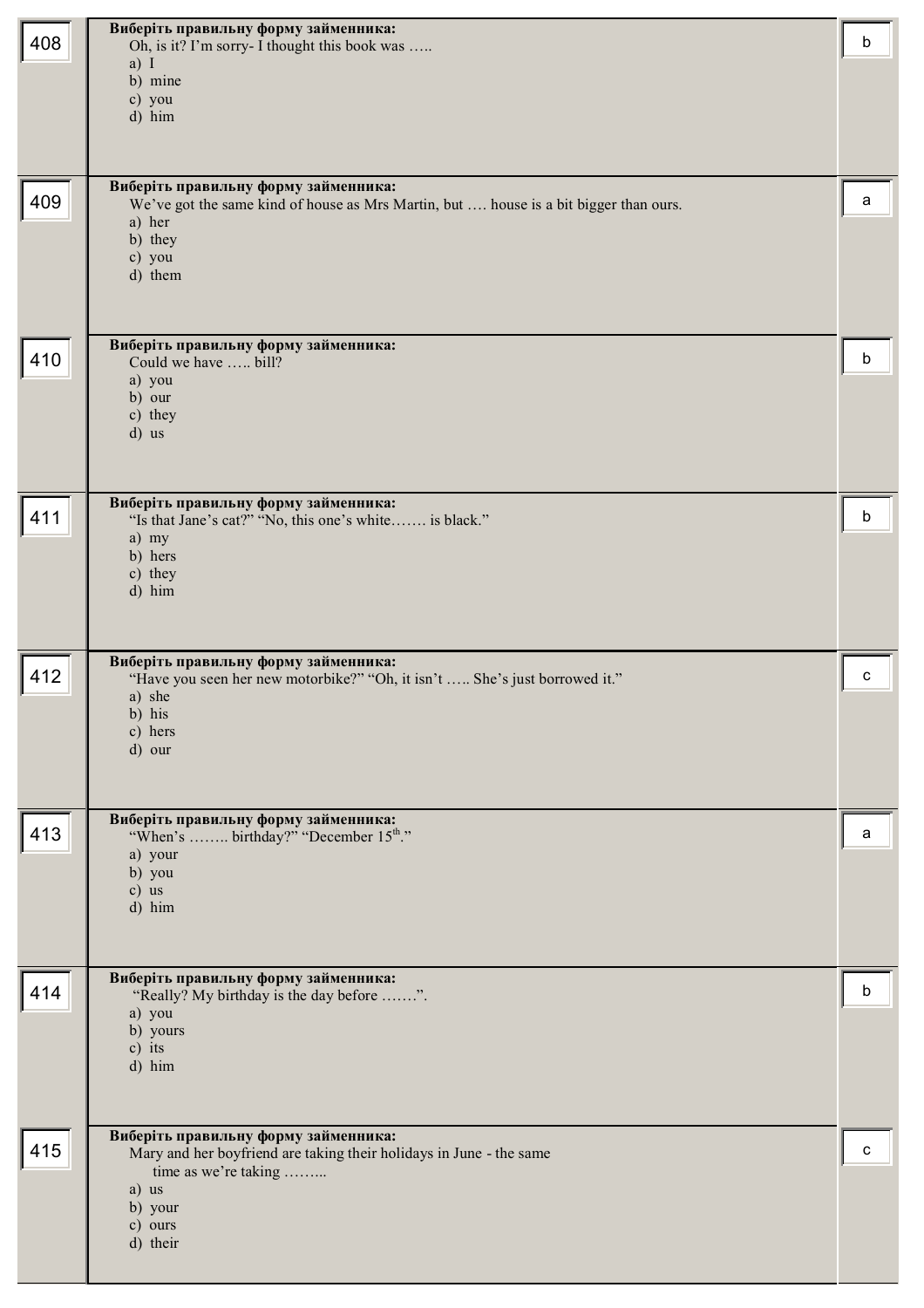| 416 | Виберіть правильну форму іменника:<br>He told me that he was afraid of<br>a) mouses<br>b) mice<br>c) mices<br>d) mise                                     | b |
|-----|-----------------------------------------------------------------------------------------------------------------------------------------------------------|---|
| 417 | Виберіть правильну форму іменника:<br>The baby got two new<br>a) teeth<br>b) tooths<br>c) teeths<br>d) toothes                                            | a |
| 418 | Виберіть правильну форму іменника:<br>and  are animals.<br>a) Oxes; geese<br>b) Oxen; geese<br>c) Oxen; gooses<br>d) Oxs; geeses                          | b |
| 419 | Виберіть правильну форму іменника:<br>Scientists are always studying many  of nature.<br>a) phenomenons<br>b) phenomena<br>c) phenomens<br>d) phenomenon  | b |
| 420 | Виберіть правильну форму іменника:<br>He saw two  at the shop.<br>a) womans<br>b) women<br>c) womens<br>d) woman                                          | b |
| 421 | Виберіть правильну форму іменника:<br>When the  were playing a game, they hid behind some bushes.<br>a) child<br>b) children<br>c) childs<br>d) childrens | b |
| 422 | Виберіть правильну форму іменника:<br>My eyes aren't very good. I need<br>a) glass<br>b) a glass<br>c) glasses<br>d) glass's                              | c |
| 423 | Виберіть правильну форму іменника:<br>I met some interesting  at the meeting last night.<br>a) mans<br>b) men's<br>c) man<br>d) men                       | d |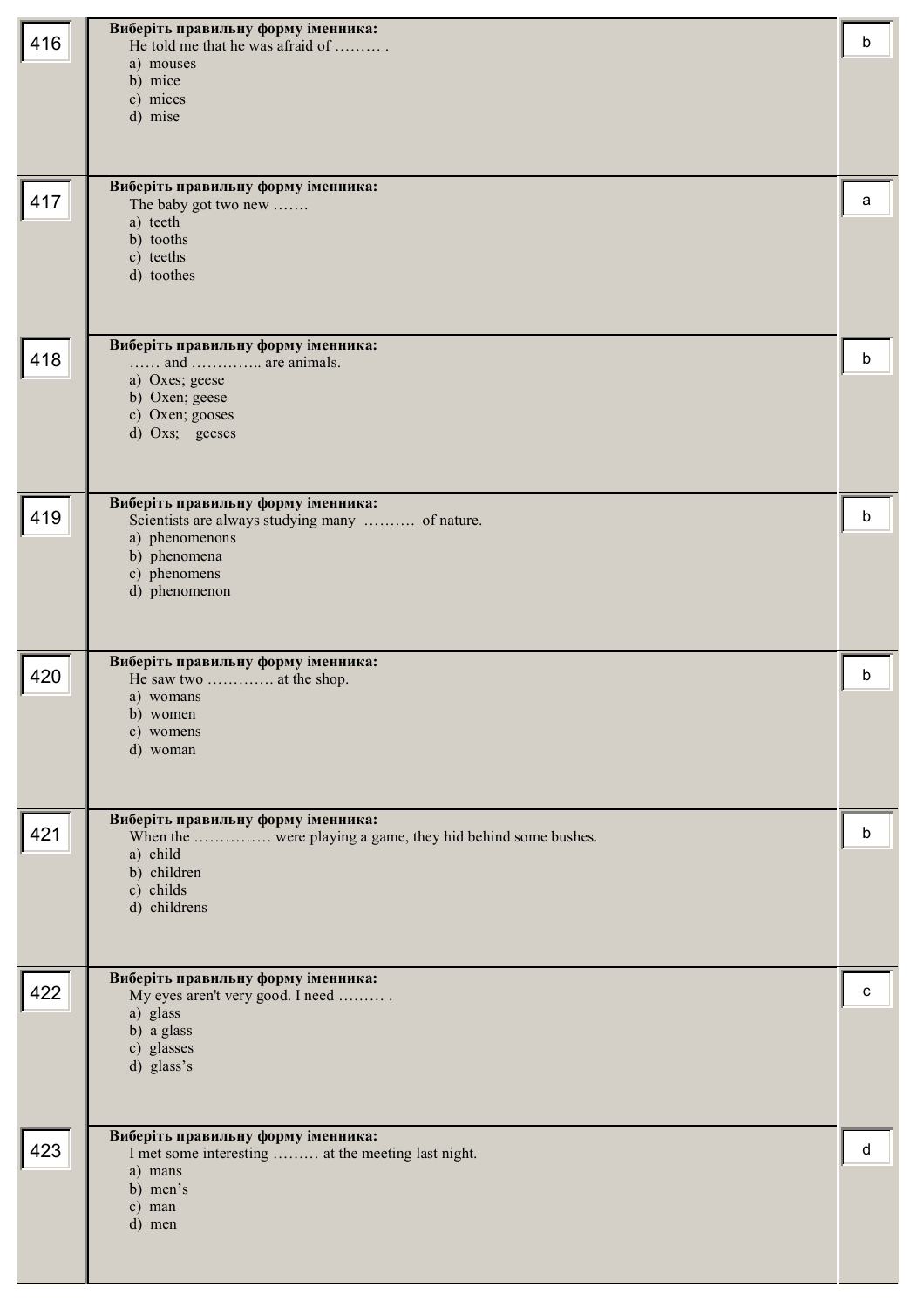|     | Виберіть правильну форму іменника:                                                            |   |
|-----|-----------------------------------------------------------------------------------------------|---|
| 424 | All  of my brother are at home.<br>a) babys                                                   | b |
|     | b) babies                                                                                     |   |
|     | c) baby                                                                                       |   |
|     | d) babyes                                                                                     |   |
|     |                                                                                               |   |
| 425 | Виберіть правильну форму іменника:                                                            | a |
|     | The doors of the Art School are always open to  of all ages.<br>a) people                     |   |
|     | b) people's                                                                                   |   |
|     | c) peoples<br>d) peopless                                                                     |   |
|     |                                                                                               |   |
|     |                                                                                               |   |
| 426 | Виберіть правильну форму іменника:<br>The more experiments we carry out, the more  we obtain. | C |
|     | a) datum                                                                                      |   |
|     | b) datas<br>c) data                                                                           |   |
|     | d) datums                                                                                     |   |
|     |                                                                                               |   |
|     |                                                                                               |   |
| 427 | Виберіть правильну форму іменника:<br>Two  are following the Eskimo.                          | с |
|     | a) wolf                                                                                       |   |
|     | b) wolfs<br>c) wolves                                                                         |   |
|     | d) wolfies                                                                                    |   |
|     |                                                                                               |   |
|     | Виберіть правильну форму іменника:                                                            |   |
| 428 | Many were invited but few came.                                                               | a |
|     | a) people<br>b) peoples                                                                       |   |
|     | c) peoplies                                                                                   |   |
|     | d) peopless                                                                                   |   |
|     |                                                                                               |   |
| 429 | Виберіть правильну форму іменника:                                                            | b |
|     | Put these books on those two<br>a) shelf                                                      |   |
|     | b) shelves                                                                                    |   |
|     | c) shelfs<br>d) shelfes                                                                       |   |
|     |                                                                                               |   |
|     |                                                                                               |   |
| 430 | Виберіть правильну форму іменника:<br>They have hurt their                                    | d |
|     | a) foot                                                                                       |   |
|     | b) foots<br>c) footes                                                                         |   |
|     | d) feet                                                                                       |   |
|     |                                                                                               |   |
|     | Виберіть правильну форму іменника:                                                            |   |
| 431 |                                                                                               | a |
|     | He didn't told about his two former                                                           |   |
|     | a) wives                                                                                      |   |
|     | b) wifes<br>c) wifies                                                                         |   |
|     | d) wife's                                                                                     |   |
|     |                                                                                               |   |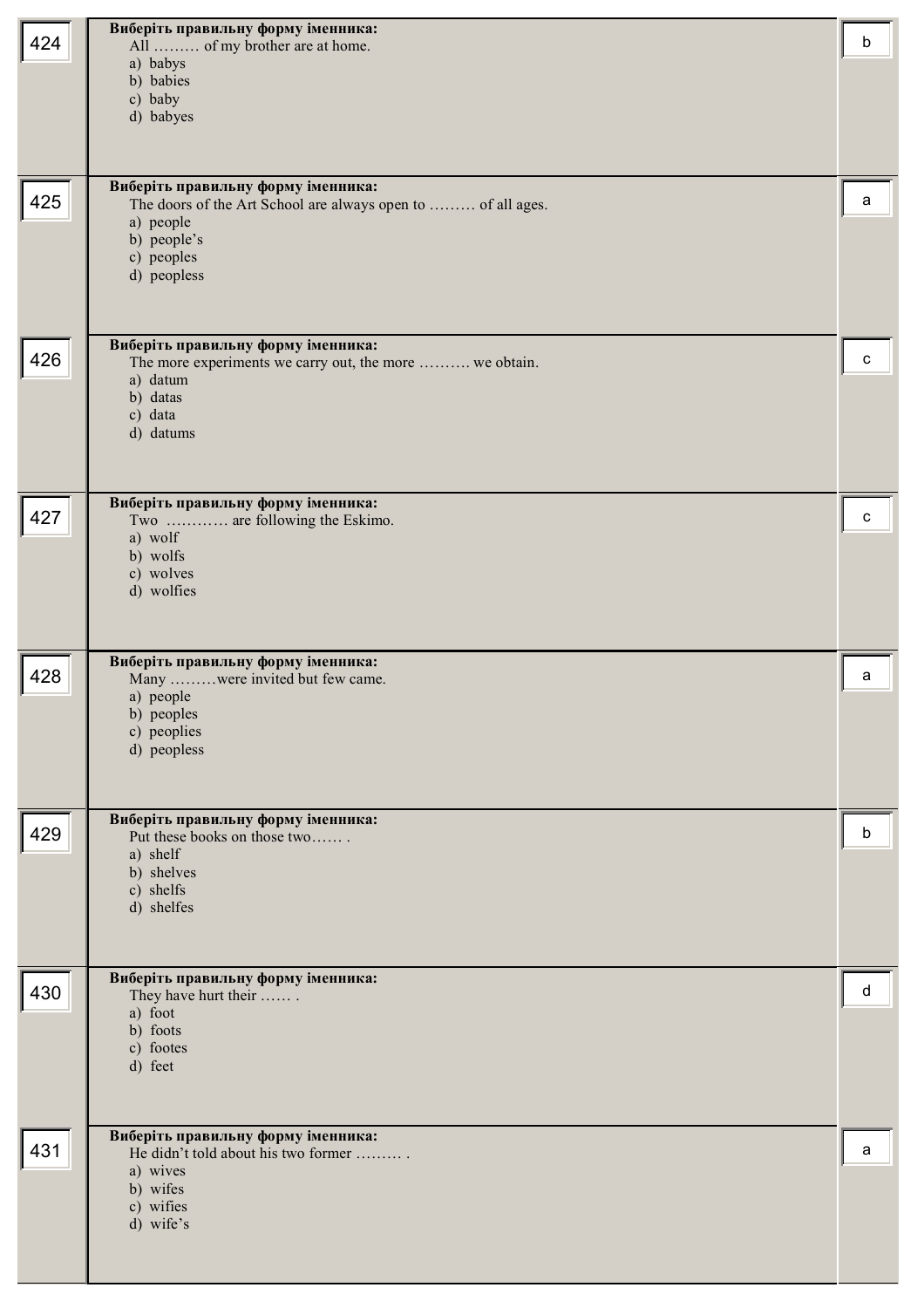| 432 | Виберіть правильну форму іменника:<br>They saw how two last  were falling down.<br>a) leafs<br>b) leafes<br>c) leaves<br>d) leaf's<br>Виберіть правильну форму іменника: | с |
|-----|--------------------------------------------------------------------------------------------------------------------------------------------------------------------------|---|
| 433 | He gave me some good<br>a) advice<br>b) advices<br>c) advicies<br>d) advice's                                                                                            | a |
| 434 | Виберіть правильну форму іменника:<br>This farm has a lot of<br>a) sheep<br>b) sheeps<br>c) sheepes<br>d) sheep's                                                        | a |
| 435 | Виберіть правильну форму іменника:<br>How many  have you caught?<br>a) fly<br>b) flyes<br>c) flies<br>d) fly's                                                           | с |
| 436 | Виберіть правильну форму іменника:<br>How manydo you have on your farm?<br>a) goose<br>b) geese<br>c) gooses<br>d) geeses                                                | b |
| 437 | Виберіть правильну форму іменника:<br>Is your cat catching ?<br>a) mouses<br>b) mouse's<br>c) mice<br>d) mices                                                           | с |
| 438 | Виберіть правильну форму іменника:<br>How manydo you have on your farm?<br>a) sheep<br>b) sheeps<br>c) sheep's<br>d) sheepes                                             | a |
| 439 | Виберіть правильну форму дієслова:<br>At this moment we  an exercise on tenses.<br>a) did<br>b) are doing<br>$c)$ do<br>d) will do                                       | b |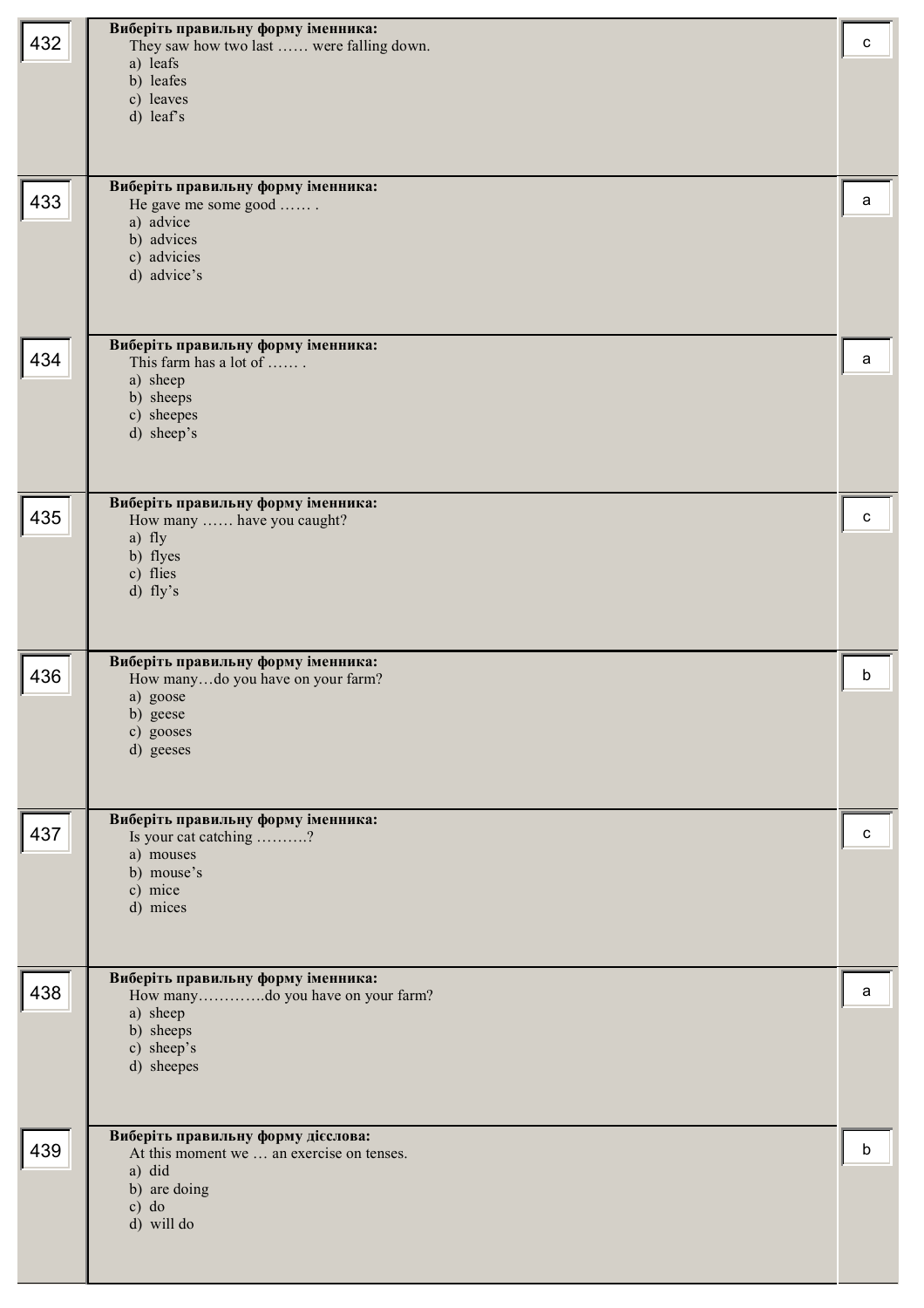| 440 | Виберіть правильну форму дієслова:<br>My father  historic films more than fantasy films.<br>a) likes<br>b) liking<br>c) will be liking<br>d) like                                                                                   | a |
|-----|-------------------------------------------------------------------------------------------------------------------------------------------------------------------------------------------------------------------------------------|---|
| 441 | Виберіть правильну форму дієслова:<br>My friend  to become an architect.<br>a) doesn't want<br>b) don't want<br>c) isn't want<br>d) not wants                                                                                       | a |
| 442 | Виберіть правильну форму дієслова:<br>Cuckoos  nests.<br>a) don't build<br>b) doesn't build<br>c) not build<br>d) was built                                                                                                         | a |
| 443 | Виберіть правильну форму дієслова:<br>You can't see Tom now, he  a bath.<br>a) have had<br>b) is having<br>c) are having<br>d) had had                                                                                              | b |
| 444 | Виберіть правильну форму дієслова в запитанні:<br>Where  your sister study?<br>a) is<br>b) do<br>c) does<br>d) was                                                                                                                  | c |
| 445 | Виберіть правильну форму дієслова:<br>Ann  a dress for herself at the moment.<br>a) make<br>b) was made<br>c) is making<br>d) will be made                                                                                          | c |
| 446 | Виберіть правильну форму дієслова:<br>We are waiting for the bus, it usually  here.<br>a) stop<br>b) are stopping<br>c) stops<br>d) have stopped                                                                                    | с |
| 447 | Виберіть правильну форму дієслова:<br>Having graduated from the University young specialists  as engineers, book-keepers, designers in different<br>branches of economy.<br>a) work<br>b) working<br>c) works<br>d) had been worked | a |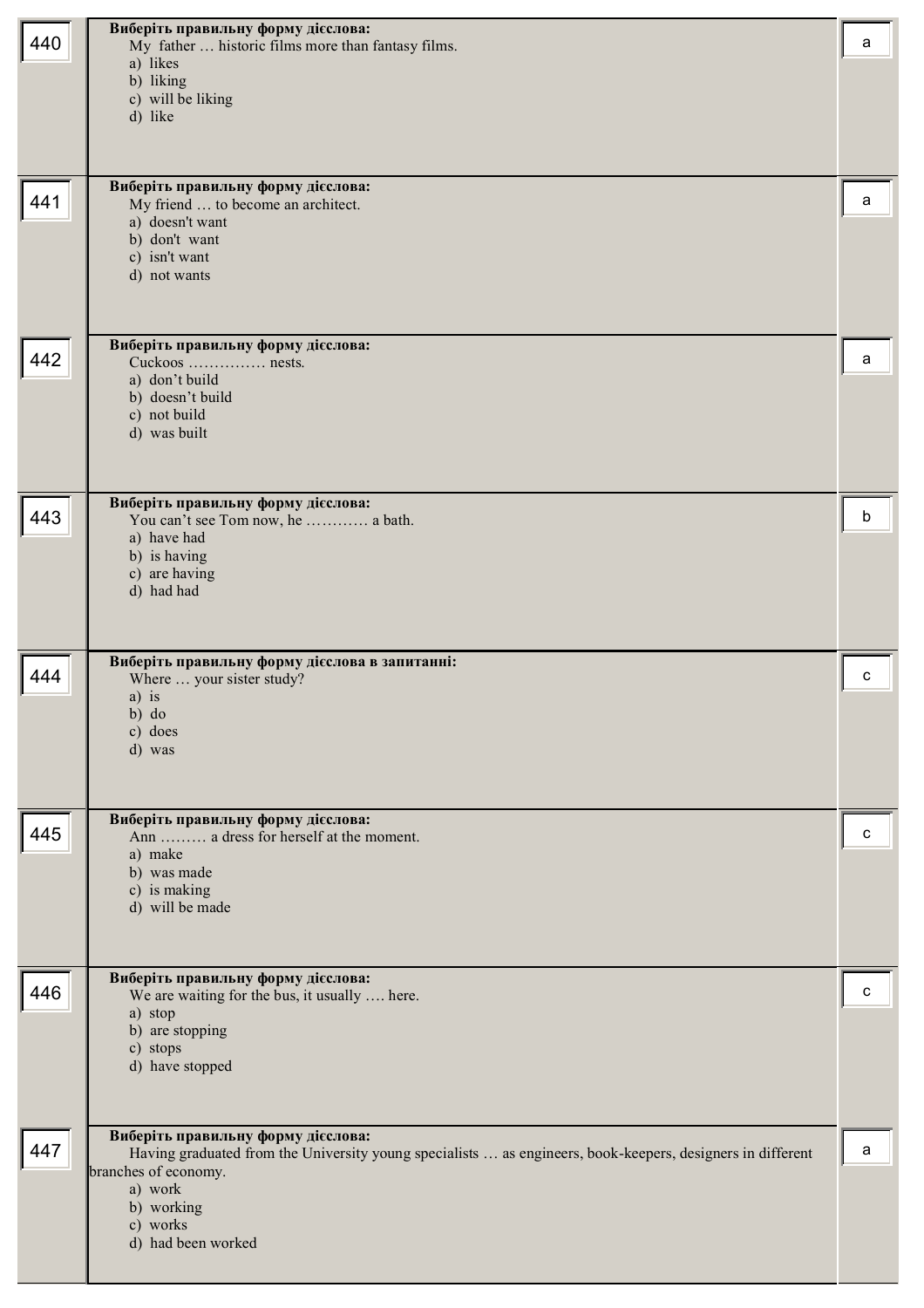| 448 | Виберіть правильну форму дієслова<br>The famous lecturer from Oxford University  a lecture now in the large hall of our college.<br>a) delivers<br>b) is delivering<br>c) will be delivered<br>d) is being delivered<br>Виберіть правильну форму дієслова: | b |
|-----|------------------------------------------------------------------------------------------------------------------------------------------------------------------------------------------------------------------------------------------------------------|---|
| 449 | During the elections to the Verkhovna Rada people  not only for their government but for stability in the<br>society.<br>a) are voted<br>b) vote<br>c) will be voted<br>d) votes                                                                           | b |
| 450 | Виберіть правильну форму дієслова:<br>The kettle  now. Shall I make the tea?<br>a) boil<br>b) boiled<br>c) is boiled<br>d) is boiling                                                                                                                      | d |
| 451 | Виберіть правильну форму дієслова<br>Actors  for performance now, don't disturb them.<br>a) prepare<br>b) are preparing<br>c) will be prepared<br>d) has prepared                                                                                          | b |
| 452 | Виберіть правильну форму дієслова<br>John  houses. He is a driver.<br>a) is not build<br>b) do not build<br>c) does not build<br>d) aren't building                                                                                                        | c |
| 453 | Виберіть правильну форму дієслова:<br>We can go out now. It any more.<br>a) wasn't raining<br>b) don't rain<br>c) didn't rain<br>d) isn't raining                                                                                                          | d |
| 454 | Виберіть правильну форму дієслова:<br>How often you  your books?<br>a) do you change<br>b) are you changed<br>c) has you changed<br>d) were you changed                                                                                                    | а |
| 455 | Виберіть правильну форму дієслова:<br>People all over the world  about what is happening to the environment.<br>a) will be worry<br>b) is worried<br>c) were been worry<br>d) worry                                                                        | d |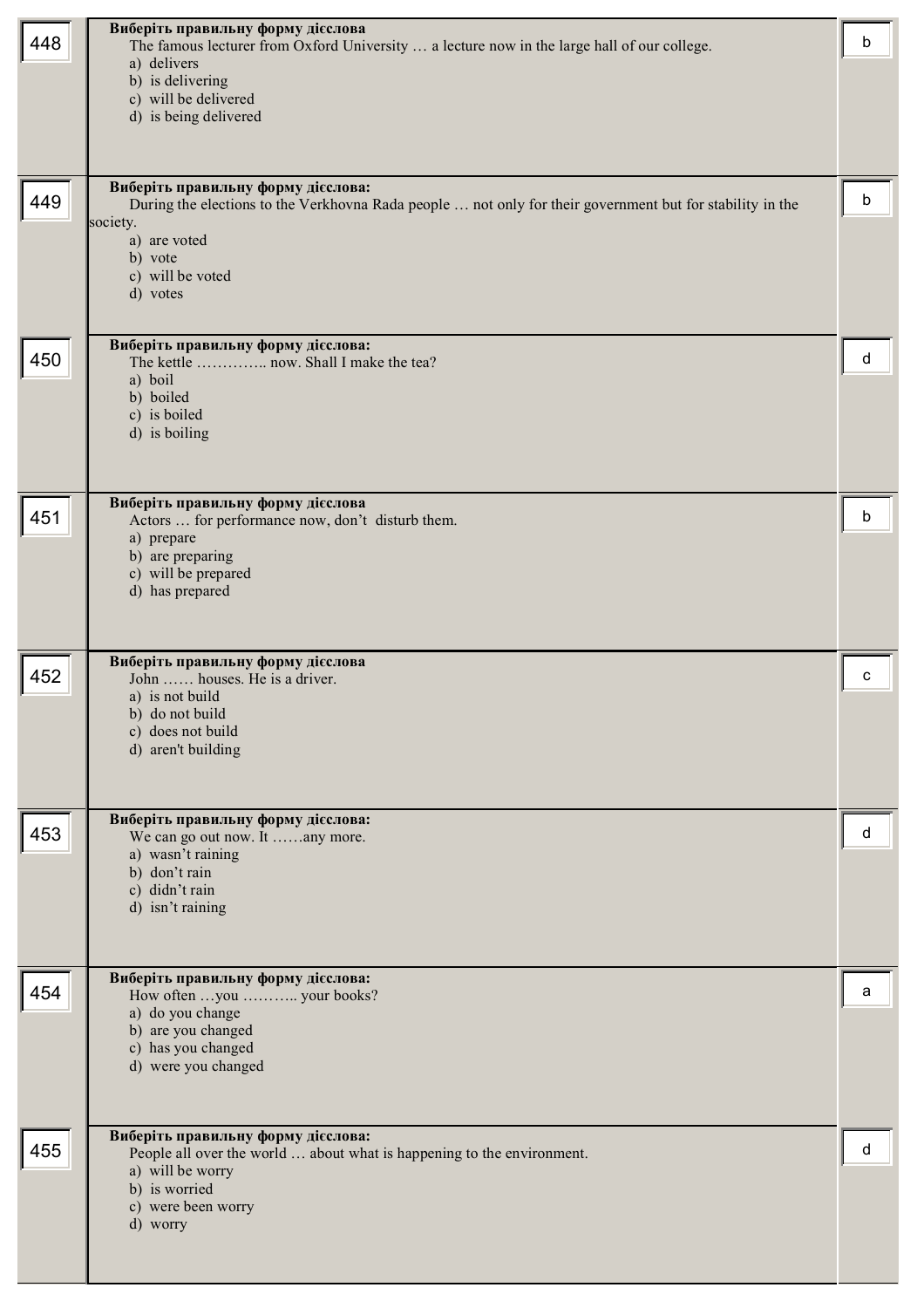| 456 | Виберіть правильну форму дієслова:<br>a) does Tom thinking<br>b) does Tom think<br>c) Tom thinks<br>d) have Tom thought                 | b |
|-----|-----------------------------------------------------------------------------------------------------------------------------------------|---|
| 457 | Виберіть правильну форму дієслова:<br>Fred  to watch TV.<br>a) doesn't like<br>b) don't like<br>c) isn't liked<br>d) are not liked      | a |
| 458 | Виберіть правильну форму дієслова:<br>Maryapples.<br>a) hates<br>b) hate<br>c) does hate<br>d) is hate                                  | a |
| 459 | Виберіть правильну форму дієслова:<br>I don't like ice-cream, but he<br>$a)$ do<br>b) does<br>c) was<br>$d)$ is                         | b |
| 460 | Виберіть правильну форму дієслова:<br>I  on foot to the University every day.<br>a) goes<br>b) is going<br>c) $go$<br>d) were going     | C |
| 461 | Виберіть правильну форму дієслова:<br>Sally doesn't enjoy the movies, but everyone else<br>a) do<br>b) does<br>c) was<br>d) are not she | b |
| 462 | Виберіть правильну форму дієслова:<br>She good at English.<br>a) are<br>$b)$ do<br>$c)$ is<br>d) did                                    | C |
| 463 | Виберіть правильну форму дієслова:<br>I always  lottery tickets.<br>a) are buying<br>b) buy<br>c) has bought<br>d) buys                 | b |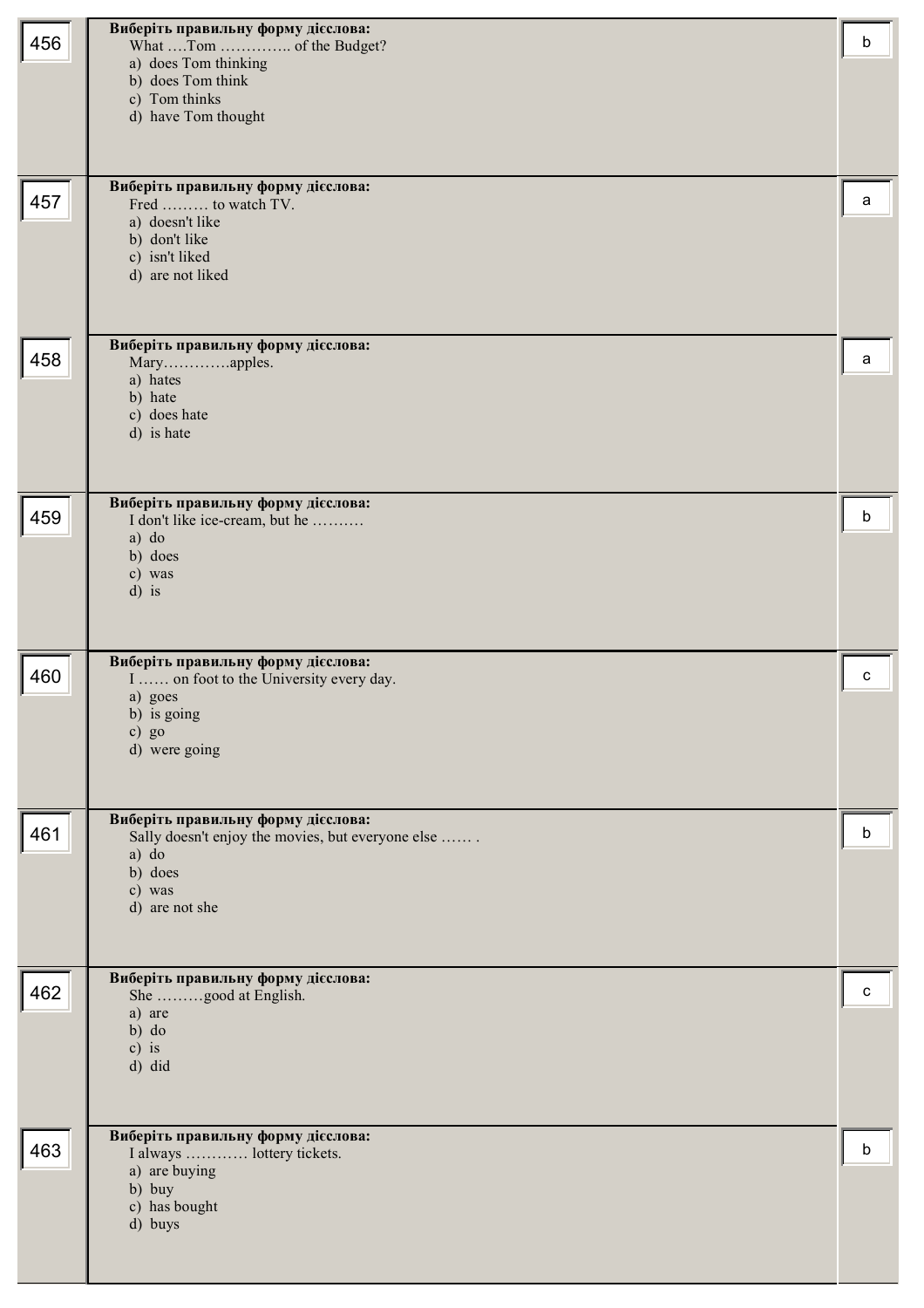| 464 | Виберіть правильну форму дієслова:<br>Where the bathroom?             | b |
|-----|-----------------------------------------------------------------------|---|
|     | a) be                                                                 |   |
|     | $b)$ is<br>c) does                                                    |   |
|     | d) are not                                                            |   |
|     |                                                                       |   |
| 465 | Виберіть правильну форму дієслова:<br>I to eat bananas.               | a |
|     | a) prefer                                                             |   |
|     | b) do prefer<br>c) preferring                                         |   |
|     | d) has preferred                                                      |   |
|     |                                                                       |   |
| 466 | Виберіть правильну форму дієслова:<br>My brother  in Paris.           | b |
|     | a) live<br>b) lives                                                   |   |
|     | c) living                                                             |   |
|     | d) is lived                                                           |   |
|     |                                                                       |   |
| 467 | Виберіть правильну форму дієслова:<br>The stars  at night.            | a |
|     | a) shine<br>b) shines                                                 |   |
|     | c) are shined<br>d) is shining                                        |   |
|     |                                                                       |   |
|     |                                                                       |   |
| 468 | Виберіть правильну форму дієслова:<br>The sun  very big.              | b |
|     | a) are<br>$b)$ is                                                     |   |
|     | c) am<br>d) were                                                      |   |
|     |                                                                       |   |
|     | Виберіть правильну форму дієслова:                                    |   |
| 469 | I sure you are right!<br>$a)$ do                                      | b |
|     | b) am                                                                 |   |
|     | $c)$ is<br>d) are                                                     |   |
|     |                                                                       |   |
|     | Виберіть правильну форму дієслова:                                    |   |
| 470 | It very late.<br>a) isn't                                             | a |
|     | b) were not<br>c) be not                                              |   |
|     | d) has not                                                            |   |
|     |                                                                       |   |
| 471 | Виберіть правильну форму дієслова:<br>They  shopping at the weekends. | C |
|     | a) are not go                                                         |   |
|     | b) not go<br>c) don't go                                              |   |
|     | d) is not go                                                          |   |
|     |                                                                       |   |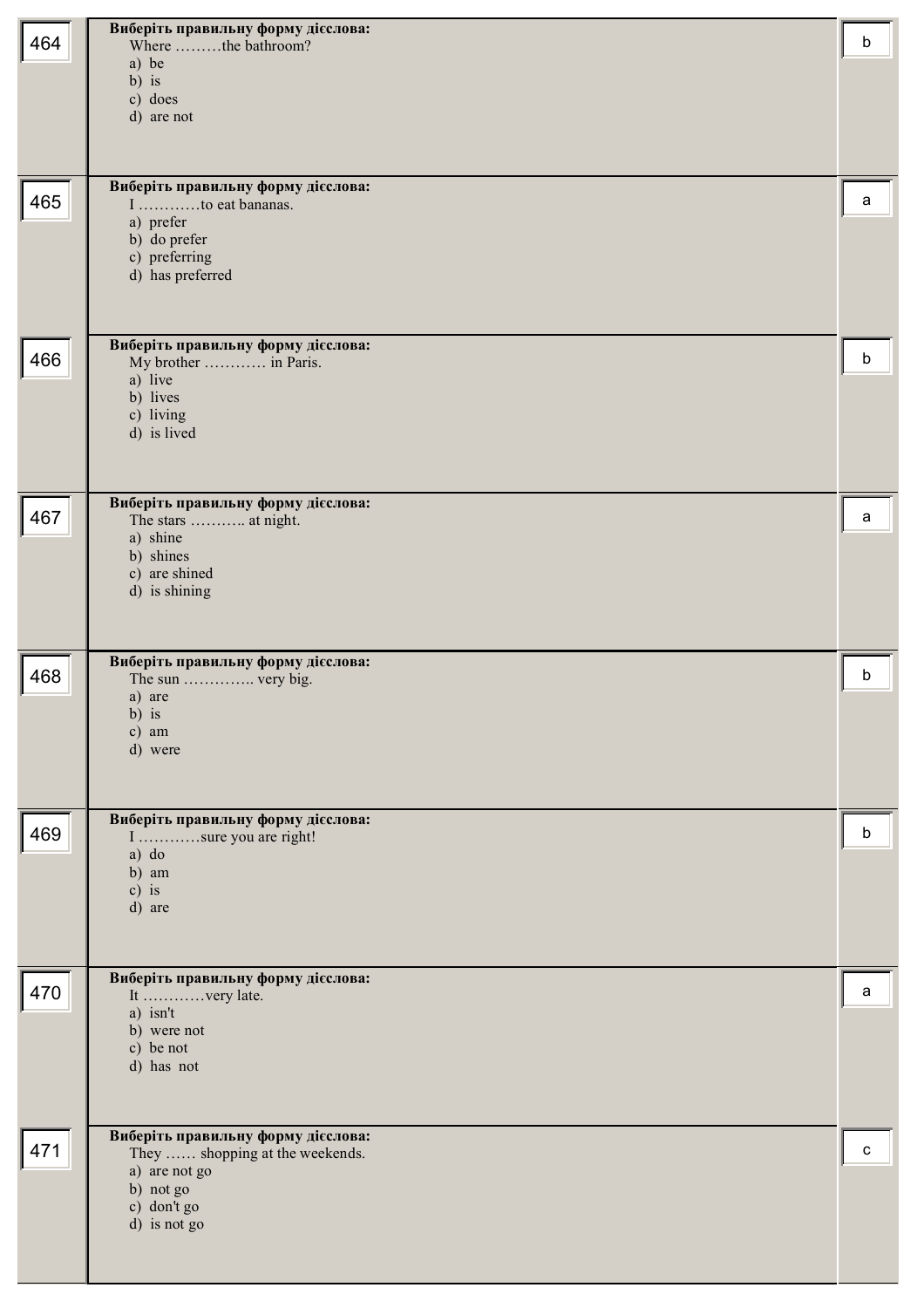| 472 | Виберіть правильну форму дієслова:<br>He generally tennis very well.                         | b |
|-----|----------------------------------------------------------------------------------------------|---|
|     | a) play<br>b) plays                                                                          |   |
|     | c) were playing                                                                              |   |
|     | d) are playing                                                                               |   |
|     |                                                                                              |   |
| 473 | Виберіть правильну форму дієслів:<br>Water into ice when the temperature below zero.         | а |
|     | a) changesdrops                                                                              |   |
|     | b) changedrop<br>c) have changedhave dropped                                                 |   |
|     | d) are changingare dropping                                                                  |   |
|     |                                                                                              |   |
| 474 | Виберіть правильну форму дієслова:<br>Yesterday at the lecture we  some exercises on tenses. | b |
|     | a) have done                                                                                 |   |
|     | b) were doing<br>$c)$ do                                                                     |   |
|     | d) will do                                                                                   |   |
|     |                                                                                              |   |
| 475 | Виберіть правильну форму дієслова.<br>Tom and John  at the same Institute twenty years ago.  | d |
|     | a) will study                                                                                |   |
|     | b) are studying<br>c) study                                                                  |   |
|     | d) studied                                                                                   |   |
|     |                                                                                              |   |
| 476 | Виберіть правильну форму дієслова:<br>She  the competition last month.                       | c |
|     |                                                                                              |   |
|     | a) sees                                                                                      |   |
|     | b) see<br>c) saw                                                                             |   |
|     | d) has seen                                                                                  |   |
|     |                                                                                              |   |
| 477 | Виберіть правильну форму дієслова:<br>We  everything about that event last month.            | d |
|     | a) know                                                                                      |   |
|     | b) will know<br>c) are knowing                                                               |   |
|     | d) knew                                                                                      |   |
|     |                                                                                              |   |
| 478 | Виберіть правильну форму дієслова:<br>The teacher  all the students yesterday.               | c |
|     | a) will ask                                                                                  |   |
|     | b) ask<br>c) asked                                                                           |   |
|     | d) asks                                                                                      |   |
|     |                                                                                              |   |
| 479 | Виберіть правильну форму дієслова:<br>I angry today because Kate and Nick  late yesterday.   | c |
|     | a) werewere<br>b) is $\dots \dots \dots \dots$ are                                           |   |
|     | c) amwere                                                                                    |   |
|     | d) were was                                                                                  |   |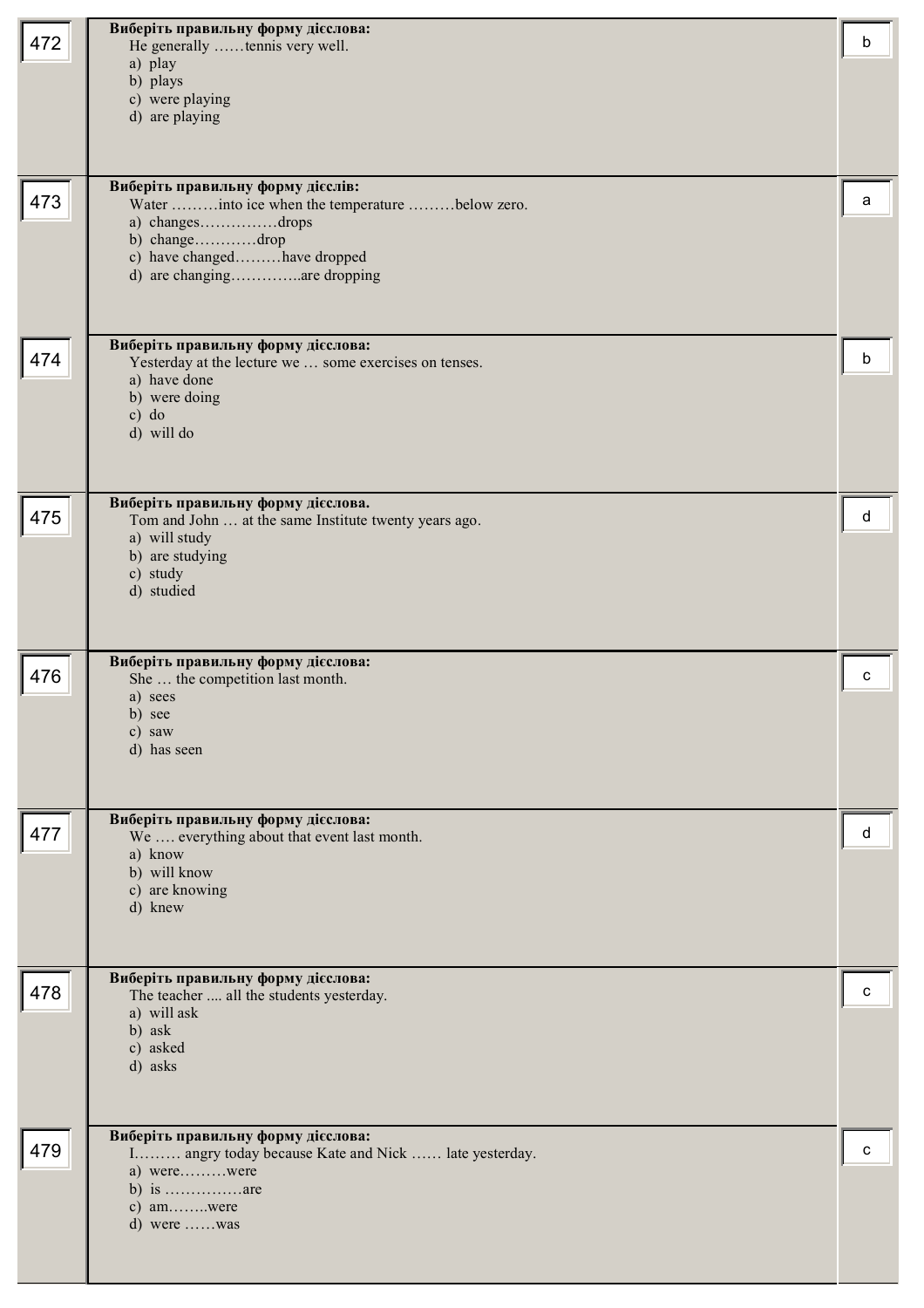| 480 | Виберіть правильну форму дієслова:<br>The children  the whole evening yesterday.<br>a) play<br>b) are playing<br>c) were playing<br>d) was playing<br>Виберіть правильну форму дієслова: | c |
|-----|------------------------------------------------------------------------------------------------------------------------------------------------------------------------------------------|---|
| 481 | When I got up my parents  tea.<br>a) were drinking<br>b) will be drinking<br>c) are drinking<br>d) have drunk                                                                            | a |
| 482 | Виберіть правильну форму дієслова:<br>It  me 15 minutes to find his house yesterday.<br>a) was taking<br>b) has taken<br>c) took<br>d) takes                                             | c |
| 483 | Виберіть правильну форму дієслова:<br>They  to the museum last week.<br>a) are going<br>b) went<br>c) have gone<br>d) will go                                                            | b |
| 484 | Виберіть правильну форму дієслова:<br>When I entered the kitchen my mother  dinner.<br>a) was cooking<br>b) has cooked<br>c) cooked<br>d) cooks                                          | a |
| 485 | Виберіть правильну форму дієслова:<br>It  hard when I left home yesterday.<br>a) was rained<br>b) has rained<br>c) raining<br>d) was raining                                             | d |
| 486 | Виберіть правильну форму дієслова:<br>The boy  computer games the whole evening yesterday.<br>a) was playing<br>b) is played<br>c) has played<br>d) play                                 | a |
| 487 | Виберіть правильну форму дієслова:<br>Yesterday we all after meal.<br>a) felt ill<br>b) feels ill<br>c) was felt ill<br>d) was feeling ill                                               | a |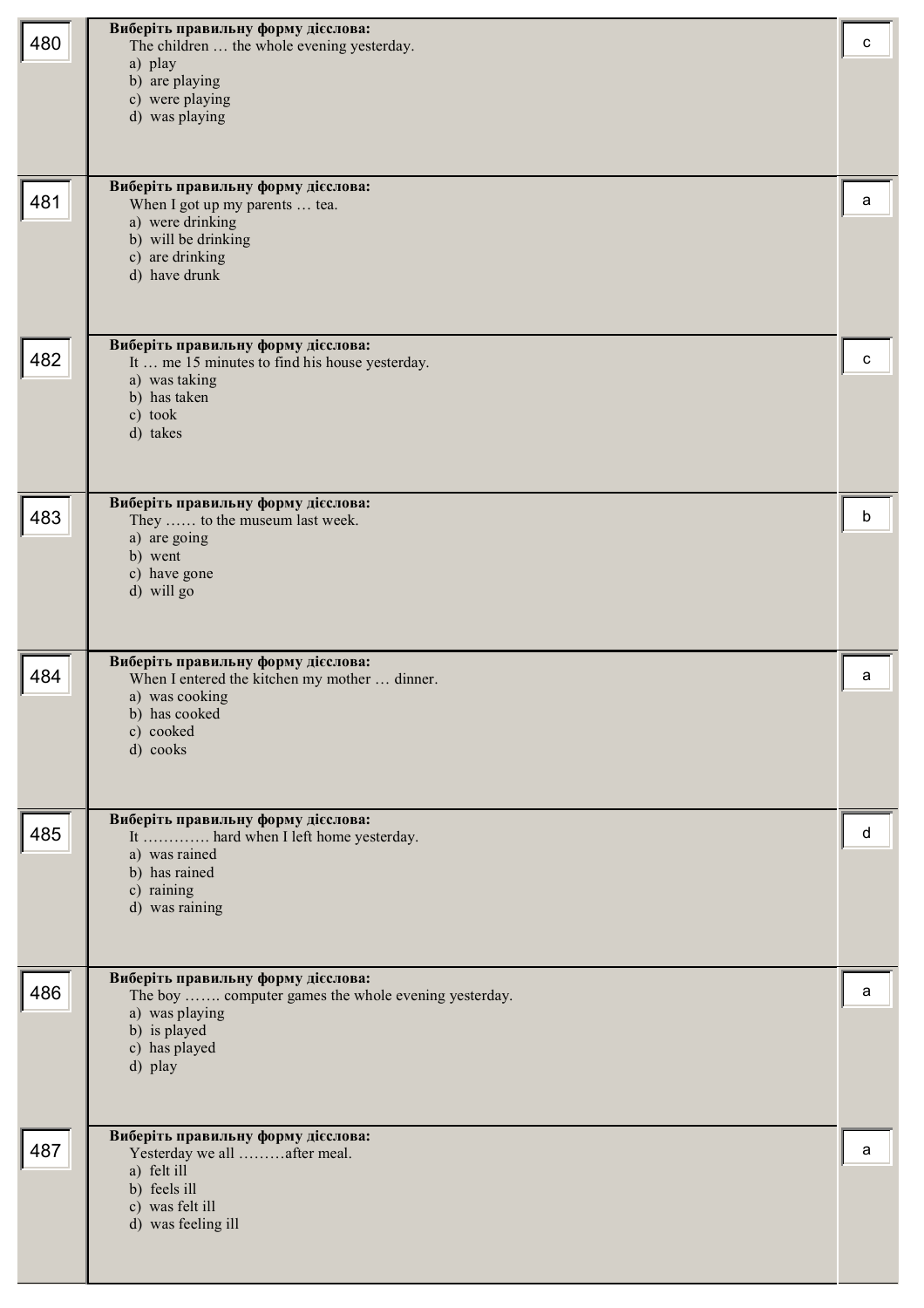| 488 | Виберіть правильну форму дієслова:<br>When I came she  for her exam.<br>a) was studied<br>b) have studied<br>c) was studying<br>d) has studied<br>Виберіть правильну форму дієслова:         | c |
|-----|----------------------------------------------------------------------------------------------------------------------------------------------------------------------------------------------|---|
| 489 | There isn't any cloud in the sky, but it cloudy in the morning.<br>a) has been<br>b) was<br>c) were<br>d) are<br>Виберіть правильну форму дієслова:                                          | b |
| 490 | Mrs. Clay usually finishes her work at half past three, but she it later yesterday afternoon.<br>a) finish<br>b) finishes<br>c) finished<br>d) finishing                                     | C |
| 491 | Виберіть правильну форму дієслова:<br>Last week I was very busy with my exam. So I my mother about the house.<br>a) not helped<br>b) didn't helped<br>c) didn't help<br>d) don't help        | с |
| 492 | Виберіть правильну форму дієслова:<br>Tom isn't playing tennis tomorrow afternoon, he tennis yesterday.<br>a) doesn't play<br>b) didn't play<br>c) didn't played<br>d) wasn't played         | b |
| 493 | Виберіть правильну форму дієслова:<br>We generally have lunch at 12.30, but yesterday we later.<br>a) had lunch<br>b) have lunched<br>c) have had lunch<br>d) were lunched                   | a |
| 494 | Виберіть правильну форму дієслова:<br>Now my brother smokes a lot, but he before.<br>a) haven't smoked<br>b) didn't smoke<br>c) not smoked<br>d) don't smoke                                 | b |
| 495 | Виберіть правильну форму дієслова:<br>The Frasers live in four-room apartment, but last year they  in a small house in the country.<br>a) was living<br>b) did live<br>c) lived<br>d) living | C |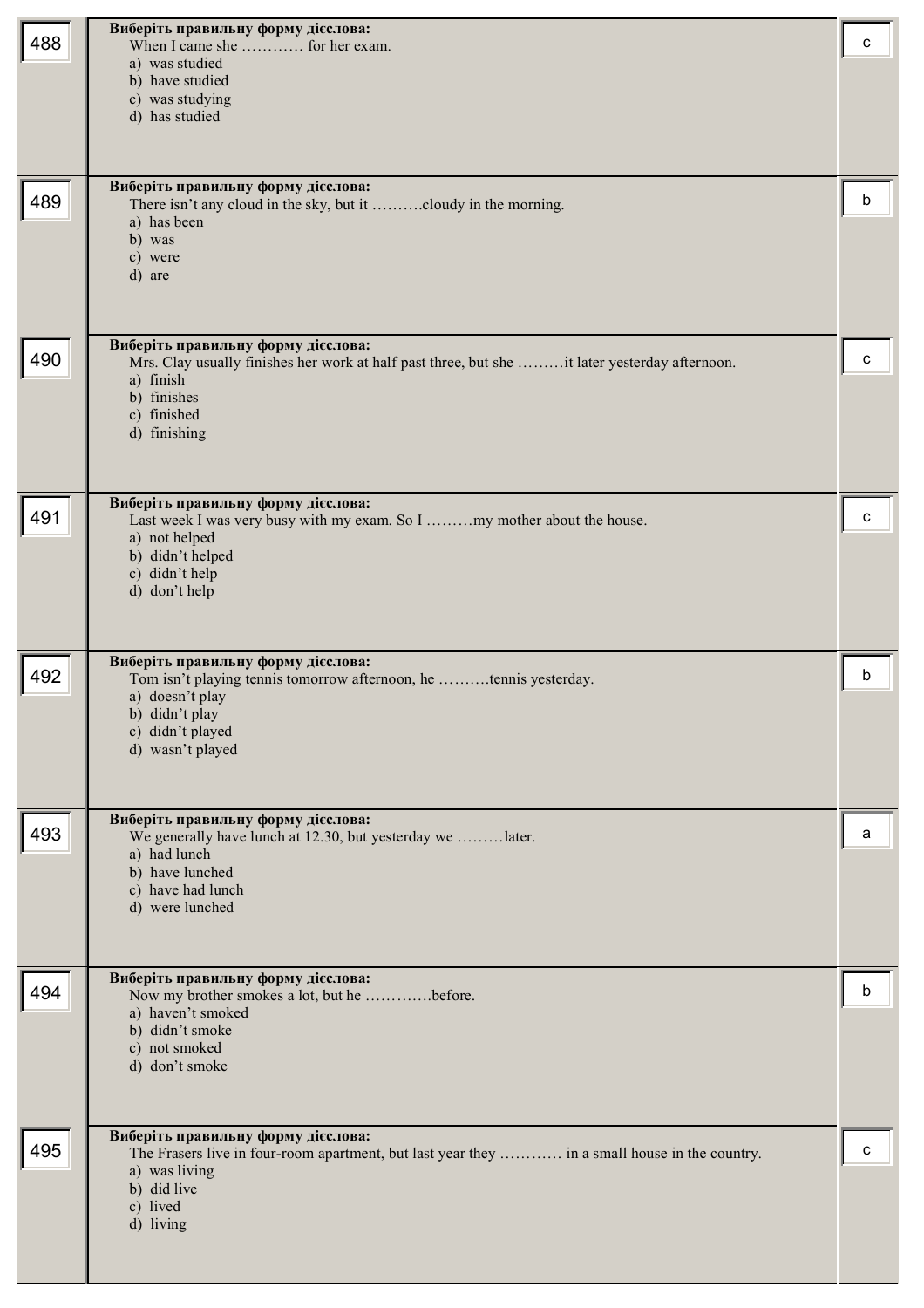|     | Виберіть правильну форму дієслова:                                                  |   |
|-----|-------------------------------------------------------------------------------------|---|
| 496 | I  to the market myself last time, but now I don't remember how to get there.       | c |
|     | a) getted<br>b) have got                                                            |   |
|     | c) got                                                                              |   |
|     | d) has got                                                                          |   |
|     |                                                                                     |   |
|     | Виберіть правильну форму дієслова:                                                  |   |
| 497 | Jack  to remember what he had done last April.<br>a) was tried                      | b |
|     | b) tried                                                                            |   |
|     | c) tryed                                                                            |   |
|     | d) try                                                                              |   |
|     |                                                                                     |   |
|     | Виберіть правильну форму дієслова:                                                  | c |
| 498 | Looking through the paper, the teacher  several mistakes.<br>a) finded              |   |
|     | b) founded                                                                          |   |
|     | c) found<br>d) find                                                                 |   |
|     |                                                                                     |   |
|     |                                                                                     |   |
| 499 | Виберіть правильні форми дієслів:<br>He  Mary and  in love with her at first sight. | b |
|     | a) had metfalled                                                                    |   |
|     | b) metfell<br>c) metedfell                                                          |   |
|     | d) metfall                                                                          |   |
|     |                                                                                     |   |
|     |                                                                                     |   |
| 500 | Виберіть правильну форму дієслова:<br>They  at 5 o'clock in the afternoon.          | b |
|     | a) not arrived                                                                      |   |
|     | b) didn't arrive<br>c) doesn't arrive                                               |   |
|     | d) has not arrived                                                                  |   |
|     |                                                                                     |   |
|     | Виберіть правильну форму дієслова:                                                  |   |
| 501 | We  a bus to Chicago last week.                                                     | c |
|     | a) taked<br>b) did took                                                             |   |
|     | c) took                                                                             |   |
|     | d) taken                                                                            |   |
|     |                                                                                     |   |
|     | Виберіть правильну форму дієслова:                                                  |   |
| 502 | They a swimming pool into their backyard last summer.<br>a) did build               | b |
|     | b) built                                                                            |   |
|     | c) were built                                                                       |   |
|     | d) has built                                                                        |   |
|     |                                                                                     |   |
| 503 | Виберіть правильну форму дієслова:                                                  | b |
|     | She  home early from the party yesterday.<br>a) camed                               |   |
|     | b) came                                                                             |   |
|     | c) didn't came<br>d) coming                                                         |   |
|     |                                                                                     |   |
|     |                                                                                     |   |
|     |                                                                                     |   |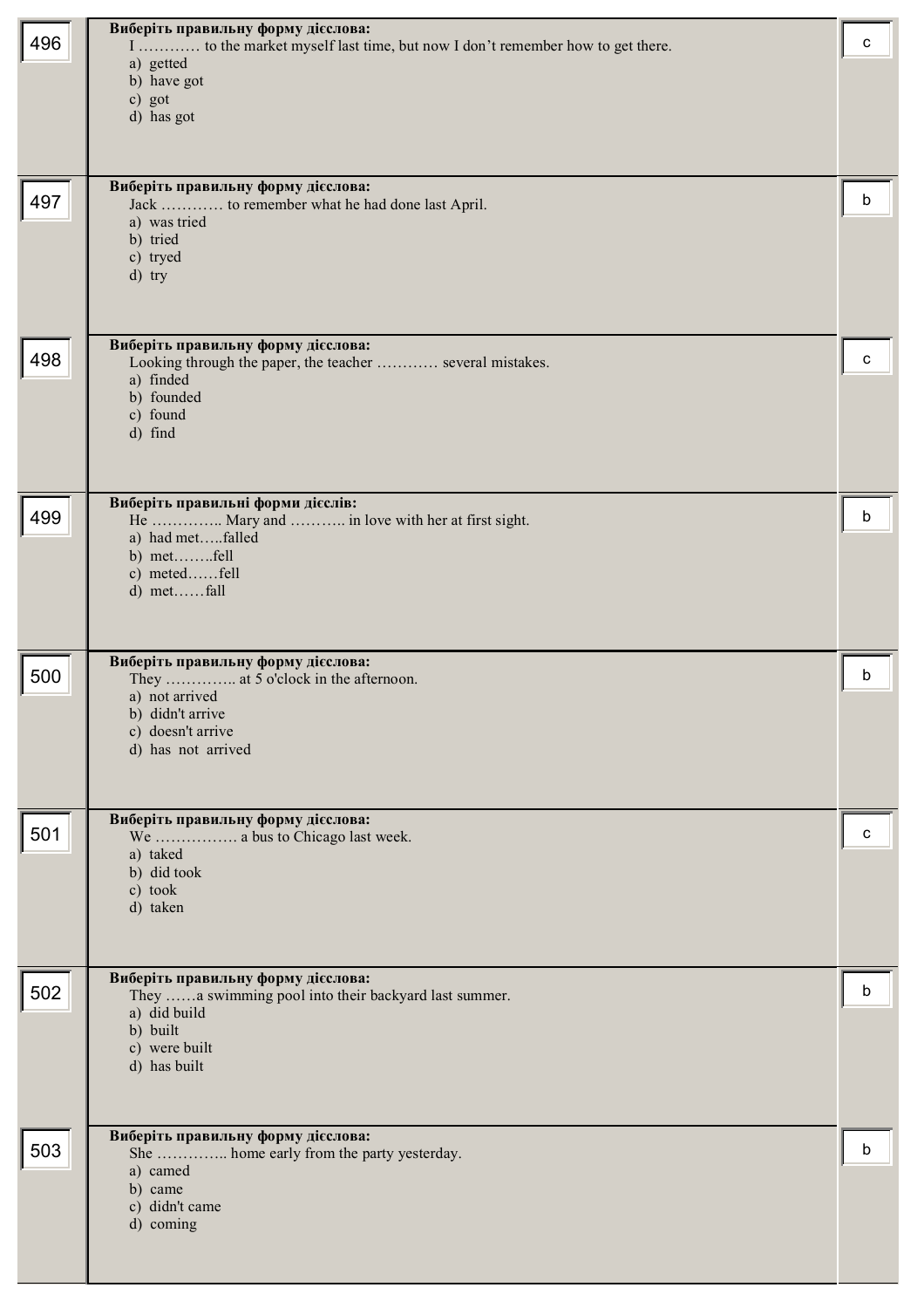|     | Виберіть правильну форму дієслова:                                                                  |   |
|-----|-----------------------------------------------------------------------------------------------------|---|
| 504 | He didn't see me as he  a newspaper.<br>a) was reading                                              | a |
|     | b) readed                                                                                           |   |
|     | c) did read<br>d) has read                                                                          |   |
|     |                                                                                                     |   |
|     |                                                                                                     |   |
|     | Виберіть правильну форму дієслова:                                                                  |   |
| 505 | It too hard when we left the office.<br>a) were snowing                                             | c |
|     | b) snows                                                                                            |   |
|     | c) was snowing<br>d) has snowed                                                                     |   |
|     |                                                                                                     |   |
|     |                                                                                                     |   |
|     | Виберіть правильну форму дієслова:                                                                  |   |
| 506 | Last year I the news too late so I couldn't help him.<br>a) hear                                    | C |
|     | b) was hearing                                                                                      |   |
|     | c) heard<br>d) have heard                                                                           |   |
|     |                                                                                                     |   |
|     |                                                                                                     |   |
|     | Виберіть правильну форму дієслова:                                                                  |   |
| 507 | The train couldn't stop because it too fast at that time.<br>a) travels                             | d |
|     | b) has travel                                                                                       |   |
|     | c) will travel<br>d) was travelling                                                                 |   |
|     |                                                                                                     |   |
|     |                                                                                                     |   |
| 508 | Виберіть правильну форму дієслова:                                                                  | a |
|     | His sister  to him to stop but he  her.<br>a) was shoutingdidn't hear                               |   |
|     | b) shoutsdidn't hear                                                                                |   |
|     | c) shouted don't hear<br>d) was shoutingwasn't hearing                                              |   |
|     |                                                                                                     |   |
|     |                                                                                                     |   |
| 509 | Виберіть правильну форму дієслова:<br>Large crowds  at the station when the famous artists arrived. | b |
|     | a) was waited                                                                                       |   |
|     | b) were waiting<br>c) wait                                                                          |   |
|     | d) waits                                                                                            |   |
|     |                                                                                                     |   |
|     |                                                                                                     |   |
| 510 | Виберіть правильну форму дієслова:<br>We to the station when it began to rain.                      | d |
|     | a) walk                                                                                             |   |
|     | b) are walking<br>c) is walking                                                                     |   |
|     | d) were walking                                                                                     |   |
|     |                                                                                                     |   |
|     |                                                                                                     |   |
| 511 | Виберіть правильну форму дієслова:<br>He in the garden when the storm broke out.                    | d |
|     | a) were sitting                                                                                     |   |
|     | b) sits<br>c) sitting                                                                               |   |
|     | d) was sitting                                                                                      |   |
|     |                                                                                                     |   |
|     |                                                                                                     |   |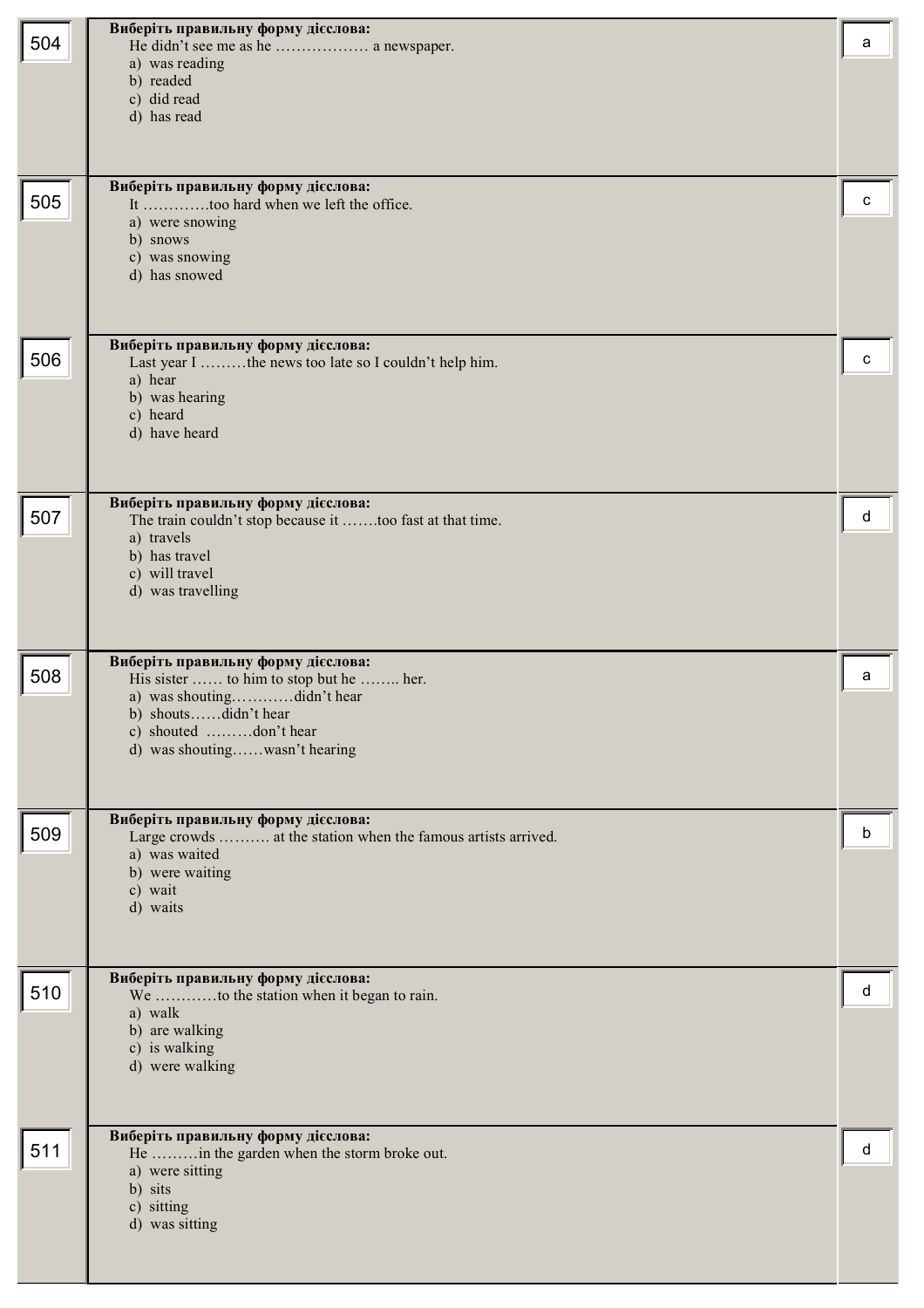| 512 | Виберіть правильну форму дієслова:<br>When I woke up yesterday morning, the sun high in the sky.<br>a) shine<br>b) shines<br>c) is shining<br>d) was shining                                   | d |
|-----|------------------------------------------------------------------------------------------------------------------------------------------------------------------------------------------------|---|
| 513 | Виберіть правильну форму дієслова:<br>Two days ago we the matter with the manager.<br>a) discusses<br>b) discuss<br>c) discussed<br>d) will discuss                                            | с |
| 514 | Виберіть правильну форму дієслова:<br>All last week he  for the examinations.<br>a) prepares<br>b) will prepare<br>c) was prepare<br>d) was preparing                                          | d |
| 515 | Виберіть правильну форму дієслів:<br>We your friend last week, but he  us.<br>a) seedoesn't recognize<br>b) sawdidn't recognize<br>c) saw don't recognize<br>d) were seeingwasn't recognizing  | b |
| 516 | Виберіть правильну форму дієслова:<br>When I first  to England in 1938, I thought I knew English fairly well.<br>a) came<br>b) come<br>c) was coming<br>d) will come                           | a |
| 517 | Виберіть правильну форму дієслова:<br>While I  the dishes last night, I dropped a plate and broke it.<br>a) have washed<br>b) was washing<br>c) had washed<br>d) will wash                     | b |
| 518 | Виберіть правильну форму дієслова:<br>I didn't see Linda last month because she  around Europe at that time.<br>a) have travelled<br>b) was travelling<br>c) had travelled<br>d) will travel   | b |
| 519 | Виберіть правильну форму дієслова:<br>She was not interested in the book because she  it.<br>a) hadn't understood<br>b) will not understand<br>c) weren't understanding<br>d) don't understand | a |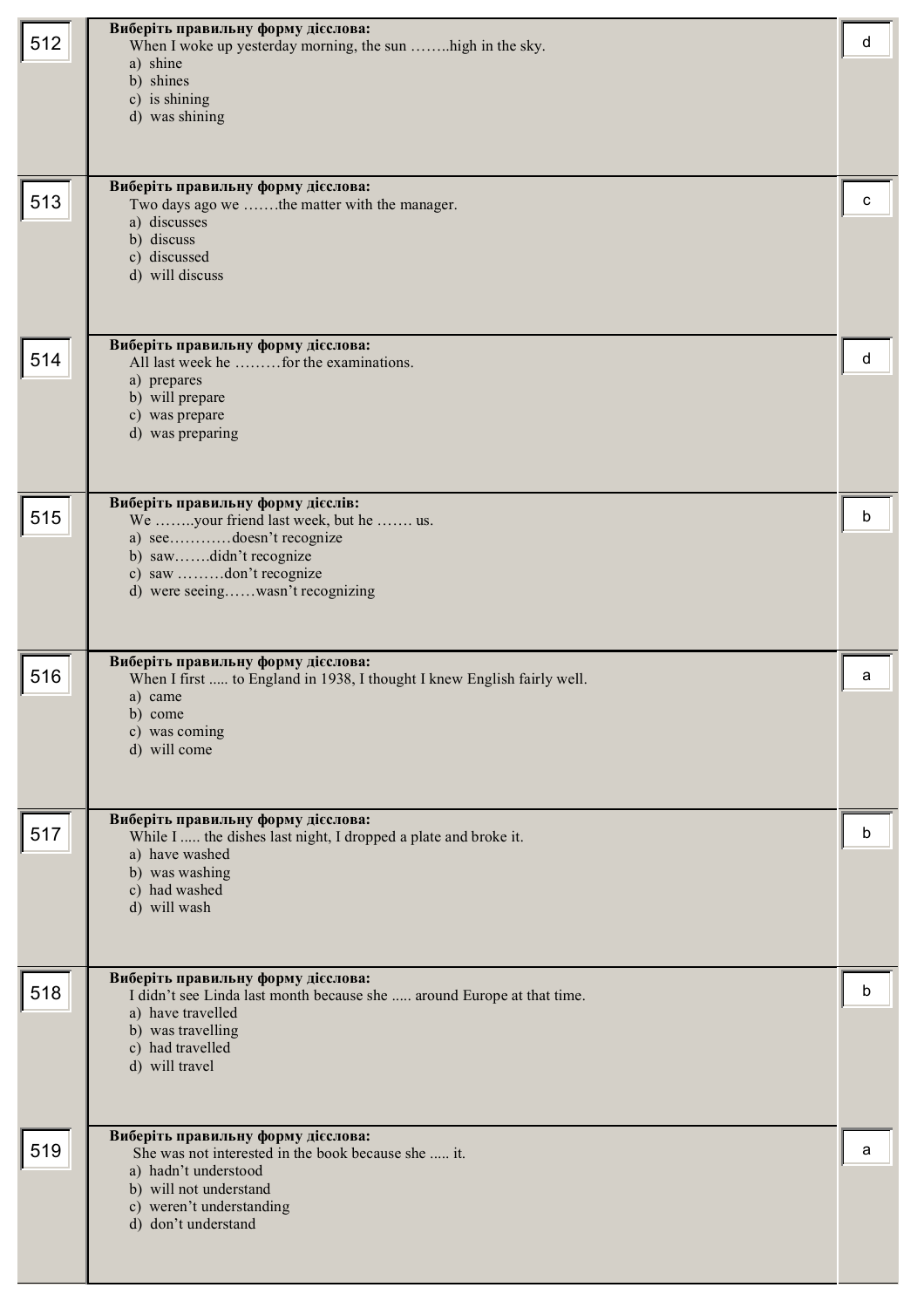| 520 | Виберіть правильну форму дієслова:<br>I  an excellent mark for my test tomorrow.                                             | b |
|-----|------------------------------------------------------------------------------------------------------------------------------|---|
|     | a) get<br>b) will get                                                                                                        |   |
|     | c) got<br>d) is getting                                                                                                      |   |
|     |                                                                                                                              |   |
|     | Виберіть правильну форму дієслова:                                                                                           |   |
| 521 | We  together next several years.<br>a) will work                                                                             | a |
|     | b) is working<br>c) work                                                                                                     |   |
|     | d) worked                                                                                                                    |   |
|     |                                                                                                                              |   |
| 522 | Виберіть правильну форму дієслова:<br>I  you here at seven o'clock tomorrow.<br>a) is meeting                                | c |
|     | b) meet<br>c) will meet                                                                                                      |   |
|     | d) met                                                                                                                       |   |
|     |                                                                                                                              |   |
| 523 | Виберіть правильну форму дієслова:<br>He  his English examination next Monday.                                               | d |
|     | a) took<br>b) takes                                                                                                          |   |
|     | c) taking<br>d) will take                                                                                                    |   |
|     |                                                                                                                              |   |
| 524 | Виберіть правильну форму дієслова:<br>In a year he  his holiday in France.                                                   | d |
|     | a) was spending<br>b) spent                                                                                                  |   |
|     | c) spends<br>d) will spend                                                                                                   |   |
|     |                                                                                                                              |   |
|     | Виберіть правильну форму дієслова:                                                                                           |   |
| 525 | Last year my friend  his holidays in Italy.<br>a) are spending                                                               | b |
|     | b) spent<br>c) spends                                                                                                        |   |
|     | d) will spend                                                                                                                |   |
|     | Виберіть правильну форму дієслова:                                                                                           |   |
| 526 | In future the work of this scientist  to solve many economic problems of our society.<br>a) is help                          | b |
|     | b) will help<br>c) will be helped                                                                                            |   |
|     | d) has helped                                                                                                                |   |
|     |                                                                                                                              |   |
| 527 | Виберіть правильну форму дієслова:<br>The First International Scientific Conference organized by our University  next month. | b |
|     | a) will be taken place<br>b) will take place                                                                                 |   |
|     | c) take place<br>d) took place                                                                                               |   |
|     |                                                                                                                              |   |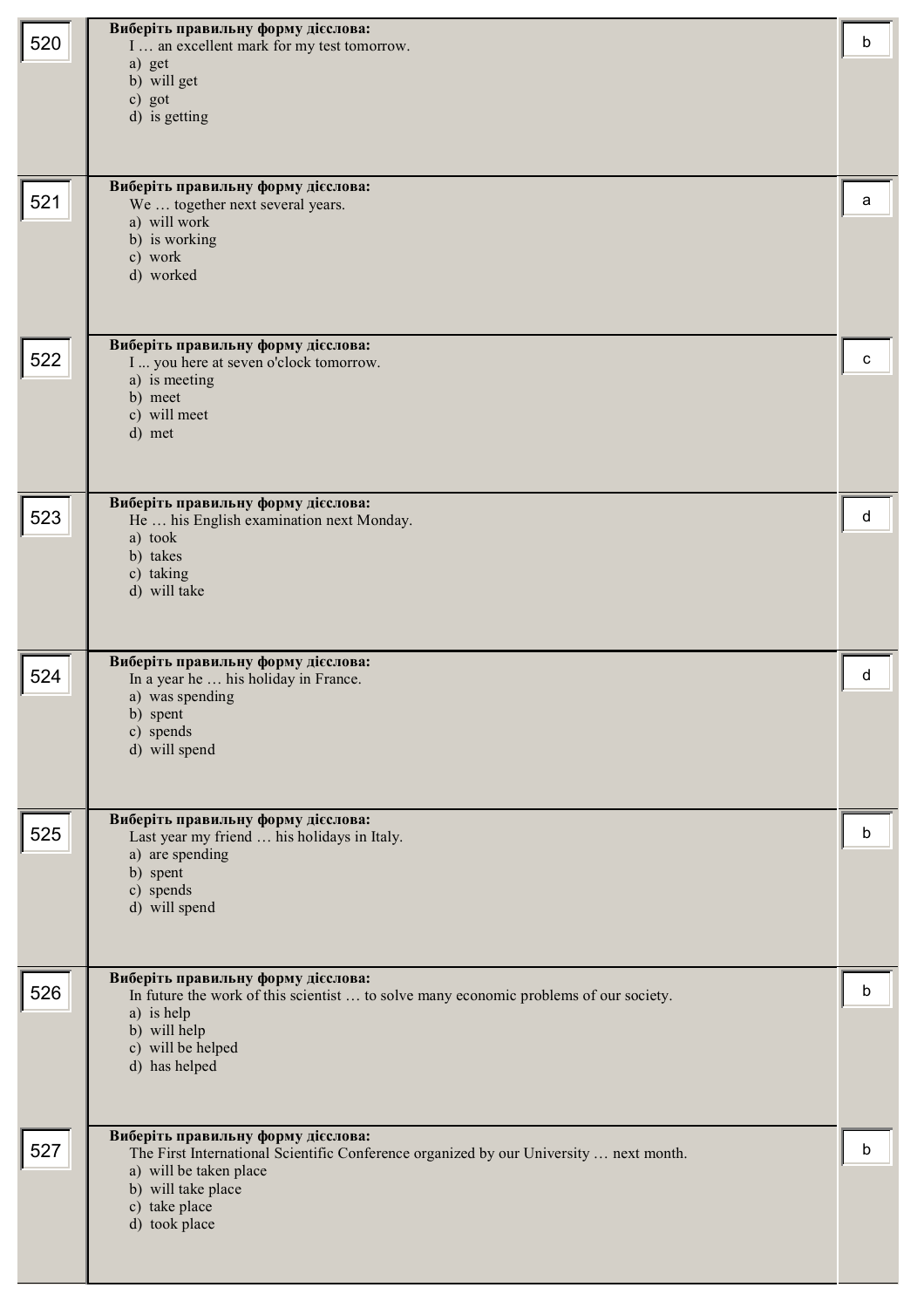| 528 | Виберіть правильну форму модального дієслова:<br>Tomorrow I  to go shopping.<br>a) will must<br>b) will have<br>c) had<br>d) have                                                                          | b |
|-----|------------------------------------------------------------------------------------------------------------------------------------------------------------------------------------------------------------|---|
| 529 | Виберіть правильну форму дієслова:<br>We  the historical monuments of our capital to the delegation tomorrow, because it's too late today.<br>a) will show<br>b) is showing<br>c) will be shown<br>d) show | a |
| 530 | Виберіть правильну форму дієслова:<br>They  chess at 3 o'clock tomorrow.<br>a) will be playing<br>b) is playing<br>c) will have played<br>d) played                                                        | a |
| 531 | Виберіть правильну форму дієслова:<br>He  his flat tomorrow for the whole day.<br>a) cleans<br>b) will have cleaned<br>c) will be cleaning<br>d) will be clean                                             | c |
| 532 | Виберіть правильну форму дієслова:<br>She her home task at 3 tomorrow.<br>a) will be doing<br>b) will have done<br>c) does<br>d) did                                                                       | a |
| 533 | Виберіть правильну форму дієслова:<br>I  you tomorrow at 6.30.<br>a) call<br>b) will be calling<br>c) will have called<br>d) called                                                                        | b |
| 534 | Виберіть правильну форму дієслова:<br>This time tomorrow everyone about your success.<br>a) will be reading<br>b) will reading<br>c) reads<br>d) is reading                                                | a |
| 535 | Виберіть правильну форму дієслова:<br>When you arrive I  my things.<br>a) be packing<br>b) will be packing<br>c) pack<br>d) am packing                                                                     | b |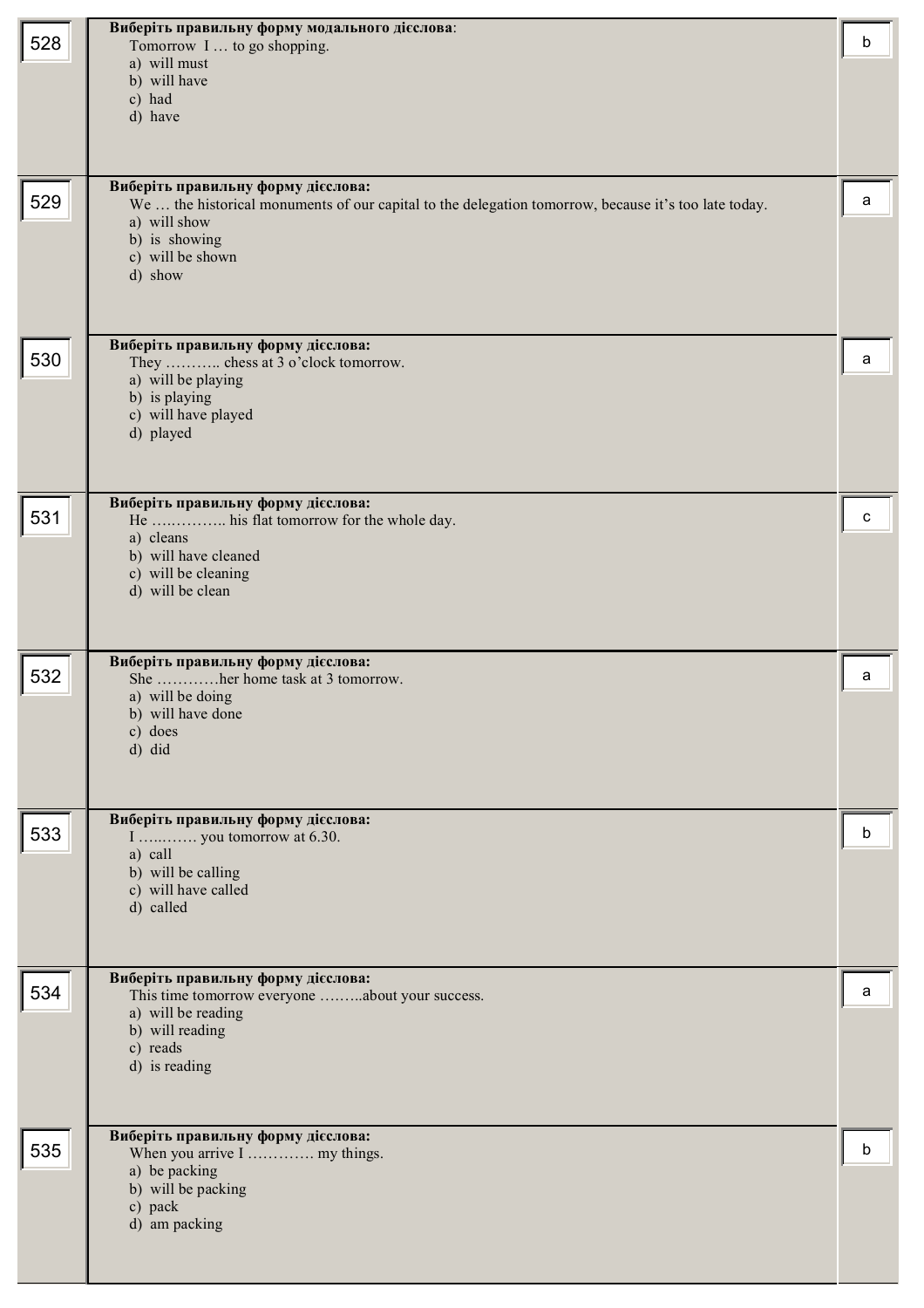| 536 | Виберіть правильну форму дієслова:<br>This time next Sunday we a new film.<br>a) will watching<br>b) watch<br>c) be watching<br>d) will be watching                     | d |
|-----|-------------------------------------------------------------------------------------------------------------------------------------------------------------------------|---|
| 537 | Виберіть правильну форму дієслова:<br>In two days at 3 p.m. we over the Carpathians.<br>a) fly<br>b) will flying<br>c) be flying<br>d) will be flying                   | d |
| 538 | Виберіть правильну форму дієслова:<br>He  at the Ritz Hotel for ten days on his holidays.<br>a) will be staying<br>b) will be stay<br>c) stay<br>d) are staying         | a |
| 539 | Виберіть правильну форму дієслова:<br>In three days at 8 a.m. he  his car.<br>a) will have drive<br>b) will be driving<br>c) be driving<br>d) drove                     | b |
| 540 | Виберіть правильну форму дієслова:<br>Tomorrow when I get home, my dog  at the door waiting for me.<br>a) will be sitting<br>b) is sitting<br>c) sits<br>d) was sitting | a |
| 541 | Виберіть правильну форму дієслова:<br>Don't ring me up at 6 p.m. I  a bath at that time.<br>a) have<br>b) will be having<br>c) had<br>d) am having                      | b |
| 542 | Виберіть правильну форму дієслова:<br>Tomorrow Mary  the article all day.<br>a) will be translated<br>b) are translating<br>c) will be translating<br>d) translated     | с |
| 543 | Виберіть правильну форму дієслова:<br>At 6 tomorrow morning I  morning exercises.<br>$a)$ do<br>b) will be done<br>c) will be doing<br>d) am doing                      | C |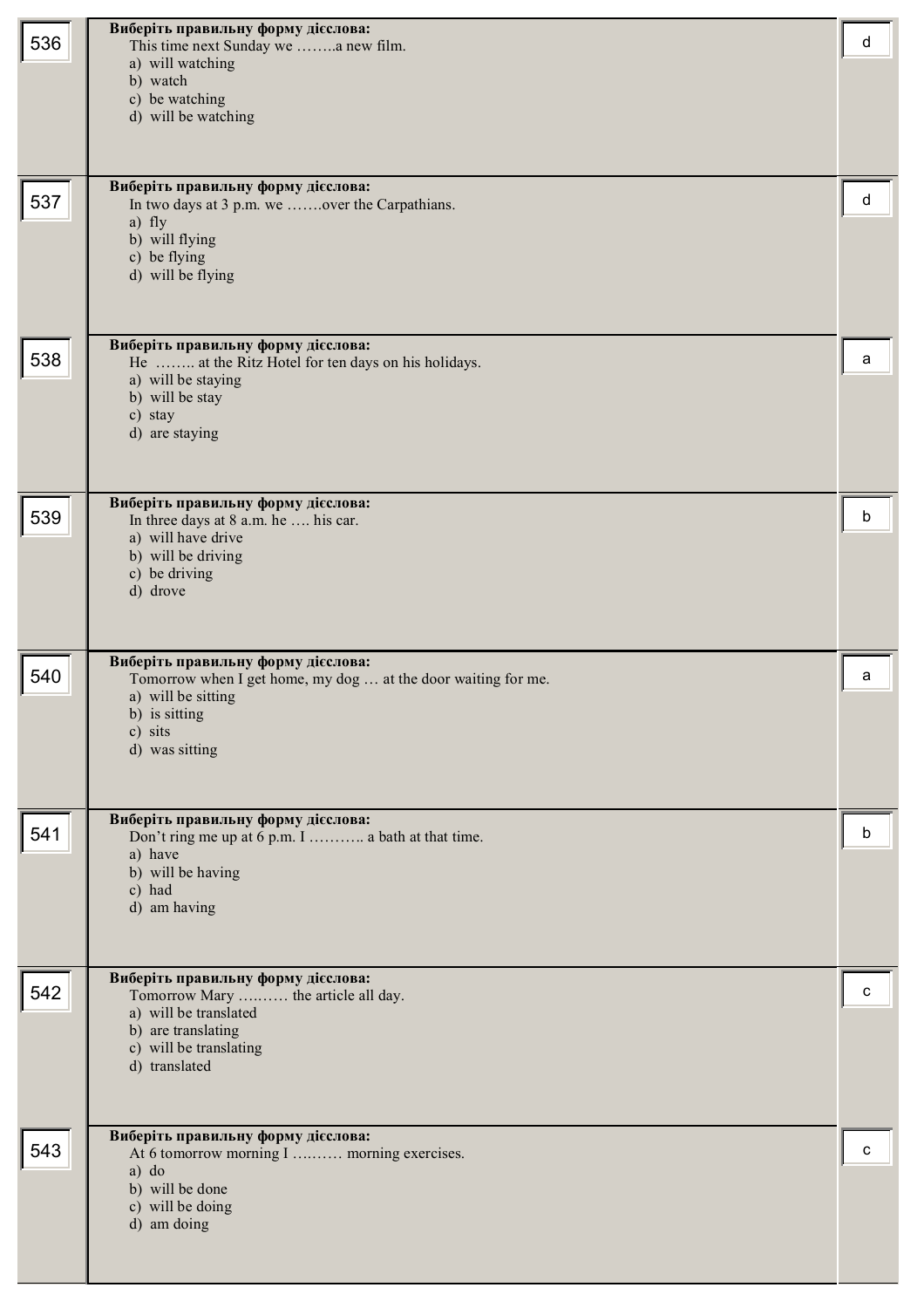| 544 | Виберіть правильну форму дієслова:<br>Tomorrow when we come home our mother<br>a) will be washing up<br>b) is washing up.<br>c) will be washed up.<br>d) washed up                                 | a |
|-----|----------------------------------------------------------------------------------------------------------------------------------------------------------------------------------------------------|---|
| 545 | Виберіть правильну форму дієслова:<br>We are going to the theatre. We  a new play for three hours.<br>a) will be watching<br>b) watch<br>c) are watching<br>d) will be watched                     | а |
| 546 | Виберіть правильну форму дієслова:<br>He  the whole evening tomorrow.<br>a) will have played the violin<br>b) will played the violin<br>c) are playing the violin<br>d) will be playing the violin | d |
| 547 | Виберіть правильну форму дієслова:<br>We  a new computer program for next two months.<br>a) will have study<br>b) am studying<br>c) will be studying<br>d) studied                                 | с |
| 548 | Виберіть правильну форму дієслова:<br>a) will translate<br>b) will be translated<br>c) am translating<br>d) translated                                                                             | a |
| 549 | Виберіть правильну форму дієслова:<br>We  our things tomorrow all day long.<br>a) will have packed<br>b) are packing<br>c) will be packing<br>d) packed                                            | c |
| 550 | Виберіть правильну форму дієслова:<br>We  just  the room.<br>a) have cleaned<br>b) cleaned<br>c) have clean<br>d) is cleaning                                                                      | a |
| 551 | Виберіть правильну форму дієслова:<br>The students  the homework today.<br>a) have did<br>b) have done<br>c) has done<br>d) does                                                                   | b |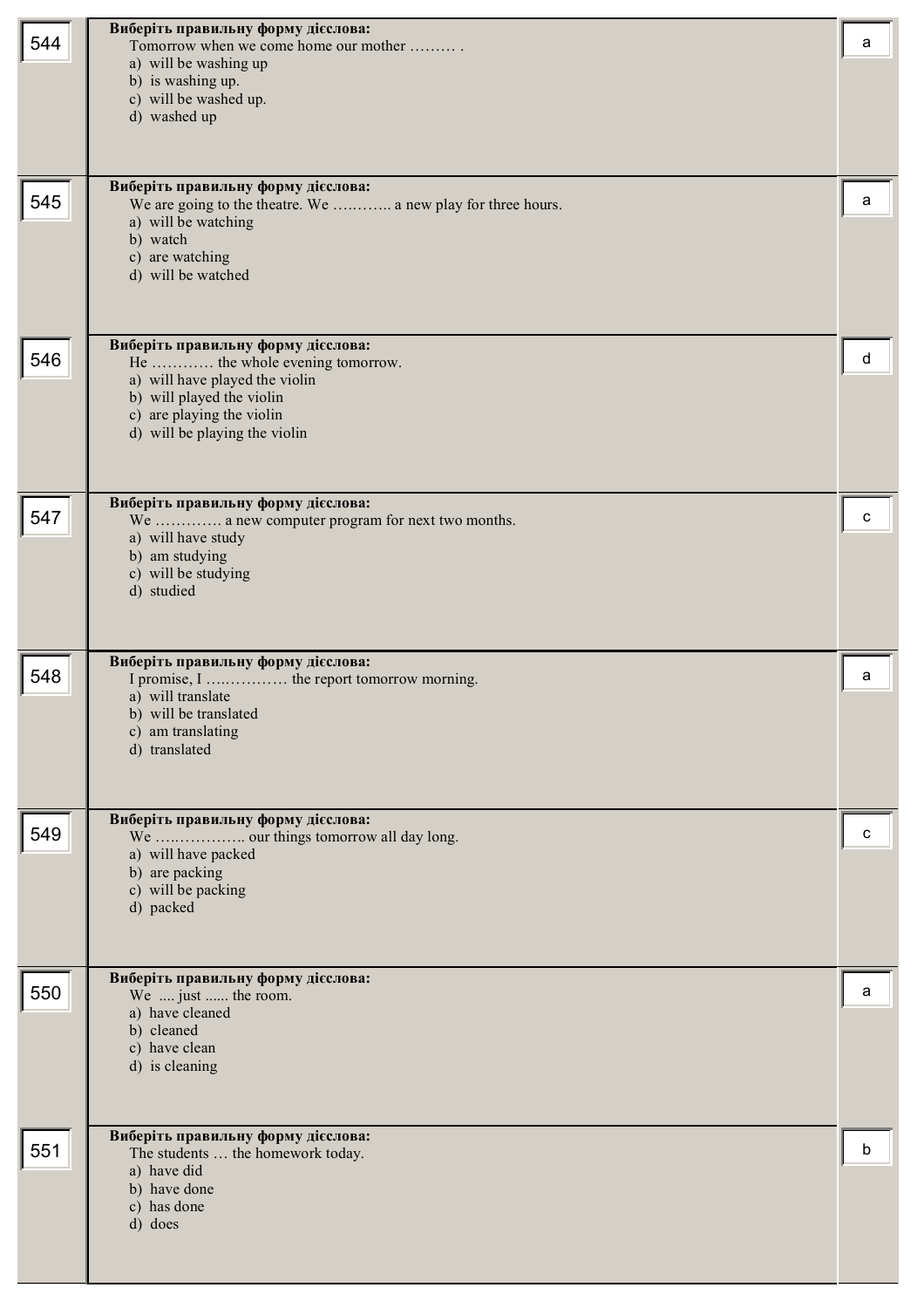|     | Виберіть правильну форму дієслова:                                                 |   |
|-----|------------------------------------------------------------------------------------|---|
| 552 | I  already  five English books.                                                    | c |
|     | a) has read                                                                        |   |
|     | b) was reading                                                                     |   |
|     | c) have read<br>d) will be read                                                    |   |
|     |                                                                                    |   |
|     |                                                                                    |   |
|     | Виберіть правильну форму дієслова:                                                 |   |
| 553 | Using new methods of management our enterprise  already better results.            | с |
|     | a) have reached                                                                    |   |
|     | b) had been reached                                                                |   |
|     | c) has reached                                                                     |   |
|     | d) is reached                                                                      |   |
|     |                                                                                    |   |
|     |                                                                                    |   |
| 554 | Виберіть правильну форму дієслова:<br>I  this film this week, I like it very much. | b |
|     | a) was seeing                                                                      |   |
|     | b) have seen                                                                       |   |
|     | c) has seen                                                                        |   |
|     | d) see                                                                             |   |
|     |                                                                                    |   |
|     | Виберіть правильну форму дієслова:                                                 |   |
| 555 | Where is your brother? - Hejust home.                                              | a |
|     | a) has come                                                                        |   |
|     | b) will comes                                                                      |   |
|     | c) have come<br>d) was coming                                                      |   |
|     |                                                                                    |   |
|     |                                                                                    |   |
|     | Виберіть правильну форму дієслова:                                                 |   |
| 556 | I still don't know what to do. I  yet.                                             | a |
|     | a) haven't decided                                                                 |   |
|     | b) hasn't decided<br>c) was not deciding                                           |   |
|     | d) didn't decide                                                                   |   |
|     |                                                                                    |   |
|     |                                                                                    |   |
|     | Виберіть правильну форму дієслова:                                                 |   |
| 557 | She German since last summer.                                                      | c |
|     | a) learn<br>b) have learnt                                                         |   |
|     | c) has learnt                                                                      |   |
|     | d) was learnt                                                                      |   |
|     |                                                                                    |   |
|     |                                                                                    |   |
| 558 | Виберіть правильну форму дієслова:                                                 | b |
|     | He is a very experienced teacher. He for 5 years.<br>a) has teaching               |   |
|     | b) has taught                                                                      |   |
|     | c) have teached                                                                    |   |
|     | d) taught                                                                          |   |
|     |                                                                                    |   |
|     |                                                                                    |   |
| 559 | Виберіть правильну форму дієслова:                                                 | a |
|     | a) have known                                                                      |   |
|     | b) knew                                                                            |   |
|     | c) know<br>d) had know                                                             |   |
|     |                                                                                    |   |
|     |                                                                                    |   |
|     |                                                                                    |   |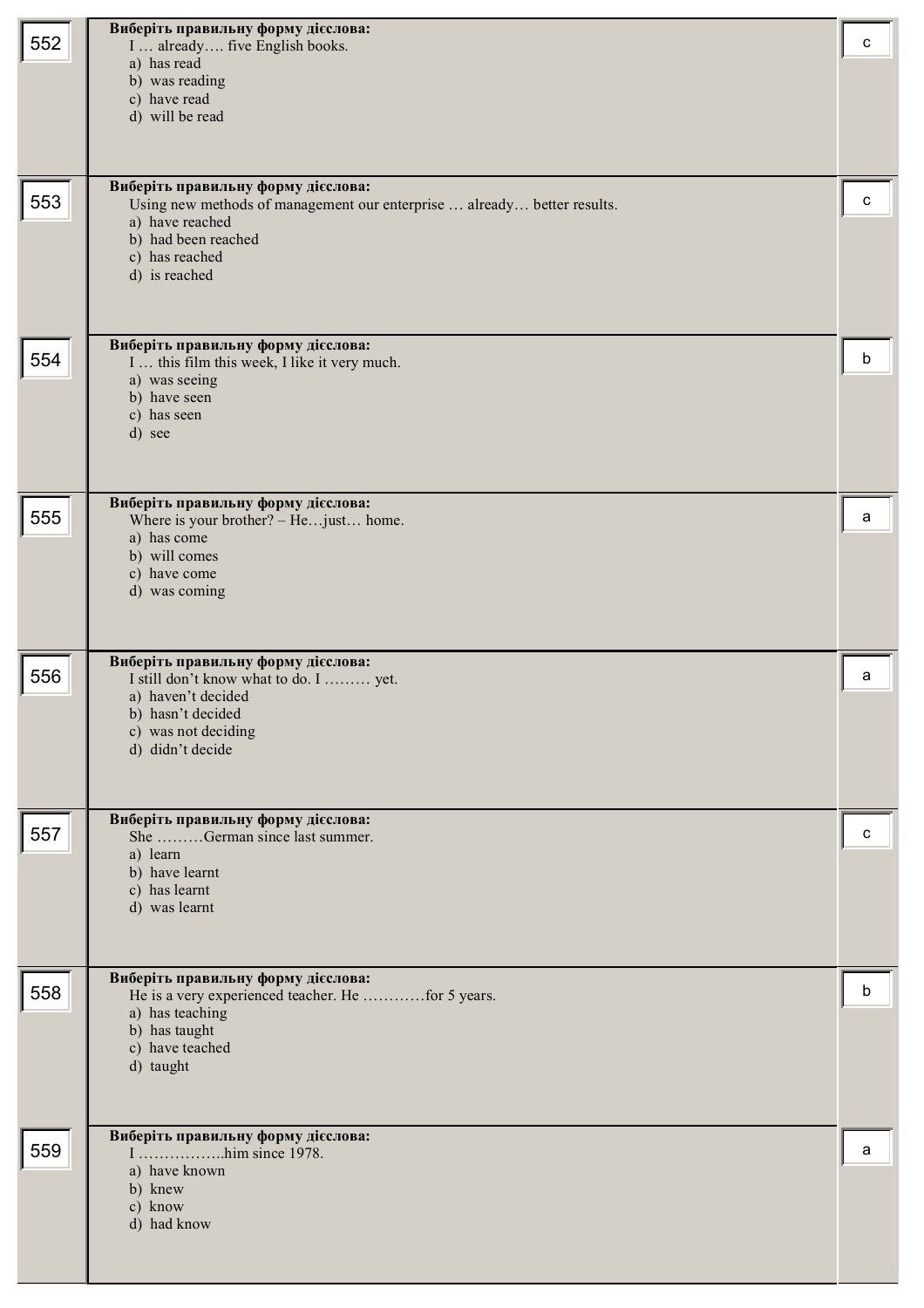|     | Виберіть правильну форму дієслова:                                                         |   |
|-----|--------------------------------------------------------------------------------------------|---|
| 560 | a) have had                                                                                | a |
|     | b) have                                                                                    |   |
|     | c) don't have                                                                              |   |
|     | d) has had                                                                                 |   |
|     |                                                                                            |   |
|     | Виберіть правильну форму дієслова:                                                         |   |
| 561 | your brother from Moscow yet?<br>a) Have  returned?                                        | b |
|     | b) Has  returned?                                                                          |   |
|     | c) Did  return?<br>d) Does  return?                                                        |   |
|     |                                                                                            |   |
|     |                                                                                            |   |
|     | Виберіть правильну форму дієслова:                                                         |   |
| 562 | Please repeat, what you  just to us.<br>a) have said                                       | a |
|     | b) have say                                                                                |   |
|     | c) is saying<br>d) was saying                                                              |   |
|     |                                                                                            |   |
|     |                                                                                            |   |
| 563 | Виберіть правильну форму дієслова:<br>you ever  to South Africa?                           | a |
|     | a) have  been                                                                              |   |
|     | b) has  been<br>c) were  be                                                                |   |
|     | d) did  be                                                                                 |   |
|     |                                                                                            |   |
|     |                                                                                            |   |
| 564 | Виберіть правильну форму дієслова:<br>Shall I pay the waiter? $-$ No, I  already the bill. | C |
|     | a) has  paid                                                                               |   |
|     | b) was  paid<br>c) have  paid                                                              |   |
|     | $d)$ do  pay                                                                               |   |
|     |                                                                                            |   |
|     | Виберіть правильну форму дієслова:                                                         |   |
| 565 | Ann must lay the table. I  already dinner.                                                 | b |
|     | a) will  cook<br>b) have cooked                                                            |   |
|     | c) was cooked                                                                              |   |
|     | d) had cooked                                                                              |   |
|     |                                                                                            |   |
|     | Виберіть правильну форму дієслова:                                                         |   |
| 566 | They don't know what the problem is. They  just                                            | d |
|     | a) has arrived<br>b) were  arrive                                                          |   |
|     | c) will arrive                                                                             |   |
|     | d) have arrived                                                                            |   |
|     |                                                                                            |   |
|     | Виберіть правильну форму дієслова:                                                         |   |
| 567 | Is it a good film? $-$ Yes, it's the best I  ever<br>a) have seen                          | a |
|     | b) has seen                                                                                |   |
|     | c) had seen                                                                                |   |
|     | d) was seeing                                                                              |   |
|     |                                                                                            |   |
|     |                                                                                            |   |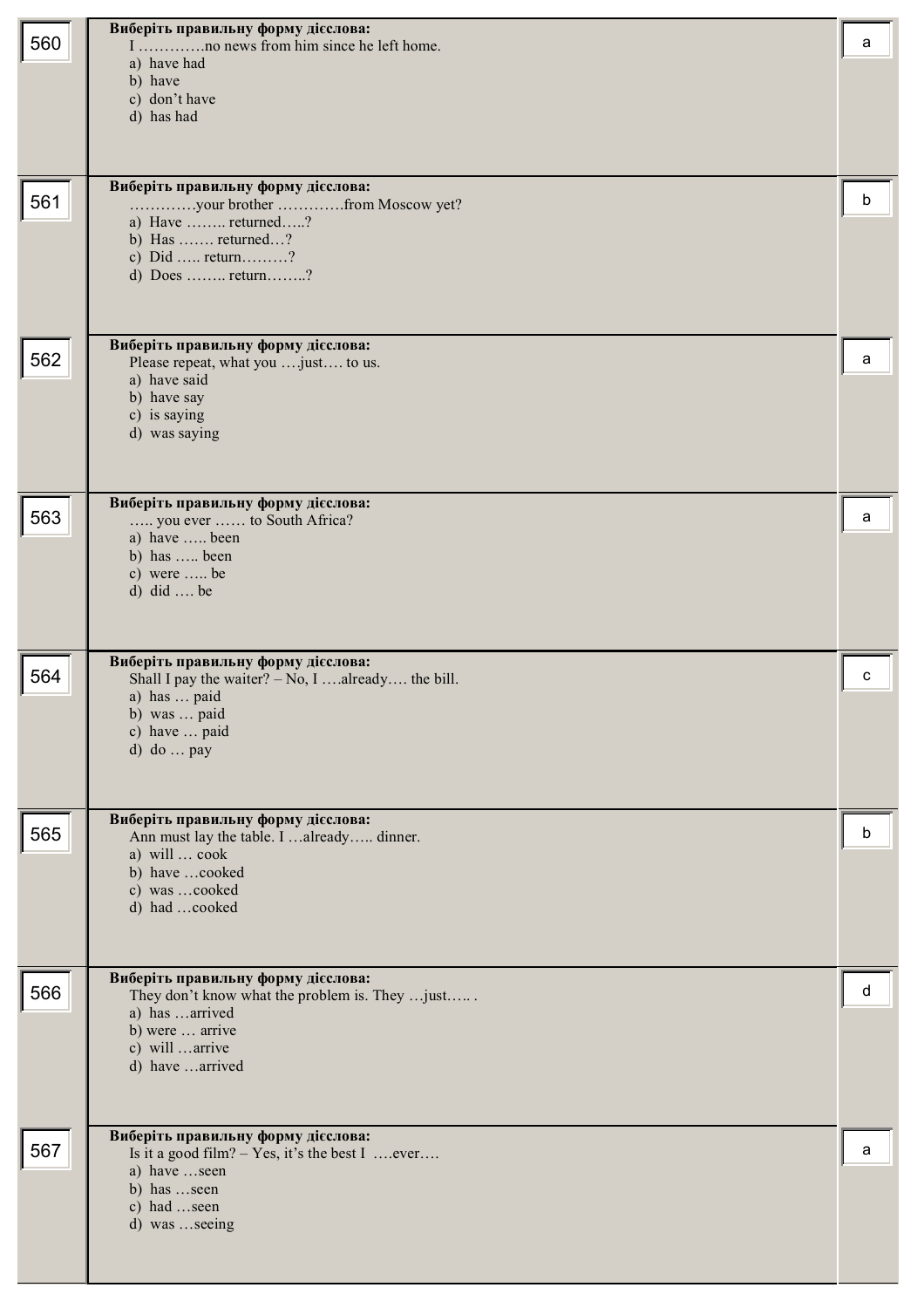| 568 | Виберіть правильну форму дієслова:<br>The post yet.<br>a) haven't come<br>b) didn't come<br>c) hasn't come<br>d) doesn't come                                                  | c |
|-----|--------------------------------------------------------------------------------------------------------------------------------------------------------------------------------|---|
| 569 | Виберіть правильну форму дієслова:<br>She  already the situation to me.<br>a) has  explained<br>b) have  explained<br>c) does  explains<br>d) were  explained                  | a |
| 570 | Виберіть правильну форму дієслова:<br>Nobody  the lost city of Atlantis yet.<br>a) have found<br>b) has found<br>c) finds<br>d) was found                                      | b |
| 571 | Виберіть правильну форму дієслова:<br>Paul is looking for his key. He  just his key.<br>a) loosing<br>b) has lost<br>c) have lost<br>d) will loose                             | b |
| 572 | Виберіть правильну форму дієслова:<br>It's the first time she   a car.<br>a) has driven<br>b) have driven<br>c) was driven<br>d) drive                                         | a |
| 573 | Виберіть правильну форму дієслова:<br>Bill is phoning his girlfriend. It's the third time he her this evening.<br>a) have phoned<br>b) phone<br>c) has phoned<br>d) was phoned | с |
| 574 | Виберіть правильну форму дієслова:<br>I'm hungry. I anything since breakfast.<br>a) wasn't eaten<br>b) hasn't eaten<br>c) haven't eaten<br>d) am not eaten                     | с |
| 575 | Виберіть правильну форму дієслова:<br>a) hasn't had<br>b) wasn't had<br>c) aren't had<br>d) haven't had                                                                        | d |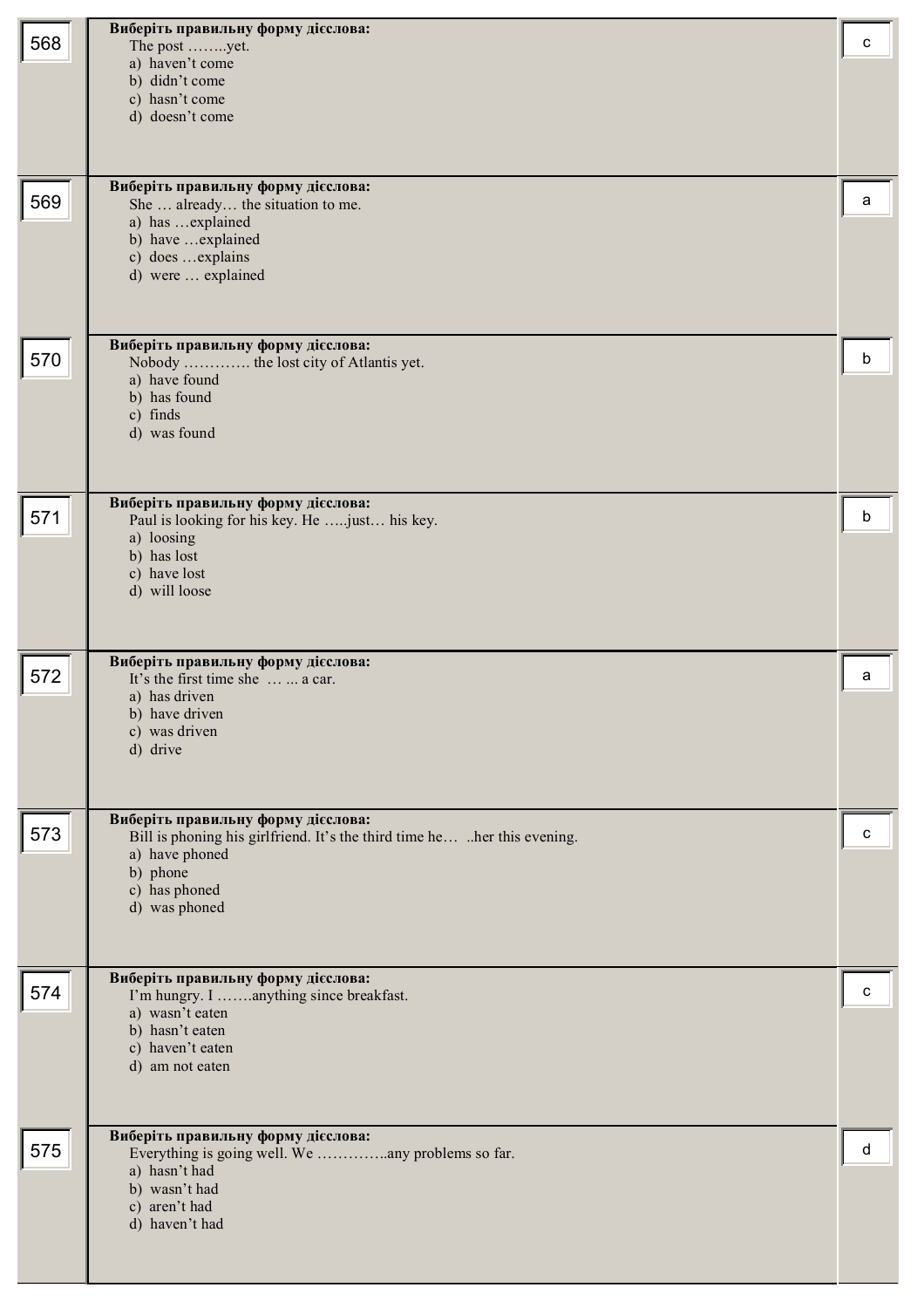| 576 | Виберіть правильну форму дієслова:<br>Kate already ten letters today.<br>a) has written                                                                           | a |
|-----|-------------------------------------------------------------------------------------------------------------------------------------------------------------------|---|
|     | b) have written<br>c) was written<br>d) is written                                                                                                                |   |
| 577 | Виберіть правильну форму дієслова:<br>The floor is brown now. I just it.<br>a) has painted<br>b) have painted<br>c) was painted<br>d) will paint                  | b |
| 578 | Виберіть правильну форму дієслова:<br>The bicycle is OK again now. I  already it.<br>a) are  repairing<br>b) has  repaired<br>c) have repaired<br>d) will  repair | c |
| 579 | Виберіть правильну форму дієслова:<br>He  already54 pages.<br>a) has read<br>b) have read<br>c) was read<br>d) will be read                                       | a |
| 580 | She already a lot of work today.<br>a) have done<br>b) has done<br>c) was doing<br>d) will be done                                                                | b |
| 581 | Виберіть правильну форму дієслова:<br>a) was earned<br>b) have earned<br>c) has earned<br>d) will be earned                                                       | c |
| 582 | Виберіть правильну форму дієслова:<br>a) have played<br>b) has played<br>c) was played<br>d) am played                                                            | а |
| 583 | Виберіть правильну форму дієслова:<br>We any fruit today.<br>a) hasn't eaten<br>b) haven't eaten<br>c) weren't eaten<br>d) aren't eaten                           | b |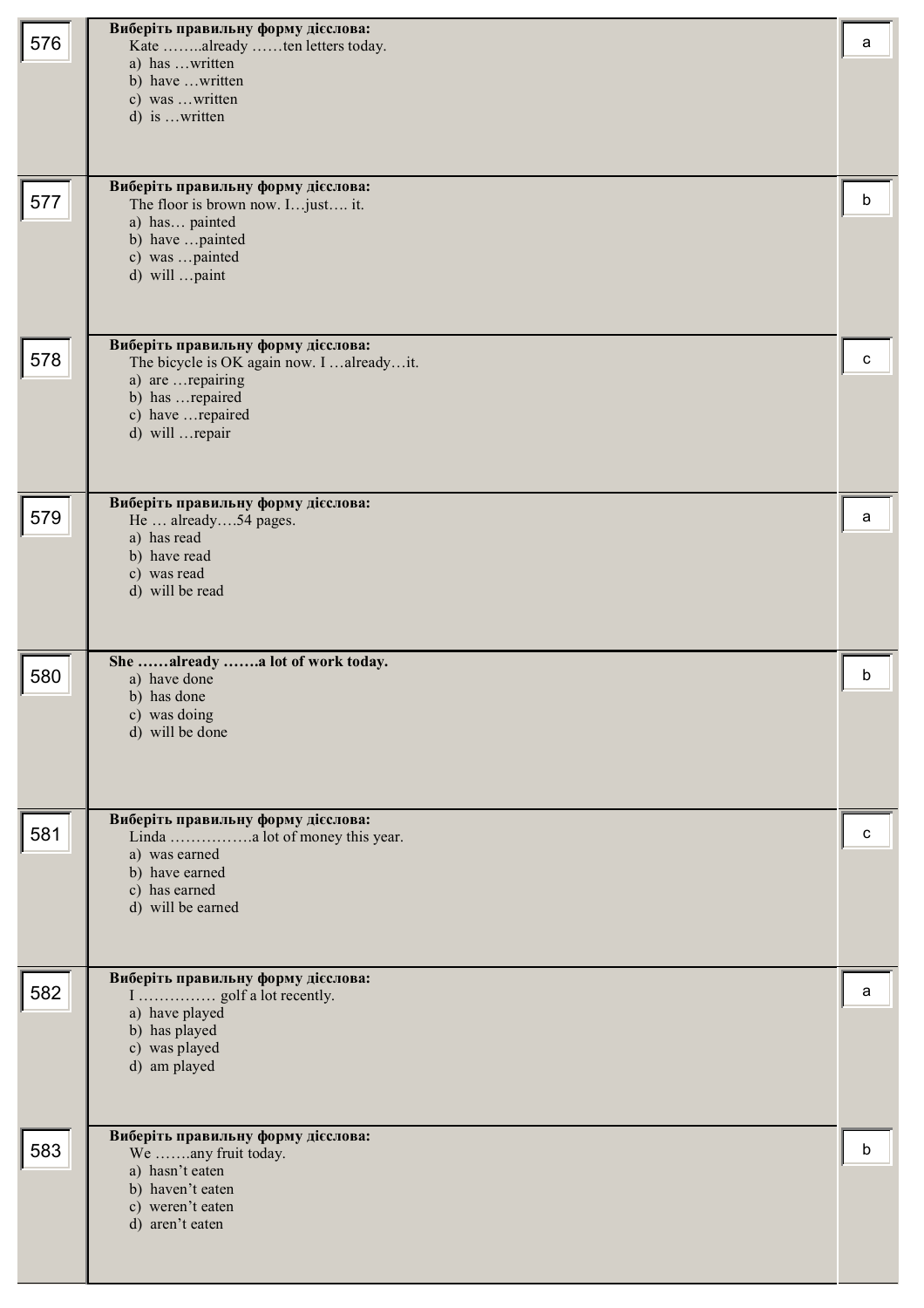| 584 | Виберіть правильну форму дієслова:<br>It this week.<br>a) hasn't rained<br>b) haven't rained<br>c) weren't rained<br>d) isn't rained<br>Виберіть правильну форму дієслова:                                     | a |
|-----|----------------------------------------------------------------------------------------------------------------------------------------------------------------------------------------------------------------|---|
| 585 | Tom can't travel by train because he his ticket.<br>a) have lost<br>b) has lost<br>c) was lost<br>d) is lost                                                                                                   | b |
| 586 | Виберіть правильну форму дієслова:<br>I can't give you a definite answer because I the matter with my friends yet.<br>a) haven't discussed<br>b) doesn't discuss<br>c) wasn't discussed<br>d) am not discussed | a |
| 587 | Виберіть правильну форму дієслова:<br>Look! Someone the bag in the room.<br>a) have left<br>b) has left<br>c) was leaving<br>d) will leave                                                                     | b |
| 588 | Виберіть правильну форму дієслова:<br>I can't see her because shejusthome.<br>a) go<br>b) have gone<br>c) has gone<br>d) will go                                                                               | c |
| 589 | Виберіть правильну форму дієслова:<br>He is in hospital because he his leg.<br>a) break<br>b) have broken<br>c) has broken<br>d) was broken                                                                    | c |
| 590 | Виберіть правильну форму дієслова:<br>I  just  time to go to the cinema recently.<br>a) haven't had<br>b) had no<br>c) wasn't had<br>d) weren't having                                                         | a |
| 591 | Виберіть правильну форму дієслова:<br>This song  a great success lately.<br>a) has been<br>b) will have been<br>c) were<br>d) are                                                                              | a |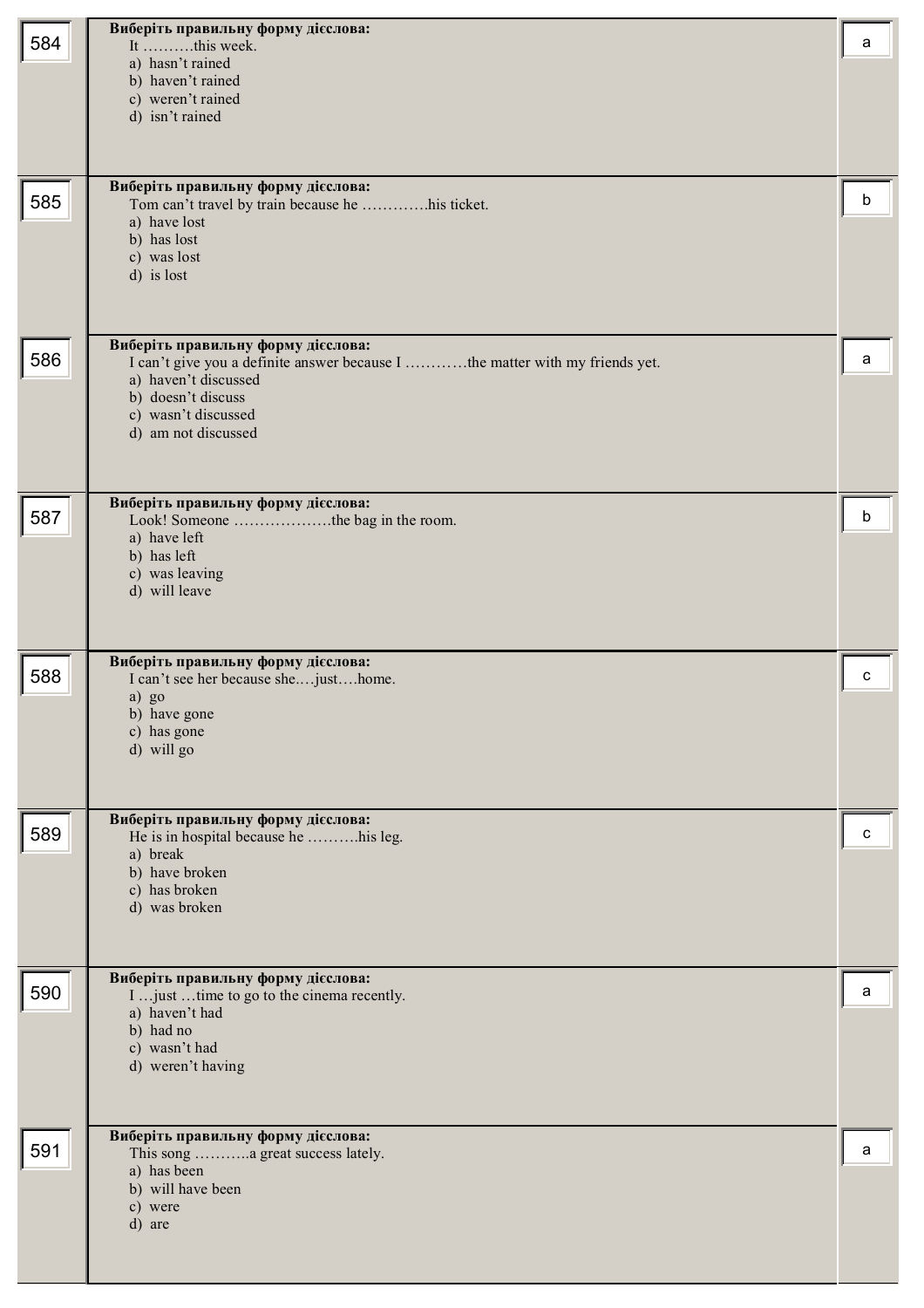| 592 | Виберіть правильну форму дієслова:<br>Michael is very nervous because he such a difficult test before.<br>a) haven't had<br>b) don't have<br>c) hasn't had<br>d) won't have                     | c |
|-----|-------------------------------------------------------------------------------------------------------------------------------------------------------------------------------------------------|---|
| 593 | Виберіть правильну форму дієслова:<br>I  my hand on a piece of glass. Do you have a Band-Aid?<br>a) was cutting<br>b) cut<br>c) have cut<br>d) will cut                                         | c |
| 594 | Виберіть правильну форму дієслова:<br>I  very well since I bought a new bed. I don't find it very comfortable.<br>a) haven't slept<br>b) haven't sleeped<br>c) doesn't sleep<br>d) wasn't slept | a |
| 595 | Виберіть правильну форму дієслова:<br>I  my foot playing tennis, and now I cannot walk.<br>a) cut<br>b) cuts<br>c) have cut<br>d) was cut                                                       | с |
| 596 | Виберіть правильну форму дієслова:<br>Have you seen my pencil? It was here a minute ago and now it<br>a) are going<br>b) have gone<br>c) has gone<br>d) went                                    | c |
| 597 | Виберіть правильну форму дієслова:<br>That's a lovely scarf! Where  it?<br>a) are you bought<br>b) have you bought<br>c) do you buy<br>d) was you bought                                        | b |
| 598 | Виберіть правильну форму дієслова:<br>my pen? I can't find it anywhere?<br>a) Did you seen<br>b) Have you seen<br>c) You see<br>d) You saw                                                      | b |
| 599 | Виберіть правильну форму дієслова:<br>I  to the cinema since I came to Ukraine.<br>a) don't going<br>b) am not going<br>c) haven't gone<br>d) wasn't gone                                       | c |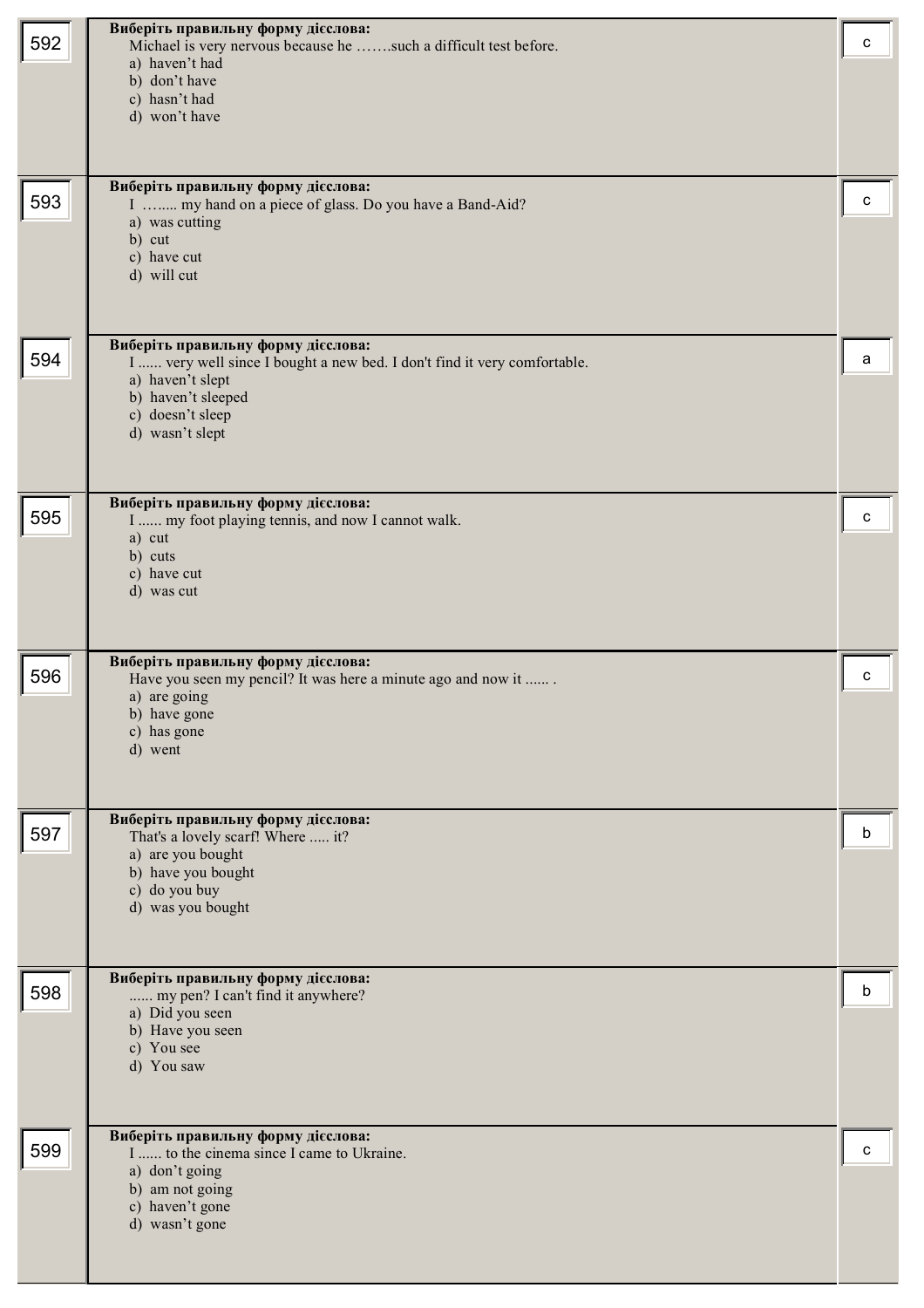| 600 | Виберіть правильну форму дієслова:<br>My math teacher isn't happy now. I  to bring my calculator to class.<br>a) was forgetting<br>b) has forgotten<br>c) am forgetting<br>d) have forgotten | d |
|-----|----------------------------------------------------------------------------------------------------------------------------------------------------------------------------------------------|---|
| 601 | Виберіть правильну форму дієслова:<br>I bought a new computer last week, but it  so I took it back to the shop.<br>a) hasn't worked<br>b) didn't work<br>c) isn't worked<br>d) don't work    | b |
| 602 | Виберіть правильну форму дієслова:<br>"Where's Diana?" - " Shealready to the library!"<br>a) will go<br>b) has gone<br>c) went<br>d) was going                                               | b |
| 603 | Виберіть правильну форму дієслова:<br>I  anything since breakfast so I feel very thirsty now.<br>a) haven't drunk<br>b) wasn't drink<br>c) will not drink<br>d) didn't drunk                 | а |
| 604 | Виберіть правильну форму дієслова:<br>I like your watch. How long  it?<br>a) you have<br>b) had you<br>c) have you had<br>d) did you had                                                     | с |
| 605 | Виберіть правильну форму дієслова:<br>My elder sister  a baby this week. She's going to call it James.<br>a) had<br>b) has had<br>c) was having<br>d) was had                                | b |
| 606 | Виберіть правильну форму дієслова:<br>I can't find my umbrella. I think somebody it by mistake.<br>a) take<br>b) will take<br>c) has took<br>d) has taken                                    | d |
| 607 | Виберіть правильну форму дієслова:<br>My parents  to the USA many times.<br>a) has been<br>b) have been<br>c) was<br>d) have being                                                           | b |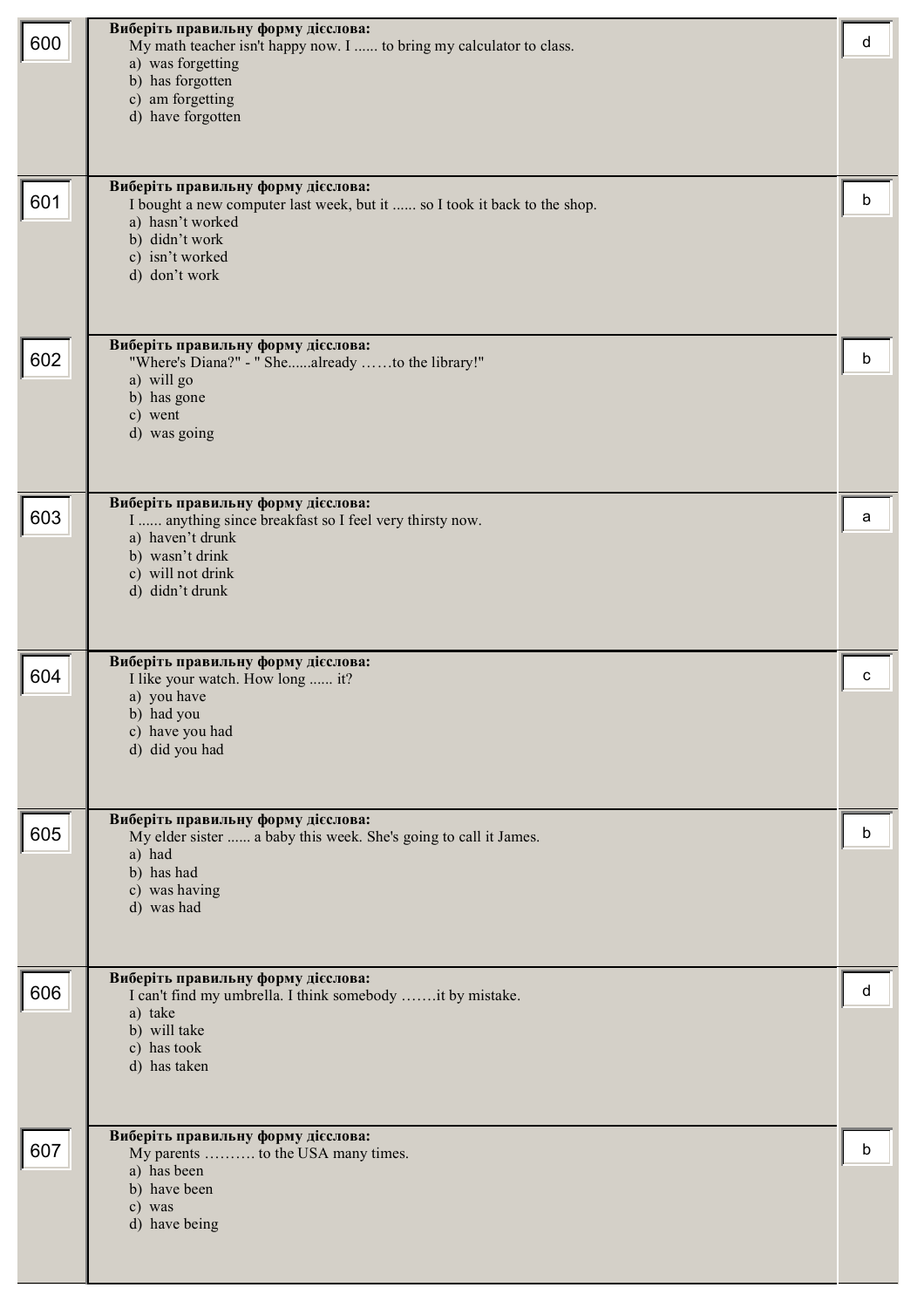| 608 | Виберіть правильну форму дієслова:<br>it raining yet?<br>a) Did it stop<br>b) Is it stopped<br>c) Was it stopped<br>d) Has it stopped                                           | d |
|-----|---------------------------------------------------------------------------------------------------------------------------------------------------------------------------------|---|
| 609 | Виберіть правильну форму дієслова:<br>Have you got any money ? - Yes I  it from my brother.<br>a) borrows<br>b) have borrowed<br>c) was borrowing<br>d) did borrow              | b |
| 610 | Виберіть правильну форму дієслова:<br>Where is Jane? - She just to the shops. She'll be back soon.<br>a) go<br>b) has gone<br>c) was going<br>d) went                           | b |
| 611 | Виберіть правильну форму дієслова:<br>Mary   her keys, so we have to open the door by force.<br>a) has lose<br>b) has lost<br>c) was lost<br>d) is lost                         | b |
| 612 | Виберіть правильну форму дієслова:<br>I bought a new dress last week, but I it yet.<br>a) haven't worn<br>b) not wear<br>c) am not wear<br>d) will not wear.                    | a |
| 613 | Виберіть правильну форму дієслова:<br>a) was failed<br>b) were failed<br>c) have failed<br>d) has failed                                                                        | d |
| 614 | Виберіть правильну форму дієслова:<br>My brother  English before he entered the National University in Kyiv.<br>a) studies<br>b) had studied<br>c) has studied<br>d) will study | b |
| 615 | Виберіть правильну форму дієслова:<br>He went to Paris last summer where hebefore.<br>a) had worked<br>b) has worked<br>c) working<br>d) were worked                            | a |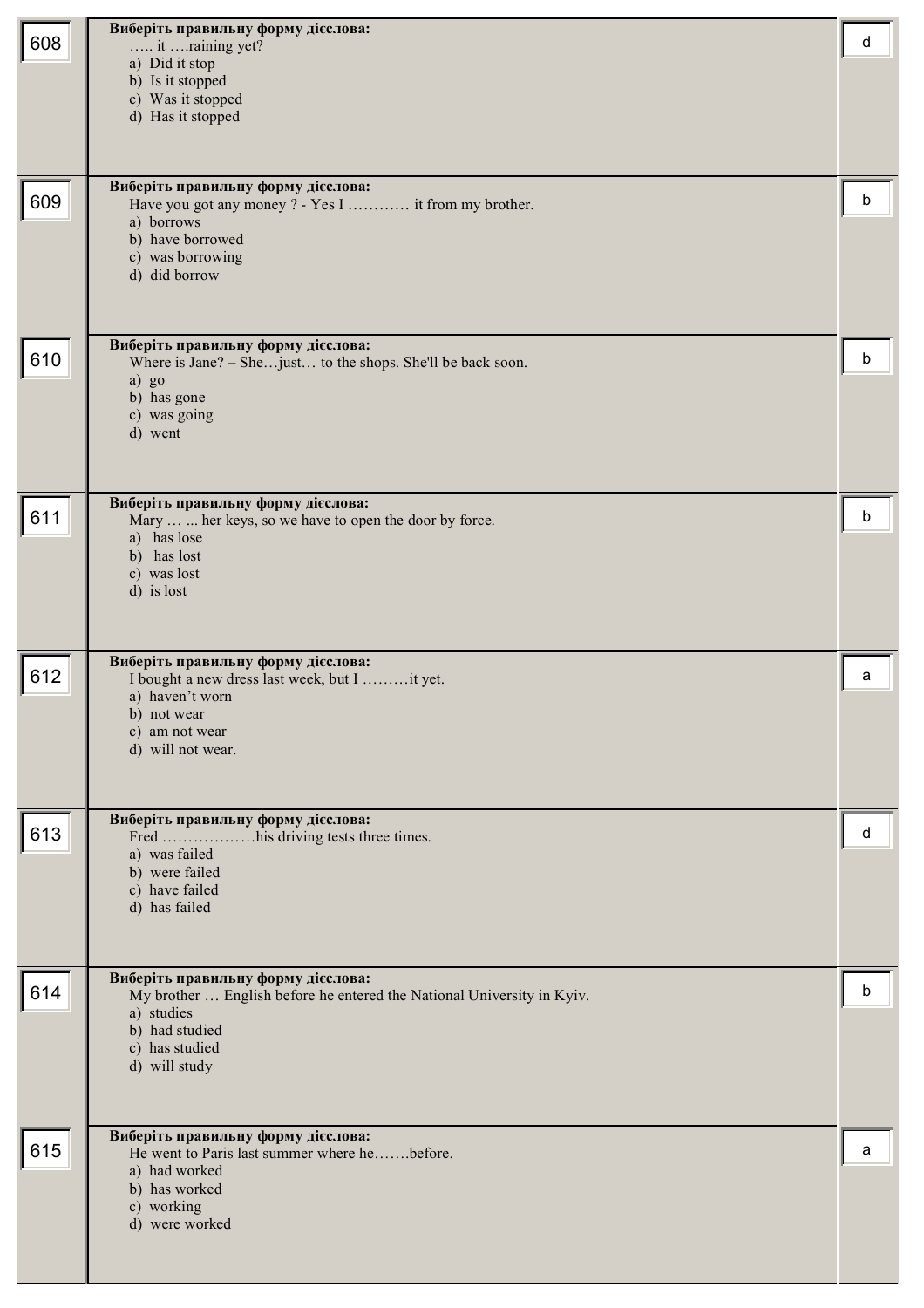| 616 | Виберіть правильну форму дієслова<br>By eight o'clock yesterday I  my homework and at eight I was playing the piano.<br>a) have done<br>b) had done<br>c) did<br>d) will do<br>Виберіть правильну форму дієслова | b |
|-----|------------------------------------------------------------------------------------------------------------------------------------------------------------------------------------------------------------------|---|
| 617 | They  dinner before we came.<br>a) have dinner<br>b) were having dinner<br>c) are having dinner<br>d) had had dinner                                                                                             | d |
| 618 | Виберіть правильну форму дієслова<br>We  the article by 2 p.m. yesterday.<br>a) have translated<br>b) has translated<br>c) had translated<br>d) were translating                                                 | c |
| 619 | Виберіть правильну форму дієслова:<br>When we came to the station the train already  for Lviv.<br>a) left<br>b) was left<br>c) were leaving<br>d) had left                                                       | d |
| 620 | Виберіть правильну форму дієслова:<br>When we arrived at the party all guests  already it.<br>a) left<br>b) had left<br>c) have left<br>d) was leaving                                                           | b |
| 621 | Виберіть правильну форму дієслова:<br>The managerthe office before I came.<br>a) has left<br>b) leaves<br>c) had left<br>d) is leaving                                                                           | c |
| 622 | Виберіть правильну форму дієслова:<br>I visited my native town and my house where I  as a child.<br>a) playing<br>b) play<br>c) am playing<br>d) had played                                                      | d |
| 623 | Виберіть правильну форму дієслова:<br>He was taken to the police station because he  into a car in front of him.<br>a) was crashed<br>b) had crashed<br>c) didn't crash<br>d) crashes                            | b |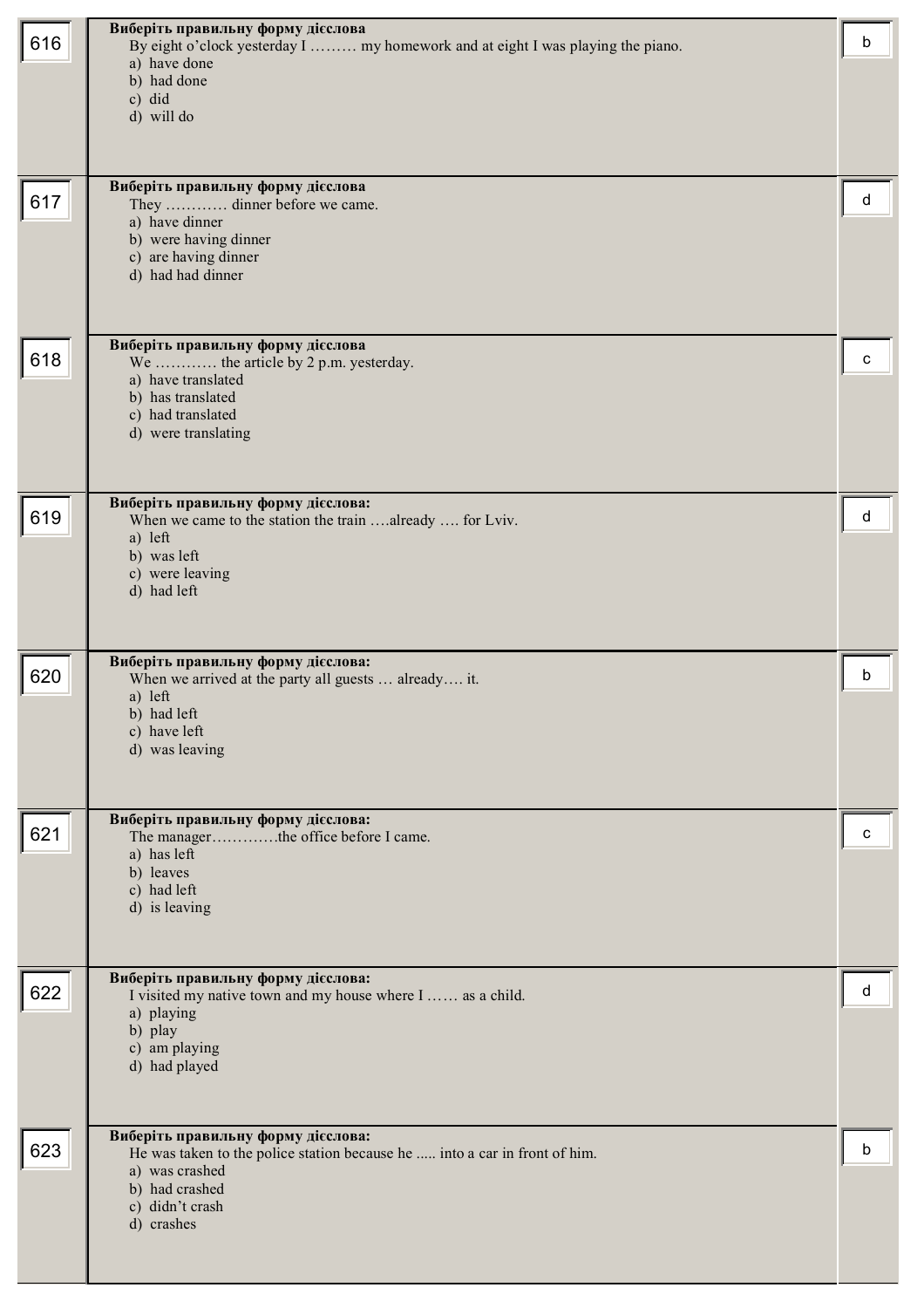|     | Виберіть правильну форму дієслова:                                                                   |   |
|-----|------------------------------------------------------------------------------------------------------|---|
| 624 | The telegram 3 minutes before you came.                                                              | b |
|     | a) has arrived                                                                                       |   |
|     | b) had arrived                                                                                       |   |
|     | c) arrives<br>d) was arrived                                                                         |   |
|     |                                                                                                      |   |
|     |                                                                                                      |   |
|     | Виберіть правильну форму дієслова:                                                                   |   |
| 625 | His brother told me that he  2 hours before.                                                         | d |
|     | a) leaves                                                                                            |   |
|     | b) leave<br>c) has left                                                                              |   |
|     | d) had left                                                                                          |   |
|     |                                                                                                      |   |
|     |                                                                                                      |   |
|     | Виберіть правильну форму дієслова:                                                                   |   |
| 626 | He thanked me for what I  for him.<br>a) have done                                                   | b |
|     | b) had done                                                                                          |   |
|     | c) am doing                                                                                          |   |
|     | d) was done                                                                                          |   |
|     |                                                                                                      |   |
|     |                                                                                                      |   |
| 627 | Виберіть правильну форму дієслова:<br>Yesterday I found the book exactly where I  it the day before. | d |
|     | a) was left                                                                                          |   |
|     | b) has left                                                                                          |   |
|     | c) was leaving                                                                                       |   |
|     | d) had left                                                                                          |   |
|     |                                                                                                      |   |
|     | Виберіть правильну форму дієслова:                                                                   |   |
| 628 | When I got to the bus station I learned that the bus  a few minutes before.                          | d |
|     | a) arrives                                                                                           |   |
|     | b) arrived<br>c) arrive                                                                              |   |
|     | d) had arrived                                                                                       |   |
|     |                                                                                                      |   |
|     |                                                                                                      |   |
| 629 | Виберіть правильну форму дієслова:<br>He wanted to go to the Far East as hethere.                    | a |
|     | a) had never been                                                                                    |   |
|     | b) have never been                                                                                   |   |
|     | c) never were                                                                                        |   |
|     | d) never be                                                                                          |   |
|     |                                                                                                      |   |
|     |                                                                                                      |   |
| 630 | Виберіть правильну форму дієслова:<br>His mother was angry because he her with the shopping.         | a |
|     | a) hadn't helped                                                                                     |   |
|     | b) hasn't helped                                                                                     |   |
|     | c) wasn't helped<br>d) isn't helping                                                                 |   |
|     |                                                                                                      |   |
|     |                                                                                                      |   |
|     | Виберіть правильну форму дієслова:                                                                   |   |
| 631 | youyour homework before you went to the cinema?                                                      | b |
|     | a) Have you finished                                                                                 |   |
|     | b) Had you finished<br>c) Are you finished                                                           |   |
|     | d) Will you finish                                                                                   |   |
|     |                                                                                                      |   |
|     |                                                                                                      |   |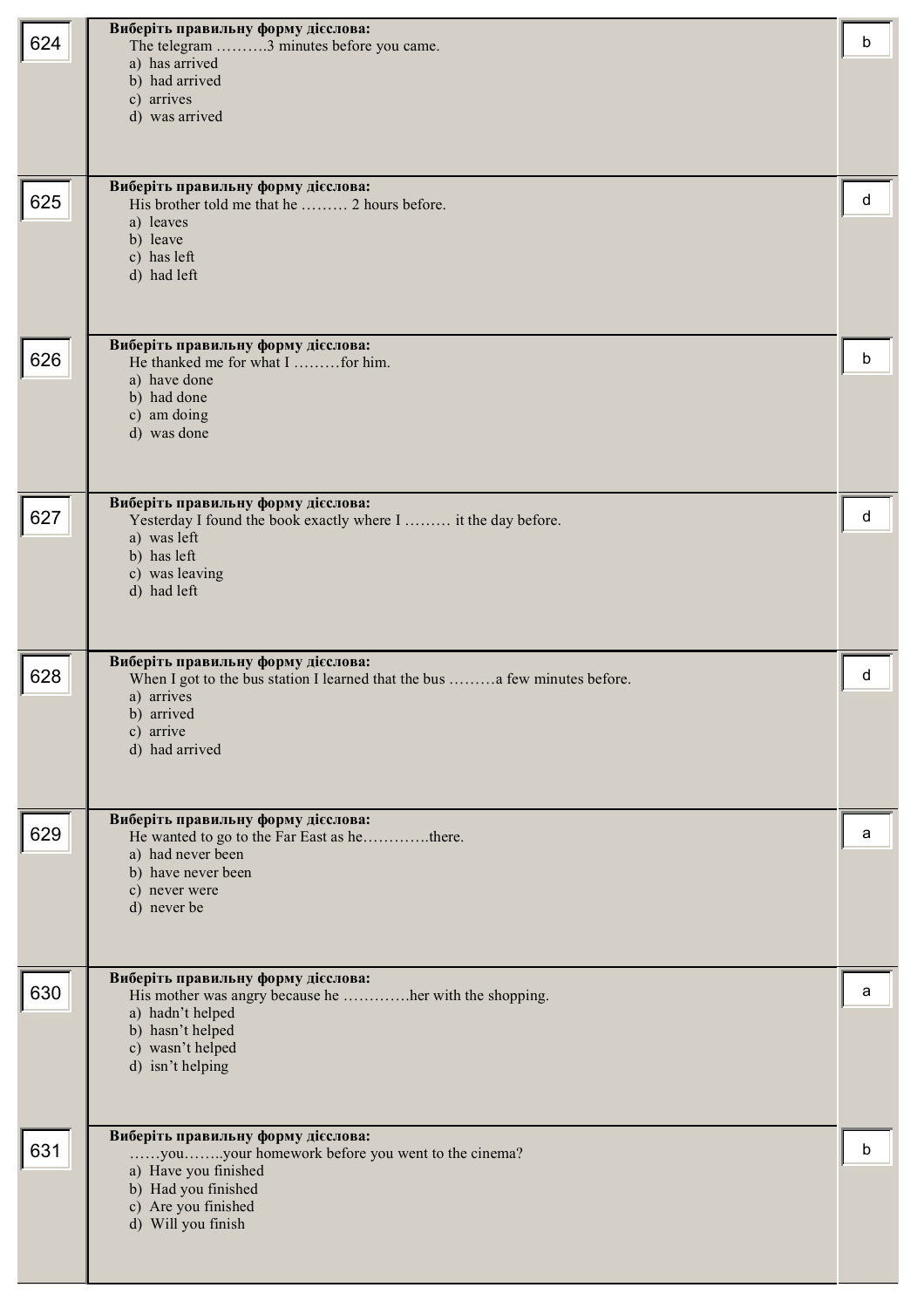| 632 | Виберіть правильну форму дієслова:<br>Why you  the bathroom before you bathed the dog?<br>a) did you clean<br>b) do you clean<br>c) have you cleaned<br>d) had you cleaned                                   | d |
|-----|--------------------------------------------------------------------------------------------------------------------------------------------------------------------------------------------------------------|---|
| 633 | Виберіть правильну форму дієслова:<br>breakfast before you came there?<br>.<br>a) Had you had<br>b) Have you had<br>c) Do you have<br>d) Will you have                                                       | a |
| 634 | Виберіть правильну форму дієслова:<br>Where she before she moved to Lviv?<br>a) did she lived<br>b) has she lived<br>c) does she live<br>d) had she lived                                                    | d |
| 635 | Виберіть правильну форму дієслова:<br>They spent their honeymoon in Paris where they two years before.<br>a) have met<br>b) were met<br>c) had met<br>d) were meeting                                        | с |
| 636 | Виберіть правильну форму дієслова:<br>When Olga the shopping, she picked her children up from school.<br>a) had done<br>b) has done<br>c) were doing<br>d) will do                                           | a |
| 637 | Виберіть правильну форму дієслова:<br>He showed us the place where he his leg.<br>a) has hurt<br>b) had hurt<br>c) will hurt<br>d) was hurt                                                                  | b |
| 638 | Виберіть правильну форму дієслова:<br>a) had sent<br>b) has sent<br>c) was sent<br>d) will sent                                                                                                              | a |
| 639 | Виберіть правильну форму дієслова:<br>Yesterday I read an interesting article which my teacher to me two days before.<br>a) has recommended<br>b) will recommend<br>c) was recommended<br>d) had recommended | d |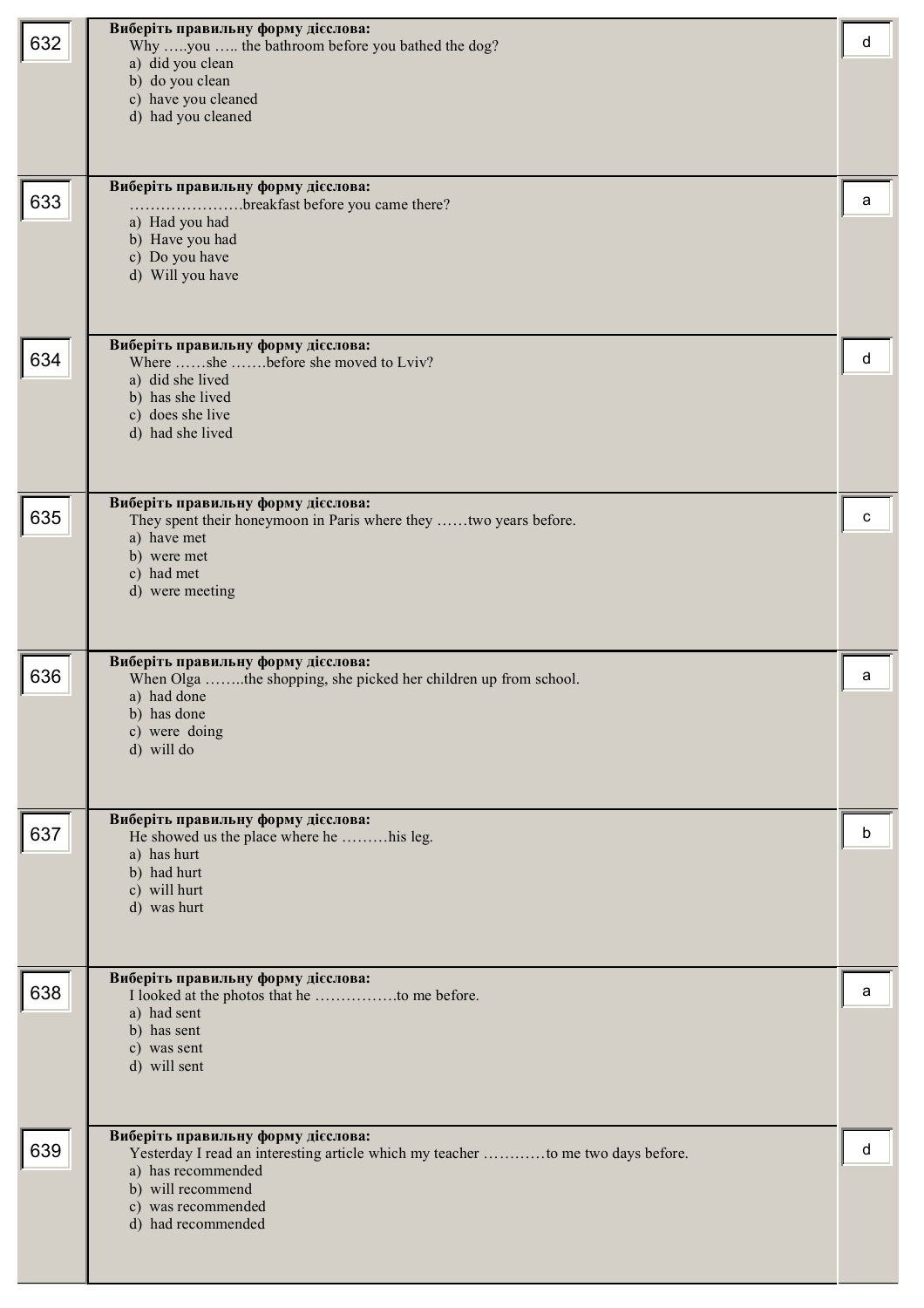|     | Виберіть правильну форму дієслова:                                                                             |   |
|-----|----------------------------------------------------------------------------------------------------------------|---|
| 640 | I anything before you came.<br>a) don't touch                                                                  | c |
|     | b) will not touch                                                                                              |   |
|     | c) hadn't touched                                                                                              |   |
|     | d) hasn't touched                                                                                              |   |
|     |                                                                                                                |   |
|     | Виберіть правильну форму дієслова:                                                                             |   |
| 641 | a) hadn't played                                                                                               | а |
|     | b) hasn't played                                                                                               |   |
|     | c) doesn't play                                                                                                |   |
|     | d) won't play                                                                                                  |   |
|     |                                                                                                                |   |
| 642 | Виберіть правильну форму дієслова:                                                                             | b |
|     | When I left the house, I breakfast yet.<br>a) haven't had                                                      |   |
|     | b) hadn't had                                                                                                  |   |
|     | c) wasn't had<br>d) won't have                                                                                 |   |
|     |                                                                                                                |   |
|     |                                                                                                                |   |
| 643 | Виберіть правильну форму дієслова:<br>Jim crashed into another car because he the red traffic light before it. | с |
|     | a) hasn't seen                                                                                                 |   |
|     | b) wasn't seen<br>c) hadn't seen                                                                               |   |
|     | d) won't see                                                                                                   |   |
|     |                                                                                                                |   |
|     |                                                                                                                |   |
| 644 | Виберіть правильну форму дієслова:<br>I worked on Saturday, so I to the party the day before.                  | b |
|     | a) haven't gone<br>b) hadn't gone                                                                              |   |
|     | c) wasn't gone                                                                                                 |   |
|     | d) won't gone                                                                                                  |   |
|     |                                                                                                                |   |
|     | Виберіть правильну форму дієслова:                                                                             |   |
| 645 | What you before you opened the window?<br>a) had you said                                                      | a |
|     | b) have you said                                                                                               |   |
|     | c) did you said<br>d) do you say                                                                               |   |
|     |                                                                                                                |   |
|     |                                                                                                                |   |
| 646 | Виберіть правильну форму дієслова:<br>he to you before he called us?                                           | с |
|     | a) Did he spoke                                                                                                |   |
|     | b) Has he spoken<br>c) Had he spoken                                                                           |   |
|     | d) Does he speak                                                                                               |   |
|     |                                                                                                                |   |
|     | Виберіть правильну форму дієслова:                                                                             |   |
| 647 | you off the cooker before we left?                                                                             | c |
|     | a) Did you swiched                                                                                             |   |
|     | b) Have you swiched<br>c) Had you swiched                                                                      |   |
|     | d) Do you swich                                                                                                |   |
|     |                                                                                                                |   |
|     |                                                                                                                |   |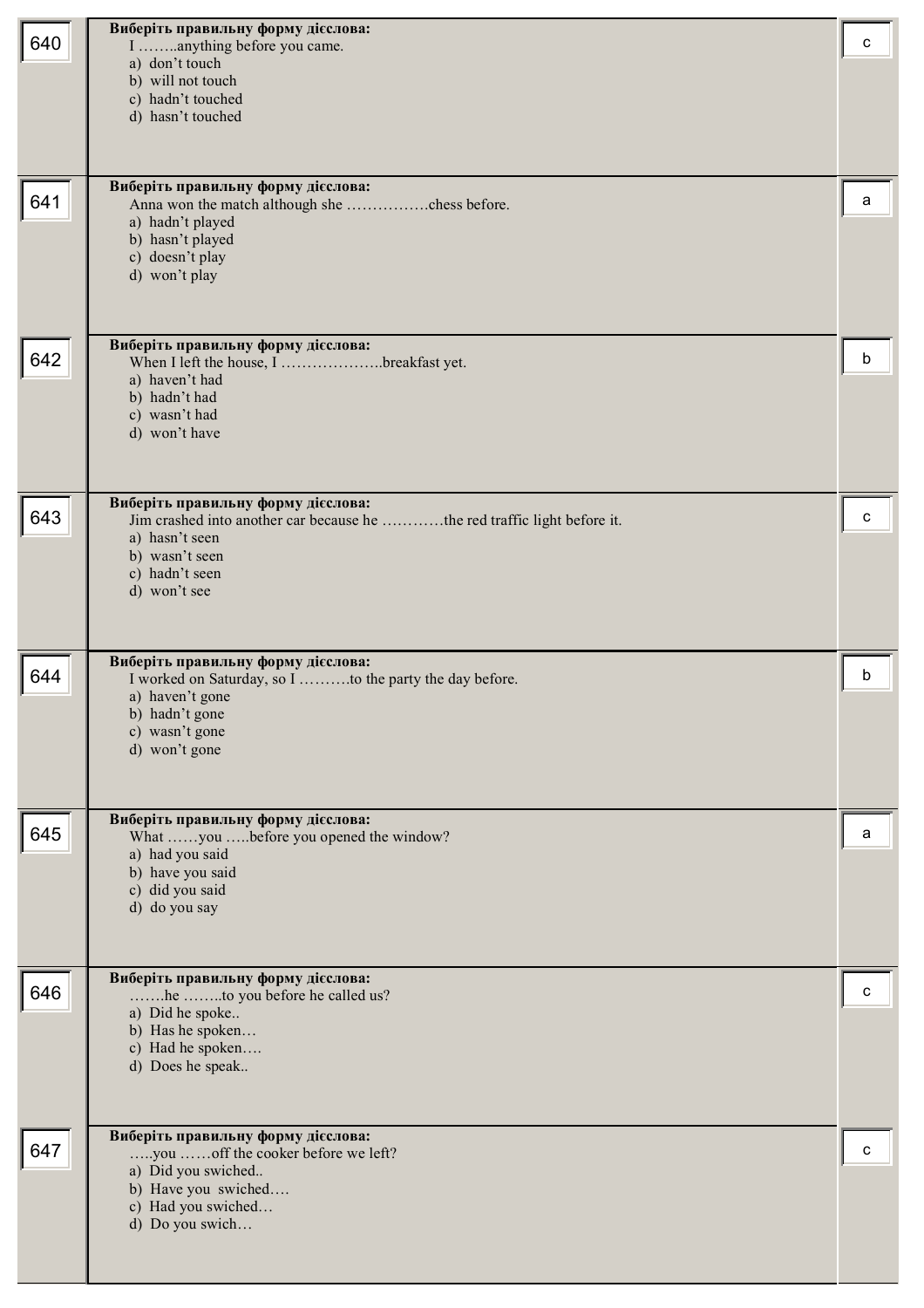|     | Виберіть правильну форму дієслова:                                                        |   |
|-----|-------------------------------------------------------------------------------------------|---|
| 648 | Whoin that house before the Johnsons bought it?                                           | a |
|     | a) had lived<br>b) have lived                                                             |   |
|     | c) lives                                                                                  |   |
|     | d) will live                                                                              |   |
|     |                                                                                           |   |
|     |                                                                                           |   |
| 649 | Виберіть правильну форму дієслова:                                                        | b |
|     | you the laundry in before it started to rain?<br>a) Have you taken                        |   |
|     | b) Had you taken                                                                          |   |
|     | c) Did you taken                                                                          |   |
|     | d) Do you take                                                                            |   |
|     |                                                                                           |   |
|     | Виберіть правильну форму дієслова:                                                        |   |
| 650 | Before I came home I some bread.                                                          | c |
|     | a) have bought<br>b) buy                                                                  |   |
|     | c) had bought                                                                             |   |
|     | d) will buy                                                                               |   |
|     |                                                                                           |   |
|     |                                                                                           |   |
| 651 | Виберіть правильну форму дієслова:<br>When we reached the theatre the performance already | a |
|     | a) had started                                                                            |   |
|     | b) has started<br>c) will start                                                           |   |
|     | d) were started                                                                           |   |
|     |                                                                                           |   |
|     |                                                                                           |   |
| 652 | Виберіть правильну форму дієслова:<br>I knew I the man somewhere before.                  | b |
|     | a) have seen                                                                              |   |
|     | b) had seen                                                                               |   |
|     | c) was seen<br>d) will see                                                                |   |
|     |                                                                                           |   |
|     |                                                                                           |   |
|     | Виберіть правильну форму дієслова:                                                        |   |
| 653 | I tried my friend's bike. I  a bike before.<br>a) hadn't ridden                           | a |
|     | b) haven't ridden                                                                         |   |
|     | c) wasn't ridden                                                                          |   |
|     | d) will not ride                                                                          |   |
|     |                                                                                           |   |
|     | Виберіть правильну форму дієслова:                                                        |   |
| 654 | Timothy didn't come to the University yesterday because he ill before.                    | a |
|     | a) had fallen<br>b) has fallen                                                            |   |
|     | c) was fallen                                                                             |   |
|     | d) will fall                                                                              |   |
|     |                                                                                           |   |
|     |                                                                                           |   |
| 655 | Виберіть правильну форму дієслова:<br>Laura was so unhappy because sheher new glasses.    | d |
|     | a) has lost                                                                               |   |
|     | b) will have lost<br>c) was lost                                                          |   |
|     | d) had lost                                                                               |   |
|     |                                                                                           |   |
|     |                                                                                           |   |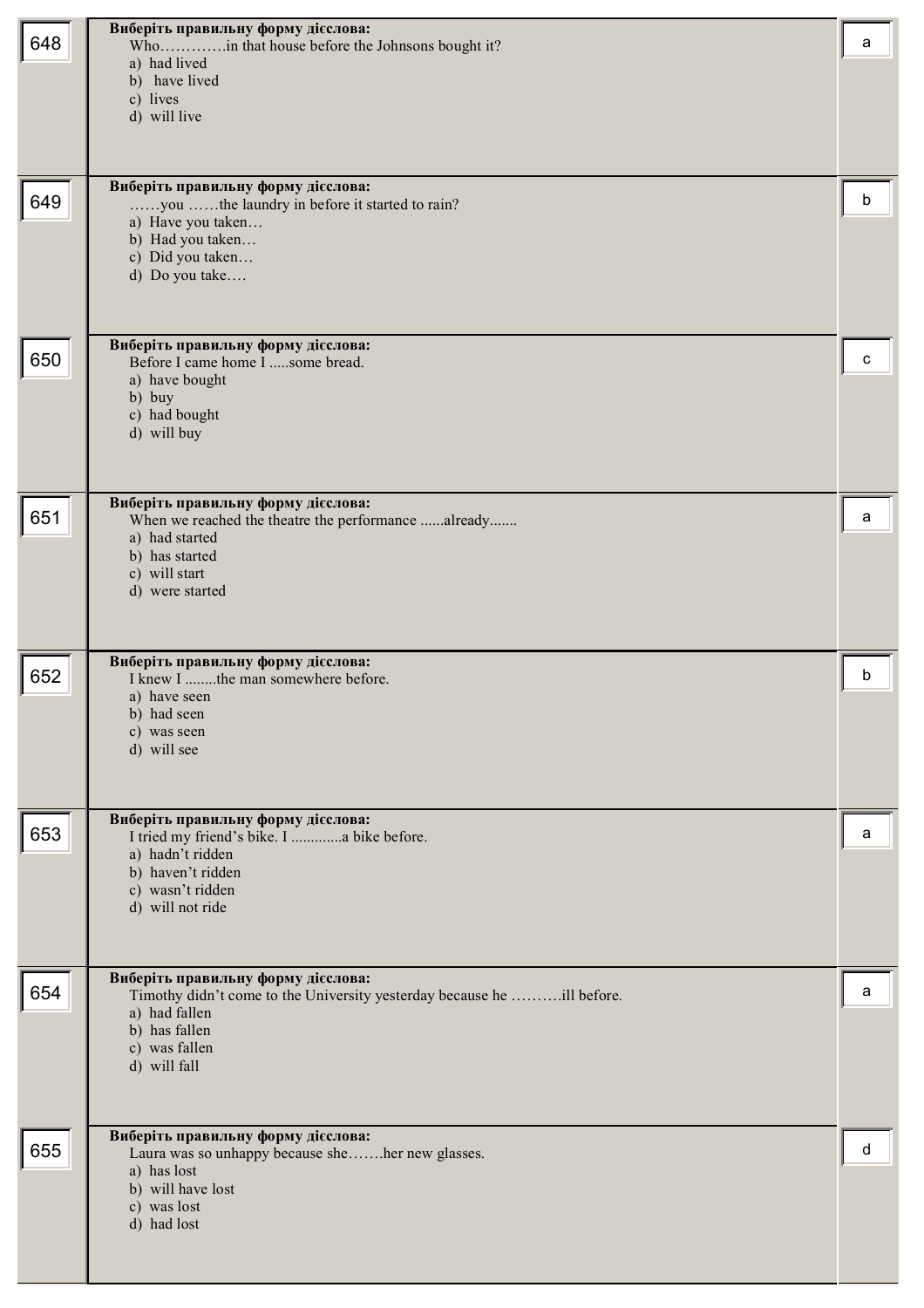| 656 | Виберіть правильну форму дієслова:<br>Ron ran away because she to close the door.<br>a) forgets<br>b) has forgotten<br>c) will forget<br>d) had forgotten                                                           | d         |
|-----|---------------------------------------------------------------------------------------------------------------------------------------------------------------------------------------------------------------------|-----------|
| 657 | Виберіть правильну форму дієслова:<br>The elections to the Verkhovna Rada  every five years.<br>a) will held<br>b) hold<br>c) is being held<br>d) are held                                                          | d         |
| 658 | Виберіть правильну форму дієслова:<br>These poems  by Byron.<br>a) was written<br>b) written<br>c) wrote<br>d) were written                                                                                         | d         |
| 659 | Виберіть правильну форму дієслова<br>The novel of a young writer  in the most popular magazines last month.<br>a) published<br>b) will publish<br>c) will be published<br>d) was published                          | d         |
| 660 | Виберіть правильну форму дієслова:<br>The letter  yet.<br>a) was not sent<br>b) has not sent<br>c) has not been sent<br>d) is not send                                                                              | с         |
| 661 | Виберіть правильну форму дієслова<br>According to the Constitution of Ukraine state power  into three branches: legislative, executive and judicial.<br>a) will divide<br>b) divides<br>c) is divided<br>d) divided | ${\bf c}$ |
| 662 | Виберіть правильну форму дієслова<br>The principal elements of economics  by Adam Smith in his book "The Wealth of Nations".<br>a) were described<br>b) described<br>c) has described<br>d) had described           | a         |
| 663 | Виберіть правильну форму дієслова<br>The capital of Hungary, Budapest,  by the river into two parts: Buda and Pest.<br>a) has divided<br>b) divided<br>c) is divided<br>d) divided                                  | C         |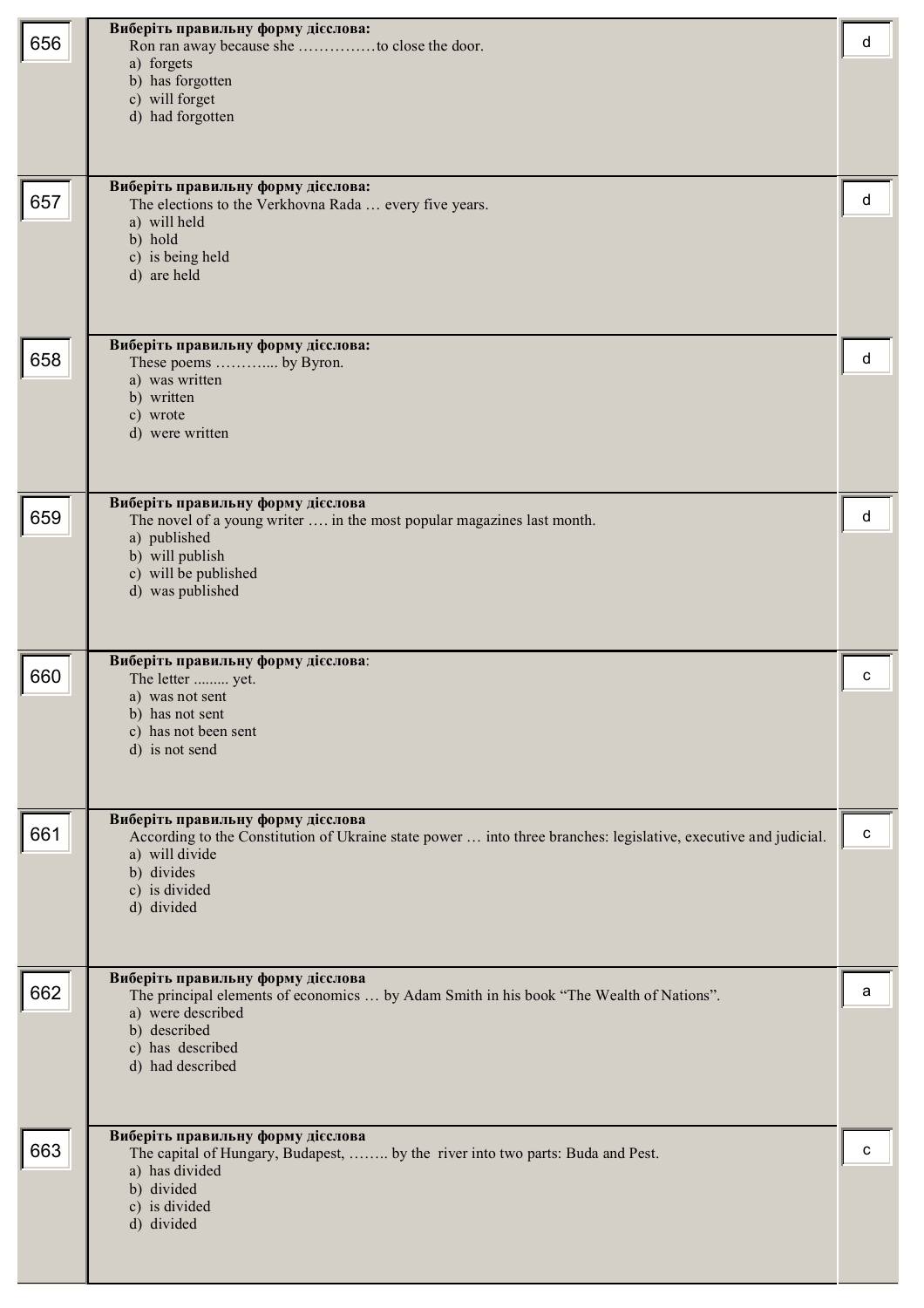| 664 | Виберіть правильну форму дієслова<br>In Ancient Greece women  to watch the Olympic Games.<br>a) are forbidden<br>b) were forbidden<br>c) have been forbidden<br>d) forbidden | b |
|-----|------------------------------------------------------------------------------------------------------------------------------------------------------------------------------|---|
| 665 | Виберіть правильну форму дієслова:<br>Two hundred people  by the company.<br>a) employed<br>b) employ<br>c) are employed<br>d) was employed                                  | c |
| 666 | Виберіть правильну форму дієслова:<br>a) were written<br>b) wrote<br>c) written<br>d) was written                                                                            | d |
| 667 | Виберіть правильну форму дієслова:<br>Have you heard? He  by a dog.<br>a) were bitten<br>b) has been bitten<br>c) has bitten<br>d) bites                                     | b |
| 668 | Виберіть правильну форму дієслова:<br>A lot of money  in the robbery.<br>a) stolen<br>b) was stolen<br>c) had stolen<br>d) steals                                            | b |
| 669 | Виберіть правильну форму дієслова:<br>Cheese  from milk.<br>a) is made<br>b) made<br>c) were made<br>d) has made                                                             | a |
| 670 | Виберіть правильну форму дієслова:<br>Have you heard? He just for robbery.<br>a) were arrested<br>b) has been arrested<br>c) had arrested<br>d) arrested                     | b |
| 671 | Виберіть правильну форму дієслова.<br>New metro station  already in Kyiv.<br>a) is built<br>b) is building<br>c) were built<br>d) has been built                             | d |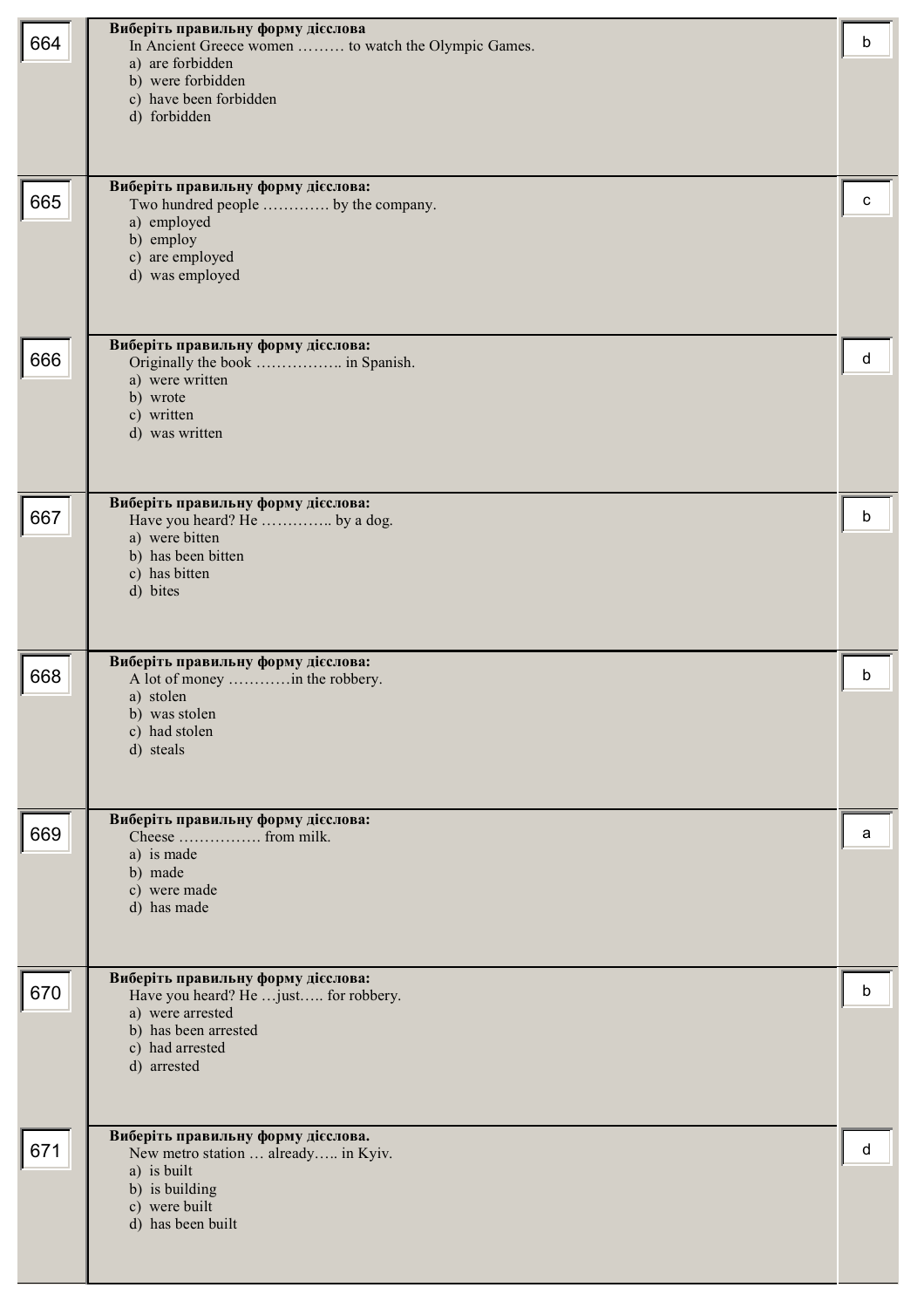|     | Виберіть правильну форму дієслова.                                                                  |   |
|-----|-----------------------------------------------------------------------------------------------------|---|
| 672 | During his last visit to France the president  by the representatives of the French TV.             | d |
|     | a) interviewed<br>b) were interviewed                                                               |   |
|     | c) has interviewed                                                                                  |   |
|     | d) was interviewed                                                                                  |   |
|     |                                                                                                     |   |
|     |                                                                                                     |   |
|     | Виберіть правильну форму дієслова                                                                   |   |
| 673 | Proskooriv  into Khmelnytsky in 1954 in honour of the prominent Ukrainian statesman Bohdan          | d |
|     | Khmelnytsky.<br>a) renamed                                                                          |   |
|     | b) has been renamed                                                                                 |   |
|     | c) have been renamed                                                                                |   |
|     | d) was renamed                                                                                      |   |
|     |                                                                                                     |   |
|     | Виберіть правильну часову форму пасивного стану:                                                    | d |
| 674 | When the director returned, the problem already<br>a) were solved                                   |   |
|     | b) solved                                                                                           |   |
|     | c) is been solved                                                                                   |   |
|     | d) had been solved                                                                                  |   |
|     |                                                                                                     |   |
|     |                                                                                                     |   |
| 675 | Виберіть правильну часову форму пасивного стану:<br>The letters already  You can take them.         | с |
|     | a) is been typed                                                                                    |   |
|     | b) has been typed                                                                                   |   |
|     | c) have been typed<br>d) typed                                                                      |   |
|     |                                                                                                     |   |
|     |                                                                                                     |   |
|     | Виберіть правильну часову форму пасивного стану:                                                    |   |
| 676 | Many companies  by the region's cheap labour.                                                       | с |
|     | a) was attracted<br>b) attracted                                                                    |   |
|     | c) are attracted                                                                                    |   |
|     | d) is attracted                                                                                     |   |
|     |                                                                                                     |   |
|     |                                                                                                     |   |
| 677 | Виберіть правильну часову форму пасивного стану:                                                    | c |
|     | Telescopes of this kind  over thirty years before Newton was born.<br>a) is invented                |   |
|     | b) was invented                                                                                     |   |
|     | c) had been invented                                                                                |   |
|     | d) invented                                                                                         |   |
|     |                                                                                                     |   |
|     |                                                                                                     |   |
| 678 | Виберіть правильну часову форму пасивного стану:<br>The cinema  in France.                          | a |
|     | a) was invented                                                                                     |   |
|     | b) was being invent                                                                                 |   |
|     | c) has being invent<br>d) invented                                                                  |   |
|     |                                                                                                     |   |
|     |                                                                                                     |   |
|     | Виберіть правильну часову форму пасивного стану:                                                    |   |
| 679 | The idea of scientific management  by American management theorist Frederick W. Taylor (1856–1917). | C |
|     | a) have been developed<br>b) had been develop                                                       |   |
|     | c) was developed                                                                                    |   |
|     | d) developed                                                                                        |   |
|     |                                                                                                     |   |
|     |                                                                                                     |   |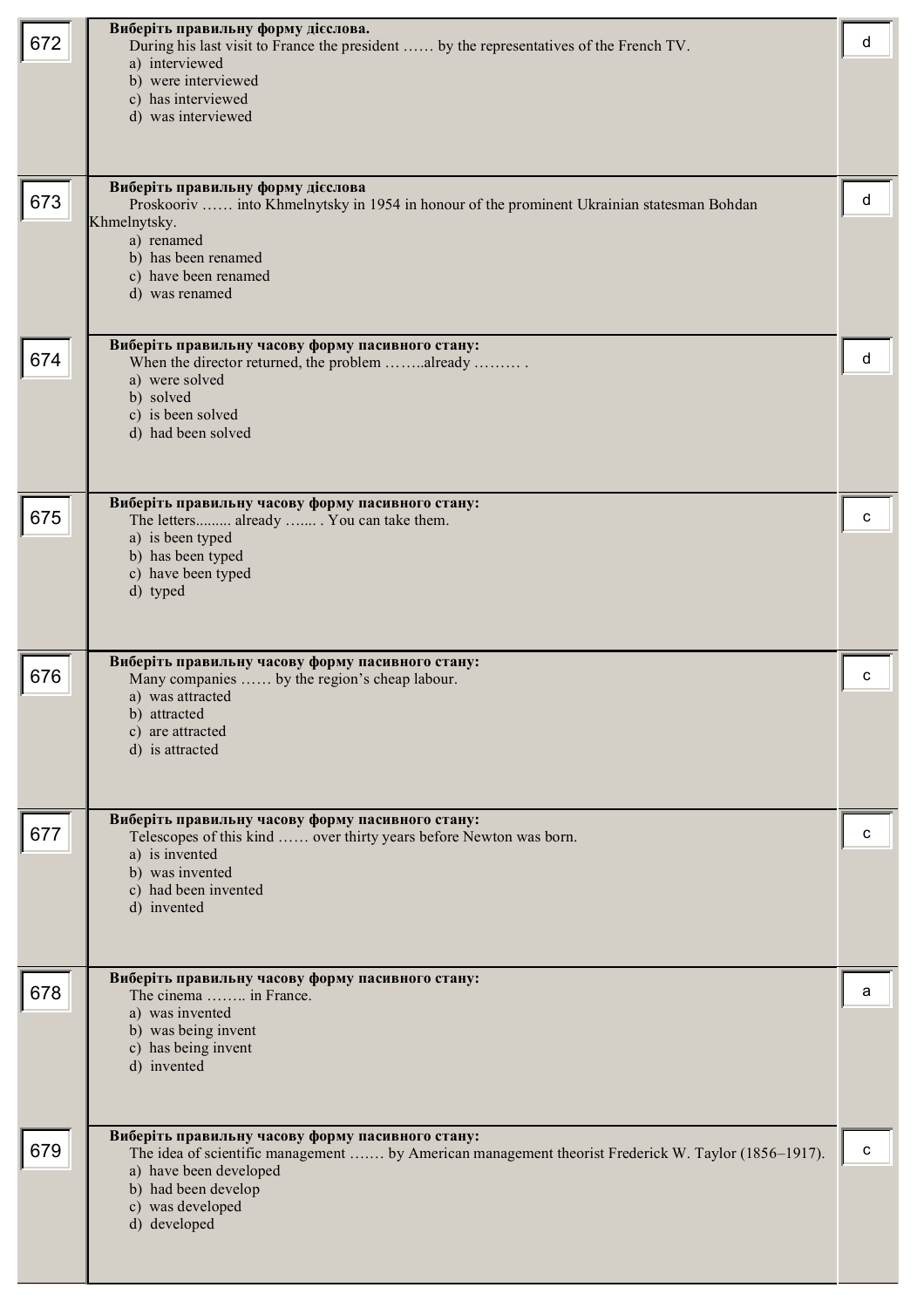| 680 | Виберіть правильну часову форму пасивного стану:<br>Penicillin  by a Scottish scientist.<br>a) have been discovered<br>b) was discovered<br>c) has discovered<br>d) discovered                            | b |
|-----|-----------------------------------------------------------------------------------------------------------------------------------------------------------------------------------------------------------|---|
| 681 | Виберіть правильну часову форму пасивного стану:<br>It is known that young people under eighteen  to buy cigarettes.<br>a) is not being allowed<br>b) not allowed<br>c) are not allowed<br>d) had allowed | с |
| 682 | Виберіть правильну часову форму пасивного стану:<br>Don't enter the classroom! A student there right now.<br>a) was examined<br>b) is being examined<br>c) are examined<br>d) examined                    | b |
| 683 | Виберіть правильну часову форму пасивного стану:<br>The event by the newspapers before they arrived home.<br>a) is reported<br>b) were reported<br>c) reported<br>d) had been reported                    | d |
| 684 | Виберіть правильну часову форму пасивного стану:<br>After the accident he immediately home.<br>a) are taken<br>b) were taken<br>c) was taken<br>d) had taken                                              | c |
| 685 | Виберіть правильну часову форму пасивного стану:<br>The letter when I came in.<br>a) typed<br>b) were typed<br>c) was being typed<br>d) had typed                                                         | c |
| 686 | Виберіть правильну часову форму пасивного стану:<br>I am sure that his work by the end of the month.<br>a) be complete<br>b) will be completed<br>c) was complete<br>d) has completed                     | b |
| 687 | Виберіть правильну часову форму пасивного стану:<br>Some new magazines  just<br>a) have been brought<br>b) has been brought<br>c) have brought<br>d) was brought                                          | a |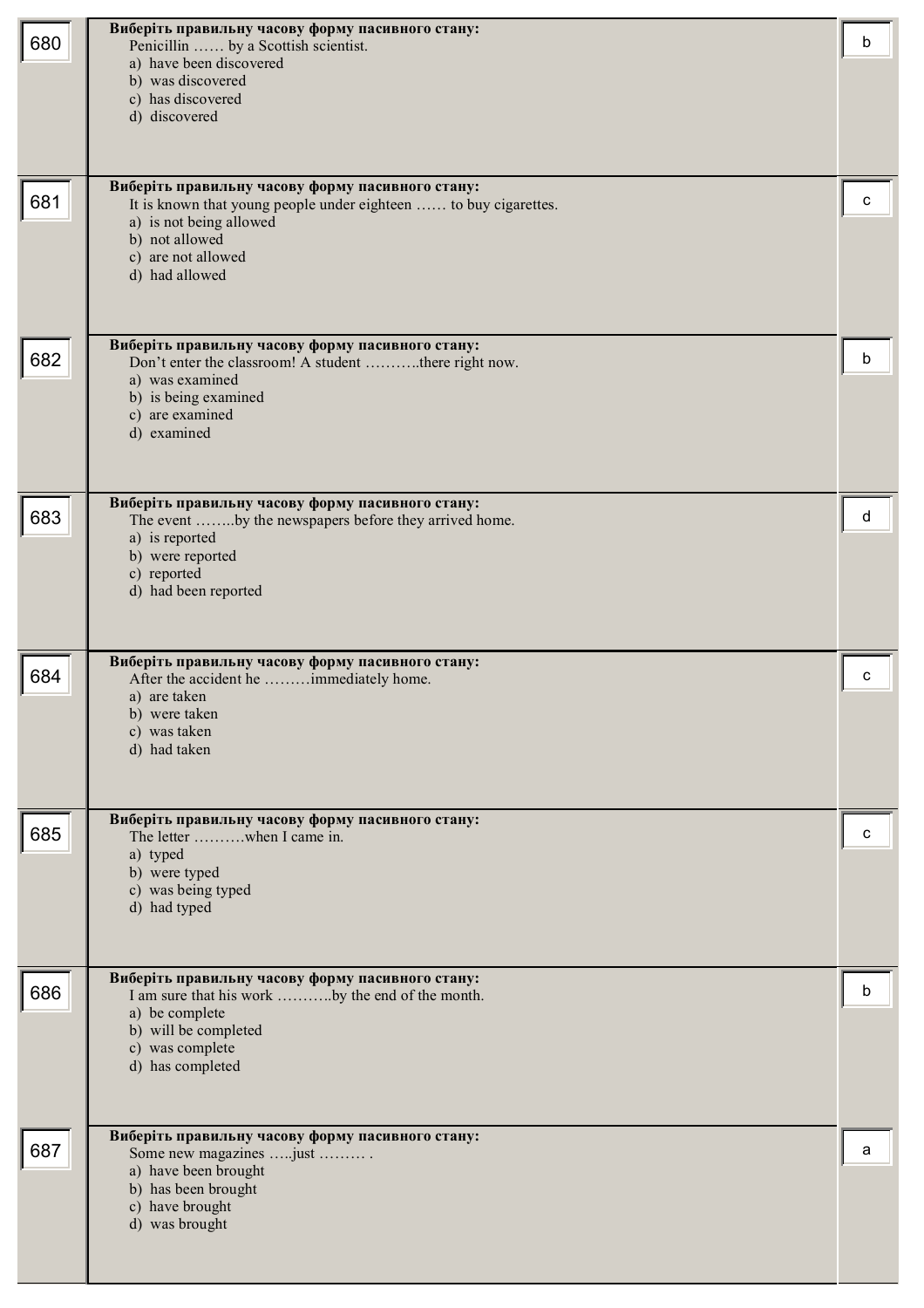| 688 | Виберіть правильну часову форму пасивного стану:<br>The exercises usually by the teacher.<br>a) is correct<br>b) are corrected<br>c) was corrected<br>d) have corrected                                                      | b |
|-----|------------------------------------------------------------------------------------------------------------------------------------------------------------------------------------------------------------------------------|---|
| 689 | Виберіть правильну часову форму пасивного стану:<br>I can't show you my written work because it  by the teacher yet.<br>a) has not been returned<br>b) have not been returned<br>c) has not returned<br>d) were not returned | а |
| 690 | Виберіть правильну часову форму пасивного стану:<br>Many new specialities at our University lately.<br>a) will open<br>b) is opened<br>c) has opened<br>d) have been opened                                                  | d |
| 691 | Виберіть правильну часову форму пасивного стану:<br>They will pay the money as soon as the goods<br>a) are delivered<br>b) will delivered<br>c) will deliver<br>d) deliver                                                   | a |
| 692 | Виберіть правильну часову форму пасивного стану:<br>The goods at the custom-house yet.<br>a) have not examined<br>b) have not been examined<br>c) have not examine<br>d) was not examined                                    | b |
| 693 | Виберіть правильну часову форму пасивного стану:<br>All the students by 5 o'clock.<br>a) had been examined<br>b) has been examined<br>c) have examine<br>d) was examined                                                     | a |
| 694 | Виберіть правильну часову форму пасивного стану:<br>The documents  by the manager yet.<br>a) is not signed<br>b) have not been signed<br>c) had not signed<br>d) was not signed                                              | b |
| 695 | Виберіть правильну часову форму пасивного стану:<br>The papersnow.<br>a) are checking up<br>b) have checked up<br>c) are being checked up<br>d) will check up                                                                | c |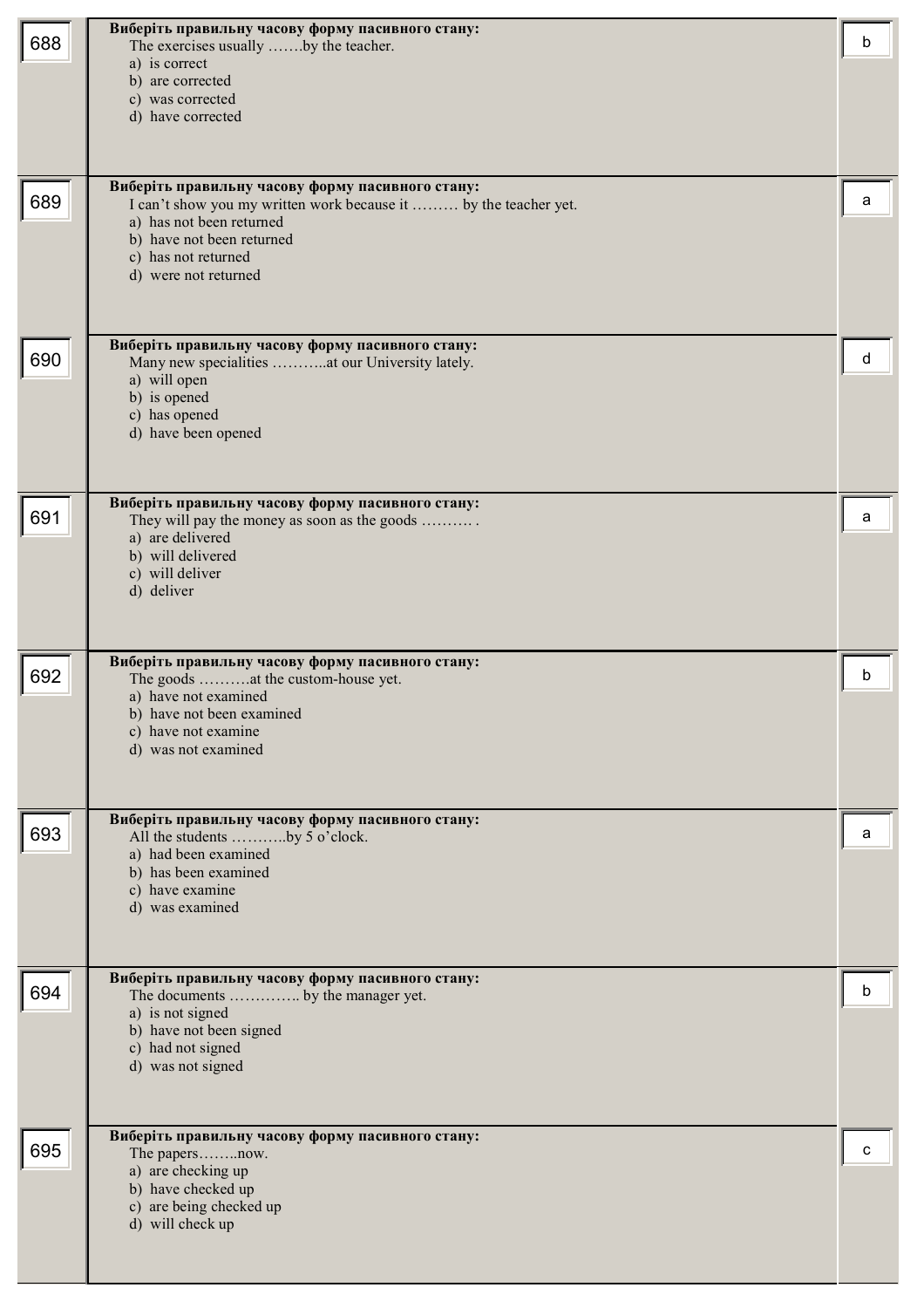| 696 | Виберіть правильну часову форму пасивного стану:<br>My watch of steel.<br>a) make<br>b) makes<br>c) is made<br>d) made                                                                  | c |
|-----|-----------------------------------------------------------------------------------------------------------------------------------------------------------------------------------------|---|
| 697 | Виберіть правильну часову форму пасивного стану:<br>These books everywhere.<br>a) is sold<br>b) have sold<br>c) are sold<br>d) sold                                                     | с |
| 698 | Виберіть правильну часову форму пасивного стану:<br>I had to buy new watch because my old watch<br>a) breaks<br>b) is breaked<br>c) are broken<br>d) was broken                         | d |
| 699 | Виберіть правильну часову форму пасивного стану:<br>When I came home I saw that my son's foot<br>a) is cut<br>b) was cut<br>c) has cut<br>d) had cut                                    | b |
| 700 | Виберіть правильну часову форму пасивного стану:<br>When I arrived at the port all the cases<br>a) are packed<br>b) have packed<br>c) packed<br>d) were packed                          | d |
| 701 | Виберіть правильну часову форму пасивного стану:<br>The second part of the book in Kyiv in 2 months.<br>a) are published<br>b) was published<br>c) will be published<br>d) will publish | c |
| 702 | Виберіть правильну часову форму пасивного стану:<br>The library usually at 7 o'clock.<br>a) is closed<br>b) are closed<br>c) were closed<br>d) will be close                            | a |
| 703 | Виберіть правильну часову форму пасивного стану:<br>The magazine "Vogue" with beautiful pictures.<br>a) are illustrated<br>b) is illustrated<br>c) will illustrate<br>d) illustrates    | b |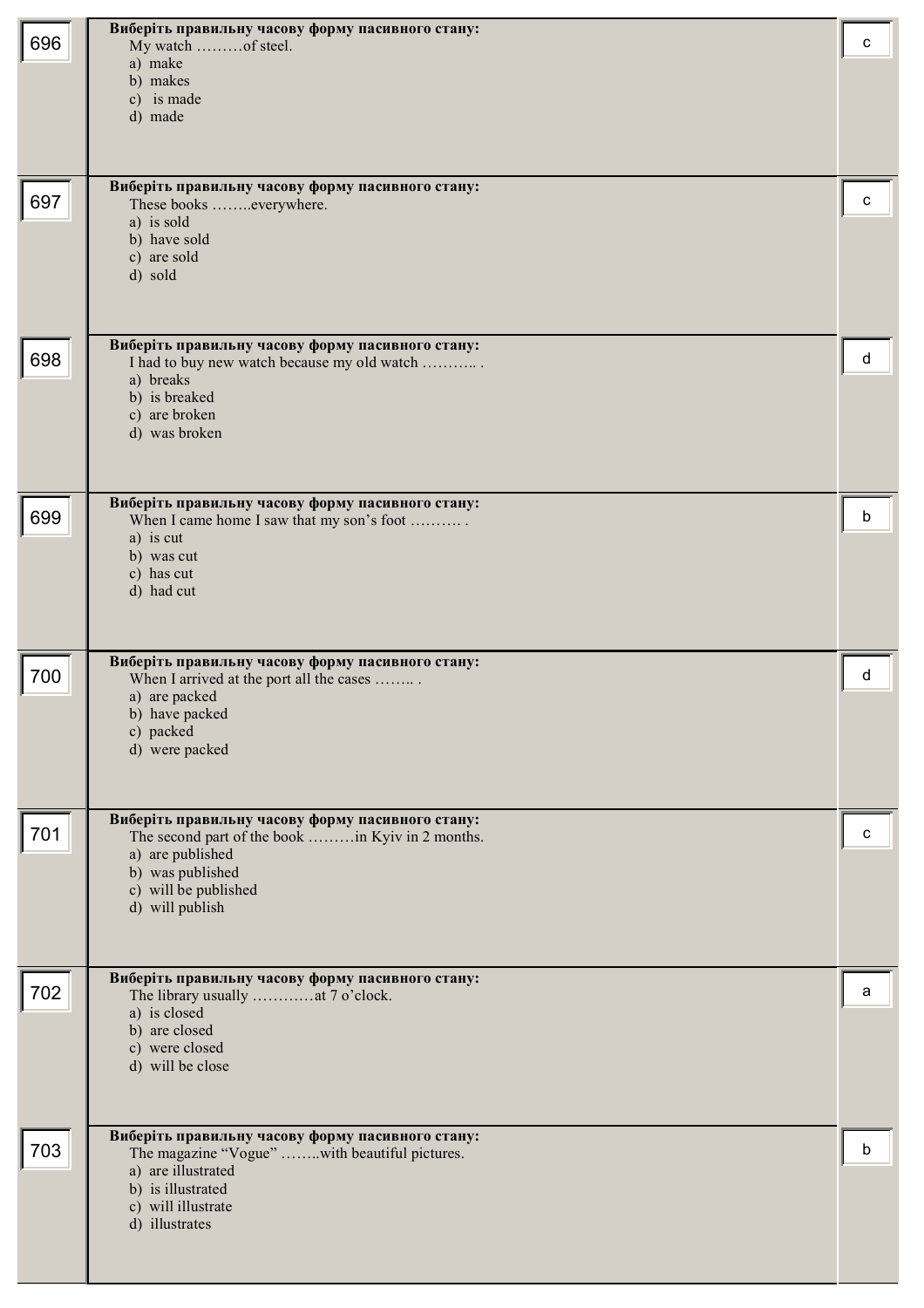| 704 | Виберіть правильну часову форму пасивного стану:<br>A new school in that village lately.<br>a) has been built<br>b) has built<br>c) was building<br>d) are built                                                 | a |
|-----|------------------------------------------------------------------------------------------------------------------------------------------------------------------------------------------------------------------|---|
| 705 | Виберіть правильну часову форму пасивного стану:<br>This book to us by our teacher.<br>a) has recommended<br>b) was recommend<br>c) has been recommended<br>d) will be recommend                                 | с |
| 706 | Виберіть правильну часову форму пасивного стану:<br>The ship tomorrow.<br>a) are discharged<br>b) will be discharged<br>c) was discharged<br>d) has been discharged                                              | b |
| 707 | Виберіть правильну форму модального дієслова:<br>My brother  return the day after tomorrow.<br>a) have to<br>b) had to<br>c) can<br>d) will have to                                                              | d |
| 708 | Виберіть правильну форму модального дієслова:<br>Ted's flight from Amsterdam took more than 11 hours. He  be exhausted after such a long flight.<br>a) must<br>b) has<br>c) is able to<br>d) had                 | a |
| 709 | Виберіть правильну форму модального дієслова:<br>The book is optional. My professor said we could read it. But we read it if we don't want to.<br>a) must not to<br>b) cannot<br>c) don't have to<br>d) couldn't | с |
| 710 | Виберіть правильну форму модального дієслова:<br>Susan  hear the speaker because the crowd was cheering so loudly.<br>a) cannot<br>b) couldn't<br>c) may not<br>d) must not                                      | b |
| 711 | Виберіть правильну форму модального дієслова:<br>The television isn't working. Itdamaged during the move.<br>a) must be<br>b) can<br>c) would<br>d) might                                                        | a |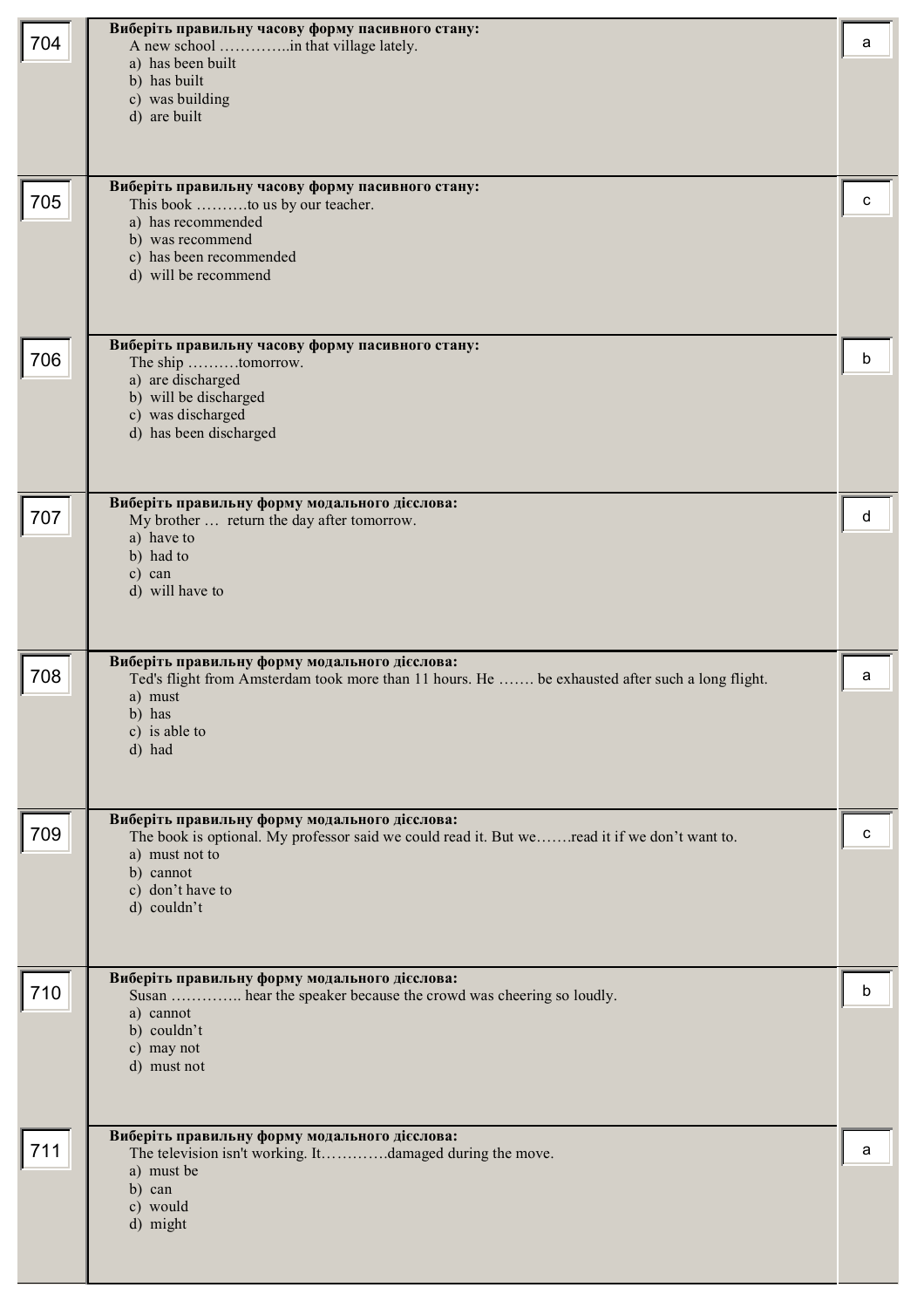| 712 | Виберіть правильну форму модального дієслова:<br>You be rich to be a success. Some of the most successful people I know haven't got a penny to their<br>name.              | b |
|-----|----------------------------------------------------------------------------------------------------------------------------------------------------------------------------|---|
|     | a) doesn't have to<br>b) don't have to<br>c) don't can<br>d) couldn't                                                                                                      |   |
| 713 | Виберіть правильну форму модального дієслова:<br>You do the job if you didn't speak Japanese fluently.<br>a) couldn't<br>b) may not<br>c) should not<br>d) must not        | a |
| 714 | Виберіть правильну форму модального дієслова:<br>Jenny's engagement ring is enormous! It a fortune!<br>a) can costs<br>b) must be costing<br>c) must cost<br>d) must costs | с |
| 715 | Виберіть правильну форму модального дієслова:<br>Where's Nick? Hebe in his office.<br>a) might<br>b) mustn't<br>c) have to<br>d) are to                                    | a |
| 716 | Виберіть правильну форму модального дієслова:<br>I  go to see the doctor last week because I was very ill.<br>a) have to<br>b) had to<br>c) can<br>d) should               | b |
| 717 | Виберіть правильну форму модального дієслова:<br>Do you  clean the house every day or every week?<br>a) have to<br>b) must<br>c) have<br>d) can                            | a |
| 718 | Виберіть правильну форму модального дієслова:<br>I  help you with your shopping because you have a lot of bags.<br>a) ought<br>b) should<br>c) thought<br>d) has to        | h |
| 719 | Виберіть правильну форму дієслова:<br>My sister  to go home from the hospital in a few days.<br>a) will be allowed<br>b) may<br>c) was allowed<br>d)<br>can                | a |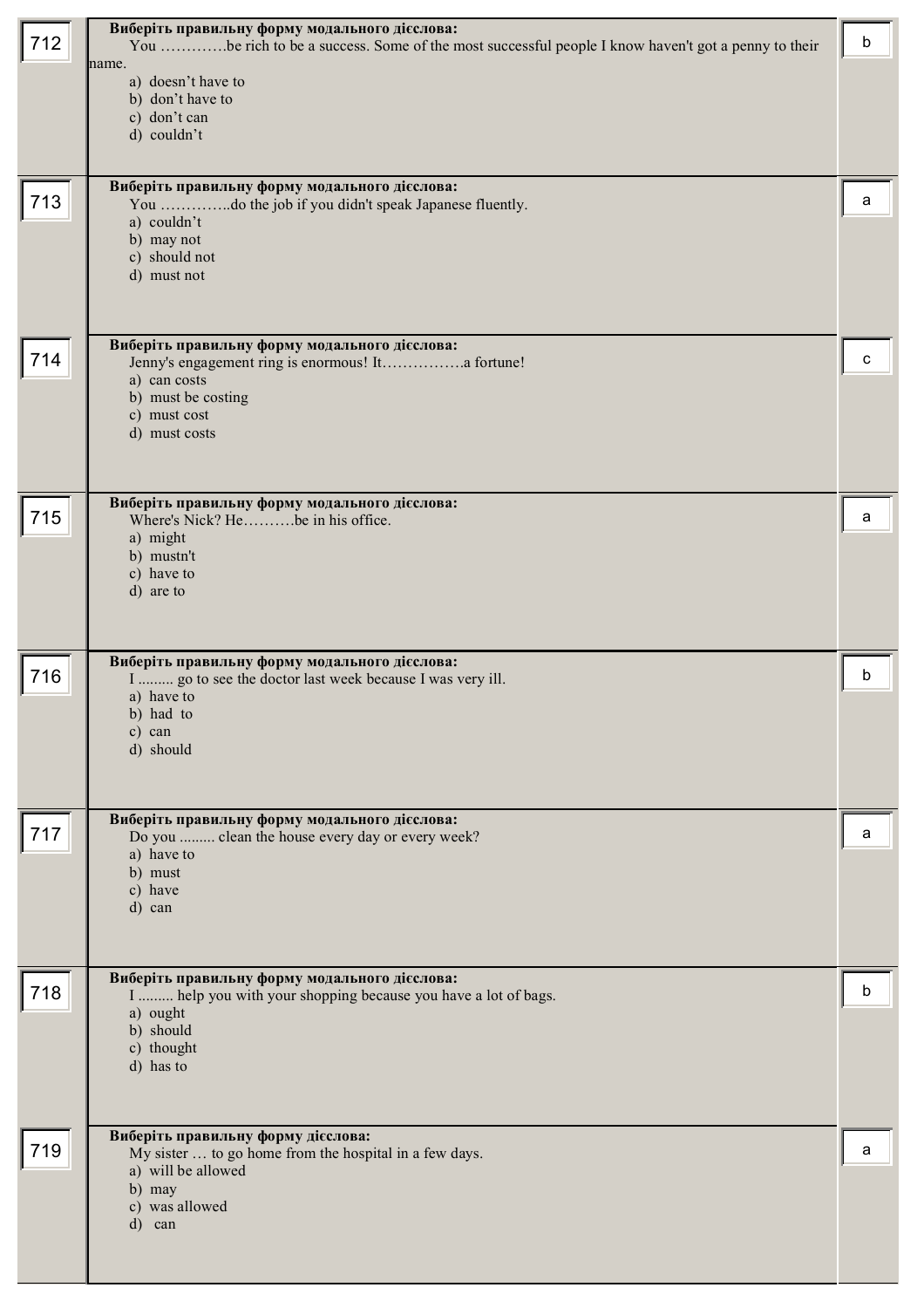| 720 | Виберіть правильну форму модального дієслова.<br>This student  to get his grant last year.<br>a) was able<br>b) can                                                         | a |
|-----|-----------------------------------------------------------------------------------------------------------------------------------------------------------------------------|---|
|     | c) will be able<br>d) must                                                                                                                                                  |   |
| 721 | Виберіть правильну форму модального дієслова<br>You  listen to the recording of this text several times yesterday.<br>a) can<br>b) had to<br>c) may<br>d) will have to      | b |
| 722 | Виберіть правильну форму модального дієслова.<br>I  buy this book yesterday, I didn't have enough money.<br>a) could not<br>b) cannot<br>c) will not be able to<br>d) must  | a |
| 723 | Виберіть правильну форму дієслова<br>All the new words from this lesson  by the students.<br>a) must learn<br>b) have to learn<br>c) must to learn<br>d) must be learnt     | d |
| 724 | Виберіть правильну форму модального дієслова:<br>My brother liked football but he  this game.<br>a) cann't play<br>b) cannot to play<br>c) couldn't play<br>d) mustn't play | C |
| 725 | Виберіть правильну форму модального дієслова:<br>My grandmother loved music but she play the piano.<br>a) cannot<br>b) mustn't<br>c) couldn't<br>d) didn't have to          | c |
| 726 | Виберіть правильну форму модального дієслова:<br>You  to speak to the Dean tomorrow.<br>a) must<br>b) will have<br>c) had<br>d) will can                                    | b |
| 727 | Виберіть правильну форму модального дієслова:<br>We  go back home as we had forgotten to close the window in our room.<br>a) has to<br>b) had to<br>c) did had to<br>d) had | b |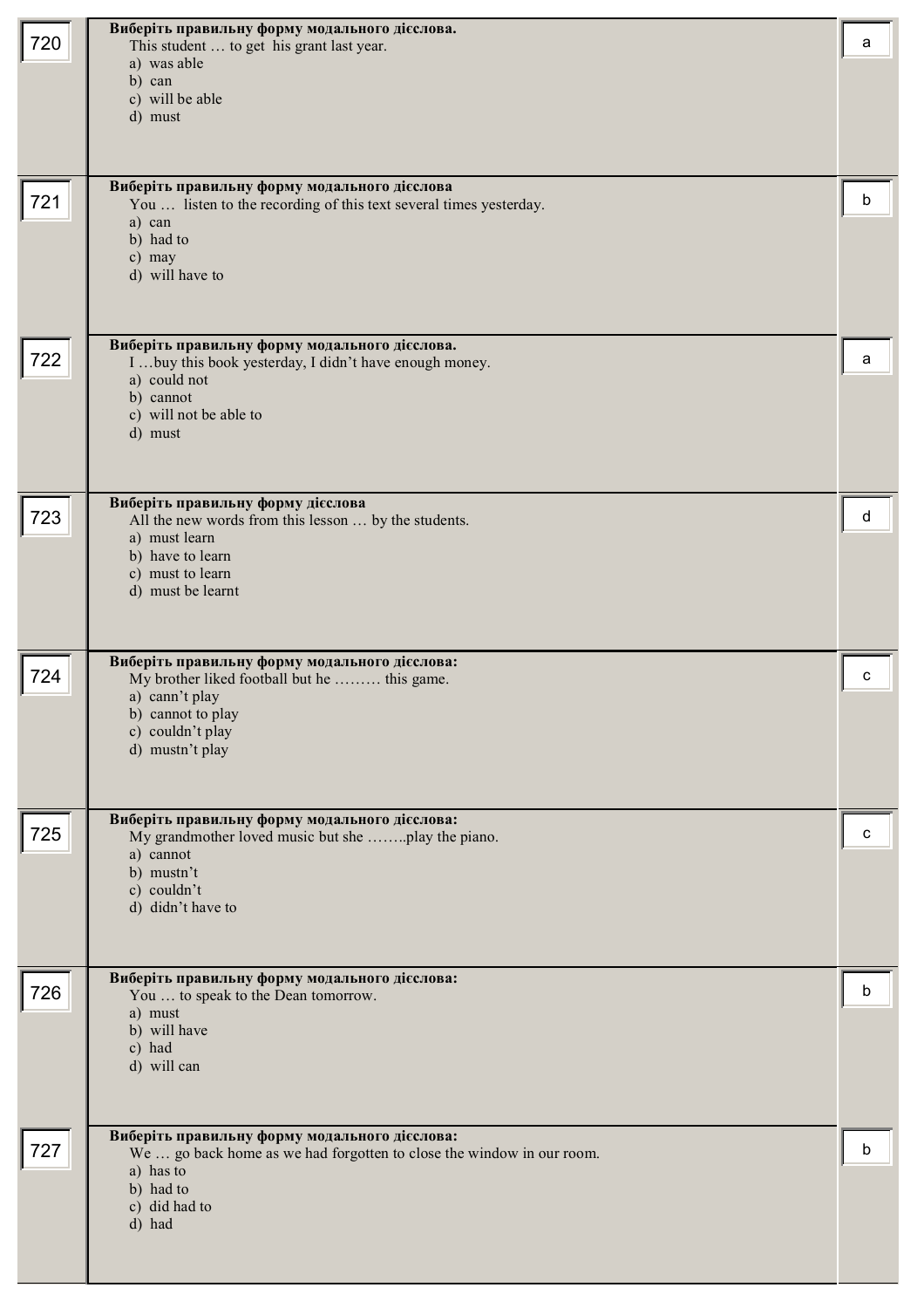| 728 | Виберіть правильну форму модального дієслова:<br>The students  study hard because they wanted to pass the exams well.<br>a) had to<br>b) have to<br>c) can<br>d) has to | a |
|-----|-------------------------------------------------------------------------------------------------------------------------------------------------------------------------|---|
| 729 | Виберіть правильну форму модального дієслова:<br>I find the letter you gave me yesterday.<br>a) have not<br>b) cannot<br>c) am not<br>d) don't must                     | b |
| 730 | Виберіть правильну форму модального дієслова:<br>I understand it very well. You  explain further.<br>a) shouldn't<br>b) wouldn't<br>c) mustn't<br>d) cannot             | a |
| 731 | Виберіть правильну форму модального дієслова:<br>you wait a moment, please?<br>a) can<br>b) should<br>c) must<br>d) have to                                             | a |
| 732 | Виберіть правильну форму модального дієслова:<br>You've been reading all day. You  be tired.<br>a) has to<br>b) have to<br>c) must<br>d) are able to                    | c |
| 733 | Виберіть правильну форму модального дієслова:<br>I   go now. My friends are waiting.<br>a) must<br>b) must to<br>c) have<br>d) will must                                | a |
| 734 | Виберіть правильну форму модального дієслова:<br>Hello,  I speak to Tom, please?<br>a) shall<br>b) will<br>c) can<br>d) am able to                                      | c |
| 735 | Виберіть правильну форму модального дієслова:<br>When will you  come and see us in our new house?<br>a) are able to<br>b) be able to<br>c) can<br>d) must               | b |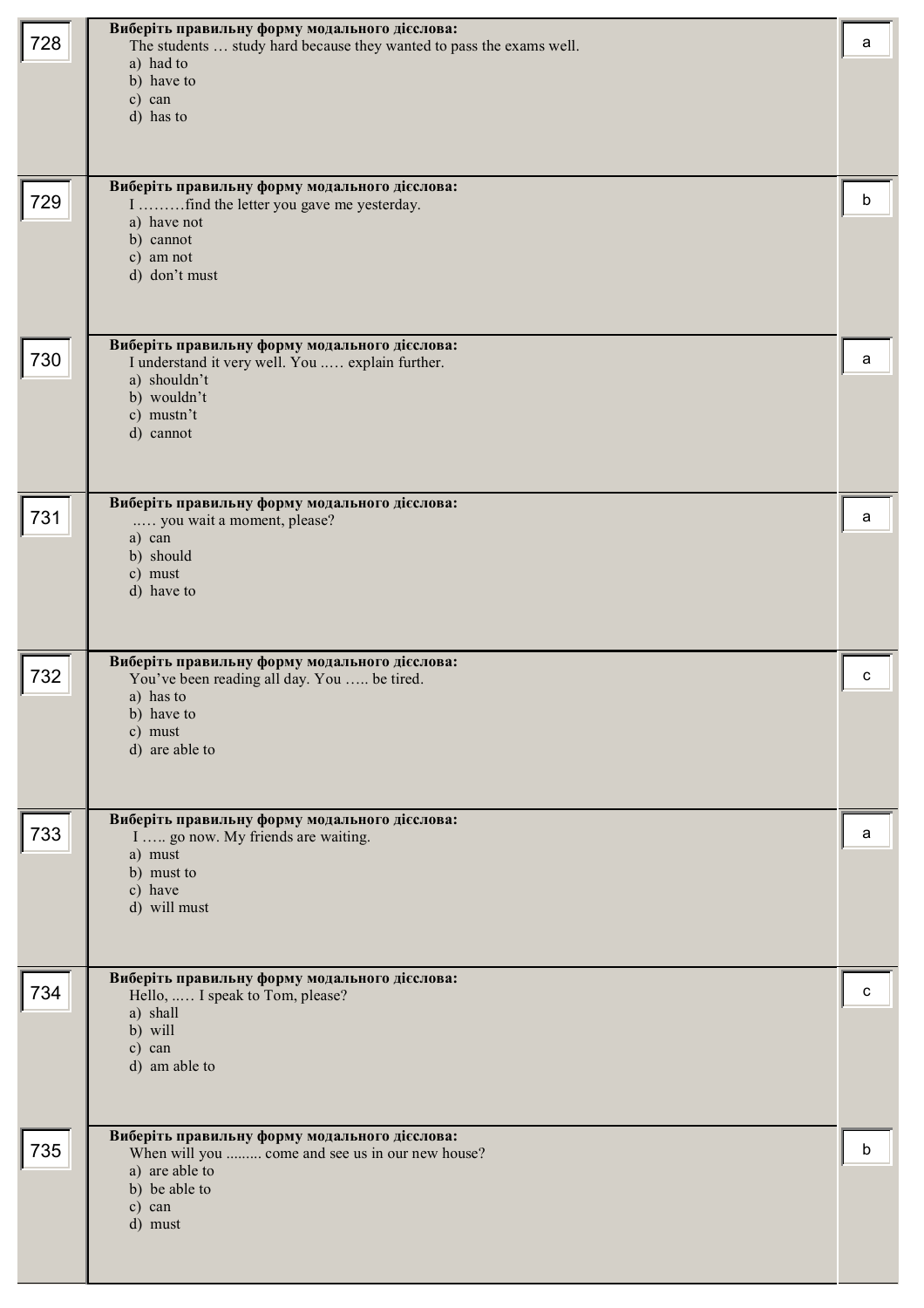| 736 | Виберіть правильну форму модального дієслова:<br>I  go to Paris next week because there is a very big exhibition there.<br>a) have to<br>b) have<br>c) had to<br>d) can                                                                                         | a |
|-----|-----------------------------------------------------------------------------------------------------------------------------------------------------------------------------------------------------------------------------------------------------------------|---|
| 737 | Виберіть правильну форму модального дієслова:<br>you help me with my translation?<br>a) Must<br>b) Ought to<br>c) Could<br>d) Are                                                                                                                               | c |
| 738 | Виберіть правильну форму модального дієслова:<br>Jim said he  go home for the holidays.<br>a) may<br>b) can<br>c) might<br>d) has to                                                                                                                            | c |
| 739 | Виберіть правильну форму модального дієслова:<br>You  answer my question if you don't want to.<br>a) don't have to<br>b) don't must<br>c) isn't able to<br>d) not may                                                                                           | a |
| 740 | Виберіть правильну форму модального дієслова:<br>Sally's husband play football, tennis but he  cook or iron.<br>a) candoesn't can<br>b) coulddidn't can<br>d) mustdon't must                                                                                    | c |
| 741 | Виберіть правильну форму модального дієслова:<br>In many countries people  drive the car at the age of 16.<br>a) have to<br>b) can<br>c) have<br>d) must                                                                                                        | b |
| 742 | Виберіть правильну форму дієслова в підрядному реченні:<br>Lora wondered if  in town for the rest of the summer.<br>a) her cousin was going to stay<br>b) was her cousin going to stay<br>c) her cousin is going to stay<br>d) her cousin will be going to stay | a |
| 743 | Виберіть правильну форму дієслова в підрядному реченні:<br>My husband would have been mad at me if I  his tools in their proper place.<br>a) wouldn't have put<br>b) hadn't put<br>c) didn't put<br>d) haven't put                                              | b |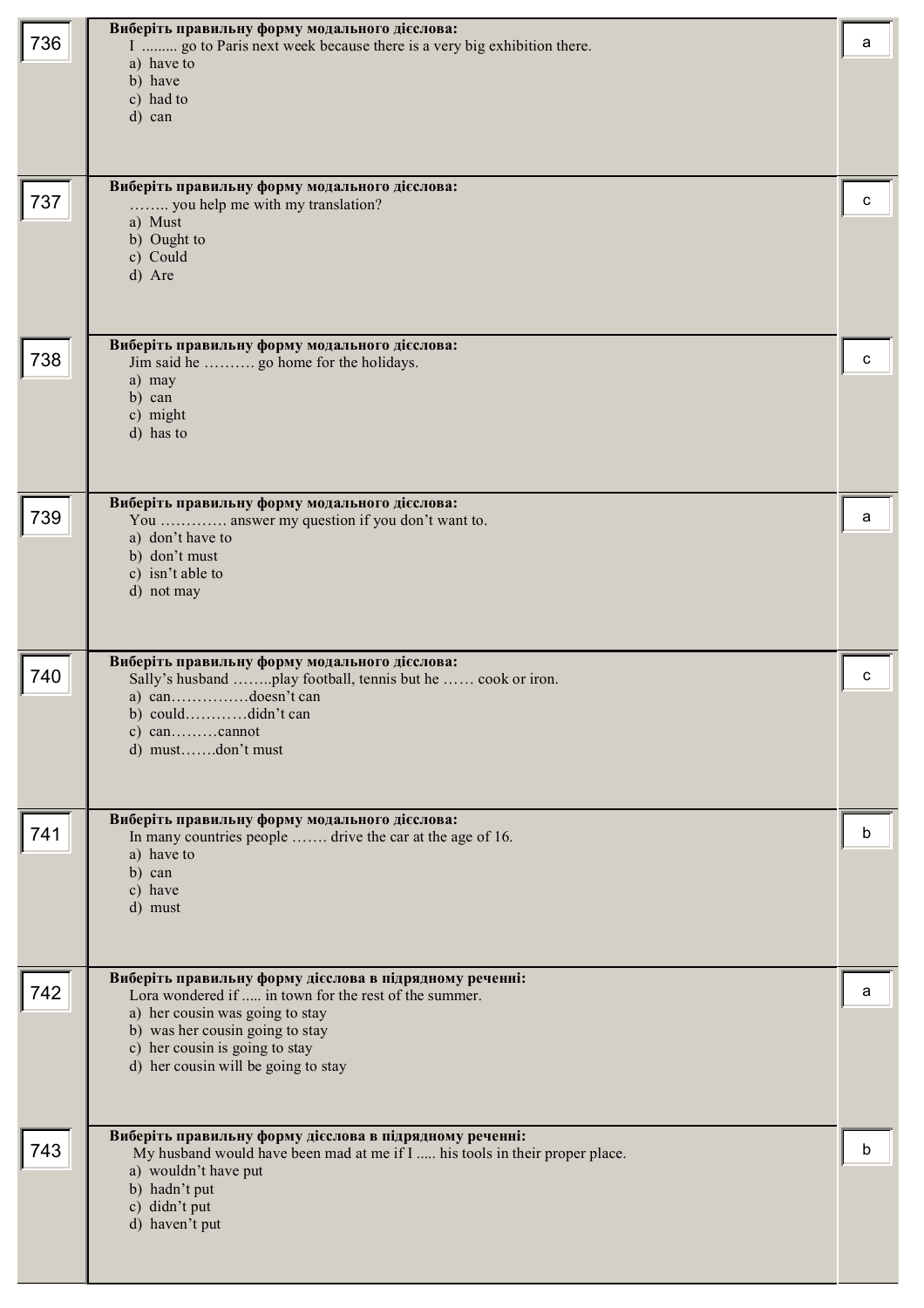| 744 | Виберіть правильну форму дієслова в підрядному реченні:<br>If you were not busy tomorrow I  you to go on a picnic with us.<br>a) would invite<br>b) invite<br>c) will invite<br>d) was invited<br>Виберіть правильну форму дієслова в підрядному реченні: | а |
|-----|-----------------------------------------------------------------------------------------------------------------------------------------------------------------------------------------------------------------------------------------------------------|---|
| 745 | If Rita hadn't immigrated to Canada, she  my next door neighbor.<br>a) would still be<br>b) should still be<br>c) would have still been<br>d) will still be                                                                                               | с |
| 746 | Виберіть правильну форму дієслова в підрядному реченні:<br>What do you think the man would do if he  someone was trying to pick his pocket?<br>a) would know<br>b) knows<br>c) knew<br>d) will know                                                       | C |
| 747 | Виберіть правильну форму дієслова в підрядному реченні:<br>The flowers would grow much better if you  them regularly.<br>a) watered<br>b) water<br>c) had watered<br>d) will water                                                                        | а |
| 748 | Виберіть правильну форму дієслова в підрядному реченні:<br>a) remembers<br>b) will remember<br>c) remembered<br>d) were remembered                                                                                                                        | C |
| 749 | Виберіть правильну форму дієслова в підрядному реченні:<br>If she  her job, she will earn more.<br>a) changes<br>b) will change<br>c) have changed<br>d) was changed                                                                                      | а |
| 750 | Виберіть правильну форму дієслова в підрядному реченні:<br>If you  to Sweden, you will really enjoy the scenery.<br>a) will go<br>b) would go<br>$c)$ go<br>d) were gone                                                                                  | с |
| 751 | Виберіть правильну форму дієслова в підрядному реченні:<br>If Nick  his homework quickly, he would come with us that evening.<br>a) finished<br>b) has finished<br>c) will finish<br>d) was finished                                                      | а |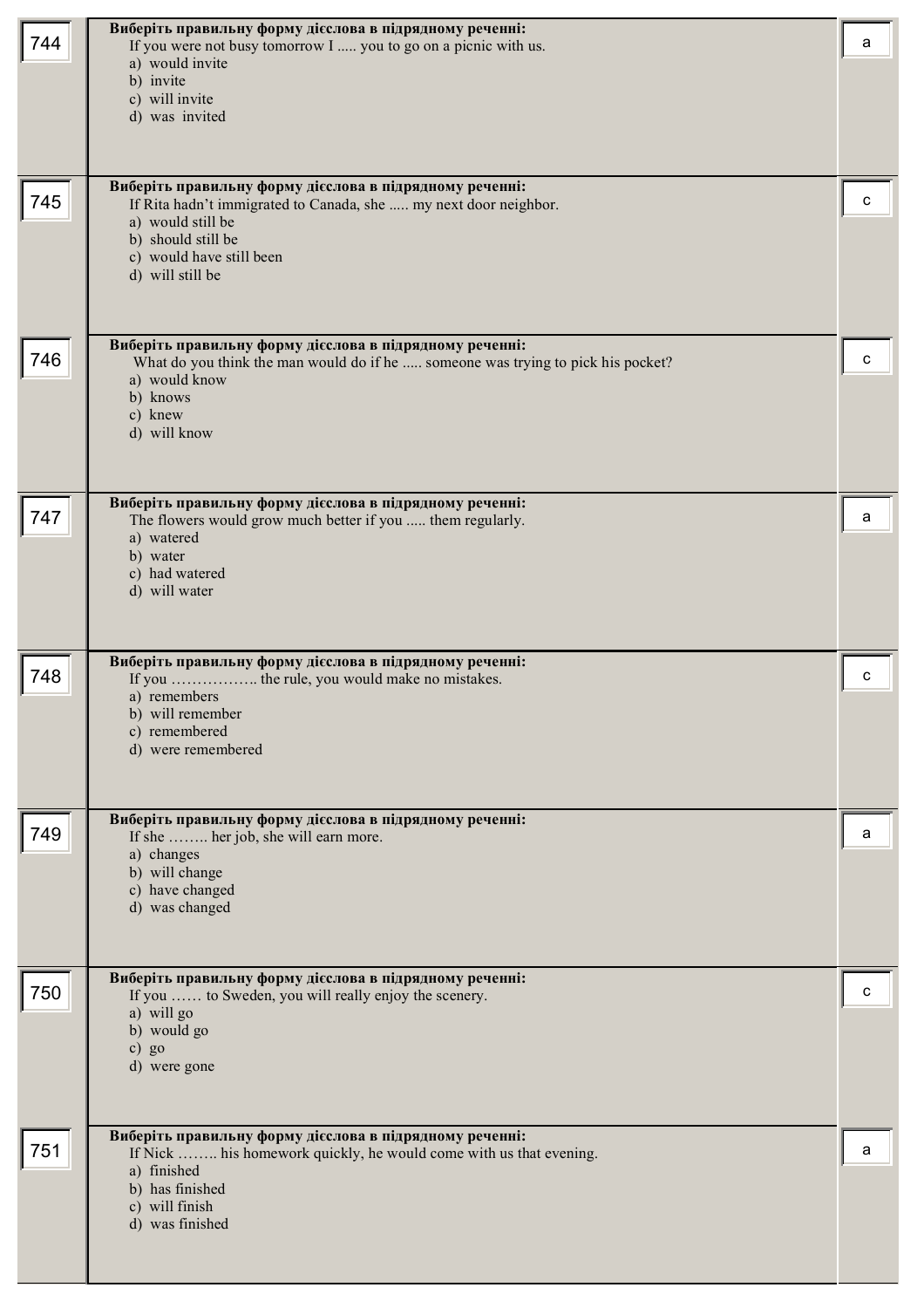| 752 | Виберіть правильну форму дієслова в підрядному реченні:<br>If my boss  me today, I will be in trouble.<br>a) don't pay<br>b) doesn't pay<br>c) won't pay<br>d) haven't paid                               | b |
|-----|-----------------------------------------------------------------------------------------------------------------------------------------------------------------------------------------------------------|---|
| 753 | Виберіть правильну форму дієслова в підрядному реченні:<br>If David  too much chocolate, he wouldn't put on in weight.<br>a) won't eat<br>b) haven't eaten<br>c) didn't eat<br>d) wouldn't eat            | с |
| 754 | Виберіть правильну форму дієслова в підрядному реченні:<br>If sheat home alone, she can make herself a sandwich.<br>a) will be<br>$b)$ is<br>c) are<br>d) have been                                       | b |
| 755 | Виберіть правильну форму дієслова в підрядному реченні:<br>If he for a half an hour, the doctor would see him.<br>a) wait<br>b) will wait<br>c) would wait<br>d) waited                                   | d |
| 756 | Виберіть правильну форму дієслова в підрядному реченні:<br>We won't leave, if the taxi<br>a) will not come<br>b) isn't come<br>c) doesn't come<br>d) haven't come                                         | C |
| 757 | Виберіть правильну форму дієслова в підрядному реченні:<br>She would buy the coat if she  enough money on her.<br>a) would have<br>b) have<br>c) will have<br>d) had                                      | d |
| 758 | Виберіть правильну форму дієслова в підрядному реченні:<br>If my sister to see me, I'll be very upset.<br>a) will not come<br>b) doesn't come<br>c) didn't come<br>d) was not coming                      | b |
| 759 | Виберіть правильну форму дієслова в підрядному реченні:<br>Have you seen my key? – No, but I will look for it. If I  it, I'll tell you.<br>a) find it<br>b) will find it<br>c) founded<br>d) have founded | a |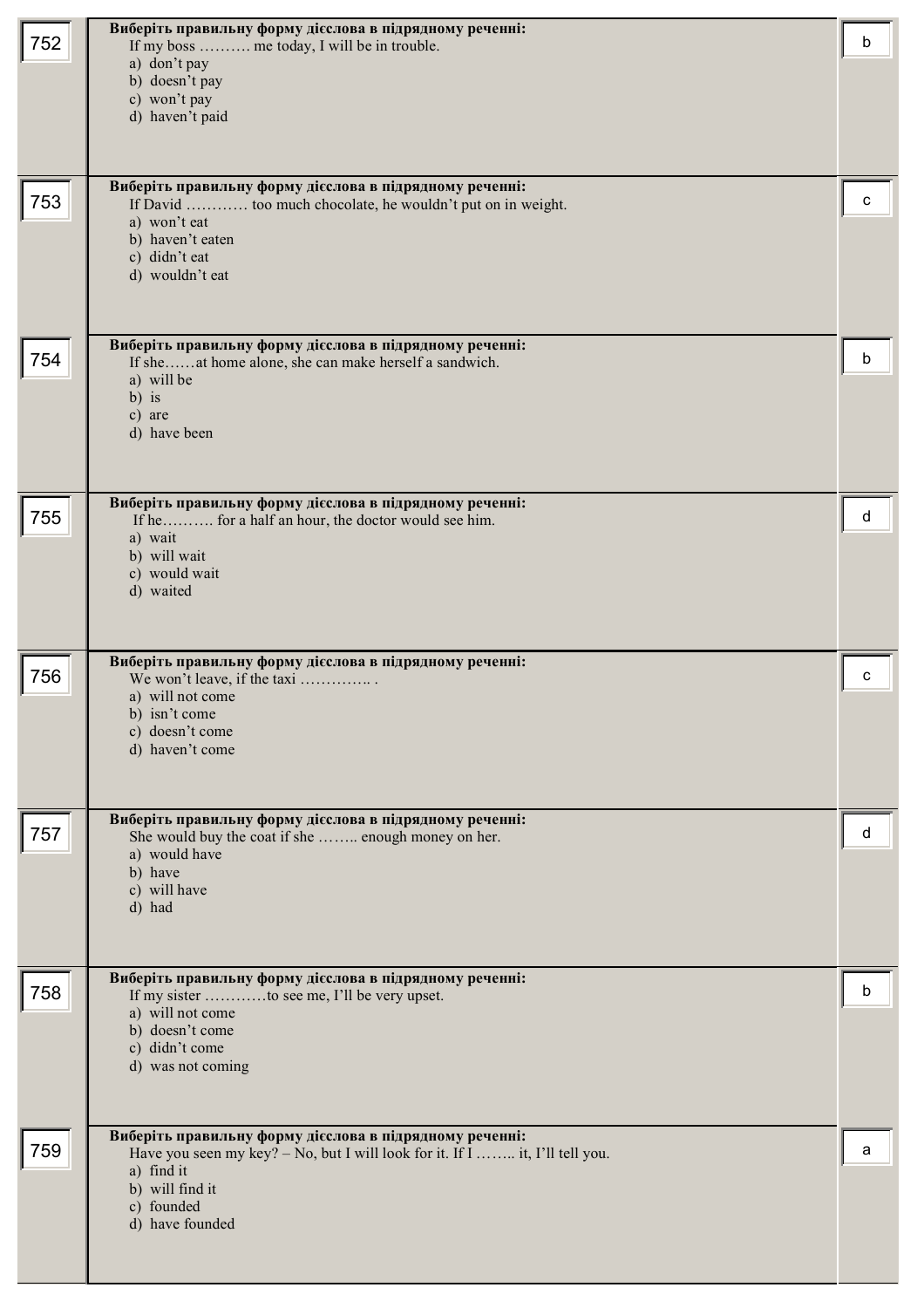| 760 | Виберіть правильну форму дієслова в підрядному реченні:<br>I must hurry. My friend will be angry if I  on time.                                 | b |
|-----|-------------------------------------------------------------------------------------------------------------------------------------------------|---|
|     | a) was not                                                                                                                                      |   |
|     | b) am not<br>c) be not                                                                                                                          |   |
|     | d) will not be                                                                                                                                  |   |
|     |                                                                                                                                                 |   |
| 761 | Виберіть правильну форму дієслова в підрядному реченні:<br>If you busy tomorrow I will invite you to go on a picnic with us.                    | а |
|     | a) are not                                                                                                                                      |   |
|     | b) will not be<br>c) don't                                                                                                                      |   |
|     | d) didn't                                                                                                                                       |   |
|     |                                                                                                                                                 |   |
| 762 | Виберіть правильну форму дієслова в підрядному реченні:<br>If the firefighters  the necessary skills, they will not be able to save the houses. | a |
|     | a) don't have                                                                                                                                   |   |
|     | b) will not have<br>c) wouldn't have                                                                                                            |   |
|     | d) not have                                                                                                                                     |   |
|     |                                                                                                                                                 |   |
| 763 | Виберіть правильну форму дієслова в підрядному реченні:<br>What will we do tomorrow? $-$ If , we will go to the beach.                          | a |
|     | a) If it is a nice day<br>b) If it was a nice day                                                                                               |   |
|     | c) If it will be a nice day                                                                                                                     |   |
|     | d) If it had been a nice day                                                                                                                    |   |
|     |                                                                                                                                                 |   |
| 764 | Виберіть правильну форму дієслова в підрядному реченні:<br>If I  enough money, I will travel around the world.                                  | с |
|     | a) will have<br>b) had                                                                                                                          |   |
|     | c) have<br>d) had had                                                                                                                           |   |
|     |                                                                                                                                                 |   |
|     | Виберіть правильну форму дієслова в підрядному реченні:                                                                                         |   |
| 765 | When he  back from London, he will live with his parents.                                                                                       | b |
|     | a) came<br>b) comes                                                                                                                             |   |
|     | c) will come<br>d) have come                                                                                                                    |   |
|     |                                                                                                                                                 |   |
|     | Виберіть правильну форму дієслова в підрядному реченні:                                                                                         |   |
| 766 | If that  again, he'll be really glad.<br>a) happens                                                                                             | а |
|     | b) will happen                                                                                                                                  |   |
|     | c) happened<br>d) not happen                                                                                                                    |   |
|     |                                                                                                                                                 |   |
| 767 | Виберіть правильну форму дієслова в підрядному реченні:                                                                                         | d |
|     | We will play tennis on Sunday if Jane<br>a) will come                                                                                           |   |
|     | b) came<br>c) come                                                                                                                              |   |
|     | d) comes                                                                                                                                        |   |
|     |                                                                                                                                                 |   |
|     |                                                                                                                                                 |   |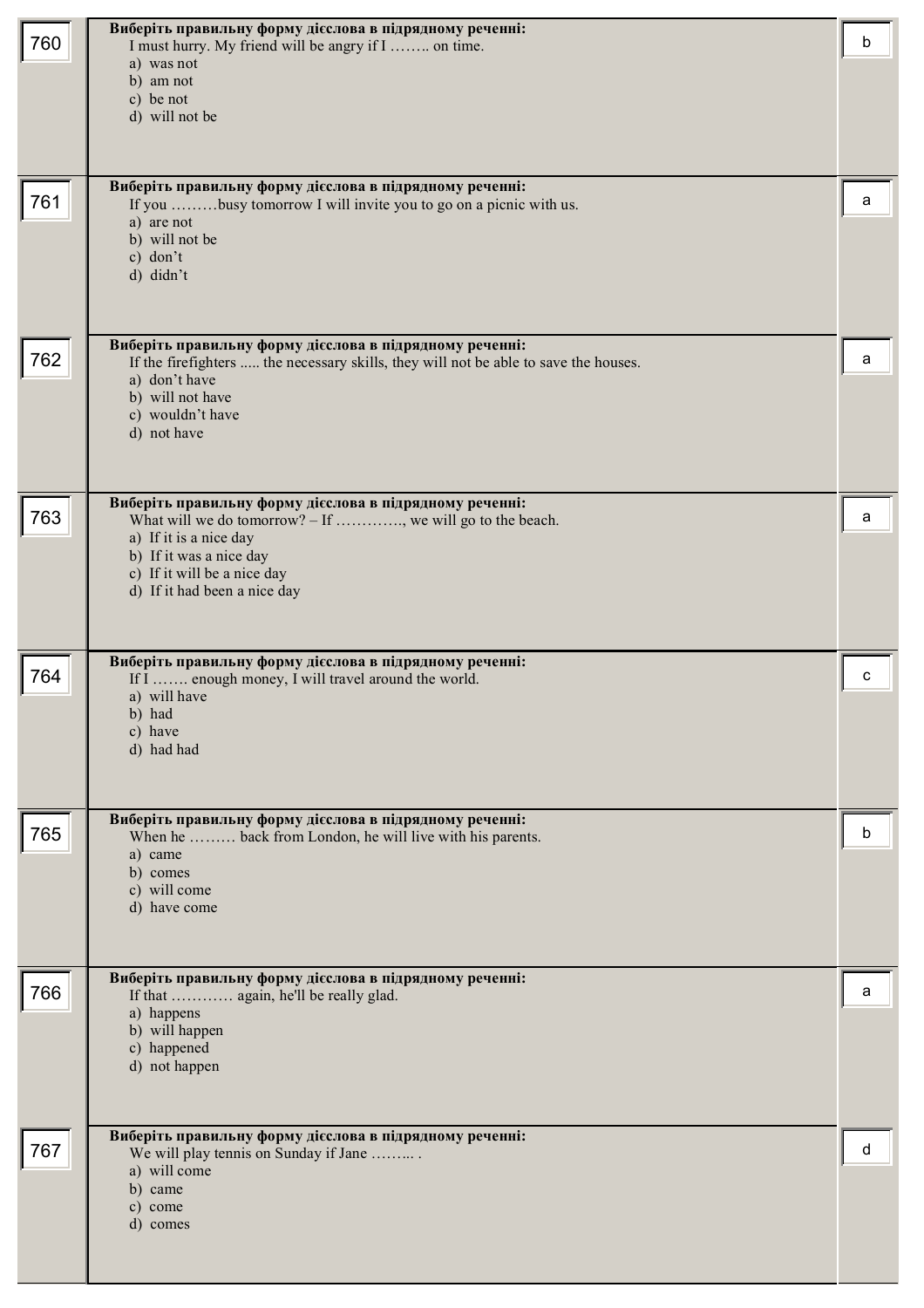| 768 | Виберіть правильну форму дієслова в підрядному реченні:<br>Mary will go to the seaside in summer if she  the exams.<br>a) will pass<br>b) passes<br>c) had passed<br>d) pass                                 | b |
|-----|--------------------------------------------------------------------------------------------------------------------------------------------------------------------------------------------------------------|---|
| 769 | Виберіть правильну форму дієслова в підрядному реченні:<br>If it  the children will stay at home.<br>a) rains<br>b) will rain<br>c) will be raining<br>d) be raining                                         | а |
| 770 | Виберіть правильну форму дієслова в підрядному реченні:<br>The flowers will grow much better if you  them regularly.<br>a) watered<br>b) waters<br>c) had watered<br>d) water                                | d |
| 771 | Виберіть правильну форму дієслова в підрядному реченні:<br>Don't worry if I  late tonight. I will call you.<br>a) will be<br>b) am<br>c) was<br>$d$ ) is                                                     | b |
| 772 | Виберіть правильну форму дієслова в підрядному реченні:<br>If Ann  the college she will live in a hall of residence.<br>a) enters<br>b) entered<br>c) will enter<br>d) enter                                 | a |
| 773 | Виберіть правильну форму дієслова в підрядному реченні:<br>What will you ask the Rector when you  him?<br>a) will meet<br>b) meet<br>c) met<br>d) meets                                                      | b |
| 774 | Виберіть правильну форму дієслова в підрядному реченні:<br>When she  a grant, she will buy a present for her mother.<br>a) get<br>b) will get<br>c) got<br>d) gets                                           | d |
| 775 | Виберіть правильну форму дієслова в підрядному реченні:<br>If our mother  us to go to the cinema, we'll see the film on TV.<br>a) doesn't allow<br>b) will not allow<br>c) will be not allow<br>d) not allow | a |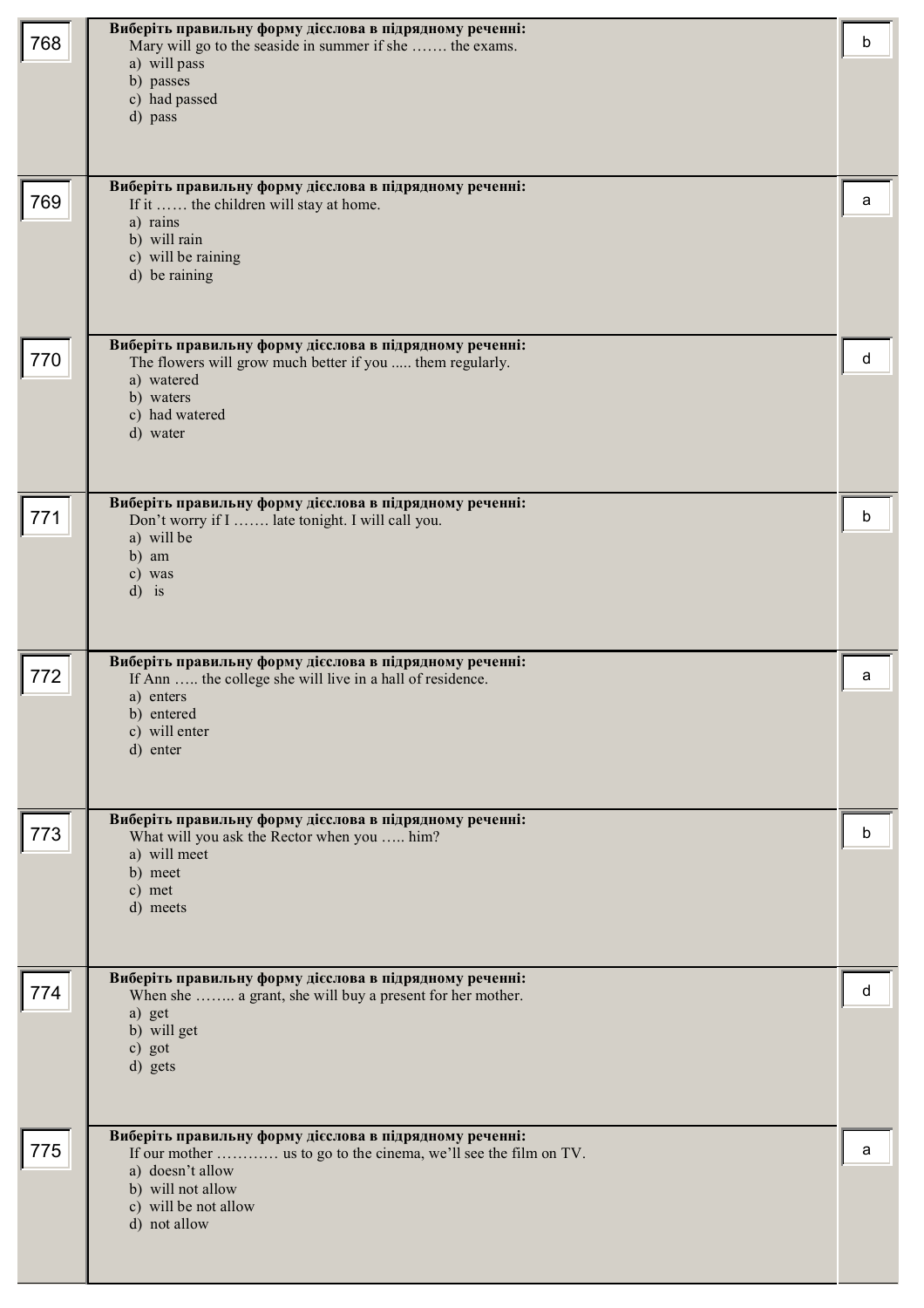| 776 | Виберіть правильну форму дієслова в підрядному реченні:<br>She will return from England, when she  21.<br>$a)$ is<br>b) will be<br>c) was<br>d) were                                                         | a |
|-----|--------------------------------------------------------------------------------------------------------------------------------------------------------------------------------------------------------------|---|
| 777 | Виберіть правильну форму дієслова в підрядному реченні:<br>If you  I'll miss the bus.<br>a) didn't wake me up<br>b) will not wake me up<br>c) don't wake me up<br>d) not wake me up                          | c |
| 778 | Виберіть правильну форму дієслова в підрядному реченні:<br>When Anna  to see me, we will be baking a cake.<br>a) will come<br>b) came<br>c) comes<br>d) come                                                 | c |
| 779 | Виберіть правильну форму дієслова в підрядному реченні:<br>Tomorrow morning I will give you a lift to the University, if my car  out of order.<br>a) is not<br>b) will not be<br>c) was not<br>d) has not be | a |
| 780 | Виберіть правильну форму дієслова в підрядному реченні:<br>I will have time for my hobbies and friends when I<br>a) retired<br>b) will retire<br>c) retires<br>d) retire                                     | d |
| 781 | Виберіть правильну форму дієслова в підрядному реченні:<br>Tom will be happy if Clara  to his birthday party.<br>a) comes<br>b) came<br>c) was coming<br>d) are coming                                       | a |
| 782 | Виберіть правильну форму дієслова в підрядному реченні:<br>What will we do tomorrow? - If youyour grant, we can go shopping.<br>a) get<br>b) got<br>c) has got<br>d) was getting                             | a |
| 783 | Виберіть правильну форму дієслова в підрядному реченні:<br>If I  a new car, I will travel to the Crimea.<br>a) buy<br>b) bought<br>c) will buy<br>d) has bought                                              | a |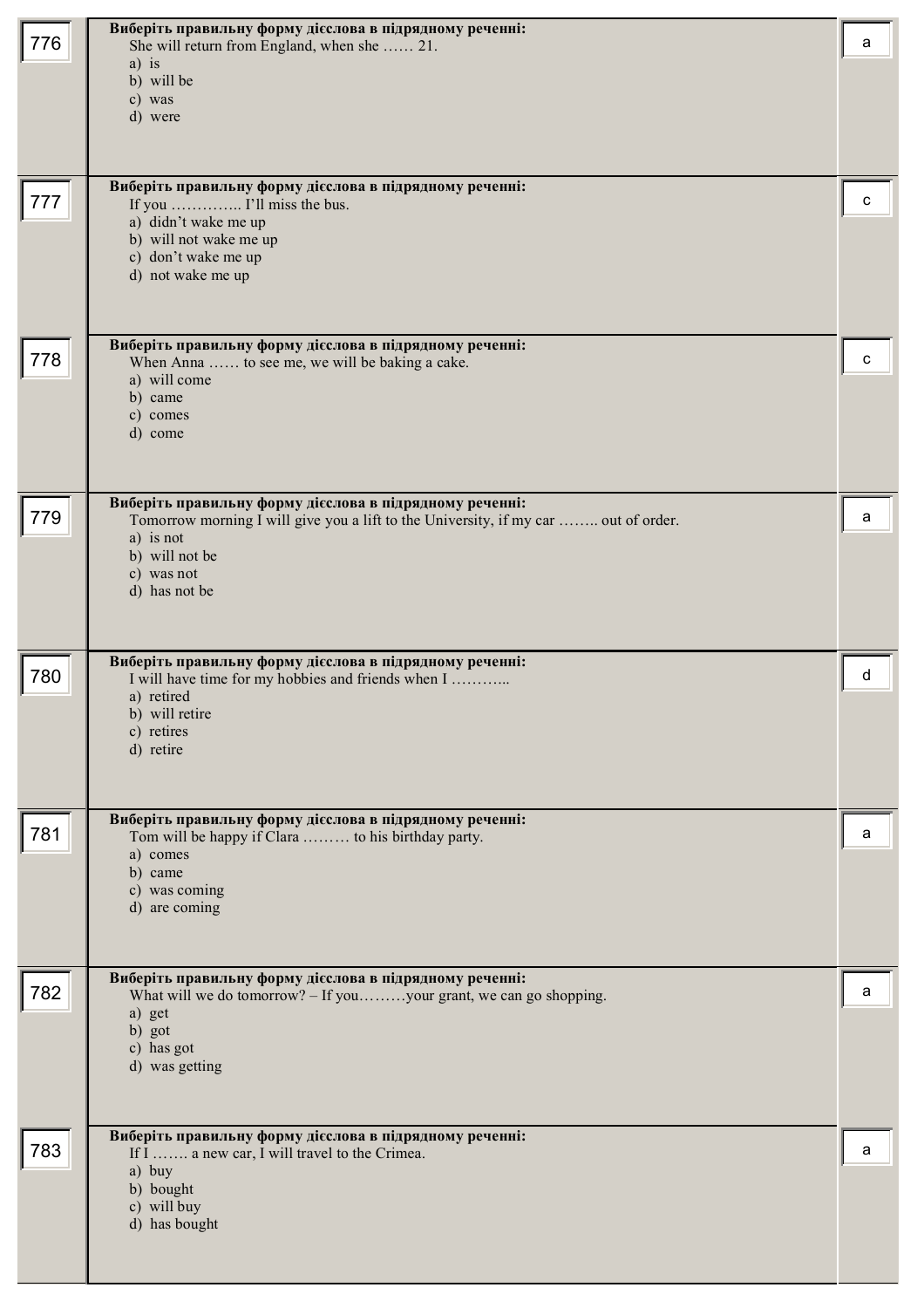| 784 | Виберіть правильну форму дієслова в підрядному реченні:                                                                                 | с |
|-----|-----------------------------------------------------------------------------------------------------------------------------------------|---|
|     | I will phone her if I  her number.<br>a) will know                                                                                      |   |
|     | b) was known<br>c) know                                                                                                                 |   |
|     | d) has known                                                                                                                            |   |
|     |                                                                                                                                         |   |
|     | Виберіть правильну форму дієслова в підрядному реченні:                                                                                 |   |
| 785 | If I were you, I  law instead of history.                                                                                               | b |
|     | a) will study<br>b) would study                                                                                                         |   |
|     | c) was studied                                                                                                                          |   |
|     | d) am studing                                                                                                                           |   |
|     |                                                                                                                                         |   |
| 786 | Виберіть правильну форму дієслова в підрядному реченні:<br>What   if you were offered the post of the President of Academy of Sciences? | d |
|     | a) were you do                                                                                                                          |   |
|     | b) does you do<br>c) is you doing                                                                                                       |   |
|     | d) would you do                                                                                                                         |   |
|     |                                                                                                                                         |   |
|     | Виберіть правильну форму дієслова в підрядному реченні:                                                                                 |   |
| 787 | If I went to St. Petersburg now, I   the Hermitage.<br>a) has visited                                                                   | b |
|     | b) would visit                                                                                                                          |   |
|     | c) will visit<br>d) visit                                                                                                               |   |
|     |                                                                                                                                         |   |
|     |                                                                                                                                         |   |
| 788 | Виберіть правильну форму дієслова в підрядному реченні:<br>If we  the documents now, we would start loading the goods on Monday.        | a |
|     | a) received<br>b) receives                                                                                                              |   |
|     | c) have receive                                                                                                                         |   |
|     | d) will receive                                                                                                                         |   |
|     |                                                                                                                                         |   |
| 789 | Виберіть правильну форму дієслова в підрядному реченні:<br>If I my friend tomorrow, I would ask him about his wife.                     | b |
|     | a) have seen                                                                                                                            |   |
|     | b) saw<br>c) had seen                                                                                                                   |   |
|     | d) will see                                                                                                                             |   |
|     |                                                                                                                                         |   |
|     | Виберіть правильну форму дієслова в підрядному реченні:                                                                                 |   |
| 790 | If he to their house tomorrow, they would give him your letter.<br>a) come                                                              | с |
|     | b) will come                                                                                                                            |   |
|     | c) came<br>d) have come                                                                                                                 |   |
|     |                                                                                                                                         |   |
|     | Виберіть правильну форму дієслова в підрядному реченні:                                                                                 |   |
| 791 | If I about his future plans to arrive, I would go to see him.                                                                           | а |
|     | a) knew<br>b) will know                                                                                                                 |   |
|     | c) has known                                                                                                                            |   |
|     | d) am known                                                                                                                             |   |
|     |                                                                                                                                         |   |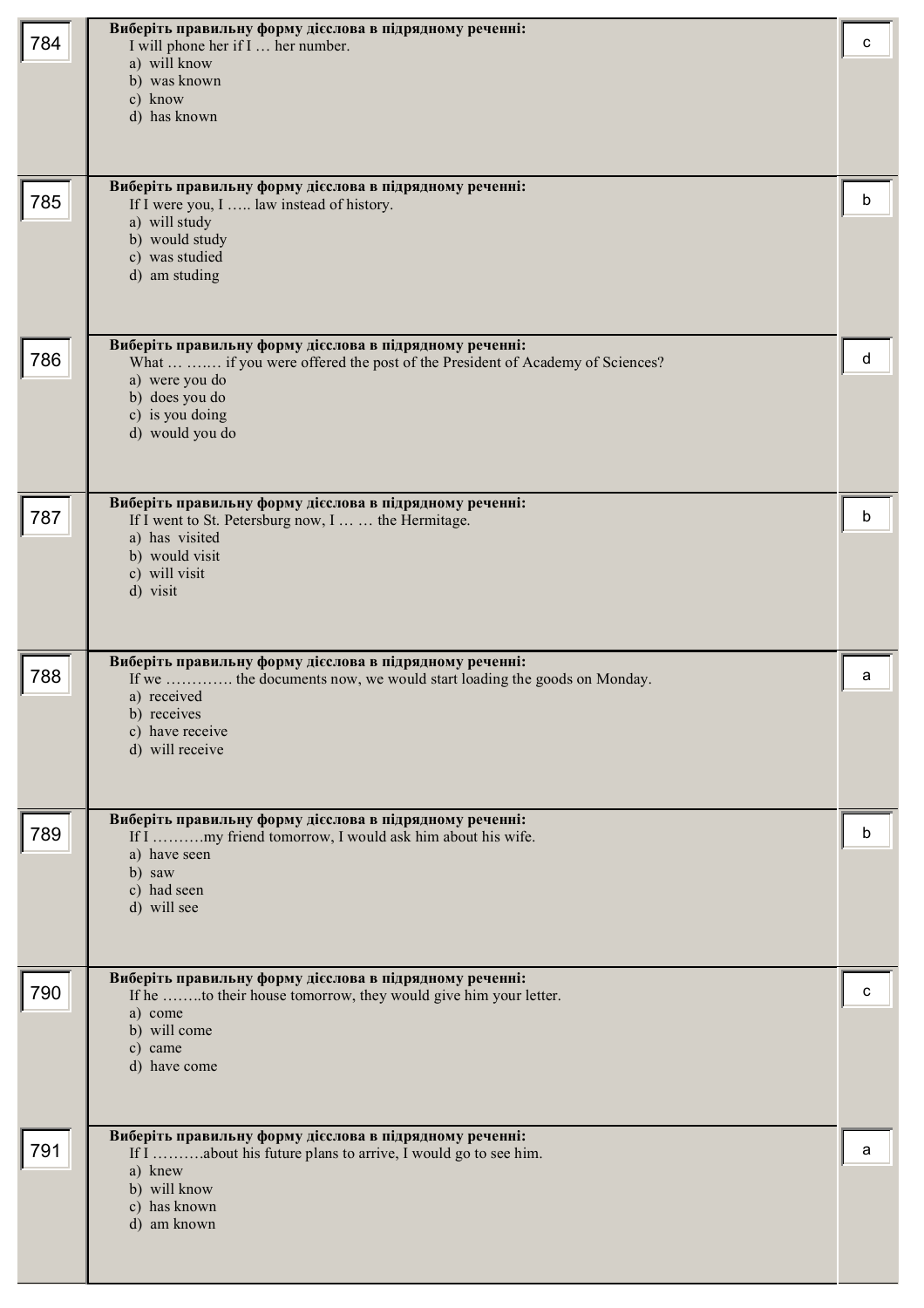| 792 | Виберіть правильну форму дієслова в підрядному реченні:<br>If yougrammar better, you wouldn't make so many mistakes in your test.<br>a) has known<br>b) knew<br>c) will know<br>d) knows | b |
|-----|------------------------------------------------------------------------------------------------------------------------------------------------------------------------------------------|---|
| 793 | Виберіть правильну форму дієслова в підрядному реченні:<br>If he in Kmelnytsky now, he would help you with your work.<br>$a)$ is<br>b) are<br>c) were<br>d) was                          | с |
| 794 | Виберіть правильну форму дієслова в підрядному реченні:<br>a) will not come<br>b) don't come<br>c) isn't come<br>d) didn't come                                                          | b |
| 795 | Виберіть правильну форму дієслова в підрядному реченні:<br>I would be very glad if you on me tomorrow.<br>a) called<br>b) will call<br>c) was called<br>d) calling                       | a |
| 796 | Виберіть правильну форму дієслова в підрядному реченні:<br>If we less luggage, we could walk to the station.<br>a) has<br>b) had<br>c) have had<br>d) are having                         | b |
| 797 | Виберіть правильну форму дієслова в підрядному реченні:<br>Please, call me, when you<br>a) will return<br>b) would return<br>c) return<br>d) returns                                     | с |
| 798 | Виберіть правильну форму дієслова в підрядному реченні:<br>The manager will ring you up, when he<br>a) comes<br>b) came<br>c) come<br>d) will come                                       | a |
| 799 | Виберіть правильну форму дієслова в підрядному реченні:<br>He will be cooking at the kitchen, when I<br>a) came<br>b) has come<br>c) come<br>d) will come                                | с |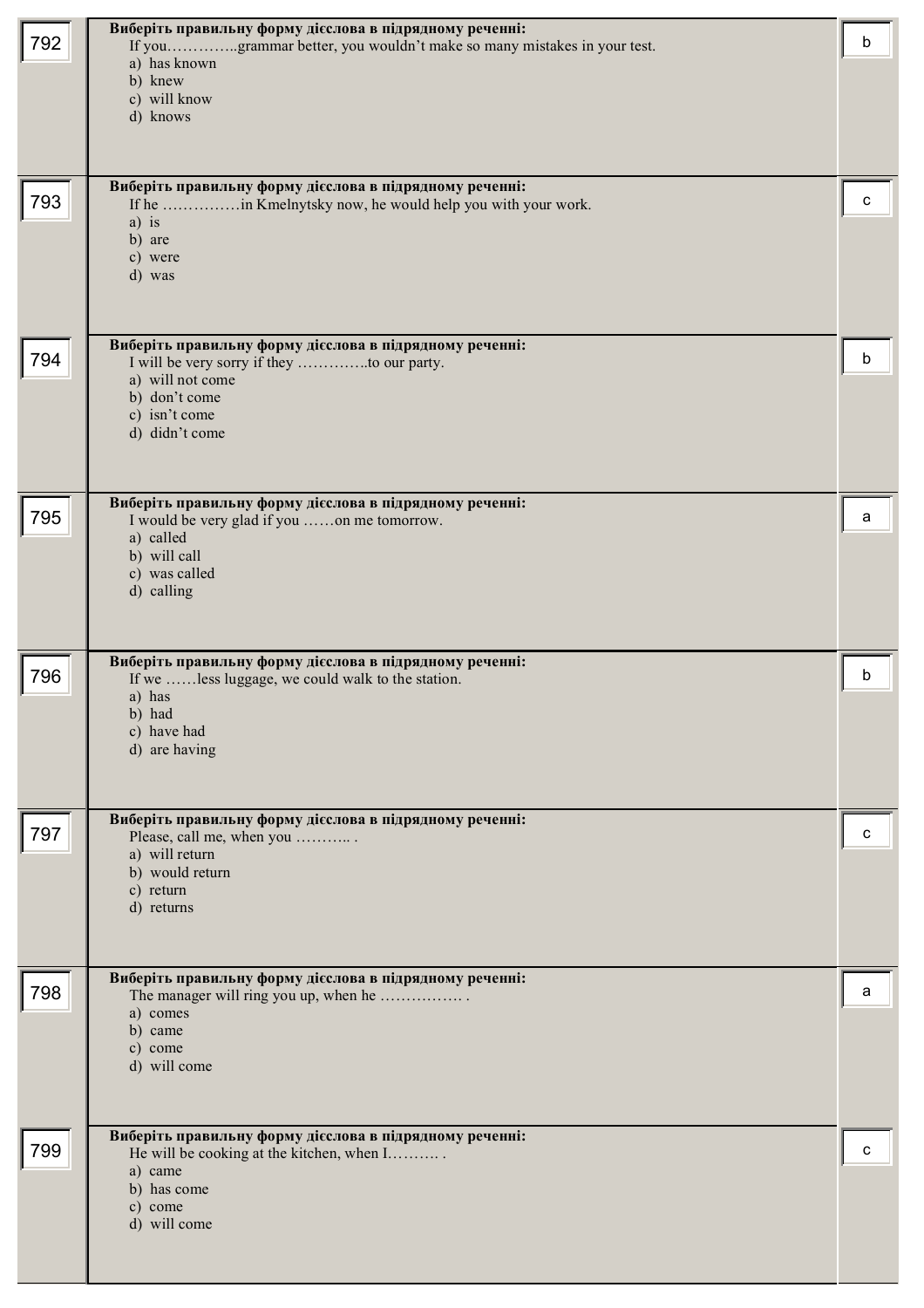| 800 | Виберіть правильну форму дієслова в підрядному реченні:<br>When I , he will be waiting for me.<br>a) arrive<br>b) have arrive<br>c) arrives<br>d) will arrive                                         | a |
|-----|-------------------------------------------------------------------------------------------------------------------------------------------------------------------------------------------------------|---|
| 801 | Виберіть правильну форму дієслова в підрядному реченні:<br>a) was<br>$b)$ is<br>c) were<br>d) will be                                                                                                 | a |
| 802 | Виберіть правильну форму дієслова в підрядному реченні:<br>I will be writing the article when you  to my house.<br>a) came<br>b) come<br>c) will come<br>d) were coming                               | b |
| 803 | Виберіть правильну форму дієслова в підрядному реченні:<br>a) come<br>b) came<br>c) was come<br>d) will come                                                                                          | b |
| 804 | Виберіть правильну форму дієслова в підрядному реченні:<br>When weyour telegram, we will instruct our workers how to do the order.<br>a) received<br>b) has received<br>c) receive<br>d) will receive | C |
| 805 | Виберіть правильну форму дієслова в підрядному реченні:<br>a) am doing<br>b) were doing<br>c) will be doing<br>d) had done                                                                            | a |
| 806 | Виберіть правильну форму дієслова в підрядному реченні:<br>a) was received<br>b) receive<br>c) had received<br>d) receives                                                                            | b |
| 807 | Виберіть правильну форму дієслова в підрядному реченні:<br>When she , they will be tidying the room.<br>a) comes back<br>b) came back<br>c) come back<br>d) will come back                            | a |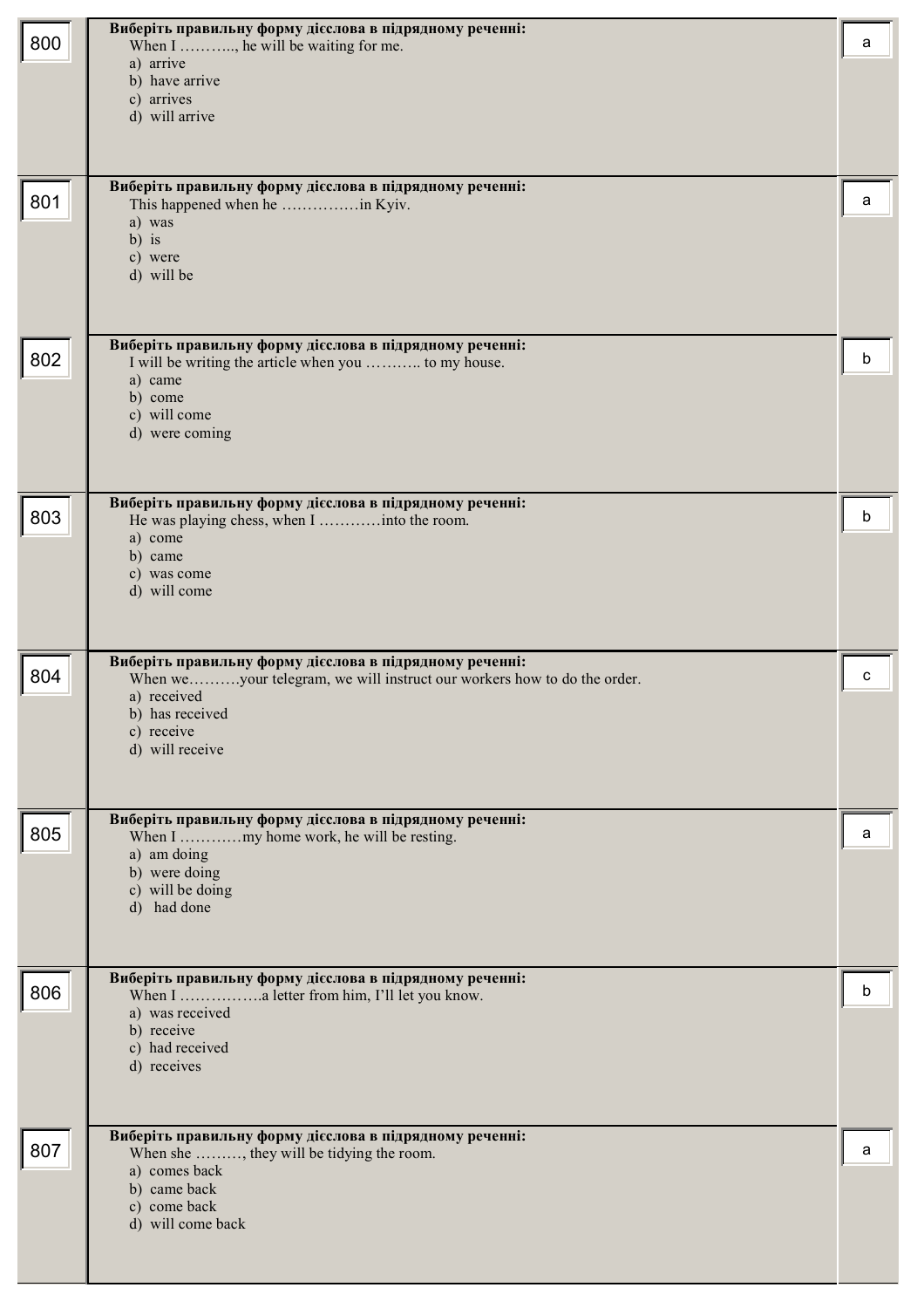| 808 | Виберіть правильну форму дієслова:<br>She said that she  many famous people at that party.<br>a) is met<br>b) had met<br>c) meets<br>d) was met | b |
|-----|-------------------------------------------------------------------------------------------------------------------------------------------------|---|
| 809 | Виберіть правильну форму дієслова:<br>a) will take part<br>b) would take part<br>c) take part<br>d) takes part                                  | b |
| 810 | Виберіть правильну форму дієслова:<br>He said that he home by midnight.<br>a) has reached<br>b) reaches<br>c) will reach<br>d) had reached      | d |
| 811 | Виберіть правильну форму дієслова:<br>a) will be<br>b) were<br>c) has been<br>d) had been                                                       | d |
| 812 | Виберіть правильну форму дієслова:<br>He reminded me that we classmates at school.<br>a) was<br>b) had been<br>c) are<br>d) have been           | b |
| 813 | Виберіть правильну форму дієслова:<br>He says that Mary it two days ago.<br>a) did<br>$b)$ do<br>c) will done<br>d) is done                     | a |
| 814 | Виберіть правильну форму дієслова:<br>He says that he the parcel yesterday.<br>a) has sent<br>b) will send<br>c) sends<br>d) sent               | d |
| 815 | Виберіть правильну форму дієслова:<br>You said that the shoes  cheap.<br>a) are<br>b) was<br>c) were<br>d) has been                             | c |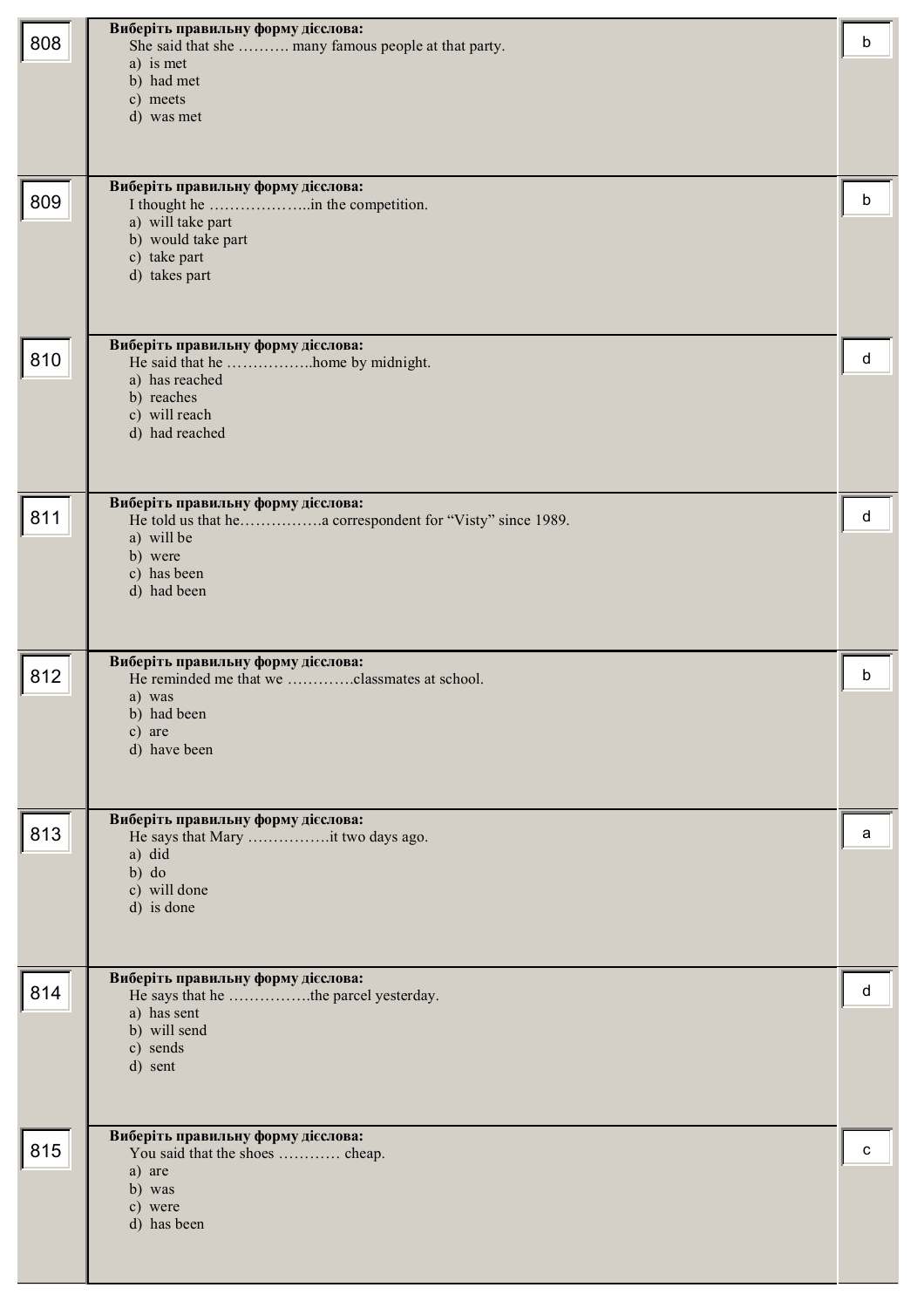| 816 | Виберіть правильну форму дієслова:<br>a) had waited<br>b) wait<br>c) are waiting<br>d) will wait<br>Виберіть правильну форму дієслова:                   | a |
|-----|----------------------------------------------------------------------------------------------------------------------------------------------------------|---|
| 817 | a) is working<br>b) had worked<br>c) was working<br>d) will be working                                                                                   | c |
| 818 | Виберіть правильну форму дієслова:<br>He asked me where my brother  before.<br>a) work<br>b) will work<br>c) had worked<br>d) has worked                 | c |
| 819 | Виберіть правильну форму дієслова:<br>a) will be delivered<br>b) is being delivered<br>c) is delivered<br>d) would be delivered                          | d |
| 820 | Виберіть правильну форму дієслова:<br>She said that she alreadythe magazine.<br>a) had  been reading<br>b) has $\ldots$ read<br>c) had  read<br>d) reads | C |
| 821 | Виберіть правильну форму дієслова:<br>He said that she already the composition.<br>a) wrote<br>b) has  written<br>c) had  written<br>d) were writing     | с |
| 822 | Виберіть правильну форму дієслова:<br>He thought that I busy on next Friday.<br>a) am busy<br>b) was busy<br>c) would be busy<br>d) have been busy       | с |
| 823 | Виберіть правильну форму дієслова:<br>Emma hoped that the baby  a girl.<br>a) will be<br>b) would be<br>$c)$ is<br>d) has been                           | b |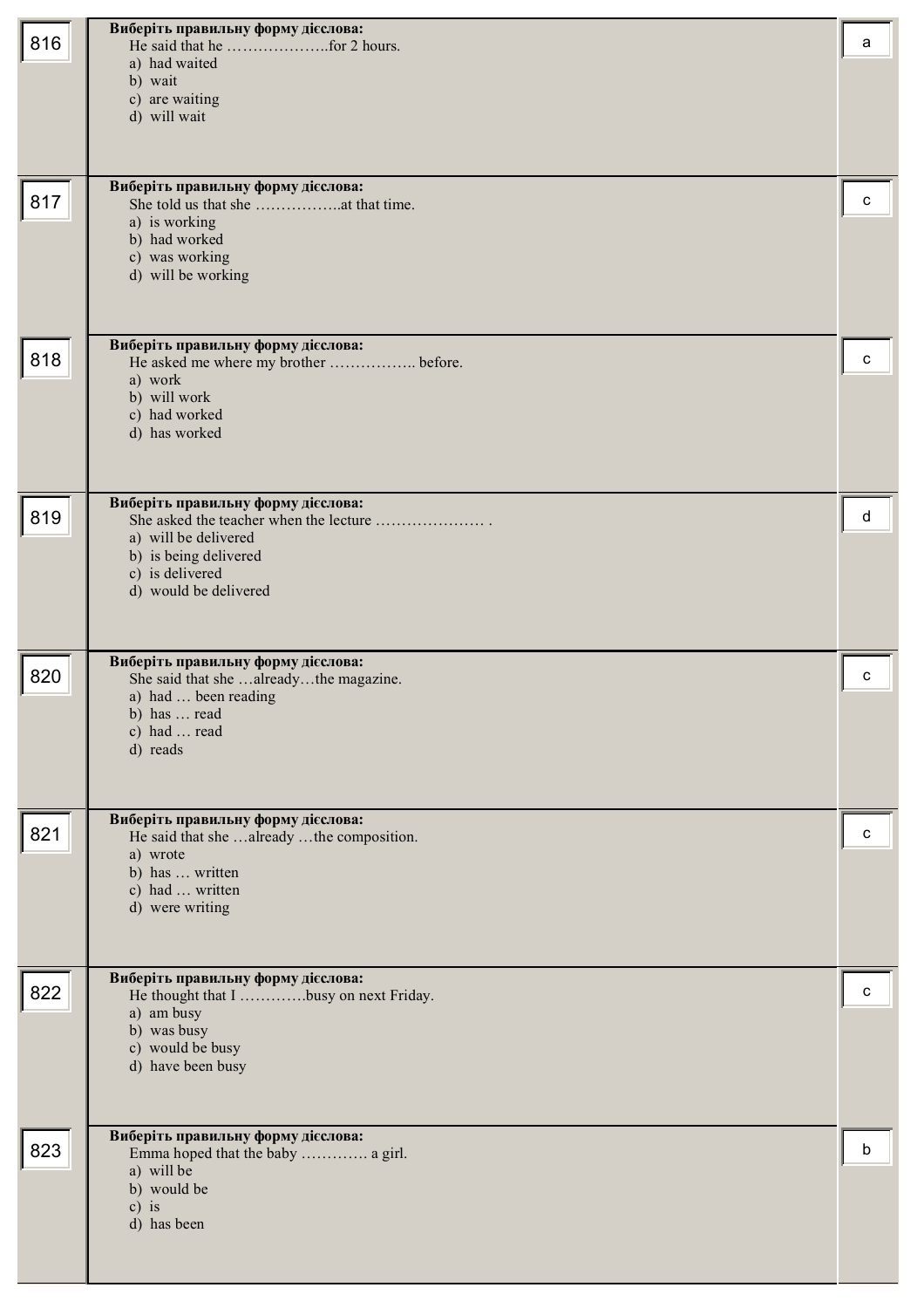| 824 | Виберіть правильну форму дієслова:<br>I promised my friend I  her to buy a dress.<br>a) would help<br>b) will help<br>c) be helped<br>d) have helped                     | a |
|-----|--------------------------------------------------------------------------------------------------------------------------------------------------------------------------|---|
| 825 | Виберіть правильну форму дієслова:<br>Our guide told us that we  the most interesting places of Venice.<br>a) visit<br>b) visits<br>c) will visit<br>d) would visit      | d |
| 826 | Виберіть правильну форму дієслова:<br>Ann said that her husband  in ten days.<br>a) arrive<br>b) have arrived<br>c) will arrive<br>d) would arrive                       | d |
| 827 | Виберіть правильну форму дієслова:<br>a) had met<br>b) meet<br>c) have met<br>d) will meet                                                                               | а |
| 828 | Виберіть правильну форму дієслова:<br>John told us that he  married in a month.<br>a) will get<br>b) would get<br>c) was got<br>d) were got                              | b |
| 829 | Виберіть правильну форму дієслова:<br>My grandmother said that she  a cake for their birthday a year before.<br>a) had baked<br>b) has baked<br>c) will bake<br>d) bakes | a |
| 830 | Виберіть правильну форму дієслова:<br>He said that his firm  the hotel in two years.<br>a) builds<br>b) will build<br>c) would build<br>d) has built                     | c |
| 831 | Виберіть правильну форму дієслова:<br>She said that her friends  the USA on their last holidays<br>a) have visited<br>b) had visited<br>c) would visit<br>d) will visit  | b |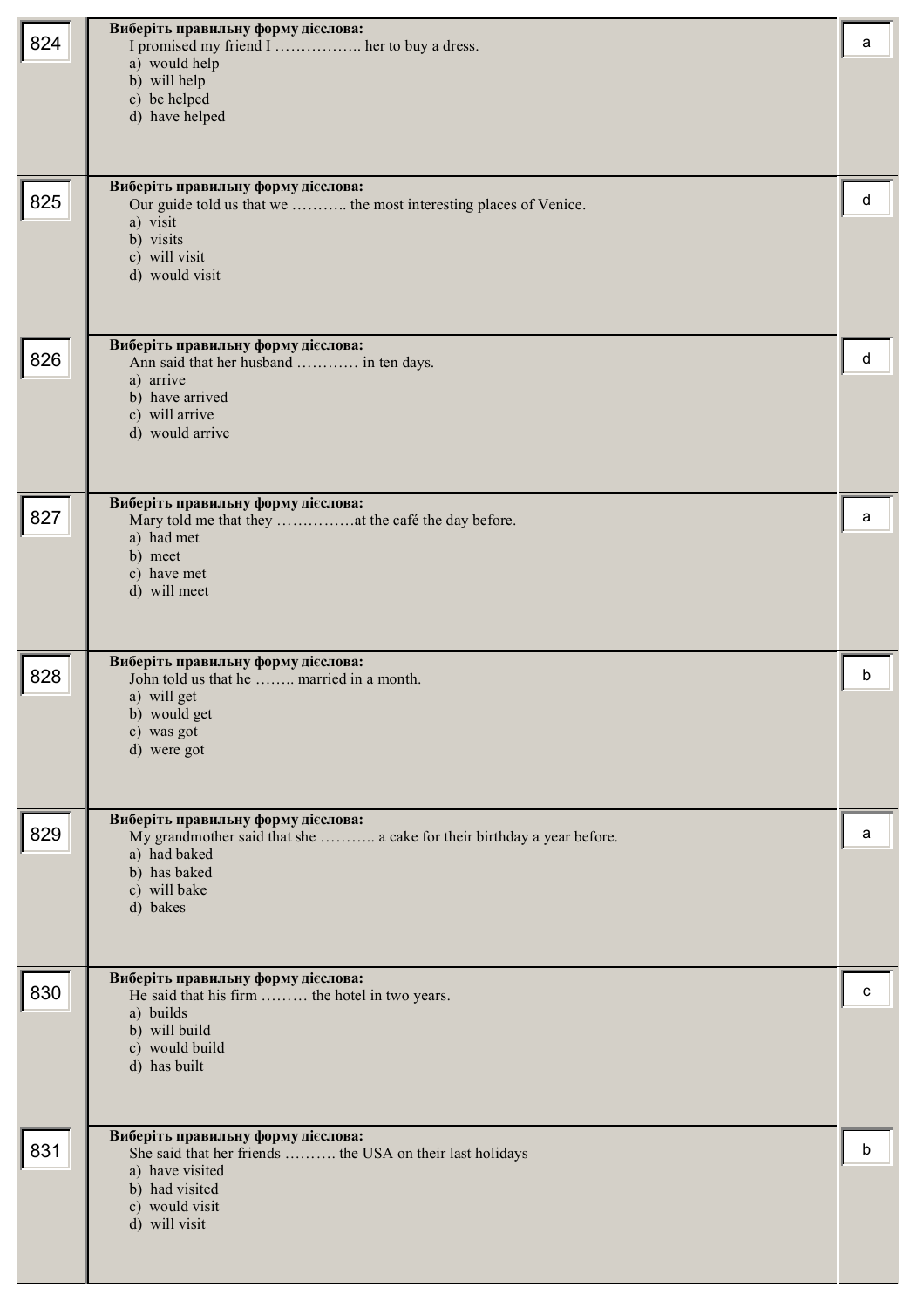|     | Виберіть правильну форму дієслова:                                                                                                            |   |
|-----|-----------------------------------------------------------------------------------------------------------------------------------------------|---|
| 832 | He said that Mary  a child in two months.                                                                                                     | с |
|     | a) will have                                                                                                                                  |   |
|     | b) has                                                                                                                                        |   |
|     | c) would have                                                                                                                                 |   |
|     | d) had had                                                                                                                                    |   |
|     |                                                                                                                                               |   |
|     |                                                                                                                                               |   |
|     |                                                                                                                                               |   |
| 833 | Виберіть правильну форму дієслова:                                                                                                            | a |
|     | a) wouldn't have                                                                                                                              |   |
|     | b) won't have                                                                                                                                 |   |
|     | c) wasn't had                                                                                                                                 |   |
|     | d) doesn't have                                                                                                                               |   |
|     |                                                                                                                                               |   |
|     |                                                                                                                                               |   |
|     |                                                                                                                                               |   |
| 834 | Виберіть правильну форму дієслова:                                                                                                            | b |
|     | a) will come and visit                                                                                                                        |   |
|     | b) would come and visit                                                                                                                       |   |
|     | c) have come and visited                                                                                                                      |   |
|     | d) came and visited                                                                                                                           |   |
|     |                                                                                                                                               |   |
|     |                                                                                                                                               |   |
|     |                                                                                                                                               |   |
| 835 | Виберіть правильну форму дієслова:<br>Bill said that he  the firm in a week.                                                                  | b |
|     | a) will buy                                                                                                                                   |   |
|     | b) would buy                                                                                                                                  |   |
|     | c) was bought                                                                                                                                 |   |
|     | d) has bought                                                                                                                                 |   |
|     |                                                                                                                                               |   |
|     |                                                                                                                                               |   |
|     | Виберіть правильну форму дієслова:                                                                                                            |   |
| 836 | He hoped that his daughter  very successful in her career.                                                                                    | C |
|     | a) will be                                                                                                                                    |   |
|     | b) has been                                                                                                                                   |   |
|     | c) would be                                                                                                                                   |   |
|     | $d$ ) is                                                                                                                                      |   |
|     |                                                                                                                                               |   |
|     |                                                                                                                                               |   |
|     | Виберіть правильну форму дієслова:                                                                                                            |   |
| 837 | He said that the ship already                                                                                                                 | b |
|     | a) has already arrived                                                                                                                        |   |
|     | b) had already arrived                                                                                                                        |   |
|     | c) will already arrive<br>d) is already arrived                                                                                               |   |
|     |                                                                                                                                               |   |
|     |                                                                                                                                               |   |
|     |                                                                                                                                               |   |
|     | Виберіть правильну форму дієслова:                                                                                                            |   |
| 838 |                                                                                                                                               | a |
|     | a) could meet<br>b) can meet                                                                                                                  |   |
|     | c) has to meet                                                                                                                                |   |
|     | d) will meet                                                                                                                                  |   |
|     |                                                                                                                                               |   |
|     |                                                                                                                                               |   |
|     |                                                                                                                                               |   |
| 839 | Виберіть правильну форму дієслова в підрядному реченні:<br>Cecily answered that she  stories and poems all her life since she could remember. | a |
|     | a) had been writing                                                                                                                           |   |
|     | b) were writing                                                                                                                               |   |
|     | c) writing                                                                                                                                    |   |
|     | d) is writing                                                                                                                                 |   |
|     |                                                                                                                                               |   |
|     |                                                                                                                                               |   |
|     |                                                                                                                                               |   |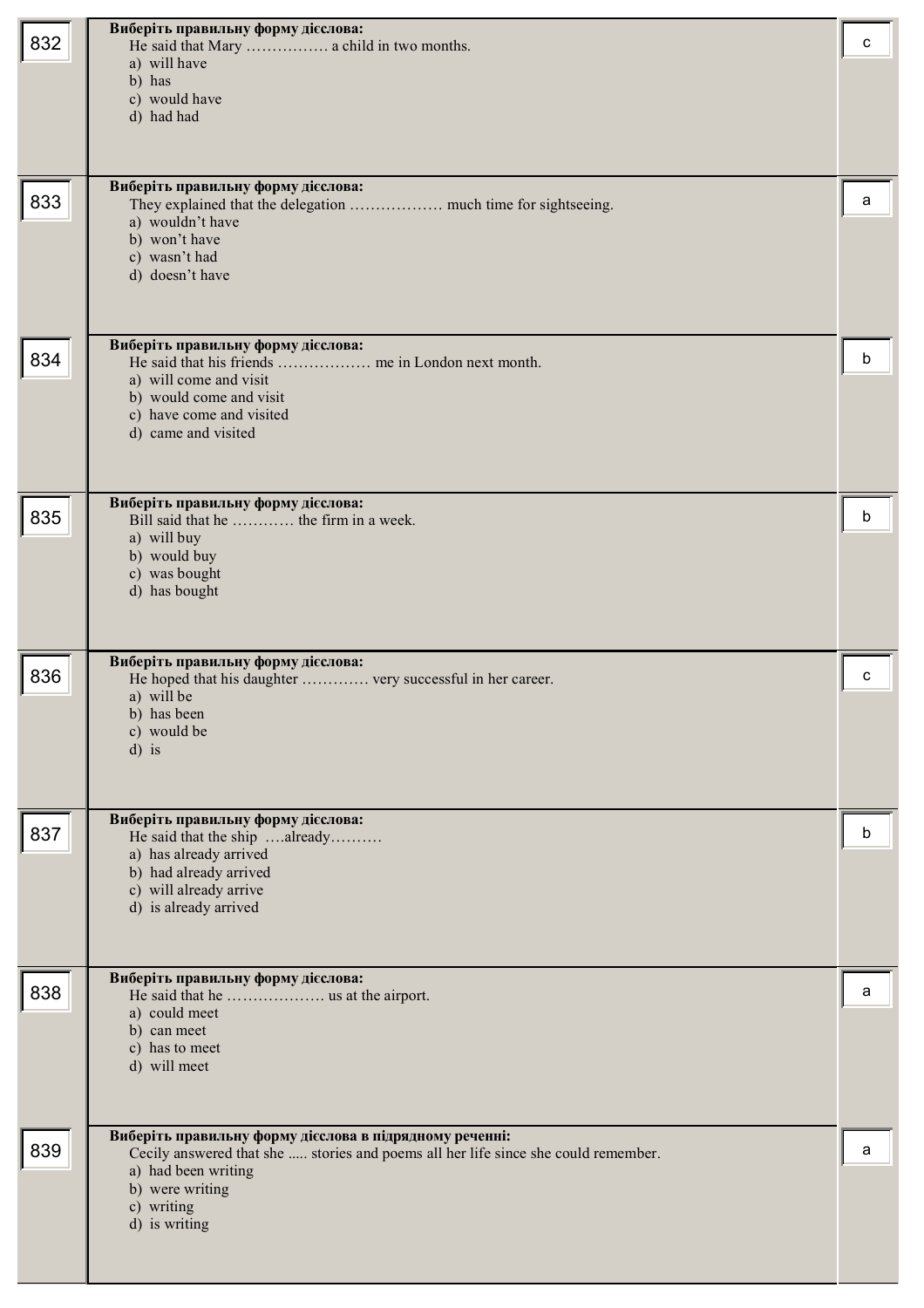| 840 | Виберіть правильну форму дієслова в підрядному реченні:<br>They explained to us that the Local History museum, which was usually open every Sunday,  that day.<br>a) was closed<br>b) was being closed<br>c) is closed<br>d) were closed | a |
|-----|------------------------------------------------------------------------------------------------------------------------------------------------------------------------------------------------------------------------------------------|---|
| 841 | Виберіть правильну форму дієслова в підрядному реченні:<br>Mary said she was worried that her son  very well that year.<br>a) isn't studying<br>b) wasn't studying<br>c) doesn't study<br>d) hasn't studied                              | h |
| 842 | Виберіть правильну форму дієслова в підрядному реченні:<br>Kelly told me that two strangers  at the station bar.<br>a) had come in<br>b) come in<br>c) will come in<br>d) have come in                                                   | а |
| 843 | Виберіть правильну форму дієслова в підрядному реченні:<br>Sharon said she  her key in her pocket, but she couldn't find it there.<br>a) had been left<br>b) was left<br>c) had left<br>d) has left                                      |   |
| 844 | Виберіть правильну форму дієслова в підрядному реченні:<br>The mother reminded me that I  to feed the dog and take him out for a walk.<br>a) shouldn't forget<br>b) don't have to forget<br>c) not to forget<br>d) cannot forget         | a |
| 845 | Виберіть правильну форму дієслова в підрядному реченні:<br>My uncle says he from the Caucasus.<br>a) have just come back<br>b) have just came back<br>c) has just come back<br>d) just came back                                         |   |
| 846 | Виберіть правильну форму дієслова в підрядному реченні:<br>He says he  better now.<br>a) feel<br>b) feels<br>c) are feeling<br>d) were feeling                                                                                           |   |
| 847 | Виберіть правильну форму дієслова в підрядному реченні:<br>He said he  a very comfortable car.<br>a) had<br>b) has<br>c) was having<br>d) is having                                                                                      | а |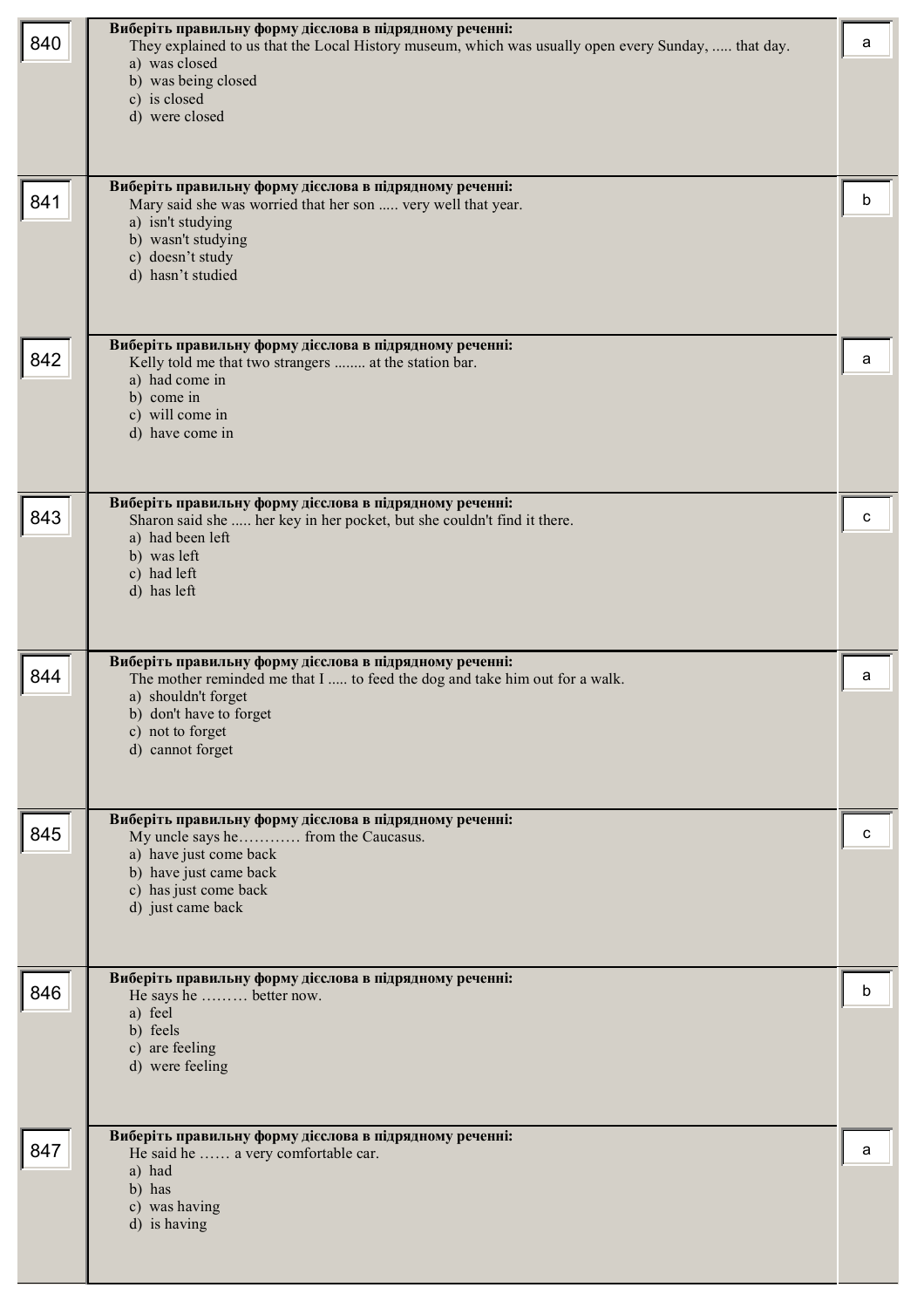| 848 | Виберіть правильну форму дієслова в підрядному реченні:<br>He said he  to see us the next Sunday.<br>a) will come<br>b) would come<br>c) came<br>d) were coming<br>Виберіть правильну форму дієслова в підрядному реченні:                 | b |
|-----|--------------------------------------------------------------------------------------------------------------------------------------------------------------------------------------------------------------------------------------------|---|
| 849 | He said he and us the photographs the next day.<br>a) will bring and show<br>b) brought and showed<br>c) is brought and shown<br>d) would bring and show                                                                                   | d |
| 850 | Виберіть правильну форму дієслова в підрядному реченні:<br>Nick said he was going to the hotel to see his friends, who just  in Kyiv from the USA.<br>a) had just arrived<br>b) have just arrived<br>c) will just arrive<br>d) just arrive | a |
| 851 | Виберіть правильну форму дієслова в підрядному реченні:<br>He said they  their things yet.<br>a) have not packed<br>b) had not packed<br>c) will not pack<br>d) are not packed                                                             | b |
| 852 | Виберіть правильну форму дієслова в підрядному реченні:<br>He says he  them to the theatre on Sunday.<br>a) was taken<br>b) is taken<br>c) will take<br>d) have taken                                                                      | c |
| 853 | Виберіть правильну форму дієслова в підрядному реченні:<br>They say they  me a letter when they return home.<br>a) will write<br>b) writes<br>c) were writing<br>d) have written                                                           | a |
| 854 | Виберіть правильну форму дієслова в підрядному реченні:<br>Oleg said he  good progress in English.<br>a) has made<br>b) had made<br>c) was made<br>d) is made                                                                              | b |
| 855 | Виберіть правильну форму дієслова в підрядному реченні:<br>My father thought that Ialready the bicycle.<br>a) have repaired<br>b) had repaired<br>c) was repaired<br>d) will repaire                                                       | b |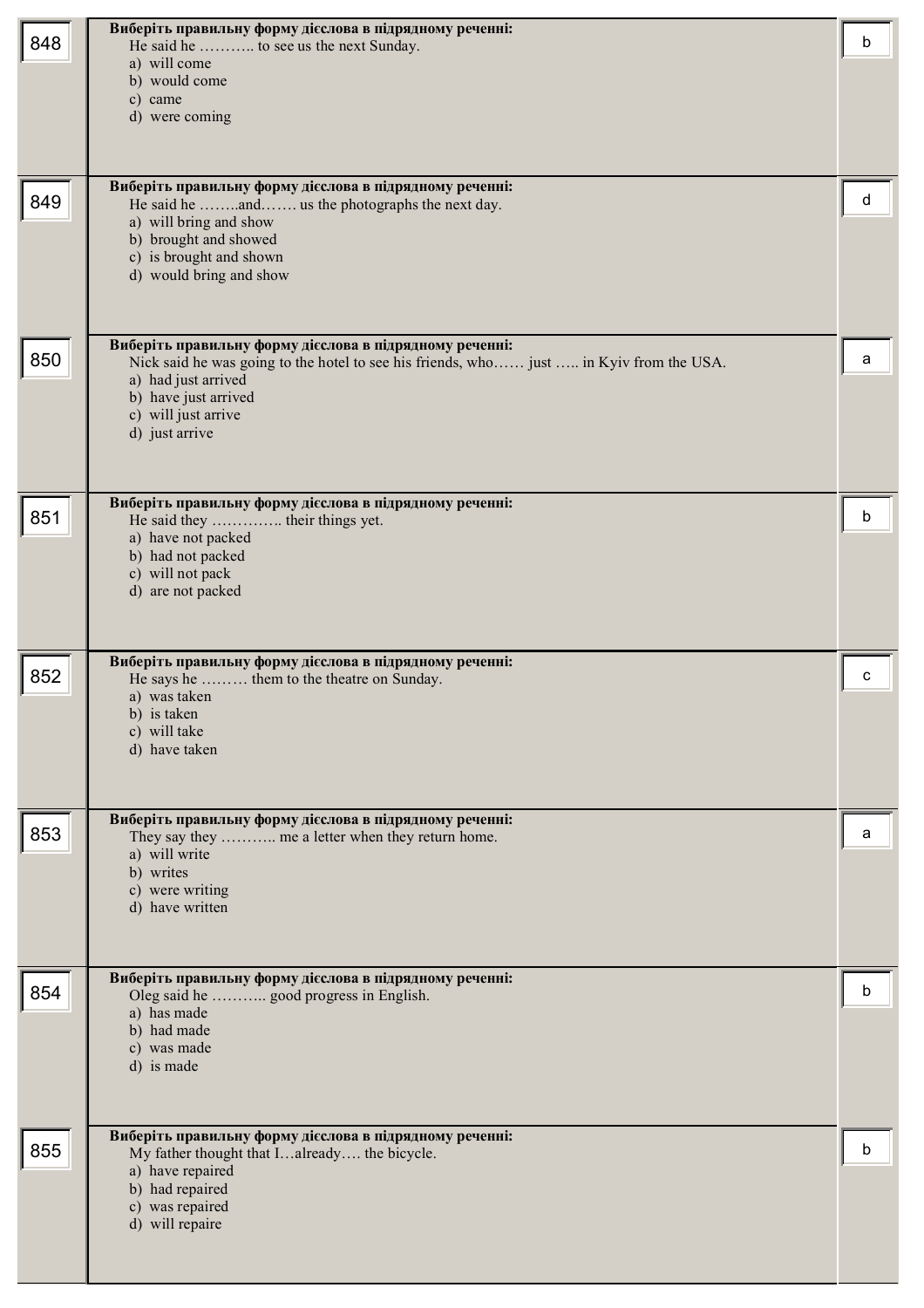| 856 | Виберіть правильну форму дієслова в підрядному реченні:<br>I thought she  English very well.<br>a) knew<br>b) know<br>c) was knowing<br>d) is knowing                            | a |
|-----|----------------------------------------------------------------------------------------------------------------------------------------------------------------------------------|---|
| 857 | Виберіть правильну форму дієслова в підрядному реченні:<br>We were sure that our sportsmen  the game.<br>a) will win<br>b) have won<br>c) has won<br>d) would win                | d |
| 858 | Виберіть правильну форму дієслова в підрядному реченні:<br>She said that she no mistakes in her last dictation.<br>a) makes<br>b) had made<br>c) is making<br>d) were making     | b |
| 859 | Виберіть правильну форму дієслова в підрядному реченні:<br>Her teacher told us that she  hard at her English.<br>a) worked<br>b) works<br>c) has worked<br>d) will work          | a |
| 860 | Виберіть правильну форму дієслова в підрядному реченні:<br>My aunt wrote in her letter that she to stay with us.<br>a) will come<br>b) has come<br>c) would come<br>d) is coming | c |
| 861 | Виберіть правильну форму дієслова в підрядному реченні:<br>We heard that he  a new picture then.<br>a) is painting<br>b) was painting<br>c) has painted<br>d) paints             | b |
| 862 | Виберіть правильну форму дієслова в підрядному реченні:<br>I knew that my friend  never  to Washington.<br>a) has been<br>b) were<br>$c)$ is<br>d) had been                      | d |
| 863 | Виберіть правильну форму дієслова в підрядному реченні:<br>a) didn't drink<br>b) doesn't drink<br>c) don't drink<br>d) won't drink                                               | a |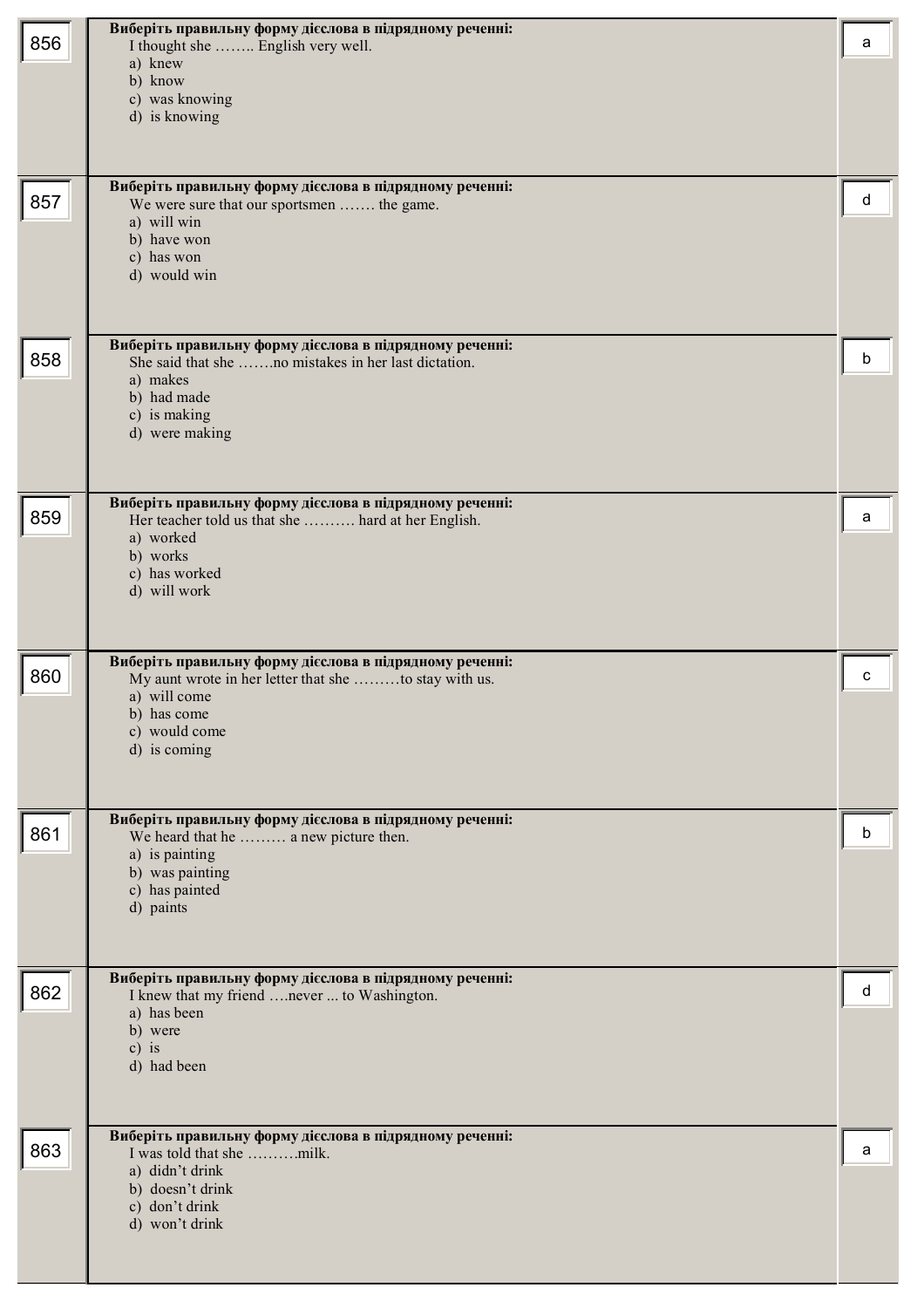| 864 | Виберіть правильну форму дієслова в підрядному реченні:<br>They told me that he  German at all.<br>a) doesn't know<br>b) won't know<br>c) wasn't known<br>d) didn't know | d |
|-----|--------------------------------------------------------------------------------------------------------------------------------------------------------------------------|---|
| 865 | Виберіть правильну форму запитання:<br>a) does you pay<br>b) did you pay<br>c) paid you<br>d) paying                                                                     | b |
| 866 | Виберіть правильну форму запитання:<br>What silver  for?<br>a) did silver used<br>b) is silver used<br>c) were silver used<br>d) silver used                             | b |
| 867 | Виберіть правильну форму запитання:<br>She doesn't eat anything, ?<br>a) does she<br>b) doesn't she<br>c) did she<br>d) are not she                                      | a |
| 868 | Виберіть правильну форму дієслова в запитанні:<br>you want a cup of tea?<br>a) $Do$<br>b) Does<br>c) Is<br>d) Are                                                        | a |
| 869 | Виберіть правильну форму дієслова в запитанні:<br>Where  work?<br>a) you do<br>b) you does<br>c) do you<br>d) you are                                                    | c |
| 870 | Виберіть правильну форму дієслова в запитанні:<br>Do you EnglishClub.com?<br>a) like<br>b) likes<br>c) is like<br>d) liked                                               | a |
| 871 | Виберіть правильну форму дієслова в запитанні:<br>Where on vacation last summer?<br>a) went you<br>b) did you went<br>c) did you go<br>d) were you go                    | c |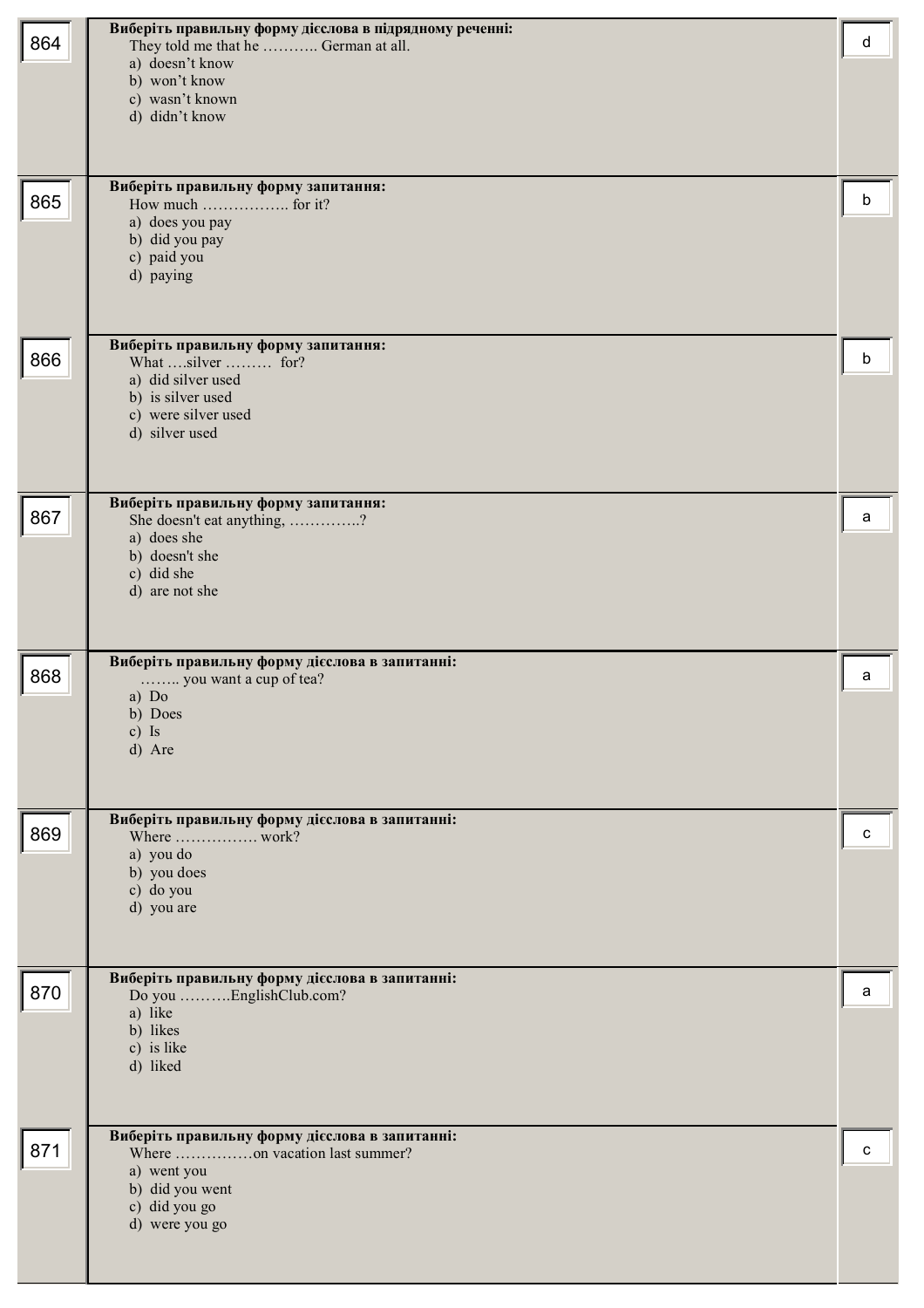| 872 | Виберіть правильну форму запитання:<br>a) Did you go<br>b) Went you<br>c) Where went<br>d) Did not you gone                                                                                        | a |
|-----|----------------------------------------------------------------------------------------------------------------------------------------------------------------------------------------------------|---|
| 873 | Виберіть правильну форму запитання:<br>What here now?<br>a) are you doing<br>b) did you doing<br>c) you are doing<br>d) does you do                                                                | а |
| 874 | Виберіть правильну форму запитання:<br>a) Do you hear<br>b) Are you hearing<br>c) Is you hearing<br>d) You hear                                                                                    | a |
| 875 | Виберіть правильну форму запитання:<br>When(Peter) Kyiv?<br>a) Peter leaves?<br>b) does Peter left?<br>c) is Peter leave?<br>d) is Peter leaving ?                                                 | d |
| 876 | Виберіть правильну форму запитання:<br>Since when (you )him?<br>a) has you known?<br>b) have you known?<br>c) do you known?<br>d) did you known?                                                   | b |
| 877 | Виберіть правильну форму запитання:<br>Since when (your brother)in Lviv?<br>a) have your brother lived?<br>b) has your brother lived?<br>c) did your brother lived?<br>d) does your brother lives? | b |
| 878 | Виберіть правильну форму запитання:<br>What (he)about his family when you asked him?<br>a) does he tell?<br>b) did he tell?<br>c) did he told?<br>d) he told?                                      | b |
| 879 | Виберіть правильну форму запитання:<br>What  (he)when he got up in the morning?<br>a) does he see?<br>b) does he saw?<br>c) did he see?<br>d) was he seeing?                                       | с |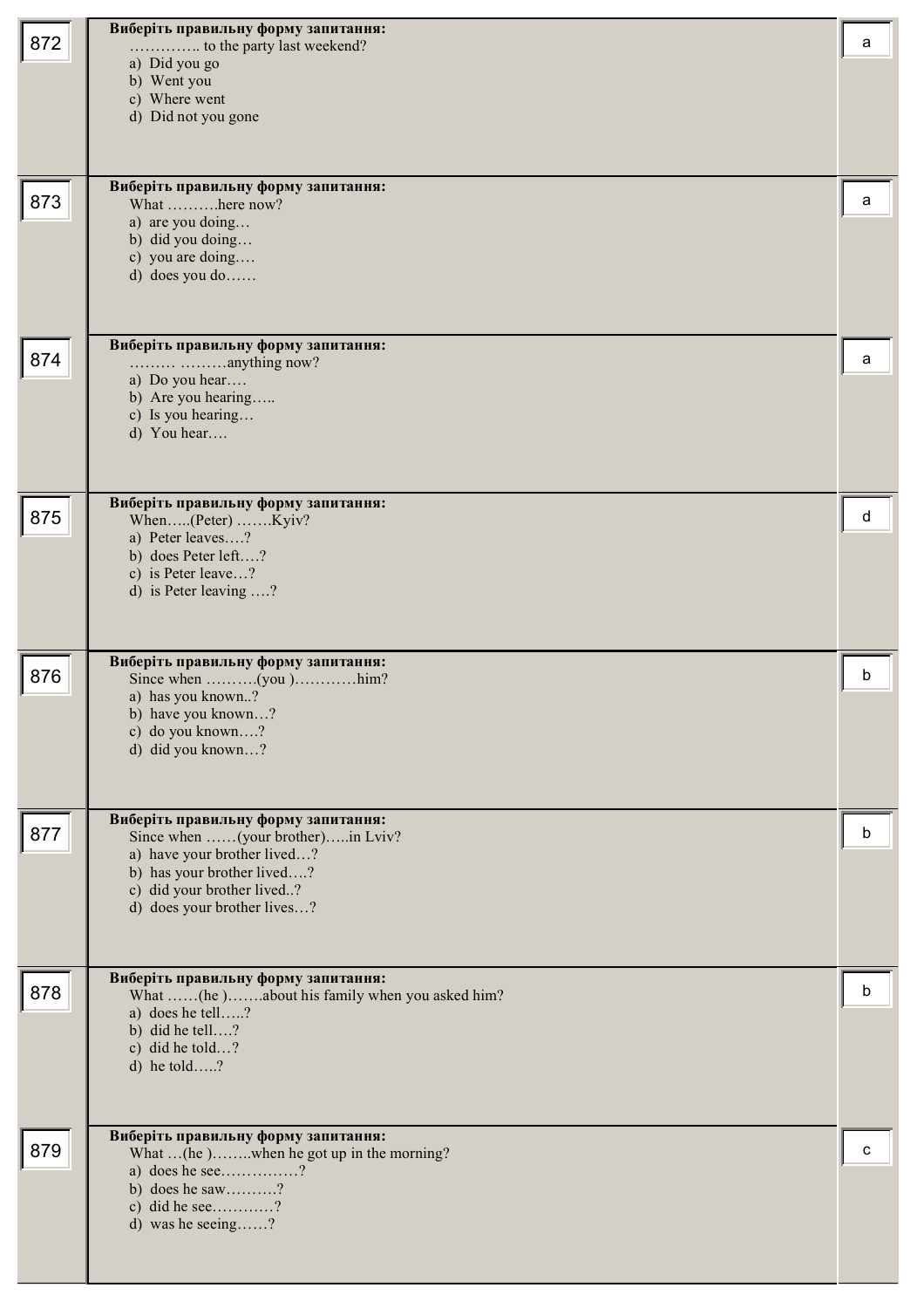| 880 | Виберіть правильну форму запитання:<br>What news (you)in the newspaper yet?<br>a) did you read?<br>b) has you read?<br>c) have you read?<br>d) does you read?                             | c |
|-----|-------------------------------------------------------------------------------------------------------------------------------------------------------------------------------------------|---|
| 881 | Виберіть правильну форму запитання:<br>Why (she)  her coat? It's hot today.<br>a) do she put on?<br>b) were she put on?<br>c) have she put on?<br>d) has she put on?                      | d |
| 882 | Виберіть правильну форму запитання:<br>How long (you )this article?<br>a) have you been translating?<br>b) has you been translating?<br>c) did you translated?<br>d) you have translated? | a |
| 883 | Виберіть правильну форму запитання:<br>How many books (you) at the book market yesterday?<br>a) do you buy?<br>b) are you buying?<br>c) did you buy?<br>d) did you bought?                | c |
| 884 | Виберіть правильну форму запитання:<br>Where $($ the ship $)?$<br>a) does the ship go?<br>b) did the ship went?<br>c) does the ship goes?<br>d) is the ship go?                           | a |
| 885 | Виберіть правильну форму запитання:<br>(it) to translate books from English into Ukrainian?<br>a) Are it difficult?<br>b) Is it difficult?<br>c) Does it difficult?<br>d) It's difficult? | b |
| 886 | Виберіть правильну форму запитання:<br>At what time(you)here tomorrow?<br>a) are you be?<br>b) will you are?<br>c) will you be?<br>d) do you be?                                          | c |
| 887 | Виберіть правильну форму запитання:<br>(you)her last week?<br>a) Did you call?<br>b) Do you call?<br>c) Are you call?<br>d) Are you called?                                               | a |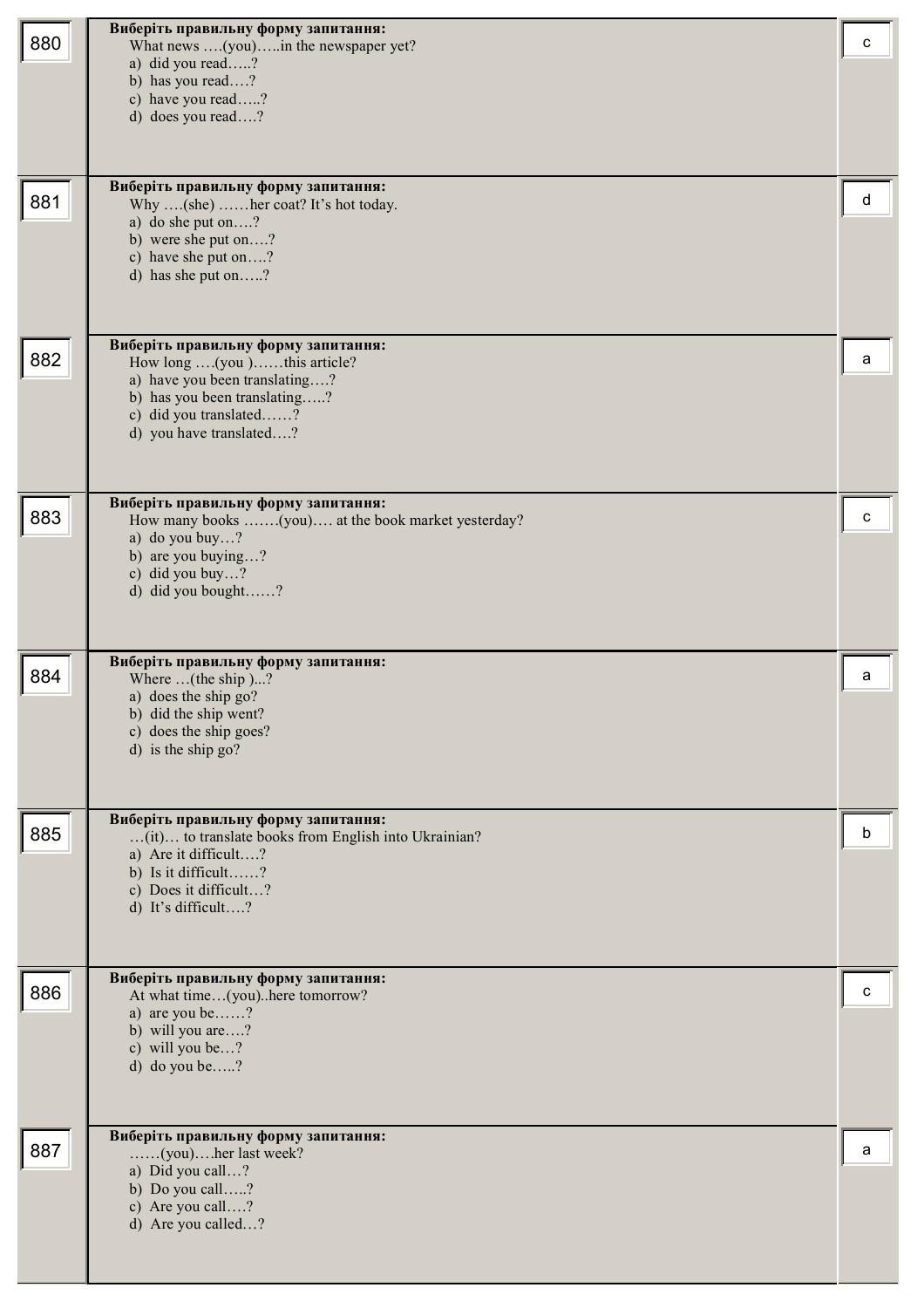| 888 | Виберіть правильну форму запитання:<br>What exercises (you)before we came?<br>a) have you done?<br>b) did you do?<br>c) had you done?<br>d) do you do ?                       | с |
|-----|-------------------------------------------------------------------------------------------------------------------------------------------------------------------------------|---|
| 889 | Виберіть правильну форму запитання:<br>What book (you)before I arrived?<br>a) had you read?<br>b) are you reading?<br>c) do you read?<br>d) have you read?                    | a |
| 890 | Виберіть правильну форму запитання:<br>What museums (he)  yet.?<br>a) have he visited?<br>b) did he visit?<br>c) does he visit?<br>d) has he visited?                         | d |
| 891 | Виберіть правильну форму запитання:<br>What buildingsby that famous architect many years ago?<br>a) were built?<br>b) has been built?<br>c) have been built?<br>d) was built? | a |
| 892 | Виберіть правильну форму запитання:<br>a) was paid?<br>b) paid?<br>c) was pay?<br>d) were paid?                                                                               | a |
| 893 | Виберіть правильну форму запитання:<br>How often  (she)the theatre?<br>a) do she goes to?<br>b) did she went to?<br>c) does she go to ?<br>d) has she go to?                  | с |
| 894 | Виберіть правильну форму запитання:<br>Who $(you)$ now?<br>a) you are looking at?<br>b) are you looking at?<br>c) does you look at?<br>d) are you look at?                    | b |
| 895 | Виберіть правильну форму запитання:<br>Where $\dots (you) \dots$ since 2001?<br>a) have you worked?<br>b) did you worked?<br>c) do you work?<br>d) are you work?              | a |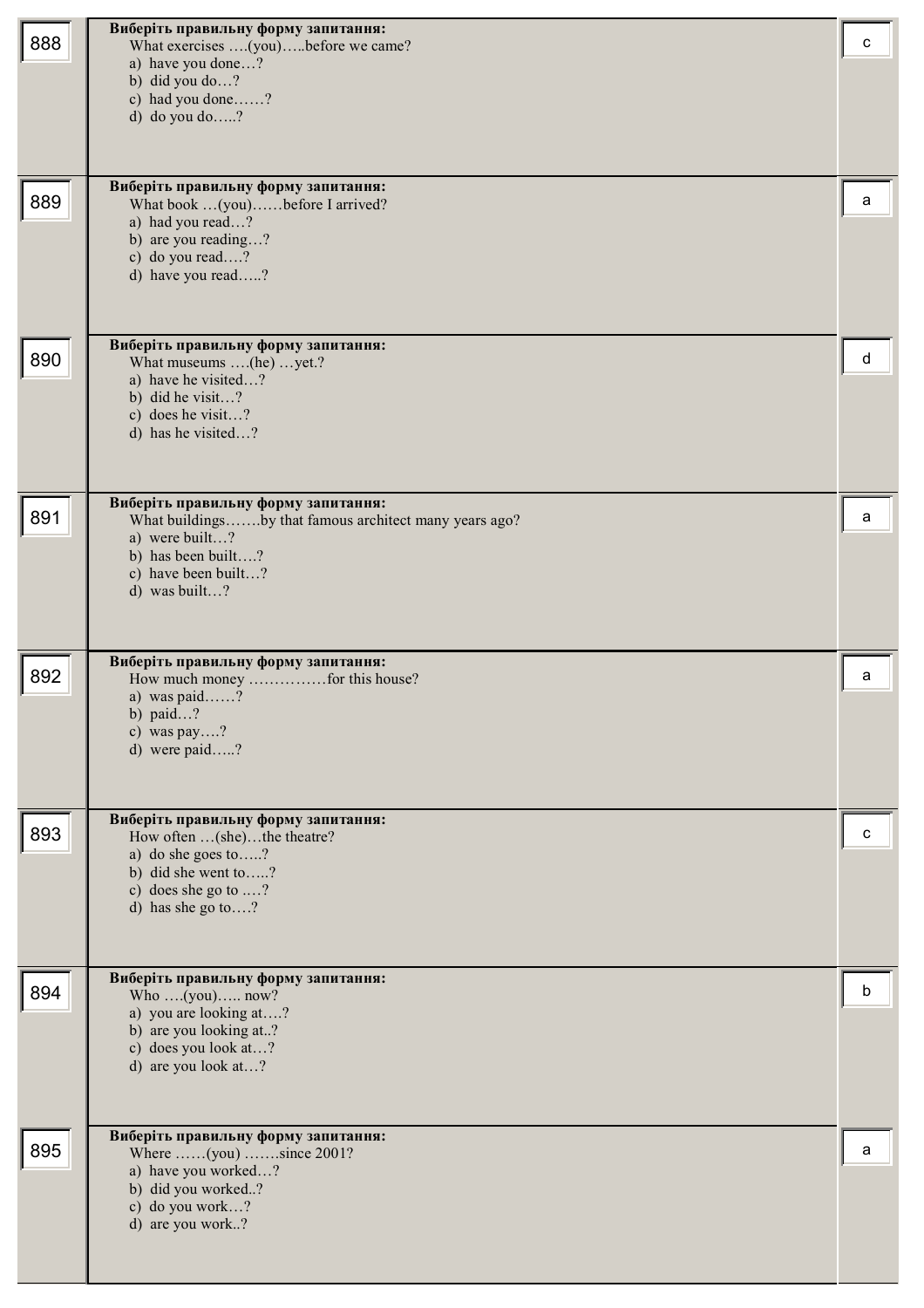| 896 | Виберіть правильну форму запитання:<br>Whoyour friends when you studied at school?<br>a) were $\ldots$ ?<br>b) was<br>c) are<br>$d$ ) is                                            | a |
|-----|-------------------------------------------------------------------------------------------------------------------------------------------------------------------------------------|---|
| 897 | Виберіть правильну форму запитання:<br>How much money (this house)?<br>a) did this house costed?<br>b) do this house costs?<br>c) were this house cost?<br>d) does this house cost? | d |
| 898 | Виберіть правильну форму запитання:<br>Where (you) your last holidays?<br>a) do you spend?<br>b) did you spend?<br>c) were you spent?<br>d) will you spend?                         | b |
| 899 | Виберіть правильну форму запитання:<br>This dress costs 50 dollars, ?<br>a) is it?<br>b) does it?<br>c) isn't it?<br>d) doesn't it?                                                 | d |
| 900 | Виберіть правильну форму запитання:<br>A temperature in summer is much higher than in winter, ?<br>a) isn't it?<br>b) does it?<br>c) doesn't it?<br>$d)$ is it?                     | a |
| 901 | Виберіть правильну форму запитання:<br>Our faculty is headed by the Dean, ?<br>a) is it?<br>b) isn't it?<br>c) does it?<br>d) doesn't it?                                           | b |
| 902 | Виберіть правильну форму запитання:<br>He doesn't speak French, ?<br>a) is he?<br>b) isn't he?<br>c) does he?<br>d) doesn't he?                                                     | c |
| 903 | Виберіть правильну форму запитання:<br>He will become a good doctor, ?<br>a) won't he?<br>b) will he?<br>c) doesn't he?<br>d) does he?                                              | a |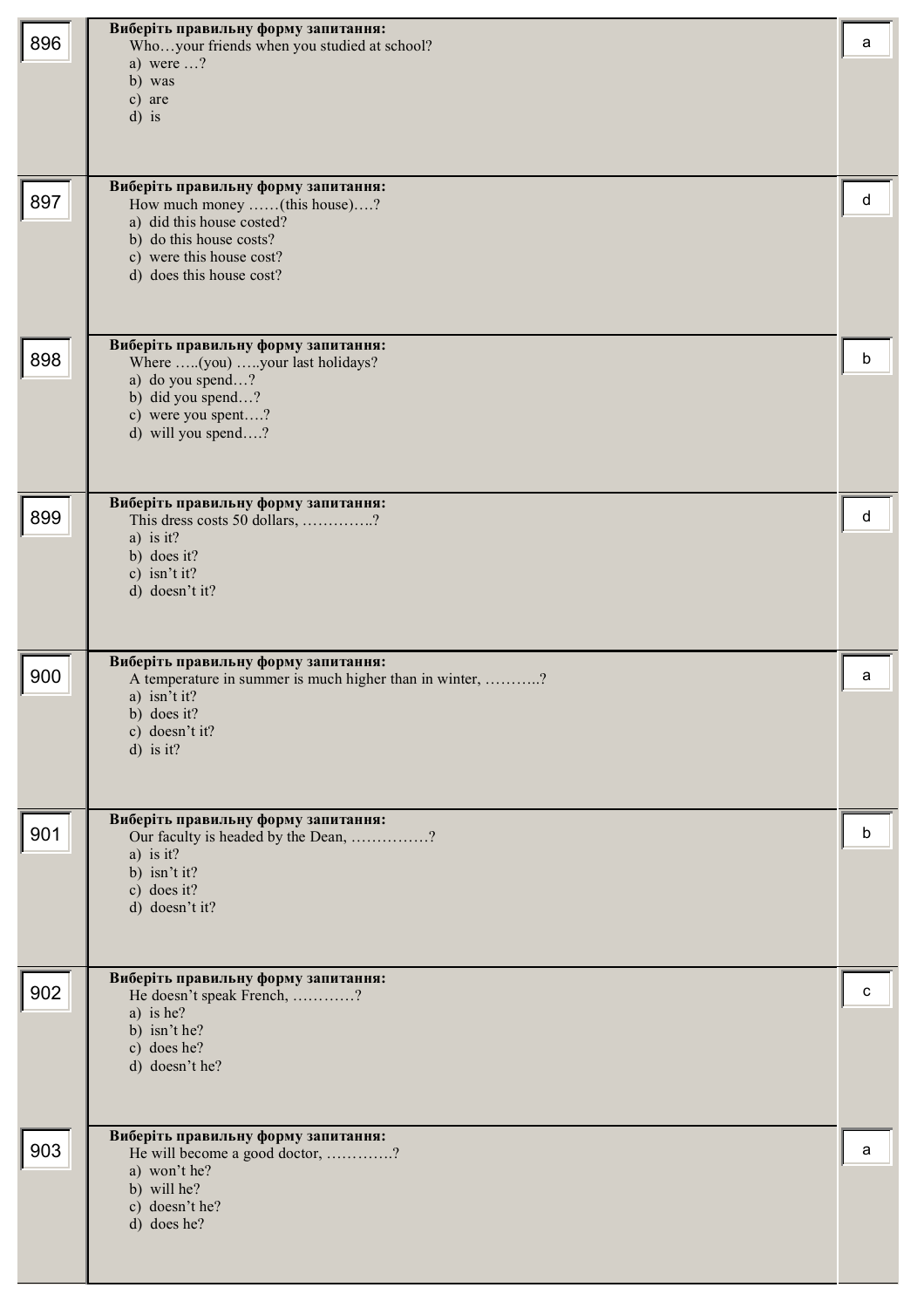| 904 | Виберіть правильну форму запитання:<br>After graduation from the University we will be engineers, ?<br>a) don't we?<br>b) do we?<br>c) will we?<br>d) won't we?<br>Виберіть правильну форму запитання:    | d |
|-----|-----------------------------------------------------------------------------------------------------------------------------------------------------------------------------------------------------------|---|
| 905 | The students will go to the library on foot, ?<br>a) will they?<br>b) won't they?<br>c) do they?<br>d) did they?                                                                                          | b |
| 906 | Виберіть правильну форму запитання:<br>Your girlfriend will bake a chicken for dinner, ?<br>a) will she?<br>b) won't she?<br>c) does she?<br>d) doesn't she?                                              | b |
| 907 | Виберіть правильну форму запитання:<br>When (the lectures)next Monday?<br>a) will the lectures begin<br>b) the lectures were begin<br>c) does the lectures begin<br>d) is the lectures begin              | a |
| 908 | Виберіть правильну форму запитання:<br>When (the students) a dictation yesterday?<br>a) the students will write<br>b) did the students wrote<br>c) did the students write<br>d) have the students written | c |
| 909 | Виберіть правильну форму запитання:<br>How much  (they) as tuition fee next term?<br>a) will they pay<br>b) they will pay<br>c) will pay they<br>d) do they pay                                           | a |
| 910 | Виберіть правильну форму запитання:<br>I will not have more time for my hobbies and friends in summer, ?<br>a) won't I?<br>b) will $\Gamma$ ?<br>c) do $I$ ?<br>d) don't $I$ ?                            | b |
| 911 | Виберіть правильну форму запитання:<br>Where  (you ) tomorrow?<br>a) will you meet<br>b) will meet you<br>c) you meet<br>d) you will meet                                                                 | a |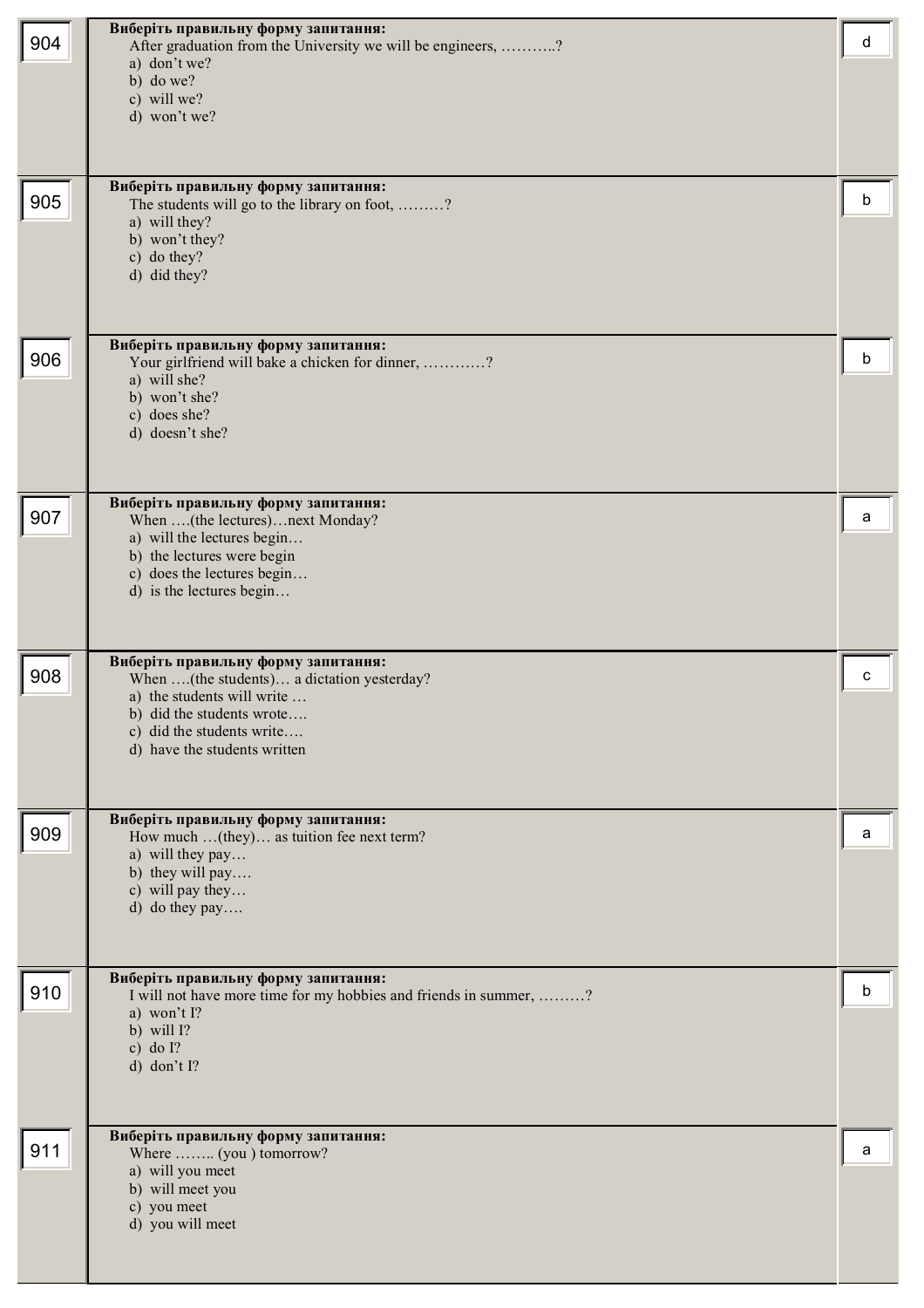| 912 | Виберіть правильну форму запитання:<br>Our students will graduate the University in 5 years, ?<br>a) will they?<br>b) do they?<br>c) don't they?<br>d) won't they?                                                                                                                                                                                                                                                                                          | d |
|-----|-------------------------------------------------------------------------------------------------------------------------------------------------------------------------------------------------------------------------------------------------------------------------------------------------------------------------------------------------------------------------------------------------------------------------------------------------------------|---|
| 913 | Виберіть правильну форму запитання:<br>Where  (we) our next holidays?<br>a) will we spend<br>b) we will spend<br>c) spend we<br>d) do we spend                                                                                                                                                                                                                                                                                                              |   |
| 914 | Виберіть правильну форму запитання:<br>What subjects(the students of your group) next term?<br>a) do the students of your group study<br>b) will study students of your group<br>c) will the students of your group study<br>d) do students of your group study                                                                                                                                                                                             | C |
| 915 | Виберіть правильний варіант перекладу:<br>Якщо піде дощ, візьми парасольку.<br>a) If it rains, take an umbrella.<br>b) If it was raining, take an umbrella.<br>c) If it had been raining, take an umbrella.<br>d) If it will rain, take an umbrella.                                                                                                                                                                                                        | a |
| 916 | Виберіть правильний варіант перекладу:<br>Якщо я побачу тебе завтра, я розповім тобі про зустріч випускників.<br>a) If I will see you tomorrow, I will tell you about the meeting of school leavers.<br>b) If I saw you tomorrow, I would tell you about the meeting of school leavers.<br>c) If I see you tomorrow, I will tell you about the meeting of school leavers.<br>d) If I will see you tomorrow, I told you about the meeting of school leavers. | с |
| 917 | Виберіть правильний варіант перекладу:<br>Якщо я продам машину, я не отримаю за неї багато грошей.<br>a) If I sell my car, I had not got much money for it.<br>b) If I sell my car, I will not get much money for it.<br>c) If I sold my car, I would not have got much money for it.<br>d) If I sold my car, I am not got much money for it                                                                                                                |   |
| 918 | Виберіть правильний варіант перекладу:<br>Якби я побачила її зараз, я подарувала б їй книжку.<br>a) If I saw her, I would present her a book.<br>b) If I seen her, I will present her a book.<br>c) If I will see her, I would present her a book.<br>d) If I will see her, I present her a book.                                                                                                                                                           | a |
| 919 | Виберіть правильний варіант перекладу:<br>Якщо подзвонить телефон, Ви зможете відповісти?<br>a) If the phone rings, can you answer it?<br>b) If the phone rang, can you answer it?<br>c) If the phone will ring, can you answer it?<br>d) If the phone has ring, can you answer it?                                                                                                                                                                         | а |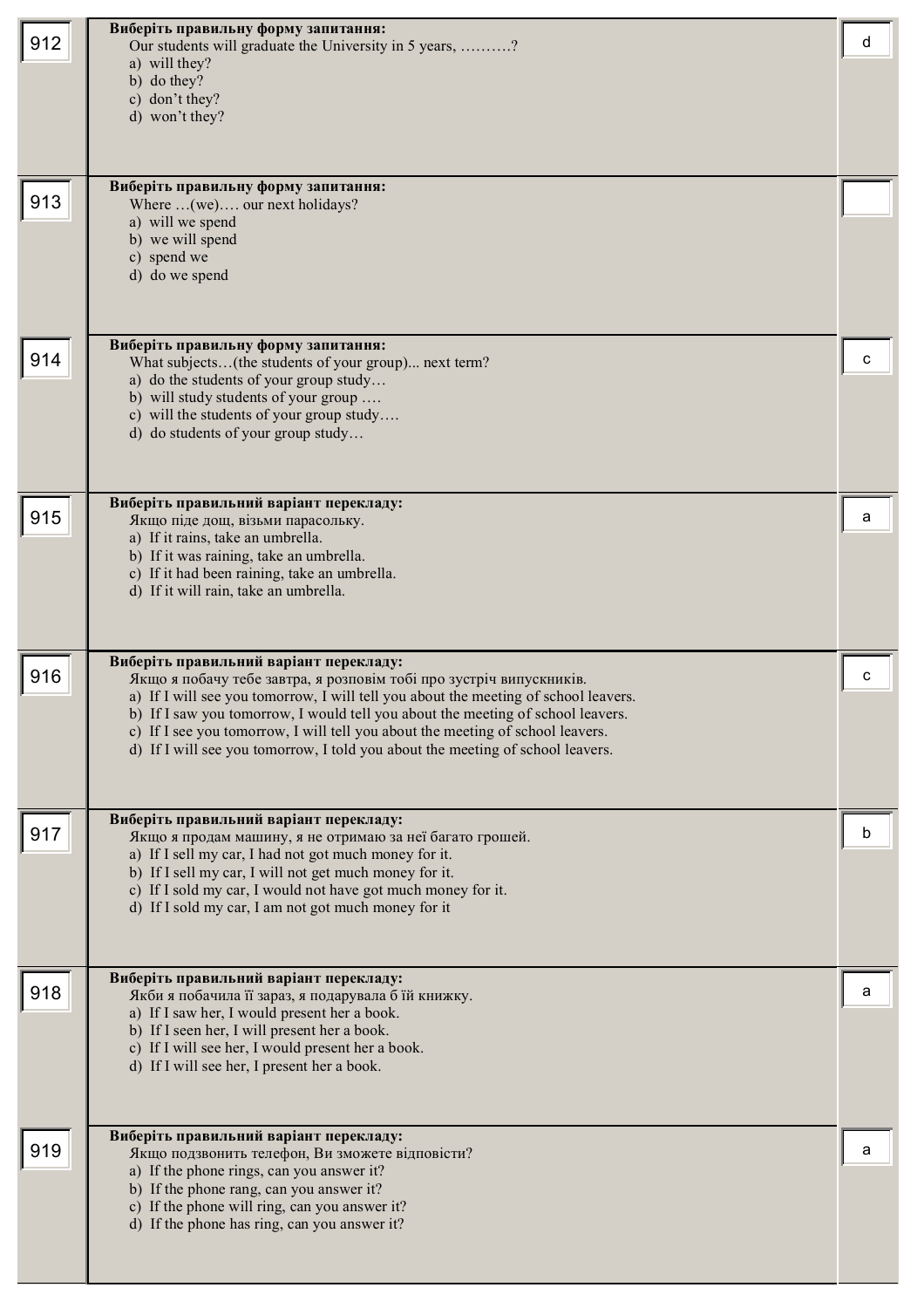| 920 | Виберіть правильний варіант перекладу:<br>Якщо я знайду гаманець, я віднесу його до поліції.<br>a) If I find a wallet in the street, I will take it to the police.<br>b) If I founded a wallet in the street, I would take it to the police.<br>c) If I had founded a wallet in the street, I took it to the police.<br>d) If I will find a wallet in the street, I took it to the police.<br>Виберіть правильний варіант перекладу: | a |
|-----|--------------------------------------------------------------------------------------------------------------------------------------------------------------------------------------------------------------------------------------------------------------------------------------------------------------------------------------------------------------------------------------------------------------------------------------|---|
| 921 | Якщо я піду за покупками, я куплю їжі.<br>a) If I will go shopping, I will buy some food<br>b) If I go shopping, I will buy some food<br>c) If I went shopping, I will buy some food<br>d) If I go shopping, I bought some food<br>Виберіть правильний варіант перекладу:                                                                                                                                                            | h |
| 922 | Коли погода буде гарною, ми спатимемо на свіжому повітрію<br>a) When the weather will be better, we will sleep in the open air.<br>b) When the weather is fine, we will sleep in the open air.<br>c) When the weather becomes better, we must sleep in the open air.<br>d) When the weather will be nicer, we will sleep in the open air.                                                                                            | b |
| 923 | Виберіть правильний варіант перекладу:<br>Що Ви скажете батькам, якщо вони зателефонують Вам увечері?<br>a) What will you say if your parents will telephone you in the evening?<br>b) What will you say if your parents telephoned you in the evening?<br>c) What will you say if your parents shall telephone you in the evening?<br>d) What will you say if your parents telephone you in the evening?                            | d |
| 924 | Виберіть правильний варіант перекладу:<br>На Вашому місці я купила б цей фотоапарат.<br>a) I have to buy the camera if I was you.<br>b) I would buy the camera if I was you.<br>c) I would buy the camera if I were you.<br>d) I will buy the camera if I were you.                                                                                                                                                                  | с |
| 925 | Виберіть правильний варіант перекладу:<br>Якби вона зараз знала його адресу, вона написала б йому.<br>a) If she knew his address, she would write to him.<br>b) If she knows his address, she will write to him.<br>c) If she have known his address, she would write to him.<br>d) If she knew his address, she has written to him.                                                                                                 | a |
| 926 | Виберіть правильний варіант перекладу:<br>Якби моя сестра зараз мала час, вона допомогла б нам.<br>a) If my sister will have time now, she would help us.<br>b) If my sister has time now, she will help us.<br>c) If my sister had had time now, she helped us.<br>d) If my sister had time now, she would help us.                                                                                                                 |   |
| 927 | Виберіть правильний варіант перекладу:<br>Якщо вона зараз піде, вона пожалкує.<br>a) If she goes now she will regret it.<br>b) If she went now she would regret it.<br>c) If she is going now she would regret it.<br>d) If she will go now she will regret it.                                                                                                                                                                      | a |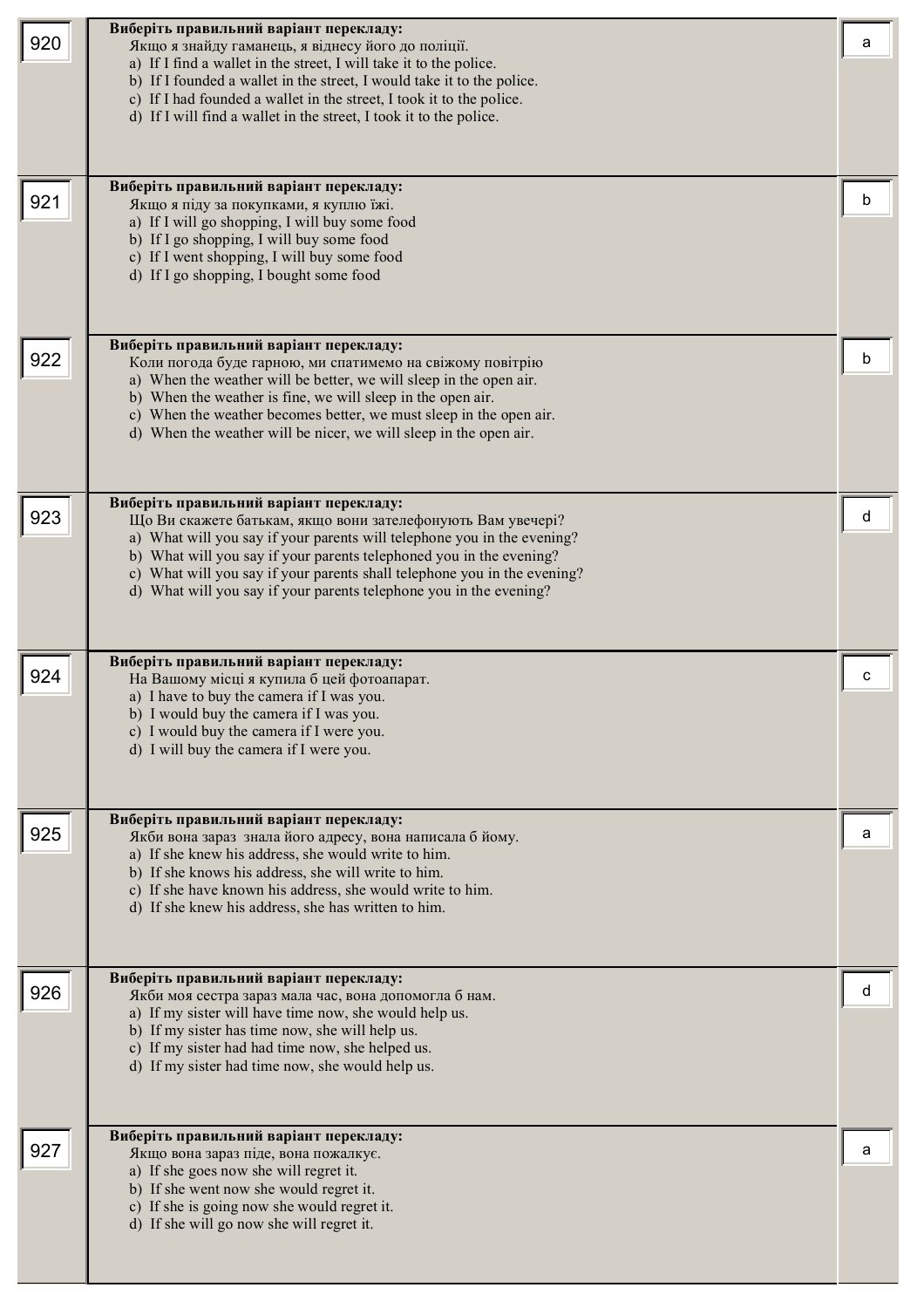| 928 | Виберіть правильний варіант перекладу:<br>Якщо у тексті будуть нові слова, ми пошукаємо їх у словнику.<br>a) If new words is in the text, we will look for them in the dictionary.<br>b) If new words will be in the text, we look for them in the dictionary.<br>c) If there are new words in the text, we will look them up in the dictionary.<br>d) If new words was in the text, we will look for them in the dictionary.<br>Виберіть правильний варіант перекладу: | c |
|-----|-------------------------------------------------------------------------------------------------------------------------------------------------------------------------------------------------------------------------------------------------------------------------------------------------------------------------------------------------------------------------------------------------------------------------------------------------------------------------|---|
| 929 | Якщо вона подзвонить мені, я принесу їй цю книжку.<br>a) If she called me, I would bring her the book.<br>b) If she will call me, I will bring her the book<br>c) If she has called me, I would be bringing the book.<br>d) If she calls me, I will bring her the book.<br>Виберіть правильний варіант перекладу:                                                                                                                                                       | d |
| 930 | Якщо ви дозволите, я візьму ваш ноутбук ненадовго.<br>a) If you will let me, I shall take your notebook for a while.<br>b) If you had let me, I will take your notebook for a while.<br>c) If you let me, I took your notebook for a while.<br>d) If you let me, I will take your notebook for a while.                                                                                                                                                                 | d |
| 931 | Виберіть правильний варіант перекладу:<br>Якщо піде дощ, я візьму парасольку.<br>a) If it rains, I'll take an umbrella.<br>b) If it was raining, take an umbrella.<br>c) If it will rain, take an umbrella.<br>d) If it rained, I'll take an umbrella.                                                                                                                                                                                                                  | а |
| 932 | Виберіть правильний варіант перекладу:<br>Якщо він не піде в бібліотеку, він буде вдома.<br>a) If he won't go to the library, he will stay at home.<br>b) If he doesn't go to the library, he will stay at home.<br>c) If he doesn't go to the library, he stays at home.<br>d) If he didn't go to the library, he stayed at home.                                                                                                                                      | b |
| 933 | Виберіть правильний варіант перекладу:<br>Коли погода буде хороша, студенти поїдуть у ліс.<br>a) When the weather will be fine, the students will go to the forest.<br>b) When the weather have been fine, the students will go to the forest.<br>c) When the weather was fine, the students will go to the forest.<br>d) When the weather is fine, the students will go to the forest.                                                                                 | d |
| 934 | Виберіть правильний варіант перекладу:<br>Що ви купите перш за все, якщо будете мати багато грошей?<br>a) What will you buy first, if you were having much money?<br>b) What will you buy first, if you will have much money?<br>c) What do you buy first, if you will have much money?<br>d) What will you buy first, if you have much money?                                                                                                                          | d |
| 935 | Виберіть правильний варіант перекладу:<br>Вона отримає паспорт, коли їй буде 16 років.<br>a) She will get her passport, when she will be 16.<br>b) She gets her passport, when she will be 16.<br>c) She will get her passport, when she is 16.<br>d) She will get her passport, when she were 16.                                                                                                                                                                      | с |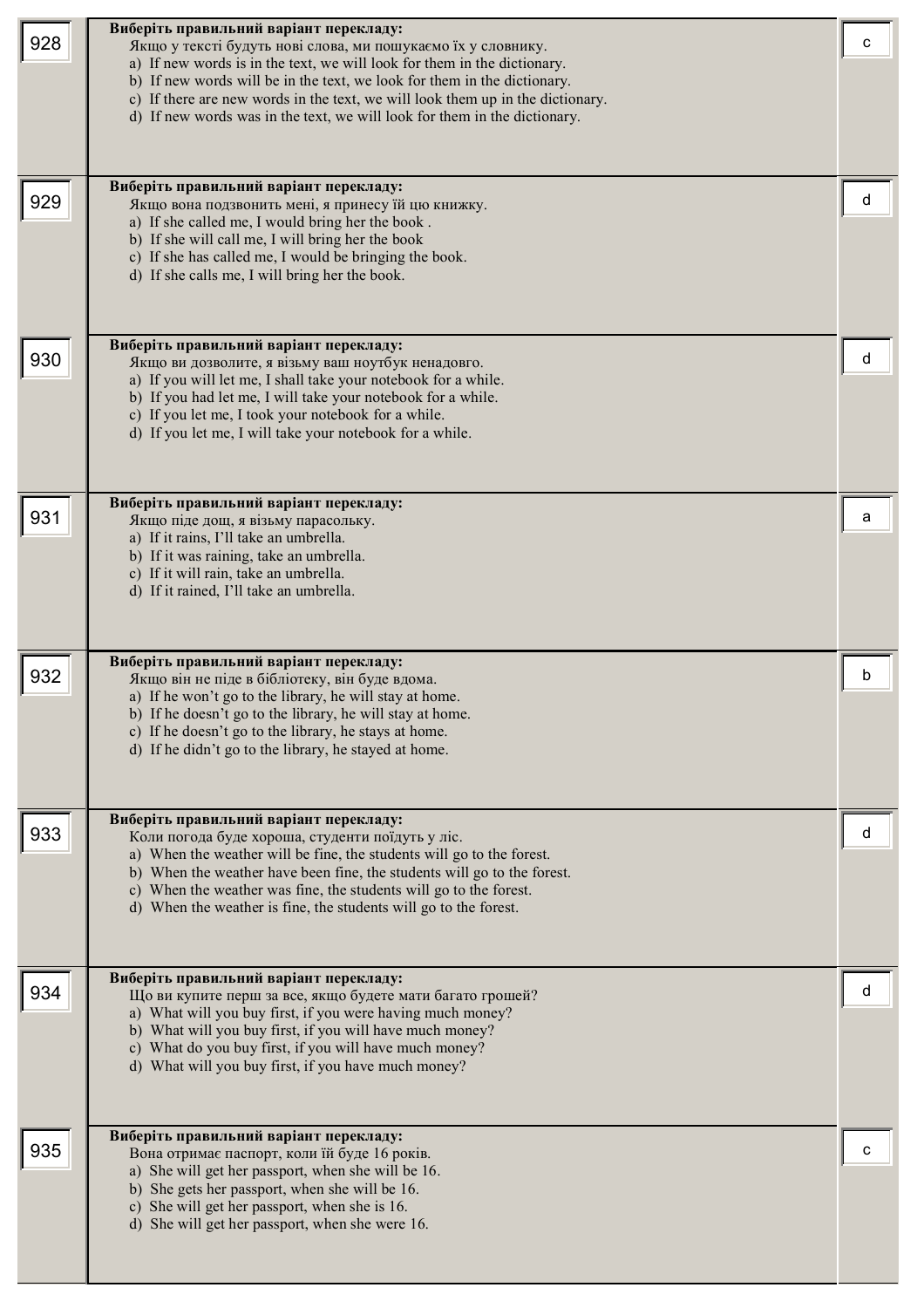| 936 | Виберіть правильний варіант перекладу:<br>Коли він закінчить університет, він працюватиме у банку.<br>a) When he graduates from the University, he will work at the bank.                                                                                                                                                                                                                                                                                            | а |
|-----|----------------------------------------------------------------------------------------------------------------------------------------------------------------------------------------------------------------------------------------------------------------------------------------------------------------------------------------------------------------------------------------------------------------------------------------------------------------------|---|
|     | b) When he will graduate from the University, he will work at the bank.<br>c) When graduated from the University, he works at the bank.<br>d) When he had graduated from the University, he worked at the bank.                                                                                                                                                                                                                                                      |   |
| 937 | Виберіть правильний варіант перекладу:<br>Коли вона отримає стипендію, вона придбає цей словник.<br>a) When she got her grant, she will buy this dictionary.<br>b) When she has got her grant, she bought this dictionary.<br>c) When she will get her grant, she will buy this dictionary.<br>d) When she gets her grant, she will buy this dictionary.                                                                                                             |   |
| 938 | Виберіть правильний варіант перекладу:<br>Що ви будете робити, якщо не здасте іспит?<br>a) What will you do, if you fail the exam?<br>b) What do you do, if you fail the exam?<br>c) What will you do, if you will fail the exam?<br>d) What will you do, if you failed the exam?                                                                                                                                                                                    | а |
| 939 | Виберіть правильний варіант перекладу:<br>Ви подзвоните мені? - Ми подзвонимо, коли прийдемо додому.<br>a) Will you phone me? – We will phone you when we will get home.<br>b) Will you phone me? – We will phone you when we don't get home.<br>c) Will you phone $me? - We will phone you when we got home.$<br>d) Will you phone $me? - We will phone you when we get home.$                                                                                      | d |
| 940 | Виберіть правильний варіант перекладу:<br>Вона не піде на лекції, якщо буде хвора.<br>a) If she is ill, she won't go to the lectures.<br>b) If she is ill, she doesn't go to the lectures.<br>c) If she will be ill, she won't go to the lectures.<br>d) If she were ill, she won't go to the lectures.                                                                                                                                                              | а |
| 941 | Виберіть правильний варіант перекладу:<br>Якщо уряд України підвищить стипендії, студенти будуть жити краще.<br>a) If the Ukrainian Government will raise the grants, the students will live better.<br>b) If the Ukrainian Government raised the grants, the students will live better.<br>c) If the Ukrainian Government raises the grants, the students will live better.<br>d) If the Ukrainian Government had raised the grants, the students will live better. | C |
| 942 | Виберіть правильний варіант перекладу:<br>Якщо ви пропускатимете практичні заняття, ви не складете іспит.<br>a) If you miss practicals, you will fail the exam.<br>b) If you will miss practicals, you will fail the exam.<br>c) If you will miss practicals, you fail the exam.<br>d) If you missed practicals, you will fail the exam.                                                                                                                             | а |
| 943 | Виберіть правильний варіант перекладу:<br>Що ви будете робити у неділю, якщо погода буде гарна?<br>a) What will you do on Sunday, if the weather will be fine?<br>b) What will you do on Sunday, if the weather was fine?<br>c) What will you do on Sunday, if the weather is fine?<br>d) What will you do on Sunday, if the weather are fine?                                                                                                                       | c |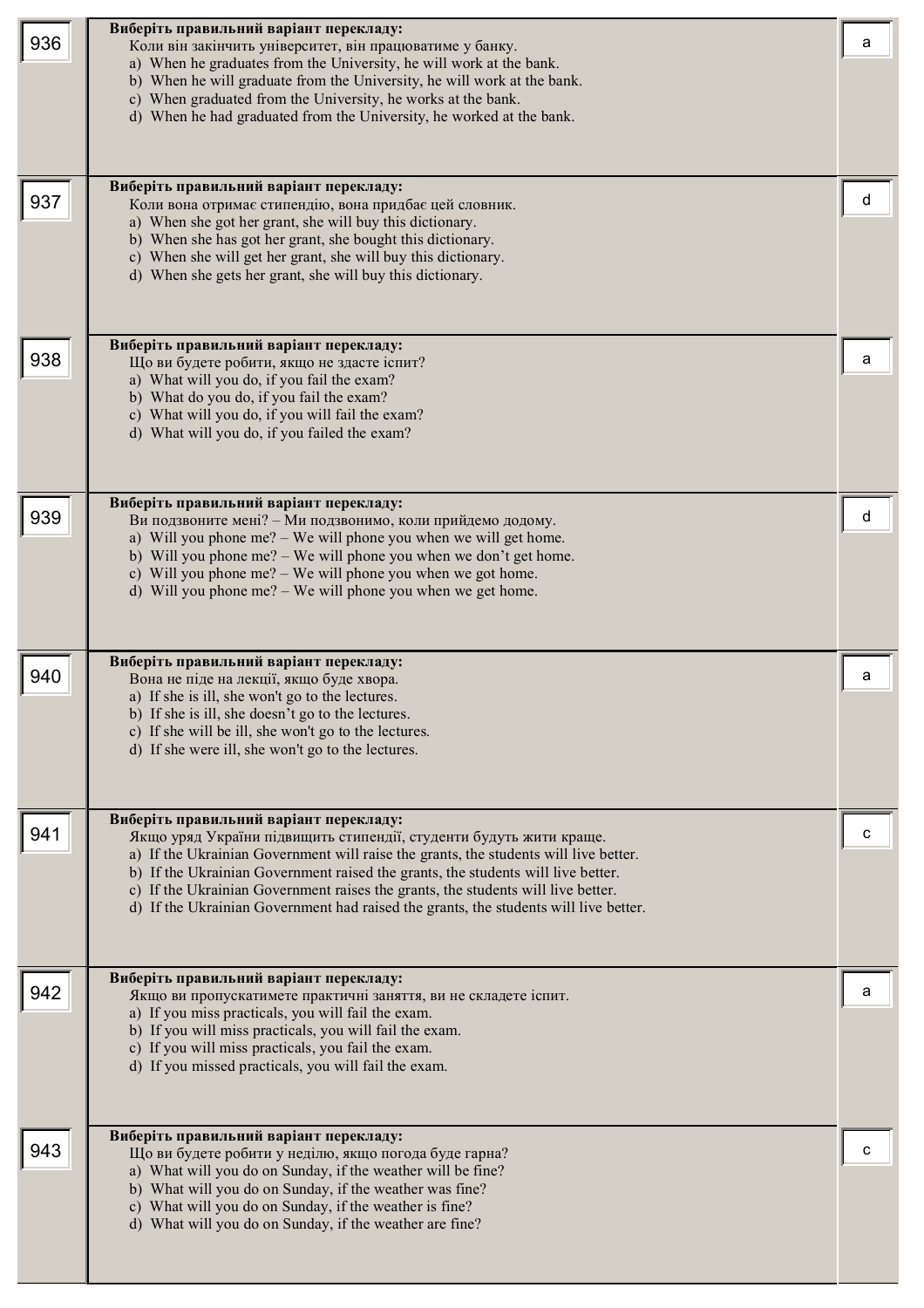|     | Виберіть правильний варіант перекладу:                                                                                                          |   |
|-----|-------------------------------------------------------------------------------------------------------------------------------------------------|---|
| 944 | Куди ви поїдете, якщо отримаєте багато грошей?                                                                                                  |   |
|     | a) Where will you go, if you will get much money?                                                                                               |   |
|     | b) Where do you go, if you will get much money?                                                                                                 |   |
|     | c) Where will you go, if you get much money?                                                                                                    |   |
|     | d) Where did you go, if you will get much money?                                                                                                |   |
|     |                                                                                                                                                 |   |
|     |                                                                                                                                                 |   |
|     | Виберіть правильний варіант перекладу:                                                                                                          |   |
| 945 | Якщо погода буде погана, ми подивимося фільм вдома.                                                                                             | a |
|     | a) If the weather is bad, we will see the film at home.                                                                                         |   |
|     | b) If the weather will be bad, we will see the film at home.                                                                                    |   |
|     | c) If the weather is bad, we see the film at home.                                                                                              |   |
|     | d) If the weather will be bad, we see the film at home.                                                                                         |   |
|     |                                                                                                                                                 |   |
|     |                                                                                                                                                 |   |
|     | Виберіть правильний варіант перекладу:                                                                                                          |   |
| 946 | Що ви продасте перш за все, якщо вам потрібні будуть гроші?                                                                                     | a |
|     | a) What will you sell first, if you need money?                                                                                                 |   |
|     | b) What will you sell first, if you will need money?                                                                                            |   |
|     | c) What do you sell first, if you need money?                                                                                                   |   |
|     | d) What did you sell first, if you will need money?                                                                                             |   |
|     |                                                                                                                                                 |   |
|     |                                                                                                                                                 |   |
|     | Виберіть правильний варіант перекладу:                                                                                                          |   |
| 947 | If the car is out of order again, I will call the service station.                                                                              | а |
|     | а) Якщо автівка знову зламається, я зателефоную до станції техобслуговування.                                                                   |   |
|     | b) Якщо автівка ламалася, я дзвонив до станції техобслуговування.<br>с) Якщо автівка ламається знову, я телефоную до станції техобслуговування. |   |
|     | d) Якщо автівка ламалася, я не дзвонив до станції техобслуговування.                                                                            |   |
|     |                                                                                                                                                 |   |
|     |                                                                                                                                                 |   |
|     |                                                                                                                                                 |   |
| 948 | Виберіть правильний варіант перекладу:<br>If you promise not to tell my sister, I will tell you the truth.                                      | d |
|     | а) Якщо ти обіцяєш не говорити моїй сестрі, я розповідаю тобі правду.                                                                           |   |
|     | b) Якщо ти пообіцяєш не говорити моїй сестрі, я все одно не розповім тобі правду.                                                               |   |
|     |                                                                                                                                                 |   |
|     | с) Якби ти нічого не розповідав моїй сестрі, я б сказав тобі правду.                                                                            |   |
|     | d) Якщо ти пообіцяєш не говорити моїй сестрі, я розповім тобі правду.                                                                           |   |
|     |                                                                                                                                                 |   |
|     |                                                                                                                                                 |   |
|     | Виберіть правильний варіант перекладу:                                                                                                          |   |
| 949 | If anything happens, the manager will ring me up immediately.                                                                                   |   |
|     | а) Якщо щось трапиться, менеджер мені не подзвонить.                                                                                            |   |
|     | b) Якщо щось трапляється, менеджер дзвонить мені.                                                                                               |   |
|     | с) Якщо щось траплялося, менеджер дзвонив мені.                                                                                                 |   |
|     | d) Якщо щось трапиться, менеджер мені подзвонить.                                                                                               |   |
|     |                                                                                                                                                 |   |
|     |                                                                                                                                                 |   |
|     | Виберіть правильний варіант перекладу:                                                                                                          |   |
| 950 | If I translate this article, I'll get a good mark.                                                                                              |   |
|     | а) Якщо я перекладу цю статтю, я отримаю хорошу оцінку.<br>b) Якби я переклав цю статтю, я отримав би хорошу оцінку.                            |   |
|     | с) Коли я перекладаю статті, я отримую хороші оцінки.                                                                                           |   |
|     | d) Якщо я перекладаю ці статті, я отримую хороші оцінки.                                                                                        |   |
|     |                                                                                                                                                 |   |
|     |                                                                                                                                                 |   |
|     | Виберіть правильний варіант перекладу:                                                                                                          |   |
| 951 | If my brother comes to see me, I'll be very pleased.                                                                                            |   |
|     | а) Я буду задоволений, якщо мій брат провідає мене.                                                                                             |   |
|     | b) Я був би задоволений, якби мій брат провідував мене.                                                                                         |   |
|     | с) Я був задоволений, коли мій брат провідав мене.                                                                                              |   |
|     | d) Я не буду задоволений, якщо мій брат провідає мене.                                                                                          |   |
|     |                                                                                                                                                 |   |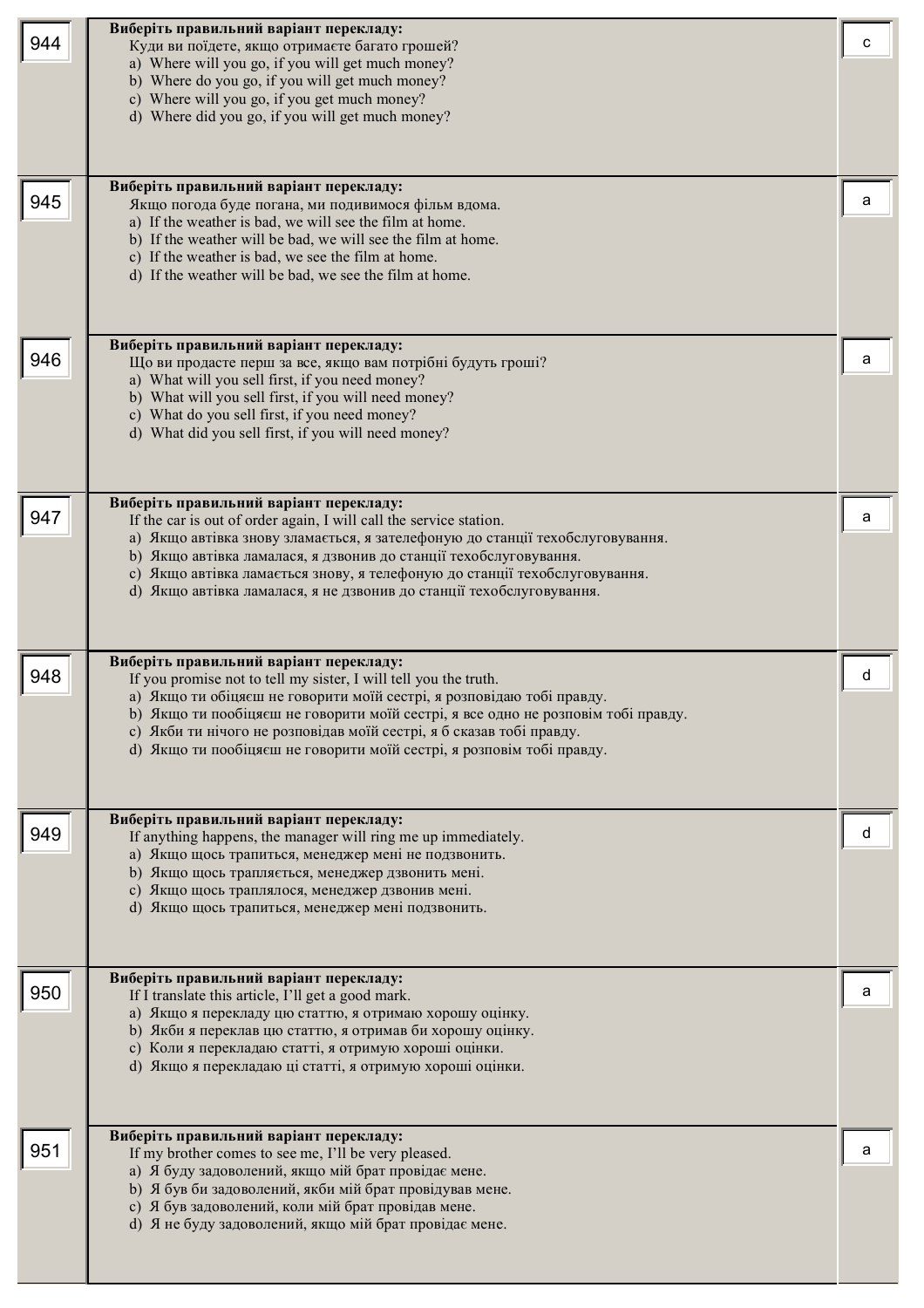| 952<br>953 | Виберіть правильний варіант перекладу:<br>If you help me, I will finish my work soon.<br>а) Якщо ти мені допомагаєш, я закінчую роботу швидко.<br>b) Якщо ти мені допоможеш, я закінчу роботу швидко.<br>с) Коли ти мені допоміг, я закінчив роботу швидко.<br>d) Якщо ти мені допомагав, я закінчував роботу швидко.<br>Виберіть правильний варіант перекладу:<br>If it doesn't snow, we will stay at home.<br>а) Якщо не йшов сніг, ми залишалися вдома.<br>b) Якби пішов сніг, тоді ми залишилися б вдома.<br>с) Якщо не піде сніг, ми залишимося вдома.<br>d) Якщо не йде сніг, ми залишаємося вдома. |   |
|------------|-----------------------------------------------------------------------------------------------------------------------------------------------------------------------------------------------------------------------------------------------------------------------------------------------------------------------------------------------------------------------------------------------------------------------------------------------------------------------------------------------------------------------------------------------------------------------------------------------------------|---|
| 954        | Виберіть правильний варіант перекладу:<br>If he gets tickets, we will go to the theatre.<br>а) Якщо він купить квитки, ми підемо до театру.<br>b) Якщо він купив квитки, ми підемо до театру.<br>с) Якщо він купляв квитки, ми йшли до театру.<br>d) Якщо він не купить квитки, ми не підемо до театру.                                                                                                                                                                                                                                                                                                   | а |
| 955        | Виберіть правильний варіант перекладу:<br>If unemployment continues, crime will rise.<br>а) Якщо безробіття продовжувалось, зростала злочинність.<br>b) Якщо безробіття продовжується, зростає злочинність.<br>с) Якщо безробіття продовжуватиметься, зростатиме злочинність.<br>d) Якщо безробіття не продовжується, не зростає злочинність.                                                                                                                                                                                                                                                             | с |
| 956        | Виберіть правильний варіант перекладу:<br>If you have any questions I will be happy to answer them.<br>а) Якщо у Вас є запитання, мені приємно відповідати на них.<br>b) Якщо у Вас немає запитань, мені це приємно.<br>с) Якщо у Вас були запитання, мені було приємно відповісти на них.<br>d) Якщо у Вас будуть запитання, мені буде приємно відповісти на них.                                                                                                                                                                                                                                        | d |
| 957        | Виберіть правильний варіант перекладу:<br>If you stay you will see the video.<br>а) Якщо Ви залишитесь, Ви подивитеся відеофільм.<br>b) Якщо Ви залишаєтеся, Ви дивитеся відеофільм.<br>с) Якщо Ви залишалися, Ви дивилися відеофільм.<br>d) Якщо Ви не залишитесь, Ви не подивитеся відеофільм.                                                                                                                                                                                                                                                                                                          | а |
| 958        | Виберіть правильний варіант перекладу:<br>You will make an interesting report if you study this problem.<br>а) Ви підготуєте цікаву доповідь, якщо вивчите цю проблему.<br>b) Ви готуєте цікаві доповіді, якщо вивчаєте проблему.<br>с) Ви підготували цікаву доповідь, коли вивчили цю проблему.<br>d) Ви не підготуєте цікаву доповідь, якщо не вивчите цю проблему.                                                                                                                                                                                                                                    | a |
| 959        | Виберіть правильний варіант перекладу:<br>If nothing is done to improve the situation, the prices will increase.<br>а) Якщо нічого не робиться для покращення ситуації, ціни ростуть.<br>b) Якщо нічого не зроблять для покращення ситуації, ціни зростуть.<br>с) Якщо нічого не зробили для покращення ситуації, ціни зросли.<br>d) Якщо щось робили для покращення ситуації, ціни не зростали.                                                                                                                                                                                                          |   |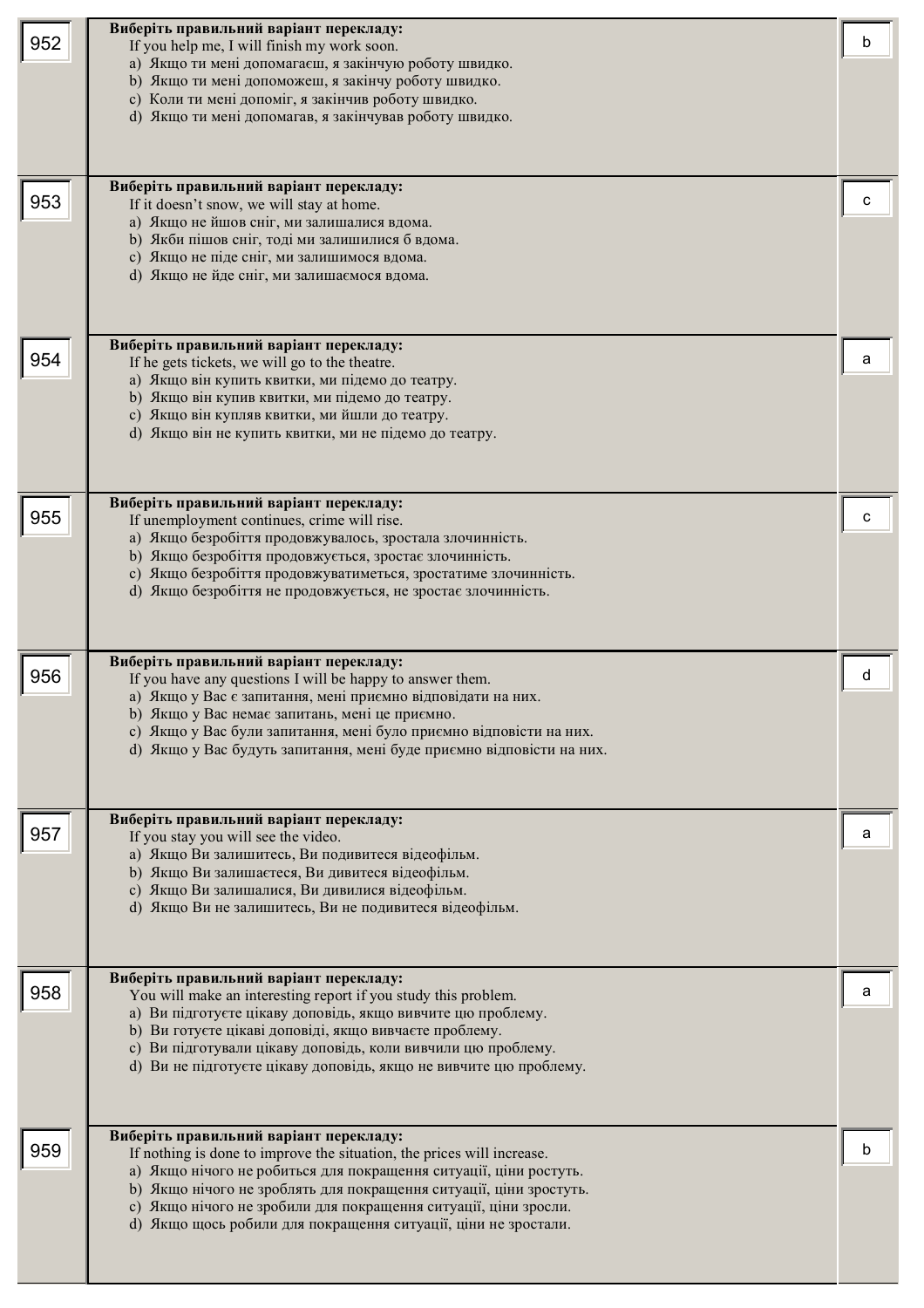| 960 | Виберіть правильний варіант перекладу:<br>If I feel bad I will phone my doctor.<br>а) Якщо я почуваю себе погано, я телефоную лікарю.<br>b) Якщо я почувала себе погано, я телефонувала лікарю.<br>с) Якщо я відчую себе погано, я зателефоную лікарю.<br>d) Якщо я не відчую себе погано, я не телефонуватиму лікарю.                                                                                             | с |
|-----|--------------------------------------------------------------------------------------------------------------------------------------------------------------------------------------------------------------------------------------------------------------------------------------------------------------------------------------------------------------------------------------------------------------------|---|
| 961 | Виберіть правильний варіант перекладу:<br>We will not play tennis on Sunday if the weather is bad.<br>а) Ми не грали в теніс у неділю, якщо погода була погана.<br>b) Ми не граємо в теніс у неділю, якщо погода погана.<br>с) Ми не гратимемо в теніс у неділю, якщо погода буде погана.<br>d) Ми гратимемо в теніс у неділю, якщо погода буде погана.                                                            | с |
| 962 | Виберіть правильний варіант перекладу:<br>Mary will go to the seaside in summer if she passes exams.<br>а) Мері не поїде на море влітку, якщо не здасть іспити.<br>b) Мері їздить на море влітку, якщо здає іспити.<br>с) Мері їздила на море влітку, коли здала іспити.<br>d) Мері поїде на море влітку, якщо здасть іспити.                                                                                      | d |
| 963 | Виберіть правильний варіант перекладу:<br>What will you do when you graduate the university?<br>а) Чим ти займався, коли закінчив університет?<br>b) Чим ти займаєшся, коли закінчуються заняття в університеті?<br>с) Чим ти займатимешся, коли закінчиш університет?<br>d) Чим ти займався, коли вчився в університетіі?                                                                                         |   |
| 964 | Виберіть правильний варіант перекладу:<br>Brian looks very different now. When you see him again, you will not recognize him.<br>а) Брайан дуже змінився. Коли ти його побачиш, ти його не впізнаєш.<br>b) Брайан дуже змінився. Коли його бачать, його не впізнають.<br>с) Брайан дуже змінився. Коли ти його побачив, ти його не впізнав.<br>d) Брайан не дуже змінився. Коли ти його побачиш, ти його впізнаєш. | a |
| 965 | Виберіть правильний варіант перекладу:<br>I will phone you when I come home from work.<br>а) Я зателефоную тобі, коли прийду додому з роботи.<br>b) Я телефоную тобі, коли приходжу додому з роботи.<br>с) Я зателефонував тобі, коли прийшов додому з роботи.<br>d) Я не телефоную тобі, коли не приходжу додому з роботи.                                                                                        | a |
| 966 | Виберіть правильний варіант перекладу:<br>We'll go out when it stops raining.<br>а) Ми пішли на прогулянку, коли припинився дощ.<br>b) Ми ходимо на прогулянку, коли припиняється дощ.<br>с) Ми підемо на прогулянку, коли припиниться дощ.<br>d) Ми не підемо на прогулянку, коли припиниться дощ.                                                                                                                |   |
| 967 | Виберіть правильний варіант перекладу:<br>Я сказав їй, що не маю грошей.<br>a) I told her that I don't have money.<br>b) I told her that I didn't have money.<br>c) I told her that I hadn't had money.<br>d) I told her that I won't have money.                                                                                                                                                                  | b |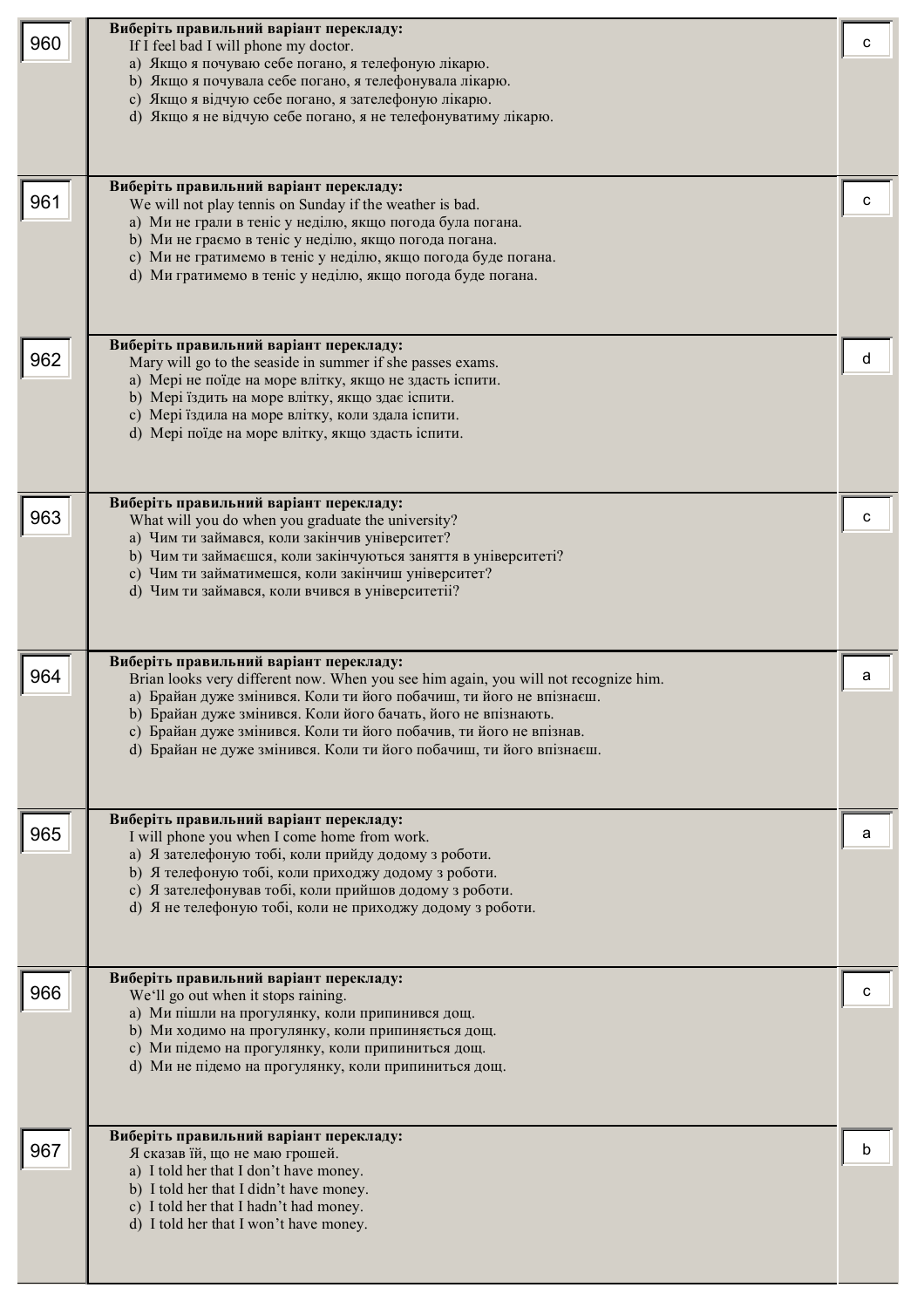|     | Виберіть правильний варіант перекладу:                                                                                              |   |
|-----|-------------------------------------------------------------------------------------------------------------------------------------|---|
| 968 | Він сказав, що в нього вкрали машину.                                                                                               | a |
|     | a) He said that his car had been stolen.                                                                                            |   |
|     | b) He said that his car were stolen.<br>c) He said that his car is stolen.                                                          |   |
|     | d) He said that the car stole.                                                                                                      |   |
|     |                                                                                                                                     |   |
|     |                                                                                                                                     |   |
|     | Виберіть правильний варіант перекладу:                                                                                              |   |
| 969 | Вона сказала, що не може прийти на вечірку в п'ятницю.                                                                              | b |
|     | a) She said that she couldn't have come to the party on Friday.                                                                     |   |
|     | b) She said that she couldn't come to the party on Friday.                                                                          |   |
|     | c) She said that she didn't come to the party on Friday.<br>d) She said that she will not come to the party on Friday.              |   |
|     |                                                                                                                                     |   |
|     |                                                                                                                                     |   |
|     | Виберіть правильний варіант перекладу:                                                                                              |   |
| 970 | Том розповів мені, що Діана народила маля.                                                                                          | с |
|     | a) Tim told me that Diane has a baby.                                                                                               |   |
|     | b) Tim told me that Diane have a baby.                                                                                              |   |
|     | c) Tim told me that Diane had had a baby.<br>d) Tim told me that Diane will have a baby.                                            |   |
|     |                                                                                                                                     |   |
|     |                                                                                                                                     |   |
|     | Виберіть правильний варіант перекладу:                                                                                              |   |
| 971 | Вона сказала, що Джон залишив роботу.                                                                                               |   |
|     | a) She said that John gave up his job.                                                                                              |   |
|     | b) She said that John gives up his job.<br>c) She said that John had given up his job.                                              |   |
|     | d) She said that John will give up his job.                                                                                         |   |
|     |                                                                                                                                     |   |
|     |                                                                                                                                     |   |
|     | Виберіть правильний варіант перекладу:                                                                                              |   |
| 972 | Я вважаю, що вона найрозумніша студентка нашої групи.                                                                               |   |
|     | a) I'm thinking that he is the most clever student in our group.<br>b) I think she is the most clever student in our group.         |   |
|     | c) I think she is the cleverest student in our group.                                                                               |   |
|     | d) I think she is the most cleverest student in our group.                                                                          |   |
|     |                                                                                                                                     |   |
|     |                                                                                                                                     |   |
| 973 | Виберіть правильний варіант перекладу:                                                                                              | C |
|     | Він каже, що йому подобається грати на гітарі.<br>a) He says he enjoyed playing the guitar.                                         |   |
|     | b) He said he would enjoy playing the guitar.                                                                                       |   |
|     | c) He says he is fond of playing the guitar.                                                                                        |   |
|     | d) He says he was fond of playing the guitar.                                                                                       |   |
|     |                                                                                                                                     |   |
|     |                                                                                                                                     |   |
| 974 | Виберіть правильний варіант перекладу:<br>Вона запитала його, чи поїде його сім'я влітку на село.                                   | с |
|     | a) She asked him if his family will go to the country in summer.                                                                    |   |
|     | b) She had asked him if his family is going to the country in summer.                                                               |   |
|     | c) She asked him if his family would go to the country in summer.<br>d) She asked him would his family go to the country in summer. |   |
|     |                                                                                                                                     |   |
|     |                                                                                                                                     |   |
|     |                                                                                                                                     |   |
| 975 | Виберіть правильний варіант перекладу:<br>Дівчина запитала чи вона візьме участь у змаганнях.                                       | с |
|     | a) The girl asked if she is going to take part in the competitions.                                                                 |   |
|     | b) The girl was asked if she would take part in the competitions.                                                                   |   |
|     | c) The girl asked if she would take part in the competitions.<br>d) The girl asked if she should take part in the competitions.     |   |
|     |                                                                                                                                     |   |
|     |                                                                                                                                     |   |
|     |                                                                                                                                     |   |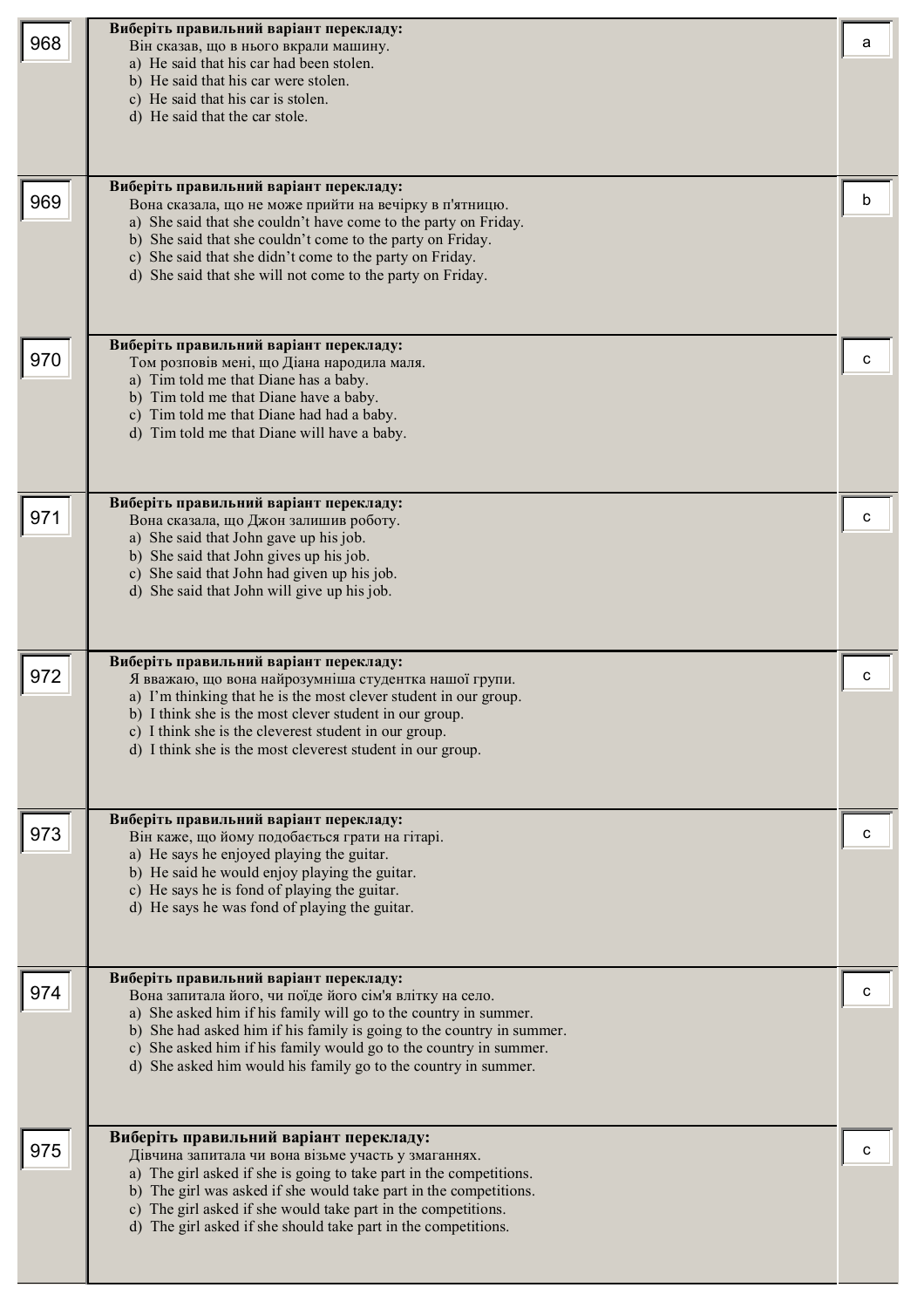| 976 | Виберіть правильний варіант перекладу:<br>Він сказав, що напише листа вчасною<br>a) He said he will write the letter in time.<br>b) He said he writes the letter in time.<br>c) He said he would write the letter in time.<br>d) He says he would write the letter in time.<br>Виберіть правильний варіант перекладу:                                                                                                                                                                  | с |
|-----|----------------------------------------------------------------------------------------------------------------------------------------------------------------------------------------------------------------------------------------------------------------------------------------------------------------------------------------------------------------------------------------------------------------------------------------------------------------------------------------|---|
| 977 | Він повинен був здати звіт.<br>a) He had to give the report.<br>b) He can give the report<br>c) He may give the report<br>d) He must give the report.                                                                                                                                                                                                                                                                                                                                  | a |
| 978 | Виберіть правильний варіант перекладу:<br>Можна скористатися вашим телефоном?<br>a) May I use your phone?<br>b) Must I use your phone?<br>c) Should I use your phone?<br>d) Will I use your phone?                                                                                                                                                                                                                                                                                     | а |
| 979 | Виберіть правильний варіант перекладу:<br>Візьми з собою парасольку. Можливо, потім піде дощ.<br>a) Take an umbrella with you. It might rain later.<br>b) Take an umbrella with you. It had to rain later.<br>c) Take an umbrella with you. It has to rain later.<br>d) Take an umbrella with you. It must rain later.                                                                                                                                                                 | а |
| 980 | Виберіть правильний варіант перекладу:<br>Ви не повинні палити так багато.<br>a) You cann't smoke so much.<br>b) You not must smoke so much.<br>c) You mustn't smoke so much.<br>d) You couldn't smoke so much.                                                                                                                                                                                                                                                                        |   |
| 981 | Виберіть правильний варіант перекладу:<br>Студентам заборонено користуватися підручниками під час контрольної роботи.<br>a) The students allowed to use the textbooks while writing their test papers.<br>b) The students are not allowed to use the textbooks while writing their test papers.<br>c) The students were not allowed to use the textbooks while writing their test papers.<br>d) The students will not be allowed to use the textbooks while writing their test papers. | b |
| 982 | Виберіть правильний варіант перекладу:<br>Мені не видали грошей<br>a) I didn't give the money.<br>b) I haven't given the money.<br>c) I wasn't given the money.<br>d) I don't give the money.                                                                                                                                                                                                                                                                                          |   |
| 983 | Виберіть правильний варіант перекладу:<br>Сьогодні всі рейси відмінили через густий туман.<br>a) Today all flights was cancelled because of dense fog.<br>b) Today all flights will cancel because of dense fog.<br>c) Today all flights are cancelled because of dense fog.<br>d) Today all flights cancelled because of dense fog.                                                                                                                                                   |   |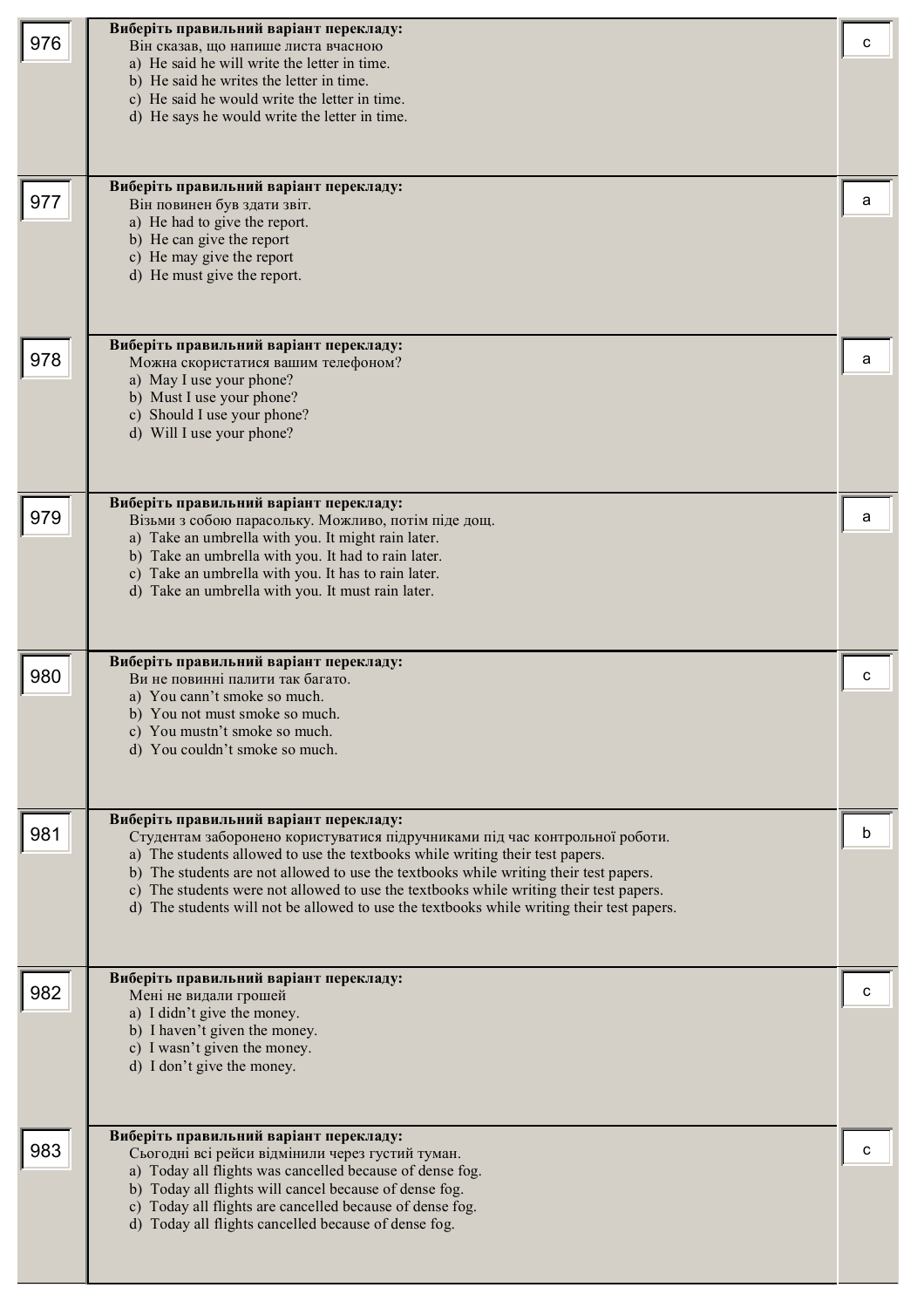| 984 | Виберіть правильний варіант перекладу:<br>Мені ніхто не сказав, що Джордж хворий.<br>a) I didn't told that George was ill.<br>b) Me wasn't told that George is ill.<br>c) I wasn't told that George was ill.<br>d) I told nobody that George was ill.                                                                                                  |   |
|-----|--------------------------------------------------------------------------------------------------------------------------------------------------------------------------------------------------------------------------------------------------------------------------------------------------------------------------------------------------------|---|
| 985 | Виберіть правильний варіант перекладу:<br>Коли винайшли телебачення?<br>a) When is television invented?<br>b) When has been television invented?<br>c) When was television invented?<br>d) When television was invented?                                                                                                                               |   |
| 986 | Виберіть правильний варіант перекладу:<br>Вони одружилися, але їхній шлюб не був щасливим.<br>a) They married but their marriage was not successful.<br>b) They marry but their marriage was not successful.<br>c) They did married but their marriage was not successful.<br>d) They are getting married but their marriages were not successful.     | а |
| 987 | Виберіть правильний варіант перекладу:<br>Мені сказали, що вона вивчала французьку мову два роки тому.<br>a) I was told that she had learnt French two years before.<br>b) I am told that she had learnt French two years ago.<br>c) I was told that she has learnt French two years before.<br>d) I told that she has learnt French two years before. | а |
| 988 | Виберіть правильний варіант перекладу:<br>Коли ми слухатимемо радіо?<br>a) When do we listen to the radio?<br>b) When we will listen to the radio?<br>c) When we listen to the radio?<br>d) When will we listen to the radio?                                                                                                                          | d |
| 989 | Виберіть правильний варіант перекладу:<br>Коли ви проводитимете конференцію?<br>a) When will you hold a conference?<br>b) When you will hold a conference?<br>c) When will hold you a conference?<br>d) When do you hold a conference?                                                                                                                 | а |
| 990 | Виберіть правильний варіант перекладу:<br>Яка погода буде завтра?<br>a) What weather it will be tomorrow?<br>b) What weather will it be tomorrow?<br>c) What weather it is tomorrow?<br>d) What weather be it tomorrow?                                                                                                                                | n |
| 991 | Виберіть правильний варіант перекладу:<br>Які предмети Ви вивчатимете в другому семестрі?<br>a) What subjects you will study next term?<br>b) What subjects you study next term?<br>c) What subjects do you study next term?<br>d) What subjects will you study next term?                                                                             | п |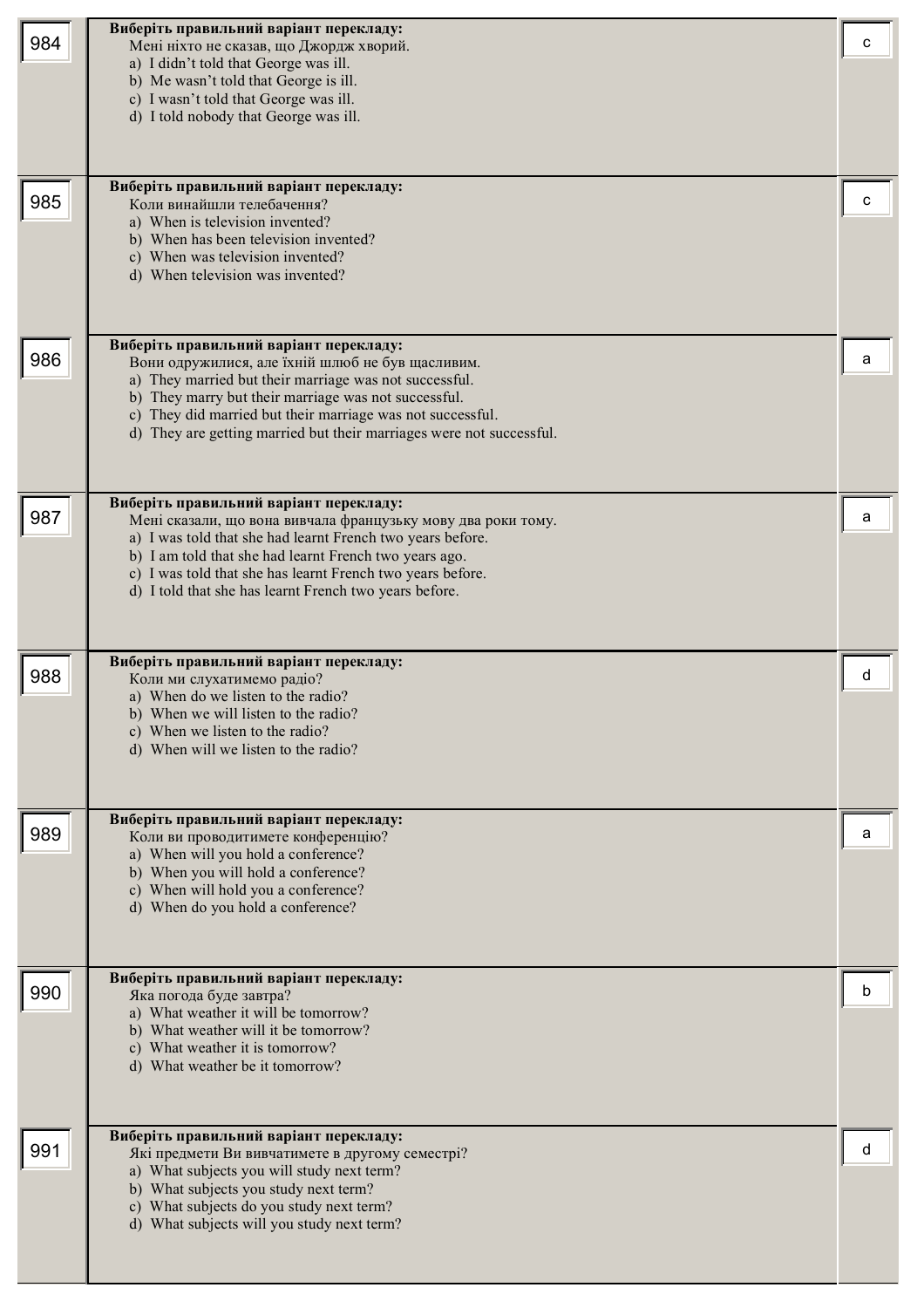| 992 | Виберіть правильний варіант перекладу:<br>Хто допоможе Вам купити продукти?<br>a) Who will you help to buy products?<br>b) Who do help you to buy products?<br>c) Who help you to buy products?<br>d) Who will help you to buy products?                                                                                                                    | а |
|-----|-------------------------------------------------------------------------------------------------------------------------------------------------------------------------------------------------------------------------------------------------------------------------------------------------------------------------------------------------------------|---|
| 993 | Виберіть правильний варіант перекладу:<br>Я щойно почув це по радіо.<br>a) I will just hear it on the radio.<br>b) I just hear it on the radio.<br>c) I have just heard it on the radio.<br>d) I has just heard it on the radio.                                                                                                                            |   |
| 994 | Виберіть правильний варіант перекладу:<br>Коли Ви підете до бібліотеки?<br>a) When will you go to the library?<br>b) When you will go to the library?<br>c) When you go to the library?<br>d) When will go you to the library?                                                                                                                              | а |
| 995 | Виберіть правильний варіант перекладу:<br>Ти помиєш посуд у субботу?<br>a) Will you clean the table on Saturday?<br>b) Will do you the washing up on Saturday?<br>c) Will you water the dishes on Saturday?<br>d) Will you do the washing up on Saturday?                                                                                                   | d |
| 996 | Виберіть правильний варіант перекладу:<br>Скільки коштуватиме це сукня?<br>a) How much will the dress cost?<br>b) How much the dress costs?<br>c) How much will the dress will pay?<br>d) How much will the dress sell?                                                                                                                                     | а |
| 997 | Виберіть правильний варіант перекладу:<br>Яку іноземну мову Ви вивчатимете в наступному семестрі?<br>a) What foreign language will you teach next term?<br>b) What foreign language you study next term?<br>c) What foreign language do you teach next term?<br>d) What foreign language will you study next term?                                          | а |
| 998 | Виберіть правильний варіант перекладу:<br>Коли Ви подивитеся цей фільм?<br>a) When will you look the film?<br>b) When you see the film?<br>c) When will you see the film?<br>d) When do you see the film?                                                                                                                                                   |   |
| 999 | Виберіть правильний варіант перекладу:<br>Скільки тобі потрібно часу, щоб дістатися до університету?<br>a) How long time does it take you to run to the University?<br>b) How much time does it take you to get to the University?<br>c) How many times does it take you to get to the University?<br>d) How much did it take you to get to the University? |   |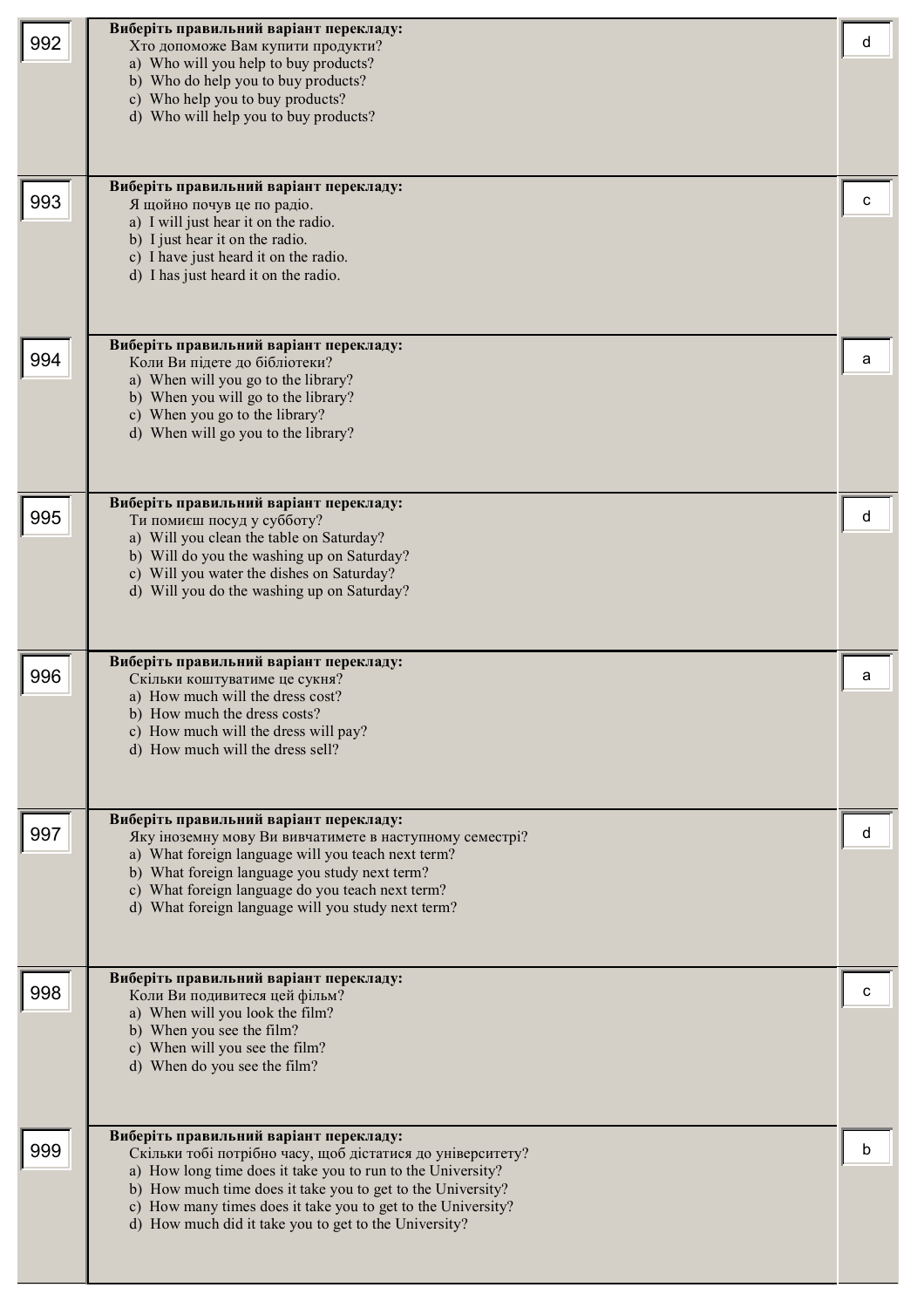|      | Виберіть правильний варіант перекладу:                                                                                            |   |
|------|-----------------------------------------------------------------------------------------------------------------------------------|---|
| 1000 | Ви вже бачили цей фільм?                                                                                                          | c |
|      | a) Did you see this film?                                                                                                         |   |
|      | b) Were you see this film?<br>c) Have you already seen this film?                                                                 |   |
|      | d) Do you see this film?                                                                                                          |   |
|      |                                                                                                                                   |   |
|      |                                                                                                                                   |   |
|      | Виберіть правильний варіант перекладу:                                                                                            |   |
| 1001 | Мені дуже шкода, що я образив Вас.                                                                                                | b |
|      | a) I am very sorry to offending you.                                                                                              |   |
|      | b) I am very sorry to offend you.<br>c) I was very sorry to offend you.                                                           |   |
|      | d) I am very sorry to be offend you.                                                                                              |   |
|      |                                                                                                                                   |   |
|      |                                                                                                                                   |   |
|      | Виберіть правильний варіант перекладу:                                                                                            |   |
| 1002 | Читання - моє улюблене заняття.                                                                                                   | C |
|      | a) Reading my favourite hobby.<br>b) Reading is a favourite hobby.                                                                |   |
|      | c) Reading is my favourite hobby.                                                                                                 |   |
|      | d) Reading is favourite hobby.                                                                                                    |   |
|      |                                                                                                                                   |   |
|      |                                                                                                                                   |   |
|      | Виберіть правильний варіант перекладу:                                                                                            |   |
| 1003 | Ви можете взяти будь-який олівець зі столу.<br>a) You may take some pencil from the table.                                        |   |
|      | b) You may take these pencils from the table.                                                                                     |   |
|      | c) You may take any pencil from the table.                                                                                        |   |
|      | d) You may take the pencil from the table.                                                                                        |   |
|      |                                                                                                                                   |   |
|      |                                                                                                                                   |   |
| 1004 | Виберіть правильний варіант перекладу:                                                                                            | a |
|      | Він цікавиться історією.<br>a) He is interested in studying History.                                                              |   |
|      | b) He was interested in studying History.                                                                                         |   |
|      | c) He interested in studying History.                                                                                             |   |
|      | d) He is interested studying History.                                                                                             |   |
|      |                                                                                                                                   |   |
|      |                                                                                                                                   |   |
| 1005 | Виберіть правильний варіант перекладу:<br>У цих романах він описав Італію епохи Відродження.                                      | a |
|      | a) In these novels he described Italy of the Renaissance.                                                                         |   |
|      | b) In these novels he was described Italy of the Renaissance.                                                                     |   |
|      | c) In these novels he did describe Italy of the Renaissance.<br>d) In these novels he will be described Italy of the Renaissance. |   |
|      |                                                                                                                                   |   |
|      |                                                                                                                                   |   |
|      | Виберіть правильний варіант перекладу:                                                                                            |   |
| 1006 | Щастя було важливішим понад гроші.                                                                                                | а |
|      | a) Happiness was more important than money.                                                                                       |   |
|      | b) Happiness were more important than money.<br>c) Happiness did be more important than money.                                    |   |
|      | d) Happiness will be more important than money.                                                                                   |   |
|      |                                                                                                                                   |   |
|      |                                                                                                                                   |   |
|      | Виберіть правильний варіант перекладу:                                                                                            |   |
| 1007 | Звідки ви прибули?                                                                                                                | a |
|      | a) Where did you come from?<br>b) Where were you come from?                                                                       |   |
|      | c) Where did you came from?                                                                                                       |   |
|      | d) Where was you come from?                                                                                                       |   |
|      |                                                                                                                                   |   |
|      |                                                                                                                                   |   |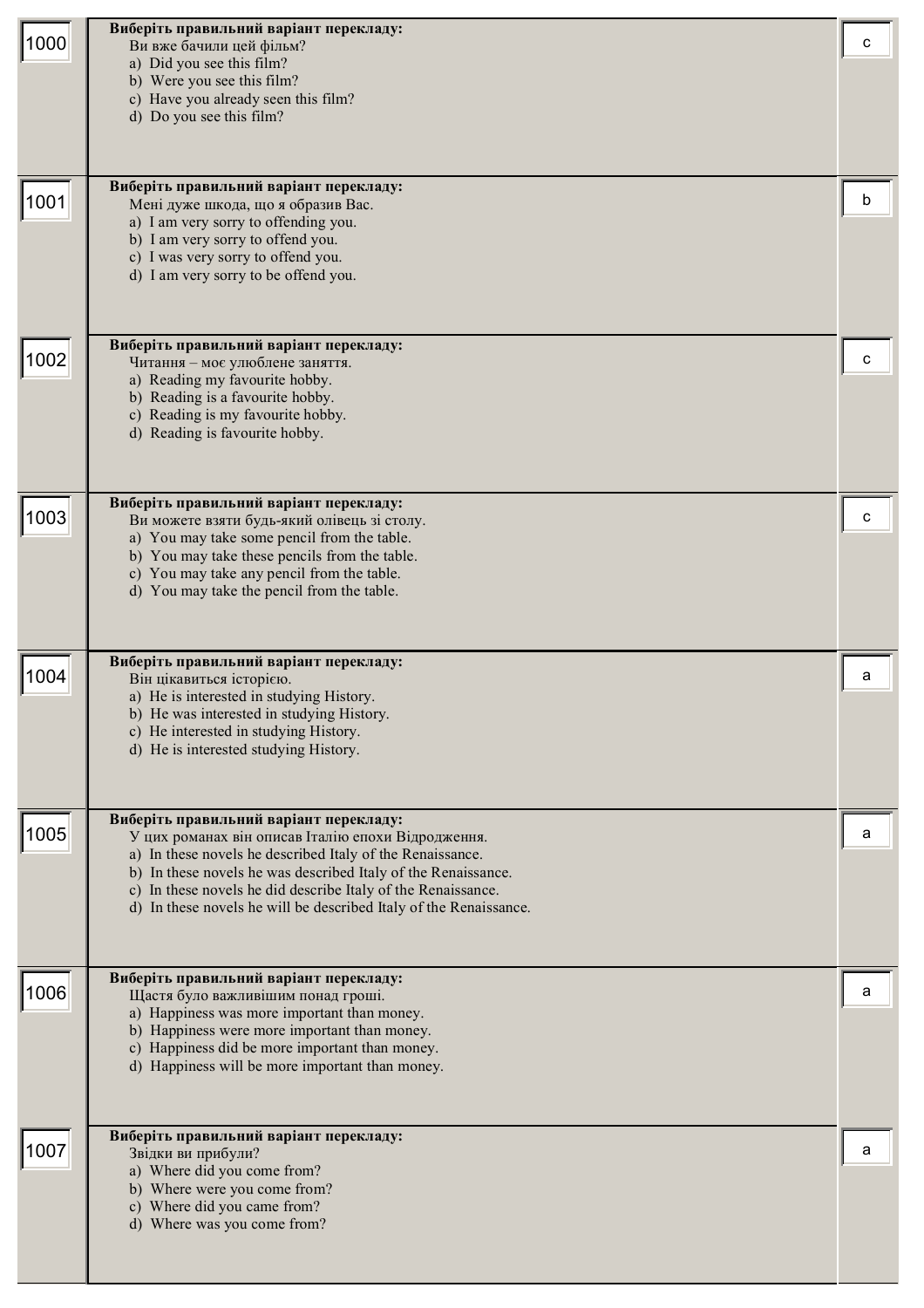| 1008 | Виберіть правильний варіант перекладу:<br>Ким були ваші батьки?<br>a) Who was your parents?<br>b) Who be your parents?<br>c) Who were your parents?<br>d) Who will be your parents?                                                                                       | с |
|------|---------------------------------------------------------------------------------------------------------------------------------------------------------------------------------------------------------------------------------------------------------------------------|---|
| 1009 | Виберіть правильний варіант перекладу:<br>Коли вона зателефонувала, ми вечеряли.<br>a) When she telephoned, we were having supper.<br>b) When she telephoned, we had had supper.<br>c) When she telephoned, we had supper.<br>d) When she telephoned, we were had supper. | а |
| 1010 | Виберіть правильний варіант перекладу:<br>Вони розмовляли англійською погано.<br>a) They did spoke English badly.<br>b) They spoke English badly.<br>c) They speaked English badly.<br>d) They spoken English badly.                                                      | b |
| 1011 | Виберіть правильний варіант перекладу:<br>Він намагався перекласти весь текст.<br>a) He was tried to translate the whole text.<br>b) He was trying to translate the whole text.<br>c) He tries to translate the whole text.<br>d) He tryed to translate the whole text.   | n |
| 1012 | Виберіть правильний варіант перекладу:<br>Молодий чоловік виглядав дуже сумним.<br>a) The young man was looked very sad.<br>b) The young man looked very sad.<br>c) The young man looks very sad.<br>d) The young man look very sad.                                      | h |
| 1013 | Виберіть правильний варіант перекладу:<br>Вчора я купила велику сумку.<br>a) I was bought a big bag yesterday.<br>b) I bought a big bag yesterday.<br>c) I did buy a big bag yesterday.<br>d) I buy a big bag yesterday.                                                  | b |
| 1014 | Виберіть правильний варіант перекладу:<br>Він полюбляв подорожувати літаком.<br>a) He liked to travel by air.<br>b) He was liked to travel by air.<br>c) He did liked to travel by air.<br>d) He was liking to travel by air.                                             | а |
| 1015 | Виберіть правильний варіант перекладу:<br>Скільки це коштує?<br>a) How much it costs?<br>b) How much does it cost?<br>c) How is it cost?<br>d) What is this cost?                                                                                                         | b |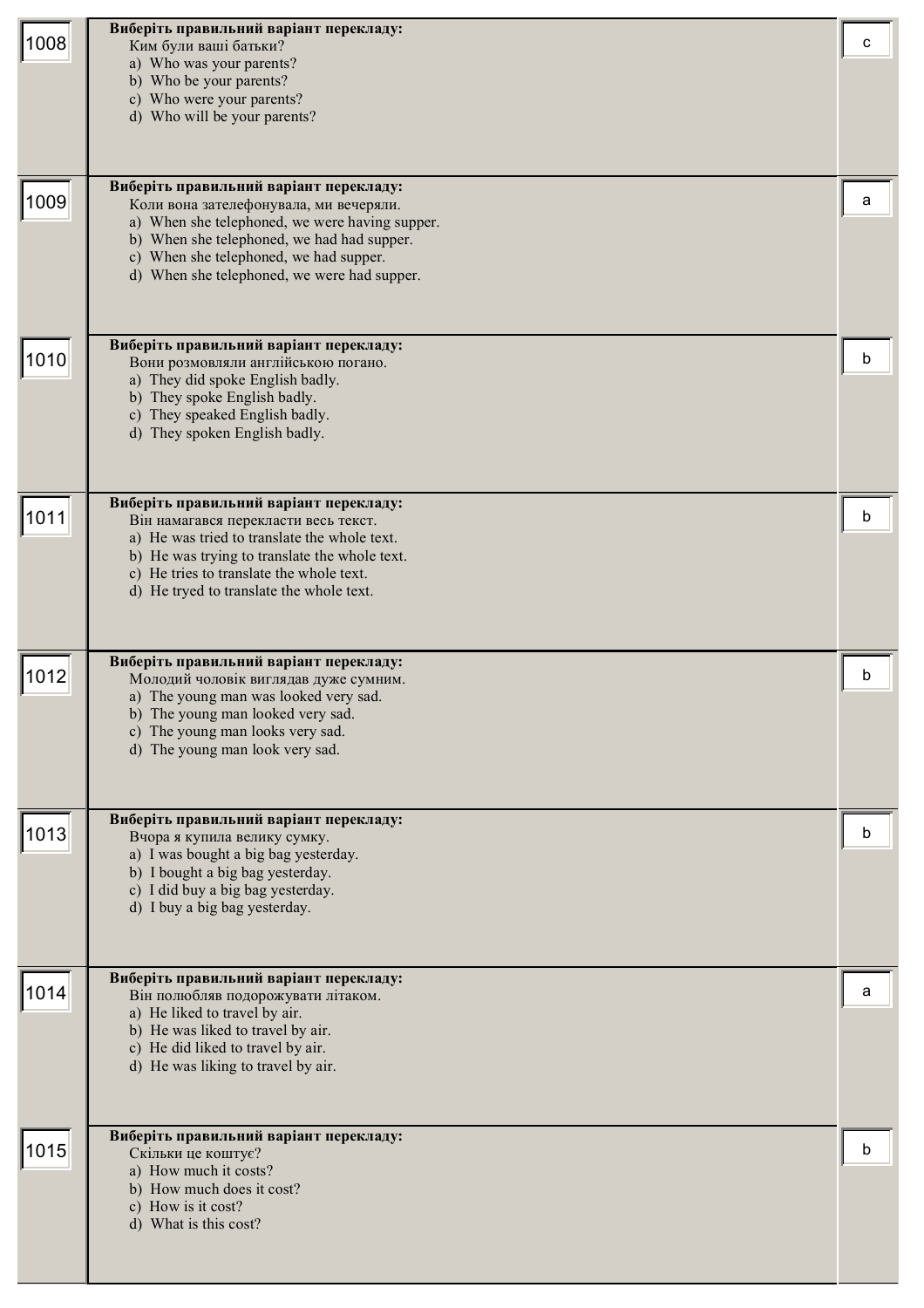| 1016 | Виберіть правильний варіант перекладу:<br>Вранці я зазвичай снідаю о 6.30.<br>a) I usually am breakfast at 6:30 in the morning.<br>b) I usually have breakfast at 6:30 in the morning.<br>c) I usually breakfasted at 6:30 in the morning.<br>d) I usually have to breakfast at 6:30 in the morning.<br>Виберіть правильний варіант перекладу:                                                                    | b |
|------|-------------------------------------------------------------------------------------------------------------------------------------------------------------------------------------------------------------------------------------------------------------------------------------------------------------------------------------------------------------------------------------------------------------------|---|
| 1017 | Кожного дня я відвідую мою бабусю.<br>a) Every day I am visited my Grannie.<br>b) I was visited my Grannie every day.<br>c) I visit my Grannie every day.<br>d) I visit my Grandpa every day.                                                                                                                                                                                                                     | с |
| 1018 | Виберіть правильний варіант перекладу:<br>Він не написав батькам жодного листа відтоді, як поїхав до Львова.<br>a) He didn't write any letter to the parents since he left for Lviv.<br>b) He don't write any letter to the parents since he left for Lviv.<br>c) He didn't write any letter to the parents since he has left for Lviv.<br>d) He hasn't written any letter to the parents since he left for Lviv. | d |
| 1019 | Виберіть правильний варіант перекладу:<br>Нам подобається відвідувати кінотеатри щотижня.<br>a) We like to visit cinemas every week.<br>b) We likes to visit cinemas every week.<br>c) We do like visit cinemas every week.<br>d) We are like visit cinemas every week.                                                                                                                                           | а |
| 1020 | Виберіть правильний варіант перекладу:<br>Василь та Марія - найкращі друзі.<br>a) Vasyl and Mariya is the best friends.<br>b) Vasyl and Mariya are the best friends.<br>c) Vasyl and Mariya are the better friends.<br>d) Vasyl and Mariya is the friends.                                                                                                                                                        | h |
| 1021 | Виберіть правильний варіант перекладу:<br>Цю книгу варто прочитати.<br>a) This book was worth reading.<br>b) This book costs reading.<br>c) This book is costed reading.<br>d) This book is worth reading.                                                                                                                                                                                                        | d |
| 1022 | Виберіть правильний варіант перекладу:<br>Кожного року ми відпочиваємо в Хорватії.<br>a) We have a rest in Croatia every year.<br>b) We will have a rest every year in the Croatia.<br>c) We has a rest in Croatia every year.<br>d) We rested every year in the Croatia.                                                                                                                                         | а |
| 1023 | Виберіть правильний варіант перекладу:<br>Наші діти вчаться в школі.<br>a) Our childrens study in school.<br>b) Our children study at school.<br>c) Our children studies at school.<br>d) Our children goes to school.                                                                                                                                                                                            | b |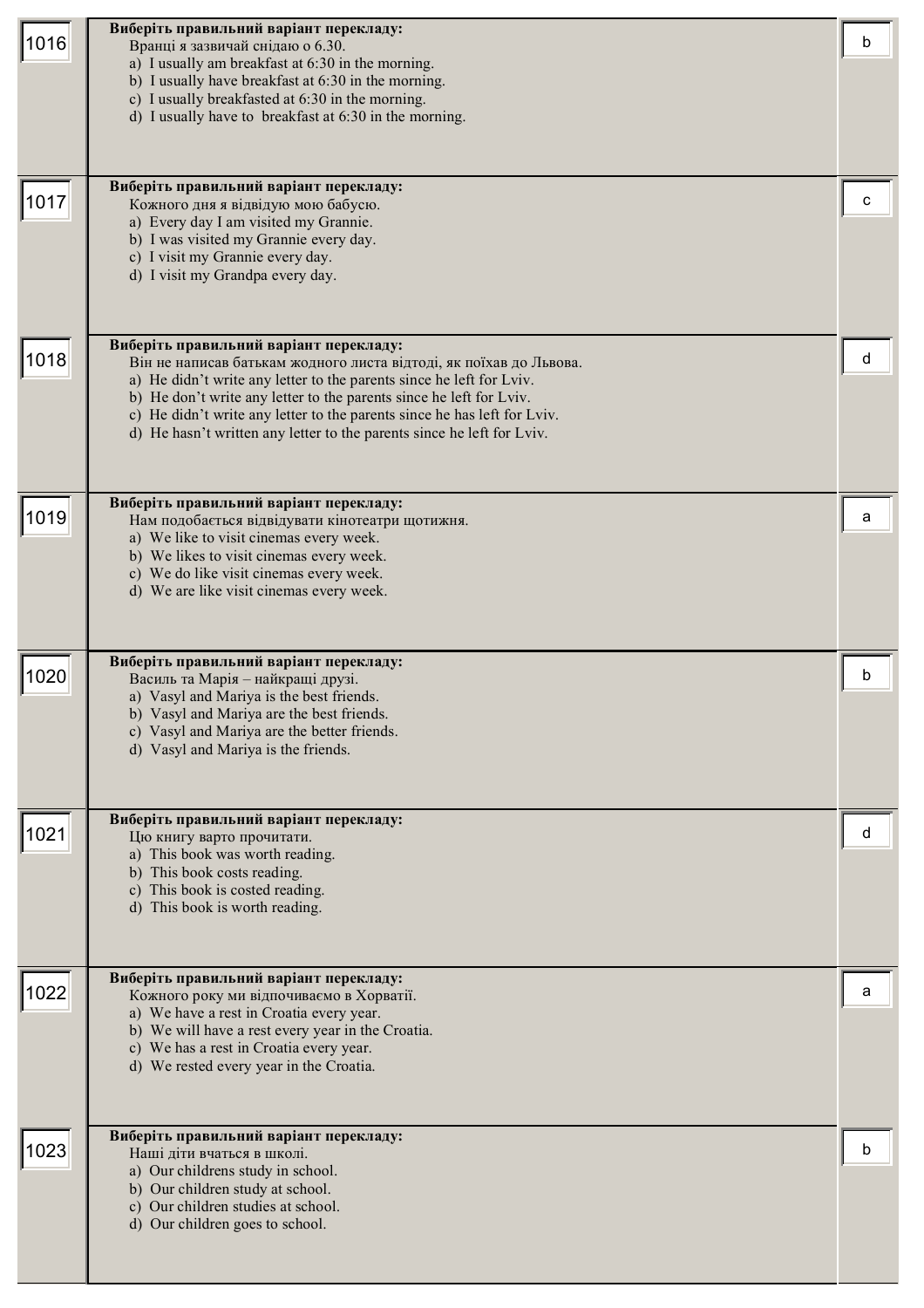| 1024<br>1025 | Виберіть правильний варіант перекладу:<br>Ці студенти відвідують лекції та семінари з історії України.<br>a) These students attend lectures and seminars on the history of Ukraine.<br>b) Students admitted lectures and seminars on the history of Ukraine.<br>c) The students attends lectures and seminars on the history of Ukraine.<br>d) Students are admitting lectures and seminars on the history of Ukraine.<br>Виберіть правильний варіант перекладу: | a<br>b |
|--------------|------------------------------------------------------------------------------------------------------------------------------------------------------------------------------------------------------------------------------------------------------------------------------------------------------------------------------------------------------------------------------------------------------------------------------------------------------------------|--------|
|              | Робота його батька - дуже важлива.<br>a) His father's work does very important.<br>b) His father's work is very important.<br>c) His father's work are very important.<br>d) His father's work is not very important.<br>Виберіть правильний варіант перекладу:                                                                                                                                                                                                  |        |
| 1026         | Вона керує легковим автомобілем, а не вантажівкою.<br>a) She does drive a car not a lorry.<br>b) She is driven a car not a lorry.<br>c) She drives a car not a lorry.<br>d) She are driving a car not a lorry.                                                                                                                                                                                                                                                   | c      |
| 1027         | Виберіть правильний варіант перекладу:<br>Мій робочий день починається о 8.30.<br>a) My working day begins at 8.30.<br>b) My working day begin at 8.30.<br>c) My working day does begin at 8.30.<br>d) My working day beginning at 8.30.                                                                                                                                                                                                                         | a      |
| 1028         | Виберіть правильний варіант перекладу:<br>Він встає о 7 ранку та виходить з будинку о 8.00.<br>a) He wake up at 7 and leave home at 8.00.<br>b) He does wake up at 7 and leave home at 8.00.<br>c) He wakes up at 7 and leaves home at 8.00.<br>d) He do wake up at 7 and leave home at 8.00.                                                                                                                                                                    | с      |
| 1029         | Виберіть правильний варіант перекладу:<br>У будні дні вони не мають багато вільного часу.<br>a) They has no much free time in their working days.<br>b) They have not much free time in their working days.<br>c) They does not have much free time in their working days.<br>d) They had no much free time in their working days.                                                                                                                               | b      |
| 1030         | Виберіть правильний варіант перекладу:<br>Ганна живе далеко від університету, тому вона виходить із будинку о 7.30.<br>a) Ann lives far from the University, that's why she leaves home at 7.30.<br>b) Ann does live far from the University, that's why she leave home at 7.30.<br>c) Ann live far from the University, that's why she leave home at 7.30.<br>d) Ann lived far from the University, that's why she leave home at 7.30.                          | a      |
| 1031         | Виберіть правильний варіант перекладу:<br>Батько завжди обідає в їдальні.<br>a) The father always has dinner in the canteen.<br>b) The father always have dinner in the canteen.<br>c) The father does always have dinner in the canteen.<br>d) The father always have had dinner in the canteen.                                                                                                                                                                | a      |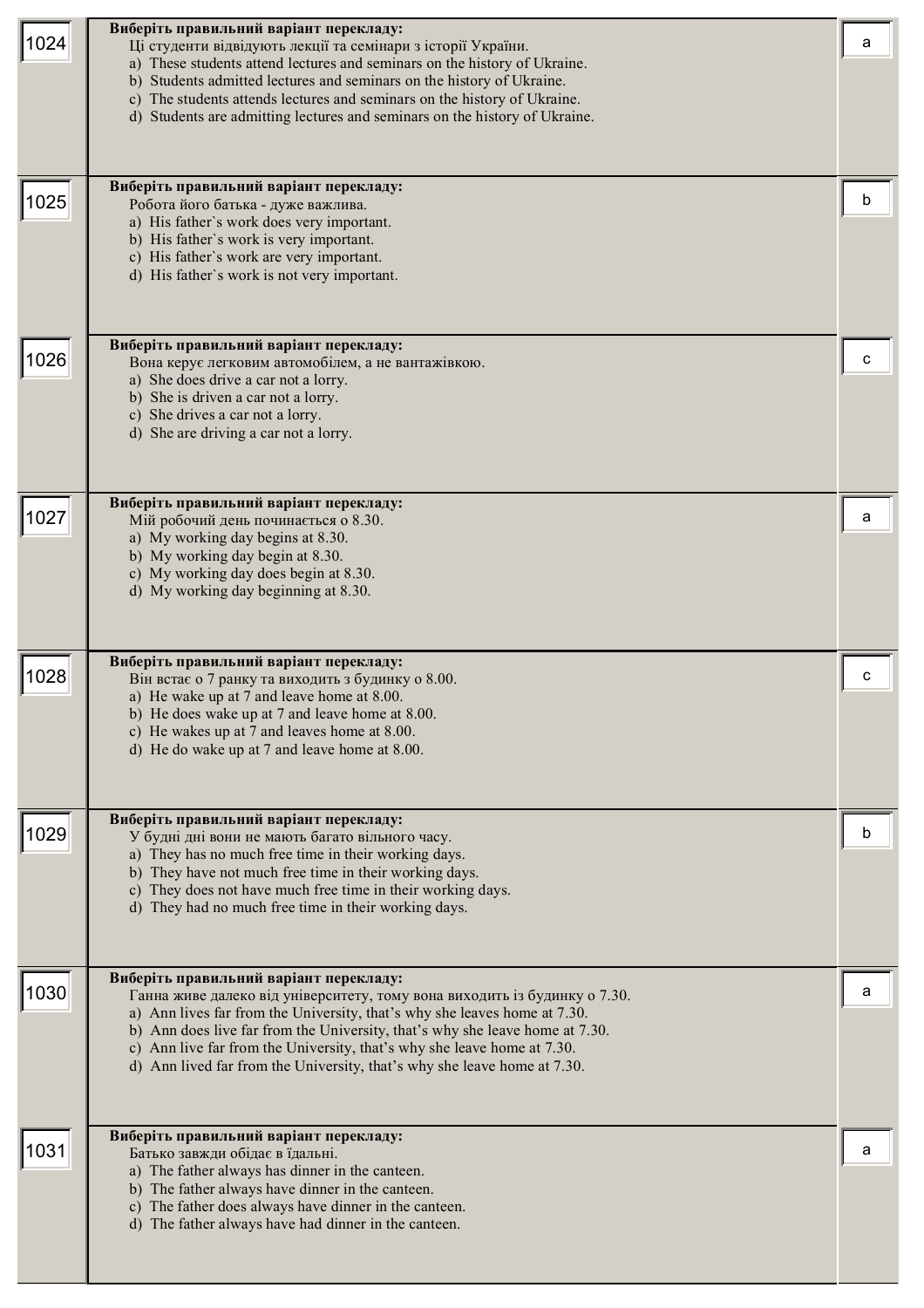| 1032 | Виберіть правильний варіант перекладу:<br>Щодня Дмитро приймає душ.<br>a) Every day Dmytro take a shower.<br>b) Every day Dmytro does take a shower.<br>c) Every day Dmytro takes a shower.<br>d) Every day Dmytro did take a shower.                                                                                                                               | с |
|------|---------------------------------------------------------------------------------------------------------------------------------------------------------------------------------------------------------------------------------------------------------------------------------------------------------------------------------------------------------------------|---|
| 1033 | Виберіть правильний варіант перекладу:<br>Я зазвичай добираюся додому трамваєм.<br>a) Usually I get home by tram.<br>b) Usually I am get home by tram.<br>c) Usually I gets home by tram.<br>d) Usually I were getting home by tram.                                                                                                                                | a |
| 1034 | Виберіть правильний варіант перекладу:<br>Ти лягаєш спати зараз?<br>a) Does you go to bed?<br>b) Are you going to bed?<br>c) You going to bed?<br>d) Have you go to bed?                                                                                                                                                                                            | b |
| 1035 | Виберіть правильний варіант перекладу:<br>Вони - студенти першого курсу.<br>a) They are first year students.<br>b) They were first year students.<br>c) They be first year students.<br>d) They was first year students.                                                                                                                                            | a |
| 1036 | Виберіть правильний варіант перекладу:<br>Минулого року він був першокурсником, тепер він студент другого курсу.<br>a) Last year he were a freshman, now he is a sophomore.<br>b) Last year he was a freshman, now he is a sophomore.<br>c) Last year he was a freshman, now he will be a sophomore.<br>d) Last year he was a freshman, now he is being a sophomore | b |
| 1037 | Виберіть правильний варіант перекладу:<br>Де ви були вчора?<br>a) Were did you be yesterday?<br>b) Where were you yesterday?<br>c) Where was you yesterday?<br>d) Where has you been yesterday?                                                                                                                                                                     | b |
| 1038 | Виберіть правильний варіант перекладу:<br>Хто написав цю книгу?<br>a) Who wrote this book?<br>b) Who did write this book?<br>c) Who did wrote this book?<br>d) Who has write this book?                                                                                                                                                                             | a |
| 1039 | Виберіть правильний варіант перекладу:<br>Де ви народилися?<br>a) Where was you born?<br>b) Where were you born?<br>c) Where did you born?<br>d) Where will you born?                                                                                                                                                                                               | b |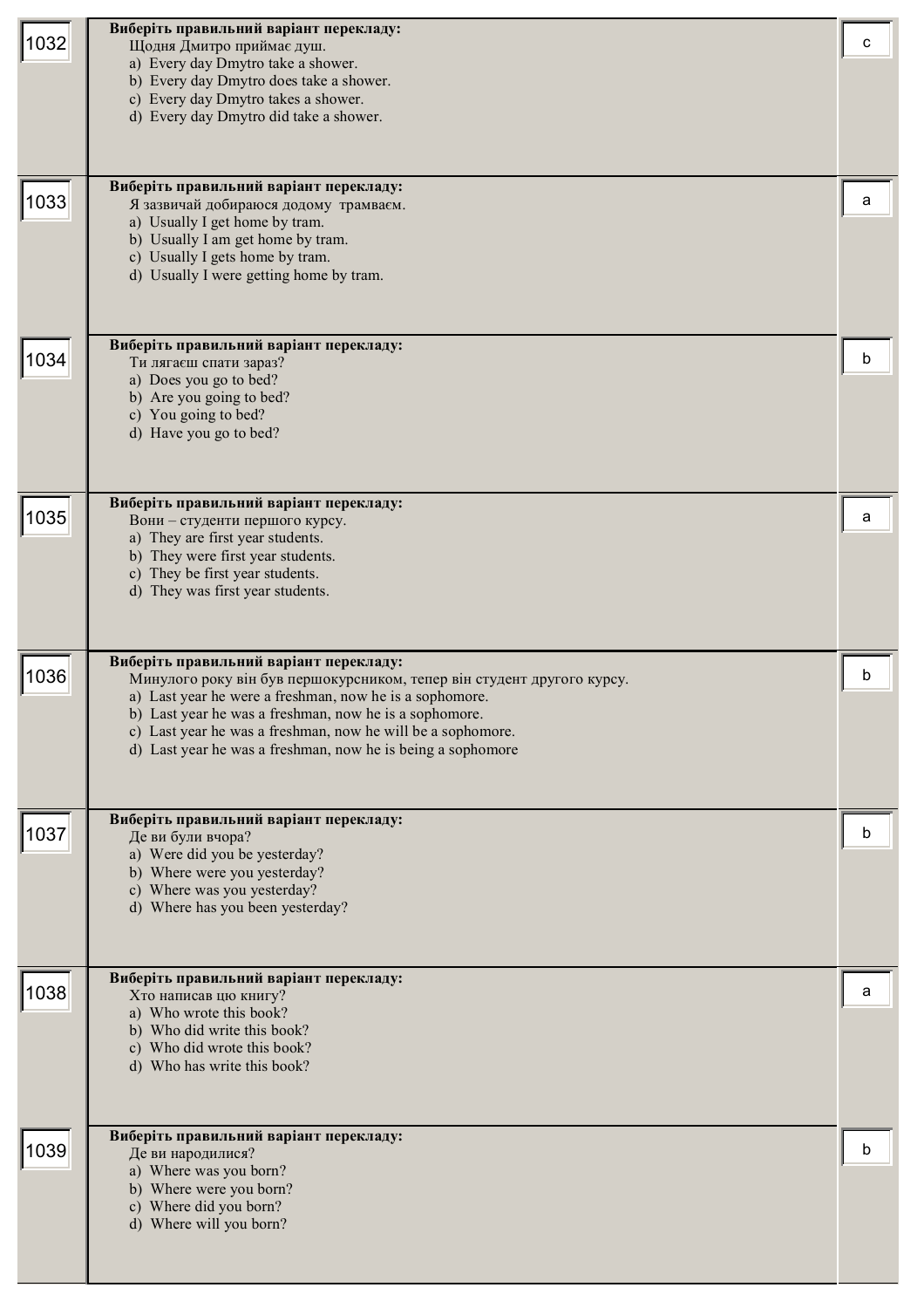| 1040 | Виберіть правильний варіант перекладу:<br>Хто зустрів вас на вокзалі?<br>a) Who met you at the station?<br>b) Who did meet you at the station?<br>c) Who meets at the station?<br>d) Who will meet you at the station?                                                                                                                                                                | a |
|------|---------------------------------------------------------------------------------------------------------------------------------------------------------------------------------------------------------------------------------------------------------------------------------------------------------------------------------------------------------------------------------------|---|
| 1041 | Виберіть правильний варіант перекладу:<br>Ми зупинилися у Смітів.<br>a) We were stay at Smiths.<br>b) We are stayed at Smiths.<br>c) We stayed at Smith.<br>d) We will stay at Smith.                                                                                                                                                                                                 | c |
| 1042 | Виберіть правильний варіант перекладу:<br>Ганна не пішла до театру.<br>a) Ann went to the theatre.<br>b) Ann did not went to the theatre.<br>c) Ann did not go to the theatre.<br>d) Ann will not go to the theatre.                                                                                                                                                                  | c |
| 1043 | Виберіть правильний варіант перекладу:<br>Я не пропустив автобус.<br>a) I was not miss a bus.<br>b) I did not miss a bus.<br>c) I did not missed a bus.<br>d) I do not miss a bus.                                                                                                                                                                                                    | b |
| 1044 | Виберіть правильний варіант перекладу:<br>Де ви навчалися?<br>a) Where did you study?<br>b) Where were you study?<br>c) Where did you studied?<br>d) Where you studyed?                                                                                                                                                                                                               | a |
| 1045 | Виберіть правильний варіант перекладу:<br>Вона працює в школі вже 15 років.<br>a) She is working in this school for 15 years.<br>b) She has been working in this school for 15 years.<br>c) She works in this school for 15 years.<br>d) She was working in this school for 15 years.                                                                                                 | b |
| 1046 | Виберіть правильний варіант перекладу:<br>Коли мама прийшла додому, діти вже помили посуд.<br>a) When the mother came home, the children had already washed the dishes.<br>b) When the mother came home, the children washed the dishes.<br>c) When the mother came home, the children were washing the dishes.<br>d) When the mother came home, the children had to wash the dishes. | а |
| 1047 | Виберіть правильний варіант перекладу:<br>Mother will not allow us to go to the cinema tomorrow evening.<br>а) Мати не дозволила нам піти до кінотеатру завтра ввечері.<br>b) Мати не дозволить нам піти до кінотеатру завтра ввечері.<br>с) Мати вже дозволила нам піти до кінотеатру завтра ввечері.<br>d) Мати не дозволяє нам піти до кінотеатру завтра ввечері.                  | h |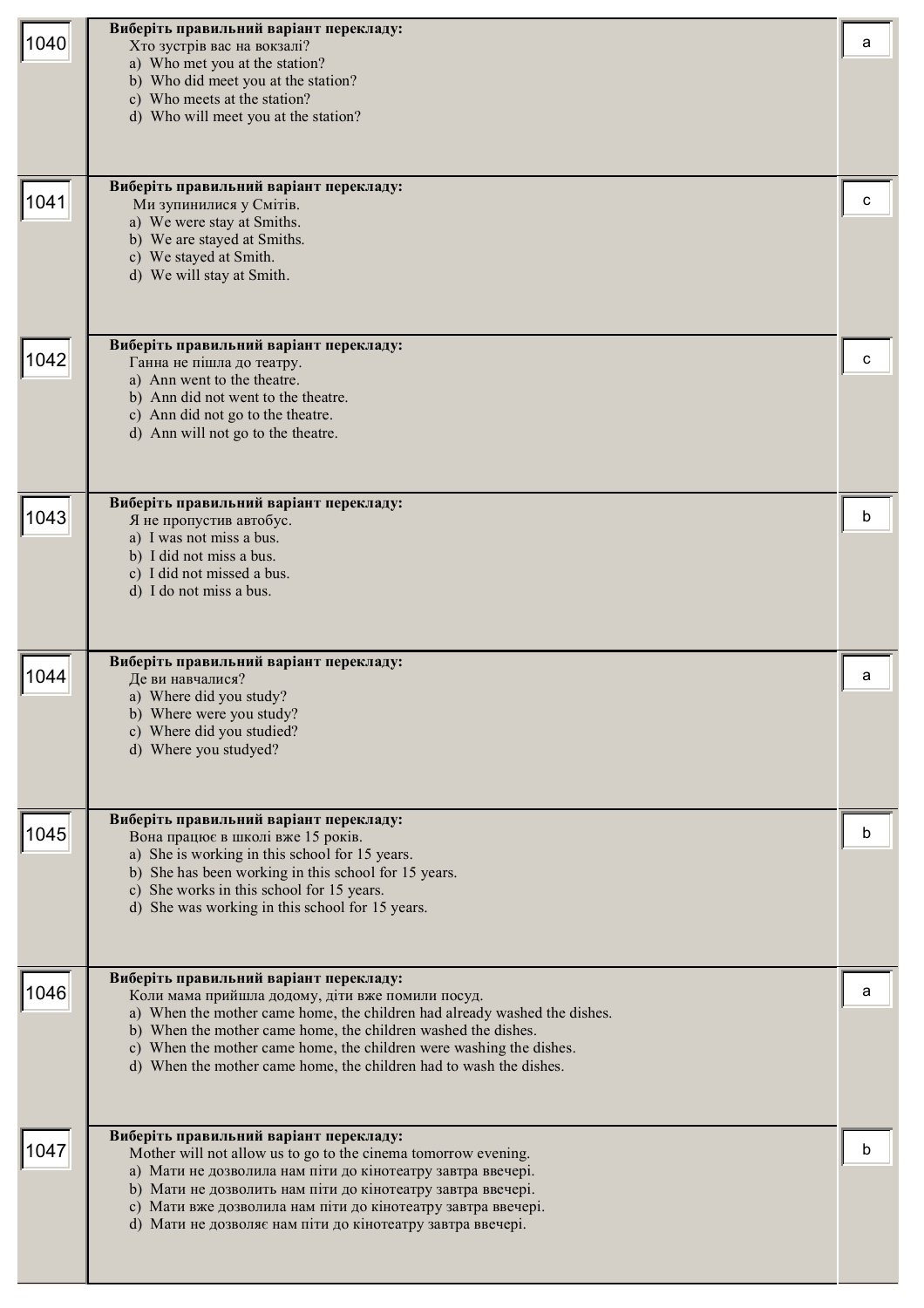| 1048 | Виберіть правильний варіант перекладу:<br>The wind blew from the west.<br>а) Вітер дув із заходу.<br>b) Вітер дує з заходу.<br>с) Вітер постійно дує з заходу.<br>d) Вітер подує з заходу<br>Виберіть правильний варіант перекладу:                                                                                                         | а |
|------|---------------------------------------------------------------------------------------------------------------------------------------------------------------------------------------------------------------------------------------------------------------------------------------------------------------------------------------------|---|
| 1049 | I have already been invited to her birthday party.<br>а) Я запрошую всіх на її День народження.<br>b) Я вже запросив усіх на її День народження.<br>с) Мене вже запросили на її День народження.<br>d) Мене запросять на її День народження.                                                                                                |   |
| 1050 | Виберіть правильний варіант перекладу:<br>He will not repair his car.<br>а) Він не відремонтував свою машину.<br>b) Він не ремонтує свою машину.<br>с) Він відремонтує свою машину<br>d) Він не відремонтує свою машину.                                                                                                                    | d |
| 1051 | Виберіть правильний варіант перекладу:<br>He will not meet her at the station.<br>а) Він не зустріне її на вокзалі.<br>b) Він зустріне її на вокзалі.<br>с) Він зустрів її на вокзалі.<br>d) Він постійно зустрічає її на вокзалі.                                                                                                          | а |
| 1052 | Виберіть правильний варіант перекладу:<br>Завтра погода буде гарна.<br>a) The weather is fine tomorrow.<br>b) The weather be fine tomorrow.<br>c) The weather was fine tomorrow.<br>d) The weather will be fine tomorrow.                                                                                                                   | d |
| 1053 | Виберіть правильний варіант перекладу:<br>Сподіваюсь, ви будете гарною студенткою.<br>a) I hope you will be a good student.<br>b) I hope you are a good student.<br>c) I hope you were a good student.<br>d) I hope you have been a good student.                                                                                           | a |
| 1054 | Виберіть правильний варіант перекладу:<br>Коли почнуться лекції?<br>a) When the lectures will begin?<br>b) When the lectures begin?<br>c) When will the lectures begin?<br>d) When do the lectures begin?                                                                                                                                   | с |
| 1055 | Виберіть правильний варіант перекладу:<br>Вони не будуть жити у гуртожитку, вони будуть жити вдома.<br>a) They don't live in the hostel, they'll live at home.<br>b) They won't live in the hostel, they lived at home.<br>c) They won't live in the hostel, they'll live at home.<br>d) They not live in the hostel, they'll live at home. | c |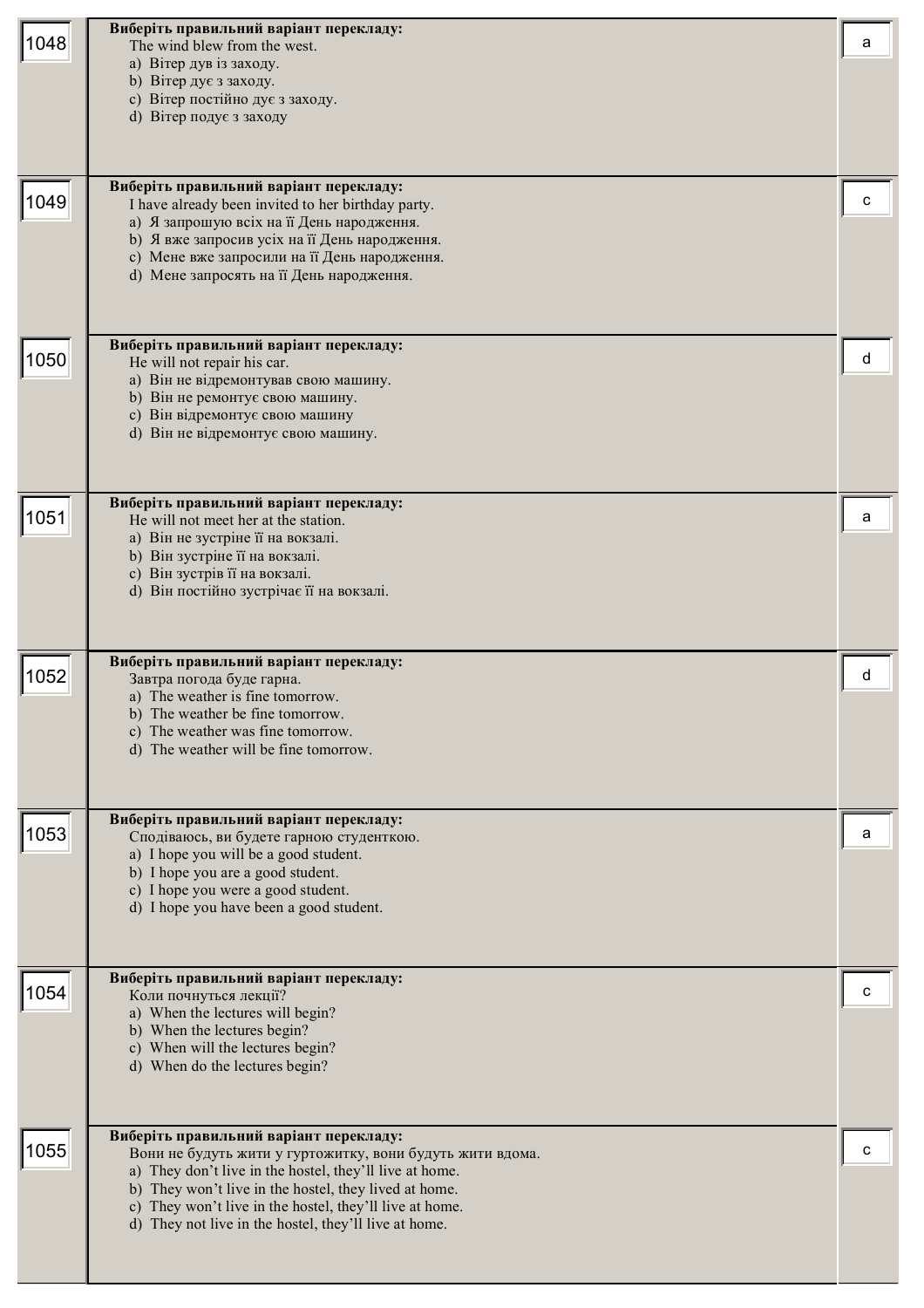| 1056 | Виберіть правильний варіант перекладу:<br>Коли ви отримаєте ступінь бакалавра?<br>a) When will you get the Bachelor's Degree?<br>b) When you will get the Bachelor's Degree?<br>c) When you get the Bachelor's Degree?<br>d) When did you get the Bachelor's Degree?                                                                                                                                                                                        | а |
|------|-------------------------------------------------------------------------------------------------------------------------------------------------------------------------------------------------------------------------------------------------------------------------------------------------------------------------------------------------------------------------------------------------------------------------------------------------------------|---|
| 1057 | Виберіть правильний варіант перекладу:<br>They will have classes on Saturday but they won't have classes on Sunday.<br>а) Вони матимуть заняття в суботу, але у них не буде занять у неділю.<br>b) Вони мають заняття в суботу, але у них не буде занять у неділю.<br>с) Вони мали заняття в суботу, але у них не буде занять у неділю.<br>d) Вони мали б заняття в суботу, але у них не буде занять у неділю.                                              | а |
| 1058 | Виберіть правильний варіант перекладу:<br>Pete will study French at the University but he won't study German.<br>а) Пітер вивчав би французьку мову в університеті, але він не вивчав би німецьку.<br>b) Пітер вивчає французьку мову в університеті, але він не вивчатиме німецьку.<br>с) Пітер вивчав французьку мову в університеті, але він не вивчатиме німецьку.<br>d) Пітер вивчатиме французьку мову в університеті, але він не вивчатиме німецьку. | d |
| 1059 | Виберіть правильний варіант перекладу:<br>They were at home, they were not at the bar in the evening.<br>а) Ввечері вони будуть вдома, вони не будуть в барі.<br>b) Ввечері вони не будуть вдома, вони не будуть і в барі.<br>с) Ввечері вони були вдома, вони не були в барі.<br>d) Ввечері вони - вдома, вони - не в барі.                                                                                                                                |   |
| 1060 | Виберіть правильний варіант перекладу:<br>He did not come in time and we went without him.<br>а) Він не прийде вчасно, і ми підемо без нього.<br>b) Він не прийшов вчасно, і ми пішли без нього.<br>с) Він би прийшов вчасно, тоді ми не пішли б без нього.<br>d) Він прийшов вчасно, але ми пішли без нього.                                                                                                                                               |   |
| 1061 | Виберіть правильний варіант перекладу:<br>Anna will come to see me and we will play chess.<br>а) Анна прийшла провідати мене, і ми грали в шахи.<br>b) Анна прийде провідати мене, і ми гратимемо в шахи.<br>с) Анна прийшла б провідати мене, і ми б пограли в шахи.<br>d) Анна приходить до мене, і ми граємо вшахи.                                                                                                                                      | b |
| 1062 | Виберіть правильний варіант перекладу:<br>Ми обговоримо економічну політику України на наступній лекції.<br>a) We discuss the economic policy of Ukraine next week.<br>b) We've discussed the economic policy of Ukraine next week.<br>c) We'll discuss the economic policy of Ukraine next week.<br>d) We discussed the economic policy of Ukraine next week.                                                                                              | с |
| 1063 | Виберіть правильний варіант перекладу:<br>Кожного місяця ми матимемо чотири лекції з історії України.<br>a) Every month we will have four lectures on History of Ukraine.<br>b) Every month we have four lectures on History of Ukraine.<br>c) Every month we had four lectures on History of Ukraine.<br>d) Every month we are having four lectures on History of Ukraine.                                                                                 | а |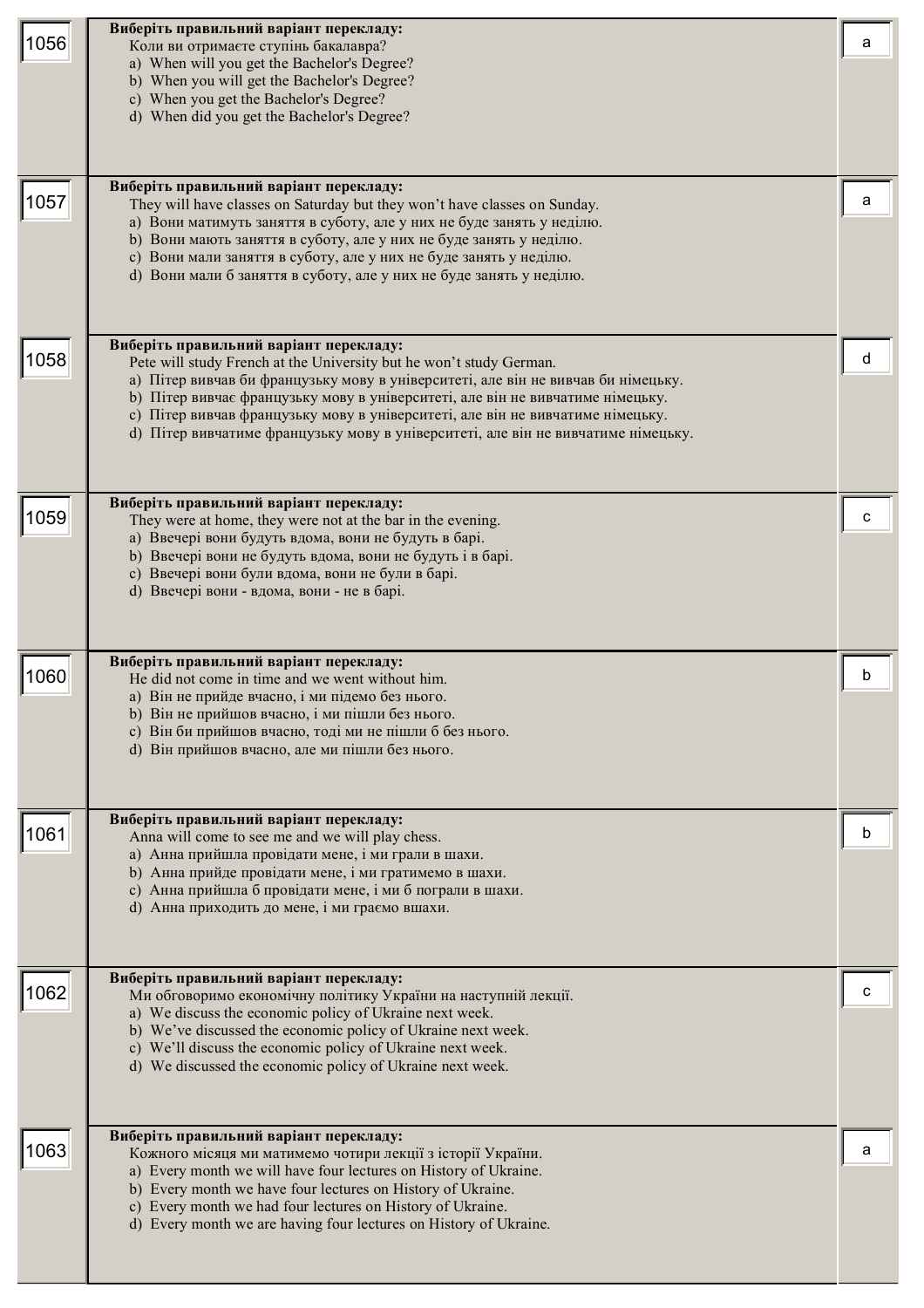| 1064 | Виберіть правильний варіант перекладу:<br>Які тексти ми перекладатимемо?<br>a) What texts we will translate?<br>b) What texts will we translate?<br>c) What texts do we translate?<br>d) What texts translate we?<br>Виберіть правильний варіант перекладу:                                                                                                                                                                                                                                                                                                                                | b |
|------|--------------------------------------------------------------------------------------------------------------------------------------------------------------------------------------------------------------------------------------------------------------------------------------------------------------------------------------------------------------------------------------------------------------------------------------------------------------------------------------------------------------------------------------------------------------------------------------------|---|
| 1065 | Ми читатимемо статті з англійських газет.<br>a) We read the articles from English newspapers.<br>b) We've read the articles from English newspapers.<br>c) We were reading the articles from English newspapers.<br>d) We'll read the articles from English newspapers.                                                                                                                                                                                                                                                                                                                    | d |
| 1066 | Виберіть правильний варіант перекладу:<br>Чи платитимете ви за освіту? - Ні, я вчитимусь безкоштовно і отримуватиму стипендію.<br>a) Will you pay for your education? – No, my education will be free of charge and I'll get the grant.<br>b) Do you pay for your education? $-$ No, my education is free of charge and I am getting the grant.<br>c) You will pay for your education? - No, my education is free of charge and I get the grant.<br>d) Pay you for your education? $-$ No, my education is free of charge and I'll get the grant.                                          | a |
| 1067 | Виберіть правильний варіант перекладу:<br>В кімнаті так темно. - Я ввімкну світло.<br>a) It's so dark in the room. $-$ I'll turn on the light.<br>b) It's so dark in the room. - I turned on the light.<br>c) It's so dark in the room. $-$ I turn on the light.<br>d) It's so dark in the room. $-$ I am turning on the light.                                                                                                                                                                                                                                                            | а |
| 1068 | Виберіть правильний варіант перекладу:<br>У мене болить голова. - Справді? Я вимкну радіо.<br>a) I have a headache. - Do you? I turn off the radio.<br>b) I have a headache. - Do you? I turned off the radio.<br>c) I have a headache. - Do you? I will turn off the radio.<br>d) I have a headache. $-$ Do you? I have turned off the radio.                                                                                                                                                                                                                                             | C |
| 1069 | Виберіть правильний варіант перекладу:<br>В мене немає плаття для вечірки з нагоди дня народження. - Не плач. Ми купимо гарну сукню завтра.<br>a) I haven't got a dress for the birthday party. - Don't cry. We buy a very nice dress tomorrow.<br>b) I haven't got a dress for the birthday party. - Don't cry. We'll buy a very nice dress tomorrow.<br>c) I haven't got a dress for the birthday party. – Don't cry. We will be buy a very nice dress tomorrow.<br>d) I haven't got a dress for the birthday party. - Don't cry. We bought a very nice dress tomorrow.                  | b |
| 1070 | Виберіть правильний варіант перекладу:<br>Чи хотіли б Ви випити чай з цукром чи без цукру? - Думаю, що я вип'ю чашку чаю з цукром і молоком.<br>a) Would you like tea with sugar or without sugar? - I think, I'll have a cup of tea with sugar and milk.<br>b) Would you like tea with sugar or without sugar? - I think, I have a cup of tea with sugar and milk.<br>c) Would you like tea with sugar or without sugar? $-1$ think, I had a cup of tea with sugar and milk.<br>d) Would you like tea with sugar or without sugar? $-1$ think, I've had a cup of tea with sugar and milk. | a |
| 1071 | Виберіть правильний варіант перекладу:<br>Ви їдете до Іспанії? - Так, після подорожі я покажу фотографії.<br>a) Are you going to Spain? – Yes, I am. After travelling I show you the photos.<br>b) Are you going to Spain? – Yes, I am. After travelling I showing you the photos.<br>c) Are you going to Spain? – Yes, I am. After travelling I have shown you the photos.<br>d) Are you going to Spain? $-$ Yes, I am. After travelling I'll show you the photos.                                                                                                                        | d |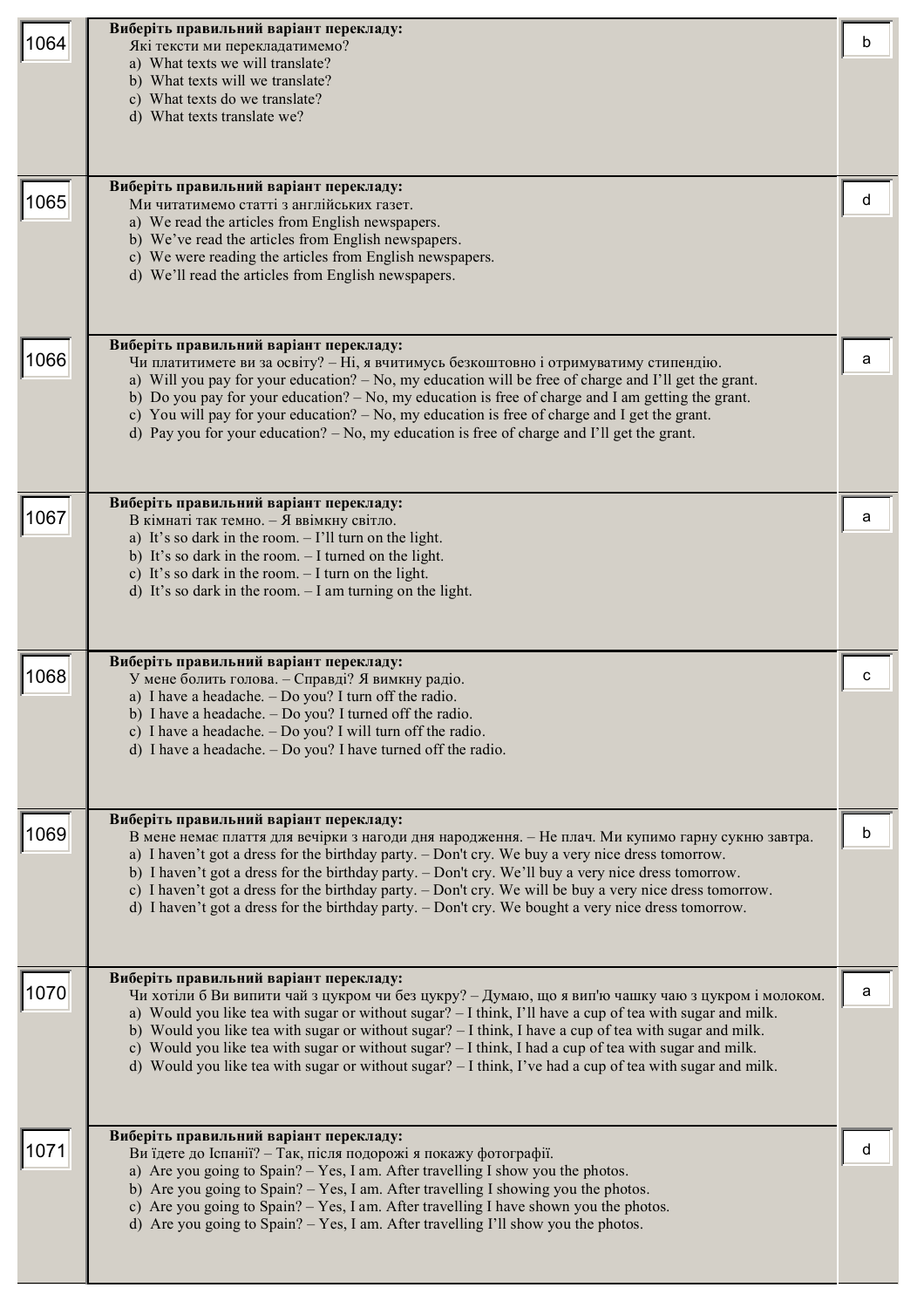| 1072 | Виберіть правильний варіант перекладу:<br>Дякую, що позичила мені книжку. - Будь ласка. Коли ти мені її повернеш?<br>a) Thank you for lending me your book. - You are welcome. When will you give it me back?<br>b) Thank you for lending me your book. $-$ You are welcome. When you will give it me back?<br>c) Thank you for lending me your book. - You are welcome. When you give it me back?<br>d) Thank you for lending me your book. - You are welcome. When do you give it me back?<br>Виберіть правильний варіант перекладу: | a |
|------|----------------------------------------------------------------------------------------------------------------------------------------------------------------------------------------------------------------------------------------------------------------------------------------------------------------------------------------------------------------------------------------------------------------------------------------------------------------------------------------------------------------------------------------|---|
| 1073 | Джон піде з нами? - Ні, ми підемо без нього.<br>a) Is John going with $us? - No$ , he isn't. We go without him.<br>b) Is John going with $us? - No$ , he isn't. We have gone without him.<br>c) Is John going with $us? - No$ , he isn't. We are go without him.<br>d) Is John going with us? $-$ No, he isn't. We'll go without him.                                                                                                                                                                                                  | d |
| 1074 | Виберіть правильний варіант перекладу:<br>Чи буде гарна погода? - Я не впевнена. Я візьму парасольку.<br>a) Will the weather be fine? $-1$ 'm not sure. I take an umbrella.<br>b) Will the weather be fine? $- \Gamma$ m not sure. I'll take an umbrella.<br>c) Will the weather be fine? $-1$ 'm not sure. I am take an umbrella.<br>d) Will the weather be fine? $-1$ 'm not sure. I taking an umbrella.                                                                                                                             | b |
| 1075 | Виберіть правильний варіант перекладу:<br>Я занадто втомлена, щоб йти додому пішки. - Думаю, ми візьмемо таксі.<br>a) I'm too tired to walk home. I think we got a taxi.<br>b) I'm too tired to walk home. I think we get a taxi.<br>c) I'm too tired to walk home. I think we'll get a taxi.<br>d) I'm too tired to walk home. I think we've got a taxi.                                                                                                                                                                              | c |
| 1076 | Виберіть правильний варіант перекладу:<br>Я почуваюся погано. - Я подзвоню своєму лікареві.<br>a) I feel bad. $-$ I'll phone my doctor.<br>b) I feel bad. $-$ I phone my doctor.<br>c) I feel bad. $- I$ am phone my doctor.<br>d) I feel bad. $-$ I phoned my doctor.                                                                                                                                                                                                                                                                 | a |
| 1077 | Виберіть правильний варіант перекладу:<br>В кімнаті занадто жарко. - Справді? Тоді я вимкну опалення.<br>a) It's too hot in the room. $-$ Is it? I'll turn off the heating then.<br>b) It's too hot in the room. $-$ Is it? I turn off the heating then.<br>c) It's too hot in the room. $-$ Is it? I've turned off the heating then.<br>d) It's too hot in the room. $-$ Is it? I turned off the heating then.                                                                                                                        | a |
| 1078 | Виберіть правильний варіант перекладу:<br>У нас зовсім немає хліба. - О, справді? Я піду й куплю.<br>a) We haven't got any bread. - Oh, haven't we? I go and buy some.<br>b) We haven't got any bread. - Oh, haven't we? I am go and buy some.<br>c) We haven't got any bread. $-$ Oh, haven't we? I'll go and buy some.<br>d) We haven't got any bread. $-Oh$ , haven't we? I went and buy some.                                                                                                                                      | с |
| 1079 | Виберіть правильний варіант перекладу:<br>Ви хочете, щоб я накрила на стіл? - Ні, все добре. Я накрию сама.<br>a) Do you want me to lay the table? $-$ No, it's all right. I'll do it myself.<br>b) Do you want me to lay the table? $-$ No, it's all right. I do it myself.<br>c) Do you want me to lay the table? $-$ No, it's all right. I have do it myself.<br>d) Do you want me to lay the table? $-$ No, it's all right. I am do it myself.                                                                                     | а |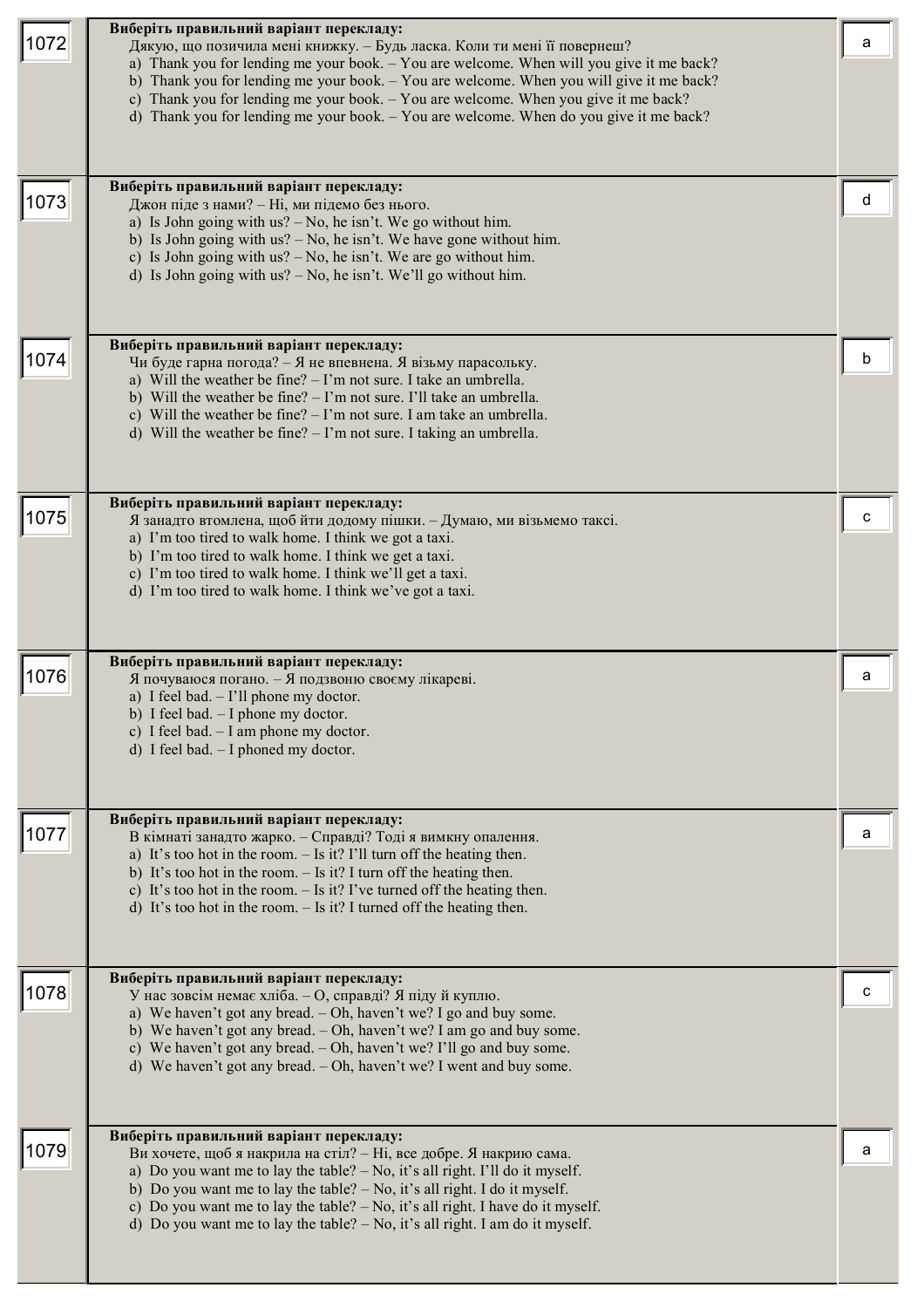| 1080 | Виберіть правильний варіант перекладу:<br>Я не хочу мити посуд. - Добре, я тобі допоможу.<br>a) I don't want to do the washing-up. $-OK$ , I help you.<br>b) I don't want to do the washing-up. $-OK$ , I helped you.<br>c) I don't want to do the washing-up. $-OK$ , I am help you.<br>d) I don't want to do the washing-up. $-OK$ , I'll help you.<br>Виберіть правильний варіант перекладу:                                                      | d |
|------|------------------------------------------------------------------------------------------------------------------------------------------------------------------------------------------------------------------------------------------------------------------------------------------------------------------------------------------------------------------------------------------------------------------------------------------------------|---|
| 1081 | Я не знаю, як користуватися цим комп'ютером. - Добре, я тебе навчу.<br>a) I don't know how to use this computer. $-$ OK, I teach you.<br>b) I don't know how to use this computer. $-$ OK, I'll teach you.<br>c) I don't know how to use this computer. $-$ OK, I've teach you.<br>d) I don't know how to use this computer. $-$ OK, I taught you.                                                                                                   | b |
| 1082 | Виберіть правильний варіант перекладу:<br>Ти не допоможеш мені з моїм новим телевізором? - Добре, я покажу тобі, як ним користуватися.<br>a) Can you help me with my new $TV$ ? – OK. I'll show you how to use it.<br>b) Can you help me with my new $TV$ ? – OK. I show you how to use it.<br>c) Can you help me with my new $TV$ ? – OK. I am show you how to use it.<br>d) Can you help me with my new $TV$ ? – OK. I've shown you how to use it. | a |
| 1083 | Виберіть правильний варіант перекладу:<br>Ти питимеш чай чи каву? - Я вип'ю трохи чаю зі шматочком лимону.<br>a) Would you like tea or coffee? - I have some tea with a slice of lemon.<br>b) Would you like tea or coffee? - I am having some tea with a slice of lemon.<br>c) Would you like tea or coffee? $-1$ 'll have some tea with a slice of lemon.<br>d) Would you like tea or coffee? - I had some tea with a slice of lemon.              | с |
| 1084 | Виберіть правильний варіант перекладу:<br>До побачення! Гарно Вам провести канікули! - Дякую, я вишлю Вам листівку.<br>a) Goodbye! Have a nice holiday. - Thanks. I send you a postcard.<br>b) Goodbye! Have a nice holiday. - Thanks. I've sent you a postcard.<br>c) Goodbye! Have a nice holiday. - Thanks. I'll send you a postcard.<br>d) Goodbye! Have a nice holiday. - Thanks. I am sent you a postcard.                                     | с |
| 1085 | Виберіть правильний варіант перекладу:<br>Дякую Вам, що позичили мені вашу камеру. Я поверну її Вам в понеділок.<br>a) Thank you for lending me your camera. I'll give it back to you on Monday.<br>b) Thank you for lending me your camera. I give it back to you on Monday.<br>c) Thank you for lending me your camera. I gave it back to you on Monday.<br>d) Thank you for lending me your camera. I am given it back to you on Monday.          | a |
| 1086 | Виберіть правильний варіант перекладу:<br>Ви йдете з нами? - Ні, я думаю, що ми залишимося вдома.<br>a) Are you coming with $us? - No$ , I think we stay at home.<br>b) Are you coming with $us? - No$ , I think we'll stay at home.<br>c) Are you coming with $us? - No$ , I think we stayed at home.<br>d) Are you coming with $us? - No$ , I think we have stayed at home.                                                                        | n |
| 1087 | Виберіть правильний варіант перекладу:<br>Дитина грається на подвір'ї.<br>a) The children are playing in the yard.<br>b) The child is playing in the yard.<br>c) The child was playing in the yard.<br>d) The child will be playing in the yard.                                                                                                                                                                                                     | h |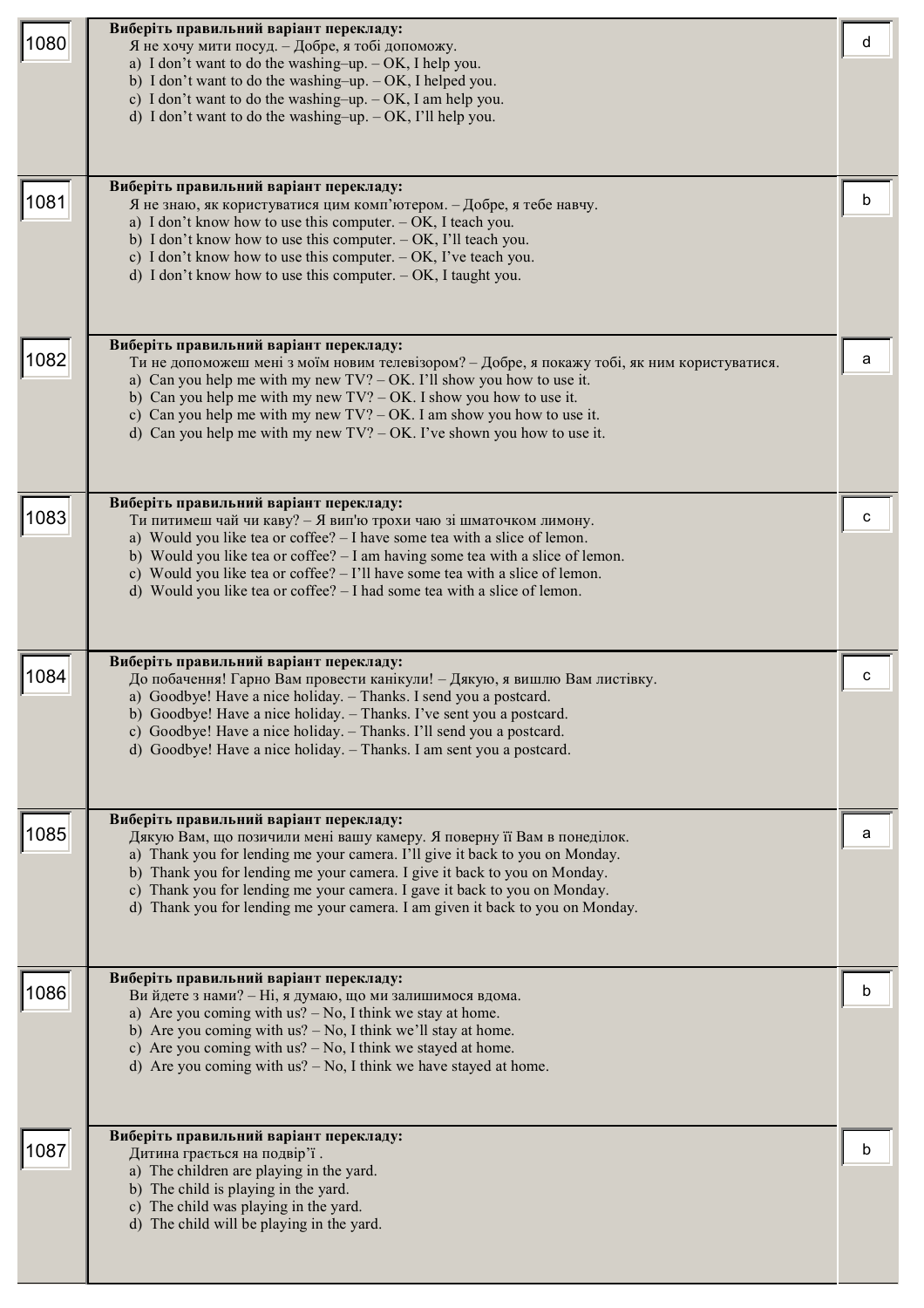| 1088 | Виберіть правильний варіант перекладу:<br>Ми підійшли до жінок, які працювали в саду.<br>a) We came up to the women, who were working in the garden.<br>b) We came up to the woman, who was working in the garden.<br>c) We came up to the women, who are working in the garden.<br>d) We will come up to the women, who are working in the garden.                                                                                            | a |
|------|------------------------------------------------------------------------------------------------------------------------------------------------------------------------------------------------------------------------------------------------------------------------------------------------------------------------------------------------------------------------------------------------------------------------------------------------|---|
| 1089 | Виберіть правильний варіант перекладу:<br>Матчі проводитимуться в Києві.<br>a) The matchs will be held in Kyiv.<br>b) The matches will be held in Kyiv.<br>c) The matchs is held in Kyiv.<br>d) The match will be held in Kyiv.                                                                                                                                                                                                                | b |
| 1090 | Виберіть правильний варіант перекладу:<br>Що Джейн зараз шукає?<br>a) What is Jane looking for now?<br>b) What does Jane look for now?<br>c) What is Jane look for now?<br>d) What was Jane look for now?                                                                                                                                                                                                                                      | a |
| 1091 | Виберіть правильний варіант перекладу:<br>Ми поверталися додому пізно. Дощу не було, але дув сильний вітер.<br>a) We were returning home late. It wasn't raining but a strong wind was blowing.<br>b) We returned home late. It wasn't raining but a strong wind was blowing.<br>c) We were returning home late. It didn't rain but a strong wind blew.<br>d) We will be returning home late. It wasn't raining but a strong wind was blowing. | а |
| 1092 | Виберіть правильний варіант перекладу:<br>Я не розумію, що він говорить.<br>a) I don't understand what he is saying.<br>b) I don't understand what is he saying.<br>c) I don't understand what he say.<br>d) I not understand what he is saying.                                                                                                                                                                                               | a |
| 1093 | Виберіть правильний варіант перекладу:<br>Вона говорила по телефону, коли я зайшла в кімнату.<br>a) She was talking over the phone when I entered the room.<br>b) She was talked over the phone when I entering the room.<br>c) She talked over the phone when I entered the room.<br>d) She will be talking over the phone when I entered the room.                                                                                           | a |
| 1094 | Виберіть правильний варіант перекладу:<br>Він багато працював у минулому році.<br>a) He working much last year.<br>b) He was working much last year.<br>c) He was worked much last year.<br>d) He works much last year.                                                                                                                                                                                                                        | b |
| 1095 | Виберіть правильний варіант перекладу:<br>Що ви робили о цій годині вчора?<br>a) What you did at this time yesterday?<br>b) What were you doing at this time yesterday?<br>c) What was you doing at this time yesterday?<br>d) What will you do at this time yesterday?                                                                                                                                                                        | b |